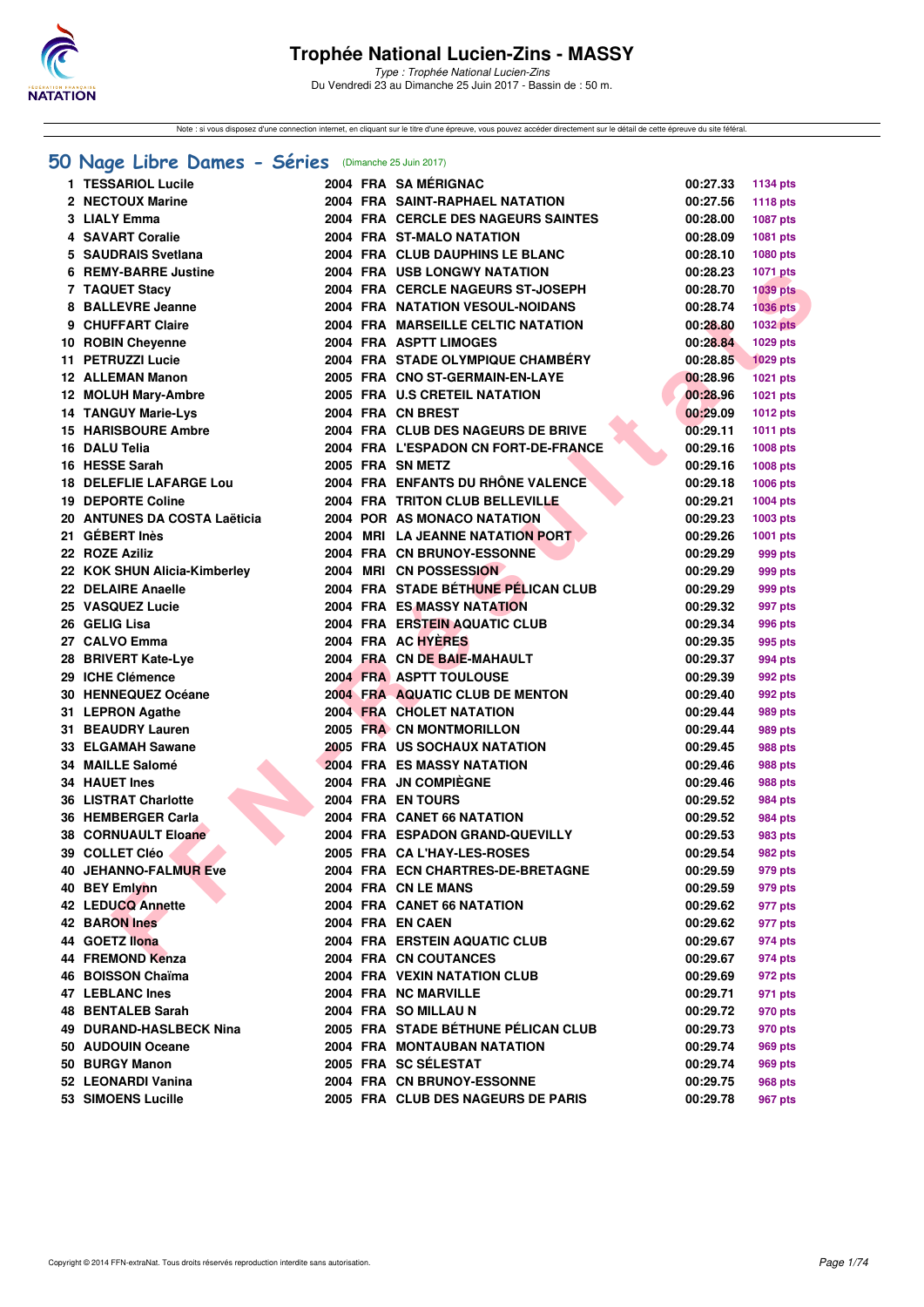

**50 Nage Libre Dames - Séries (suite)**

| 53 OLIVIER Emma            |  | 2004 FRA MONTPELLIER METROPOLE NATATION | 00:29.78             | 967 pts        |
|----------------------------|--|-----------------------------------------|----------------------|----------------|
| 55 PETERS Lena             |  | 2005 LUX CN VAL DE FENSCH SERÉMANGE     | 00:29.83             | 963 pts        |
| 56 LEPRIEUR Pauline        |  | 2004 FRA ALLIANCE ORLEANS NATATION      | 00:29.86             | 961 pts        |
| 57 CROST Alicia            |  | 2004 FRA C PAUL-BERT RENNES             | 00:29.89             | 959 pts        |
| 58 LAPORTE Noémie          |  | 2004 FRA AS EMERAINVILLE                | 00:29.92             | 957 pts        |
| 59 RICHARDSON Georgina     |  | <b>2005 GBR AS MONACO NATATION</b>      | 00:29.95             | 955 pts        |
| 60 ARLOTTI Valéria         |  | 2004 ITA AS MONACO NATATION             | 00:30.03             | 950 pts        |
| 61 TSAI Eileen             |  | 2005 FRA CN BREST                       | 00:30.05             | 949 pts        |
| 62 MIYAMATSU Sarah         |  | 2004 JPN AS MONACO NATATION             | 00:30.09             | 946 pts        |
| 62 PARMENTIER Romane       |  | 2006 FRA AMSL FRÉJUS                    | 00:30.09             | <b>946 pts</b> |
| 62 AMBLAT Camille          |  | 2004 FRA ESPADON VÉLIZY-VILLACOUBLAY    | 00:30.09             | <b>946 pts</b> |
| 65 LOUVEL Chéryl           |  | 2005 FRA CN CALÉDONIENS                 | 00:30.13             | 944 pts        |
| 65 TOULET Cécile           |  | 2004 FRA SR COLMAR                      | 00:30.13             | 944 pts        |
| 67 GUILBAUD Charlotte      |  | 2004 FRA CA ORSAY                       | 00:30.17             | 941 pts        |
| 67 BESSON Camille          |  | 2005 FRA CN ANDRESY                     | 00:30.17             | 941 pts        |
| 69 ABBACI Sara             |  | 2004 FRA USB LONGWY NATATION            | 00:30.21             | 938 pts        |
| 70 ELIWA Kamila            |  | 2004 FRA ES MASSY NATATION              | 00:30.23             | 937 pts        |
| 71 ETIENNE Lana            |  | 2005 FRA MONTPELLIER METROPOLE NATATION | 00:30.25             | 936 pts        |
| 72 MANIEY Léa              |  | 2004 FRA U.S CRETEIL NATATION           | 00:30.29             | 933 pts        |
| <b>73 GIRARDET Lilou</b>   |  | 2004 FRA MULHOUSE ON                    | 00:30.30             | 933 pts        |
| 74 COCCORDANO Clémence     |  | 2005 FRA US ST-ANDRÉ                    | 00:30.32             | 931 pts        |
| <b>75 COLOMBIER Olivia</b> |  | <b>2004 FRA CN CASTELNAUDARY</b>        | 00:30.36             |                |
| 76 RAMBO Maelis            |  | 2004 FRA MULHOUSE ON                    | 00:30.37             | 929 pts        |
| 77 POUPON Kim              |  | 2004 FRA ALLIANCE DIJON NATATION        |                      | 928 pts        |
| <b>78 MOURGUES Catelle</b> |  | 2004 FRA CO SAINT-DIZIER NATATION       | 00:30.40<br>00:30.41 | 926 pts        |
| 79 COUDERT Lucile          |  | 2004 FRA AC BOULOGNE-BILLANCOURT        | 00:30.42             | 926 pts        |
|                            |  |                                         |                      | 925 pts        |
| <b>80 REIGNIER Reva</b>    |  | 2005 FRA CN POLYNESIE                   | 00:30.44             | 924 pts        |
| 81 LESOILLE Julie          |  | 2005 FRA CAL'HAY-LES-ROSES              | 00:30.45             | 923 pts        |
| 82 BROISSAND Paola         |  | 2004 FRA SNS EPERNAY                    | 00:30.50             | 920 pts        |
| 83 CARENCO Anaïs           |  | <b>2004 FRA FOS NATATION</b>            | 00:30.53             | 918 pts        |
| <b>84 PASQUET Aurélie</b>  |  | 2004 FRA DAUPHINS OBERNAI               | 00:30.61             | 913 pts        |
| 85 DANIEL Jeanne           |  | 2005 FRA C.N DE VALLEE DE SEINE         | 00:30.66             | 910 pts        |
| 85 STOLTZ Marie            |  | 2004 FRA RACING CLUB DE FRANCE WP       | 00:30.66             | 910 pts        |
| 87 ADJIMAN Shana           |  | 2005 FRA RSC MONTREUIL                  | 00:30.71             | 906 pts        |
| 88 GOMES Lucie             |  | 2005 FRA AMBÉRIEU NATATION              | 00:30.77             | 903 pts        |
| 89 ROSSI-BENE Giulia       |  | 2006 FRA ANNEMASSE NATATION             | 00:30.80             | 901 pts        |
| 90 HUMBERT-BRICHARD Lise   |  | 2004 FRA US TOUL                        | 00:30.86             | 897 pts        |
| 91 CANO Maela              |  | 2004 FRA DAUPHINS TOULOUSE OEC          | 00:30.88             | 896 pts        |
| 92 SZKLAREK Malvine        |  | 2005 FRA C.N DE VALLEE DE SEINE         | 00:30.90             | 894 pts        |
| 93 GHALEM Nesrine          |  | 2005 FRA CN ANTIBES                     | 00:30.95             | 891 pts        |
| 93 LEFEBVRE Oriane         |  | 2004 FRA CN CAMBRAI                     | 00:30.95             | 891 pts        |
| 93 LANGUE Camille          |  | <b>2005 FRA SC NATATION ABBEVILLE</b>   | 00:30.95             | 891 pts        |
| 96 TABIASCO Alexandra      |  | 2006 FRA STADE FRANÇAIS O COURBEVOIE    | 00:30.96             | 891 pts        |
| 97 GUIMET Lilou-Rose       |  | 2005 FRA CLUB DE NATATION DE SASSENAGE  | 00:30.98             | 889 pts        |
| 97 BOUCHON Mahault         |  | 2006 FRA LYON NATATION METROPOLE        | 00:30.98             | 889 pts        |
| 99 FAVERGEAT Sydney        |  | 2005 FRA CN POLYNESIE                   | 00:31.04             | 886 pts        |
| 100 MIRACOLO Julie         |  | 2005 FRA CN MARSEILLE                   | 00:31.07             | 884 pts        |
| 100 BARBOSA Valentina      |  | 2004 FRA CNO ST-GERMAIN-EN-LAYE         | 00:31.07             | 884 pts        |
| 102 CLOTEAUX Louenn        |  | 2005 FRA LAVAUR NATATION 81             | 00:31.08             | 883 pts        |
| 102 HENRIET Ange-Line      |  | 2005 FRA CN SALON-DE-PROVENCE           | 00:31.08             | 883 pts        |
| 104 GOURGEON Laura         |  | 2006 FRA CN LA CIOTAT                   | 00:31.09             | 882 pts        |
| 105 COMBETTES Valentine    |  | 2005 FRA MONTAUBAN NATATION             | 00:31.11             | 881 pts        |
| 106 BRUNEAU Emma           |  | 2004 FRA US ST-ANDRE                    | 00:31.16             | 878 pts        |
| 106 FOLLIOT Milene         |  | 2005 FRA C.N DE VALLEE DE SEINE         | 00:31.16             | 878 pts        |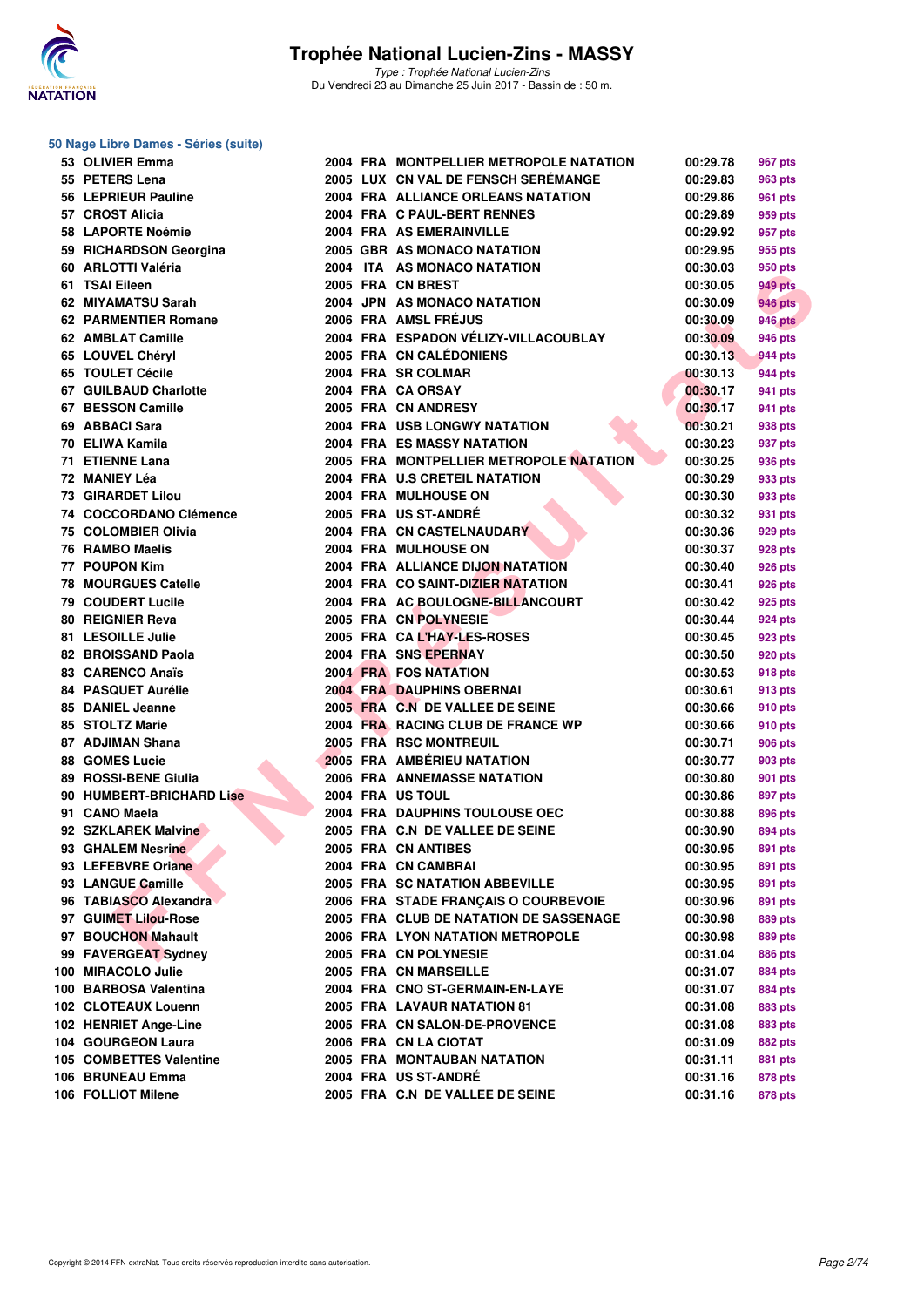

Type : Trophée National Lucien-Zins Du Vendredi 23 au Dimanche 25 Juin 2017 - Bassin de : 50 m.

| 50 Nage Libre Dames - Séries (suite) |
|--------------------------------------|
| 108 CUISINIER Manon                  |
| 109 GALLANT Apolline                 |
| 110 LE FALHER Asma                   |
| 111 MUYLLE Cloé                      |
| 112 BERTON Claire                    |
| 113 ALIBEGOVIC Emina                 |
| 113 CLAVERIA Auriane                 |
| 115 MIGUET Chloe                     |
| 116 DIEUAIDE Yaëlle                  |
| 116 CARNIOL Moéa                     |
| 118 JAUBERT Charlotte                |
| 119 DENIS SMETT Valentine            |
| 120 FOIX Candice                     |
| 121 PERRET Margaux                   |
| 122 AUBIN Eleanore                   |
| 123 LEGER Camille                    |
| 124 BELLEGUIC Amaelle                |
| 125 PAGNON Clara                     |
| 126 CASTEJON Garance                 |
| 127 MAUPOUX Nina                     |
| 128 SALEM Sara                       |
| 129 PETIT Cassandra                  |
| 130 PERMUY Emma                      |
| 131 DELANNOY Domitille               |
| 132 SASSELLI Lola                    |
| 133 CARLOS-BROC Zoé                  |
| 134 AMROUS Serine                    |
| 135 LETONTURIER Jade                 |
| 136 LE MOULLEC Camille               |
| 137 LETOCART Luna                    |
| 138 MEZAGHRANI May                   |
| 139 CHIRENINE Elisabeth              |
| 140 LINDAUER Juliette                |
| 141 ARTIS Maeva                      |
| 142 PETRUZZI Adele                   |
| 143 PHAM Thuyanna                    |
| 144 BERNARD Mai-Lan                  |
| 145 LABIOD Deborah                   |
| 146 DEGHMOUS Alicia                  |
| 147 MEJBRI Yasmin                    |
| --- NICOLO Nayla                     |
| --- DUPONT Léna                      |
|                                      |

| 108 CUISINIER Manon                                |  | 2005 FRA ASCPA PESSAC NATATION         | 00:31.22                                   | 874 pts        |
|----------------------------------------------------|--|----------------------------------------|--------------------------------------------|----------------|
| 109 GALLANT Apolline                               |  | 2004 FRA SN VERSAILLES                 | 00:31.24                                   | 873 pts        |
| 110 LE FALHER Asma                                 |  | 2005 FRA ASSO NATATION DE SARTROUVILLE | 00:31.27                                   | 871 pts        |
| 111 MUYLLE Cloé                                    |  | 2005 FRA US ST-ANDRÉ                   | 00:31.38                                   | <b>864 pts</b> |
| 112 BERTON Claire                                  |  | 2004 FRA CO SAINT-DIZIER NATATION      | 00:31.40                                   | 863 pts        |
| 113 ALIBEGOVIC Emina                               |  | 2005 GBR LYON NATATION METROPOLE       | 00:31.42                                   | <b>862 pts</b> |
| 113 CLAVERIA Auriane                               |  | 2005 FRA CERCLE DES NAGEURS DE TALENCE | 00:31.42                                   | <b>862 pts</b> |
| 115 MIGUET Chloe                                   |  | 2004 FRA SN VERSAILLES                 | 00:31.46                                   | <b>859 pts</b> |
| 116 DIEUAIDE Yaëlle                                |  | 2005 FRA MONTÉLIMAR NAUTIC CLUB        | 00:31.47                                   | <b>859 pts</b> |
| 116 CARNIOL Moéa                                   |  | 2005 FRA EN CAEN                       | 00:31.47                                   | 859 pts        |
| 118 JAUBERT Charlotte                              |  | 2004 FRA CN MARSEILLE                  | 00:31.48                                   | 858 pts        |
| 119 DENIS SMETT Valentine                          |  | 2006 FRA REIMS NATATION 89             | 00:31.54                                   | <b>854 pts</b> |
| 120 FOIX Candice                                   |  | 2006 FRA SAINT-RAPHAEL NATATION        | 00:31.55                                   | 854 pts        |
| 121 PERRET Margaux                                 |  | 2006 FRA NAUTIC CLUB SORBIERS          | 00:31.57                                   | 853 pts        |
| 122 AUBIN Eleanore                                 |  | <b>2006 FRA ANGERS NATATION</b>        | 00:31.59                                   | 851 pts        |
| 123 LEGER Camille                                  |  | 2004 FRA AMSL FRÉJUS                   | 00:31.60                                   | 851 pts        |
| 124 BELLEGUIC Amaelle                              |  | 2005 FRA CHARTRES METROPOLE NAT        | 00:31.75                                   | 841 pts        |
| 125 PAGNON Clara                                   |  | 2005 FRA FC LAON                       | 00:31.77                                   | 840 pts        |
| 126 CASTEJON Garance                               |  | 2005 FRA CA L'HAY-LES-ROSES            | 00:31.91                                   | 832 pts        |
| 127 MAUPOUX Nina                                   |  | 2004 FRA CN VIRY-CHÂTILLON             | 00:31.92                                   | 831 pts        |
| 128 SALEM Sara                                     |  | 2005 FRA LAGNY-SUR-MARNE NATATION      | 00:31.93                                   | 830 pts        |
| 129 PETIT Cassandra                                |  | 2005 FRA CN CALÉDONIENS                | 00:31.99                                   | 827 pts        |
| 130 PERMUY Emma                                    |  | 2006 FRA DAUPHINS LES PENNES-MIRABEAU  | 00:32.01                                   | <b>826 pts</b> |
| <b>131 DELANNOY Domitille</b>                      |  | 2006 FRA CN ST-PIERRE RÉUNION          | 00:32.06                                   | 823 pts        |
| 132 SASSELLI Lola                                  |  | 2005 FRA AQUATIC CLUB DE MENTON        | 00:32.07                                   | <b>822 pts</b> |
| 133 CARLOS-BROC Zoé                                |  | 2006 FRA MORSANG ESSONNE NATATION      | 00:32.13                                   | 818 pts        |
| 134 AMROUS Serine                                  |  | 2006 FRA STADE FRANCAIS O COURBEVOIE   | 00:32.14                                   | 818 pts        |
| 135 LETONTURIER Jade                               |  | 2006 FRA ASM CHAMALIERES NATATION      | 00:32.23                                   | 812 pts        |
| 136 LE MOULLEC Camille                             |  | 2005 FRA AS LA TESTE                   | 00:32.24                                   | 812 pts        |
| 137 LETOCART Luna                                  |  | 2006 FRA AQUA CLUB PONTAULT-ROISSY     | 00:32.30                                   | <b>808 pts</b> |
| 138 MEZAGHRANI May                                 |  | 2005 FRA CLUB DE NATATION DE SASSENAGE | 00:32.33                                   | <b>806 pts</b> |
| 139 CHIRENINE Elisabeth                            |  | 2006 FRA CA PIERRELATTE ASCEAC         | 00:32.47                                   | <b>798 pts</b> |
| 140 LINDAUER Juliette                              |  | 2006 FRA ERSTEIN AQUATIC CLUB          | 00:32.58                                   | <b>791 pts</b> |
| 141 ARTIS Maeva                                    |  | 2006 FRA C.S MONTERELAIS NATATION      | 00:32.62                                   | <b>789 pts</b> |
| 142 PETRUZZI Adele                                 |  | 2006 FRA STADE OLYMPIQUE CHAMBÉRY      | 00:32.70                                   | <b>784 pts</b> |
| 143 PHAM Thuyanna                                  |  | 2005 FRA CN ASNIÈRES                   | 00:32.76                                   | <b>781 pts</b> |
| 144 BERNARD Mai-Lan                                |  | 2006 FRA CN BOURG-EN-BRESSE            | 00:33.45                                   | 740 pts        |
| 145 LABIOD Deborah                                 |  | 2006 FRA CN ANTIBES                    | 00:33.96                                   | 711 pts        |
| 146 DEGHMOUS Alicia                                |  | 2006 FRA CNO ST-GERMAIN-EN-LAYE        | 00:34.02                                   | <b>708 pts</b> |
| 147 MEJBRI Yasmin                                  |  | <b>2006 FRA AVENIR MURET NATATION</b>  | 00:34.35                                   | 690 pts        |
| --- NICOLO Navia                                   |  | 2005 FRA SA MÉRIGNAC                   | <b>DNS dec</b>                             |                |
| --- DUPONT Léna                                    |  | 2005 FRA JN COMPIEGNE                  | <b>DNS Nd</b>                              |                |
|                                                    |  |                                        |                                            |                |
| 00 Nage Libre Dames - Séries (Samedi 24 Juin 2017) |  |                                        |                                            |                |
| 1 TESSARIOL Lucile                                 |  | 2004 FRA SAMÉRIGNAC                    | 00:59.16 1138 pts                          |                |
|                                                    |  |                                        | 50 m : 28.59 (28.59) 100 m : 59.16 (30.57) |                |

## **[100 Nage Libre Dames - Séries](http://www.ffnatation.fr/webffn/resultats.php?idact=nat&go=epr&idcpt=47287&idepr=2)** (Samedi 24 Juin 2017)

| <b>TESSARIOL Lucile</b> |  | 2004 FRA SAMÉRIGNAC                     |                        | 00:59.16                                        | 1138 pts        |  |
|-------------------------|--|-----------------------------------------|------------------------|-------------------------------------------------|-----------------|--|
|                         |  |                                         | 50 m: 28.59            | $(28.59)$ 100 m :                               | 59.16 (30.57)   |  |
| 2 NECTOUX Marine        |  | 2004 FRA SAINT-RAPHAEL NATATION         |                        | 00:59.36                                        | <b>1131 pts</b> |  |
|                         |  |                                         | $50 m$ : 28.59         | $(28.59)$ 100 m : 59.36 $(30.77)$               |                 |  |
| 3 SAUDRAIS Svetlana     |  | 2004 FRA CLUB DAUPHINS LE BLANC         |                        | 01:02.12                                        | <b>1037 pts</b> |  |
|                         |  |                                         | $50 m$ : 29.11         | $(29.11)$ 100 m : 1:02.12 $(33.01)$             |                 |  |
| 4 SAVART Coralie        |  | 2004 FRA ST-MALO NATATION               |                        | 01:02.14                                        | <b>1036 pts</b> |  |
|                         |  |                                         | $50 \text{ m}$ : 29.41 | $(29.41)$ 100 m : 1:02.14 $(32.73)$             |                 |  |
| 5 TAQUET Stacy          |  | 2004 FRA CERCLE NAGEURS ST-JOSEPH       |                        | 01:02.47                                        | $1025$ pts      |  |
| 6 REMY-BARRE Justine    |  | 2004 FRA USB LONGWY NATATION            | $50 \text{ m}$ : 29.69 | $(29.69)$ 100 m : 1:02.47 $(32.78)$<br>01:02.89 |                 |  |
|                         |  |                                         | $50 m$ : 29.67         | $(29.67)$ 100 m : 1:02.89 $(33.22)$             | 1011 pts        |  |
| 7 BALLEVRE Jeanne       |  | <b>2004 FRA NATATION VESOUL-NOIDANS</b> |                        | 01:02.95                                        | $1009$ pts      |  |
|                         |  |                                         | $50 m$ : $30.51$       | $(30.51)$ 100 m : 1:02.95 $(32.44)$             |                 |  |
|                         |  |                                         |                        |                                                 |                 |  |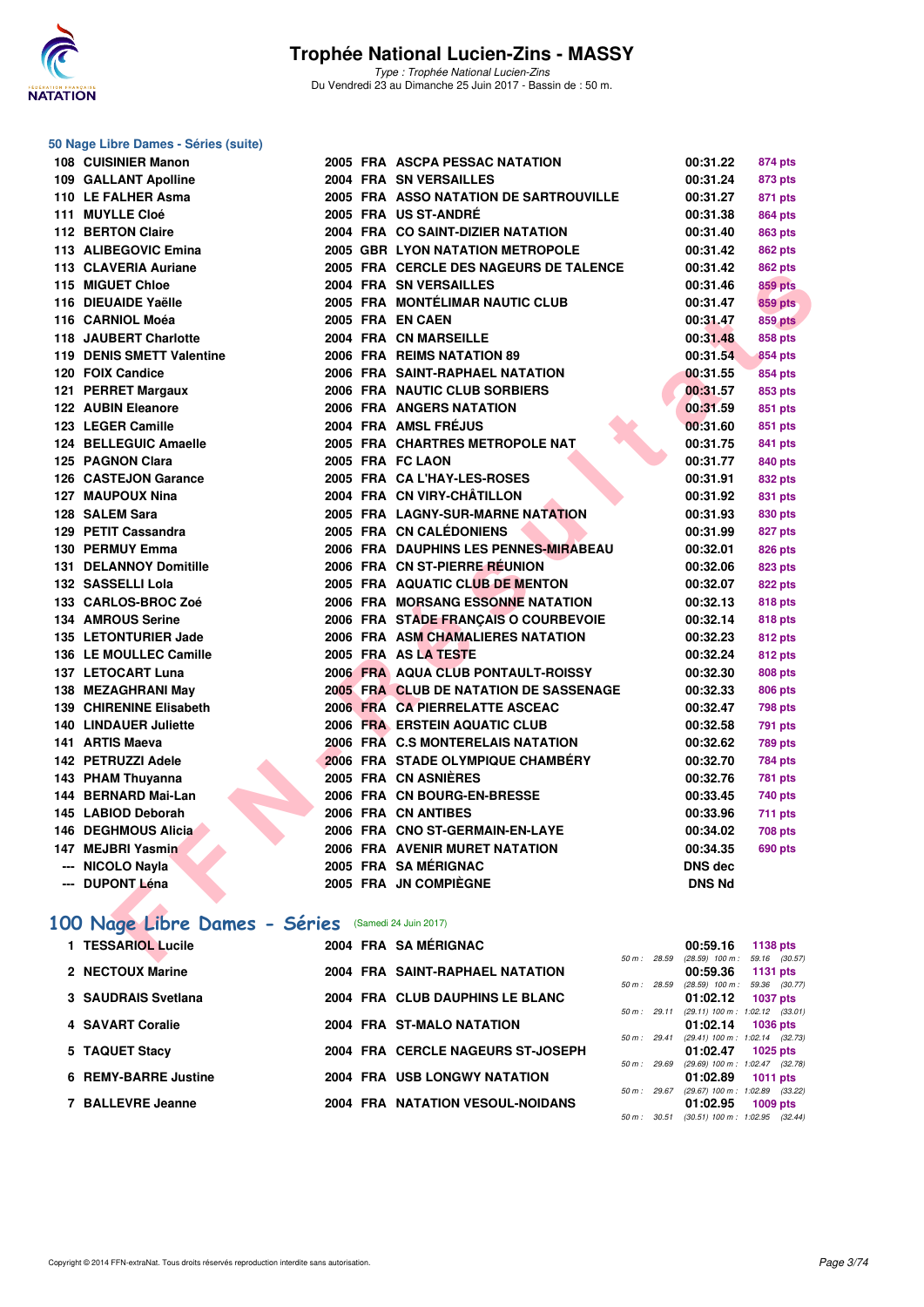

Type : Trophée National Lucien-Zins Du Vendredi 23 au Dimanche 25 Juin 2017 - Bassin de : 50 m.

# **100 Nage Libre Dames - Séries (suite)**

| 8 GELIG Lisa                   |  | <b>2004 FRA ERSTEIN AQUATIC CLUB</b>    |                  |                  | 01:03.31                      | 997 pts                                                                                             |
|--------------------------------|--|-----------------------------------------|------------------|------------------|-------------------------------|-----------------------------------------------------------------------------------------------------|
| 9 VASQUEZ Lucie                |  | <b>2004 FRA ES MASSY NATATION</b>       |                  | 50 m : 30.60     | 01:03.36                      | $(30.60)$ 100 m : 1:03.31 $(32.71)$<br>996 pts                                                      |
| 10 TISSANDIE Camille           |  | 2004 FRA CASTRES SPORTS NAUTIQUES       |                  | 50 m : 30.77     | 01:03.37                      | $(30.77)$ 100 m : 1:03.36 $(32.59)$<br>995 pts                                                      |
| 10 ANTUNES DA COSTA Laëticia   |  | 2004 POR AS MONACO NATATION             | 50 m : 30.63     |                  | 01:03.37                      | $(30.63)$ 100 m : 1:03.37 $(32.74)$<br>995 pts                                                      |
| <b>12 TANGUY Marie-Lys</b>     |  | 2004 FRA CN BREST                       | 50 m: 30.43      |                  | 01:03.41                      | $(30.43)$ 100 m : 1:03.37 $(32.94)$<br>994 pts                                                      |
| 13 ROBIN Cheyenne              |  | 2004 FRA ASPTT LIMOGES                  | 50 m: 30.56      |                  | 01:03.56                      | $(30.56)$ 100 m : 1:03.41 $(32.85)$<br>989 pts                                                      |
| 14 ICHE Clémence               |  | 2004 FRA ASPTT TOULOUSE                 | 50 m : 30.97     |                  | 01:03.60                      | $(30.97)$ 100 m : 1:03.56 $(32.59)$<br>988 pts                                                      |
| 15 LIALY Emma                  |  | 2004 FRA CERCLE DES NAGEURS SAINTES     | 50 m : 30.36     |                  | 01:03.62                      | $(30.36)$ 100 m : 1:03.60 $(33.24)$<br>987 pts                                                      |
| <b>16 DEPORTE Coline</b>       |  | 2004 FRA TRITON CLUB BELLEVILLE         | 50 m : 31.04     |                  | 01:03.63                      | $(31.04)$ 100 m : 1:03.62 $(32.58)$<br>987 pts                                                      |
| <b>17 HARISBOURE Ambre</b>     |  | 2004 FRA CLUB DES NAGEURS DE BRIVE      |                  | 50 m: 30.58      | 01:03.71                      | $(30.58)$ 100 m : 1:03.63 $(33.05)$<br>984 pts                                                      |
| 18 BRIVERT Kate-Lye            |  | 2004 FRA CN DE BAIE-MAHAULT             |                  | 50 m: 30.87      | 01:03.78                      | $(30.87)$ 100 m : 1:03.71 $(32.84)$<br>982 pts                                                      |
| <b>19 CHUFFART Claire</b>      |  | 2004 FRA MARSEILLE CELTIC NATATION      | $50 m$ : $30.92$ |                  | 01:03.85                      | $(30.92)$ 100 m : 1:03.78 $(32.86)$<br>980 pts                                                      |
| 20 DELEFLIE LAFARGE Lou        |  | 2004 FRA ENFANTS DU RHONE VALENCE       | 50 m :           | 30.64            | 01:03.95                      | $(30.64)$ 100 m : 1:03.85 $(33.21)$<br>976 pts                                                      |
| 21 CARENCO Anaïs               |  | 2004 FRA FOS NATATION                   |                  | $50 m$ : $30.37$ | 01:04.13                      | $(30.37)$ 100 m : 1:03.95 $(33.58)$<br>970 pts                                                      |
| 22 ALLEMAN Manon               |  | 2005 FRA CNO ST-GERMAIN-EN-LAYE         |                  |                  | 01:04.14                      | 50 m: 31.57 (31.57) 100 m: 1:04.13 (32.56)<br>970 pts                                               |
| 23 ELIWA Kamila                |  | 2004 FRA ES MASSY NATATION              | 50 m : 30.06     |                  | 01:04.15                      | (30.06) 100 m: 1:04.14 (34.08)<br>970 pts                                                           |
| 23 HESSE Sarah                 |  | 2005 FRA SN METZ                        |                  |                  | 01:04.15                      | 50 m: 31.06 (31.06) 100 m: 1:04.15 (33.09)<br>970 pts                                               |
| 25 DALU Telia                  |  | 2004 FRA L'ESPADON CN FORT-DE-FRANCE    | 50 m : 30.78     |                  | 01:04.17                      | $(30.78)$ 100 m : 1:04.15 $(33.37)$<br>969 pts                                                      |
| 26 PETERS Lena                 |  | 2005 LUX CN VAL DE FENSCH SERÉMANGE     |                  | 50 m : 31.07     | 01:04.21                      | $(31.07)$ 100 m : 1:04.17 $(33.10)$<br>968 pts                                                      |
| 27 LISTRAT Charlotte           |  | 2004 FRA EN TOURS                       |                  | 50 m : 30.97     | 01:04.27                      | (30.97) 100 m: 1:04.21 (33.24)<br>966 pts                                                           |
| 28 ROZE Aziliz                 |  | 2004 FRA CN BRUNOY-ESSONNE              |                  |                  | 01:04.28                      | 50 m: 31.57 (31.57) 100 m: 1:04.27 (32.70)<br>966 pts                                               |
| 28 MOLUH Mary-Ambre            |  | 2005 FRA U.S CRETEIL NATATION           |                  | 50 m : 30.44     | 01:04.28                      | $(30.44)$ 100 m : 1:04.28 $(33.84)$<br>966 pts                                                      |
| 30 HENNEQUEZ Océane            |  | 2004 FRA AQUATIC CLUB DE MENTON         |                  | 50 m : 30.16     | 01:04.36                      | $(30.16)$ 100 m : 1:04.28 $(34.12)$<br>963 pts                                                      |
| 31 COCCORDANO Clémence         |  | 2005 FRA US ST-ANDRE                    |                  |                  | 01:04.40                      | 50 m : 30.76 (30.76) 100 m : 1:04.36 (33.60)<br>962 pts<br>$(31.56)$ 100 m : 1:04.40 $(32.84)$      |
| 32 LEDUCQ Annette              |  | 2004 FRA CANET 66 NATATION              | 50 m: 31.56      |                  | 01:04.43                      | 961 pts                                                                                             |
| 33 MANIEY Léa                  |  | 2004 FRA U.S CRETEIL NATATION           | 50 m : 30.98     | 50 m : 30.84     | 01:04.50                      | $(30.84)$ 100 m : 1:04.43 $(33.59)$<br>958 pts<br>$(30.98)$ 100 m : 1:04.50 $(33.52)$               |
| 34 ALLIGIER-PLANTEC Clementine |  | 2004 FRA C PAUL-BERT RENNES             |                  |                  | 01:04.54                      | 957 pts                                                                                             |
| 35 GOETZ Ilona                 |  | <b>2004 FRA ERSTEIN AQUATIC CLUB</b>    |                  |                  | 01:04.63                      | 50 m : 30.85 (30.85) 100 m : 1:04.54 (33.69)<br>954 pts                                             |
| 35 ELGAMAH Sawane              |  | 2005 FRA US SOCHAUX NATATION            |                  |                  | 01:04.63                      | 50 m: 31.13 (31.13) 100 m: 1:04.63 (33.50)<br>954 pts<br>50 m: 31.66 (31.66) 100 m: 1:04.63 (32.97) |
| 37 LEONARDI Vanina             |  | 2004 FRA CN BRUNOY-ESSONNE              |                  |                  | 01:04.64                      | 954 pts<br>50 m: 31.17 (31.17) 100 m: 1:04.64 (33.47)                                               |
| 38 CALVO Emma                  |  | 2004 FRA AC HYERES                      |                  |                  | 01:04.68                      | 953 pts<br>50 m : 30.39 (30.39) 100 m : 1:04.68 (34.29)                                             |
| 39 BARRAL Flavie               |  | 2004 FRA MONTPELLIER METROPOLE NATATION |                  |                  | 01:04.69                      | 952 pts                                                                                             |
| 40 LEPRIEUR Pauline            |  | 2004 FRA ALLIANCE ORLEANS NATATION      |                  |                  | 01:04.73                      | 50 m: 31.47 (31.47) 100 m: 1:04.69 (33.22)<br>951 pts                                               |
| 41 GARION Iris                 |  | 2004 FRA RACING CLUB DE FRANCE WP       |                  |                  | 01:04.80                      | 50 m : 31.09 (31.09) 100 m : 1:04.73 (33.64)<br>949 pts                                             |
| 42 JEHANNO-FALMUR Eve          |  | 2004 FRA ECN CHARTRES-DE-BRETAGNE       |                  |                  | 01:04.82                      | 50 m: 31.25 (31.25) 100 m: 1:04.80 (33.55)<br>948 pts                                               |
| 43 COLOMBIER Olivia            |  | 2004 FRA CN CASTELNAUDARY               |                  |                  | 01:04.86<br>$(0 + 17) + 00 =$ | 50 m: 31.16 (31.16) 100 m: 1:04.82 (33.66)<br>947 pts                                               |

| 50 m :       | 30.60 | 01:03.31<br>$(30.60)$ 100 m : | 997 pts<br>1:03.31<br>(32.71)        |
|--------------|-------|-------------------------------|--------------------------------------|
|              |       | 01:03.36                      | 996 pts                              |
| $50 m$ :     | 30.77 | $(30.77)$ 100 m :<br>01:03.37 | 1:03.36<br>(32.59)<br>995 pts        |
| $50 m$ :     | 30.63 | $(30.63)$ 100 m :             | 1:03.37<br>(32.74)                   |
| $50 m$ :     | 30.43 | 01:03.37<br>$(30.43) 100 m$ : | 995 pts<br>1:03.37<br>(32.94)        |
|              |       | 01:03.41                      | 994 pts                              |
| $50 m$ :     | 30.56 | $(30.56)$ 100 m :<br>01:03.56 | 1:03.41<br>(32.85)<br><b>989 pts</b> |
| $50 m$ :     | 30.97 | $(30.97)$ 100 m :             | 1:03.56<br>(32.59)                   |
| 50 m :       | 30.36 | 01:03.60<br>$(30.36)$ 100 m : | <b>988 pts</b><br>(33.24)<br>1:03.60 |
|              |       | 01:03.62                      | 987 pts                              |
| $50 m$ :     | 31.04 | $(31.04) 100 m$ :<br>01:03.63 | 1:03.62<br>(32.58)<br>987 pts        |
| $50 m$ :     | 30.58 | $(30.58)$ 100 m :             | 1:03.63<br>(33.05)                   |
| 50 m :       | 30.87 | 01:03.71<br>$(30.87)$ 100 m : | 984 pts<br>(32.84)<br>1:03.71        |
|              |       | 01:03.78                      | 982 pts                              |
| $50 m$ :     | 30.92 | (30.92) 100 m :<br>01:03.85   | 1:03.78<br>(32.86)<br>980 pts        |
| $50 m$ :     | 30.64 | $(30.64) 100 m$ :             | 1:03.85<br>(33.21)                   |
| 50 m :       | 30.37 | 01:03.95<br>$(30.37) 100 m$ : | 976 pts<br>1:03.95<br>(33.58)        |
|              |       | 01:04.13                      | 970 pts                              |
| $50 m$ :     | 31.57 | $(31.57) 100 m$ :<br>01:04.14 | 1:04.13<br>(32.56)<br>970 pts        |
| 50 m :       | 30.06 | $(30.06)$ 100 m :             | 1:04.14<br>(34.08)                   |
| 50 m :       | 31.06 | 01:04.15<br>$(31.06) 100 m$ : | 970 pts<br>1:04.15<br>(33.09)        |
| $50 m$ :     | 30.78 | 01:04.15<br>(30.78) 100 m :   | 970 pts<br>1:04.15<br>(33.37)        |
|              |       | 01:04.17                      | 969 pts                              |
| $50 m$ :     | 31.07 | $(31.07) 100 m$ :<br>01:04.21 | 1:04.17<br>(33.10)<br><b>968 pts</b> |
| 50 m :       | 30.97 | (30.97) 100 m :               | 1:04.21<br>(33.24)                   |
| $50 m$ :     | 31.57 | 01:04.27<br>$(31.57) 100 m$ : | 966 pts<br>1:04.27<br>(32.70)        |
|              |       | 01:04.28                      | <b>966 pts</b>                       |
| 50 m :       | 30.44 | $(30.44) 100 m$ :<br>01:04.28 | 1:04.28<br>(33.84)<br>966 pts        |
| 50 m :       | 30.16 | (30.16) 100 m :<br>01:04.36   | 1:04.28<br>(34.12)                   |
| $50 m$ :     | 30.76 | $(30.76)$ 100 m :             | 963 pts<br>1:04.36<br>(33.60)        |
| $50 m$ :     | 31.56 | 01:04.40<br>$(31.56) 100 m$ : | 962 pts<br>1:04.40<br>(32.84)        |
|              |       | 01:04.43                      | <b>961 pts</b>                       |
| 50 m :       | 30.84 | $(30.84)$ 100 m :<br>01:04.50 | 1:04.43<br>(33.59)<br>958 pts        |
| 50 m :       | 30.98 | $(30.98)$ 100 m :             | 1:04.50 (33.52)                      |
| $50 m$ :     | 30.85 | 01:04.54<br>$(30.85)$ 100 m : | 957 pts<br>1:04.54<br>(33.69)        |
|              |       | 01:04.63                      | 954 pts                              |
| $50 m$ :     | 31.13 | (31.13) 100 m :<br>01:04.63   | 1:04.63<br>(33.50)<br>954 pts        |
| $50 m$ :     | 31.66 | $(31.66) 100 m$ :             | 1:04.63<br>(32.97)                   |
| $50 m$ :     | 31.17 | 01:04.64<br>$(31.17) 100 m$ : | 954 pts<br>1:04.64<br>(33.47)        |
|              |       | 01:04.68                      | 953 pts<br>1:04.68                   |
| 50 m :<br>ΟN | 30.39 | (30.39) 100 m :<br>01:04.69   | (34.29)<br>952 pts                   |
| $50 m$ :     | 31.47 | $(31.47) 100 m$ :<br>01:04.73 | 1:04.69<br>(33.22)<br>951<br>pts     |
| $50 m$ :     | 31.09 | $(31.09) 100 m$ :             | 1:04.73<br>(33.64)                   |
| $50 m$ :     | 31.25 | 01:04.80<br>(31.25) 100 m :   | 949 pts<br>1:04.80<br>(33.55)        |
|              |       | 01:04.82                      | 948 pts                              |
| $50 m$ :     | 31.16 | (31.16) 100 m :<br>01:04.86   | 1:04.82<br>(33.66)<br>947 pts        |
| $50 m$ :     | 31.47 | $(31.47) 100 m$ :             | 1:04.86<br>(33.39)                   |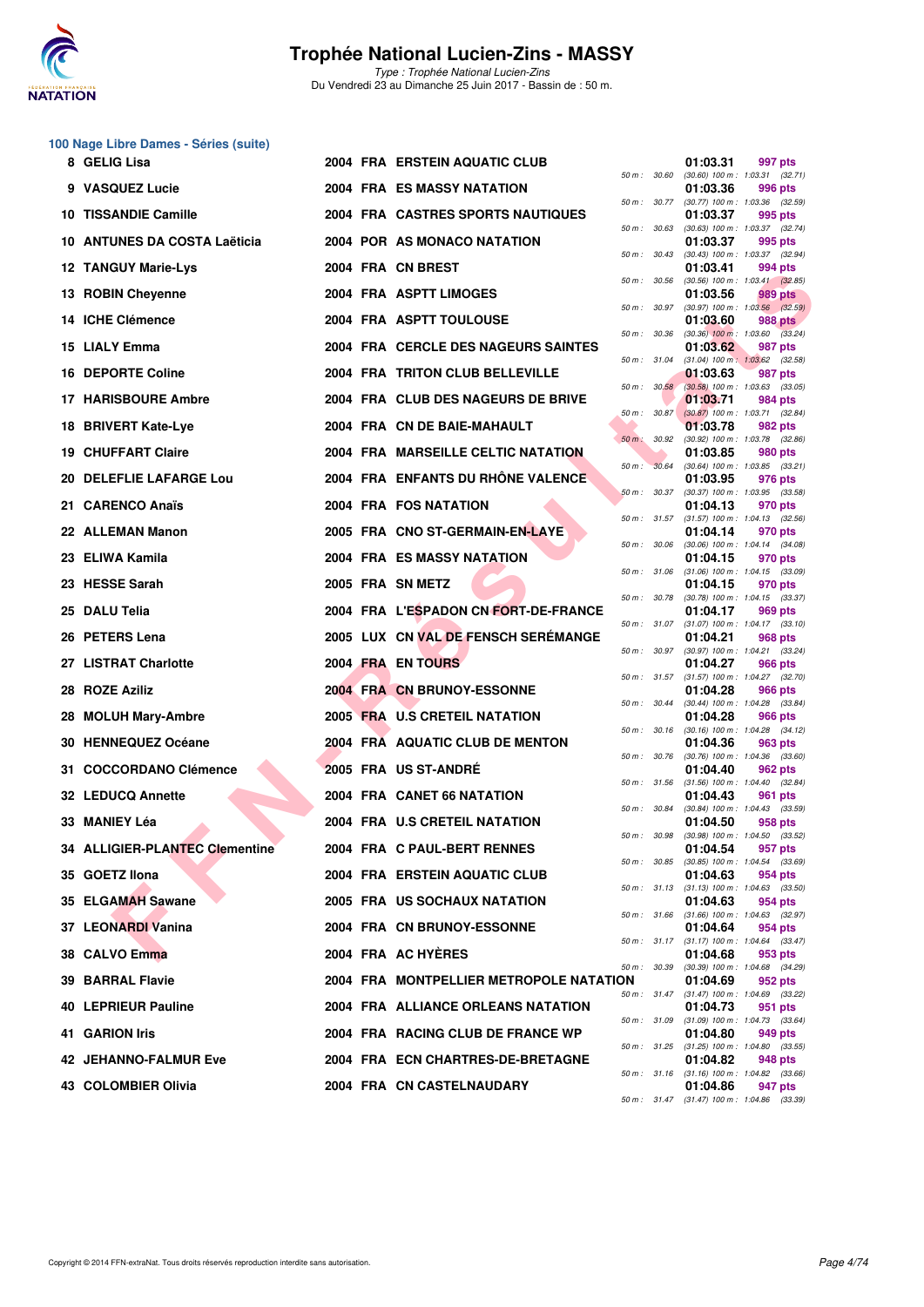

**100 Nage Libre Dames - Séries (suite)**

## **Trophée National Lucien-Zins - MASSY**

| <b>44 SIMOENS Lucille</b>    | <b>2005 FRA CLUB DES NAGEURS DE PARIS</b> |                             | 01:04.89 | 946 pts                                                                               |
|------------------------------|-------------------------------------------|-----------------------------|----------|---------------------------------------------------------------------------------------|
| 45 BARON Ines                | 2004 FRA EN CAEN                          | 50 m : 30.98                | 01:04.91 | $(30.98)$ 100 m : 1:04.89 $(33.91)$<br>945 pts                                        |
| 46 KOK SHUN Alicia-Kimberley | 2004 MRI CN POSSESSION                    | 50 m : 31.30                | 01:05.05 | $(31.30)$ 100 m : 1:04.91 $(33.61)$<br>941 pts                                        |
| 47 HEMBERGER Carla           | 2004 FRA CANET 66 NATATION                | 50 m : 31.31                | 01:05.06 | $(31.31)$ 100 m : 1:05.05 $(33.74)$<br>940 pts                                        |
| <b>AUDOUIN Oceane</b><br>48  | 2004 FRA MONTAUBAN NATATION               | 50 m : 30.87                | 01:05.08 | $(30.87)$ 100 m : 1:05.06 $(34.19)$<br>940 pts                                        |
| 49 PASQUET Aurélie           | 2004 FRA DAUPHINS OBERNAI                 | 50 m : 31.32                | 01:05.13 | $(31.32)$ 100 m : 1:05.08 $(33.76)$<br>938 pts                                        |
| <b>AMBLAT Camille</b><br>50  | 2004 FRA ESPADON VÉLIZY-VILLACOUBLAY      | 50 m : 31.80                | 01:05.14 | $(31.80)$ 100 m : 1:05.13 $(33.33)$<br>938 pts                                        |
| 51 ABBACI Sara               | <b>2004 FRA USB LONGWY NATATION</b>       |                             | 01:05.15 | 50 m: 31.87 (31.87) 100 m: 1:05.14 (33.27)<br>938 pts                                 |
| 52 CORNUAULT Eloane          | 2004 FRA ESPADON GRAND-QUEVILLY           | 50 m : 31.38                | 01:05.17 | $(31.38)$ 100 m : 1:05.15 $(33.77)$<br>937 pts                                        |
| <b>MOREAU Kaxandra</b><br>53 | 2006 FRA US ST-ANDRE                      | 50 m: 30.93                 | 01:05.26 | (30.93) 100 m: 1:05.17 (34.24)<br>934 pts                                             |
| 54 DANTAND Manon             | 2004 FRA ALLIANCE DIJON NATATION          | 50 m: 32.36                 | 01:05.32 | $(32.36)$ 100 m : 1:05.26 $(32.90)$<br>932 pts                                        |
| <b>CROST Alicia</b><br>55    | 2004 FRA C PAUL-BERT RENNES               | $50 m$ : 31.55              | 01:05.39 | (31.55) 100 m: 1:05.32 (33.77)<br>930 pts                                             |
| 56 COLLET Cléo               | 2005 FRA CA L'HAY-LES-ROSES               | 50 m: 31.66                 | 01:05.41 | $(31.66)$ 100 m : 1:05.39 $(33.73)$<br>929 pts                                        |
| 57 HENRIET Ange-Line         | 2005 FRA CN SALON-DE-PROVENCE             | 50 m: 30.97                 | 01:05.47 | (30.97) 100 m: 1:05.41 (34.44)<br>927 pts                                             |
| 58 LEPRON Agathe             | 2004 FRA CHOLET NATATION                  |                             | 01:05.48 | 50 m: 32.13 (32.13) 100 m: 1:05.47 (33.34)<br>927 pts                                 |
| 58 TOULET Cécile             | 2004 FRA SR COLMAR                        | 50 m : 31.32                | 01:05.48 | $(31.32)$ 100 m : 1:05.48 $(34.16)$<br>927 pts                                        |
| <b>ETIENNE Lana</b><br>60.   | 2005 FRA MONTPELLIER METROPOLE NATATION   | 50 m : 31.67<br>50 m: 31.82 | 01:05.52 | $(31.67)$ 100 m : 1:05.48 $(33.81)$<br>926 pts<br>$(31.82)$ 100 m : 1:05.52 $(33.70)$ |
| 61 FREMOND Kenza             | 2004 FRA CN COUTANCES                     | 50 m : 31.73                | 01:05.55 | 925 pts<br>$(31.73)$ 100 m : 1:05.55 $(33.82)$                                        |
| <b>BURGY Manon</b><br>62     | 2005 FRA SC SÉLESTAT                      | 50 m : 31.08                | 01:05.56 | 925 pts<br>$(31.08)$ 100 m : 1:05.56 $(34.48)$                                        |
| 63 DELAIRE Anaelle           | 2004 FRA STADE BÉTHUNE PÉLICAN CLUB       |                             | 01:05.58 | 924 pts<br>50 m: 31.32 (31.32) 100 m: 1:05.58 (34.26)                                 |
| 63 ARLOTTI Valéria           | 2004 ITA AS MONACO NATATION               | 50 m : 30.78                | 01:05.58 | 924 pts<br>$(30.78)$ 100 m : 1:05.58 $(34.80)$                                        |
| 65 DURAND-HASLBECK Nina      | 2005 FRA STADE BÉTHUNE PÉLICAN CLUB       | 50 m: 32.44                 | 01:05.60 | 923 pts<br>$(32.44)$ 100 m : 1:05.60 $(33.16)$                                        |
| 66 HAUET Ines                | 2004 FRA JN COMPIÈGNE                     | 50 m: 31.57                 | 01:05.63 | 922 pts<br>$(31.57)$ 100 m : 1:05.63 $(34.06)$                                        |
| <b>GÉBERT Inès</b><br>67     | 2004 MRI LA JEANNE NATATION PORT          | 50 m : 31.22                | 01:05.65 | 922 pts<br>$(31.22)$ 100 m : 1:05.65 $(34.43)$                                        |
| 68 BENTALEB Sarah            | 2004 FRA SO MILLAU N                      | 50 m : 32.00                | 01:05.68 | 921 pts<br>$(32.00)$ 100 m : 1:05.68 $(33.68)$                                        |
| 69 VIGOUROUX Norah           | 2004 FRA CERCLE DES NAGEURS SAINTES       | 50 m: 32.19                 | 01:05.74 | 919 pts<br>$(32.19)$ 100 m : 1:05.74 $(33.55)$                                        |
| 70 LEBLANC Ines              | 2004 FRA NC MARVILLE                      |                             | 01:05.83 | 916 pts<br>50 m: 31.64 (31.64) 100 m: 1:05.83 (34.19)                                 |
| 71 GIRARDET Lilou            | 2004 FRA MULHOUSE ON                      |                             | 01:05.95 | 912 pts<br>50 m: 31.61 (31.61) 100 m: 1:05.95 (34.34)                                 |
| 72 GARCZYNSKI Patricia       | 2004 FRA MULHOUSE ON                      |                             | 01:05.98 | 911 pts<br>50 m: 31.89 (31.89) 100 m: 1:05.98 (34.09)                                 |
| 73 LAPORTE Noémie            | 2004 FRA AS EMERAINVILLE                  |                             | 01:06.05 | 909 pts<br>50 m: 31.92 (31.92) 100 m: 1:06.05 (34.13)                                 |
| 74 POUPON Kim                | 2004 FRA ALLIANCE DIJON NATATION          |                             | 01:06.12 | 907 pts<br>50 m: 31.16 (31.16) 100 m: 1:06.12 (34.96)                                 |
| <b>75 MOURGUES Catelle</b>   | 2004 FRA CO SAINT-DIZIER NATATION         |                             | 01:06.13 | 907 pts<br>50 m: 31.79 (31.79) 100 m: 1:06.13 (34.34)                                 |
| 76 RICHARDSON Georgina       | 2005 GBR AS MONACO NATATION               |                             | 01:06.24 | 903 pts<br>50 m : 32.37 (32.37) 100 m : 1:06.24 (33.87)                               |
| <b>76 PARMENTIER Romane</b>  | 2006 FRA AMSL FREJUS                      |                             | 01:06.24 | 903 pts<br>50 m: 31.80 (31.80) 100 m: 1:06.24 (34.44)                                 |
| 78 RAMBO Maelis              | 2004 FRA MULHOUSE ON                      |                             | 01:06.27 | 902 pts<br>50 m: 32.03 (32.03) 100 m: 1:06.27 (34.24)                                 |
| 79 GUILBAUD Charlotte        | 2004 FRA CA ORSAY                         |                             | 01:06.33 | 900 pts<br>50 m: 31.91 (31.91) 100 m: 1:06.33 (34.42)                                 |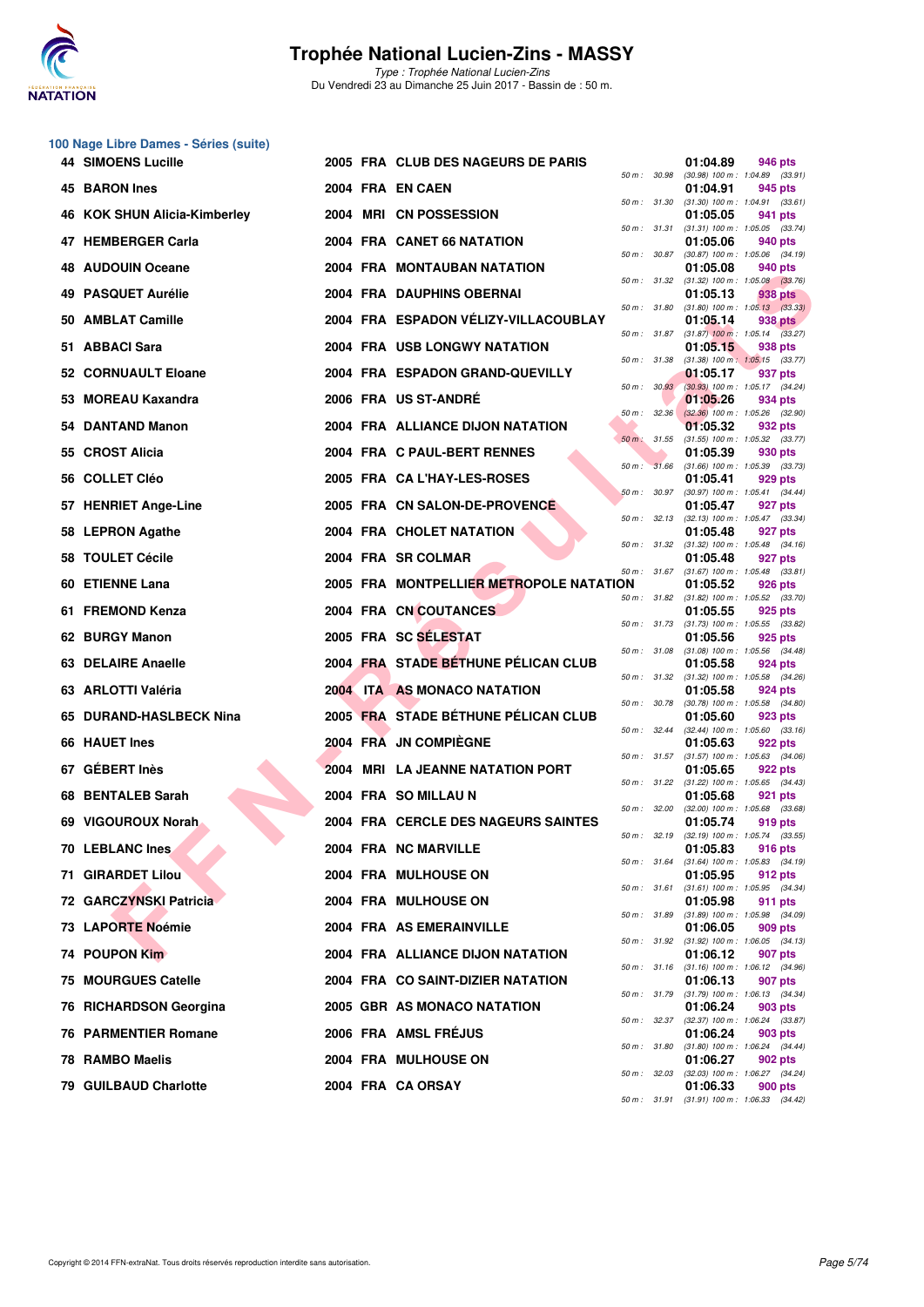

Type : Trophée National Lucien-Zins Du Vendredi 23 au Dimanche 25 Juin 2017 - Bassin de : 50 m.

#### **100 Nage Libre Dames - Séries (suite)**

|     | <b>80 BEAUDRY Lauren</b>  |  | 2005 FRA CN MONTMORILLON                |              | 01:06.38 | 899 pts                                                 |
|-----|---------------------------|--|-----------------------------------------|--------------|----------|---------------------------------------------------------|
|     | 81 MAILHARROU Carla       |  | 2005 FRA CLUB DE NATATION DE SASSENAGE  | 50 m : 31.62 | 01:06.39 | $(31.62)$ 100 m : 1:06.38 $(34.76)$<br>898 pts          |
|     | 82 GUIMET Lilou-Rose      |  | 2005 FRA CLUB DE NATATION DE SASSENAGE  | 50 m : 31.94 | 01:06.46 | $(31.94)$ 100 m : 1:06.39 $(34.45)$<br>896 pts          |
|     | 83 ROPINSKI Laurine       |  | 2004 FRA VILLERUPT NATATION             | 50 m : 31.92 | 01:06.47 | $(31.92)$ 100 m : 1:06.46 $(34.54)$<br>896 pts          |
| 84. | <b>BARBOSA Valentina</b>  |  | 2004 FRA CNO ST-GERMAIN-EN-LAYE         | 50 m : 32.29 | 01:06.54 | (32.29) 100 m: 1:06.47 (34.18)<br>894 pts               |
|     | 85 BEY Emlynn             |  | 2004 FRA CN LE MANS                     | 50 m : 31.63 | 01:06.56 | $(31.63)$ 100 m : 1:06.54 $(34.91)$<br>893 pts          |
|     | 86 LESOILLE Julie         |  | 2005 FRA CA L'HAY-LES-ROSES             | 50 m : 32.31 | 01:06.66 | $(32.31)$ 100 m : 1:06.56 $(34.25)$<br>890 pts          |
|     | 87 DANIEL Jeanne          |  | 2005 FRA C.N DE VALLEE DE SEINE         | 50 m : 31.79 | 01:06.75 | $(31.79)$ 100 m : 1:06.66 $(34.87)$<br>887 pts          |
|     | <b>88 REIGNIER Reva</b>   |  | 2005 FRA CN POLYNESIE                   | 50 m: 31.62  | 01:06.84 | $(31.62)$ 100 m : 1:06.75 $(35.13)$<br>884 pts          |
|     | 89 FOLLIOT Milene         |  | 2005 FRA C.N DE VALLEE DE SEINE         | 50 m: 32.18  | 01:06.89 | $(32.18)$ 100 m : 1:06.84 $(34.66)$<br>883 pts          |
|     | 90 LEMAIRE Elsa           |  | 2005 FRA CN NIORT                       | 50 m: 32.63  | 01:06.97 | $(32.63)$ 100 m : 1:06.89 $(34.26)$<br>880 pts          |
|     | 90 GHALEM Nesrine         |  | 2005 FRA CN ANTIBES                     | 50 m: 32.70  | 01:06.97 | (32.70) 100 m: 1:06.97 (34.27)<br>880 pts               |
|     | 92 SZKLAREK Malvine       |  | 2005 FRA C.N DE VALLEE DE SEINE         | 50 m: 32.08  | 01:07.08 | (32.08) 100 m: 1:06.97 (34.89)<br>877 pts               |
|     | 93 LOUVEL Chéryl          |  | 2005 FRA CN CALÉDONIENS                 | 50 m: 32.77  | 01:07.10 | (32.77) 100 m: 1:07.08 (34.31)<br>876 pts               |
|     | 94 GALLANT Apolline       |  | 2004 FRA SN VERSAILLES                  |              | 01:07.17 | 50 m: 32.12 (32.12) 100 m: 1:07.10 (34.98)<br>874 pts   |
|     | 95 LEFEBVRE Oriane        |  | 2004 FRA CN CAMBRAI                     | 50 m : 32.71 | 01:07.33 | $(32.71)$ 100 m : 1:07.17 $(34.46)$<br>869 pts          |
|     | 95 ANASTASE Alexya        |  | 2005 FRA CN DE BAIE-MAHAULT             | 50 m : 32.67 | 01:07.33 | (32.67) 100 m: 1:07.33 (34.66)<br>869 pts               |
|     | 97 GOMES Lucie            |  | 2005 FRA AMBÉRIEU NATATION              | 50 m: 32.17  | 01:07.39 | $(32.17)$ 100 m : 1:07.33 $(35.16)$<br>868 pts          |
| 98. | <b>JAUBERT Charlotte</b>  |  | 2004 FRA CN MARSEILLE                   | 50 m: 32.61  | 01:07.41 | $(32.61)$ 100 m : 1:07.39 $(34.78)$<br>867 pts          |
|     | 99 MIGUET Chloe           |  | 2004 FRA SN VERSAILLES                  |              | 01:07.45 | 50 m: 32.11 (32.11) 100 m: 1:07.41 (35.30)<br>866 pts   |
|     | 100 ADJIMAN Shana         |  | 2005 FRA RSC MONTREUIL                  | 50 m: 32.46  | 01:07.53 | $(32.46)$ 100 m : 1:07.45 $(34.99)$<br>863 pts          |
|     | 101 BERTON Claire         |  | 2004 FRA CO SAINT-DIZIER NATATION       | 50 m : 32.46 | 01:07.61 | $(32.46)$ 100 m : 1:07.53 $(35.07)$<br>861 pts          |
|     | 102 BRUNEAU Emma          |  | 2004 FRA US ST-ANDRE                    | 50 m: 32.50  | 01:07.64 | $(32.50)$ 100 m : 1:07.61 $(35.11)$<br>860 pts          |
|     | 103 TSAI Eileen           |  | 2005 FRA CN BREST                       | 50 m: 32.52  | 01:07.70 | (32.52) 100 m: 1:07.64 (35.12)<br>858 pts               |
|     | 104 COMBETTES Valentine   |  | <b>2005 FRA MONTAUBAN NATATION</b>      | 50 m : 33.76 | 01:07.73 | $(33.76)$ 100 m : 1:07.70 $(33.94)$<br>857 pts          |
|     | 105 MUYLLE Cloé           |  | 2005 FRA US ST-ANDRE                    | 50 m: 32.68  | 01:07.82 | $(32.68)$ 100 m : 1:07.73 $(35.05)$<br>854 pts          |
|     | 106 GOURGEON Laura        |  | 2006 FRA CN LA CIOTAT                   | 50 m: 32.96  | 01:07.88 | $(32.96)$ 100 m : 1:07.82 $(34.86)$<br>853 pts          |
|     | 107 SANTANGELO Clémence   |  | 2005 FRA CN NEUFCHATEAU                 |              | 01:07.89 | 50 m : 32.13 (32.13) 100 m : 1:07.88 (35.75)<br>852 pts |
|     | 108 NICOLO Nayla          |  | 2005 FRA SA MÉRIGNAC                    | 50 m : 32.67 | 01:08.00 | (32.67) 100 m : 1:07.89 (35.22)<br>849 pts              |
|     | 109 DIEUAIDE Yaëlle       |  | 2005 FRA MONTELIMAR NAUTIC CLUB         | 50 m : 32.59 | 01:08.27 | $(32.59)$ 100 m : 1:08.00 $(35.41)$<br>841 pts          |
|     | 110 CANO Maela            |  | 2004 FRA DAUPHINS TOULOUSE OEC          |              | 01:08.67 | 50 m: 33.15 (33.15) 100 m: 1:08.27 (35.12)<br>829 pts   |
|     | 111 BOUCHON Mahault       |  | <b>2006 FRA LYON NATATION METROPOLE</b> | 50 m : 32.19 | 01:08.69 | $(32.19)$ 100 m : 1:08.67 $(36.48)$<br>828 pts          |
|     | 112 LEGER Camille         |  | 2004 FRA AMSL FRÉJUS                    |              | 01:08.86 | 50 m: 33.16 (33.16) 100 m: 1:08.69 (35.53)<br>823 pts   |
|     | 113 HUMBERT-BRICHARD Lise |  | 2004 FRA US TOUL                        | 50 m : 32.88 | 01:08.87 | $(32.88)$ 100 m : 1:08.86 $(35.98)$<br>823 pts          |
|     | 114 MIRACOLO Julie        |  | 2005 FRA CN MARSEILLE                   | 50 m : 33.20 | 01:08.90 | $(33.20)$ 100 m : 1:08.87 $(35.67)$<br>822 pts          |
|     | 115 DEL CORSO Chiara      |  | 2004 FRA UN ARLES                       |              | 01:08.91 | 50 m: 33.13 (33.13) 100 m: 1:08.90 (35.77)<br>822 pts   |
|     |                           |  |                                         |              |          | 50 m: 32.87 (32.87) 100 m: 1:08.91 (36.04)              |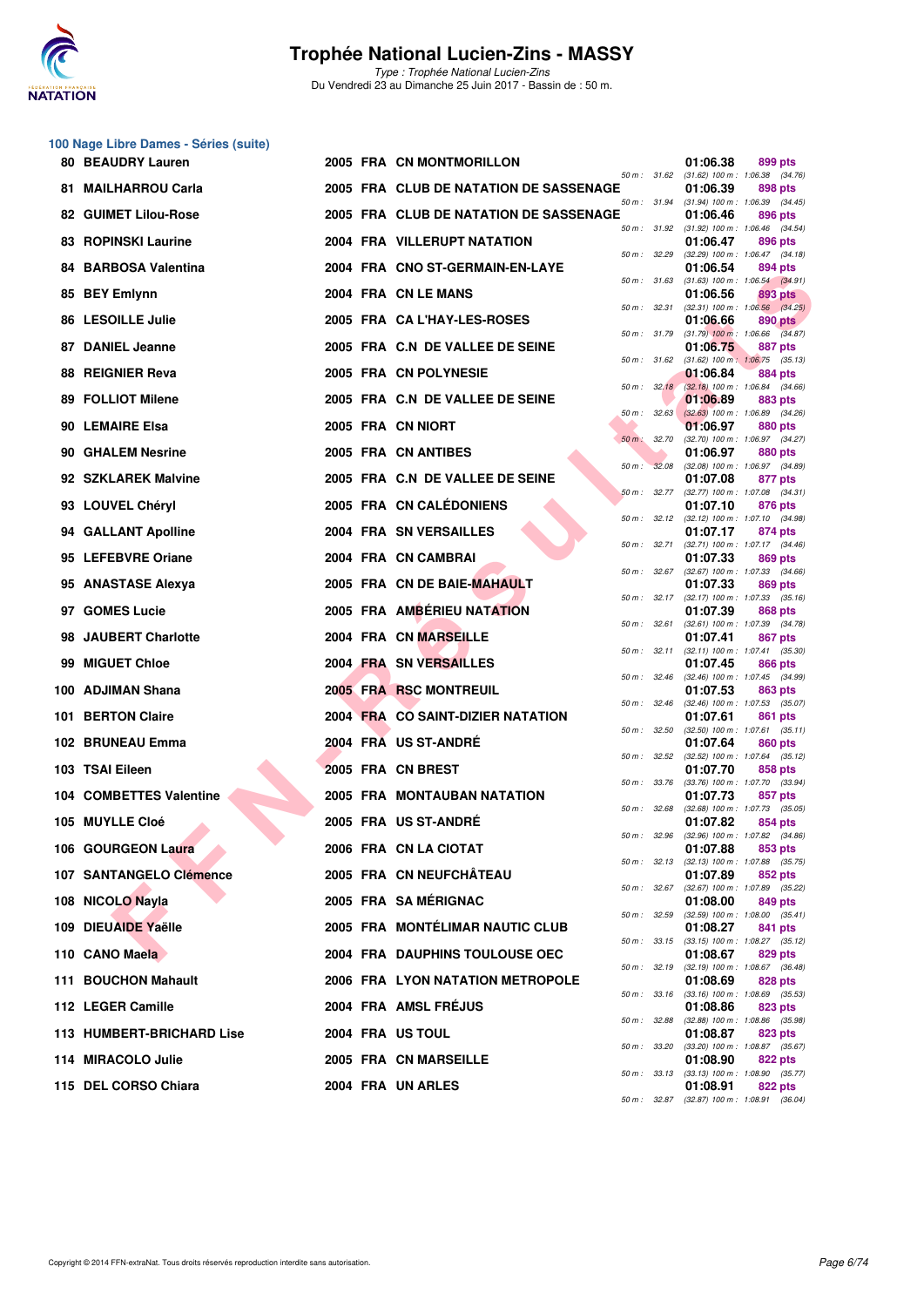

| 100 Nage Libre Dames - Séries (suite) |  |                                        |              |       |          |                                                                |
|---------------------------------------|--|----------------------------------------|--------------|-------|----------|----------------------------------------------------------------|
| 116 PAGNON Clara                      |  | 2005 FRA FC LAON                       | 50 m: 34.16  |       | 01:09.01 | 819 pts<br>$(34.16)$ 100 m : 1:09.01 $(34.85)$                 |
| 117 DUPONT Léna                       |  | 2005 FRA JN COMPIEGNE                  |              |       | 01:09.05 | 817 pts<br>50 m: 34.28 (34.28) 100 m: 1:09.05 (34.77)          |
| 118 CASTEJON Garance                  |  | 2005 FRA CAL'HAY-LES-ROSES             |              |       | 01:09.13 | 815 pts                                                        |
| 118 AUBIN Eleanore                    |  | 2006 FRA ANGERS NATATION               | 50 m: 33.13  |       | 01:09.13 | $(33.13)$ 100 m : 1:09.13 $(36.00)$<br>815 pts                 |
| 120 SALEM Sara                        |  | 2005 FRA LAGNY-SUR-MARNE NATATION      | 50 m: 32.23  |       | 01:09.25 | $(32.23)$ 100 m : 1:09.13 $(36.90)$<br>811 pts                 |
| <b>121 GINESTY Eloise</b>             |  | 2005 FRA SO MILLAU N                   | 50 m : 33.30 |       | 01:09.27 | $(33.30)$ 100 m : 1:09.25 $(35.95)$<br>811 pts                 |
| 122 LE MOULLEC Camille                |  | 2005 FRA AS LA TESTE                   | 50 m : 32.78 |       | 01:09.31 | $(32.78)$ 100 m : 1:09.27 $(36.49)$<br>810 pts                 |
| 123 ALIBEGOVIC Emina                  |  | 2005 GBR LYON NATATION METROPOLE       | 50 m : 33.34 |       | 01:09.43 | $(33.34)$ 100 m : 1:09.31 $(35.97)$<br>806 pts                 |
| 124 LE FALHER Asma                    |  | 2005 FRA ASSO NATATION DE SARTROUVILLE | 50 m : 33.25 |       | 01:09.73 | $(33.25)$ 100 m : 1:09.43 $(36.18)$<br>797 pts                 |
| 125 MEZAGHRANI May                    |  | 2005 FRA CLUB DE NATATION DE SASSENAGE | 50 m : 32.82 |       | 01:09.88 | $(32.82)$ 100 m : 1:09.73 $(36.91)$<br>793 pts                 |
| 126 BESSON Camille                    |  | 2005 FRA CN ANDRESY                    | 50 m : 33.64 |       | 01:09.93 | $(33.64)$ 100 m : 1:09.88 $(36.24)$<br>791 pts                 |
|                                       |  |                                        | 50 m : 32.72 |       |          | (32.72) 100 m: 1:09.93 (37.21)                                 |
| 127 MARQUE Lilou                      |  | 2006 FRA CN NEUFCHÂTEAU                | $50 m$ :     | 33.43 | 01:10.01 | <b>789 pts</b><br>$(33.43)$ 100 m : 1:10.01 $(36.58)$          |
| 128 PERMUY Emma                       |  | 2006 FRA DAUPHINS LES PENNES-MIRABEAU  | 50 m: 33.56  |       | 01:10.06 | 788 pts<br>$(33.56)$ 100 m : 1:10.06 $(36.50)$                 |
| 129 CARNIOL Moéa                      |  | 2005 FRA EN CAEN                       | 50 m : 33.28 |       | 01:10.11 | 786 pts<br>(33.28) 100 m: 1:10.11 (36.83)                      |
| 130 FAVERGEAT Sydney                  |  | 2005 FRA CN POLYNESIE                  | 50 m : 33.23 |       | 01:10.34 | 779 pts<br>$(33.23)$ 100 m : 1:10.34 $(37.11)$                 |
| 131 CARLOS-BROC Zoé                   |  | 2006 FRA MORSANG ESSONNE NATATION      | 50 m : 33.78 |       | 01:10.48 | 775 pts<br>(33.78) 100 m : 1:10.48 (36.70)                     |
| 132 TABIASCO Alexandra                |  | 2006 FRA STADE FRANÇAIS O COURBEVOIE   | 50 m : 33.86 |       | 01:10.61 | 772 pts                                                        |
| 133 BERNARD Mai-Lan                   |  | 2006 FRA CN BOURG-EN-BRESSE            |              |       | 01:10.79 | $(33.86)$ 100 m : 1:10.61 $(36.75)$<br>766 pts                 |
| 134 CHARRAT Hanae                     |  | 2006 FRA CN AVIGNON                    | 50 m : 33.56 |       | 01:10.88 | (33.56) 100 m: 1:10.79 (37.23)<br>764 pts                      |
| <b>135 JALLABERT Marie</b>            |  | 2005 FRA FOS NATATION                  | 50 m : 34.23 |       | 01:10.90 | (34.23) 100 m: 1:10.88 (36.65)<br>763 pts                      |
| 136 PHAM Thuyanna                     |  | 2005 FRA CN ASNIÈRES                   | 50 m : 33.91 |       | 01:10.94 | (33.91) 100 m: 1:10.90 (36.99)<br>762 pts                      |
| 137 FOIX Candice                      |  | 2006 FRA SAINT-RAPHAEL NATATION        | 50 m : 34.50 |       | 01:10.99 | $(34.50)$ 100 m : 1:10.94 $(36.44)$<br>761 pts                 |
| 138 ARTIS Maeva                       |  | 2006 FRA C.S MONTERELAIS NATATION      | 50 m: 34.60  |       | 01:11.06 | (34.60) 100 m: 1:10.99 (36.39)<br>759 pts                      |
| <b>139 DOMINIQUE Manon</b>            |  | 2006 FRA ERSTEIN AQUATIC CLUB          | 50 m : 34.55 |       | 01:11.21 | $(34.55)$ 100 m : 1:11.06 $(36.51)$<br>754 pts                 |
| 140 LETOCART Luna                     |  | 2006 FRA AQUA CLUB PONTAULT-ROISSY     | 50 m : 33.83 |       | 01:11.42 | $(33.83)$ 100 m : 1:11.21 $(37.38)$<br>748 pts                 |
|                                       |  |                                        | 50 m : 34.83 |       | 01:11.42 | $(34.83)$ 100 m : 1:11.42 $(36.59)$                            |
| <b>140 CALANDRY Alice</b>             |  | 2006 FRA ASPTT CLERMONT-FERRAND        |              |       |          | 748 pts<br>50 m: 33.54 (33.54) 100 m: 1:11.42 (37.88)          |
| 142 CALARCO Clara                     |  | 2006 FRA AMSL FRÉJUS                   | 50 m : 34.14 |       | 01:11.59 | 743 pts<br>$(34.14)$ 100 m : 1:11.59 $(37.45)$                 |
| <b>143 DELANNOY Domitille</b>         |  | 2006 FRA CN ST-PIERRE REUNION          | 50 m : 33.90 |       | 01:11.83 | 737 pts<br>(33.90) 100 m: 1:11.83 (37.93)                      |
| 144 LINDAUER Juliette                 |  | 2006 FRA ERSTEIN AQUATIC CLUB          | 50 m : 34.57 |       | 01:12.15 | <b>728 pts</b><br>(34.57) 100 m: 1:12.15 (37.58)               |
| 145 AMROUS Serine                     |  | 2006 FRA STADE FRANÇAIS O COURBEVOIE   | 50 m : 34.85 |       | 01:12.27 | 724 pts<br>(34.85) 100 m : 1:12.27 (37.42)                     |
| 146 CHIRENINE Elisabeth               |  | 2006 FRA CA PIERRELATTE ASCEAC         | 50 m : 35.20 |       | 01:12.32 | 723 pts<br>$(35.20)$ 100 m : 1:12.32 $(37.12)$                 |
| <b>147 DENIS SMETT Valentine</b>      |  | 2006 FRA REIMS NATATION 89             |              |       | 01:12.46 | 719 pts                                                        |
| 148 SCHNEPF Victoria                  |  | 2006 FRA ERSTEIN AQUATIC CLUB          | 50 m : 35.20 |       | 01:12.77 | $(35.20)$ 100 m : 1:12.46 $(37.26)$<br>710 pts                 |
| 149 SELLIN Margot                     |  | 2006 FRA C VIKINGS DE ROUEN            |              |       | 01:13.36 | 50 m : 34.58 (34.58) 100 m : 1:12.77 (38.19)<br><b>694 pts</b> |
| 150 LEGER Katell                      |  | 2006 FRA ES MASSY NATATION             | 50 m : 34.11 |       | 01:13.46 | (34.11) 100 m: 1:13.36 (39.25)<br>691 pts                      |
| 151 PERRET Margaux                    |  | 2006 FRA NAUTIC CLUB SORBIERS          | 50 m : 34.19 |       | 01:15.02 | $(34.19)$ 100 m : 1:13.46 $(39.27)$<br>649 pts                 |
|                                       |  |                                        |              |       |          | 50 m: 35.69 (35.69) 100 m: 1:15.02 (39.33)                     |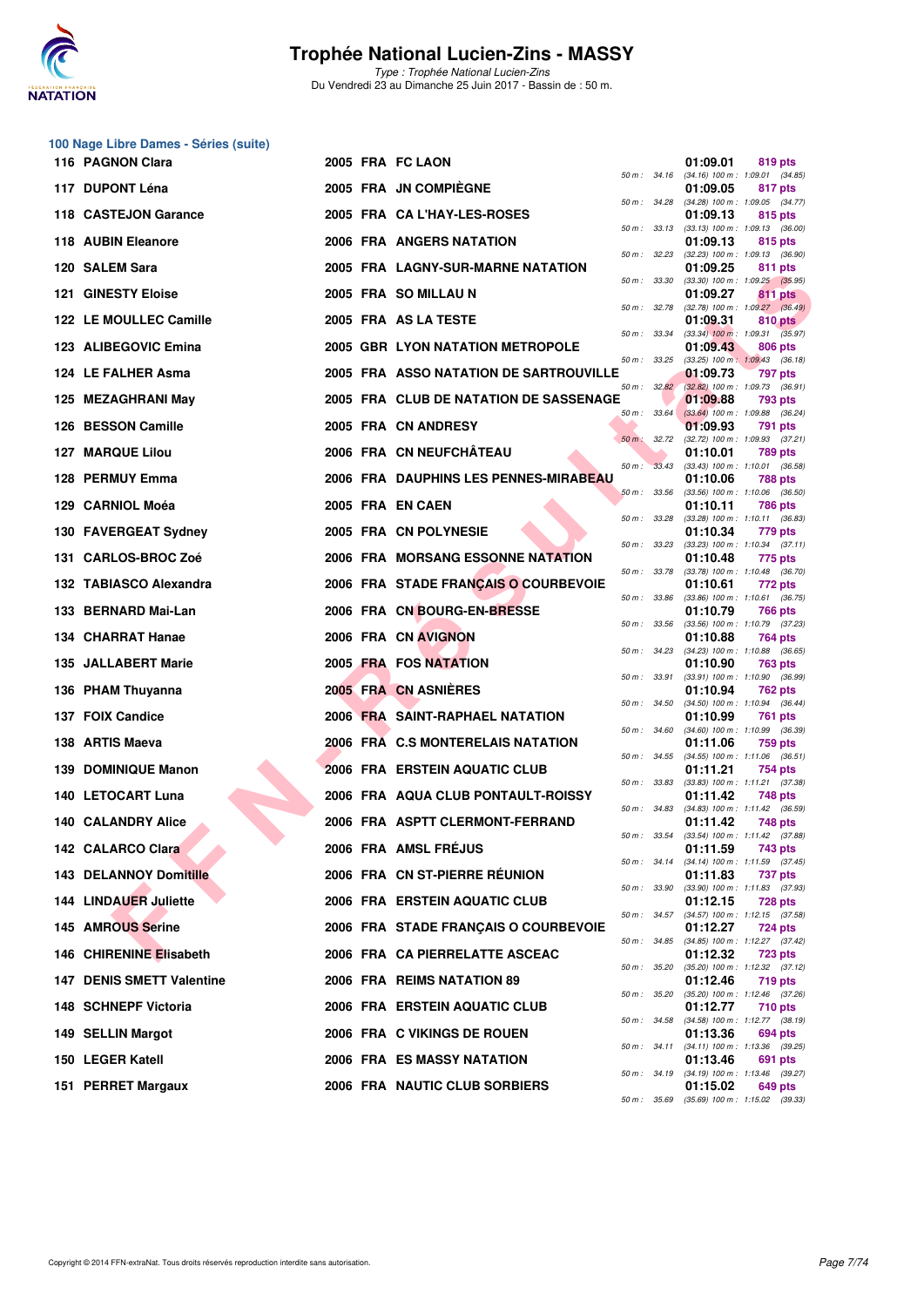

Type : Trophée National Lucien-Zins Du Vendredi 23 au Dimanche 25 Juin 2017 - Bassin de : 50 m.

#### **100 Nage Libre Dames - Séries (suite)**

| --- CLAVERIA Auriane |  | 2005 FRA CERCLE DES NAGEURS DE TALENCE | <b>DSQ Da</b>  |
|----------------------|--|----------------------------------------|----------------|
| --- CUISINIER Manon  |  | 2005 FRA ASCPA PESSAC NATATION         | <b>DNS</b> exc |
| --- MIYAMATSU Sarah  |  | 2004 JPN AS MONACO NATATION            | <b>DNS</b> exc |
| --- HUELLOU Claire   |  | 2005 FRA GIRONDINS BORDEAUX            | <b>DNS</b> dec |
| --- PETRUZZI Lucie   |  | 2004 FRA STADE OLYMPIQUE CHAMBÉRY      | <b>DNS</b> dec |
|                      |  |                                        |                |

# **[200 Nage Libre Dames - Séries](http://www.ffnatation.fr/webffn/resultats.php?idact=nat&go=epr&idcpt=47287&idepr=3)** (Vendredi 23 Juin 2017)

| <b>UU Nage LIbre Dames - Series</b> (Vendredi 23 Juin 2017)     |  |  |                                                                                                                                        |          |                                                        |  |  |  |
|-----------------------------------------------------------------|--|--|----------------------------------------------------------------------------------------------------------------------------------------|----------|--------------------------------------------------------|--|--|--|
| 1 NECTOUX Marine                                                |  |  | 2004 FRA SAINT-RAPHAEL NATATION                                                                                                        | 02:09.42 | 1138 $pts$                                             |  |  |  |
| 2 TESSARIOL Lucile                                              |  |  | 50 m: 30.25 (30.25) 100 m: 1:02.85 (32.60) 150 m: 1:36.87 (34.02) 200 m: 2:09.42 (32.55)<br>2004 FRA SAMERIGNAC                        | 02:12.35 | 1093 pts                                               |  |  |  |
| 3 SAVART Coralie                                                |  |  | 50 m: 30.85 (30.85) 100 m: 1:04.60 (33.75) 150 m: 1:39.52 (34.92) 200 m: 2:12.35 (32.83)<br>2004 FRA ST-MALO NATATION                  | 02:13.74 | 1072 pts                                               |  |  |  |
| 4 BONDOUY Noah                                                  |  |  | 50 m: 31.43 (31.43) 100 m: 1:05.90 (34.47) 150 m: 1:39.83 (33.93) 200 m: 2:13.74 (33.91)<br>2004 FRA ES MASSY NATATION                 | 02:14.07 | <b>1067 pts</b>                                        |  |  |  |
| 5 ELIWA Kamila                                                  |  |  | 50 m: 30.69 (30.69) 100 m: 1:04.70 (34.01) 150 m: 1:39.41 (34.71) 200 m: 2:14.07 (34.66)<br>2004 FRA ES MASSY NATATION                 | 02:15.11 | <b>1051 pts</b>                                        |  |  |  |
|                                                                 |  |  | 50 m: 31.43 (31.43) 100 m: 1:05.10 (33.67) 150 m: 1:40.07 (34.97) 200 m: 2:15.11 (35.04)                                               |          |                                                        |  |  |  |
| 6 TAQUET Stacy                                                  |  |  | 2004 FRA CERCLE NAGEURS ST-JOSEPH<br>50 m: 30.82 (30.82) 100 m: 1:05.30 (34.48) 150 m: 1:41.59 (36.29) 200 m: 2:16.77 (35.18)          | 02:16.77 | <b>1027 pts</b>                                        |  |  |  |
| 7 MAUGERE VAN OUDENHOVEN Valeria 2004 BEL OLYMPIC NICE NATATION |  |  | 50 m: 31.27 (31.27) 100 m: 1:06.33 (35.06) 150 m: 1:42.56 (36.23) 200 m: 2:16.95 (34.39)                                               | 02:16.95 | 1024 pts                                               |  |  |  |
| 8 BRIVERT Kate-Lye                                              |  |  | 2004 FRA CN DE BAIE-MAHAULT                                                                                                            | 02:17.40 | <b>1017 pts</b>                                        |  |  |  |
| 9 CARENCO Anaïs                                                 |  |  | 50 m: 32.66 (32.66) 100 m: 1.08.18 (35.52) 150 m: 1.42.95 (34.77) 200 m: 2.17.40 (34.45)<br>2004 FRA FOS NATATION                      | 02:17.87 | 1011 pts                                               |  |  |  |
| 10 LEDUCQ Annette                                               |  |  | 50 m : 32.55 (32.55) 100 m : 1:07.63 (35.08) 150 m : 1:42.87<br>2004 FRA CANET 66 NATATION                                             | 02:18.16 | $(35.24)$ 200 m : 2:17.87 $(35.00)$<br><b>1006 pts</b> |  |  |  |
| 11 REMY-BARRE Justine                                           |  |  | 50 m : 30.99 (30.99) 100 m : 1:06.03<br>(35.04) 150 m : 1:42.58 (36.55) 200 m : 2:18.16 (35.58)<br><b>2004 FRA USB LONGWY NATATION</b> | 02:18.41 | <b>1003 pts</b>                                        |  |  |  |
|                                                                 |  |  | 50 m: 31.07 (31.07) 100 m: 1:06.60 (35.53) 150 m: 1:43.13 (36.53) 200 m: 2:18.41 (35.28)                                               |          |                                                        |  |  |  |
| 12 VIGOUROUX Norah                                              |  |  | 2004 FRA CERCLE DES NAGEURS SAINTES<br>50 m: 32.12 (32.12) 100 m: 1:06.92 (34.80) 150 m: 1:43.05 (36.13) 200 m: 2:18.54 (35.49)        | 02:18.54 | 1001 pts                                               |  |  |  |
| 13 ANTUNES DA COSTA Laëticia                                    |  |  | 2004 POR AS MONACO NATATION                                                                                                            | 02:18.56 | <b>1001 pts</b>                                        |  |  |  |
| <b>14 ICHE Clémence</b>                                         |  |  | 50 m: 30.91 (30.91) 100 m: 1:05.92 (35.01) 150 m: 1:42.77 (36.85) 200 m: 2:18.56 (35.79)<br>2004 FRA ASPTT TOULOUSE                    | 02:18.69 | 999 pts                                                |  |  |  |
| 14 COCCORDANO Clémence                                          |  |  | 50 m : 30.85 (30.85) 100 m : 1:05.43<br>(34.58) 150 m : 1:41.80 (36.37) 200 m : 2:18.69 (36.89)<br>2005 FRA US ST-ANDRE                | 02:18.69 | 999 pts                                                |  |  |  |
| 16 BALLEVRE Jeanne                                              |  |  | 50 m: 32.55 (32.55) 100 m: 1:07.70<br>(35.15) 150 m: 1:44.10 (36.40) 200 m: 2:18.69 (34.59)<br><b>2004 FRA NATATION VESOUL-NOIDANS</b> | 02:18.76 | 998 pts                                                |  |  |  |
| 17 GOETZ Ilona                                                  |  |  | 50 m: 31.35 (31.35) 100 m: 1:07.29<br>(35.94) 150 m : 1:43.80 (36.51) 200 m : 2:18.76 (34.96)<br><b>2004 FRA ERSTEIN AQUATIC CLUB</b>  | 02:19.07 | 993 pts                                                |  |  |  |
|                                                                 |  |  | 50 m: 32.04 (32.04) 100 m: 1:07.52 (35.48) 150 m: 1:43.78 (36.26) 200 m: 2:19.07 (35.29)                                               |          |                                                        |  |  |  |
| 18 SAUDRAIS Svetlana                                            |  |  | 2004 FRA CLUB DAUPHINS LE BLANC<br>50 m: 30.88 (30.88) 100 m: 1:06.64<br>(35.76) 150 m : 1:43.65 (37.01) 200 m : 2:19.09 (35.44)       | 02:19.09 | 993 pts                                                |  |  |  |
| 19 CALVO Emma                                                   |  |  | 2004 FRA AC HYERES                                                                                                                     | 02:19.52 | 987 pts                                                |  |  |  |
| 20 ROZE Aziliz                                                  |  |  | 50 m: 31.06 (31.06) 100 m: 1:06.60<br>(35.54) 150 m : 1:43.47 (36.87) 200 m : 2:19.52 (36.05)<br>2004 FRA CN BRUNOY-ESSONNE            | 02:19.57 | 986 pts                                                |  |  |  |
| 21 LISTRAT Charlotte                                            |  |  | 50 m: 32.32 (32.32) 100 m: 1:06.76<br>(34.44) 150 m : 1:42.77 (36.01) 200 m : 2:19.57 (36.80)<br>2004 FRA EN TOURS                     | 02:19.72 | 984 pts                                                |  |  |  |
|                                                                 |  |  | 50 m : 32.32 (32.32) 100 m : 1:08.27 (35.95) 150 m : 1:45.22<br>2005 FRA CN VOUZIERS                                                   |          | $(36.95)$ 200 m : 2:19.72 $(34.50)$                    |  |  |  |
| 22 SUQUET Emmie                                                 |  |  | 50 m: 32.12 (32.12) 100 m: 1:07.86<br>(35.74) 150 m : 1:44.84 (36.98) 200 m : 2:19.75 (34.91)                                          | 02:19.75 | 983 pts                                                |  |  |  |
| 23 MOREAU Kaxandra                                              |  |  | 2006 FRA US ST-ANDRE<br>50 m: 33.02 (33.02) 100 m: 1:08.83 (35.81) 150 m: 1:45.48 (36.65) 200 m: 2:19.87 (34.39)                       | 02:19.87 | 982 pts                                                |  |  |  |
| 24 ALLEMAN Manon                                                |  |  | 2005 FRA CNO ST-GERMAIN-EN-LAYE                                                                                                        | 02:20.16 | 977 pts                                                |  |  |  |
| 25 LIALY Emma                                                   |  |  | 50 m: 31.77 (31.77) 100 m: 1:06.86 (35.09) 150 m: 1:44.14 (37.28) 200 m: 2:20.16 (36.02)<br>2004 FRA CERCLE DES NAGEURS SAINTES        | 02:20.20 | 977 pts                                                |  |  |  |
| 26   VASQUEZ Lucie                                              |  |  | 50 m: 32.62 (32.62) 100 m: 1:08.66 (36.04) 150 m: 1:45.23 (36.57) 200 m: 2:20.20 (34.97)<br>2004 FRA ES MASSY NATATION                 | 02:20.22 | 977 pts                                                |  |  |  |
|                                                                 |  |  | 50 m: 31.71 (31.71) 100 m: 1:06.65 (34.94) 150 m: 1:44.14                                                                              |          | $(37.49)$ 200 m : 2:20.22 $(36.08)$                    |  |  |  |
| 27 ROBIN Cheyenne                                               |  |  | 2004 FRA ASPTT LIMOGES<br>50 m : 32.29 (32.29) 100 m : 1:08.34 (36.05) 150 m : 1:45.39                                                 | 02:20.41 | 974 pts<br>$(37.05)$ 200 m : 2:20.41 $(35.02)$         |  |  |  |
| 28  MANIEY Léa                                                  |  |  | 2004 FRA U.S CRETEIL NATATION<br>50 m: 31.71 (31.71) 100 m: 1:07.16 (35.45) 150 m: 1:43.94                                             | 02:20.44 | 973 pts<br>$(36.78)$ 200 m : 2:20.44 $(36.50)$         |  |  |  |
| 29 BOISSON Chaïma                                               |  |  | 2004 FRA VEXIN NATATION CLUB<br>50 m: 31.62 (31.62) 100 m: 1:07.22 (35.60) 150 m: 1:44.36                                              | 02:20.62 | 971 pts<br>$(37.14)$ 200 m : 2:20.62 $(36.26)$         |  |  |  |
| 30 TANGUY Marie-Lys                                             |  |  | 2004 FRA CN BREST                                                                                                                      | 02:20.69 | 970 pts                                                |  |  |  |
| 31   GAULIN Lena                                                |  |  | 50 m: 31.83 (31.83) 100 m: 1:07.13 (35.30) 150 m: 1:44.01<br><b>2005 FRA AVENIR MURET NATATION</b>                                     | 02:20.75 | $(36.88)$ 200 m : 2:20.69 $(36.68)$<br>969 pts         |  |  |  |
|                                                                 |  |  | 50 m: 32.79 (32.79) 100 m: 1:08.39 (35.60) 150 m: 1:45.57 (37.18) 200 m: 2:20.75 (35.18)                                               |          |                                                        |  |  |  |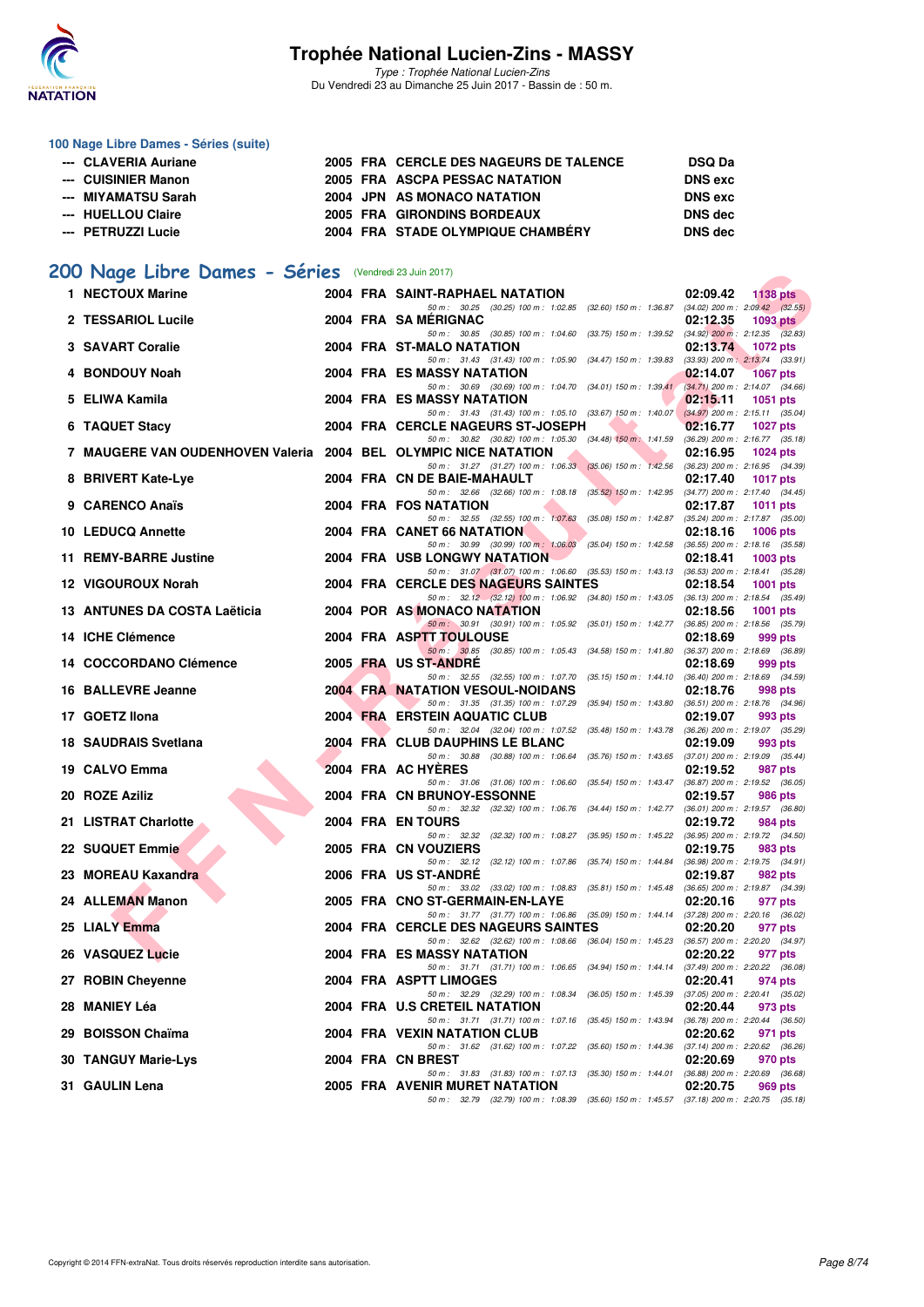

Type : Trophée National Lucien-Zins Du Vendredi 23 au Dimanche 25 Juin 2017 - Bassin de : 50 m.

#### **200 Nage Libre Dames - Séries (suite)**

| <b>31 LAPORTE Noémie</b>       |  | 2004 FRA AS EMERAINVILLE                                                                                                            | 02:20.75<br>969 pts                                        |  |
|--------------------------------|--|-------------------------------------------------------------------------------------------------------------------------------------|------------------------------------------------------------|--|
| 33 HESSE Sarah                 |  | 50 m: 32.71 (32.71) 100 m: 1:09.14 (36.43) 150 m: 1:45.72 (36.58) 200 m: 2:20.75 (35.03)<br>2005 FRA SN METZ                        | 02:20.84<br>968 pts                                        |  |
| <b>34 MOURGUES Catelle</b>     |  | 50 m: 32.33 (32.33) 100 m: 1:08.48 (36.15) 150 m: 1:45.76 (37.28) 200 m: 2:20.84 (35.08)<br>2004 FRA CO SAINT-DIZIER NATATION       | 02:21.02<br>965 pts                                        |  |
| 35 GELIG Lisa                  |  | 50 m: 32.36 (32.36) 100 m: 1:07.99 (35.63) 150 m: 1:44.65 (36.66) 200 m: 2:21.02 (36.37)<br>2004 FRA ERSTEIN AQUATIC CLUB           | 02:21.18<br>963 pts                                        |  |
| <b>36 SCHNEIDER Louise</b>     |  | 50 m: 32.66 (32.66) 100 m: 1.08.98 (36.32) 150 m: 1.46.50 (37.52) 200 m: 2:21.18 (34.68)<br>2004 FRA TEAM STRASBOURG SNS-ASPTT-PCS  | 02:21.19<br>963 pts                                        |  |
| 37 DELMAS Justine              |  | 50 m: 32.82 (32.82) 100 m: 1:08.10 (35.28) 150 m: 1:45.41 (37.31) 200 m: 2:21.19 (35.78)<br>2005 FRA CNO ST-GERMAIN-EN-LAYE         | 02:21.24<br><b>962 pts</b>                                 |  |
| 38 ALLIGIER-PLANTEC Clementine |  | 50 m: 31.72 (31.72) 100 m: 1:07.24 (35.52) 150 m: 1:44.82 (37.58) 200 m: 2:21.24 (36.42)<br>2004 FRA C PAUL-BERT RENNES             | 02:21.25<br>962 pts                                        |  |
| 39 DANTAND Manon               |  | 50 m: 32.27 (32.27) 100 m: 1.08.77 (36.50) 150 m: 1.45.66 (36.89) 200 m: 2.21.25 (35.59)<br>2004 FRA ALLIANCE DIJON NATATION        | 02:21.27<br>961 pts                                        |  |
| 39 BARBOSA Valentina           |  | 50 m: 33.07 (33.07) 100 m: 1:09.03 (35.96) 150 m: 1:46.51 (37.48) 200 m: 2:21.27 (34.76)<br>2004 FRA CNO ST-GERMAIN-EN-LAYE         | 02:21.27<br>961 pts                                        |  |
| 41 PASQUET Aurélie             |  | 50 m: 32.25 (32.25) 100 m: 1:08.38 (36.13) 150 m: 1:45.62 (37.24) 200 m: 2:21.27 (35.65)<br>2004 FRA DAUPHINS OBERNAI               | 02:21.31<br>961 pts                                        |  |
| 42 GUILBAUD Charlotte          |  | 50 m: 32.70 (32.70) 100 m: 1:08.75 (36.05) 150 m: 1:45.87<br>2004 FRA CA ORSAY                                                      | $(37.12)$ 200 m : 2:21.31 $(35.44)$<br>02:21.53<br>958 pts |  |
| 43 LEPRON Agathe               |  | 50 m: 33.11 (33.11) 100 m: 1:09.12 (36.01) 150 m: 1:45.68<br>2004 FRA CHOLET NATATION                                               | $(36.56)$ 200 m : 2:21.53 $(35.85)$<br>02:21.57<br>957 pts |  |
| 44 RAMBO Maelis                |  | 50 m: 31.45 (31.45) 100 m: 1:06.53 (35.08) 150 m: 1:44.12 (37.59) 200 m: 2:21.57 (37.45)<br>2004 FRA MULHOUSE ON                    | 02:21.78<br>954 pts                                        |  |
| 45 CHUFFART Claire             |  | 50 m: 33.37 (33.37) 100 m: 1:10.24 (36.87) 150 m: 1:47.58 (37.34) 200 m: 2:21.78 (34.20)<br>2004 FRA MARSEILLE CELTIC NATATION      | 02:21.80<br>954 pts                                        |  |
| 46 BEY Emlynn                  |  | 50 m: 32.04 (32.04) 100 m: 1:07.22 (35.18) 150 m: 1:44.41 (37.19) 200 m: 2:21.80 (37.39)<br>2004 FRA CN LE MANS                     | 02:22.05<br>950 pts                                        |  |
| 47 ETIENNE Lana                |  | 50 m: 32.06 (32.06) 100 m: 1:08.49 (36.43) 150 m: 1:45.78 (37.29) 200 m: 2:22.05 (36.27)<br>2005 FRA MONTPELLIER METROPOLE NATATION | 02:22.35<br>946 pts                                        |  |
| <b>48 COLOMBIER Olivia</b>     |  | 50 m: 32.98 (32.98) 100 m: 1:09.27 (36.29) 150 m: 1:46.96 (37.69) 200 m: 2:22.35 (35.39)<br>2004 FRA CN CASTELNAUDARY               | 02:22.37<br>946 pts                                        |  |
| 49 LEONARDI Vanina             |  | 50 m: 32.62 (32.62) 100 m: 1:08.91 (36.29) 150 m: 1:45.80 (36.89) 200 m: 2:22.37 (36.57)<br>2004 FRA CN BRUNOY-ESSONNE              | 02:22.53<br>944 pts                                        |  |
| 50 GUIMET Lilou-Rose           |  | 50 m: 32.67 (32.67) 100 m: 1:08.81 (36.14) 150 m: 1:46.12 (37.31) 200 m: 2:22.53 (36.41)<br>2005 FRA CLUB DE NATATION DE SASSENAGE  | 02:22.91<br>938 pts                                        |  |
| 51 BORG Leane                  |  | 50 m: 32.34 (32.34) 100 m: 1:09.36 (37.02) 150 m: 1:46.80 (37.44) 200 m: 2:22.91 (36.11)<br>2004 FRA AUBAGNE NATATION               | 02:22.92<br>938 pts                                        |  |
| 52 HENNEQUEZ Océane            |  | 50 m: 33.01 (33.01) 100 m: 1:09.26 (36.25) 150 m: 1:46.27 (37.01) 200 m: 2:22.92 (36.65)<br>2004 FRA AQUATIC CLUB DE MENTON         | 02:23.24<br>934 pts                                        |  |
| 53 JEHANNO-FALMUR Eve          |  | 50 m: 31.64 (31.64) 100 m: 1:07.02 (35.38) 150 m: 1:45.42 (38.40) 200 m: 2:23.24 (37.82)<br>2004 FRA ECN CHARTRES-DE-BRETAGNE       | 02:23.34<br>932 pts                                        |  |
| 54 BARRAL Flavie               |  | 50 m: 33.25 (33.25) 100 m: 1:09.71 (36.46) 150 m: 1:47.13 (37.42) 200 m: 2:23.34 (36.21)<br>2004 FRA MONTPELLIER METROPOLE NATATION | 02:23.41<br>931 pts                                        |  |
| 55 CORNUAULT Eloane            |  | 50 m: 32.09 (32.09) 100 m: 1:07.82 (35.73) 150 m: 1:45.74 (37.92) 200 m: 2:23.41 (37.67)<br>2004 FRA ESPADON GRAND-QUEVILLY         | 02:23.51<br>930 pts                                        |  |
| 56 SZKLAREK Malvine            |  | 50 m: 32.73 (32.73) 100 m: 1:09.27 (36.54) 150 m: 1:47.00 (37.73) 200 m: 2:23.51 (36.51)<br>2005 FRA C.N DE VALLEE DE SEINE         | 02:23.66<br>928 pts                                        |  |
| 57 BRUNEAU Emma                |  | 50 m: 33.31 (33.31) 100 m: 1:10.49 (37.18) 150 m: 1:48.57 (38.08) 200 m: 2:23.66 (35.09)<br>2004 FRA US ST-ANDRE                    | 02:23.75<br>926 pts                                        |  |
| 58 HAUET Ines                  |  | 50 m: 33.11 (33.11) 100 m: 1:09.27 (36.16) 150 m: 1:46.83<br>2004 FRA JN COMPIEGNE                                                  | $(37.56)$ 200 m : 2:23.75 $(36.92)$<br>02:23.82<br>925 pts |  |
| 59 HENRIET Ange-Line           |  | 50 m : 31.83 (31.83) 100 m : 1:08.36<br>(36.53) 150 m : 1:46.89<br>2005 FRA CN SALON-DE-PROVENCE                                    | $(38.53)$ 200 m : 2:23.82 $(36.93)$<br>02:23.93<br>924 pts |  |
| 60 FREMOND Kenza               |  | 50 m: 33.45 (33.45) 100 m: 1:09.08 (35.63) 150 m: 1:47.53<br>2004 FRA CN COUTANCES                                                  | $(38.45)$ 200 m : 2:23.93 $(36.40)$<br>02:24.01<br>923 pts |  |
| 61 TOULET Cécile               |  | 50 m: 32.02 (32.02) 100 m: 1:08.79 (36.77) 150 m: 1:46.79<br>2004 FRA SR COLMAR                                                     | $(38.00)$ 200 m : 2:24.01 $(37.22)$<br>02:24.03<br>922 pts |  |
| 62 DURAND-HASLBECK Nina        |  | 50 m: 33.09 (33.09) 100 m: 1:09.57 (36.48) 150 m: 1:47.45 (37.88) 200 m: 2:24.03 (36.58)<br>2005 FRA STADE BETHUNE PELICAN CLUB     | 02:24.04<br>922 pts                                        |  |
| 63 ELGAMAH Sawane              |  | 50 m: 32.31 (32.31) 100 m: 1:09.76 (37.45) 150 m: 1:47.67 (37.91) 200 m: 2:24.04 (36.37)<br>2005 FRA US SOCHAUX NATATION            | 02:24.11<br>921 pts                                        |  |
| 64 PETRUZZI Lucie              |  | 50 m: 34.35 (34.35) 100 m: 1:12.54 (38.19) 150 m: 1:49.86<br>2004 FRA STADE OLYMPIQUE CHAMBERY                                      | $(37.32)$ 200 m : 2:24.11 $(34.25)$<br>02:24.27<br>919 pts |  |
| 65 AMBLAT Camille              |  | 50 m: 34.32 (34.32) 100 m: 1:12.07 (37.75) 150 m: 1:48.91 (36.84) 200 m: 2:24.27 (35.36)<br>2004 FRA ESPADON VELIZY-VILLACOUBLAY    | 02:24.39<br>917 pts                                        |  |
| 66 LEBLANC Ines                |  | 50 m: 33.94 (33.94) 100 m: 1:10.99 (37.05) 150 m: 1:48.13 (37.14) 200 m: 2:24.39 (36.26)<br>2004 FRA NC MARVILLE                    | 02:24.49<br>916 pts                                        |  |
| 67 GALLANT Apolline            |  | 50 m: 33.71 (33.71) 100 m: 1:11.10 (37.39) 150 m: 1:48.88 (37.78) 200 m: 2:24.49 (35.61)<br>2004 FRA SN VERSAILLES                  | 02:24.71<br>913 pts                                        |  |
|                                |  | 50 m: 33.34 (33.34) 100 m: 1:10.23 (36.89) 150 m: 1:48.10 (37.87) 200 m: 2:24.71 (36.61)                                            |                                                            |  |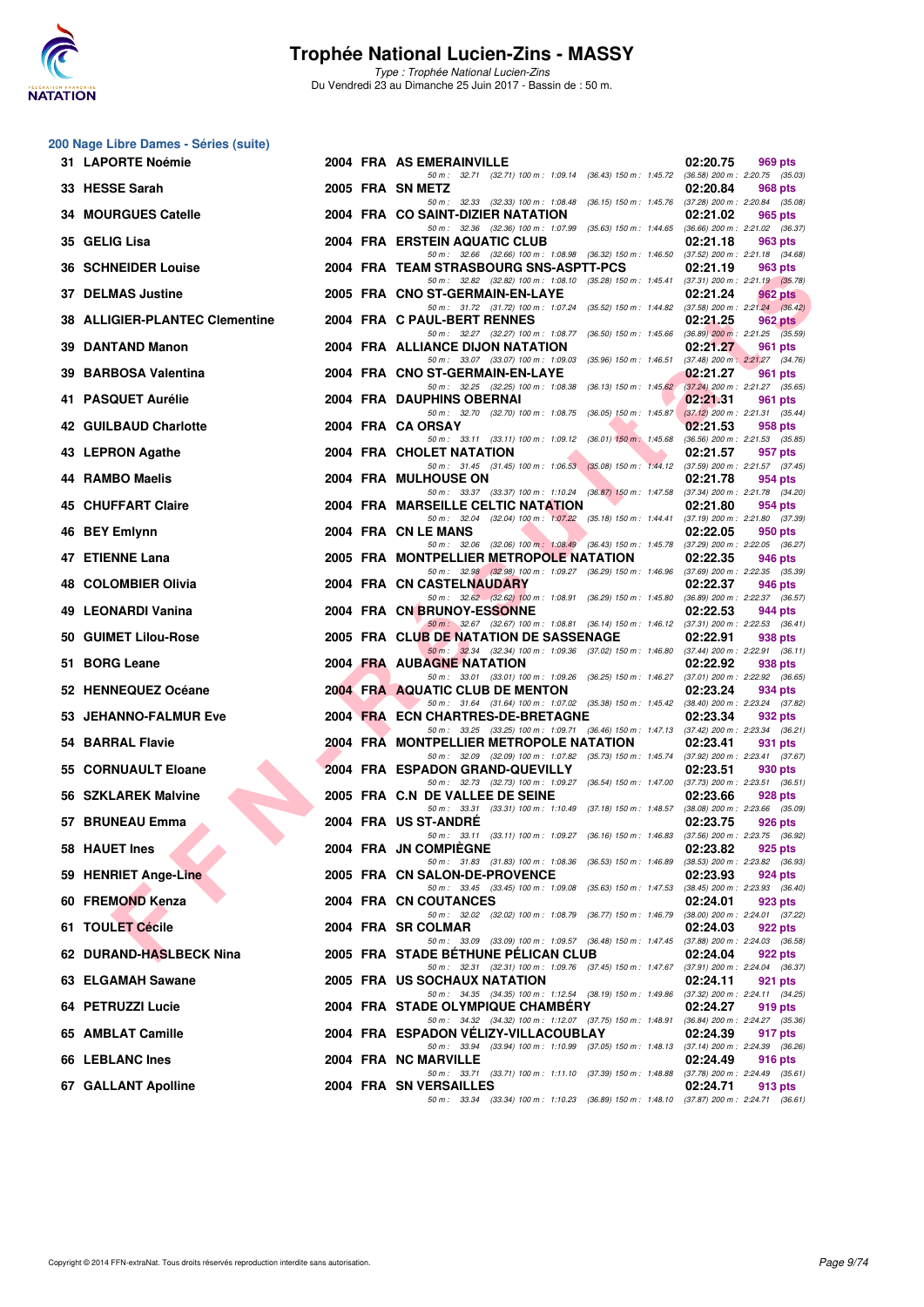

**200 Nage Libre Dames - Séries (suite)**

## **Trophée National Lucien-Zins - MASSY**

|     | 68 AUDOUIN Oceane           |  | 2004 FRA MONTAUBAN NATATION                                                                                                         | 02:24.81 | 912 pts                                        |
|-----|-----------------------------|--|-------------------------------------------------------------------------------------------------------------------------------------|----------|------------------------------------------------|
|     | 69 DANIEL Jeanne            |  | 50 m: 33.44 (33.44) 100 m: 1:10.70 (37.26) 150 m: 1:48.49 (37.79) 200 m: 2:24.81 (36.32)<br>2005 FRA C.N DE VALLEE DE SEINE         | 02:24.87 | 911 pts                                        |
|     | 70 BURGY Manon              |  | 50 m: 33.27 (33.27) 100 m: 1:10.46 (37.19) 150 m: 1:48.46 (38.00) 200 m: 2:24.87 (36.41)<br>2005 FRA SC SELESTAT                    | 02:24.99 | 909 pts                                        |
|     | 71 COLLET Cléo              |  | 50 m: 32.83 (32.83) 100 m: 1:10.13 (37.30) 150 m: 1:48.74<br>2005 FRA CA L'HAY-LES-ROSES                                            | 02:25.20 | $(38.61)$ 200 m : 2:24.99 $(36.25)$<br>906 pts |
|     | 72 PETERS Lena              |  | 50 m: 33.08 (33.08) 100 m: 1:09.84 (36.76) 150 m: 1:47.88 (38.04) 200 m: 2:25.20 (37.32)<br>2005 LUX CN VAL DE FENSCH SEREMANGE     | 02:25.26 | 905 pts                                        |
|     | <b>73 BERTON Claire</b>     |  | 50 m: 33.32 (33.32) 100 m: 1:10.56 (37.24) 150 m: 1:48.75 (38.19) 200 m: 2:25.26 (36.51)<br>2004 FRA CO SAINT-DIZIER NATATION       | 02:25.46 | 903 pts                                        |
|     | 74 GOURGEON Laura           |  | 50 m: 33.71 (33.71) 100 m: 1:10.58 (36.87) 150 m: 1:48.51 (37.93) 200 m: 2:25.46 (36.95)<br>2006 FRA CN LA CIOTAT                   | 02:25.51 | 902 pts                                        |
|     | 75 JAUBERT Charlotte        |  | 50 m: 33.85 (33.85) 100 m: 1:10.97 (37.12) 150 m: 1:49.22 (38.25) 200 m: 2:25.51 (36.29)<br>2004 FRA CN MARSEILLE                   | 02:25.55 | 901 pts                                        |
|     | 76 RICHARDSON Georgina      |  | 50 m: 33.32 (33.32) 100 m: 1:10.10 (36.78) 150 m: 1:48.51<br>2005 GBR AS MONACO NATATION                                            | 02:25.56 | $(38.41)$ 200 m : 2:25.55 $(37.04)$<br>901 pts |
|     | 77 LEMAIRE Elsa             |  | 50 m: 33.18 (33.18) 100 m: 1:11.01 (37.83) 150 m: 1:49.12<br>2005 FRA CN NIORT                                                      | 02:25.67 | $(38.11)$ 200 m : 2:25.56 $(36.44)$<br>900 pts |
|     | 78 GARCZYNSKI Patricia      |  | 50 m: 33.96 (33.96) 100 m: 1:11.31 (37.35) 150 m: 1:48.93<br>2004 FRA MULHOUSE ON                                                   | 02:25.77 | $(37.62)$ 200 m : 2:25.67 $(36.74)$<br>898 pts |
|     | 79 DEL CORSO Chiara         |  | 50 m : 32.22 (32.22) 100 m : 1:08.51 (36.29) 150 m : 1:47.65<br>2004 FRA UN ARLES                                                   | 02:26.21 | (39.14) 200 m : 2:25.77 (38.12)<br>892 pts     |
|     | <b>80 REIGNIER Reva</b>     |  | 50 m: 33.95 (33.95) 100 m: 1:10.96 (37.01) 150 m: 1:48.89<br>2005 FRA CN POLYNESIE                                                  | 02:26.48 | $(37.93)$ 200 m : 2:26.21 $(37.32)$<br>889 pts |
|     | <b>81 PARMENTIER Romane</b> |  | 50 m : 33.21 (33.21) 100 m : 1:10.28 (37.07) 150 m : 1:48.59<br>2006 FRA AMSL FREJUS                                                | 02:27.10 | $(38.31)$ 200 m : 2:26.48 $(37.89)$<br>880 pts |
|     | 82 MIGUET Chloe             |  | 50 m : 32.10 (32.10) 100 m : 1:09.06 (36.96) 150 m : 1:48.40<br>2004 FRA SN VERSAILLES                                              | 02:27.58 | $(39.34)$ 200 m : 2:27.10 $(38.70)$<br>874 pts |
|     | 83 LESOILLE Julie           |  | 50 m: 33.32 (33.32) 100 m: 1:10.53 (37.21) 150 m: 1:49.57<br>2005 FRA CA L'HAY-LES-ROSES                                            | 02:27.94 | $(39.04)$ 200 m : 2:27.58 $(38.01)$<br>869 pts |
|     | <b>84 LEFEBVRE Oriane</b>   |  | 50 m: 32.66 (32.66) 100 m: 1:09.64 (36.98) 150 m: 1:49.72 (40.08) 200 m: 2:27.94 (38.22)<br>2004 FRA CN CAMBRAI                     | 02:28.06 | 867 pts                                        |
|     | 85 LAVAUD Marguerite        |  | 50 m: 34.22 (34.22) 100 m: 1:11.76 (37.54) 150 m: 1:51.62 (39.86) 200 m: 2:28.06 (36.44)<br>2005 FRA CNO ST-GERMAIN-EN-LAYE         | 02:28.12 | 866 pts                                        |
|     | 86 CLAVERIA Auriane         |  | 50 m: 33.78 (33.78) 100 m: 1:11.92 (38.14) 150 m: 1:50.96 (39.04) 200 m: 2:28.12 (37.16)<br>2005 FRA CERCLE DES NAGEURS DE TALENCE  | 02:28.28 | 864 pts                                        |
|     | 87 COMBETTES Valentine      |  | 50 m: 34.71 (34.71) 100 m: 1:12.10 (37.39) 150 m: 1:50.85 (38.75) 200 m: 2:28.28 (37.43)<br>2005 FRA MONTAUBAN NATATION             | 02:28.42 | 862 pts                                        |
|     | 88 LEGER Camille            |  | 50 m: 33.77 (33.77) 100 m: 1:11.48 (37.71) 150 m: 1:50.61 (39.13) 200 m: 2:28.42 (37.81)<br>2004 FRA AMSL FREJUS                    | 02:28.47 | 861 pts                                        |
| 89. | <b>MIRACOLO Julie</b>       |  | 50 m: 33.20 (33.20) 100 m: 1:10.99 (37.79) 150 m: 1:50.12 (39.13) 200 m: 2:28.47 (38.35)<br>2005 FRA CN MARSEILLE                   | 02:28.72 | 858 pts                                        |
|     | 90 POUPON Kim               |  | 50 m: 34.41 (34.41) 100 m: 1:11.82 (37.41) 150 m: 1:50.39 (38.57) 200 m: 2:28.72 (38.33)<br>2004 FRA ALLIANCE DIJON NATATION        | 02:28.77 | 857 pts                                        |
| 91  | <b>BOUCHON Mahault</b>      |  | 50 m: 31.93 (31.93) 100 m: 1:09.15 (37.22) 150 m: 1:49.37 (40.22) 200 m: 2:28.77 (39.40)<br><b>2006 FRA LYON NATATION METROPOLE</b> | 02:29.27 | 851 pts                                        |
|     | 92 PETIT Cassandra          |  | 50 m: 34.52 (34.52) 100 m: 1:12.99 (38.47) 150 m: 1:51.67 (38.68) 200 m: 2:29.27 (37.60)<br>2005 FRA CN CALEDONIENS                 | 02:29.89 | 842 pts                                        |
|     | 93 DIEUAIDE Yaëlle          |  | 50 m: 35.18 (35.18) 100 m: 1:13.44 (38.26) 150 m: 1:52.54 (39.10) 200 m: 2:29.89 (37.35)<br>2005 FRA MONTÉLIMAR NAUTIC CLUB         | 02:30.18 | 838 pts                                        |
|     | 94 SALEM Sara               |  | 50 m: 33.76 (33.76) 100 m: 1:12.16 (38.40) 150 m: 1:52.19 (40.03) 200 m: 2:30.18 (37.99)<br>2005 FRA LAGNY-SUR-MARNE NATATION       | 02:30.27 | 837 pts                                        |
|     | 95 LE MOULLEC Camille       |  | 50 m: 33.99 (33.99) 100 m: 1:12.04 (38.05) 150 m: 1:52.18 (40.14) 200 m: 2:30.27 (38.09)<br>2005 FRA AS LA TESTE                    | 02:30.47 | 835 pts                                        |
|     | 96 CUISINIER Manon          |  | 50 m: 34.78 (34.78) 100 m: 1:13.22 (38.44) 150 m: 1:52.79 (39.57) 200 m: 2:30.47 (37.68)<br>2005 FRA ASCPA PESSAC NATATION          | 02:30.51 | 834 pts                                        |
|     | 97 DOMINIQUE Manon          |  | 50 m: 33.78 (33.78) 100 m: 1:11.95 (38.17) 150 m: 1:52.94 (40.99) 200 m: 2:30.51 (37.57)<br>2006 FRA ERSTEIN AQUATIC CLUB           | 02:30.57 | 833 pts                                        |
|     | 98 LE FALHER Asma           |  | 50 m: 34.78 (34.78) 100 m: 1:13.97 (39.19) 150 m: 1:53.16 (39.19) 200 m: 2:30.57 (37.41)<br>2005 FRA ASSO NATATION DE SARTROUVILLE  | 02:30.58 | 833 pts                                        |
|     | 99 GHALEM Nesrine           |  | 50 m: 33.19 (33.19) 100 m: 1:11.44 (38.25) 150 m: 1:51.42 (39.98) 200 m: 2:30.58 (39.16)<br>2005 FRA CN ANTIBES                     | 02:30.79 | 830 pts                                        |
|     | 100 SANTANGELO Clémence     |  | 50 m: 33.17 (33.17) 100 m: 1:11.21 (38.04) 150 m: 1:51.57 (40.36) 200 m: 2:30.79 (39.22)<br>2005 FRA CN NEUFCHATEAU                 | 02:31.16 | 825 pts                                        |
|     | 101 CARNIOL Moéa            |  | 50 m: 33.22 (33.22) 100 m: 1:12.49 (39.27) 150 m: 1:53.22 (40.73) 200 m: 2:31.16 (37.94)<br>2005 FRA EN CAEN                        | 02:31.28 | 824 pts                                        |
|     | 102 PAGNON Clara            |  | 50 m: 34.07 (34.07) 100 m: 1:12.80 (38.73) 150 m: 1:52.25<br>2005 FRA FC LAON                                                       | 02:31.55 | (39.45) 200 m : 2:31.28 (39.03)<br>820 pts     |
|     | 103 GINESTY Eloise          |  | 50 m: 34.48 (34.48) 100 m: 1:12.67 (38.19) 150 m: 1:52.36 (39.69) 200 m: 2:31.55 (39.19)<br>2005 FRA SO MILLAU N                    | 02:31.57 | 820 pts                                        |
|     |                             |  | 50 m: 34.71 (34.71) 100 m: 1:13.05 (38.34) 150 m: 1:53.17 (40.12) 200 m: 2:31.57 (38.40)                                            |          |                                                |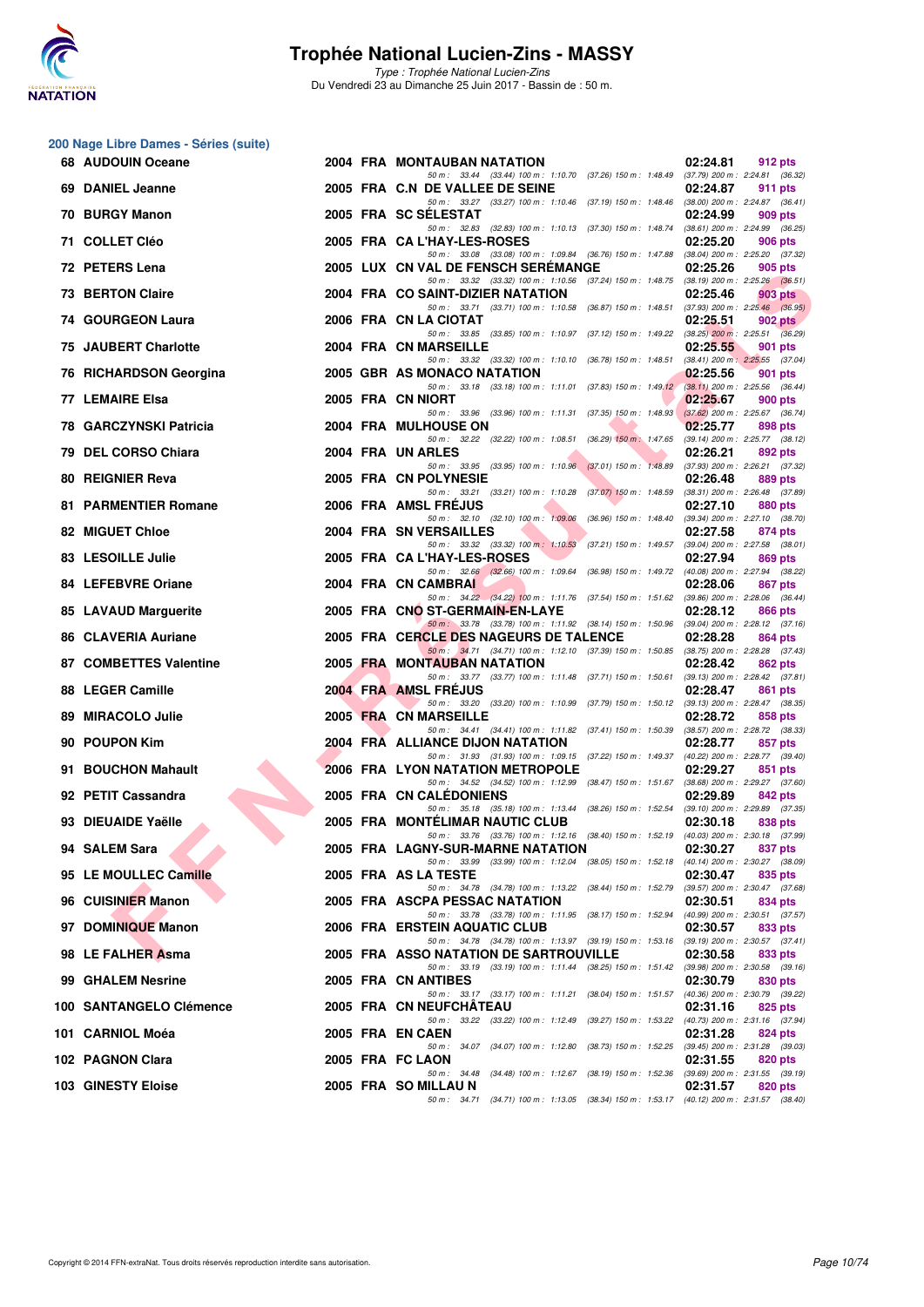

Type : Trophée National Lucien-Zins Du Vendredi 23 au Dimanche 25 Juin 2017 - Bassin de : 50 m.

#### **200 Nage Libre Dames - Séries (suite)**

|   | 104 JALLABERT Marie                                             | 2005 FRA FOS NATATION                                                                                                                                                                                                 | 02:31.61<br>820 pts                                        |
|---|-----------------------------------------------------------------|-----------------------------------------------------------------------------------------------------------------------------------------------------------------------------------------------------------------------|------------------------------------------------------------|
|   | 105 CHARRAT Hanae                                               | 50 m: 35.79 (35.79) 100 m: 1:15.10 (39.31) 150 m: 1:55.02 (39.92) 200 m: 2:31.61 (36.59)<br>2006 FRA CN AVIGNON                                                                                                       | 02:31.70<br>818 pts                                        |
|   | 106 CALARCO Clara                                               | 50 m: 35.73 (35.73) 100 m: 1:14.38 (38.65) 150 m: 1:54.28 (39.90) 200 m: 2:31.70 (37.42)<br>2006 FRA AMSL FREJUS                                                                                                      | 02:32.10<br>813 pts                                        |
|   | 107 FAVERGEAT Sydney                                            | 50 m: 34.72 (34.72) 100 m: 1:13.16 (38.44) 150 m: 1:53.37 (40.21) 200 m: 2:32.10 (38.73)<br>2005 FRA CN POLYNESIE                                                                                                     | 02:32.52<br>808 pts                                        |
|   |                                                                 | 50 m: 33.89 (33.89) 100 m: 1:12.19 (38.30) 150 m: 1:53.30 (41.11) 200 m: 2:32.52 (39.22)                                                                                                                              |                                                            |
|   | 108 MEJBRI Yasmin                                               | <b>2006 FRA AVENIR MURET NATATION</b><br>50 m: 35.23 (35.23) 100 m: 1:14.11 (38.88) 150 m: 1:54.54 (40.43) 200 m: 2:32.83 (38.29)                                                                                     | 02:32.83<br>804 pts                                        |
|   | 109 PERMUY Emma                                                 | 2006 FRA DAUPHINS LES PENNES-MIRABEAU<br>50 m: 34.99 (34.99) 100 m: 1:14.35 (39.36) 150 m: 1:54.38 (40.03) 200 m: 2:33.20 (38.82)                                                                                     | 02:33.20<br><b>799 pts</b>                                 |
|   | 110 GOMES Lucie                                                 | 2005 FRA AMBERIEU NATATION                                                                                                                                                                                            | 02:33.68<br>793 pts                                        |
|   | 111 BELLEGUIC Amaelle                                           | 50 m: 35.29 (35.29) 100 m: 1:14.04 (38.75) 150 m: 1:54.82 (40.78) 200 m: 2:33.68 (38.86)<br>2005 FRA CHARTRES METROPOLE NAT                                                                                           | 02:34.13<br><b>787 pts</b>                                 |
|   | <b>112 DELANNOY Domitille</b>                                   | 50 m: 36.17 (36.17) 100 m: 1:16.08 (39.91) 150 m: 1:56.60<br>2006 FRA CN ST-PIERRE REUNION                                                                                                                            | $(40.52)$ 200 m : 2:34.13 $(37.53)$<br>02:34.92<br>777 pts |
|   |                                                                 | 50 m: 35.20 (35.20) 100 m: 1:15.19 (39.99) 150 m: 1:55.71 (40.52) 200 m: 2:34.92 (39.21)                                                                                                                              |                                                            |
|   | 113 CALANDRY Alice                                              | 2006 FRA ASPTT CLERMONT-FERRAND<br>50 m: 33.75 (33.75) 100 m: 1:13.95 (40.20) 150 m: 1:56.00                                                                                                                          | 02:34.94<br>776 pts<br>$(42.05)$ 200 m : 2:34.94 (38.94)   |
|   | 114 MEZAGHRANI May                                              | 2005 FRA CLUB DE NATATION DE SASSENAGE                                                                                                                                                                                | 02:35.16<br>773 pts                                        |
|   | 115 FOIX Candice                                                | 50 m: 34.74 (34.74) 100 m: 1:14.64 (39.90) 150 m: 1:56.20 (41.56) 200 m: 2:35.16 (38.96)<br>2006 FRA SAINT-RAPHAEL NATATION                                                                                           | 02:35.24<br>772 pts                                        |
|   |                                                                 | 50 m: 34.39 (34.39) 100 m: 1:15.46 (41.07) 150 m: 1:58.12 (42.66) 200 m: 2:35.24 (37.12)                                                                                                                              |                                                            |
|   | 116 ARTIS Maeva                                                 | 2006 FRA C.S MONTERELAIS NATATION<br>50 m: 36.12 (36.12) 100 m: 1:15.90 (39.78) 150 m: 1:56.51 (40.61) 200 m: 2:35.93 (39.42)                                                                                         | 02:35.93<br>764 pts                                        |
|   | 117 LETOCART Luna                                               | 2006 FRA AQUA CLUB PONTAULT-ROISSY                                                                                                                                                                                    | 02:39.19<br><b>723 pts</b>                                 |
|   | 118 LETONTURIER Jade                                            | 50 m: 34.77 (34.77) 100 m: 1:15.34 (40.57) 150 m: 1:58.04 (42.70) 200 m: 2:39.19 (41.15)<br>2006 FRA ASM CHAMALIERES NATATION                                                                                         | 02:39.58<br><b>718 pts</b>                                 |
|   | 119 LEGER Katell                                                | 50 m: 34.62 (34.62) 100 m: 1:14.11 (39.49) 150 m: 1:56.23 (42.12) 200 m: 2:39.58 (43.35)<br>2006 FRA ES MASSY NATATION                                                                                                | 02:39.61<br><b>718 pts</b>                                 |
|   |                                                                 | 50 m: 35.73 (35.73) 100 m: 1:16.92 (41.19) 150 m: 2:00.68 (43.76) 200 m: 2:39.61 (38.93)                                                                                                                              |                                                            |
|   | 120 AMROUS Serine                                               | 2006 FRA STADE FRANCAIS O COURBEVOIE<br>50 m: 36.00 (36.00) 100 m: 1:16.13 (40.13) 150 m: 1:58.81 (42.68) 200 m: 2:42.01 (43.20)                                                                                      | 02:42.01<br>688 pts                                        |
|   | --- TISSANDIE Camille                                           | 2004 FRA CASTRES SPORTS NAUTIQUES                                                                                                                                                                                     | <b>DNS dec</b>                                             |
|   | --- ANASTASE Alexya                                             | 2005 FRA CN DE BAIE-MAHAULT                                                                                                                                                                                           | <b>DNS Nd</b>                                              |
|   |                                                                 |                                                                                                                                                                                                                       |                                                            |
|   | 400 Nage Libre Dames - Séries (Dimanche 25 Juin 2017)           |                                                                                                                                                                                                                       |                                                            |
|   | 1 NECTOUX Marine                                                | 2004 FRA SAINT-RAPHAEL NATATION                                                                                                                                                                                       | 04:38.95<br>1083 pts                                       |
|   | 2 BONDOUY Noah                                                  | 50 m: 29.92 (29.92) 100 m: 1:02.76 (32.84) 150 m: 1:37.37 (34.61) 200 m: 2:13.02 (35.65) 250 m: 2:50.17 (37.15) 300 m: 3:27.15 (36.98) 350 m: 4:04.38 (37.23) 400 m: 4:38.95 (3<br>2004 FRA ES MASSY NATATION         | 04:45.66<br><b>1034 pts</b>                                |
|   |                                                                 | 50 m: 31.98 (31.98) 100 m: 1:07.70 (35.72) 150 m: 1:44.39 (36.69) 200 m: 2:20.86 (36.47) 250 m: 2:57.09 (36.23) 300 m: 3:33.36 (36.27) 350 m: 4:09.91 (36.55) 400 m: 4:45.66 (3.                                      |                                                            |
|   | 3 BRIVERT Kate-Lye                                              | 2004 FRA CN DE BAIE-MAHAULT<br>50 m: 33.05 (33.05) 100 m: 1:09.31 (36.26) 150 m: 1:45.80 (36.49) 200 m: 2:22.44 (36.64) 250 m: 2:58.85 (36.41) 300 m: 3:35.28 (36.43) 350 m: 4:10.69 (35.41) 400 m: 4:45.70 (3        | 04:45.70<br>1033 pts                                       |
|   | 4 MAUGERE VAN OUDENHOVEN Valeria 2004 BEL OLYMPIC NICE NATATION |                                                                                                                                                                                                                       | 04:46.47<br><b>1028 pts</b>                                |
|   |                                                                 | 50 m: 31.48 (31.48) 100 m: 1:07.65 (36.17) 150 m: 1:43.65 (36.00) 200 m: 2:20.42 (36.77) 250 m: 2:57.62 (37.20) 300 m: 3:34.82 (37.20) 350 m: 4:10.72 (35.90) 400 m: 4:46.47 (3:                                      |                                                            |
|   | 5 VASQUEZ Lucie                                                 | <b>2004 FRA ES MASSY NATATION</b><br>50 m: 32.47 (32.47) 100 m: 1:08.34 (35.87) 150 m: 1:45.18 (36.84) 200 m: 2:22.30 (37.12) 250 m: 2:58.50 (36.20) 300 m: 3:35.68 (37.18) 350 m: 4:12.55 (36.87) 400 m: 4:47.93 (3. | 04:47.93<br><b>1017 pts</b>                                |
| 6 | <b>TISSANDIE Camille</b>                                        | <b>2004 FRA CASTRES SPORTS NAUTIQUES</b>                                                                                                                                                                              | 04:48.23<br><b>1015 pts</b>                                |
|   | 7 ELIWA Kamila                                                  | 50 m: 32.54 (32.54) 100 m: 1:08.29 (35.75) 150 m: 1:45.50 (37.21) 200 m: 2:22.56 (37.06) 250 m: 2:59.71 (37.15) 300 m: 3:36.59 (36.88) 350 m: 4:13.45 (36.86) 400 m: 4:48.23 (3.<br>2004 FRA ES MASSY NATATION        | 04:49.33<br><b>1007 pts</b>                                |
|   |                                                                 | 50 m: 31.83 (31.83) 100 m: 1:06.74 (34.91) 150 m: 1:43.27 (36.53) 200 m: 2:20.18 (36.91) 250 m: 2:57.55 (37.37) 300 m: 3:35.22 (37.67) 350 m: 4:12.90 (37.68) 400 m: 4:49.33 (31                                      |                                                            |
|   | 8 GAULIN Lena                                                   | 2005 FRA AVENIR MURET NATATION                                                                                                                                                                                        | 04:50.56<br><b>998 pts</b>                                 |
|   | 9 CARENCO Anaïs                                                 | 50 m: 33.11 (33.11) 100 m: 1.08.91 (35.80) 150 m: 1.45.10 (36.19) 200 m: 2:22.25 (37.15) 250 m: 2:59.90 (37.65) 300 m: 3:37.42 (37.52) 350 m: 4:14.94 (37.52) 400 m: 4:50.56 (3<br>2004 FRA FOS NATATION              | 04:50.79<br><b>996 pts</b>                                 |
|   |                                                                 | 50 m: 32.94 (32.94) 100 m: 1.09.19 (36.25) 150 m: 1.46.12 (36.93) 200 m: 2:22.96 (36.84) 250 m: 2:59.92 (36.96) 300 m: 3:38.08 (38.16) 350 m: 4:15.08 (37.00) 400 m: 4:50.79 (3.                                      |                                                            |
|   | 10 COCCORDANO Clémence                                          | 2005 FRA US ST-ANDRE<br>50 m: 33.00 (33.00) 100 m: 1:09.18 (36.18) 150 m: 1:46.46 (37.28) 200 m: 2:24.17 (37.71) 250 m: 3:01.51 (37.34) 300 m: 3:38.84 (37.33) 350 m: 4:15.62 (36.78) 400 m: 4:51.04 (3.              | 04:51.04<br>995 pts                                        |
|   | 11 LISTRAT Charlotte                                            | 2004 FRA EN TOURS                                                                                                                                                                                                     | 04:53.31<br><b>978 pts</b>                                 |

# **[400 Nage Libre Dames - Séries](http://www.ffnatation.fr/webffn/resultats.php?idact=nat&go=epr&idcpt=47287&idepr=4)** (Dimanche 25 Juin 2017)

| 1 NECTOUX Marine                                                                                                                                                                     |                                                                                                                                                                                      |                       | 2004 FRA SAINT-RAPHAEL NATATION       | 04:38.95 | 1083 pts        |         |
|--------------------------------------------------------------------------------------------------------------------------------------------------------------------------------------|--------------------------------------------------------------------------------------------------------------------------------------------------------------------------------------|-----------------------|---------------------------------------|----------|-----------------|---------|
| 50 m: 29.92 (29.92) 100 m: 1:02.76 (32.84) 150 m: 1:37.37 (34.61) 200 m: 2:13.02 (35.65) 250 m: 2:50.17 (37.15) 300 m: 3:27.15 (36.98) 350 m: 4:04.38 (37.23) 400 m: 4:38.95 (34.57) |                                                                                                                                                                                      |                       |                                       |          |                 |         |
| 2 BONDOUY Noah                                                                                                                                                                       |                                                                                                                                                                                      |                       | <b>2004 FRA ES MASSY NATATION</b>     | 04:45.66 | 1034 pts        |         |
| 50 m: 31.98 (31.98) 100 m: 1:07.70 (35.72) 150 m: 1:44.39 (36.69) 200 m: 2:20.86 (36.47) 250 m: 2:57.09 (36.23) 300 m: 3:33.36 (36.27) 350 m: 4:09.91 (36.55) 400 m: 4:45.66         |                                                                                                                                                                                      |                       |                                       |          |                 | (35.75) |
| 3 BRIVERT Kate-Lye                                                                                                                                                                   |                                                                                                                                                                                      |                       | 2004 FRA CN DE BAIE-MAHAULT           | 04:45.70 | 1033 pts        |         |
| 50 m: 33.05 (33.05) 100 m: 1:09.31 (36.26) 150 m: 1:45.80 (36.49) 200 m: 2:22.44 (36.64) 250 m: 2:58.85 (36.41) 300 m: 3:35.28 (36.43) 350 m: 4:10.69 (35.41) 400 m: 4:45.70         |                                                                                                                                                                                      |                       |                                       |          |                 | (35.01) |
| 4 MAUGERE VAN OUDENHOVEN Valeria 2004 BEL OLYMPIC NICE NATATION                                                                                                                      |                                                                                                                                                                                      |                       |                                       | 04:46.47 | <b>1028 pts</b> |         |
| 50 m: 31.48 (31.48) 100 m: 1:07.65 (36.17) 150 m: 1:43.65 (36.00) 200 m: 2:20.42 (36.77) 250 m: 2:57.62 (37.20) 300 m: 3:34.82 (37.20) 350 m: 4:10.72 (35.90) 400 m: 4:46.47 (35.75) |                                                                                                                                                                                      |                       |                                       |          |                 |         |
| 5 VASQUEZ Lucie                                                                                                                                                                      |                                                                                                                                                                                      |                       | 2004 FRA ES MASSY NATATION            | 04:47.93 | 1017 pts        |         |
| 50 m: 32.47 (32.47) 100 m: 1:08.34 (35.87) 150 m: 1:45.18 (36.84) 200 m: 2:22.30 (37.12) 250 m: 2:58.50 (36.20) 300 m: 3:35.68 (37.18) 350 m: 4:12.55 (36.87) 400 m: 4:47.93         |                                                                                                                                                                                      |                       |                                       |          |                 | (35.38) |
| 6 TISSANDIE Camille                                                                                                                                                                  |                                                                                                                                                                                      |                       | 2004 FRA CASTRES SPORTS NAUTIQUES     | 04:48.23 | <b>1015 pts</b> |         |
| 50 m: 32.54 (32.54) 100 m: 1:08.29 (35.75) 150 m: 1:45.50 (37.21) 200 m: 2:22.56 (37.06) 250 m: 2:59.71 (37.15) 300 m: 3:36.59 (36.88) 350 m: 4:13.45 (36.86) 400 m: 4:48.23         |                                                                                                                                                                                      |                       |                                       |          |                 | (34.78) |
| 7 ELIWA Kamila                                                                                                                                                                       |                                                                                                                                                                                      |                       | 2004 FRA ES MASSY NATATION            | 04:49.33 | <b>1007 pts</b> |         |
| 50 m: 31.83 (31.83) 100 m: 1:06.74 (34.91) 150 m: 1:43.27 (36.53) 200 m: 2:20.18 (36.91) 250 m: 2:57.55 (37.37) 300 m: 3:35.22 (37.67) 350 m: 4:12.90 (37.68) 400 m: 4:49.33         |                                                                                                                                                                                      |                       |                                       |          |                 | (36.43) |
| 8 GAULIN Lena                                                                                                                                                                        |                                                                                                                                                                                      |                       | <b>2005 FRA AVENIR MURET NATATION</b> | 04:50.56 | 998 pts         |         |
| 50 m: 33.11 (33.11) 100 m: 1:08.91 (35.80) 150 m: 1:45.10 (36.19) 200 m: 2:22.25 (37.15) 250 m: 2:59.90 (37.65) 300 m: 3:37.42 (37.52) 350 m: 4:14.94 (37.52) 400 m: 4:50.56         |                                                                                                                                                                                      |                       |                                       |          |                 | (35.62) |
| 9 CARENCO Anaïs                                                                                                                                                                      |                                                                                                                                                                                      | 2004 FRA FOS NATATION |                                       | 04:50.79 | 996 pts         |         |
| 50 m : 32.94 (32.94) 100 m : 1:09.19 (36.25) 150 m : 1:46.12 (36.93) 200 m : 2:22.96 (36.84) 250 m : 2:59.92 (36.96) 300 m : 3:38.08 (38.16) 350 m : 4:15.08 (37.00) 400 m : 4:50.79 |                                                                                                                                                                                      |                       |                                       |          |                 | (35.71) |
| 10 COCCORDANO Clémence                                                                                                                                                               |                                                                                                                                                                                      | 2005 FRA US ST-ANDRE  |                                       | 04:51.04 | 995 pts         |         |
| 50 m: 33.00 (33.00) 100 m: 1:09.18 (36.18) 150 m: 1:46.46 (37.28) 200 m: 2:24.17 (37.71) 250 m: 3:01.51 (37.34) 300 m: 3:38.84 (37.33) 350 m: 4:15.62 (36.78) 400 m: 4:51.04 (35.42) |                                                                                                                                                                                      |                       |                                       |          |                 |         |
| 11 LISTRAT Charlotte                                                                                                                                                                 |                                                                                                                                                                                      | 2004 FRA EN TOURS     |                                       | 04:53.31 | 978 pts         |         |
|                                                                                                                                                                                      |                                                                                                                                                                                      |                       |                                       |          |                 |         |
|                                                                                                                                                                                      | 50 m : 32.03 (32.03) 100 m : 1:07.84 (35.81) 150 m : 1:44.69 (36.85) 200 m : 2:22.66 (37.97) 250 m : 3:01.01 (38.35) 300 m : 3:39.32 (38.31) 350 m : 4:16.95 (37.63) 400 m : 4:53.31 |                       |                                       |          |                 | (36.36) |
| <b>12 TAQUET Stacv</b>                                                                                                                                                               |                                                                                                                                                                                      |                       | 2004 FRA CERCLE NAGEURS ST-JOSEPH     | 04:53.48 | 977 pts         |         |
| 50 m : 30.57 (30.57) 100 m : 1:05.65 (35.08) 150 m : 1:42.89 (37.24) 200 m : 2:20.97 (38.08) 250 m : 2:59.43 (38.46) 300 m : 3:38.23 (38.80) 350 m : 4:17.02 (38.79) 400 m : 4:53.48 |                                                                                                                                                                                      |                       |                                       |          |                 | (36.46) |
| 13 MANIEY Léa                                                                                                                                                                        |                                                                                                                                                                                      |                       | 2004 FRA U.S CRETEIL NATATION         | 04:53.68 | 976 pts         |         |
| 50 m: 32.63 (32.63) 100 m: 1:08.01 (35.38) 150 m: 1:45.03 (37.02) 200 m: 2:22.83 (37.80) 250 m: 3:01.30 (38.47) 300 m: 3:39.71 (38.41) 350 m: 4:17.43 (37.72) 400 m: 4:53.68         |                                                                                                                                                                                      |                       |                                       |          |                 | (36.25) |
| 14 LEDUCQ Annette                                                                                                                                                                    |                                                                                                                                                                                      |                       | 2004 FRA CANET 66 NATATION            | 04:53.85 | 974 pts         |         |
| 50 m: 31.75 (31.75) 100 m: 1:07.50 (35.75) 150 m: 1:45.53 (38.03) 200 m: 2:24.20 (38.67) 250 m: 3:02.76 (38.56) 300 m: 3:40.94 (38.18) 350 m: 4:18.99 (38.05) 400 m: 4:53.85         |                                                                                                                                                                                      |                       |                                       |          |                 | (34.86) |
| 15 CALVO Emma                                                                                                                                                                        |                                                                                                                                                                                      | 2004 FRA AC HYERES    |                                       | 04:55.12 | 965 pts         |         |
| 50 m: 31.73 (31.73) 100 m: 1:08.36 (36.63) 150 m: 1:45.88 (37.52) 200 m: 2:24.31 (38.43) 250 m: 3:02.03 (37.72) 300 m: 3:40.20 (38.17) 350 m: 4:18.15 (37.95) 400 m: 4:55.12 (36.97) |                                                                                                                                                                                      |                       |                                       |          |                 |         |
| 16 ALLEMAN Manon                                                                                                                                                                     |                                                                                                                                                                                      |                       | 2005 FRA CNO ST-GERMAIN-EN-LAYE       | 04:55.24 | 965 pts         |         |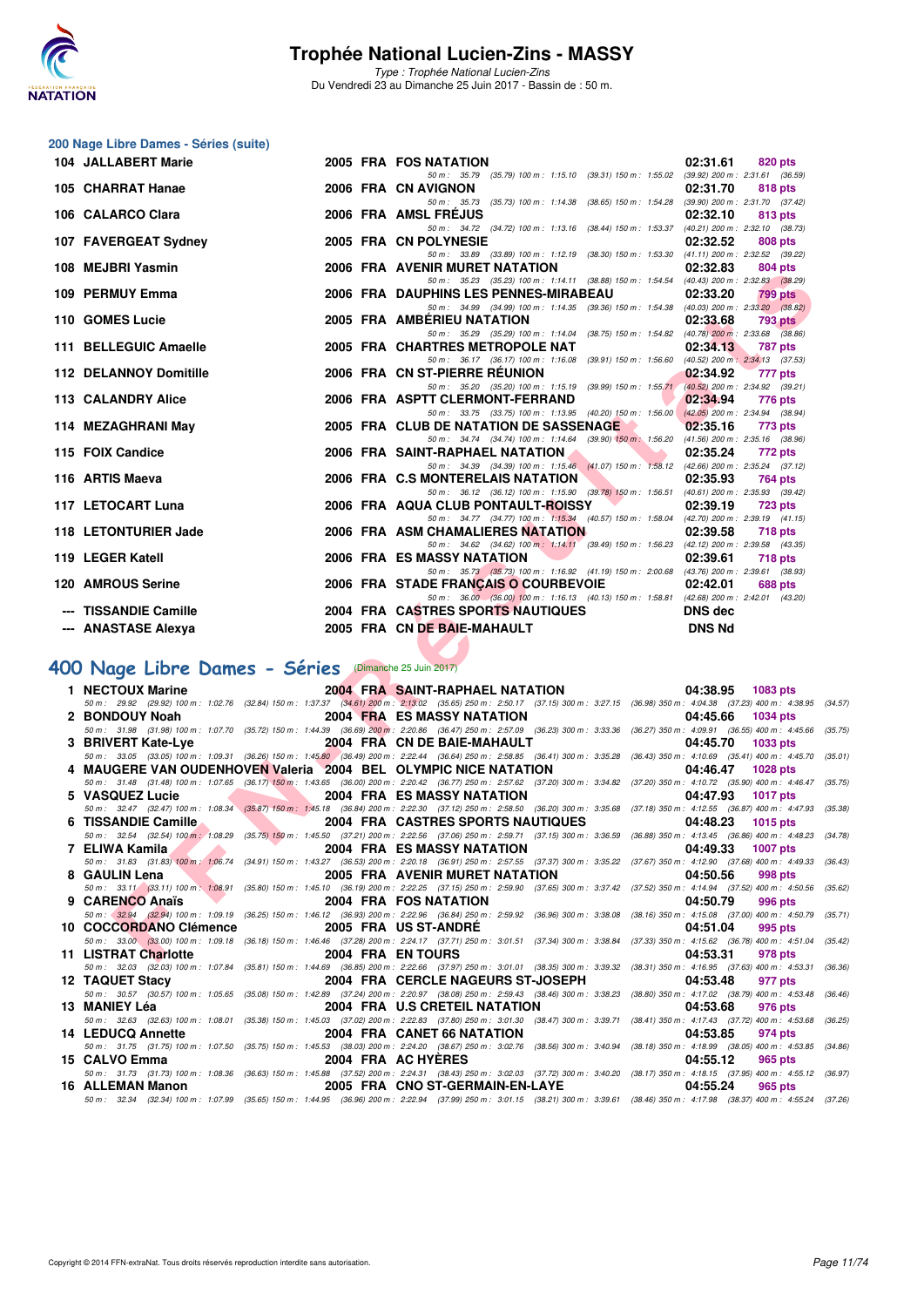

Type : Trophée National Lucien-Zins Du Vendredi 23 au Dimanche 25 Juin 2017 - Bassin de : 50 m.

#### **400 Nage Libre Dames - Séries (suite)**

| 17 VIGOUROUX Norah           |                   | 2004 FRA CERCLE DES NAGEURS SAINTES                                                                                                                                                                                             | 04:56.24                                                  | 958 pts            |         |
|------------------------------|-------------------|---------------------------------------------------------------------------------------------------------------------------------------------------------------------------------------------------------------------------------|-----------------------------------------------------------|--------------------|---------|
| 18 GARCZYNSKI Patricia       |                   | 50 m : 32.33 (32.33) 100 m : 1:07.97 (35.64) 150 m : 1:45.38 (37.41) 200 m : 2:23.57 (38.19) 250 m : 3:02.33 (38.76) 300 m : 3:41.30 (38.97) 350 m : 4:19.60 (38.30) 400 m : 4:56.24<br>2004 FRA MULHOUSE ON                    | 04:56.54                                                  | 955 pts            | (36.64) |
| 19 MOURGUES Catelle          |                   | 50 m: 33.01 (33.01) 100 m: 1:09.84 (36.83) 150 m: 1:47.42 (37.58) 200 m: 2:25.62 (38.20) 250 m: 3:04.12 (38.50) 300 m: 3:42.31 (38.19) 350 m: 4:20.60 (38.29) 400 m: 4:56.54 (35.94)<br>2004 FRA CO SAINT-DIZIER NATATION       | 04:57.20                                                  | 951 pts            |         |
| 20 GUILBAUD Charlotte        |                   | 50 m : 32.94 (32.94) 100 m : 1:09.12 (36.18) 150 m : 1:46.66 (37.54) 200 m : 2:24.16 (37.50) 250 m : 3:02.36 (38.20) 300 m : 3:40.84<br>2004 FRA CA ORSAY                                                                       | (38.48) 350 m: 4:19.85 (39.01) 400 m: 4:57.20<br>04:57.47 | 949 pts            | (37.35) |
|                              |                   | 50 m: 32.92 (32.92) 100 m: 1:09.84 (36.92) 150 m: 1:48.02 (38.18) 200 m: 2:26.63 (38.61) 250 m: 3:05.11 (38.48) 300 m: 3:43.24 (38.13) 350 m: 4:21.19 (37.95) 400 m: 4:57.47                                                    |                                                           |                    | (36.28) |
| 21 SAUDRAIS Svetlana         |                   | 2004 FRA CLUB DAUPHINS LE BLANC<br>50 m: 32.29 (32.29) 100 m: 1:08.60 (36.31) 150 m: 1:45.99 (37.39) 200 m: 2:23.86 (37.87) 250 m: 3:02.16 (38.30) 300 m: 3:40.80 (38.64) 350 m: 4:20.30 (39.50) 400 m: 4:57.60 (37.30)         | 04:57.60                                                  | 948 pts            |         |
| 22 DANTAND Manon             |                   | 2004 FRA ALLIANCE DIJON NATATION                                                                                                                                                                                                | 04:57.84                                                  | 946 pts            |         |
| 23 GOETZ Ilona               |                   | 50 m : 33.59 (33.59) 100 m : 1:10.39 (36.80) 150 m : 1:48.72 (38.33) 200 m : 2:27.03 (38.31) 250 m : 3:04.89 (37.86) 300 m : 3:43.08 (38.19) 350 m : 4:21.96 (38.88) 400 m : 4:57.84<br>2004 FRA ERSTEIN AQUATIC CLUB           | 04:58.41                                                  | 942 pts            | (35.88) |
| 24 ANTUNES DA COSTA Laëticia |                   | 50 m : 32.50 (32.50) 100 m : 1:09.39 (36.89) 150 m : 1:47.46 (38.07) 200 m : 2:26.22 (38.76) 250 m : 3:04.99 (38.77) 300 m : 3:43.85 (38.86) 350 m : 4:21.65 (37.80) 400 m : 4:58.41 (36.76)<br>2004 POR AS MONACO NATATION     | 04:58.62                                                  | 941 pts            |         |
|                              |                   | 50 m: 32.93 (32.93) 100 m: 1:09.46 (36.53) 150 m: 1:47.82 (38.36) 200 m: 2:26.52 (38.70) 250 m: 3:05.15 (38.63) 300 m: 3:43.80 (38.65) 350 m: 4:21.75 (37.95) 400 m: 4:58.62                                                    |                                                           | (36.87)            |         |
| 25 GARION Iris               |                   | 2004 FRA RACING CLUB DE FRANCE WP<br>50 m: 34.06 (34.06) 100 m: 1:11.63 (37.57) 150 m: 1:49.55 (37.92) 200 m: 2:29.08 (39.53) 250 m: 3:06.68 (37.60) 300 m: 3:45.48 (38.80) 350 m: 4:22.64 (37.16) 400 m: 4:59.03               | 04:59.03                                                  | 938 pts            | (36.39) |
| 26 GELIG Lisa                |                   | 2004 FRA ERSTEIN AQUATIC CLUB<br>50 m: 33.04 (33.04) 100 m: 1:09.97 (36.93) 150 m: 1:48.57 (38.60) 200 m: 2:27.52 (38.95) 250 m: 3:06.81 (39.29) 300 m: 3:45.67 (38.86) 350 m: 4:24.05 (38.38) 400 m: 4:59.59                   | 04:59.59                                                  | 934 pts            | (35.54) |
| 27 SEIGNEUR Stella           |                   | 2004 FRA CA L'HAY-LES-ROSES                                                                                                                                                                                                     | 04:59.90                                                  | 932 pts            |         |
| 27 BRUNEAU Emma              |                   | 50 m : 32.87 (32.87) 100 m : 1:09.37 (36.50) 150 m : 1:48.06 (38.69) 200 m : 2:26.83 (38.77) 250 m : 3:06.11 (39.28) 300 m : 3:44.63 (38.52) 350 m : 4:23.25 (38.62) 400 m : 4:59.90<br>2004 FRA US ST-ANDRE                    | 04:59.90                                                  | 932 pts            | (36.65) |
| 29 SCHNEIDER Louise          |                   | 50 m: 34.29 (34.29) 100 m: 1:11.15 (36.86) 150 m: 1:48.51 (37.36) 200 m: 2:26.83 (38.32) 250 m: 3:05.36 (38.53) 300 m: 3:44.22 (38.86) 350 m: 4:22.90 (38.68) 400 m: 4:59.90 (37.00)<br>2004 FRA TEAM STRASBOURG SNS-ASPTT-PCS  | 05:00.25                                                  | 929 pts            |         |
|                              |                   | 50 m: 33.85 (33.85) 100 m: 1:11.04 (37.19) 150 m: 1:49.52 (38.48) 200 m: 2:28.13 (38.61) 250 m: 3:06.54 (38.41) 300 m: 3:45.13 (38.59) 350 m: 4:23.16 (38.03) 400 m: 5:00.25                                                    |                                                           | (37.09)            |         |
| 30 ICHE Clémence             |                   | 2004 FRA ASPTT TOULOUSE<br>50 m: 33.42 (33.42) 100 m: 1:10.51 (37.09) 150 m: 1:48.26 (37.75) 200 m: 2:27.22 (38.96) 250 m: 3:06.16 (38.94) 300 m: 3:44.97 (38.81) 350 m: 4:23.51 (38.54) 400 m: 5:01.42 (37.91)                 | 05:01.42                                                  | 921 pts            |         |
| 31 HENRIET Ange-Line         |                   | 2005 FRA CN SALON-DE-PROVENCE<br>50 m: 34.68 (34.68) 100 m: 1:12.24 (37.56) 150 m: 1:50.76 (38.52) 200 m: 2:29.67 (38.91) 250 m: 3:08.16 (38.49) 300 m: 3:46.01 (37.85) 350 m: 4:24.55 (38.54) 400 m: 5:01.53                   | 05:01.53                                                  | <b>921 pts</b>     | (36.98) |
| 32 RAMBO Maelis              |                   | 2004 FRA MULHOUSE ON                                                                                                                                                                                                            | 05:02.13                                                  | 916 pts            |         |
| 33 PASQUET Aurélie           |                   | 50 m: 33.51 (33.51) 100 m: 1:11.35 (37.84) 150 m: 1:50.83 (39.48) 200 m: 2:29.73 (38.90) 250 m: 3:08.02 (38.29) 300 m: 3:46.63 (38.61) 350 m: 4:24.89 (38.26) 400 m: 5:02.13 (37.24)<br>2004 FRA DAUPHINS OBERNAI               | 05:02.37                                                  | 915 pts            |         |
| 34 MIGUET Chloe              |                   | 50 m : 33.43 (33.43) 100 m : 1:11.35 (37.92) 150 m : 1:50.61 (39.26) 200 m : 2:29.73 (39.12) 250 m : 3:08.83 (39.10) 300 m : 3:47.79 (38.96) 350 m : 4:26.53 (38.74) 400 m : 5:02.37 (35.84)<br>2004 FRA SN VERSAILLES          | 05:02.57                                                  | 913 pts            |         |
|                              |                   | 50 m: 33.75 (33.75) 100 m: 1:11.34 (37.59) 150 m: 1:49.17 (37.83) 200 m: 2:28.51 (39.34) 250 m: 3:06.64 (38.13) 300 m: 3:45.70 (39.06) 350 m: 4:25.36 (39.66) 400 m: 5:02.57 (37.21)                                            |                                                           |                    |         |
| 35 ROPINSKI Laurine          |                   | 2004 FRA VILLERUPT NATATION<br>50 m : 33.22 (33.22) 100 m : 1:10.57 (37.35) 150 m : 1:49.09 (38.52) 200 m : 2:28.24 (39.15) 250 m : 3:07.68 (39.44) 300 m : 3:47.28 (39.60) 350 m : 4:26.06 (38.78) 400 m : 5:03.14 (37.08)     | 05:03.14                                                  | 910 pts            |         |
| 36 MAILHARROU Carla          |                   | 2005 FRA CLUB DE NATATION DE SASSENAGE<br>50 m: 32.44 (32.44) 100 m: 1:10.38 (37.94) 150 m: 1:49.83 (39.45) 200 m: 2:29.97 (40.14) 250 m: 3:09.43 (39.46) 300 m: 3:48.66 (39.23) 350 m: 4:26.44 (37.78) 400 m: 5:03.27          | 05:03.27                                                  | 909 pts            | (36.83) |
| 37 LEFEBVRE Oriane           |                   | 2004 FRA CN CAMBRAI                                                                                                                                                                                                             | 05:03.56                                                  | 907 pts            |         |
| 38 COLOMBIER Olivia          |                   | 50 50 m: 33.53 (33.53) 100 m: 1:11.73 (38.20) 150 m: 1:51.05 (39.32) 200 m: 2:29.78 (38.73) 250 m: 3:09.46 (39.68) 300 m: 3:48.72 (39.26) 350 m: 4:27.42 (38.70) 400 m: 5:03.56<br>2004 FRA CN CASTELNAUDARY                    | 05:03.61                                                  | (36.14)<br>906 pts |         |
| 39 LAPORTE Noémie            |                   | 50 m: 32.76 (32.76) 100 m: 1:09.53 (36.77) 150 m: 1:48.41 (38.88) 200 m: 2:27.92 (39.51) 250 m: 3:07.14 (39.22) 300 m: 3:46.79 (39.65) 350 m: 4:26.60 (39.81) 400 m: 5:03.61<br>2004 FRA AS EMERAINVILLE                        | 05:04.08                                                  | 903 pts            | (37.01) |
|                              |                   | 50 m : 32.59 (32.59) 100 m : 1:09.74 (37.15) 150 m : 1:48.40 (38.66) 200 m : 2:27.33 (38.93) 250 m : 3:06.31 (38.98) 300 m : 3:46.29 (39.98) 350 m : 4:26.15 (39.86) 400 m : 5:04.08 (37.93)                                    |                                                           |                    |         |
| 40 DEL CORSO Chiara          | 2004 FRA UN ARLES | 50 m: 34.01 (34.01) 100 m: 1:11.57 (37.56) 150 m: 1:49.74 (38.17) 200 m: 2:28.86 (39.12) 250 m: 3:07.58 (38.72) 300 m: 3:47.05 (39.47) 350 m: 4:26.05 (39.00) 400 m: 5:04.23 (38.18)                                            | 05:04.23                                                  | 902 pts            |         |
| 41 FOLLIOT Milene            |                   | 2005 FRA C.N DE VALLEE DE SEINE<br>50 m : 34.02 (34.02) 100 m : 1:11.63 (37.61) 150 m : 1:51.01 (39.38) 200 m : 2:30.39 (39.38) 250 m : 3:09.96 (39.57) 300 m : 3:49.58 (39.62) 350 m : 4:28.87 (39.29) 400 m : 5:04.40 (35.53) | 05:04.40                                                  | 901 pts            |         |
| 42 ABBACI Sara               |                   | <b>2004 FRA USB LONGWY NATATION</b>                                                                                                                                                                                             | 05:04.45                                                  | 901 pts            |         |
| 43 JAUBERT Charlotte         |                   | 50 m: 33.61 (33.61) 100 m: 1:12.08 (38.47) 150 m: 1:51.35 (39.27) 200 m: 2:30.50 (39.15) 250 m: 3:09.75 (39.25) 300 m: 3:48.61 (38.86) 350 m: 4:27.58 (38.97) 400 m: 5:04.45 (36.87)<br>2004 FRA CN MARSEILLE                   | 05:05.32                                                  | 895 pts            |         |
|                              |                   | 50 m: 33.52 (33.52) 100 m: 1:11.10 (37.58) 150 m: 1:49.60 (38.50) 200 m: 2:28.29 (38.69) 250 m: 3:07.36 (39.07) 300 m: 3:47.13 (39.77) 350 m: 4:26.85 (39.72) 400 m: 5:05.32 (38.47)<br>2005 FRA STADE BETHUNE PELICAN CLUB     |                                                           |                    |         |
| 44 DURAND-HASLBECK Nina      |                   | 50 m : 33.19 (33.19) 100 m : 1:11.31 (38.12) 150 m : 1:51.11 (39.80) 200 m : 2:31.17 (40.06) 250 m : 3:09.84 (38.67) 300 m : 3:49.53 (39.69) 350 m : 4:29.21 (39.68) 400 m : 5:05.34 (36.13)                                    | 05:05.34                                                  | 894 pts            |         |
| 45 BARRAL Flavie             |                   | 2004 FRA MONTPELLIER METROPOLE NATATION<br>50 m: 33.04 (33.04) 100 m: 1:10.55 (37.51) 150 m: 1:49.38 (38.83) 200 m: 2:29.04 (39.66) 250 m: 3:08.77 (39.73) 300 m: 3:49.17 (40.40) 350 m: 4:28.37 (39.20) 400 m: 5:06.17 (37.80) | 05:06.17                                                  | 889 pts            |         |
| 46 BURGY Manon               |                   | 2005 FRA SC SELESTAT                                                                                                                                                                                                            | 05:06.20                                                  | 889 pts            |         |
| 47 ROZE Aziliz               |                   | 50 m: 33.43 (33.43) 100 m: 1:11.47 (38.04) 150 m: 1:50.97 (39.50) 200 m: 2:30.53 (39.56) 250 m: 3:10.56 (40.03) 300 m: 3:51.03 (40.47) 350 m: 4:30.05 (39.02) 400 m: 5:06.20 (36.15)<br>2004 FRA CN BRUNOY-ESSONNE              | 05:06.31                                                  | 888 pts            |         |
| 48 FREMOND Kenza             |                   | 50 m : 33.34 (33.34) 100 m : 1:09.76 (36.42) 150 m : 1:48.26 (38.50) 200 m : 2:27.46 (39.20) 250 m : 3:07.20 (39.74) 300 m : 3:47.64 (40.44) 350 m : 4:28.18 (40.54) 400 m : 5:06.31 (38.13)<br>2004 FRA CN COUTANCES           | 05:06.81                                                  | 884 pts            |         |
|                              |                   | 50 m : 33.76 (33.76) 100 m : 1:11.36 (37.60) 150 m : 1:49.97 (38.61) 200 m : 2:29.77 (39.80) 250 m : 3:09.06 (39.29) 300 m : 3:49.56 (40.50) 350 m : 4:29.00 (39.44) 400 m : 5:06.81 (37.81)                                    |                                                           |                    |         |
| 49 SALEM Sara                |                   | 2005 FRA LAGNY-SUR-MARNE NATATION<br>50 m: 34.46 (34.46) 100 m: 1:12.18 (37.72) 150 m: 1:51.20 (39.02) 200 m: 2:30.49 (39.29) 250 m: 3:09.94 (39.45) 300 m: 3:49.12 (39.18) 350 m: 4:28.67 (39.55) 400 m: 5:07.04               | 05:07.04                                                  | 883 pts            | (38.37) |
| 50 HENNEQUEZ Océane          |                   | 2004 FRA AQUATIC CLUB DE MENTON<br>50 m: 33.15 (33.15) 100 m: 1:10.94 (37.79) 150 m: 1:50.15 (39.21) 200 m: 2:29.82 (39.67) 250 m: 3:09.39 (39.57) 300 m: 3:49.51 (40.12) 350 m: 4:29.46 (39.95) 400 m: 5:07.11 (37.65)         | 05:07.11                                                  | 882 pts            |         |
| 51 CHUFFART Claire           |                   | 2004 FRA MARSEILLE CELTIC NATATION                                                                                                                                                                                              | 05:07.13                                                  | 882 pts            |         |
| 52 ROBIN Cheyenne            |                   | 50 m : 33.12 (33.12) 100 m : 1:11.25 (38.13) 150 m : 1:50.08 (38.83) 200 m : 2:30.00 (39.92) 250 m : 3:09.54 (39.54) 300 m : 3:49.68 (40.14) 350 m : 4:29.12 (39.44) 400 m : 5:07.13 (38.01)<br>2004 FRA ASPTT LIMOGES          | 05:07.17                                                  | 882 pts            |         |
|                              |                   | 50 m : 33.20 (33.20) 100 m : 1:11.09 (37.89) 150 m : 1:50.25 (39.16) 200 m : 2:29.85 (39.60) 250 m : 3:09.70 (39.85) 300 m : 3:50.14 (40.44) 350 m : 4:29.16 (39.02) 400 m : 5:07.17 (38.01)                                    |                                                           |                    |         |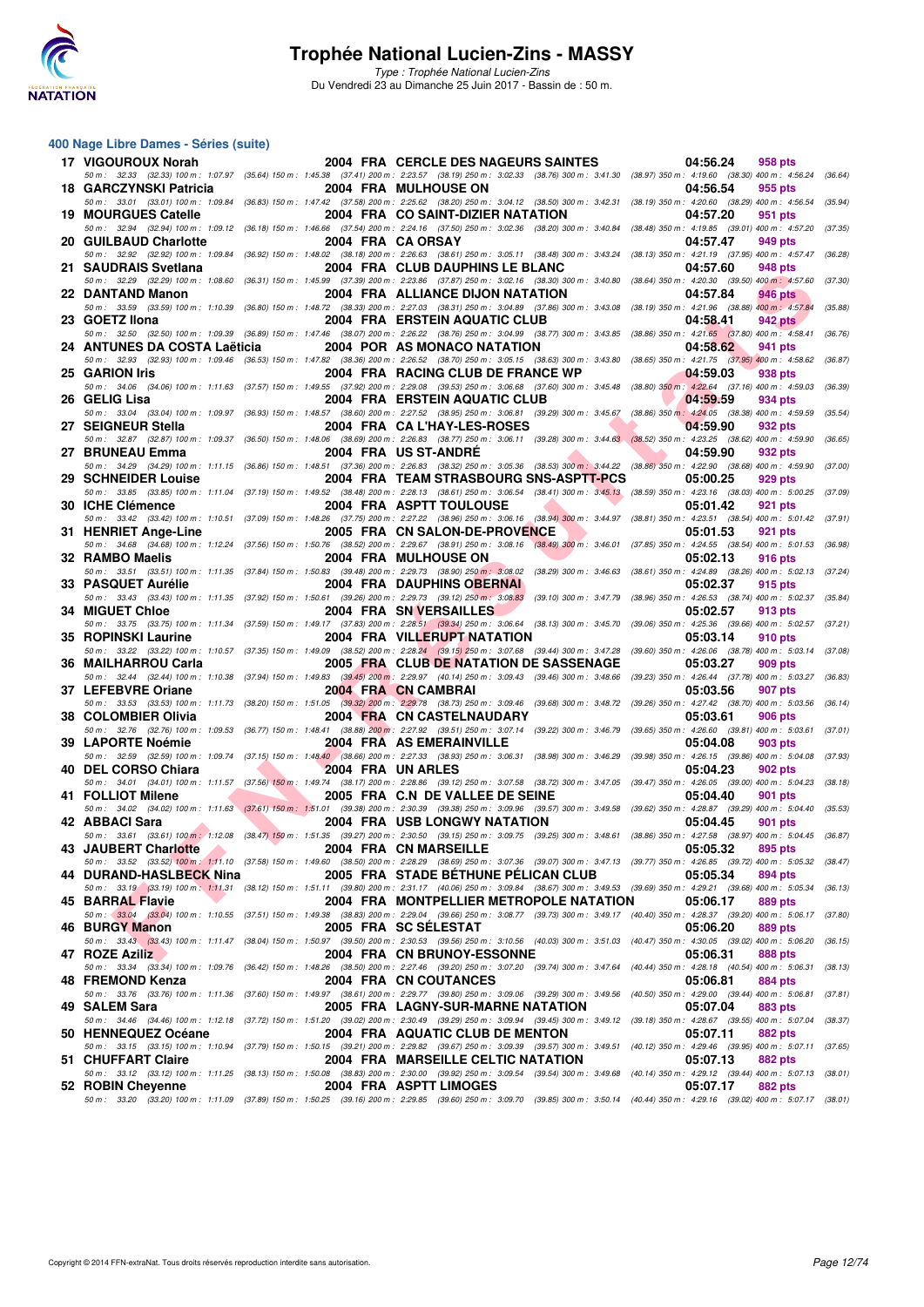

Type : Trophée National Lucien-Zins Du Vendredi 23 au Dimanche 25 Juin 2017 - Bassin de : 50 m.

#### **400 Nage Libre Dames - Séries (suite)**

| 53 GIRARDET Lilou              |  | 2004 FRA MULHOUSE ON                                                                                                                                                                                                            | 05:07.46 | 880 pts        |         |
|--------------------------------|--|---------------------------------------------------------------------------------------------------------------------------------------------------------------------------------------------------------------------------------|----------|----------------|---------|
| 54 BENTALEB Sarah              |  | 50 m: 34.83 (34.83) 100 m: 1:13.00 (38.17) 150 m: 1:51.02 (38.02) 200 m: 2:30.09 (39.07) 250 m: 3:09.39 (39.30) 300 m: 3:49.90 (40.51) 350 m: 4:29.32 (39.42) 400 m: 5:07.46<br>2004 FRA SO MILLAU N                            | 05:07.47 | <b>880 pts</b> | (38.14) |
|                                |  | 50 m: 34.17 (34.17) 100 m: 1:12.00 (37.83) 150 m: 1:51.00 (39.00) 200 m: 2:30.80 (39.80) 250 m: 3:10.60 (39.80) 300 m: 3:50.20 (39.60) 350 m: 4:29.88 (39.68) 400 m: 5:07.47 (37.59)                                            |          |                |         |
| 55 ETIENNE Lana                |  | 2005 FRA MONTPELLIER METROPOLE NATATION<br>50 m: 34.16 (34.16) 100 m: 1:12.87 (38.71) 150 m: 1:52.50 (39.63) 200 m: 2:31.49 (38.99) 250 m: 3:10.81 (39.32) 300 m: 3:49.81 (39.00) 350 m: 4:29.06 (39.25) 400 m: 5:08.04         | 05:08.04 | 876 pts        | (38.98) |
| 56 BARBOSA Valentina           |  | 2004 FRA CNO ST-GERMAIN-EN-LAYE                                                                                                                                                                                                 | 05:08.40 | 874 pts        |         |
|                                |  | 50 m: 32.65 (32.65) 100 m: 1:09.44 (36.79) 150 m: 1:48.66 (39.22) 200 m: 2:28.96 (40.30) 250 m: 3:09.58 (40.62) 300 m: 3:50.05 (40.47) 350 m: 4:30.88 (40.83) 400 m: 5:08.40                                                    |          |                | (37.52) |
| 57 BEY Emlynn                  |  | 2004 FRA CN LE MANS<br>50 m : 32.97 (32.97) 100 m : 1:10.39 (37.42) 150 m : 1:49.79 (39.40) 200 m : 2:30.23 (40.44) 250 m : 3:10.21 (39.98) 300 m : 3:51.29 (41.08) 350 m : 4:30.22 (38.93) 400 m : 5:08.66 (38.44)             | 05:08.66 | 872 pts        |         |
| 58 ALLIGIER-PLANTEC Clementine |  | 2004 FRA C PAUL-BERT RENNES                                                                                                                                                                                                     | 05:08.88 | 871 pts        |         |
|                                |  | 50 m: 32.78 (32.78) 100 m: 1:10.39 (37.61) 150 m: 1:49.36 (38.97) 200 m: 2:29.42 (40.06) 250 m: 3:09.29 (39.87) 300 m: 3:49.98 (40.69) 350 m: 4:30.33 (40.35) 400 m: 5:08.88                                                    |          |                | (38.55) |
| 59 LEGER Camille               |  | 2004 FRA AMSL FREJUS<br>50 m: 33.88 (33.88) 100 m: 1:11.50 (37.62) 150 m: 1:50.77 (39.27) 200 m: 2:30.29 (39.52) 250 m: 3:10.16 (39.87) 300 m: 3:50.16 (40.00) 350 m: 4:29.98 (39.82) 400 m: 5:09.32 (39.34)                    | 05:09.32 | 868 pts        |         |
| 60 COLLET Cléo                 |  | 2005 FRA CA L'HAY-LES-ROSES                                                                                                                                                                                                     | 05:09.39 | 867 pts        |         |
| 61 BATTEUX Auréliane           |  | 50 m: 33.74 (33.74) 100 m: 1:11.08 (37.34) 150 m: 1:50.11 (39.03) 200 m: 2:29.82 (39.71) 250 m: 3:10.10 (40.28) 300 m: 3:50.13 (40.03) 350 m: 4:30.54 (40.41) 400 m: 5:09.39<br>2004 FRA NAUTIC CLUB RAMBOUILLET                | 05:09.60 | 866 pts        | (38.85) |
|                                |  | 50 m: 34.15 (34.15) 100 m: 1:12.32 (38.17) 150 m: 1:51.74 (39.42) 200 m: 2:31.79 (40.05) 250 m: 3:11.39 (39.60) 300 m: 3:51.18 (39.79) 350 m: 4:31.25 (40.07) 400 m: 5:09.60                                                    |          |                | (38.35) |
| 62 CLAVERIA Auriane            |  | 2005 FRA CERCLE DES NAGEURS DE TALENCE                                                                                                                                                                                          | 05:10.55 | 859 pts        |         |
| 63 MAUPOUX Nina                |  | 50 m: 34.92 (34.92) 100 m: 1:13.02 (38.10) 150 m: 1:52.72 (39.70) 200 m: 2:32.23 (39.51) 250 m: 3:12.46 (40.23) 300 m: 3:52.14 (39.68) 350 m: 4:32.26 (40.12) 400 m: 5:10.55<br>2004 FRA CN VIRY-CHATILLON                      | 05:11.13 | 855 pts        | (38.29) |
|                                |  | 50 m : 34.09 (34.09) 100 m : 1:12.35 (38.26) 150 m : 1:52.14 (39.79) 200 m : 2:32.59 (40.45) 250 m : 3:13.01 (40.42) 300 m : 3:53.76 (40.75) 350 m : 4:33.98 (40.22) 400 m : 5:11.13 (37.15)                                    |          |                |         |
| 64 TOULET Cécile               |  | 2004 FRA SR COLMAR<br>50 m: 34.12 (34.12) 100 m: 1:12.61 (38.49) 150 m: 1:52.28 (39.67) 200 m: 2:31.52 (39.24) 250 m: 3:11.90 (40.38) 300 m: 3:52.87 (40.97) 350 m: 4:32.10 (39.23) 400 m: 5:11.51 (39.41)                      | 05:11.51 | 853 pts        |         |
| 65 HAUET Ines                  |  | 2004 FRA JN COMPIEGNE                                                                                                                                                                                                           | 05:12.23 | 848 pts        |         |
|                                |  | 50 m: 33.12 (33.12) 100 m: 1:10.51 (37.39) 150 m: 1:50.58 (40.07) 200 m: 2:31.32 (40.74) 250 m: 3:12.37 (41.05) 300 m: 3:53.68 (41.31) 350 m: 4:33.99 (40.31) 400 m: 5:12.23 (38.24)                                            |          |                |         |
| 66 NICOLO Navia                |  | 2005 FRA SAMERIGNAC<br>50 m : 34.32 (34.32) 100 m : 1:13.19 (38.87) 150 m : 1:53.11 (39.92) 200 m : 2:32.49 (39.38) 250 m : 3:12.35 (39.86) 300 m : 3:52.41 (40.06) 350 m : 4:32.17 (39.76) 400 m : 5:12.30 (40.13)             | 05:12.30 | 848 pts        |         |
| 67 GOURGEON Laura              |  | 2006 FRA CN LA CIOTAT                                                                                                                                                                                                           | 05:13.11 | <b>842 pts</b> |         |
| 68 PETERS Lena                 |  | 50 m: 33.59 (33.59) 100 m: 1:11.95 (38.36) 150 m: 1:52.53 (40.58) 200 m: 2:32.98 (40.45) 250 m: 3:13.59 (40.61) 300 m: 3:53.95 (40.36) 350 m: 4:34.95 (41.00) 400 m: 5:13.11 (38.16)<br>2005 LUX CN VAL DE FENSCH SEREMANGE     | 05:13.90 | <b>837 pts</b> |         |
|                                |  | 50 m : 35.33 (35.33) 100 m : 1:14.78 (39.45) 150 m : 1:54.57 (39.79) 200 m : 2:34.84 (40.27) 250 m : 3:15.08 (40.24) 300 m : 3:56.07 (40.99) 350 m : 4:35.98 (39.91) 400 m : 5:13.90 (37.92)                                    |          |                |         |
| 69 CALARCO Clara               |  | 2006 FRA AMSL FREJUS                                                                                                                                                                                                            | 05:14.32 | 834 pts        |         |
| 70 DUPONT Léna                 |  | 50 m : 35.80 (35.80) 100 m : 1:14.92 (39.12) 150 m : 1:55.28 (40.36) 200 m : 2:35.37 (40.09) 250 m : 3:15.88 (40.51) 300 m : 3:56.43 (40.55) 350 m : 4:36.30 (39.87) 400 m : 5:14.32 (38.02)<br>2005 FRA JN COMPIEGNE           | 05:14.37 | 834 pts        |         |
|                                |  | 50 m: 34.48 (34.48) 100 m: 1:13.50 (39.02) 150 m: 1:54.13 (40.63) 200 m: 2:35.43 (41.30) 250 m: 3:16.48 (41.05) 300 m: 3:57.34 (40.86) 350 m: 4:37.12 (39.78) 400 m: 5:14.37 (37.25)                                            |          |                |         |
|                                |  |                                                                                                                                                                                                                                 |          |                |         |
| 71 DELEFLIE LAFARGE Lou        |  | 2004 FRA ENFANTS DU RHONE VALENCE                                                                                                                                                                                               | 05:14.40 | 834 pts        |         |
| 72 LAVAUD Marguerite           |  | 50 m : 32.37 (32.37) 100 m : 1:10.79 (38.42) 150 m : 1:51.68 (40.89) 200 m : 2:32.38 (40.70) 250 m : 3:13.03 (40.65) 300 m : 3:53.78 (40.75) 350 m : 4:35.07 (41.29) 400 m : 5:14.40 (39.33)<br>2005 FRA CNO ST-GERMAIN-EN-LAYE | 05:14.49 | 833 pts        |         |
|                                |  | 50 m: 33.04 (33.04) 100 m: 1:12.86 (39.82) 150 m: 1:54.07 (41.21) 200 m: 2:34.62 (40.55) 250 m: 3:15.52 (40.90) 300 m: 3:56.06 (40.54) 350 m: 4:36.23 (40.17) 400 m: 5:14.49                                                    |          |                | (38.26) |
| 73 SZKLAREK Malvine            |  | 2005 FRA C.N DE VALLEE DE SEINE<br>50 m : 34.43 (34.43) 100 m : 1:13.03 (38.60) 150 m : 1:53.45 (40.42) 200 m : 2:34.42 (40.97) 250 m : 3:15.66 (41.24) 300 m : 3:56.01 (40.35) 350 m : 4:37.50 (41.49) 400 m : 5:14.72 (37.22) | 05:14.72 | 832 pts        |         |
| 74 JALLABERT Marie             |  | 2005 FRA FOS NATATION                                                                                                                                                                                                           | 05:14.75 | 832 pts        |         |
| <b>75 PARMENTIER Romane</b>    |  | 50 m: 34.62 (34.62) 100 m: 1:14.20 (39.58) 150 m: 1:54.95 (40.75) 200 m: 2:36.00 (41.05) 250 m: 3:16.68 (40.68) 300 m: 3:57.94 (41.26) 350 m: 4:37.58 (39.64) 400 m: 5:14.75 (37.17)<br>2006 FRA AMSL FREJUS                    | 05:15.54 | 826 pts        |         |
|                                |  | 50 m : 33.53 (33.53) 100 m : 1:12.89 (39.36) 150 m : 1:53. <mark>39 (</mark> 40.50) 200 m : 2:34.28 (40.89) 250 m : 3:15.37 (41.09) 300 m : 3:56.85 (41.48) 350 m : 4:37.40 (40.55) 400 m : 5:15.54 (38.14)                     |          |                |         |
| 76 HERAUD Julia                |  | 2004 FRA BEAUCAIRE TARASCON AC                                                                                                                                                                                                  | 05:16.42 | 821 pts        |         |
| 77 DANIEL Jeanne               |  | 50 m: 34.26 (34.26) 100 m: 1:13.49 (39.23) 150 m: 1:54.19 (40.70) 200 m: 2:35.11 (40.92) 250 m: 3:16.39 (41.28) 300 m: 3:57.49 (41.10) 350 m: 4:38.03 (40.54) 400 m: 5:16.42 (38.39)<br>2005 FRA C.N DE VALLEE DE SEINE         | 05:16.71 | 819 pts        |         |
|                                |  | 50 m: 34.60 (34.60) 100 m: 1:13.41 (38.81) 150 m: 1:53.71 (40.30) 200 m: 2:34.79 (41.08) 250 m: 3:16.42 (41.63) 300 m: 3:57.47 (41.05) 350 m: 4:38.16 (40.69) 400 m: 5:16.71 (38.55)                                            |          |                |         |
| <b>78 GINESTY Eloise</b>       |  | 2005 FRA SO MILLAU N<br>50 m: 34.55 (34.55) 100 m: 1:14.33 (39.78) 150 m: 1:55.37 (41.04) 200 m: 2:35.98 (40.61) 250 m: 3:17.49 (41.51) 300 m: 3:58.34 (40.85) 350 m: 4:39.33 (40.99) 400 m: 5:16.75 (37.42)                    | 05:16.75 | 818 pts        |         |
| 79 DOMINIQUE Manon             |  | 2006 FRA ERSTEIN AQUATIC CLUB                                                                                                                                                                                                   | 05:16.91 | 817 pts        |         |
|                                |  | 50 m : 35.27 (35.27) 100 m : 1:15.11 (39.84) 150 m : 1:55.68 (40.57) 200 m : 2:36.21 (40.53) 250 m : 3:16.59 (40.38) 300 m : 3:57.71 (41.12) 350 m : 4:38.36 (40.65) 400 m : 5:16.91 (38.55)                                    |          |                |         |
| 80 LESOILLE Julie              |  | 2005 FRA CA L'HAY-LES-ROSES<br>50 m : 35.15 (35.15) 100 m : 1:12.86 (37.71) 150 m : 1:53.54 (40.68) 200 m : 2:34.02 (40.48) 250 m : 3:14.95 (40.93) 300 m : 3:56.23 (41.28) 350 m : 4:37.32 (41.09) 400 m : 5:16.93 (39.61)     | 05:16.93 | 817 pts        |         |
| 81 DIEUAIDE Yaëlle             |  | 2005 FRA MONTELIMAR NAUTIC CLUB                                                                                                                                                                                                 | 05:17.67 | 812 pts        |         |
| 82 PETIT Cassandra             |  | 50 m: 35.64 (35.64) 100 m: 1:15.91 (40.27) 150 m: 1:56.45 (40.54) 200 m: 2:37.60 (41.15) 250 m: 3:18.74 (41.14) 300 m: 3:59.58 (40.84) 350 m: 4:39.99 (40.41) 400 m: 5:17.67 (37.68)<br>2005 FRA CN CALEDONIENS                 | 05:17.94 | 811 pts        |         |
|                                |  | 50 m : 36.07 (36.07) 100 m : 1:15.94 (39.87) 150 m : 1:56.92 (40.98) 200 m : 2:37.71 (40.79) 250 m : 3:18.75 (41.04) 300 m : 3:59.61 (40.86) 350 m : 4:39.93 (40.32) 400 m : 5:17.94 (38.01)                                    |          |                |         |
| 83 CARNIOL Moéa                |  | 2005 FRA EN CAEN<br>50 m : 34.72 (34.72) 100 m : 1:14.05 (39.33) 150 m : 1:54.81 (40.76) 200 m : 2:35.77 (40.96) 250 m : 3:16.98 (41.21) 300 m : 3:58.11 (41.13) 350 m : 4:38.83 (40.72) 400 m : 5:18.74 (39.91)                | 05:18.74 | 806 pts        |         |
| 84 LE MOULLEC Camille          |  | 2005 FRA AS LA TESTE                                                                                                                                                                                                            | 05:18.97 | 804 pts        |         |
|                                |  | 50 m: 35.38 (35.38) 100 m: 1:14.88 (39.50) 150 m: 1:55.60 (40.72) 200 m: 2:37.23 (41.63) 250 m: 3:18.62 (41.39) 300 m: 4:00.12 (41.50) 350 m: 4:40.50 (40.38) 400 m: 5:18.97                                                    |          |                | (38.47) |
| 85 LOUCHEZ Anaele              |  | 2006 FRA US ST-ANDRE<br>50 m: 36.64 (36.64) 100 m: 1:16.49 (39.85) 150 m: 1:56.83 (40.34) 200 m: 2:37.32 (40.49) 250 m: 3:17.74 (40.42) 300 m: 3:58.78 (41.04) 350 m: 4:39.80 (41.02) 400 m: 5:19.30                            | 05:19.30 | 802 pts        | (39.50) |
| 86 ANASTASE Alexya             |  | 2005 FRA CN DE BAIE-MAHAULT                                                                                                                                                                                                     | 05:19.48 | 801 pts        |         |
| 87 ARTIS Maeva                 |  | 50 m: 35.65 (35.65) 100 m: 1:15.78 (40.13) 150 m: 1:57.22 (41.44) 200 m: 2:38.29 (41.07) 250 m: 3:18.76 (40.47) 300 m: 3:59.61 (40.85) 350 m: 4:40.33 (40.72) 400 m: 5:19.48<br>2006 FRA C.S MONTERELAIS NATATION               | 05:20.47 | 794 pts        | (39.15) |
|                                |  | 50 m : 36.07 (36.07) 100 m : 1:16.82 (40.75) 150 m : 1:58.04 (41.22) 200 m : 2:38.81 (40.77) 250 m : 3:20.59 (41.78) 300 m : 4:01.57 (40.98) 350 m : 4:42.07 (40.50) 400 m : 5:20.47 (38.40)                                    |          |                |         |
| 88 GHALEM Nesrine              |  | 2005 FRA CN ANTIBES<br>50 m: 35.24 (35.24) 100 m: 1:14.82 (39.58) 150 m: 1:55.43 (40.61) 200 m: 2:36.62 (41.19) 250 m: 3:18.09 (41.47) 300 m: 3:59.77 (41.68) 350 m: 4:41.34 (41.57) 400 m: 5:20.67 (39.33)                     | 05:20.67 | 793 pts        |         |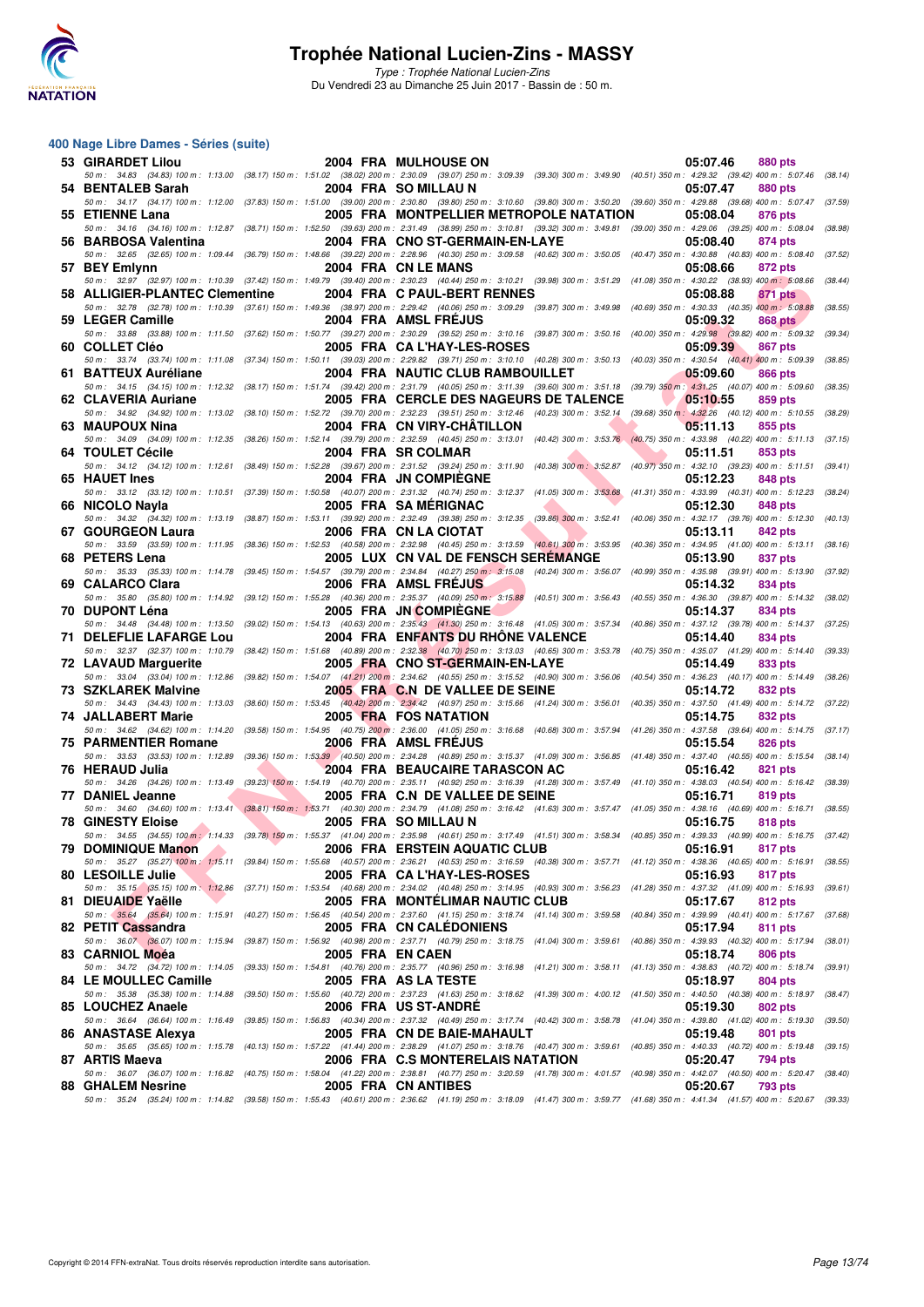

Type : Trophée National Lucien-Zins Du Vendredi 23 au Dimanche 25 Juin 2017 - Bassin de : 50 m.

#### **400 Nage Libre Dames - Séries (suite)**

| <b>89 MARQUE Lilou</b>                                                                                                                                                                                                                                                       |                                                                                                                                                                                                                                                                | 2006 FRA CN NEUFCHATEAU                                                                                                                                                                                                                                         | 05:21.79<br><b>786 pts</b>                                                                                                                                                                                                                                                                                 |
|------------------------------------------------------------------------------------------------------------------------------------------------------------------------------------------------------------------------------------------------------------------------------|----------------------------------------------------------------------------------------------------------------------------------------------------------------------------------------------------------------------------------------------------------------|-----------------------------------------------------------------------------------------------------------------------------------------------------------------------------------------------------------------------------------------------------------------|------------------------------------------------------------------------------------------------------------------------------------------------------------------------------------------------------------------------------------------------------------------------------------------------------------|
|                                                                                                                                                                                                                                                                              |                                                                                                                                                                                                                                                                | 50 m: 33.73 (33.73) 100 m: 1:13.15 (39.42) 150 m: 1:54.89 (41.74) 200 m: 2:36.92 (42.03) 250 m: 3:18.56 (41.64) 300 m: 4:00.04 (41.48) 350 m: 4:42.38 (42.34) 400 m: 5:21.79                                                                                    | (39.41)                                                                                                                                                                                                                                                                                                    |
| 90 BOUDES Romane                                                                                                                                                                                                                                                             |                                                                                                                                                                                                                                                                | 2006 FRA SO MILLAU N                                                                                                                                                                                                                                            | 05:21.81<br><b>786 pts</b>                                                                                                                                                                                                                                                                                 |
|                                                                                                                                                                                                                                                                              |                                                                                                                                                                                                                                                                | 50 m: 36.18 (36.18) 100 m: 1:17.45 (41.27) 150 m: 1:58.84 (41.39) 200 m: 2:40.80 (41.96) 250 m: 3:22.38 (41.58) 300 m: 4:04.39 (42.01) 350 m: 4:43.77 (39.38) 400 m: 5:21.81                                                                                    | (38.04)                                                                                                                                                                                                                                                                                                    |
| 91 BELLEGUIC Amaelle                                                                                                                                                                                                                                                         |                                                                                                                                                                                                                                                                | 2005 FRA CHARTRES METROPOLE NAT                                                                                                                                                                                                                                 | 05:22.26<br><b>783 pts</b>                                                                                                                                                                                                                                                                                 |
| 92 LE FALHER Asma                                                                                                                                                                                                                                                            |                                                                                                                                                                                                                                                                | 50 m: 36.10 (36.10) 100 m: 1:17.36 (41.26) 150 m: 1:59.17 (41.81) 200 m: 2:41.02 (41.85) 250 m: 3:22.89 (41.87) 300 m: 4:04.48 (41.59) 350 m: 4:44.72 (40.24) 400 m: 5:22.26 (37.54)<br><b>2005 FRA ASSO NATATION DE SARTROUVILLE</b>                           | 05:23.03<br>778 pts                                                                                                                                                                                                                                                                                        |
|                                                                                                                                                                                                                                                                              |                                                                                                                                                                                                                                                                | 50 m: 34.71 (34.71) 100 m: 1:15.25 (40.54) 150 m: 1:56.79 (41.54) 200 m: 2:38.39 (41.60) 250 m: 3:20.11 (41.72) 300 m: 4:02.29 (42.18) 350 m: 4:43.42 (41.13) 400 m: 5:23.03 (39.61)                                                                            |                                                                                                                                                                                                                                                                                                            |
| 93 ALIBEGOVIC Emina                                                                                                                                                                                                                                                          |                                                                                                                                                                                                                                                                | <b>2005 GBR LYON NATATION METROPOLE</b>                                                                                                                                                                                                                         | 05:24.20<br>771 pts                                                                                                                                                                                                                                                                                        |
|                                                                                                                                                                                                                                                                              |                                                                                                                                                                                                                                                                | 50 m: 35.11 (35.11) 100 m: 1:15.64 (40.53) 150 m: 1:57.02 (41.38) 200 m: 2:39.48 (42.46) 250 m: 3:21.60 (42.12) 300 m: 4:03.24 (41.64) 350 m: 4:44.65 (41.41) 400 m: 5:24.20 (39.55)                                                                            |                                                                                                                                                                                                                                                                                                            |
| 94 CLAUDIC-TCHA Maëllys                                                                                                                                                                                                                                                      |                                                                                                                                                                                                                                                                | <b>2006 FRA ANGERS NATATION</b>                                                                                                                                                                                                                                 | 05:24.67<br><b>768 pts</b>                                                                                                                                                                                                                                                                                 |
|                                                                                                                                                                                                                                                                              |                                                                                                                                                                                                                                                                | 50 m : 37.00 (37.00) 100 m : 1:17.99 (40.99) 150 m : 1:59.43 (41.44) 200 m : 2:42.36 (42.93) 250 m : 3:23.54 (41.18) 300 m : 4:05.86 (42.32) 350 m : 4:46.29 (40.43) 400 m : 5:24.67                                                                            | (38.38)                                                                                                                                                                                                                                                                                                    |
| 95 MIRACOLO Julie                                                                                                                                                                                                                                                            |                                                                                                                                                                                                                                                                | 2005 FRA CN MARSEILLE                                                                                                                                                                                                                                           | 05:25.92<br><b>760 pts</b>                                                                                                                                                                                                                                                                                 |
|                                                                                                                                                                                                                                                                              |                                                                                                                                                                                                                                                                | 50 m: 34.99 (34.99) 100 m: 1:14.13 (39.14) 150 m: 1:55.14 (41.01) 200 m: 2:37.35 (42.21) 250 m: 3:20.33 (42.88) 300 m: 4:02.98 (42.65) 350 m: 4:45.70 (42.72) 400 m: 5:25.92                                                                                    | (40.22)                                                                                                                                                                                                                                                                                                    |
| 96 MUYLLE Cloé                                                                                                                                                                                                                                                               |                                                                                                                                                                                                                                                                | 2005 FRA US ST-ANDRE                                                                                                                                                                                                                                            | 05:25.99<br><b>759 pts</b>                                                                                                                                                                                                                                                                                 |
|                                                                                                                                                                                                                                                                              |                                                                                                                                                                                                                                                                | 50 m: 34.10 (34.10) 100 m: 1:13.65 (39.55) 150 m: 1:55.74 (42.09) 200 m: 2:38.78 (43.04) 250 m: 3:21.23 (42.45) 300 m: 4:04.32 (43.09) 350 m: 4:47.44 (43.12) 400 m: 5:25.99                                                                                    | (38.55)                                                                                                                                                                                                                                                                                                    |
| 97 DELANNOY Domitille                                                                                                                                                                                                                                                        |                                                                                                                                                                                                                                                                | 2006 FRA CN ST-PIERRE REUNION                                                                                                                                                                                                                                   | 05:28.20<br>746 pts                                                                                                                                                                                                                                                                                        |
|                                                                                                                                                                                                                                                                              |                                                                                                                                                                                                                                                                | 50 m: 35.59 (35.59) 100 m: 1:16.59 (41.00) 150 m: 1:58.76 (42.17) 200 m: 2:41.36 (42.60) 250 m: 3:23.91 (42.55) 300 m: 4:06.71 (42.80) 350 m: 4:48.62 (41.91) 400 m: 5:28.20 (39.58)                                                                            |                                                                                                                                                                                                                                                                                                            |
| 98 PHAM Thuyanna                                                                                                                                                                                                                                                             |                                                                                                                                                                                                                                                                | 2005 FRA CN ASNIERES<br>50 m: 34.91 (34.91) 100 m: 1:15.04 (40.13) 150 m: 1:57.52 (42.48) 200 m: 2:39.97 (42.45) 250 m: 3:22.52 (42.55) 300 m: 4:05.44 (42.92) 350 m: 4:47.98 (42.54) 400 m: 5:28.32                                                            | 05:28.32<br>745 pts                                                                                                                                                                                                                                                                                        |
| 99 LETOCART Luna                                                                                                                                                                                                                                                             |                                                                                                                                                                                                                                                                | 2006 FRA AQUA CLUB PONTAULT-ROISSY                                                                                                                                                                                                                              | (40.34)<br>05:31.17<br>727 pts                                                                                                                                                                                                                                                                             |
|                                                                                                                                                                                                                                                                              |                                                                                                                                                                                                                                                                | 50 m: 36.25 (36.25) 100 m: 1:17.30 (41.05) 150 m: 1:59.02 (41.72) 200 m: 2:41.29 (42.27) 250 m: 3:24.20 (42.91) 300 m: 4:07.55 (43.35) 350 m: 4:51.44 (43.89) 400 m: 5:31.17 (39.73)                                                                            |                                                                                                                                                                                                                                                                                                            |
| <b>100 MOURGUES Soline</b>                                                                                                                                                                                                                                                   |                                                                                                                                                                                                                                                                | 2006 FRA CO SAINT-DIZIER NATATION.                                                                                                                                                                                                                              | 05:31.74<br><b>724 pts</b>                                                                                                                                                                                                                                                                                 |
|                                                                                                                                                                                                                                                                              |                                                                                                                                                                                                                                                                | 50 m: 35.31 (35.31) 100 m: 1:15.90 (40.59) 150 m: 1:57.89 (41.99) 200 m: 2:40.64 (42.75) 250 m: 3:23.75 (43.11) 300 m: 4:07.13 (43.38) 350 m: 4:50.64 (43.51) 400 m: 5:31.74 (41.10)                                                                            |                                                                                                                                                                                                                                                                                                            |
| 101 FAVERGEAT Sydney                                                                                                                                                                                                                                                         |                                                                                                                                                                                                                                                                | 2005 FRA CN POLYNESIE                                                                                                                                                                                                                                           | <b>722 pts</b><br>05:32.10                                                                                                                                                                                                                                                                                 |
|                                                                                                                                                                                                                                                                              |                                                                                                                                                                                                                                                                | 50 m: 34.54 (34.54) 100 m: 1:15.21 (40.67) 150 m: 1:58.25 (43.04) 200 m: 2:41.56 (43.31) 250 m: 3:25.52 (43.96) 300 m: 4:08.36 (42.84) 350 m: 4:51.11 (42.75) 400 m: 5:32.10 (40.99)                                                                            |                                                                                                                                                                                                                                                                                                            |
| 102 FOIX Candice                                                                                                                                                                                                                                                             |                                                                                                                                                                                                                                                                | 2006 FRA SAINT-RAPHAEL NATATION                                                                                                                                                                                                                                 | 05:37.21<br>691 pts                                                                                                                                                                                                                                                                                        |
|                                                                                                                                                                                                                                                                              |                                                                                                                                                                                                                                                                | 50 m: 37.79 (37.79) 100 m: 1:21.01 (43.22) 150 m: 2:04.56 (43.55) 200 m: 2:48.98 (44.42) 250 m: 3:32.36 (43.38) 300 m: 4:16.47 (44.11) 350 m: 4:58.86 (42.39) 400 m: 5:37.21 (38.35)                                                                            |                                                                                                                                                                                                                                                                                                            |
| 103 DENIS SMETT Valentine                                                                                                                                                                                                                                                    |                                                                                                                                                                                                                                                                | <b>2006 FRA REIMS NATATION 89</b>                                                                                                                                                                                                                               | 05:44.91<br><b>645 pts</b>                                                                                                                                                                                                                                                                                 |
|                                                                                                                                                                                                                                                                              |                                                                                                                                                                                                                                                                |                                                                                                                                                                                                                                                                 |                                                                                                                                                                                                                                                                                                            |
|                                                                                                                                                                                                                                                                              |                                                                                                                                                                                                                                                                |                                                                                                                                                                                                                                                                 | 50 m: 40.01 (40.01) 100 m: 1:23.76 (43.75) 150 m: 2:08.11 (44.35) 200 m: 2:51.86 (43.75) 250 m: 3:36.32 (44.46) 300 m: 4:20.76 (44.44) 350 m: 5:04.81 (44.05) 400 m: 5:44.91 (40.10)                                                                                                                       |
| 104 RENARD Manon                                                                                                                                                                                                                                                             |                                                                                                                                                                                                                                                                | 2006 FRA US ST-ANDRE                                                                                                                                                                                                                                            | 05:45.19<br><b>644 pts</b>                                                                                                                                                                                                                                                                                 |
|                                                                                                                                                                                                                                                                              |                                                                                                                                                                                                                                                                | 50 m: 39.16 (39.16) 100 m: 1:22.47 (43.31) 150 m: 2:06.23 (43.76) 200 m: 2:50.72 (44.49) 250 m: 3:34.65 (43.93) 300 m: 4:18.92 (44.27) 350 m: 5:03.23 (44.31) 400 m: 5:45.19 (41.96)                                                                            |                                                                                                                                                                                                                                                                                                            |
| --- HESSE Sarah                                                                                                                                                                                                                                                              | 2005 FRA SN METZ                                                                                                                                                                                                                                               |                                                                                                                                                                                                                                                                 | <b>DSQ Da</b>                                                                                                                                                                                                                                                                                              |
| --- LEBLANC Ines                                                                                                                                                                                                                                                             |                                                                                                                                                                                                                                                                | 2004 FRA NC MARVILLE                                                                                                                                                                                                                                            | <b>DNS dec</b>                                                                                                                                                                                                                                                                                             |
| <b>BOISSON Chaïma</b>                                                                                                                                                                                                                                                        |                                                                                                                                                                                                                                                                |                                                                                                                                                                                                                                                                 | <b>DNS dec</b>                                                                                                                                                                                                                                                                                             |
|                                                                                                                                                                                                                                                                              |                                                                                                                                                                                                                                                                | 2004 FRA VEXI <mark>N NAT</mark> ATION CLUB                                                                                                                                                                                                                     |                                                                                                                                                                                                                                                                                                            |
| --- TESSARIOL Lucile                                                                                                                                                                                                                                                         |                                                                                                                                                                                                                                                                | 2004 FRA SA MÉRIGNAC                                                                                                                                                                                                                                            | <b>DNS dec</b>                                                                                                                                                                                                                                                                                             |
| --- PAGNON Clara                                                                                                                                                                                                                                                             | 2005 FRA FC LAON                                                                                                                                                                                                                                               |                                                                                                                                                                                                                                                                 | <b>DNS</b> dec                                                                                                                                                                                                                                                                                             |
|                                                                                                                                                                                                                                                                              |                                                                                                                                                                                                                                                                |                                                                                                                                                                                                                                                                 |                                                                                                                                                                                                                                                                                                            |
|                                                                                                                                                                                                                                                                              |                                                                                                                                                                                                                                                                |                                                                                                                                                                                                                                                                 |                                                                                                                                                                                                                                                                                                            |
| <b>300 Nage Libre Dames - Séries</b> (Vendredi 23 Juin 2017)                                                                                                                                                                                                                 |                                                                                                                                                                                                                                                                |                                                                                                                                                                                                                                                                 |                                                                                                                                                                                                                                                                                                            |
| 1 NECTOUX Marine                                                                                                                                                                                                                                                             |                                                                                                                                                                                                                                                                | 2004 FRA SAINT-RAPHAEL NATATION                                                                                                                                                                                                                                 | 09:44.55<br><b>1032 pts</b>                                                                                                                                                                                                                                                                                |
|                                                                                                                                                                                                                                                                              |                                                                                                                                                                                                                                                                |                                                                                                                                                                                                                                                                 | (37.03)<br>(33.86)                                                                                                                                                                                                                                                                                         |
|                                                                                                                                                                                                                                                                              |                                                                                                                                                                                                                                                                | 50 m : 32.54 (32.54) 100 m : 1:07.76 (35.22) 150 m : 1:44.23 (36.47) <mark>200 m</mark> : 2:20.89 (36.66) 250 m : 2:56.33 (37.44) 300 m : 3:35.46 (37.13) 350 m : 4:12.72 (37.26) 400 m : 4:49.75<br>450 m : 5:27.25 (37.50) 500 m : 6:04.97                    | 09:47.78<br><b>1020 pts</b>                                                                                                                                                                                                                                                                                |
| 2 TISSANDIE Camille                                                                                                                                                                                                                                                          |                                                                                                                                                                                                                                                                | 2004 FRA CASTRES SPORTS NAUTIQUES                                                                                                                                                                                                                               | (36.99)                                                                                                                                                                                                                                                                                                    |
|                                                                                                                                                                                                                                                                              |                                                                                                                                                                                                                                                                | 50 m : 33.11 (33.11) 100 m : 1.09.40 (36.29) 150 m : 1.47.23 (37.83) 200 m : 2:24.55 (37.32) 250 m : 3:02.28 (37.73) 300 m : 3:39.57<br>450 m : 5:31.70 (37.49) 500 m : 6:08.70 (37.00) 550 m : 6:45.89 (37.19) 600 m : 7:23.04 (                               | $\begin{array}{ccc} (37.29) \ 350 \ m \ \colon \ \ 4:17.22 \ \ \hline \end{array} \quad \begin{array}{ccc} (37.65) \ 400 \ m \ \colon \ \ 4:54.21 \\ (36.59) \ 750 \ m \ \colon \ \ 9:12.79 \ \ \hline \end{array} \quad \begin{array}{ccc} (38.36) \ 800 \ m \ \colon \ \ 9:47.78 \end{array}$<br>(34.99) |
| 3 COCCORDANO Clémence                                                                                                                                                                                                                                                        |                                                                                                                                                                                                                                                                | 2005 FRA US ST-ANDRE                                                                                                                                                                                                                                            | 09:50.06<br><b>1012 pts</b>                                                                                                                                                                                                                                                                                |
|                                                                                                                                                                                                                                                                              |                                                                                                                                                                                                                                                                |                                                                                                                                                                                                                                                                 | (38.13) 350 m: 4:17.34 (37.61) 400 m: 4:54.71<br>(37.37)<br>(34.66)                                                                                                                                                                                                                                        |
| 4 ELIWA Kamila                                                                                                                                                                                                                                                               |                                                                                                                                                                                                                                                                | 50 m : 33.34 (33.34) 100 m : 1:09.59 (36.25) 150 m : 1:46.37 (36.78) 200 m : 2:24.12 (37.75) 250 m : 3:01.60 (37.48) 300 m : 3:39.73<br>450 m : 5:32.31 (37.60) 500 m : 6:10.06 (37.75) 550 m : 6:47.31 (37.25) 600 m : 7:24.97 (<br>2004 FRA ES MASSY NATATION | (36.63) 750 m : 9:15.40 (36.90) 800 m : 9:50.06<br>09:50.94<br><b>1008 pts</b>                                                                                                                                                                                                                             |
|                                                                                                                                                                                                                                                                              |                                                                                                                                                                                                                                                                | $(37.34)$ 300 m : 3:37.08                                                                                                                                                                                                                                       | (37.47)                                                                                                                                                                                                                                                                                                    |
| 50 m :    32.77    (32.77)  100 m :   1.08.65    (35.88)  150 m :   1.45.73    (37.08) 200 m :   2:23.01    (37.28) 250 m :   3:00.35<br>50 m :   5:29.64    (37.63) 500 m :   6:07.40    (37.76) 550 m :   6:45.31    (37.91) 60<br>450 m : 5:29.64 (37.63) 500 m : 6:07.40 |                                                                                                                                                                                                                                                                | $(38.14)$ 700 m : 8:38.76                                                                                                                                                                                                                                       | $(36.73) \ 350 \ m \colon \ 4.14.54 \quad \, (37.46) \ 400 \ m \colon \ 4.52.01$<br>$(37.36)$ 750 m : 9:15.84<br>$(37.08)$ 800 m : 9:50.94<br>(35.10)                                                                                                                                                      |
| 5 GAULIN Lena                                                                                                                                                                                                                                                                |                                                                                                                                                                                                                                                                | <b>2005 FRA AVENIR MURET NATATION</b>                                                                                                                                                                                                                           | 09:51.88<br>1005 pts                                                                                                                                                                                                                                                                                       |
| 50 m : 32.85 (32.85) 100 m : 1:08.67<br>450 m : 5:30.86 (37.82) 500 m : 6:08.79                                                                                                                                                                                              | $(35.82)$ 150 m : 1:45.89 $(37.22)$ 200 m : 2:22.82 $(36.93)$ 250 m : 3:00.28<br>$(37.93)$ 550 m : 6:46.37 $(37.58)$ 600 m : 7:24.52 $(38.15)$ 650 m : 8:02.58                                                                                                 | $(37.46)$ 300 m : 3:38.01<br>$(38.06)$ 700 m : 8:40.16                                                                                                                                                                                                          | (37.73) 350 m: 4:15.25 (37.24) 400 m: 4:53.04<br>(37.79)<br>(37.58) 750 m : 9:17.26 (37.10) 800 m : 9:51.88<br>(34.62)                                                                                                                                                                                     |
| <b>6 LEDUCQ Annette</b>                                                                                                                                                                                                                                                      |                                                                                                                                                                                                                                                                | 2004 FRA CANET 66 NATATION                                                                                                                                                                                                                                      | 09:57.85<br><b>983 pts</b>                                                                                                                                                                                                                                                                                 |
|                                                                                                                                                                                                                                                                              |                                                                                                                                                                                                                                                                | $(38.32)$ 300 m : 3:39.61                                                                                                                                                                                                                                       | $(38.18)$ 350 m : 4:18.08 $(38.47)$ 400 m : 4:55.61<br>(37.53)                                                                                                                                                                                                                                             |
| $50 \text{ m}: 31.78$ $(31.78) 100 \text{ m}: 1.07.71$<br>$450 \text{ m}: 5.33.62$ $(38.01) 500 \text{ m}: 6.11.56$                                                                                                                                                          | $\begin{array}{cccc} (35.93) \ 150 \ m \colon \ 1.45.37 & (37.66) \ 200 \ m \colon \ 2.23.11 & (37.74) \ 250 \ m \colon \ 3.01.43 \\ (37.94) \ 550 \ m \colon \ 6.49.97 & (38.41) \ 600 \ m \colon \ 7.28.49 & (38.52) \ 650 \ m \colon \ 8.06.93 \end{array}$ | $(38.44)$ 700 m : 8:44.81                                                                                                                                                                                                                                       | $(37.88)$ 750 m : 9:22.40 $(37.59)$ 800 m : 9:57.85<br>(35.45)                                                                                                                                                                                                                                             |
| 7 CARENCO Anaïs                                                                                                                                                                                                                                                              |                                                                                                                                                                                                                                                                | 2004 FRA FOS NATATION                                                                                                                                                                                                                                           | 09:58.43<br>981 pts                                                                                                                                                                                                                                                                                        |
|                                                                                                                                                                                                                                                                              |                                                                                                                                                                                                                                                                | 50 m : 34.77 (34.77) 100 m : 1:12.15 (37.38) 150 m : 1:50.01 (37.86) 200 m : 2:28.33 (38.32) 250 m : 3:06.34 (38.01) 300 m : 3:44.90 (38.56) 350 m : 4:23.37 (38.47) 400 m : 5:01.23 (37.86)<br>450 m : 5:38.72 (37.49) 500 m : 6                               |                                                                                                                                                                                                                                                                                                            |

# **[800 Nage Libre Dames - Séries](http://www.ffnatation.fr/webffn/resultats.php?idact=nat&go=epr&idcpt=47287&idepr=5)** (Vendredi 23 Juin 2017)

| <b>NECTOUX Marine</b>           |                                                                               |                                                                               | <b>2004 FRA SAINT-RAPHAEL NATATION</b>                                                                                                                                                                                                                                                                                           |                                                          | 09:44.55                                                                                                   | <b>1032 pts</b> |                    |
|---------------------------------|-------------------------------------------------------------------------------|-------------------------------------------------------------------------------|----------------------------------------------------------------------------------------------------------------------------------------------------------------------------------------------------------------------------------------------------------------------------------------------------------------------------------|----------------------------------------------------------|------------------------------------------------------------------------------------------------------------|-----------------|--------------------|
| $50 \text{ m}$ : 32.54          |                                                                               | $(32.54)$ 100 m : 1.07.76 $(35.22)$ 150 m : 1.44.23 $(36.47)$ 200 m : 2.20.89 | $(36.66)$ 250 m : 2:58.33<br>450 m : 5:27.25 (37.50) 500 m : 6:04.97 (37.72) 550 m : 6:42.87 (37.90) 600 m : 7:20.31 (37.44) 650 m : 7:57.47 (37.16) 700 m : 8:34.26                                                                                                                                                             | (37.44) 300 m : 3:35.46                                  | $(37.13)$ 350 m : 4:12.72 $(37.26)$ 400 m : 4:49.75<br>$(36.79)$ 750 m : 9:10.69 $(36.43)$ 800 m : 9:44.55 |                 | (37.03)<br>(33.86) |
| 2 TISSANDIE Camille             |                                                                               |                                                                               | <b>2004 FRA CASTRES SPORTS NAUTIQUES</b>                                                                                                                                                                                                                                                                                         |                                                          | 09:47.78                                                                                                   | <b>1020 pts</b> |                    |
|                                 | 50 m: 33.11 (33.11) 100 m: 1:09.40<br>450 m : 5:31.70 (37.49) 500 m : 6:08.70 |                                                                               | (36.29) 150 m: 1:47.23 (37.83) 200 m: 2:24.55 (37.32) 250 m: 3:02.28 (37.73) 300 m: 3:39.57<br>(37.00) 550 m : 6:45.89 (37.19) 600 m : 7:23.04 (37.15) 650 m : 7:59.84                                                                                                                                                           | $(36.80)$ 700 m : 8:36.43                                | $(37.29)$ 350 m : 4:17.22 $(37.65)$ 400 m : 4:54.21<br>(36.59) 750 m : 9:12.79 (36.36) 800 m : 9:47.78     |                 | (36.99)<br>(34.99) |
|                                 | 3 COCCORDANO Clémence                                                         |                                                                               | 2005 FRA US ST-ANDRE                                                                                                                                                                                                                                                                                                             |                                                          | 09:50.06                                                                                                   | <b>1012 pts</b> |                    |
|                                 | 50 m : 33.34 (33.34) 100 m : 1:09.59                                          |                                                                               | (36.25) 150 m: 1:46.37 (36.78) 200 m: 2:24.12 (37.75) 250 m: 3:01.60 (37.48) 300 m: 3:39.73<br>450 m : 5:32.31 (37.60) 500 m : 6:10.06 (37.75) 550 m : 6:47.31 (37.25) 600 m : 7:24.97 (37.66) 650 m : 8:01.87 (36.90) 700 m : 8:38.50                                                                                           |                                                          | (38.13) 350 m : 4:17.34 (37.61) 400 m : 4:54.71<br>$(36.63)$ 750 m : $9.15.40$ $(36.90)$ 800 m : $9.50.06$ |                 | (37.37)<br>(34.66) |
| 4 ELIWA Kamila                  |                                                                               |                                                                               | <b>2004 FRA ES MASSY NATATION</b>                                                                                                                                                                                                                                                                                                |                                                          | 09:50.94                                                                                                   | <b>1008 pts</b> |                    |
|                                 | 50 m: 32.77 (32.77) 100 m: 1:08.65<br>450 m : 5:29.64 (37.63) 500 m : 6:07.40 |                                                                               | (35.88) 150 m: 1.45.73 (37.08) 200 m: 2.23.01 (37.28) 250 m: 3.00.35<br>(37.76) 550 m: 6:45.31 (37.91) 600 m: 7:23.26 (37.95) 650 m: 8:01.40                                                                                                                                                                                     | $(37.34)$ 300 m : 3:37.08<br>$(38.14)$ 700 m : $8.38.76$ | $(36.73)$ 350 m : 4:14.54 $(37.46)$ 400 m : 4:52.01<br>(37.36) 750 m : 9:15.84 (37.08) 800 m : 9:50.94     |                 | (37.47)<br>(35.10) |
| 5 GAULIN Lena                   |                                                                               |                                                                               | <b>2005 FRA AVENIR MURET NATATION</b>                                                                                                                                                                                                                                                                                            |                                                          | 09:51.88                                                                                                   | <b>1005 pts</b> |                    |
| 50 m : 32.85<br>450 m : 5:30.86 | (32.85) 100 m : 1:08.67<br>$(37.82)$ 500 m : 6:08.79                          |                                                                               | (35.82) 150 m: 1:45.89 (37.22) 200 m: 2:22.82 (36.93) 250 m: 3:00.28<br>$(37.93)$ 550 m : 6:46.37 $(37.58)$ 600 m : 7:24.52 $(38.15)$ 650 m : 8:02.58                                                                                                                                                                            | $(37.46)$ 300 m : 3:38.01<br>$(38.06)$ 700 m : 8:40.16   | (37.73) 350 m : 4:15.25 (37.24) 400 m : 4:53.04<br>$(37.58)$ 750 m : $9:17.26$ $(37.10)$ 800 m : $9:51.88$ |                 | (37.79)<br>(34.62) |
| 6 LEDUCQ Annette                |                                                                               |                                                                               | 2004 FRA CANET 66 NATATION                                                                                                                                                                                                                                                                                                       |                                                          | 09:57.85                                                                                                   | 983 pts         |                    |
| $50 \text{ m}$ : $31.78$        |                                                                               |                                                                               | (31.78) 100 m: 1:07.71 (35.93) 150 m: 1:45.37 (37.66) 200 m: 2:23.11 (37.74) 250 m: 3:01.43<br>450 m : 5:33.62 (38.01) 500 m : 6:11.56 (37.94) 550 m : 6:49.97 (38.41) 600 m : 7:28.49 (38.52) 650 m : 8:06.93                                                                                                                   | $(38.32)$ 300 m : 3:39.61<br>$(38.44)$ 700 m : $8.44.81$ | $(38.18)$ 350 m : 4:18.08 $(38.47)$ 400 m : 4:55.61<br>(37.88) 750 m : 9:22.40 (37.59) 800 m : 9:57.85     |                 | (37.53)<br>(35.45) |
| 7 CARENCO Anaïs                 |                                                                               |                                                                               | 2004 FRA FOS NATATION                                                                                                                                                                                                                                                                                                            |                                                          | 09:58.43                                                                                                   | <b>981 pts</b>  |                    |
|                                 |                                                                               |                                                                               | 50 m: 34.77 (34.77) 100 m: 1:12.15 (37.38) 150 m: 1:50.01 (37.86) 200 m: 2:28.33 (38.32) 250 m: 3:06.34<br>450 m : 5:38.72 (37.49) 500 m : 6:16.69 (37.97) 550 m : 6:54.24 (37.55) 600 m : 7:32.31 (38.07) 650 m : 8:09.01                                                                                                       | $(38.01)$ 300 m : 3:44.90<br>$(36.70)$ 700 m : $8.47.00$ | (38.56) 350 m : 4:23.37 (38.47) 400 m : 5:01.23<br>(37.99) 750 m : 9:22.20 (35.20) 800 m : 9:58.43         |                 | (37.86)<br>(36.23) |
| 8 CALVO Emma                    |                                                                               |                                                                               | 2004 FRA AC HYERES                                                                                                                                                                                                                                                                                                               |                                                          | 10:02.28                                                                                                   | 968 pts         |                    |
| 50 m : 33.02                    | (33.02) 100 m : 1:09.78<br>450 m: 5:36.37 (38.31) 500 m: 6:14.59              |                                                                               | (36.76) 150 m: 1:47.59 (37.81) 200 m: 2:25.38 (37.79) 250 m: 3:03.64 (38.26) 300 m: 3:41.78<br>(38.22) 550 m : 6:52.85 (38.26) 600 m : 7:31.21 (38.36) 650 m : 8:09.18 (37.97) 700 m : 8:47.24                                                                                                                                   |                                                          | $(38.14)$ 350 m : 4:19.87 $(38.09)$ 400 m : 4:58.06<br>(38.06) 750 m : 9:25.66 (38.42) 800 m : 10:02.28    |                 | (38.19)<br>(36.62) |
| <b>ALLEMAN Manon</b>            |                                                                               |                                                                               | 2005 FRA CNO ST-GERMAIN-EN-LAYE                                                                                                                                                                                                                                                                                                  |                                                          | 10:02.81                                                                                                   | <b>966 pts</b>  |                    |
|                                 | 50 m: 31.80 (31.80) 100 m: 1:07.36<br>450 m : 5:34.23 (38.52) 500 m : 6:12.89 |                                                                               | $(35.56)$ 150 m : 1:44.35 $(36.99)$ 200 m : 2:21.89 $(37.54)$ 250 m : 3:00.42 $(38.53)$ 300 m : 3:38.76<br>(38.66) 550 m: 6:51.63 (38.74) 600 m: 7:30.55 (38.92) 650 m: 8:09.20 (38.65) 700 m: 8:48.14                                                                                                                           |                                                          | $(38.34)$ 350 m : 4:17.41 $(38.65)$ 400 m : 4:55.71<br>(38.94) 750 m : 9:26.16 (38.02) 800 m : 10:02.81    |                 | (38.30)<br>(36.65) |
| 10 BRUNEAU Emma                 |                                                                               |                                                                               | 2004 FRA US ST-ANDRE                                                                                                                                                                                                                                                                                                             |                                                          | 10:04.08                                                                                                   | 961 pts         |                    |
| 50 m : 33.89                    |                                                                               |                                                                               | (33.89) 100 m: 1:11.22 (37.33) 150 m: 1:49.38 (38.16) 200 m: 2:27.81 (38.43) 250 m: 3:06.38<br>450 m : 5:39.47 (38.25) 500 m : 6:17.54 (38.07) 550 m : 6:56.17 (38.63) 600 m : 7:34.09 (37.92) 650 m : 8:12.38                                                                                                                   | $(38.57)$ 300 m : 3:44.86<br>$(38.29)$ 700 m : $8.50.43$ | $(38.48)$ 350 m : 4:23.33 $(38.47)$ 400 m : 5:01.22<br>(38.05) 750 m : 9:27.97 (37.54) 800 m : 10:04.08    |                 | (37.89)<br>(36.11) |
| 11 ICHE Clémence                |                                                                               |                                                                               | <b>2004 FRA ASPTT TOULOUSE</b>                                                                                                                                                                                                                                                                                                   |                                                          | 10:04.84                                                                                                   | 959 pts         |                    |
| 50 m : 32.05                    | (32.05) 100 m : 1:08.57                                                       |                                                                               | (36.52) 150 m: 1.46.06 (37.49) 200 m: 2.23.93 (37.87) 250 m: 3:01.88<br>450 m : 5:35.51 (38.87) 500 m : 6:13.81 (38.30) 550 m : 6:52.99 (39.18) 600 m : 7:31.50 (38.51) 650 m : 8:10.28 (38.78) 700 m : 8:48.89                                                                                                                  | (37.95) 300 m : 3:39.78                                  | $(37.90)$ 350 m : 4:18.03 $(38.25)$ 400 m : 4:56.64<br>(38.61) 750 m : 9:27.48 (38.59) 800 m : 10:04.84    |                 | (38.61)<br>(37.36) |
| <b>12 MOURGUES Catelle</b>      |                                                                               |                                                                               | 2004 FRA CO SAINT-DIZIER NATATION                                                                                                                                                                                                                                                                                                |                                                          | 10:05.85                                                                                                   | 955 pts         |                    |
|                                 | 450 m : 5:40.15 (38.64) 500 m : 6:18.85                                       |                                                                               | 50 m: 33.48 (33.48) 100 m: 1:10.17 (36.69) 150 m: 1:48.42 (38.25) 200 m: 2:26.57 (38.15) 250 m: 3:05.46 (38.89) 300 m: 3:43.95 (38.49) 350 m: 4:23.03 (39.08) 400 m: 5:01.51<br>(38.70) 550 m : 6:57.22 (38.37) 600 m : 7:35.09 (37.87) 650 m : 8:13.55 (38.46) 700 m : 8:51.21 (37.66) 750 m : 9:29.12 (37.91) 800 m : 10:05.85 |                                                          |                                                                                                            |                 | (38.48)<br>(36.73) |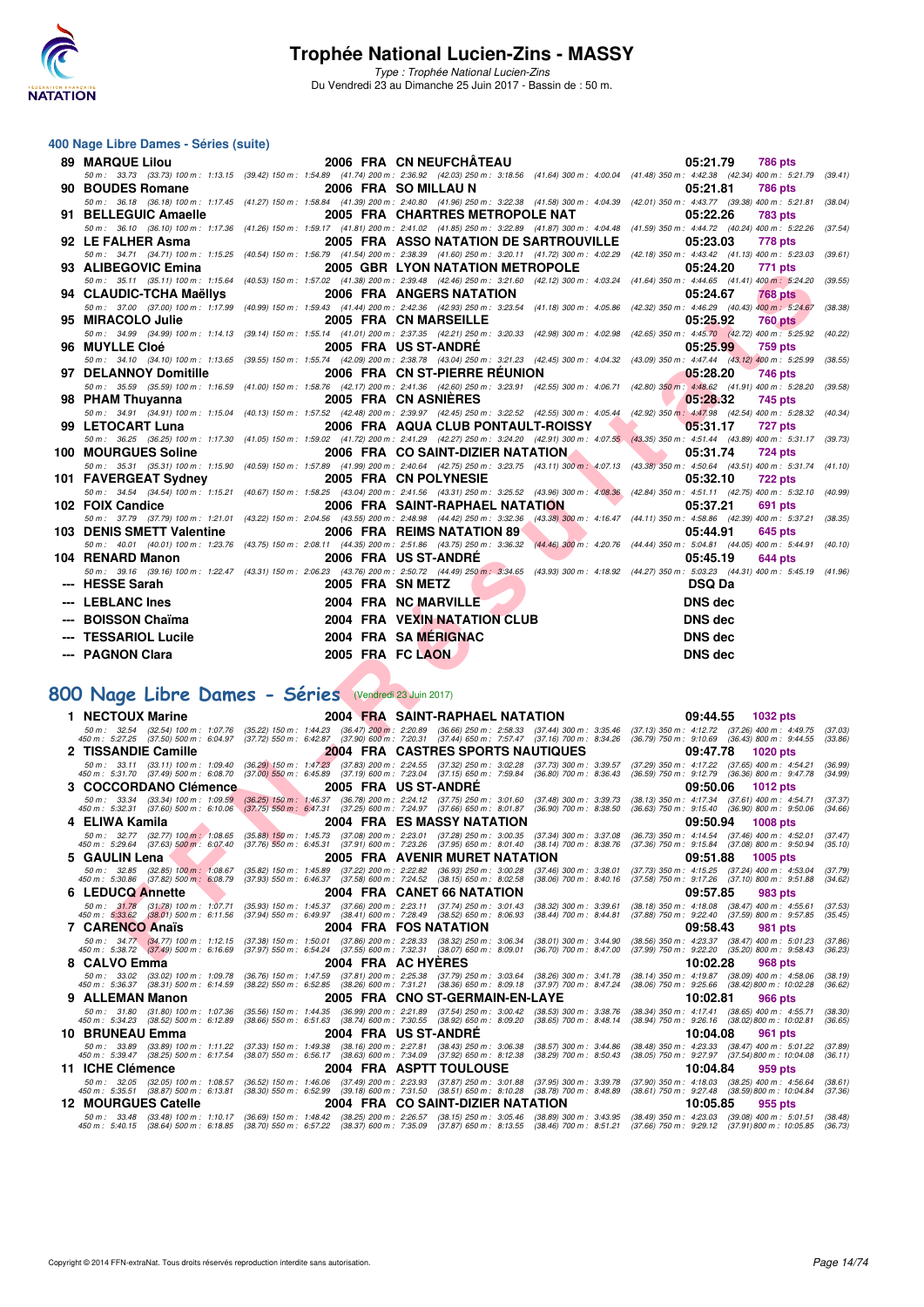

Type : Trophée National Lucien-Zins Du Vendredi 23 au Dimanche 25 Juin 2017 - Bassin de : 50 m.

#### **800 Nage Libre Dames - Séries (suite)**

|    | 13 GOETZ IIona                                                                                                                  |                                                                                                                                                                                    | 2004 FRA ERSTEIN AQUATIC CLUB                                                                                                                                                                                                                                                                                                     | 10:08.32<br><b>946 pts</b>                                                                                                     |
|----|---------------------------------------------------------------------------------------------------------------------------------|------------------------------------------------------------------------------------------------------------------------------------------------------------------------------------|-----------------------------------------------------------------------------------------------------------------------------------------------------------------------------------------------------------------------------------------------------------------------------------------------------------------------------------|--------------------------------------------------------------------------------------------------------------------------------|
|    | 450 m : 5:37.76 (38.86) 500 m : 6:16.28                                                                                         |                                                                                                                                                                                    | 50 m : 32.84 (32.84) 100 m : 1:09.32 (36.48) 150 m : 1:46.98 (37.66) 200 m : 2:24.75 (37.77) 250 m : 3:03.10 (38.35) 300 m : 3:41.43<br>$(38.52)$ 550 m : 6:55.43 $(39.15)$ 600 m : 7:34.77 $(39.34)$ 650 m : 8:14.19 $(39.42)$ 700 m : 8:52.70                                                                                   | (38.33) 350 m: 4:20.17 (38.74) 400 m: 4:58.90<br>(38.73)<br>(38.51) 750 m : 9:31.18 (38.48) 800 m : 10:08.32<br>(37.14)        |
|    | 14 VIGOUROUX Norah                                                                                                              |                                                                                                                                                                                    | 2004 FRA CERCLE DES NAGEURS SAINTES                                                                                                                                                                                                                                                                                               | 10:09.22<br>943 pts                                                                                                            |
|    | 50 m : 32.94 (32.94) 100 m : 1:10.01                                                                                            |                                                                                                                                                                                    | (37.07) 150 m : 1:48.45 (38.44) 200 m : 2:27.16 (38.71) 250 m : 3:05.90 (38.74) 300 m : 3:44.86                                                                                                                                                                                                                                   | (38.96) 350 m : 4:23.90 (39.04) 400 m : 5:02.88<br>(38.98)                                                                     |
|    | 450 m : 5.41.76 (38.88) 500 m : 6.20.91                                                                                         |                                                                                                                                                                                    | (39.15) 550 m : 7:00.05 (39.14) 600 m : 7:38.98 (38.93) 650 m : 8:17.46 (38.48) 700 m : 8:55.83                                                                                                                                                                                                                                   | (38.37) 750 m : 9:33.40 (37.57) 800 m : 10:09.22<br>(35.82)                                                                    |
|    | 15 BERTON Claire<br>50 m: 33.83<br>(33.83) 100 m : 1:11.31                                                                      | (37.48) 150 m : 1:49.82 (38.51) 200 m : 2:28.85 (39.03) 250 m : 3:07.92                                                                                                            | 2004 FRA CO SAINT-DIZIER NATATION<br>(39.07) 300 m : 3:46.74                                                                                                                                                                                                                                                                      | 10:11.08<br>937 pts<br>(38.82) 350 m : 4:25.74 (39.00) 400 m : 5:04.42<br>(38.68)                                              |
|    | 450 m : 5:43.09 (38.67) 500 m : 6:21.71                                                                                         |                                                                                                                                                                                    | (38.62) 550 m: 6:59.94 (38.23) 600 m: 7:37.50 (37.56) 650 m: 8:15.93 (38.43) 700 m: 8:54.72                                                                                                                                                                                                                                       | (38.79) 750 m : 9:32.98 (38.26) 800 m : 10:11.08<br>(38.10)                                                                    |
|    | 16 GARCZYNSKI Patricia                                                                                                          |                                                                                                                                                                                    | 2004 FRA MULHOUSEON                                                                                                                                                                                                                                                                                                               | 10:11.20<br><b>936 pts</b>                                                                                                     |
|    | 50 m: 32.18 (32.18) 100 m: 1:08.87<br>450 m: 5:39.53 (38.65) 500 m: 6:18.04                                                     | (36.69) 150 m : 1:47.33                                                                                                                                                            | (38.46) 200 m : 2:26.11 (38.78) 250 m : 3:04.51 (38.40) 300 m : 3:43.66<br>(38.51) 550 m : 6:57.34 (39.30) 600 m : 7:36.74 (39.40) 650 m : 8:16.34 (39.60) 700 m : 8:55.28                                                                                                                                                        | (39.15) 350 m : 4:22.02 (38.36) 400 m : 5:00.88<br>(38.86)<br>(38.94) 750 m : 9:34.26 (38.98) 800 m : 10:11.20<br>(36.94)      |
|    | 17 GUIMET Lilou-Rose                                                                                                            |                                                                                                                                                                                    | 2005 FRA  CLUB DE NATATION DE SASSENAGE                                                                                                                                                                                                                                                                                           | 10:14.18<br><b>926 pts</b>                                                                                                     |
|    | 50 m: 32.47 (32.47) 100 m: 1:10.08<br>450 m : 5:43.26 (39.10) 500 m : 6:22.15                                                   | (37.61) 150 m : 1:49.27<br>$(39.19)$ 200 m : 2:28.41                                                                                                                               | $(39.14)$ 250 m : 3:07.28<br>$(38.87)$ 300 m : 3:46.03                                                                                                                                                                                                                                                                            | (38.75) 350 m : 4:24.93 (38.90) 400 m : 5:04.16<br>(39.23)<br>(38.11) 750 m : 9:36.82 (38.50) 800 m : 10:14.18                 |
|    | 18 SAUDRAIS Svetlana                                                                                                            |                                                                                                                                                                                    | (38.89) 550 m : 7:00.84 (38.69) 600 m : 7:40.54 (39.70) 650 m : 8:20.21 (39.67) 700 m : 8:58.32<br>2004 FRA CLUB DAUPHINS LE BLANC                                                                                                                                                                                                | (37.36)<br>10:14.47<br>925 pts                                                                                                 |
|    | 50 m: 33.00 (33.00) 100 m: 1:09.57                                                                                              | $(37.87)$ 200 m : 2:25.50<br>$(36.57)$ 150 m : 1:47.44                                                                                                                             | $(38.06)$ 250 m : 3:03.64<br>$(38.14)$ 300 m : 3:41.80                                                                                                                                                                                                                                                                            | (38.16) 350 m : 4:20.55 (38.75) 400 m : 4:59.34<br>(38.79)                                                                     |
|    | 450 m : 5:38.30<br>$(38.96)$ 500 m : 6:17.43                                                                                    | $(40.21)$ 600 m : 7:37.42<br>(39.13) 550 m : 6:57.64                                                                                                                               | $(39.78)$ 650 m : 8:17.51<br>(40.09) 700 m : 8:57.21                                                                                                                                                                                                                                                                              | $(39.70)$ 750 m : $9.36.25$<br>(39.04) 800 m : 10:14.47<br>(38.22)                                                             |
|    | 19 BEY Emiynn<br>50 m: 32.85 (32.85) 100 m: 1:10.60                                                                             | (37.75) 150 m : 1:49.80 (39.20) 200 m : 2:29.01 (39.21) 250 m : 3:07.90                                                                                                            | 2004 FRA CN LE MANS<br>$(38.89)$ 300 m : 3:47.62                                                                                                                                                                                                                                                                                  | <u> 10:17.19</u><br><b>916 pts</b><br>(39.72) 350 m: 4:26.97 (39.35) 400 m: 5:06.54<br>(39.57)                                 |
|    | 450 m: 5:45.62 (39.08) 500 m: 6:24.85                                                                                           | $(39.23)$ 550 m : 7:04.26<br>$(39.41)$ 600 m : 7:43.35                                                                                                                             | (39.09) 650 m : 8:22.55<br>$(39.20)$ 700 m : 9:01.37                                                                                                                                                                                                                                                                              | (38.82) 750 m : 9:40.08 (38.71) 800 m : 10:17.19<br>(37.11)                                                                    |
|    | <b>20 GUILBAUD Charlotte</b>                                                                                                    | 2004 FRA CAORSAY                                                                                                                                                                   |                                                                                                                                                                                                                                                                                                                                   | 10:17.21<br>915 pts                                                                                                            |
|    | 50 m: 33.56 (33.56) 100 m: 1:10.91<br>450 m: 5:44.20 (39.00) 500 m: 6:23.35                                                     | (37.35) 150 m : 1:49.25<br>$(39.15)$ 550 m : 7:03.30                                                                                                                               | (38.34) 200 m : 2:27.87 (38.62) 250 m : 3:07.26<br>$(39.39)$ 300 m : 3:46.40<br>(39.95) 600 m : 7:42.59 (39.29) 650 m : 8:22.06<br>$(39.47)$ 700 m : $9:01.12$                                                                                                                                                                    | (39.14) 350 m: 4:26.43 (40.03) 400 m: 5:05.20<br>(38.77)<br>$(39.06)$ 750 m : 9:40.59<br>(39.47) 800 m : 10:17.21<br>(36.62)   |
|    | 21 SAVART Coralie                                                                                                               |                                                                                                                                                                                    | 2004 FRA ST-MALO NATATION                                                                                                                                                                                                                                                                                                         | 10:17.57<br>914 pts                                                                                                            |
|    | 50 m: 33.80 (33.80) 100 m: 1:10.53                                                                                              | (36.73) 150 m: 1:48.85 (38.32) 200 m: 2:27.64 (38.79) 250 m: 3:07.01                                                                                                               | $(39.37)$ 300 m : 3:46.11                                                                                                                                                                                                                                                                                                         | (39.10) 350 m: 4:25.65 (39.54) 400 m: 5:05.29<br>(39.64)                                                                       |
|    | 450 m : 5:43.78 (38.49) 500 m : 6:23.51<br>22 FOLLIOT Milene                                                                    | (39.73) 550 m: 7:03.72 (40.21) 600 m: 7:43.59 (39.87) 650 m: 8:22.54                                                                                                               | $(38.95)$ 700 m : 9:02.04<br>2005 FRA C.N DE VALLEE DE SEINE                                                                                                                                                                                                                                                                      | (39.50) 750 m : 9:40.30 (38.26) 800 m : 10:17.57<br>(37.27)<br>10:20.23<br>905 pts                                             |
|    | 50 m: 35.45 (35.45) 100 m: 1:14.06                                                                                              | (38.61) 150 m: 1:53.96 (39.90) 200 m: 2:33.15 (39.19) 250 m: 3:12.29                                                                                                               | $(39.14)$ 300 m : 3:51.33                                                                                                                                                                                                                                                                                                         | (39.04) 350 m: 4:30.77 (39.44) 400 m: 5:10.05<br>(39.28)                                                                       |
|    | 450 m : 5:49.22 (39.17) 500 m : 6:28.48                                                                                         | (39.26) 550 m : 7:08.11 (39.63) 600 m : 7:47.23 (39.12) 650 m : 8:26.71                                                                                                            | $(39.48)$ 700 m : 9:06.54                                                                                                                                                                                                                                                                                                         | (39.83) 750 m: 9:44.76 (38.22) 800 m: 10:20.23<br>(35.47)                                                                      |
|    | 23 DANTAND Manon<br>50 m : 33.29                                                                                                |                                                                                                                                                                                    | 2004 FRA ALLIANCE DIJON NATATION<br>(37.11) 150 m : 1:49.24 (38.84) 200 m : 2:27.90 (38.66) 250 m : 3:07.15 (39.25) 300 m : 3:46.32                                                                                                                                                                                               | 10:21.03<br>902 pts<br>(39.17) 350 m: 4:25.43 (39.11) 400 m: 5:04.95                                                           |
|    | (33.29) 100 m : 1:10.40<br>450 m : 5:44.69<br>$(39.74)$ 500 m : 6:24.65                                                         |                                                                                                                                                                                    | (39.96) 550 m : 7:04.17 (39.52) 600 m : 7:44.13 (39.96) 650 m : 8:23.97 (39.84) 700 m : 9:04.10                                                                                                                                                                                                                                   | (39.52)<br>(40.13) 750 m: 9:43.46 (39.36) 800 m: 10:21.03<br>(37.57)                                                           |
|    | 24 GIRARDET Lilou                                                                                                               |                                                                                                                                                                                    | 2004 FRA MULHOUSEON                                                                                                                                                                                                                                                                                                               | 10:24.66<br>890 pts                                                                                                            |
|    | 50 m: 36.49<br>(36.49) 100 m : 1:15.66<br>450 m : 5:53.28 (37.96) 500 m : 6:32.02                                               |                                                                                                                                                                                    | $\begin{array}{cccc} (39.17) \ 150 \ m \ \vdots \ \ 1:55.98 & (40.32) \ 200 \ m \ \vdots \ \ 2:35.72 & (39.74) \ 250 \ m \ \vdots \ \ 3:5.56 & (39.84) \ 300 \ m \ \vdots \ \ 3:5.511 \\ (38.74) \ 550 \ m \ \vdots \ \ 7:11.04 & (39.02) \ 600 \ m \ \vdots \ \ 7:50.48 & (39.44) \ 650 \ m \ \vdots \ \ 8:29.88 & (39.40) \ 70$ | (39.55) 350 m: 4:35.27 (40.16) 400 m: 5:15.32<br>(40.05)<br>(39.53) 750 m : 9:47.51 (38.10) 800 m : 10:24.66<br>(37.15)        |
|    | 25 SCHNEIDER Louise                                                                                                             |                                                                                                                                                                                    | 2004 FRA TEAM STRASBOURG SNS-ASPTT-PCS                                                                                                                                                                                                                                                                                            | 10:25.30<br><b>888 pts</b>                                                                                                     |
|    | 50 m : 35.05 (35.05) 100 m : 1:13.92                                                                                            |                                                                                                                                                                                    | (38.87) 150 m : 1:54.12 (40.20) 200 m : 2:33.82 (39.70) 250 m : 3:13.52 (39.70) 300 m : 3:53.51                                                                                                                                                                                                                                   | $(39.99)$ 350 m : 4:33.68<br>$(40.17)$ 400 m : 5:13.59<br>(39.91)                                                              |
|    | 450 m: 5:52.77 (39.18) 500 m: 6:32.19<br><b>26 MIGUET Chloe</b>                                                                 |                                                                                                                                                                                    | (39.42) 550 m : 7:11.79 (39.60) 600 m : 7:51.37 (39.58) 650 m : 8:30.91 (39.54) 700 m : 9:10.19                                                                                                                                                                                                                                   | (39.28) 750 m : 9:48.95 (38.76) 800 m : 10:25.30<br>(36.35)<br>10:26.04                                                        |
|    | 50 m: 34.59 (34.59) 100 m: 1:13.09                                                                                              |                                                                                                                                                                                    | 2004 FRA SNVERSAILLES<br>(38.50) 150 m : 1:52.73 (39.64) 200 m : 2:33.47 (40.74) 250 m : 3:13.23 (39.76) 300 m : 3:52.94                                                                                                                                                                                                          | 885 pts<br>(39.71) 350 m: 4:32.51 (39.57) 400 m: 5:12.53<br>(40.02)                                                            |
|    | 450 m : 5:52.06 (39.53) 500 m : 6:31.61                                                                                         | (39.55) 550 m : 7:11.34 (39.73) 600 m : 7:50.87 (39.53) 650 m : 8:30.80                                                                                                            | (39.93) 700 m : 9:10.04                                                                                                                                                                                                                                                                                                           | (39.24) 750 m : 9:48.94<br>(38.90) 800 m : 10:26.04<br>(37.10)                                                                 |
|    | 27 MAILHARROU Carla                                                                                                             |                                                                                                                                                                                    | 2005 FRA CLUB DE NATATION DE SASSENAGE                                                                                                                                                                                                                                                                                            | 10:26.60<br>883 pts                                                                                                            |
|    | 50 m : 33.10 (33.10) 100 m : 1:11.51<br>450 m: 5:47.00 (40.22) 500 m: 6:27.16                                                   | $(38.41)$ 150 m : 1:50.86<br>(40.16) 550 m : 7:06.95                                                                                                                               | $(39.35)$ 200 m : 2:30.05 $(39.19)$ 250 m : 3:08.25<br>$(38.20)$ 300 m : 3:47.33<br>(39.79) 600 m : 7:47.70 (40.75) 650 m : 8:28.12<br>$(40.42)$ 700 m : 9:08.23                                                                                                                                                                  | (39.08) 350 m : 4:26.98 (39.65) 400 m : 5:06.78<br>(39.80)<br>(40.11) 750 m : 9:47.15<br>(38.92) 800 m : 10:26.60<br>(39.45)   |
|    | 28 PASQUET Aurélie                                                                                                              |                                                                                                                                                                                    | 2004 FRA DAUPHINS OBERNAI                                                                                                                                                                                                                                                                                                         | 10:26.98<br>882 pts                                                                                                            |
|    | 50 m: 34.91 (34.91) 100 m: 1:13.81<br>450 m: 5:53.38 (39.50) 500 m: 6:34.15                                                     | (38.90) 150 m : 1:53.50<br>$(40.77)$ 550 m : 7:13.10<br>$(38.95)$ 600 m : 7:52.81                                                                                                  | $(39.69)$ 200 m : 2:34.20 $(40.70)$ 250 m : 3:13.66<br>$(39.46)$ 300 m : 3:54.21<br>$(39.71)$ 650 m : 8:32.56<br>$(39.75)$ 700 m : 9:11.94                                                                                                                                                                                        | (40.55) 350 m : 4:33.64 (39.43) 400 m : 5:13.88<br>(40.24)<br>(39.38) 750 m : 9:49.74<br>(37.80) 800 m : 10:26.98<br>(37.24)   |
| 29 | <b>BARBOSA Valentina</b>                                                                                                        |                                                                                                                                                                                    | 2004 FRA CNO ST-GERMAIN-EN-LAYE                                                                                                                                                                                                                                                                                                   | 10:27.36<br>881 pts                                                                                                            |
|    | 50 m: 33.06 (33.06) 100 m: 1:09.92                                                                                              |                                                                                                                                                                                    | (36.86) 150 m : 1:47.80 (37.88) 200 m : 2:26.26 (38.46) 250 m : 3:05.08 (38.82) 300 m : 3:44.66                                                                                                                                                                                                                                   | (39.58) 350 m: 4:24.83 (40.17) 400 m: 5:04.42<br>(39.59)                                                                       |
|    | 450 m : 5:44.69 (40.27) 500 m : 6:24.67                                                                                         |                                                                                                                                                                                    | (39.98) 550 m : 7:05.57 (40.90) 600 m : 7:46.56 (40.99) 650 m : 8:27.58 (41.02) 700 m : 9:08.01                                                                                                                                                                                                                                   | (40.43) 750 m: 9:48.85 (40.84) 800 m: 10:27.36<br>(38.51)                                                                      |
|    | 30 LAVAUD Marquerite<br>$(33.55)$ 100 m : 1:11.95<br>50 m : 33.55                                                               | (38.40) 150 m: 1:52.97 (41.02) 200 m: 2:32.89 (39.92) 250 m: 3:12.64                                                                                                               | 2005 FRA CNO ST-GERMAIN-EN-LAYE<br>$(39.75)$ 300 m : 3:52.96                                                                                                                                                                                                                                                                      | 10:27.46<br>880 pts<br>(40.32) 350 m: 4:32.49 (39.53) 400 m: 5:12.95<br>(40.46)                                                |
|    | 450 m : 5:52.60 (39.65) 500 m : 6:33.08                                                                                         | $(40.48)$ 550 m : 7:12.39                                                                                                                                                          | $(39.31)$ 600 m : 7:52.58 $(40.19)$ 650 m : 8:31.60<br>$(39.02)$ 700 m : 9:11.34                                                                                                                                                                                                                                                  | (39.74) 750 m : 9:50.58 (39.24) 800 m : 10:27.46<br>(36.88)                                                                    |
|    | 31 JAUBERT Charlotte                                                                                                            |                                                                                                                                                                                    | 2004 FRA CN MARSEILLE                                                                                                                                                                                                                                                                                                             | 10:27.61<br>880 pts                                                                                                            |
|    | 50 m : 34.90<br>450 m : 5:51.75 (39.86) 500 m : 6:31.64                                                                         |                                                                                                                                                                                    | (34.90) 100 m : 1:13.45 (38.55) 150 m : 1:52.56 (39.11) 200 m : 2:31.93 (39.37) 250 m : 3:11.73 (39.80) 300 m : 3:51.61<br>(39.89) 550 m : 7:11.66 (40.02) 600 m : 7:51.49 (39.83) 650 m : 8:31.35 (39.86) 700 m : 9:10.94                                                                                                        | (39.88) 350 m: 4:31.66 (40.05) 400 m: 5:11.89<br>(40.23)<br>(39.59) 750 m : 9:50.42 (39.48) 800 m : 10:27.61<br>(37.19)        |
|    | 32 GEBERT Inès                                                                                                                  |                                                                                                                                                                                    | 2004 MRI LA JEANNE NATATION PORT                                                                                                                                                                                                                                                                                                  | 10:28.03<br>879 pts                                                                                                            |
|    |                                                                                                                                 | $(39.92)$ 550 m : 7:13.44                                                                                                                                                          | 50 m : 34.19 (34.19) 100 m : 1:13.87 (39.68) 150 m : 1:53.74 (39.87) 200 m : 2:33.90 (40.16) 250 m : 3:14.32 (40.42) 300 m : 3:54.15 (39.83) 350 m : 4:34.13 (39.88) 400 m : 5:13.84                                                                                                                                              | (39.71)<br>(39.56) 750 m : 9:50.83 (38.64) 800 m : 10:28.03<br>(37.20)                                                         |
|    | 450 m : 5:53.44 (39.60) 500 m : 6:33.36<br>33 SZKLAREK Malvine                                                                  |                                                                                                                                                                                    | (40.08) 600 m : 7:52.92 (39.48) 650 m : 8:32.63 (39.71) 700 m : 9:12.19<br>2005 FRA C.N DE VALLEE DE SEINE                                                                                                                                                                                                                        | 10:28.83<br>876 pts                                                                                                            |
|    | 50 m: 33.77 (33.77) 100 m: 1:12.05                                                                                              |                                                                                                                                                                                    | (38.28) 150 m : 1:50.82 (38.77) 200 m : 2:30.98 (40.16) 250 m : 3:10.86 (39.88) 300 m : 3:50.79                                                                                                                                                                                                                                   | $(39.93)$ 350 m : 4:30.42 $(39.63)$ 400 m : 5:11.05<br>(40.63)                                                                 |
|    | 450 m : 5:51.56 (40.51) 500 m : 6:31.42                                                                                         |                                                                                                                                                                                    | (39.86) 550 m : 7:11.69 (40.27) 600 m : 7:52.20 (40.51) 650 m : 8:32.03 (39.83) 700 m : 9:12.29                                                                                                                                                                                                                                   | (40.26) 750 m : 9:52.21 (39.92) 800 m : 10:28.83<br>(36.62)                                                                    |
|    | 34 HENRIET Ange-Line                                                                                                            |                                                                                                                                                                                    | 2005 FRA CN SALON-DE-PROVENCE<br>(38.22) 150 m: 1:51.41 (38.95) 200 m: 2:31.05 (39.64) 250 m: 3:11.75 (40.70) 300 m: 3:51.43                                                                                                                                                                                                      | 10:33.42<br><b>860 pts</b><br>(39.68) 350 m : 4:30.86 (39.43) 400 m : 5:10.91<br>(40.05)                                       |
|    | $50 \text{ m}:$ $34.24$ $(34.24)$ $100 \text{ m}:$ $1:12.46$<br>$450 \text{ m}:$ $5:52.51$ $(41.60)$ $500 \text{ m}:$ $6:32.58$ |                                                                                                                                                                                    | (40.07) 550 m: 7:13.10 (40.52) 600 m: 7:54.34 (41.24) 650 m: 8:35.01 (40.67) 700 m: 9:15.16                                                                                                                                                                                                                                       | (40.15) 750 m : 9:56.21 (41.05) 800 m : 10:33.42<br>(37.21)                                                                    |
|    | 35 CLAVERIA Auriane                                                                                                             |                                                                                                                                                                                    | 2005 FRA CERCLE DES NAGEURS DE TALENCE                                                                                                                                                                                                                                                                                            | 10:34.84<br>856 pts                                                                                                            |
|    | 50 m: 35.61 (35.61) 100 m: 1:14.86<br>450 m: 5:57.23 (40.42) 500 m: 6:37.32                                                     |                                                                                                                                                                                    | (39.25) 150 m : 1:55.45 (40.59) 200 m : 2:35.40 (39.95) 250 m : 3:15.82 (40.42) 300 m : 3:56.56<br>(40.09) 550 m : 7:17.33 (40.01) 600 m : 7:57.29 (39.96) 650 m : 8:37.58 (40.29) 700 m : 9:17.78                                                                                                                                | (40.74) 350 m : 4:36.97 (40.41) 400 m : 5:16.81<br>(39.84)<br>(40.20) 750 m: 9:56.99 (39.21) 800 m: 10:34.84<br>(37.85)        |
|    | 36 LEGER Camille                                                                                                                |                                                                                                                                                                                    | 2004 FRA AMSL FRÉJUS                                                                                                                                                                                                                                                                                                              | 10:35.00<br>855 pts                                                                                                            |
|    |                                                                                                                                 | 50 m: 34.08 (34.08) 100 m: 1:11.63 (37.55) 150 m: 1:51.64 (40.01) 200 m: 2:31.77 (40.13) 250 m: 3:12.72<br>(40.18) 550 m : 7:15.37 (40.51) 600 m : 7:55.81 (40.44) 650 m : 8:36.30 | (40.95) 300 m : 3:52.91                                                                                                                                                                                                                                                                                                           | (40.19) 350 m: 4:33.29 (40.38) 400 m: 5:14.18<br>(40.89)<br>(39.96) 750 m : 9:56.17 (39.91) 800 m : 10:35.00                   |
|    | 450 m : 5:54.68 (40.50) 500 m : 6:34.86<br>37 BATTEUX Auréliane                                                                 |                                                                                                                                                                                    | $(40.49)$ 700 m : 9:16.26<br>2004 FRA NAUTIC CLUB RAMBOUILLET                                                                                                                                                                                                                                                                     | (38.83)<br>10:35.53<br>853 pts                                                                                                 |
|    | 50 m: 34.87 (34.87) 100 m: 1:13.03                                                                                              |                                                                                                                                                                                    | (38.16) 150 m: 1:51.99 (38.96) 200 m: 2:32.17 (40.18) 250 m: 3:12.06 (39.89) 300 m: 3:52.55                                                                                                                                                                                                                                       | (40.49) 350 m: 4:33.20 (40.65) 400 m: 5:13.33<br>(40.13)                                                                       |
|    | 450 m: 5:53.18 (39.85) 500 m: 6:33.80                                                                                           |                                                                                                                                                                                    | (40.62) 550 m : 7:14.55 (40.75) 600 m : 7:55.10 (40.55) 650 m : 8:35.38 (40.28) 700 m : 9:15.66                                                                                                                                                                                                                                   | (40.28) 750 m: 9:56.37 (40.71) 800 m: 10:35.53<br>(39.16)                                                                      |
|    | 38 HENNEQUEZ Océane                                                                                                             |                                                                                                                                                                                    | 2004 FRA AQUATIC CLUB DE MENTON                                                                                                                                                                                                                                                                                                   | 10:39.56<br>840 pts                                                                                                            |
|    | 50 m: 34.85 (34.85) 100 m: 1:12.54<br>450 m : 5:57.84 (40.52) 500 m : 6:38.93                                                   |                                                                                                                                                                                    | (37.69) 150 m : 1:52.34 (39.80) 200 m : 2:33.15 (40.81) 250 m : 3:14.09 (40.94) 300 m : 3:55.25<br>(41.09) 550 m : 7:19.47 (40.54) 600 m : 8:00.99 (41.52) 650 m : 8:41.90 (40.91) 700 m : 9:21.25                                                                                                                                | $(41.16)$ 350 m : 4:36.41 $(41.16)$ 400 m : 5:17.32<br>(40.91)<br>(39.35) 750 m : 10:01.37 (40.12) 800 m : 10:39.56<br>(38.19) |
|    | 39 SALEM Sara                                                                                                                   |                                                                                                                                                                                    | 2005 FRA LAGNY-SUR-MARNE NATATION                                                                                                                                                                                                                                                                                                 | 10:39.85<br>839 pts                                                                                                            |
|    | 50 m : 34.36<br>(34.36) 100 m : 1:12.84<br>450 m : 5:56.59 (41.30) 500 m : 6:37.40                                              | (38.48) 150 m : 1:52.21                                                                                                                                                            | (39.37) 200 m : 2:32.51 (40.30) 250 m : 3:12.83 (40.32) 300 m : 3:53.44 (40.61) 350 m : 4:34.51 (41.07) 400 m : 5:15.29<br>(40.81) 550 m : 7:18.64 (41.24) 600 m : 7:59.18 (40.54) 650 m : 8:39.88 (40.70) 700 m : 9:20.76                                                                                                        | (40.78)<br>(40.88) 750 m : 10:01.15 (40.39) 800 m : 10:39.85<br>(38.70)                                                        |
|    |                                                                                                                                 |                                                                                                                                                                                    |                                                                                                                                                                                                                                                                                                                                   |                                                                                                                                |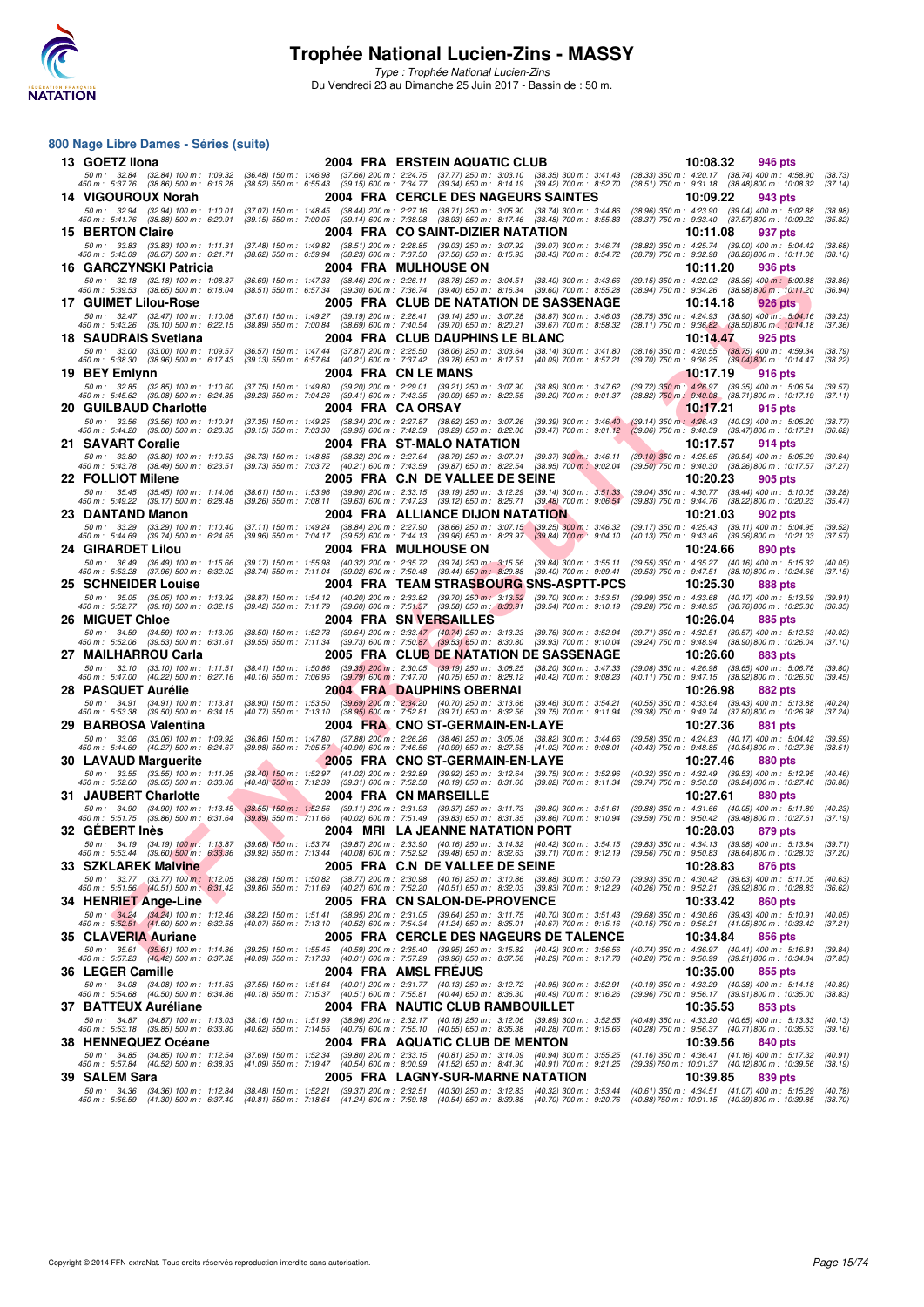

Type : Trophée National Lucien-Zins Du Vendredi 23 au Dimanche 25 Juin 2017 - Bassin de : 50 m.

#### **800 Nage Libre Dames - Séries (suite)**

|     | 40 JALLABERT Marie                                                               |                                                 |                  | 2005 FRA FOS NATATION                                                                                                                                                                                              | 10:40.05<br>838 pts                                                                                                      |
|-----|----------------------------------------------------------------------------------|-------------------------------------------------|------------------|--------------------------------------------------------------------------------------------------------------------------------------------------------------------------------------------------------------------|--------------------------------------------------------------------------------------------------------------------------|
|     | 50 m: 35.84 (35.84) 100 m: 1:14.98<br>450 m : 6:01.47 (40.60) 500 m : 6:42.65    |                                                 |                  | (39.14) 150 m: 1:55.72 (40.74) 200 m: 2:37.24 (41.52) 250 m: 3:17.69 (40.45) 300 m: 3:58.57<br>(41.18) 550 m : 7:22.90 (40.25) 600 m : 8:03.57 (40.67) 650 m : 8:44.07 (40.50) 700 m : 9:24.72                     | (40.88) 350 m: 4:39.52 (40.95) 400 m: 5:20.87<br>(41.35)<br>(40.65) 750 m: 10:04.43 (39.71) 800 m: 10:40.05<br>(35.62)   |
|     | 41 GINESTY Eloise                                                                |                                                 |                  | 2005 FRA SO MILLAU N                                                                                                                                                                                               | 10:44.44<br>824 pts                                                                                                      |
|     | 50 m: 34.51<br>$(34.51)$ 100 m : 1:13.80                                         | $(39.29)$ 150 m : 1:54.63                       |                  | (40.83) 200 m : 2:35.65 (41.02) 250 m : 3:16.96<br>$(41.31)$ 300 m : 3:57.56                                                                                                                                       | (40.60) 350 m: 4:39.36 (41.80) 400 m: 5:19.90<br>(40.54)                                                                 |
|     | 450 m : 6:00.99<br>$(41.09)$ 500 m : 6:41.68                                     | $(40.69)$ 550 m : 7:22.65                       |                  | $(40.97)$ 600 m : 8:03.79 $(41.14)$ 650 m : 8:45.11 $(41.32)$ 700 m : 9:25.94                                                                                                                                      | (40.83) 750 m : 10:05.97<br>(40.03) 800 m : 10:44.44<br>(38.47)                                                          |
|     | 42  MARQUE Lilou                                                                 |                                                 |                  | 2006 FRA CN NEUFCHATEAU                                                                                                                                                                                            | 10:46.02<br>819 pts                                                                                                      |
|     | 50 m: 34.12 (34.12) 100 m: 1:14.24<br>450 m : 6:01.54 (40.83) 500 m : 6:43.02    |                                                 |                  | (40.12) 150 m: 1:54.72 (40.48) 200 m: 2:35.91 (41.19) 250 m: 3:17.15 (41.24) 300 m: 3:58.53<br>(41.48) 550 m : 7:24.55 (41.53) 600 m : 8:05.29 (40.74) 650 m : 8:45.97 (40.68) 700 m : 9:26.76                     | (41.38) 350 m: 4:38.95 (40.42) 400 m: 5:20.71<br>(41.76)<br>(40.79) 750 m : 10:06.86 (40.10) 800 m : 10:46.02<br>(39.16) |
| 43  | BELLEGUIC Amaelle                                                                |                                                 |                  | 2005 FRA CHARTRES METROPOLE NAT                                                                                                                                                                                    | 10:50.03<br>806 pts                                                                                                      |
|     | 50 m: 36.10 (36.10) 100 m: 1:16.87                                               |                                                 |                  | (40.77) 150 m: 1:58.33 (41.46) 200 m: 2:39.54 (41.21) 250 m: 3:21.35<br>$(41.81)$ 300 m : 4:02.73                                                                                                                  | (41.38) 350 m: 4:44.28 (41.55) 400 m: 5:25.73<br>(41.45)                                                                 |
|     | 450 m : 6:07.34 (41.61) 500 m : 6:48.66<br>44 MEJBRI Yasmin                      |                                                 |                  | (41.32) 550 m : 7:30.67 (42.01) 600 m : 8:12.29 (41.62) 650 m : 8:53.39 (41.10) 700 m : 9:34.27                                                                                                                    | (40.88) 750 m : 10:14.22 (39.95) 800 m : 10:50.03<br>(35.81)                                                             |
|     | 50 m: 36.52 (36.52) 100 m: 1:16.59                                               |                                                 |                  | 2006 FRA AVENIR MURET NATATION<br>(40.07) 150 m: 1:57.71 (41.12) 200 m: 2:39.00 (41.29) 250 m: 3:20.07 (41.07) 300 m: 4:01.23                                                                                      | 10:50.12<br>805 pts<br>(41.16) 350 m: 4:42.30 (41.07) 400 m: 5:23.64<br>(41.34)                                          |
|     | 450 m : 6:04.43 (40.79) 500 m : 6:45.57                                          |                                                 |                  | $(41.14)$ 550 m $: 7.26.04$ $(40.47)$ 600 m $: 8.07.07$ $(41.03)$ 650 m $: 8.48.40$ $(41.33)$ 700 m $: 9.29.98$                                                                                                    | (41.58) 750 m : 10:11.46 (41.48) 800 m : 10:50.12<br>(38.66)                                                             |
| 45  | <b>DURAND-HASLBECK Nina</b>                                                      |                                                 |                  | 2005 FRA STADE BETHUNE PELICAN CLUB                                                                                                                                                                                | 10:51.44<br>801 pts                                                                                                      |
|     | 50 m: 36.26 (36.26) 100 m: 1:17.01<br>450 m : 6:06.20 (40.74) 500 m : 6:47.69    |                                                 |                  | (40.75) 150 m: 1:58.38 (41.37) 200 m: 2:39.38 (41.00) 250 m: 3:20.21 (40.83) 300 m: 4:01.44<br>(41.49) 550 m: 7:29.00 (41.31) 600 m: 8:10.85 (41.85) 650 m: 8:52.29<br>(41.44) 700 m : 9:34.07                     | (41.23) 350 m: 4:43.06 (41.62) 400 m: 5:25.46<br>(42.40)<br>(41.78) 750 m : 10:14.49 (40.42) 800 m : 10:51.44<br>(36.95) |
| 46. | <b>CARNIOL Moéa</b>                                                              |                                                 | 2005 FRA EN CAEN |                                                                                                                                                                                                                    | 10:52.79<br>797 pts                                                                                                      |
|     | 50 m: 35.32 (35.32) 100 m: 1:15.25                                               |                                                 |                  | (39.93) 150 m: 1:55.97 (40.72) 200 m: 2:36.60 (40.63) 250 m: 3:18.03 (41.43) 300 m: 3:59.24                                                                                                                        | (41.21) 350 m : 4:39.85 (40.61) 400 m : 5:21.18<br>(41.33)                                                               |
|     | 450 m: 6:02.81 (41.63) 500 m: 6:43.95                                            |                                                 |                  | (41.14) 550 m: 7:25.35 (41.40) 600 m: 8:07.25 (41.90) 650 m: 8:49.31 (42.06) 700 m: 9:31.30                                                                                                                        | (41.99) 750 m : 10:12.40 (41.10) 800 m : 10:52.79<br>(40.39)                                                             |
|     | 47 DANIEL Jeanne                                                                 |                                                 |                  | 2005 FRA C.N DE VALLEE DE SEINE<br>(39.05) 150 m: 1:54.92 (41.21) 200 m: 2:35.92 (41.00) 250 m: 3:17.24 (41.32) 300 m: 3:58.25                                                                                     | 11:00.33<br>773 pts<br>(41.01) 350 m: 4:40.38 (42.13) 400 m: 5:22.07<br>(41.69)                                          |
|     | 50 m: 34.66 (34.66) 100 m: 1:13.71<br>450 m: 6:04.10 (42.03) 500 m: 6:46.77      |                                                 |                  | (42.67) 550 m : 7:29.19 (42.42) 600 m : 8:12.05 (42.86) 650 m : 8:55.19<br>$(43.14)$ 700 m : 9:38.46                                                                                                               | (43.27) 750 m : 10:20.83 (42.37) 800 m : 11:00.33<br>(39.50)                                                             |
|     | 48   ARTIS Maeva                                                                 |                                                 |                  | 2006 FRA C.S MONTERELAIS NATATION                                                                                                                                                                                  | 11:00.69<br>772 pts                                                                                                      |
|     | 50 m : 36.54<br>(36.54) 100 m : 1:17.98<br>450 m: 6:09.90 (41.56) 500 m: 6:52.29 |                                                 |                  | (41.44) 150 m: 1:59.39 (41.41) 200 m: 2:41.09 (41.70) 250 m: 3:22.89 (41.80) 300 m: 4:04.35<br>(42.39) 550 m: 7:34.73 (42.44) 600 m: 8:16.77 (42.04) 650 m: 8:58.73 (41.96) 700 m: 9:40.07                         | (41.46) 350 m: 4:46.17 (41.82) 400 m: 5:28.34<br>(42.17)<br>(41.34) 750 m : 10:21.32 (41.25) 800 m : 11:00.69<br>(39.37) |
|     | 49 ANASTASE Alexya                                                               |                                                 |                  | 2005 FRA CN DE BAIE-MAHAULT                                                                                                                                                                                        | 11:04.09<br>761 pts                                                                                                      |
|     | 50 m: 35.13 (35.13) 100 m: 1:14.96                                               |                                                 |                  | (39.83) 150 m: 1:55.57 (40.61) 200 m: 2:37.81 (42.24) 250 m: 3:19.05 (41.24) 300 m: 4:00.94                                                                                                                        | (41.89) 350 m: 4:42.99 (42.05) 400 m: 5:25.23<br>(42.24)                                                                 |
|     | 450 m : 6:07.80 (42.57) 500 m : 6:51.02                                          |                                                 |                  | $(43.22)$ 550 m $: 7.34.10$ $(43.08)$ 600 m $: 8.17.44$ $(43.34)$ 650 m $: 9.00.35$<br>(42.91) 700 m : 9:43.10                                                                                                     | (42.75) 750 m: 10:25.48 (42.38) 800 m: 11:04.09<br>(38.61)                                                               |
|     | 50 LESOILLE Julie                                                                |                                                 |                  | 2005 FRA CA L'HAY-LES-ROSES                                                                                                                                                                                        | 11:05.21<br>757 pts                                                                                                      |
|     | 50 m: 34.46 (34.46) 100 m: 1:14.06<br>450 m : 6:08.55 (42.51) 500 m : 6:50.76    |                                                 |                  | (39.60) 150 m : 1:55.49 (41.43) 200 m : 2:37.13 (41.64) 250 m : 3:19.20 (42.07) 300 m : 4:01.64<br>$(42.21)$ 550 m : 7:34.04 $(43.28)$ 600 m : 8:16.32 $(42.28)$ 650 m : 8:58.93<br>$(42.61)$ 700 m : 9:41.29      | (42.44) 350 m: 4:43.59 (41.95) 400 m: 5:26.04<br>(42.45)<br>(42.36) 750 m: 10:24.12 (42.83) 800 m: 11:05.21<br>(41.09)   |
|     | 51 HESSE Sarah                                                                   |                                                 | 2005 FRA SN METZ |                                                                                                                                                                                                                    | 11:05.41<br>757 pts                                                                                                      |
|     | 50 m: 32.88<br>$(32.88)$ 100 m : 1:09.78                                         |                                                 |                  | (36.90) 150 m: 1:48.10 (38.32) 200 m: 2:26.63 (38.53) 250 m: 3:05.77<br>$(39.14)$ 300 m : 3:45.36                                                                                                                  | (39.59) 350 m: 4:25.28 (39.92) 400 m: 5:06.17<br>(40.89)                                                                 |
|     | 450 m: 5:46.53 (40.36) 500 m: 6:28.38<br>52 LOUCHEZ Anaele                       |                                                 |                  | $(41.85)$ 550 m $: 7.10.71$ $(42.33)$ 600 m $: 7.54.31$ $(43.60)$ 650 m $: 8.39.34$<br>$(45.03)$ 700 m : 9:27.63<br>2006 FRA US ST-ANDR <b>E</b>                                                                   | (48.29) 750 m: 10:15.99 (48.36) 800 m: 11:05.41<br>(49.42)<br>11:05.68<br>756 pts                                        |
|     | 50 m: 39.12 (39.12) 100 m: 1:20.27                                               |                                                 |                  | $(41.15)$ 150 m : 2:03.10 $(42.83)$ 200 m : 2:44.60 $(41.50)$ 250 m : 3:26.53<br>$(41.93)$ 300 m : 4:08.51                                                                                                         | (41.98) 350 m: 4:50.30 (41.79) 400 m: 5:31.91<br>(41.61)                                                                 |
|     | 450 m: 6:14.10 (42.19) 500 m: 6:55.93                                            |                                                 |                  | (41.83) 550 m : 7:37.89 (41.96) 600 m : 8:20.10 (42.21) 650 m : 9:01.85<br>$(41.75)$ 700 m : 9:43.28                                                                                                               | (41.43) 750 m : 10:24.97 (41.69) 800 m : 11:05.68<br>(40.71)                                                             |
|     | 53   LE FALHER Asma                                                              |                                                 |                  | 2005 FRA ASSO NATATION DE SARTROUVILLE                                                                                                                                                                             | 11:09.01<br>746 pts                                                                                                      |
|     | 50 m: 35.79 (35.79) 100 m: 1:17.13<br>450 m: 6:14.99 (42.36) 500 m: 6:57.74      |                                                 |                  | $(41.34)$ 150 m : 1:59.56 $(42.43)$ 200 m : 2:42.12 $(42.56)$ 250 m : 3:24.18 $(42.06)$ 300 m : 4:07.13<br>$(42.75)$ 550 m : 7:40.24 $(42.50)$ 600 m : 8:23.04 $(42.80)$ 650 m : 9:05.86 $(42.82)$ 700 m : 9:47.84 | (42.95) 350 m: 4:49.58 (42.45) 400 m: 5:32.63<br>(43.05)<br>(41.98) 750 m : 10:29.23 (41.39) 800 m : 11:09.01<br>(39.78) |
|     | 54 CLAUDIC-TCHA Maëllys                                                          |                                                 |                  | 2006 FRA ANGERS NATATION                                                                                                                                                                                           | 11:09.74<br>743 pts                                                                                                      |
|     | 50 m: 37.03 (37.03) 100 m: 1:18.00                                               |                                                 |                  | (40.97) 150 m: 1:59.97 (41.97) 200 m: 2:42.10 (42.13) 250 m: 3:24.35 (42.25) 300 m: 4:07.32                                                                                                                        | (42.97) 350 m: 4:51.39 (44.07) 400 m: 5:34.17<br>(42.78)                                                                 |
|     | 450 m : 6:16.92 (42.75) 500 m : 6:59.97<br>55 SANTANGELO Clémence                |                                                 |                  | (43.05) 550 m : 7:43.15 (43.18) 600 m : 8:26.66 (43.51) 650 m : 9:09.10<br>(42.44) 700 m : 9:51.25<br>2005 FRA CN NEUFCHATEAU                                                                                      | (42.15) 750 m: 10:31.13 (39.88) 800 m: 11:09.74<br>(38.61)<br>11:17.47<br>719 pts                                        |
|     | 50 m: 34.60 (34.60) 100 m: 1:14.05                                               |                                                 |                  | (39.45) 150 m: 1:55.82 (41.77) 200 m: 2:38.07 (42.25) 250 m: 3:21.13<br>(43.06) 300 m : 4:04.76                                                                                                                    | $(43.73)$ 400 m : 5:32.05<br>(43.63) 350 m : 4:48.49<br>(43.56)                                                          |
|     | 450 m: 6:16.09 (44.04) 500 m: 6:59.57                                            | (43.48) 550 m : 7:43.27                         |                  | (43.70) 600 m : 8:26.82 (43.55) 650 m : 9:10.29<br>(43.47) 700 m : 9:53.29                                                                                                                                         | (43.00) 750 m: 10:36.08 (42.79) 800 m: 11:17.47<br>(41.39)                                                               |
|     | <b>56 MOURGUES Soline</b>                                                        |                                                 |                  | 2006 FRA CO SAINT-DIZIER NATATION                                                                                                                                                                                  | 11:20.36<br>711 pts                                                                                                      |
|     | 50 m: 36.43 (36.43) 100 m: 1:17.58<br>450 m: 6:17.02 (43.36) 500 m: 7:00.31      |                                                 |                  | (41.15) 150 m: 1:59.25 (41.67) 200 m: 2:41.85 (42.60) 250 m: 3:24.39 (42.54) 300 m: 4:07.40<br>(43.29) 550 m: 7:44.23 (43.92) 600 m: 8:27.64 (43.41) 650 m: 9:11.43<br>(43.79) 700 m : 9:54.69                     | (43.01) 350 m: 4:50.25 (42.85) 400 m: 5:33.66<br>(43.41)<br>(43.26) 750 m: 10:38.19 (43.50) 800 m: 11:20.36<br>(42.17)   |
|     | 57 SELLIN Margot                                                                 |                                                 |                  | 2006 FRA C VIKINGS DE ROUEN                                                                                                                                                                                        | 11:34.73<br>668 pts                                                                                                      |
|     | 50 m: 37.55<br>(37.55) 100 m : 1:19.87                                           |                                                 |                  | (42.32) 150 m: 2:01.79 (41.92) 200 m: 2:44.99 (43.20) 250 m: 3:28.48 (43.49) 300 m: 4:11.25                                                                                                                        | (42.77) 350 m: 4:55.59 (44.34) 400 m: 5:39.37<br>(43.78)                                                                 |
|     | 450 m : 6:24.27 (44.90) 500 m : 7:09.39<br>58 RENARD Manon                       |                                                 |                  | (45.12) 550 m : 7:53.03 (43.64) 600 m : 8:37.98 (44.95) 650 m : 9:23.83<br>$(45.85)$ 700 m : 10:07.11<br>2006 FRA US ST-ANDRE                                                                                      | (43.28) 750 m: 10:52.66 (45.55) 800 m: 11:34.73<br>(42.07)<br>632 pts                                                    |
|     | 50 m: 38.57                                                                      |                                                 |                  | (38.57) 100 m: 1:21.81 (43.24) 150 m: 2:05.02 (43.21) 200 m: 2:49.31 (44.29) 250 m: 3:33.85 (44.54) 300 m: 4:19.06                                                                                                 | 11:47.10<br>(45.21) 350 m : 5:03.62 (44.56) 400 m : 5:48.81<br>(45.19)                                                   |
|     | 450 m: 6:33.59 (44.78) 500 m: 7:18.99                                            |                                                 |                  | (45.40) 550 m : 8:03.92 (44.93) 600 m : 8:49.43 (45.51) 650 m : 9:34.11 (44.68) 700 m : 10:19.39                                                                                                                   | (45.28) 750 m: 11:03.97 (44.58) 800 m: 11:47.10<br>(43.13)                                                               |
|     | 59 PETRUZZI Adele                                                                |                                                 |                  | 2006 FRA STADE OLYMPIQUE CHAMBERY                                                                                                                                                                                  | 12:16.29<br>551 pts                                                                                                      |
|     | $(38.98)$ 100 m : 1:23.51<br>50 m: 38.98<br>450 m : 6:50.25                      | (48.03) 500 m : 7:37.48 (47.23) 550 m : 8:24.61 |                  | (44.53) 150 m : 2:08.66 (45.15) 200 m : 2:55.22 (46.56) 250 m : 3:41.61 (46.39) 300 m : 4:28.09<br>(47.13) 600 m: 9:12.35 (47.74) 650 m: 9:59.75 (47.40) 700 m: 10:46.14                                           | (46.48) 350 m: 5:15.40 (47.31) 400 m: 6:02.22<br>(46.82)<br>(46.39) 750 m : 11:31.84 (45.70) 800 m : 12:16.29<br>(44.45) |
|     |                                                                                  |                                                 |                  |                                                                                                                                                                                                                    |                                                                                                                          |
| O   | Dos Dames - Séries (Samedi 24 Juin 2017)                                         |                                                 |                  |                                                                                                                                                                                                                    |                                                                                                                          |
|     | 1 NECTOUX Marine                                                                 |                                                 |                  | 2004 FRA SAINT-RAPHAEL NATATION                                                                                                                                                                                    | 00:31.34<br>1113 pts                                                                                                     |
|     | 2 GARION Iris                                                                    |                                                 |                  | 2004 FRA RACING CLUB DE FRANCE WP                                                                                                                                                                                  | 00:31.69<br><b>1094 pts</b>                                                                                              |
|     | 3 SUQUET Emmie                                                                   |                                                 |                  | 2005 FRA CN VOUZIERS                                                                                                                                                                                               | 00:32.34<br>1059 pts                                                                                                     |
|     | 4 SAUDRAIS Svetlana                                                              |                                                 |                  | 2004 FRA CLUB DAUPHINS LE BLANC                                                                                                                                                                                    | 00:32.72<br>1039 pts                                                                                                     |
|     |                                                                                  |                                                 |                  |                                                                                                                                                                                                                    |                                                                                                                          |

# **[50 Dos Dames - Séries](http://www.ffnatation.fr/webffn/resultats.php?idact=nat&go=epr&idcpt=47287&idepr=11)** (Samedi 24 Juin 2017)

| 1 NECTOUX Marine         |          | 2004 FRA SAINT-RAPHAEL NATATION         | 00:31.34 | 1113 pts        |
|--------------------------|----------|-----------------------------------------|----------|-----------------|
| 2 GARION Iris            |          | 2004 FRA RACING CLUB DE FRANCE WP       | 00:31.69 | 1094 pts        |
| 3 SUQUET Emmie           |          | 2005 FRA CN VOUZIERS                    | 00:32.34 | 1059 pts        |
| 4 SAUDRAIS Svetlana      |          | 2004 FRA CLUB DAUPHINS LE BLANC         | 00:32.72 | 1039 pts        |
| 5 MOLUH Mary-Ambre       |          | 2005 FRA U.S CRETEIL NATATION           | 00:32.75 | 1037 pts        |
| 6 BALLEVRE Jeanne        |          | <b>2004 FRA NATATION VESOUL-NOIDANS</b> | 00:32.82 | <b>1033 pts</b> |
| <b>7 SIMOENS Lucille</b> |          | 2005 FRA CLUB DES NAGEURS DE PARIS      | 00:32.94 | <b>1027 pts</b> |
| 8 HEMBERGER Carla        |          | 2004 FRA CANET 66 NATATION              | 00:33.05 | 1021 pts        |
| 9 DEPORTE Coline         |          | 2004 FRA TRITON CLUB BELLEVILLE         | 00:33.14 | 1017 pts        |
| 10 BONDOUY Noah          |          | 2004 FRA ES MASSY NATATION              | 00:33.25 | 1011 pts        |
| 11 GELIG Lisa            |          | <b>2004 FRA ERSTEIN AQUATIC CLUB</b>    | 00:33.35 | 1006 pts        |
| 12 OLIVIER Emma          | 2004 FRA | <b>MONTPELLIER METROPOLE NATATION</b>   | 00:33.37 | 1005 pts        |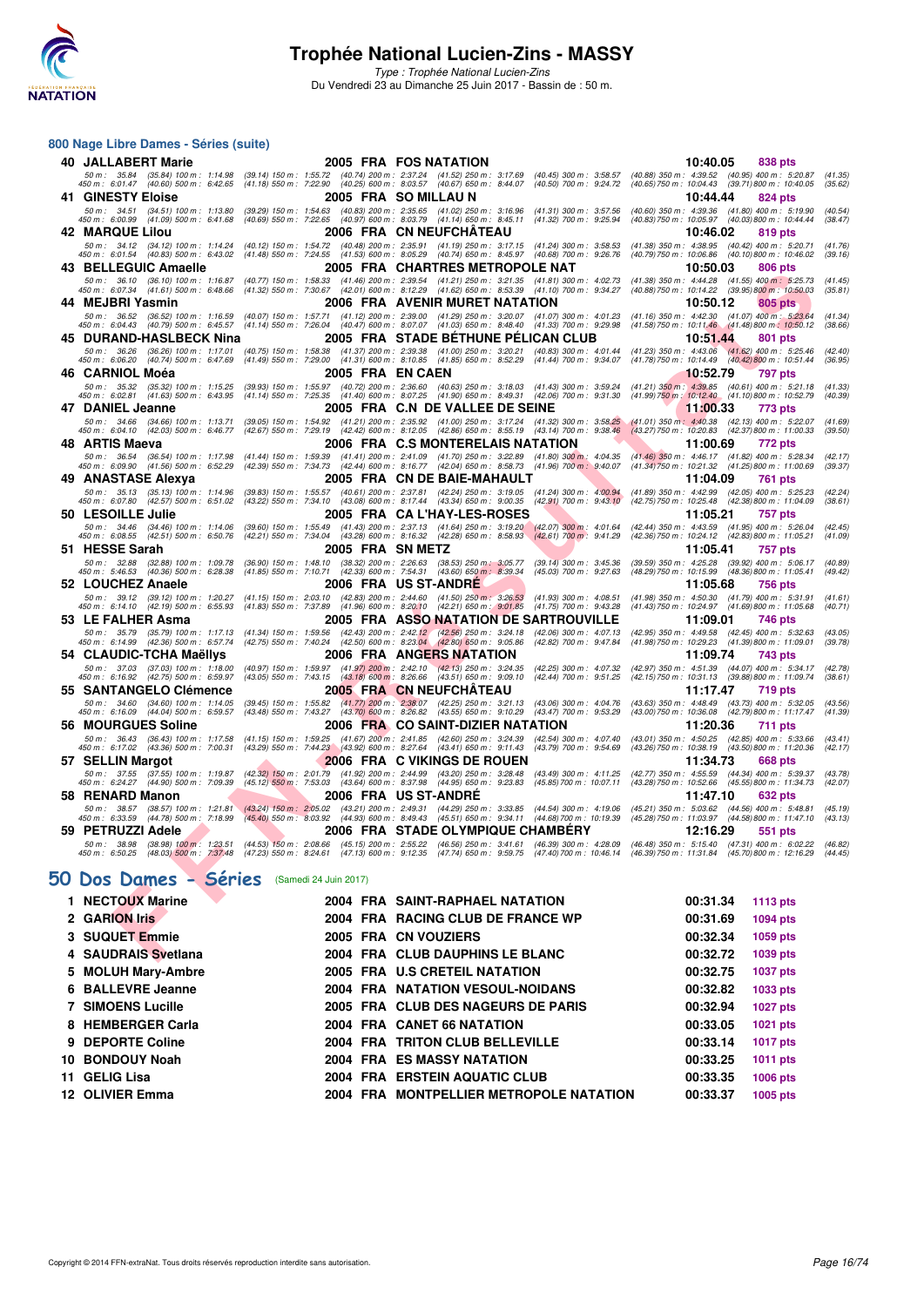

Type : Trophée National Lucien-Zins Du Vendredi 23 au Dimanche 25 Juin 2017 - Bassin de : 50 m.

#### **50 Dos Dames - Séries (suite)**

| 13 BORG Leane                |
|------------------------------|
| 14 MIRACOLO Julie            |
| <b>15 LEPRIEUR Pauline</b>   |
| <b>16 LEFEBVRE Oriane</b>    |
| 17 RICHARDSON Georgina       |
| <b>18 CORNUAULT Eloane</b>   |
| 19 DALU Telia                |
| 20 HENNEQUEZ Océane          |
| 21 AMBLAT Camille            |
| 22 ANTUNES DA COSTA Laëticia |
| 22 REMY-BARRE Justine        |
| 24 ROZE Aziliz               |
| 25 PHAM Thuyanna             |
| 26 TSAI Eileen               |
| 27 ABBACI Sara               |
| 28 COUDERT Lucile            |
| 29 DELEFLIE LAFARGE Lou      |
| 30 GÉBERT Inès               |
| 31 FREMOND Kenza             |
| 32 ROPINSKI Laurine          |
| 32 MAILHARROU Carla          |
| 34 LIALY Emma                |
| <b>34 REIGNIER Reva</b>      |
| 36 LEPRON Agathe             |
| 36 BEY Emlynn                |
| 36 LEGER Camille             |
| 39 LAPORTE Noémie            |
| 40 ROUBY Giulia              |
| <b>41 GALLANT Apolline</b>   |
| <b>42 CASTEJON Garance</b>   |
| <b>43 LEONARDI Vanina</b>    |
| <b>44 LANGUE Camille</b>     |
| 45 HUMBERT-BRICHARD Lise     |
| <b>46 ELGAMAH Sawane</b>     |
| <b>47 SEIGNEUR Stella</b>    |
| 48 MAILLE Salomé             |
| 49 ROBIN Cheyenne            |
| <b>50 PARMENTIER Romane</b>  |
| 51 BROISSAND Paola           |
| 52 NICOLO Nayla              |
| 53 ALLEMAN Manon             |
| 54 DURAND-HASLBECK Nina      |
| 55 MUYLLE Cloé               |
| 56 MANIEY Léa                |
| 57 HAUET Ines                |
| 58 GUIMET Lilou-Rose         |
| 59 STOLTZ Marie              |
| 60 GOMES Lucie               |
| 61 CUISINIER Manon           |
| <b>62 LEBLANC Ines</b>       |
| 63 SANTANGELO Clémence       |
| 64 DEL CORSO Chiara          |
| 65 CANO Maela                |
| 66 PASQUET Aurélie           |

| 13 BORG Leane                  |  | <b>2004 FRA AUBAGNE NATATION</b>       | 00:33.38 | 1004 pts       |
|--------------------------------|--|----------------------------------------|----------|----------------|
| 14 MIRACOLO Julie              |  | 2005 FRA CN MARSEILLE                  | 00:33.48 | 999 pts        |
| <b>15 LEPRIEUR Pauline</b>     |  | 2004 FRA ALLIANCE ORLEANS NATATION     | 00:33.51 | 997 pts        |
| 16 LEFEBVRE Oriane             |  | 2004 FRA CN CAMBRAI                    | 00:33.64 | 991 pts        |
| 17 RICHARDSON Georgina         |  | 2005 GBR AS MONACO NATATION            | 00:33.65 | 990 pts        |
| <b>18 CORNUAULT Eloane</b>     |  | 2004 FRA ESPADON GRAND-QUEVILLY        | 00:33.78 | 983 pts        |
| 19 DALU Telia                  |  | 2004 FRA L'ESPADON CN FORT-DE-FRANCE   | 00:33.79 | 983 pts        |
| 20 HENNEQUEZ Océane            |  | 2004 FRA AQUATIC CLUB DE MENTON        | 00:33.85 | <b>980 pts</b> |
| 21 AMBLAT Camille              |  | 2004 FRA ESPADON VÉLIZY-VILLACOUBLAY   | 00:33.87 | 979 pts        |
| 22 ANTUNES DA COSTA Laëticia   |  | 2004 POR AS MONACO NATATION            | 00:33.89 | 978 pts        |
| 22 REMY-BARRE Justine          |  | <b>2004 FRA USB LONGWY NATATION</b>    | 00:33.89 | 978 pts        |
| 24 ROZE Aziliz                 |  | 2004 FRA CN BRUNOY-ESSONNE             | 00:33.90 | 977 pts        |
| 25 PHAM Thuyanna               |  | 2005 FRA CN ASNIERES                   | 00:33.92 | 976 pts        |
| 26 TSAI Eileen                 |  | 2005 FRA CN BREST                      | 00:33.94 | 975 pts        |
| 27 ABBACI Sara                 |  | <b>2004 FRA USB LONGWY NATATION</b>    | 00:34.05 | 970 pts        |
| 28 COUDERT Lucile              |  | 2004 FRA AC BOULOGNE-BILLANCOURT       | 00:34.11 | <b>966 pts</b> |
| <b>29 DELEFLIE LAFARGE Lou</b> |  | 2004 FRA ENFANTS DU RHÔNE VALENCE      | 00:34.13 | 965 pts        |
| 30 GÉBERT Inès                 |  | 2004 MRI LA JEANNE NATATION PORT       | 00:34.15 | 964 pts        |
| 31 FREMOND Kenza               |  | 2004 FRA CN COUTANCES                  | 00:34.21 | <b>961 pts</b> |
| 32 ROPINSKI Laurine            |  | 2004 FRA VILLERUPT NATATION            | 00:34.23 | <b>960 pts</b> |
| 32 MAILHARROU Carla            |  | 2005 FRA CLUB DE NATATION DE SASSENAGE | 00:34.23 | 960 pts        |
| 34 LIALY Emma                  |  | 2004 FRA CERCLE DES NAGEURS SAINTES    | 00:34.34 | 955 pts        |
| 34 REIGNIER Reva               |  | 2005 FRA CN POLYNESIE                  | 00:34.34 | 955 pts        |
| 36 LEPRON Agathe               |  | 2004 FRA CHOLET NATATION               | 00:34.35 | 954 pts        |
| 36 BEY Emlynn                  |  | 2004 FRA CN LE MANS                    | 00:34.35 | 954 pts        |
| 36 LEGER Camille               |  | 2004 FRA AMSL FRÉJUS                   | 00:34.35 | 954 pts        |
| <b>39 LAPORTE Noémie</b>       |  | 2004 FRA AS EMERAINVILLE               | 00:34.39 | 952 pts        |
| 40 ROUBY Giulia                |  | 2004 FRA FOS NATATION                  | 00:34.41 | 951 pts        |
| 41 GALLANT Apolline            |  | 2004 FRA SN VERSAILLES                 | 00:34.44 | 950 pts        |
| <b>42 CASTEJON Garance</b>     |  | 2005 FRA CA L'HAY-LES-ROSES            | 00:34.47 | 948 pts        |
| 43 LEONARDI Vanina             |  | 2004 FRA CN BRUNOY-ESSONNE             | 00:34.48 | 948 pts        |
| 44 LANGUE Camille              |  | <b>2005 FRA SC NATATION ABBEVILLE</b>  | 00:34.50 | 947 pts        |
| 45 HUMBERT-BRICHARD Lise       |  | 2004 FRA US TOUL                       | 00:34.51 | 946 pts        |
| 46 ELGAMAH Sawane              |  | 2005 FRA US SOCHAUX NATATION           | 00:34.55 | 944 pts        |
| 47 SEIGNEUR Stella             |  | 2004 FRA CA L'HAY-LES-ROSES            | 00:34.56 | 944 pts        |
| <b>48 MAILLE Salomé</b>        |  | 2004 FRA ES MASSY NATATION             | 00:34.61 | 941 pts        |
| 49 ROBIN Cheyenne              |  | 2004 FRA ASPTT LIMOGES                 | 00:34.67 | 938 pts        |
| 50 PARMENTIER Romane           |  | 2006 FRA AMSL FRÉJUS                   | 00:34.68 | 938 pts        |
| 51 BROISSAND Paola             |  | 2004 FRA SNS EPERNAY                   | 00:34.72 | 936 pts        |
| 52 NICOLO Nayla                |  | 2005 FRA SA MÉRIGNAC                   | 00:34.73 | 935 pts        |
| 53 ALLEMAN Manon               |  | 2005 FRA CNO ST-GERMAIN-EN-LAYE        | 00:34.75 | 934 pts        |
| 54 DURAND-HASLBECK Nina        |  | 2005 FRA STADE BÉTHUNE PÉLICAN CLUB    | 00:34.77 | 933 pts        |
| 55 MUYLLE Cloé                 |  | 2005 FRA US ST-ANDRÉ                   | 00:34.87 | 928 pts        |
| 56 MANIEY Léa                  |  | 2004 FRA U.S CRETEIL NATATION          | 00:34.94 | 925 pts        |
| 57 HAUET Ines                  |  | 2004 FRA JN COMPIÈGNE                  | 00:35.04 | 920 pts        |
| 58 GUIMET Lilou-Rose           |  | 2005 FRA CLUB DE NATATION DE SASSENAGE | 00:35.07 | <b>918 pts</b> |
| 59 STOLTZ Marie                |  | 2004 FRA RACING CLUB DE FRANCE WP      | 00:35.09 | 917 pts        |
| 60 GOMES Lucie                 |  | 2005 FRA AMBÉRIEU NATATION             | 00:35.15 | 914 pts        |
| 61 CUISINIER Manon             |  | 2005 FRA ASCPA PESSAC NATATION         | 00:35.17 | 913 pts        |
| 62 LEBLANC Ines                |  | 2004 FRA NC MARVILLE                   | 00:35.18 | 913 pts        |
| 63 SANTANGELO Clémence         |  | 2005 FRA CN NEUFCHÂTEAU                | 00:35.19 | 912 pts        |
| 64 DEL CORSO Chiara            |  | 2004 FRA UN ARLES                      | 00:35.22 | 911 pts        |
| 65 CANO Maela                  |  | 2004 FRA DAUPHINS TOULOUSE OEC         | 00:35.29 | 907 pts        |
| 66 PASQUET Aurélie             |  | 2004 FRA DAUPHINS OBERNAI              | 00:35.31 | <b>906 pts</b> |
|                                |  |                                        |          |                |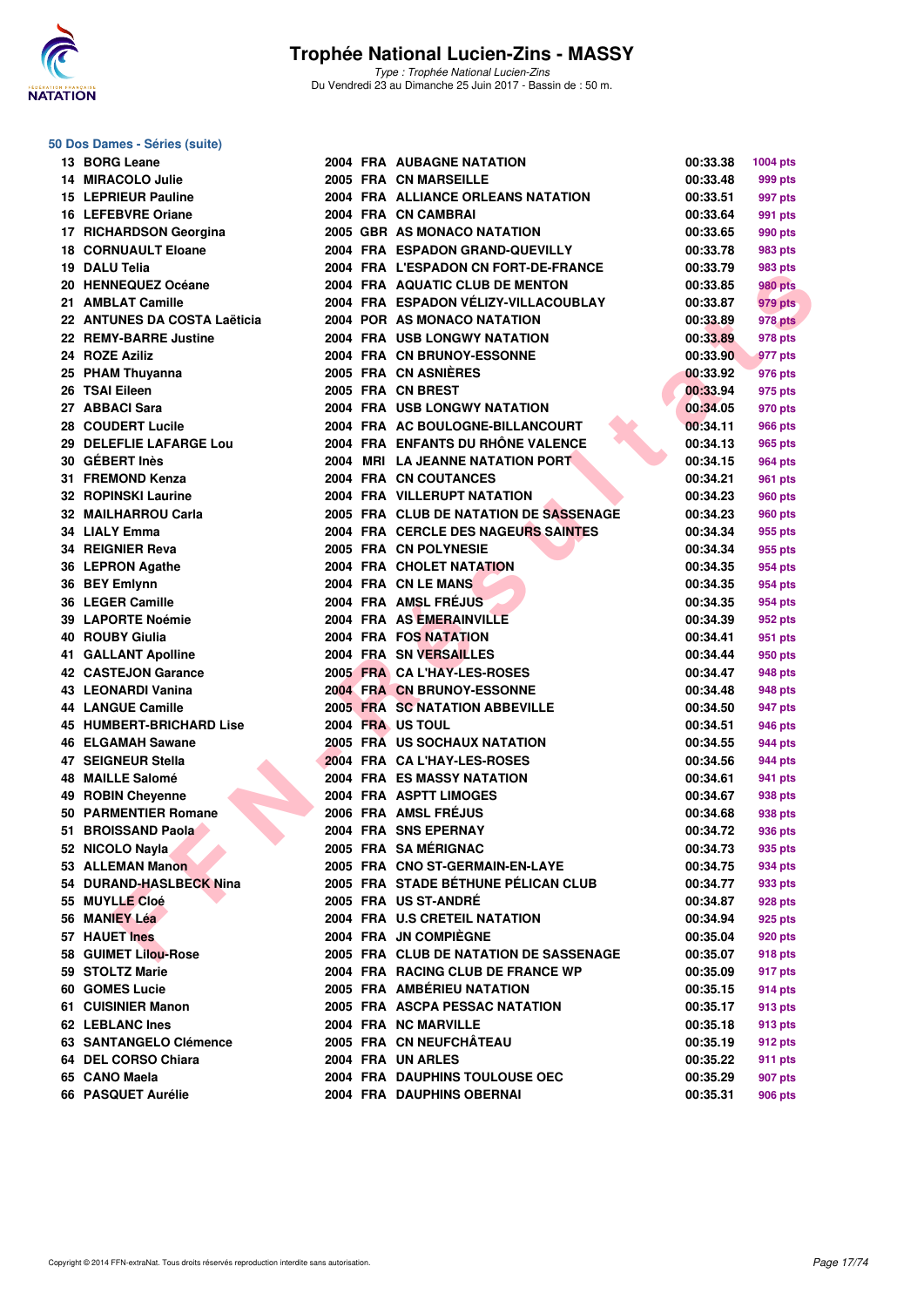

#### **50 Dos Dames - Séries (suite)**

|     | 67 COMBETTES Valentine    |
|-----|---------------------------|
|     | 68 MAUPOUX Nina           |
|     | 69 COLLET Cléo            |
|     | 69 DIEUAIDE Yaëlle        |
|     | 69 JAUBERT Charlotte      |
| 69  | <b>ANASTASE Alexya</b>    |
|     | 73 VIGOUROUX Norah        |
|     | 74 BATTEUX Auréliane      |
| 75  | <b>PETIT Cassandra</b>    |
|     | <b>76 BARRAL Flavie</b>   |
| 77  | <b>HERAUD Julia</b>       |
| 78  | <b>AUBIN Eleanore</b>     |
|     | 79 GNAZALE Judith         |
| 80  | <b>SCHRYVE Lou</b>        |
|     | 81 LESOILLE Julie         |
|     | 81 PETERS Lena            |
| 83  | <b>FOLLIOT Milene</b>     |
|     | 84 CLOTEAUX Louenn        |
| 85  | <b>SASSELLI Lola</b>      |
|     | 86 BARBOSA Valentina      |
|     | 87 LOUVEL Chéryl          |
|     | 88 LE MOULLEC Camille     |
|     | 89 DUPONT Léna            |
|     | 90 SCHNEIDER Louise       |
|     | 91 CHIRENINE Elisabeth    |
|     | 92 BELLEGUIC Amaelle      |
|     | 93 BURGY Manon            |
| 94  | <b>MEZAGHRANI May</b>     |
|     | 94 GOURGEON Laura         |
|     | 96 MARQUE Lilou           |
|     | 97 LAVAUD Marguerite      |
|     | 98 LABIOD Deborah         |
|     | 99 GINESTY Eloise         |
|     | 100 DENIS SMETT Valentine |
|     | 101 PERMUY Emma           |
| 101 | <b>JALLABERT Marie</b>    |
| 103 | <b>TABIASCO Alexandra</b> |
| 104 | <b>AMROUS Serine</b>      |
|     | 104 BOUCHON Mahault       |
|     | 106 FOIX Candice          |
| 107 | <b>HUELLOU Claire</b>     |
|     | 107 FAVERGEAT Sydney      |
|     | 109 BESSON Camille        |
|     | 110 DEGHMOUS Alicia       |
|     | 111 LETONTURIER Jade      |
| 112 | <b>RENARD Manon</b>       |

## **Trophée National Lucien-Zins - MASSY**

Type : Trophée National Lucien-Zins Du Vendredi 23 au Dimanche 25 Juin 2017 - Bassin de : 50 m.

| 67 COMBETTES Valentine        |  | 2005 FRA MONTAUBAN NATATION             | 00:35.33 | 905 pts        |
|-------------------------------|--|-----------------------------------------|----------|----------------|
| 68 MAUPOUX Nina               |  | 2004 FRA CN VIRY-CHÂTILLON              | 00:35.36 | 904 pts        |
| 69 COLLET Cléo                |  | 2005 FRA CAL'HAY-LES-ROSES              | 00:35.41 | 901 pts        |
| 69 DIEUAIDE Yaëlle            |  | 2005 FRA MONTÉLIMAR NAUTIC CLUB         | 00:35.41 | 901 pts        |
| 69 JAUBERT Charlotte          |  | 2004 FRA CN MARSEILLE                   | 00:35.41 | 901 pts        |
| 69 ANASTASE Alexya            |  | 2005 FRA CN DE BAIE-MAHAULT             | 00:35.41 | 901 pts        |
| 73 VIGOUROUX Norah            |  | 2004 FRA CERCLE DES NAGEURS SAINTES     | 00:35.42 | 901 pts        |
| 74 BATTEUX Auréliane          |  | 2004 FRA NAUTIC CLUB RAMBOUILLET        | 00:35.50 | 897 pts        |
| 75 PETIT Cassandra            |  | 2005 FRA CN CALÉDONIENS                 | 00:35.51 | 896 pts        |
| <b>76 BARRAL Flavie</b>       |  | 2004 FRA MONTPELLIER METROPOLE NATATION | 00:35.63 | <b>890 pts</b> |
| 77 HERAUD Julia               |  | 2004 FRA BEAUCAIRE TARASCON AC          | 00:35.79 | <b>883 pts</b> |
| <b>78 AUBIN Eleanore</b>      |  | 2006 FRA ANGERS NATATION                | 00:35.90 | 877 pts        |
| 79 GNAZALE Judith             |  | 2006 FRA AS EMERAINVILLE                | 00:35.99 | 873 pts        |
| <b>80 SCHRYVE Lou</b>         |  | 2004 FRA US ST-ANDRE                    | 00:36.03 | 871 pts        |
| 81 LESOILLE Julie             |  | 2005 FRA CA L'HAY-LES-ROSES             | 00:36.06 | 870 pts        |
| 81 PETERS Lena                |  | 2005 LUX CN VAL DE FENSCH SERÉMANGE     | 00:36.06 | 870 pts        |
| 83 FOLLIOT Milene             |  | 2005 FRA C.N DE VALLEE DE SEINE         | 00:36.09 | 868 pts        |
| <b>84 CLOTEAUX Louenn</b>     |  | 2005 FRA LAVAUR NATATION 81             | 00:36.14 | <b>866 pts</b> |
| 85 SASSELLI Lola              |  | 2005 FRA AQUATIC CLUB DE MENTON         | 00:36.23 | 861 pts        |
| 86 BARBOSA Valentina          |  | 2004 FRA CNO ST-GERMAIN-EN-LAYE         | 00:36.24 | 861 pts        |
| 87 LOUVEL Chéryl              |  | 2005 FRA CN CALÉDONIENS                 | 00:36.33 | 857 pts        |
| 88 LE MOULLEC Camille         |  | 2005 FRA AS LA TESTE                    | 00:36.34 | 856 pts        |
| 89 DUPONT Léna                |  | 2005 FRA JN COMPIÈGNE                   | 00:36.36 | 855 pts        |
| 90 SCHNEIDER Louise           |  | 2004 FRA TEAM STRASBOURG SNS-ASPTT-PCS  | 00:36.56 | 846 pts        |
| 91 CHIRENINE Elisabeth        |  | 2006 FRA CA PIERRELATTE ASCEAC          | 00:36.61 | 843 pts        |
| 92 BELLEGUIC Amaelle          |  | 2005 FRA CHARTRES METROPOLE NAT         | 00:36.65 | 841 pts        |
| 93 BURGY Manon                |  | 2005 FRA SC SÉLESTAT                    | 00:36.78 | 835 pts        |
| 94 MEZAGHRANI May             |  | 2005 FRA CLUB DE NATATION DE SASSENAGE  | 00:36.80 | 834 pts        |
| 94 GOURGEON Laura             |  | 2006 FRA CN LA CIOTAT                   | 00:36.80 | 834 pts        |
| 96 MARQUE Lilou               |  | 2006 FRA CN NEUFCHÂTEAU                 | 00:37.01 | 824 pts        |
| 97 LAVAUD Marguerite          |  | 2005 FRA CNO ST-GERMAIN-EN-LAYE         | 00:37.04 | 823 pts        |
| 98 LABIOD Deborah             |  | 2006 FRA CN ANTIBES                     | 00:37.23 | 814 pts        |
| 99 GINESTY Eloise             |  | 2005 FRA SO MILLAU N                    | 00:37.28 | 812 pts        |
| 100 DENIS SMETT Valentine     |  | 2006 FRA REIMS NATATION 89              | 00:37.29 | 811 pts        |
| 101 PERMUY Emma               |  | 2006 FRA DAUPHINS LES PENNES-MIRABEAU   | 00:37.30 | 811 pts        |
| 101 JALLABERT Marie           |  | 2005 FRA FOS NATATION                   | 00:37.30 | 811 pts        |
| 103 TABIASCO Alexandra        |  | 2006 FRA STADE FRANÇAIS O COURBEVOIE    | 00:37.48 | 802 pts        |
| 104 AMROUS Serine             |  | 2006 FRA STADE FRANÇAIS O COURBEVOIE    | 00:37.51 | 801 pts        |
| 104 BOUCHON Mahault           |  | 2006 FRA LYON NATATION METROPOLE        | 00:37.51 | 801 pts        |
| 106 FOIX Candice              |  | 2006 FRA SAINT-RAPHAEL NATATION         | 00:37.54 | 799 pts        |
| 107 HUELLOU Claire            |  | 2005 FRA GIRONDINS BORDEAUX             | 00:37.73 | 791 pts        |
| 107 FAVERGEAT Sydney          |  | 2005 FRA CN POLYNESIE                   | 00:37.73 | 791 pts        |
| 109 BESSON Camille            |  | 2005 FRA CN ANDRESY                     | 00:37.75 | 790 pts        |
| 110 DEGHMOUS Alicia           |  | 2006 FRA CNO ST-GERMAIN-EN-LAYE         | 00:38.78 | 743 pts        |
| 111 LETONTURIER Jade          |  | 2006 FRA ASM CHAMALIERES NATATION       | 00:38.94 | 736 pts        |
| 112 RENARD Manon              |  | 2006 FRA US ST-ANDRÉ                    | 00:39.02 | 732 pts        |
| <b>113 DELANNOY Domitille</b> |  | 2006 FRA CN ST-PIERRE RÉUNION           | 00:39.28 | <b>721 pts</b> |

## **[100 Dos Dames - Séries](http://www.ffnatation.fr/webffn/resultats.php?idact=nat&go=epr&idcpt=47287&idepr=12)** (Dimanche 25 Juin 2017)

| 1 NECTOUX Marine     | 2004 FRA SAINT-RAPHAEL NATATION   |  | $01:05.30$ 1152 pts                          |
|----------------------|-----------------------------------|--|----------------------------------------------|
|                      |                                   |  | 50 m : 32.09 (32.09) 100 m : 1:05.30 (33.21) |
| <b>2 GARION Iris</b> | 2004 FRA RACING CLUB DE FRANCE WP |  | $01:06.55$ 1118 pts                          |
|                      |                                   |  | 50 m : 32.51 (32.51) 100 m : 1:06.55 (34.04) |
| 3 SUQUET Emmie       | 2005 FRA CN VOUZIERS              |  | $01:10.54$ 1014 pts                          |
|                      |                                   |  | 50 m: 34.05 (34.05) 100 m: 1:10.54 (36.49)   |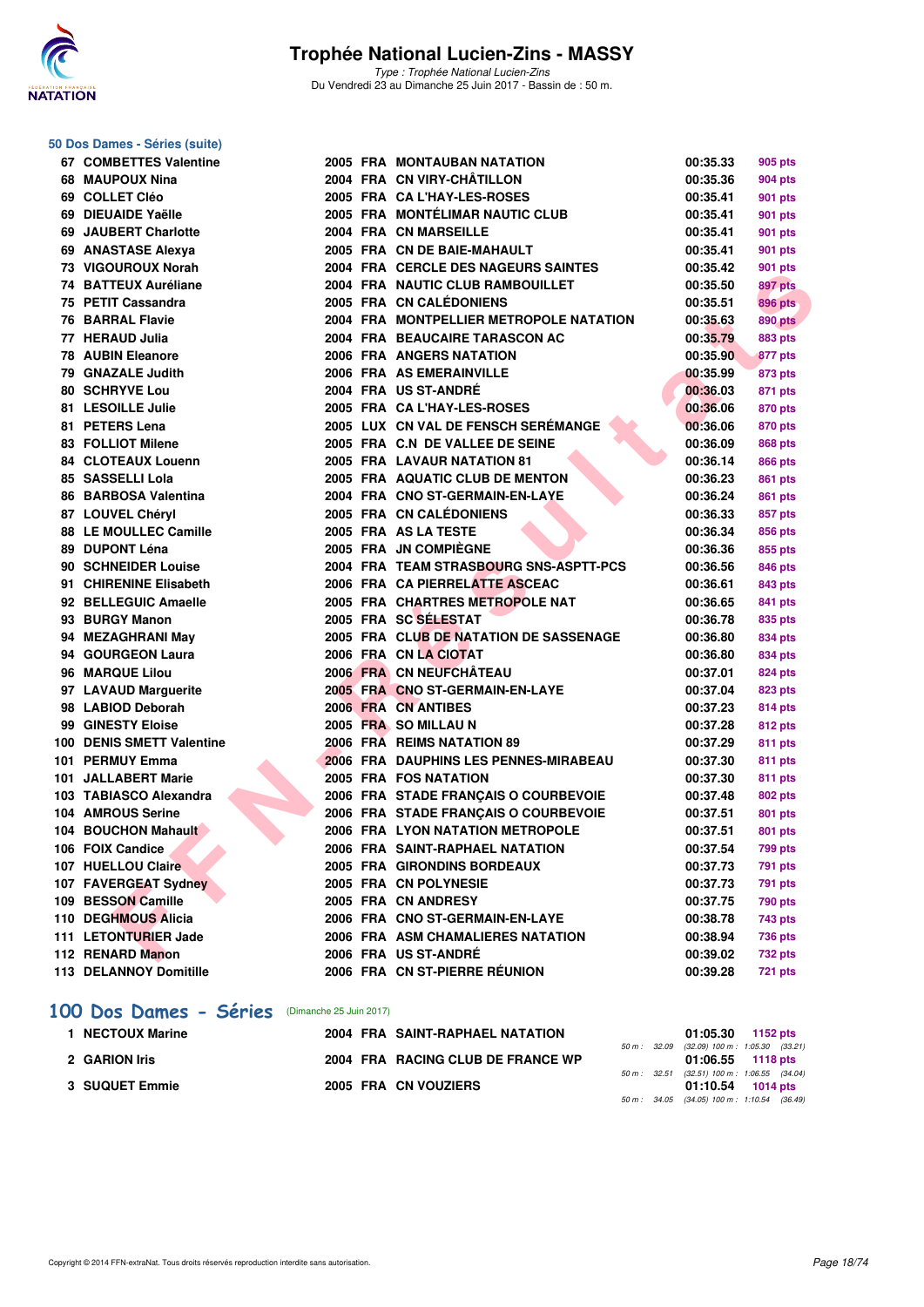

Type : Trophée National Lucien-Zins Du Vendredi 23 au Dimanche 25 Juin 2017 - Bassin de : 50 m.

# **100 Dos Dames - Séries (suite)**

| 4 BONDOUY Noah                  |  | <b>2004 FRA ES MASSY NATATION</b>       |                              |                  | 01:10.74 | 1009 pts                                                                                            |
|---------------------------------|--|-----------------------------------------|------------------------------|------------------|----------|-----------------------------------------------------------------------------------------------------|
| 5 TISSANDIE Camille             |  | 2004 FRA CASTRES SPORTS NAUTIQUES       |                              |                  | 01:11.07 | 50 m: 34.16 (34.16) 100 m: 1:10.74 (36.58)<br><b>1000 pts</b>                                       |
| 6 HEMBERGER Carla               |  | 2004 FRA CANET 66 NATATION              |                              |                  | 01:11.47 | 50 m: 34.73 (34.73) 100 m: 1:11.07 (36.34)<br>990 pts                                               |
| <b>7 SIMOENS Lucille</b>        |  | 2005 FRA CLUB DES NAGEURS DE PARIS      |                              | 50 m : 34.61     | 01:11.51 | $(34.61)$ 100 m : 1:11.47 $(36.86)$<br>989 pts                                                      |
| 8 LEPRIEUR Pauline              |  | 2004 FRA ALLIANCE ORLEANS NATATION      |                              |                  | 01:11.62 | 50 m: 34.44 (34.44) 100 m: 1:11.51 (37.07)<br>986 pts                                               |
| 9 BALLEVRE Jeanne               |  | <b>2004 FRA NATATION VESOUL-NOIDANS</b> |                              |                  | 01:11.65 | 50 m: 34.20 (34.20) 100 m: 1:11.62 (37.42)<br><b>986 pts</b>                                        |
| 10 SAUDRAIS Svetlana            |  | 2004 FRA CLUB DAUPHINS LE BLANC         | 50 m : 33.85                 |                  | 01:11.89 | $(33.85)$ 100 m : 1:11.65 $(37.80)$<br>980 pts                                                      |
| 11 AMBLAT Camille               |  | 2004 FRA ESPADON VÉLIZY-VILLACOUBLAY    | 50 m: 35.07                  |                  | 01:12.03 | $(35.07)$ 100 m : 1:11.89 $(36.82)$<br>976 pts                                                      |
| 12 SEIGNEUR Stella              |  | 2004 FRA CA L'HAY-LES-ROSES             | 50 m: 35.30                  |                  | 01:12.05 | $(35.30)$ 100 m : 1:12.03 $(36.73)$<br>976 pts                                                      |
| 13 MOLUH Mary-Ambre             |  | 2005 FRA U.S CRETEIL NATATION           |                              |                  | 01:12.21 | 50 m: 34.88 (34.88) 100 m: 1:12.05 (37.17)<br>972 pts                                               |
| 14 ROZE Aziliz                  |  | 2004 FRA CN BRUNOY-ESSONNE              |                              | $50 m$ : $34.74$ | 01:12.37 | $(34.74)$ 100 m : 1:12.21 $(37.47)$<br>968 pts                                                      |
| 15 GELIG Lisa                   |  | 2004 FRA ERSTEIN AQUATIC CLUB           | 50 m: 35.09                  |                  | 01:12.45 | $(35.09)$ 100 m : 1:12.37 $(37.28)$<br><b>966 pts</b>                                               |
| 16 BORG Leane                   |  | <b>2004 FRA AUBAGNE NATATION</b>        | 50 m: 35.50                  |                  | 01:12.57 | $(35.50)$ 100 m : 1:12.45 $(36.95)$<br>963 pts                                                      |
| 17 BROISSAND Paola              |  | 2004 FRA SNS EPERNAY                    | 50 m : 34.90                 |                  | 01:12.73 | $(34.90)$ 100 m : 1:12.57 $(37.67)$<br>959 pts                                                      |
| <b>18 HUMBERT-BRICHARD Lise</b> |  | 2004 FRA US TOUL                        | 50 m : 35.14                 |                  | 01:12.84 | $(35.14)$ 100 m : 1:12.73 $(37.59)$<br>956 pts                                                      |
| 19 ROUBY Giulia                 |  | 2004 FRA FOS NATATION                   |                              | 50 m : 35.55     | 01:12.90 | $(35.55)$ 100 m : 1:12.84 $(37.29)$<br>954 pts                                                      |
| 20 OLIVIER Emma                 |  | 2004 FRA MONTPELLIER METROPOLE NATATION |                              |                  | 01:13.08 | 50 m: 34.79 (34.79) 100 m: 1:12.90 (38.11)<br>950 pts<br>50 m: 34.79 (34.79) 100 m: 1:13.08 (38.29) |
| 21 PHAM Thuyanna                |  | 2005 FRA CN ASNIERES                    |                              |                  | 01:13.22 | 946 pts                                                                                             |
| 22 DALU Telia                   |  | 2004 FRA L'ESPADON CN FORT-DE-FRANCE    |                              |                  | 01:13.24 | 50 m: 35.23 (35.23) 100 m: 1:13.22 (37.99)<br>946 pts                                               |
| 23 CORNUAULT Eloane             |  | 2004 FRA ESPADON GRAND-QUEVILLY         | 50 m : 35.61                 |                  | 01:13.41 | $(35.61)$ 100 m : 1:13.24 $(37.63)$<br>942 pts                                                      |
| 24 ANTUNES DA COSTA Laëticia    |  | 2004 POR AS MONACO NATATION             |                              |                  | 01:13.71 | 50 m: 35.17 (35.17) 100 m: 1:13.41 (38.24)<br>934 pts                                               |
| 25 REIGNIER Reva                |  | 2005 FRA CN POLYNESIE                   |                              |                  | 01:13.77 | 50 m: 35.52 (35.52) 100 m: 1:13.71 (38.19)<br>933 pts                                               |
| 26 LEPRON Agathe                |  | 2004 FRA CHOLET NATATION                |                              | 50 m : 35.40     | 01:13.81 | (35.40) 100 m : 1:13.77 (38.37)<br>932 pts                                                          |
| 27 DELEFLIE LAFARGE Lou         |  | 2004 FRA ENFANTS DU RHÔNE VALENCE       |                              |                  | 01:13.91 | 50 m: 36.07 (36.07) 100 m: 1:13.81 (37.74)<br>930 pts                                               |
| 28 FREMOND Kenza                |  | 2004 FRA CN COUTANCES                   |                              |                  | 01:13.97 | 50 m : 35.42 (35.42) 100 m : 1:13.91 (38.49)<br>928 pts<br>$(35.82)$ 100 m : 1:13.97 $(38.15)$      |
| 29 DEPORTE Coline               |  | <b>2004 FRA TRITON CLUB BELLEVILLE</b>  |                              | 50 m : 35.82     | 01:13.99 | 928 pts                                                                                             |
| 30 LEFEBVRE Oriane              |  | 2004 FRA CN CAMBRAI                     |                              | 50 m : 36.53     | 01:14.04 | 50 m: 35.56 (35.56) 100 m: 1:13.99 (38.43)<br><b>926 pts</b><br>$(36.53)$ 100 m : 1:14.04 $(37.51)$ |
| 31 HENNEQUEZ Océane             |  | 2004 FRA AQUATIC CLUB DE MENTON         |                              |                  | 01:14.06 | 926 pts                                                                                             |
| 32 MIRACOLO Julie               |  | 2005 FRA CN MARSEILLE                   | 50 m : 34.83<br>50 m : 35.68 |                  | 01:14.26 | $(34.83)$ 100 m : 1:14.06 $(39.23)$<br>921 pts<br>$(35.68)$ 100 m : 1:14.26 $(38.58)$               |
| 33 CASTEJON Garance             |  | 2005 FRA CA L'HAY-LES-ROSES             | 50 m : 35.87                 |                  | 01:14.36 | 919 pts<br>$(35.87)$ 100 m : 1:14.36 $(38.49)$                                                      |
| 33 LEGER Camille                |  | 2004 FRA AMSL FREJUS                    | 50 m : 35.65                 |                  | 01:14.36 | 919 pts<br>$(35.65)$ 100 m : 1:14.36 $(38.71)$                                                      |
| 35 LEONARDI Vanina              |  | 2004 FRA CN BRUNOY-ESSONNE              | 50 m : 35.87                 |                  | 01:14.50 | 915 pts<br>$(35.87)$ 100 m : 1:14.50 $(38.63)$                                                      |
| 36 MAILHARROU Carla             |  | 2005 FRA CLUB DE NATATION DE SASSENAGE  |                              |                  | 01:14.65 | 912 pts<br>50 m: 36.15 (36.15) 100 m: 1:14.65 (38.50)                                               |
| 37 BEY Emlynn                   |  | 2004 FRA CN LE MANS                     |                              |                  | 01:14.73 | 910 pts<br>50 m: 36.45 (36.45) 100 m: 1:14.73 (38.28)                                               |
| 38 ROPINSKI Laurine             |  | 2004 FRA VILLERUPT NATATION             |                              |                  | 01:14.74 | 909 pts<br>50 m: 36.31 (36.31) 100 m: 1:14.74 (38.43)                                               |
| 39 BATTEUX Auréliane            |  | 2004 FRA NAUTIC CLUB RAMBOUILLET        |                              |                  | 01:14.84 | 907 pts<br>50 m: 36.21 (36.21) 100 m: 1:14.84 (38.63)                                               |
|                                 |  |                                         |                              |                  |          |                                                                                                     |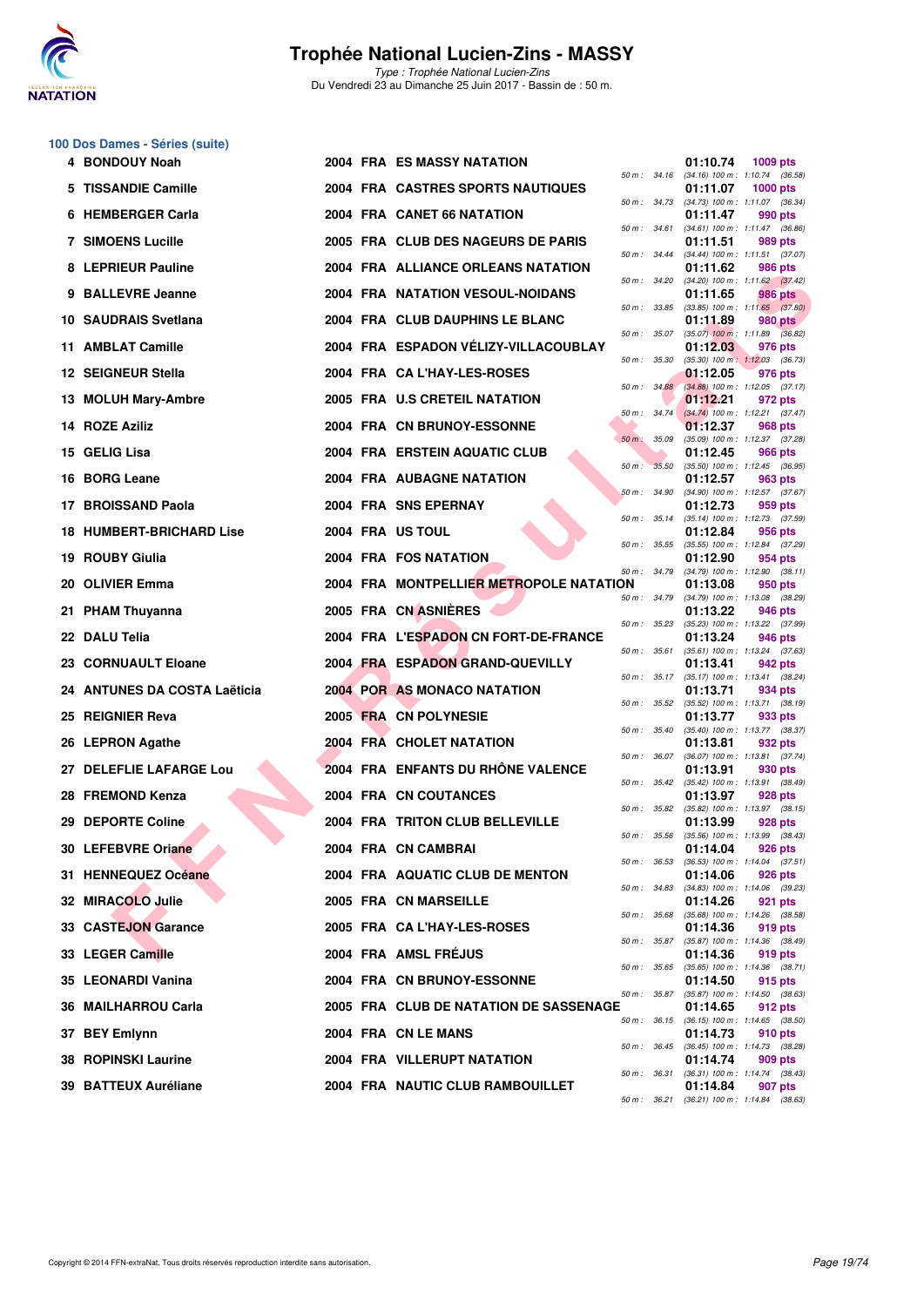

Type : Trophée National Lucien-Zins Du Vendredi 23 au Dimanche 25 Juin 2017 - Bassin de : 50 m.

# **100 Dos Dames - Séries (suite)**

| <b>40 GALLANT Apolline</b>     |  | 2004 FRA SN VERSAILLES                 |                  |                  | 01:14.88 | 906 pts                                                                                             |
|--------------------------------|--|----------------------------------------|------------------|------------------|----------|-----------------------------------------------------------------------------------------------------|
| 41 TSAI Eileen                 |  | 2005 FRA CN BREST                      |                  |                  | 01:14.91 | 50 m: 36.42 (36.42) 100 m: 1:14.88 (38.46)<br>905 pts                                               |
| 42 ABBACI Sara                 |  | 2004 FRA USB LONGWY NATATION           |                  | 50 m : 36.37     | 01:15.03 | $(36.37)$ 100 m : 1:14.91 $(38.54)$<br>902 pts                                                      |
| 43 LAPORTE Noémie              |  | 2004 FRA AS EMERAINVILLE               |                  | 50 m : 36.44     | 01:15.06 | (36.44) 100 m: 1:15.03 (38.59)<br>902 pts                                                           |
| 44 RICHARDSON Georgina         |  | 2005 GBR AS MONACO NATATION            |                  | 50 m : 36.72     | 01:15.33 | $(36.72)$ 100 m : 1:15.06 $(38.34)$<br>895 pts                                                      |
| 45 ALLIGIER-PLANTEC Clementine |  | 2004 FRA C PAUL-BERT RENNES            | 50 m : 36.56     |                  | 01:15.39 | $(36.56)$ 100 m : 1:15.33 $(38.77)$<br>894 pts                                                      |
| <b>46 SCHRYVE Lou</b>          |  | 2004 FRA US ST-ANDRE                   | 50 m: 36.38      |                  | 01:15.41 | $(36.38)$ 100 m : 1:15.39 $(39.01)$<br>893 pts                                                      |
| 47 CARLOS-BROC Zoé             |  | 2006 FRA MORSANG ESSONNE NATATION      | 50 m : 36.80     |                  | 01:15.53 | $(36.80)$ 100 m : 1:15.41 $(38.61)$<br>890 pts                                                      |
| 48 DURAND-HASLBECK Nina        |  | 2005 FRA STADE BÉTHUNE PÉLICAN CLUB    | 50 m: 36.66      |                  | 01:15.56 | $(36.66)$ 100 m : 1:15.53 $(38.87)$<br>890 pts                                                      |
| 49 STOLTZ Marie                |  | 2004 FRA RACING CLUB DE FRANCE WP      |                  | 50 m : 37.40     | 01:15.63 | $(37.40)$ 100 m : 1:15.56 $(38.16)$<br>888 pts                                                      |
| 50 CANO Maela                  |  | 2004 FRA DAUPHINS TOULOUSE OEC         |                  | $50 m$ : $36.40$ | 01:15.65 | $(36.40)$ 100 m : 1:15.63 $(39.23)$<br>888 pts                                                      |
| 51 LEBLANC Ines                |  | 2004 FRA NC MARVILLE                   | $50 m$ : $36.56$ |                  | 01:15.75 | $(36.56)$ 100 m : 1:15.65 $(39.09)$<br>885 pts                                                      |
| 51 VIGOUROUX Norah             |  | 2004 FRA CERCLE DES NAGEURS SAINTES    | 50 m: 36.60      |                  | 01:15.75 | $(36.60)$ 100 m : 1:15.75 $(39.15)$<br>885 pts                                                      |
| 53 GUIMET Lilou-Rose           |  | 2005 FRA CLUB DE NATATION DE SASSENAGE | $50 m$ : 36.73   |                  | 01:15.92 | (36.73) 100 m: 1:15.75 (39.02)<br>881 pts                                                           |
| 54 LANGUE Camille              |  | 2005 FRA SC NATATION ABBEVILLE         | 50 m: 36.32      |                  | 01:16.28 | $(36.32)$ 100 m : 1:15.92 $(39.60)$<br>873 pts                                                      |
| 55 GARCZYNSKI Patricia         |  | 2004 FRA MULHOUSE ON                   |                  | 50 m : 37.34     | 01:16.31 | $(37.34)$ 100 m : 1:16.28 $(38.94)$<br>872 pts                                                      |
| 56 PETIT Cassandra             |  | 2005 FRA CN CALÉDONIENS                |                  | 50 m : 36.87     | 01:16.34 | $(36.87)$ 100 m : 1:16.31 $(39.44)$<br>871 pts                                                      |
| 57 DUPONT Léna                 |  | 2005 FRA JN COMPIÈGNE                  | 50 m: 37.20      |                  | 01:16.36 | $(37.20)$ 100 m : 1:16.34 $(39.14)$<br>871 pts                                                      |
| 57 DEL CORSO Chiara            |  | 2004 FRA UN ARLES                      |                  |                  | 01:16.36 | $50\ m: \quad 36.97 \quad (36.97) \ 100\ m: \quad 1:16.36 \quad (39.39)$<br>871 pts                 |
| 59 PASQUET Aurélie             |  | 2004 FRA DAUPHINS OBERNAI              |                  | 50 m: 37.41      | 01:16.37 | $(37.41)$ 100 m : 1:16.36 $(38.95)$<br>870 pts                                                      |
| 60 AUBIN Eleanore              |  | <b>2006 FRA ANGERS NATATION</b>        |                  | 50 m : 37.39     | 01:16.60 | (37.39) 100 m: 1:16.37 (38.98)<br>865 pts                                                           |
| 61 COMBETTES Valentine         |  | <b>2005 FRA MONTAUBAN NATATION</b>     |                  |                  | 01:16.65 | 50 m: 37.40 (37.40) 100 m: 1:16.60 (39.20)<br>864 pts                                               |
| 62 DIEUAIDE Yaëlle             |  | 2005 FRA MONTÉLIMAR NAUTIC CLUB        |                  |                  | 01:16.68 | 50 m: 37.17 (37.17) 100 m: 1:16.65 (39.48)<br>863 pts                                               |
| 63 FOLLIOT Milene              |  | 2005 FRA C.N DE VALLEE DE SEINE        |                  |                  | 01:16.83 | 50 m: 37.03 (37.03) 100 m: 1:16.68 (39.65)<br><b>860 pts</b>                                        |
| 64 JAUBERT Charlotte           |  | 2004 FRA CN MARSEILLE                  |                  |                  | 01:16.96 | 50 m: 37.77 (37.77) 100 m: 1:16.83 (39.06)<br>857 pts                                               |
| 65 BARBOSA Valentina           |  | 2004 FRA CNO ST-GERMAIN-EN-LAYE        |                  |                  | 01:17.13 | 50 m: 36.77 (36.77) 100 m: 1:16.96 (40.19)<br>853 pts<br>50 m: 37.02 (37.02) 100 m: 1:17.13 (40.11) |
| 66 ANASTASE Alexya             |  | 2005 FRA CN DE BAIE-MAHAULT            |                  |                  | 01:17.28 | 849 pts                                                                                             |
| 67 CUISINIER Manon             |  | 2005 FRA ASCPA PESSAC NATATION         |                  |                  | 01:17.33 | 50 m: 37.92 (37.92) 100 m: 1:17.28 (39.36)<br>848 pts                                               |
| 68 THEILMANN Oria              |  | 2004 FRA VAGUE BETSCHDORF-DRACHENBRONN | 50 m : 36.56     |                  | 01:17.35 | $(36.56)$ 100 m : 1:17.33 $(40.77)$<br>847 pts<br>$(37.25)$ 100 m : 1:17.35 $(40.10)$               |
| 69 LAVAUD Marquerite           |  | 2005 FRA CNO ST-GERMAIN-EN-LAYE        |                  | 50 m : 37.25     | 01:17.46 | 845 pts                                                                                             |
| 70 DANTAND Manon               |  | 2004 FRA ALLIANCE DIJON NATATION       | 50 m : 36.99     |                  | 01:17.61 | (36.99) 100 m: 1:17.46 (40.47)<br>841 pts                                                           |
| 70 NICOLO Nayla                |  | 2005 FRA SAMÉRIGNAC                    | 50 m : 37.63     |                  | 01:17.61 | $(37.63)$ 100 m : 1:17.61 $(39.98)$<br>841 pts                                                      |
| 72 MUYLLE Cloé                 |  | 2005 FRA US ST-ANDRÉ                   |                  | 50 m : 37.20     | 01:17.65 | (37.20) 100 m: 1:17.61 (40.41)<br>840 pts                                                           |
| 73 PETERS Lena                 |  | 2005 LUX CN VAL DE FENSCH SEREMANGE    |                  | 50 m : 38.55     | 01:17.70 | $(38.55)$ 100 m : 1:17.65 $(39.10)$<br>839 pts                                                      |
| 73 MAUPOUX Nina                |  | 2004 FRA CN VIRY-CHÂTILLON             |                  |                  | 01:17.70 | 50 m : 37.14 (37.14) 100 m : 1:17.70 (40.56)<br>839 pts                                             |
| <b>75 GINESTY Eloise</b>       |  | 2005 FRA SO MILLAU N                   |                  |                  | 01:18.09 | 50 m : 38.21 (38.21) 100 m : 1:17.70 (39.49)<br>830 pts                                             |
|                                |  |                                        |                  |                  |          | 50 m: 38.05 (38.05) 100 m: 1:18.09 (40.04)                                                          |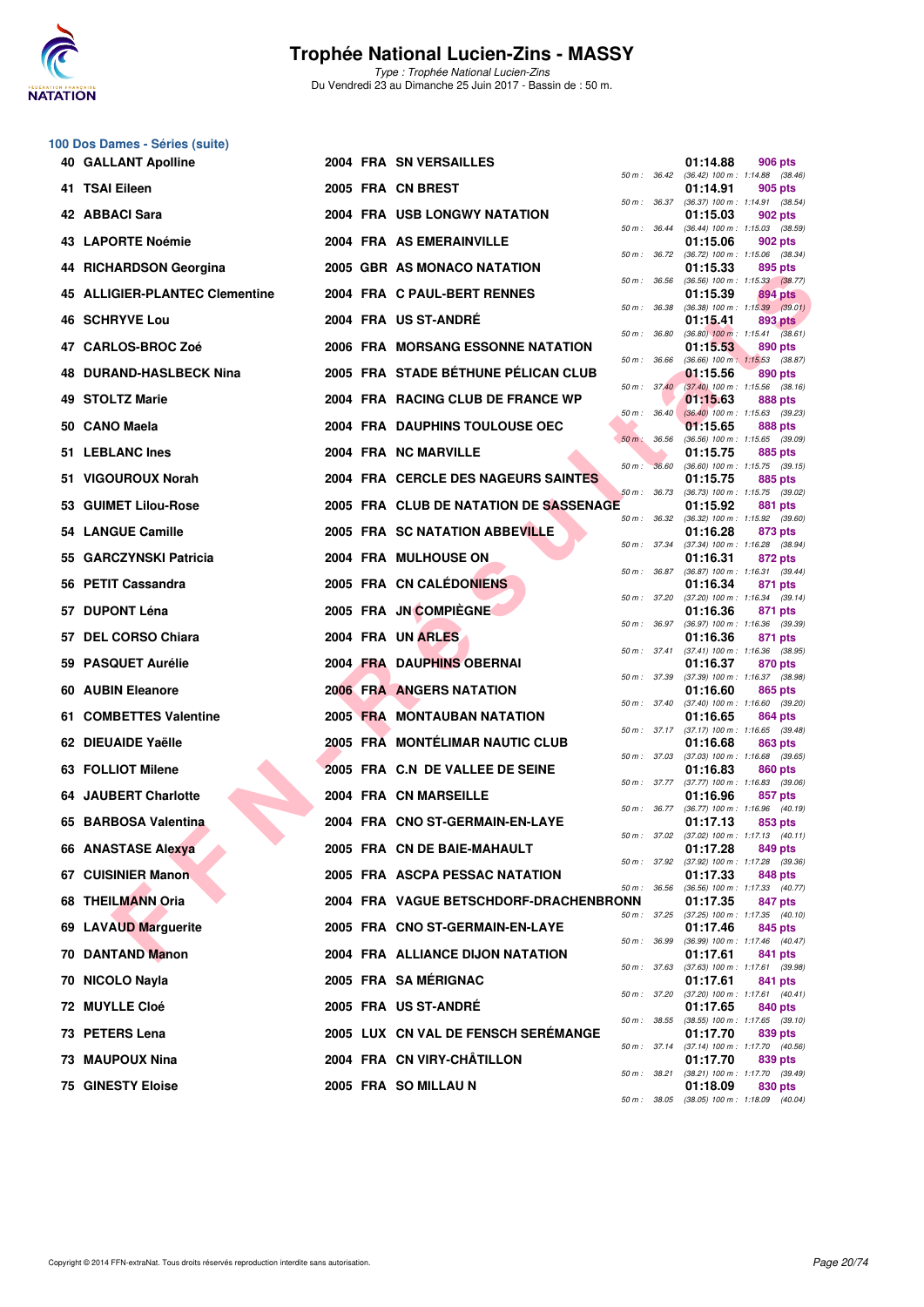

Type : Trophée National Lucien-Zins Du Vendredi 23 au Dimanche 25 Juin 2017 - Bassin de : 50 m.

#### **100 Dos Dames - Séries (suite)**

| 76 GNAZALE Judith                              |  | 2006 FRA AS EMERAINVILLE                                                                                                            |                  | 01:18.35                                               | <b>824 pts</b>  |  |
|------------------------------------------------|--|-------------------------------------------------------------------------------------------------------------------------------------|------------------|--------------------------------------------------------|-----------------|--|
| <b>77 JALLABERT Marie</b>                      |  | 2005 FRA FOS NATATION                                                                                                               | 50 m : 36.49     | $(36.49)$ 100 m : 1:18.35 $(41.86)$<br>01:18.43        | <b>822 pts</b>  |  |
| <b>77 CHIRENINE Elisabeth</b>                  |  | 2006 FRA CA PIERRELATTE ASCEAC                                                                                                      |                  | 50 m: 38.25 (38.25) 100 m: 1:18.43 (40.18)<br>01:18.43 | <b>822 pts</b>  |  |
| 79 LE MOULLEC Camille                          |  | 2005 FRA AS LA TESTE                                                                                                                | 50 m : 37.94     | $(37.94)$ 100 m : 1:18.43 $(40.49)$                    |                 |  |
|                                                |  |                                                                                                                                     | 50 m: 38.06      | 01:18.64<br>$(38.06)$ 100 m : 1:18.64 $(40.58)$        | 818 pts         |  |
| <b>80 GUILBAUD Charlotte</b>                   |  | 2004 FRA CA ORSAY                                                                                                                   | 50 m : 38.36     | 01:18.80<br>$(38.36)$ 100 m : 1:18.80 $(40.44)$        | 814 pts         |  |
| 81 BELLEGUIC Amaelle                           |  | 2005 FRA CHARTRES METROPOLE NAT                                                                                                     |                  | 01:19.22                                               | <b>804 pts</b>  |  |
| 82 SANTANGELO Clémence                         |  | 2005 FRA CN NEUFCHÂTEAU                                                                                                             | 50 m : 38.85     | $(38.85)$ 100 m : 1:19.22 $(40.37)$<br>01:19.40        | 800 pts         |  |
| 83 HUELLOU Claire                              |  | 2005 FRA GIRONDINS BORDEAUX                                                                                                         | 50 m: 38.63      | $(38.63)$ 100 m : 1:19.40 $(40.77)$<br>01:19.41        | 800 pts         |  |
|                                                |  |                                                                                                                                     | 50 m : 38.08     | $(38.08)$ 100 m : 1:19.41 $(41.33)$                    |                 |  |
| 84 GOMES Lucie                                 |  | 2005 FRA AMBÉRIEU NATATION                                                                                                          | 50 m: 37.63      | 01:19.49<br>$(37.63)$ 100 m : 1:19.49 $(41.86)$        | 798 pts         |  |
| 85 MEZAGHRANI May                              |  | 2005 FRA CLUB DE NATATION DE SASSENAGE                                                                                              |                  | 01:19.51                                               | 798 pts         |  |
| 86 TABIASCO Alexandra                          |  | 2006 FRA STADE FRANÇAIS O COURBEVOIE                                                                                                | $50 m$ : $38.45$ | $(38.45)$ 100 m : 1:19.51 (41.06)<br>01:20.06          | 785 pts         |  |
|                                                |  |                                                                                                                                     | 50 m: 38.72      | $(38.72)$ 100 m : 1:20.06 $(41.34)$                    |                 |  |
| <b>87 CALANDRY Alice</b>                       |  | 2006 FRA ASPTT CLERMONT-FERRAND                                                                                                     | 50 m: 39.16      | 01:20.10<br>$(39.16)$ 100 m : 1:20.10 $(40.94)$        | <b>784 pts</b>  |  |
| 88 CHARRAT Hanae                               |  | 2006 FRA CN AVIGNON                                                                                                                 |                  | 01:20.25                                               | 781 pts         |  |
| 89 SCHNEPF Victoria                            |  | 2006 FRA ERSTEIN AQUATIC CLUB                                                                                                       | 50 m : 38.93     | $(38.93)$ 100 m : 1:20.25 $(41.32)$<br>01:20.95        | <b>766 pts</b>  |  |
| 90 FAVERGEAT Sydney                            |  | 2005 FRA CN POLYNESIE                                                                                                               | 50 m : 39.44     | $(39.44)$ 100 m : 1:20.95 $(41.51)$<br>01:21.38        | <b>756 pts</b>  |  |
|                                                |  |                                                                                                                                     | 50 m: 39.06      | (39.06) 100 m: 1:21.38 (42.32)                         |                 |  |
| 91 DEGHMOUS Alicia                             |  | 2006 FRA CNO ST-GERMAIN-EN-LAYE                                                                                                     |                  | 01:22.14<br>50 m: 40.12 (40.12) 100 m: 1:22.14 (42.02) | 739 pts         |  |
| 92 PERMUY Emma                                 |  | 2006 FRA DAUPHINS LES PENNES-MIRABEAU                                                                                               |                  | 01:22.61                                               | <b>729 pts</b>  |  |
| 93 LABIOD Deborah                              |  | 2006 FRA CN ANTIBES                                                                                                                 |                  | 50 m: 40.10 (40.10) 100 m: 1:22.61 (42.51)<br>01:22.67 | <b>728 pts</b>  |  |
|                                                |  |                                                                                                                                     |                  | 50 m: 38.95 (38.95) 100 m: 1:22.67 (43.72)             |                 |  |
| 94 DENIS SMETT Valentine                       |  | 2006 FRA REIMS NATATION 89                                                                                                          | 50 m: 40.70      | 01:23.05<br>(40.70) 100 m: 1:23.05 (42.35)             | <b>720 pts</b>  |  |
| 95 RENARD Manon                                |  | 2006 FRA US ST-ANDRE                                                                                                                |                  | 01:24.18                                               | 696 pts         |  |
| 96 ARTIS Maeva                                 |  | 2006 FRA C.S MONTERELAIS NATATION                                                                                                   | $50 m$ : $40.68$ | $(40.68)$ 100 m : 1:24.18 $(43.50)$<br>01:24.40        | 691 pts         |  |
|                                                |  |                                                                                                                                     | 50 m: 40.91      | $(40.91)$ 100 m : 1:24.40 $(43.49)$                    |                 |  |
| <b>ROBIN Cheyenne</b><br><b>BESSON Camille</b> |  | 2004 FRA ASPTT LIMOGES<br>2005 FRA CN ANDRESY                                                                                       |                  | DNS dec<br><b>DNS dec</b>                              |                 |  |
| <b>ALLEMAN Manon</b>                           |  | 2005 FRA CNO ST-GERMAIN-EN-LAYE                                                                                                     |                  | <b>DNS dec</b>                                         |                 |  |
| --- MANIEY Léa                                 |  | 2004 FRA U.S CRETEIL NATATION                                                                                                       |                  | <b>DNS Nd</b>                                          |                 |  |
|                                                |  |                                                                                                                                     |                  |                                                        |                 |  |
| 200 Dos Dames - Séries (Vendredi 23 Juin 2017) |  |                                                                                                                                     |                  |                                                        |                 |  |
| 1 GARION Iris                                  |  | 2004 FRA RACING CLUB DE FRANCE WP                                                                                                   |                  | 02:24.34                                               | 1089 pts        |  |
| 2 BONDOUY Noah                                 |  | 50 m: 33.32 (33.32) 100 m: 1.09.84 (36.52) 150 m: 1.47.35 (37.51) 200 m: 2:24.34 (36.99)<br><b>2004 FRA ES MASSY NATATION</b>       |                  | 02:27.38                                               | <b>1049 pts</b> |  |
|                                                |  | 50 m: 33.80 (33.80) 100 m: 1:11.02 (37.22) 150 m: 1:49.23 (38.21) 200 m: 2:27.38 (38.15)                                            |                  |                                                        |                 |  |
| 3 SUQUET Emmie                                 |  | 2005 FRA CN VOUZIERS<br>50 m: 33.86 (33.86) 100 m: 1:12.69 (38.83) 150 m: 1:52.86 (40.17) 200 m: 2:31.33 (38.47)                    |                  | 02:31.33                                               | <b>998 pts</b>  |  |
| 4 TISSANDIE Camille                            |  | 2004 FRA CASTRES SPORTS NAUTIQUES                                                                                                   |                  | 02:32.06                                               | 989 pts         |  |
| 5 SEIGNEUR Stella                              |  | 50 m: 35.79 (35.79) 100 m: 1:14.60 (38.81) 150 m: 1:53.72 (39.12) 200 m: 2:32.06 (38.34)<br>2004 FRA CA L'HAY-LES-ROSES             |                  | 02:33.96                                               | 965 pts         |  |
| $C = A M D L A T C_{\text{max}} = 11.5$        |  | 50 m: 36.03 (36.03) 100 m: 1:15.25 (39.22) 150 m: 1:55.42 (40.17) 200 m: 2:33.96 (38.54)<br>$0.004$ FBA FORABON VÉLIZY VILLAGOUBLAV |                  | 0.0105                                                 |                 |  |

## **[200 Dos Dames - Séries](http://www.ffnatation.fr/webffn/resultats.php?idact=nat&go=epr&idcpt=47287&idepr=13)** (Vendredi 23 Juin 2017)

| 1 GARION Iris       |  | 2004 FRA RACING CLUB DE FRANCE WP<br>02:24.34<br>$1089$ pts                              |
|---------------------|--|------------------------------------------------------------------------------------------|
|                     |  | 50 m: 33.32 (33.32) 100 m: 1:09.84 (36.52) 150 m: 1:47.35 (37.51) 200 m: 2:24.34 (36.99) |
| 2 BONDOUY Noah      |  | 2004 FRA ES MASSY NATATION<br>02:27.38<br>1049 pts                                       |
|                     |  | 50 m: 33.80 (33.80) 100 m: 1:11.02 (37.22) 150 m: 1:49.23 (38.21) 200 m: 2:27.38 (38.15) |
| 3 SUQUET Emmie      |  | 2005 FRA CN VOUZIERS<br>02:31.33<br>998 pts                                              |
|                     |  | 50 m: 33.86 (33.86) 100 m: 1:12.69 (38.83) 150 m: 1:52.86 (40.17) 200 m: 2:31.33 (38.47) |
| 4 TISSANDIE Camille |  | 2004 FRA CASTRES SPORTS NAUTIQUES<br>02:32.06<br>989 pts                                 |
|                     |  | 50 m: 35.79 (35.79) 100 m: 1:14.60 (38.81) 150 m: 1:53.72 (39.12) 200 m: 2:32.06 (38.34) |
| 5 SEIGNEUR Stella   |  | 2004 FRA CAL'HAY-LES-ROSES<br>02:33.96<br>965 pts                                        |
|                     |  | 50 m: 36.03 (36.03) 100 m: 1:15.25 (39.22) 150 m: 1:55.42 (40.17) 200 m: 2:33.96 (38.54) |
| 6 AMBLAT Camille    |  | 2004 FRA ESPADON VELIZY-VILLACOUBLAY<br>02:34.65<br>957 pts                              |
|                     |  | 50 m: 37.32 (37.32) 100 m: 1:15.93 (38.61) 150 m: 1:55.84 (39.91) 200 m: 2:34.65 (38.81) |
| 7 LEPRIEUR Pauline  |  | 2004 FRA ALLIANCE ORLEANS NATATION 02:35.59<br>945 pts                                   |
|                     |  | 50 m: 35.46 (35.46) 100 m: 1:15.09 (39.63) 150 m: 1:55.83 (40.74) 200 m: 2:35.59 (39.76) |
| 8 HEMBERGER Carla   |  | 2004 FRA CANET 66 NATATION<br>02:35.60<br>945 pts                                        |
|                     |  | 50 m: 36.53 (36.53) 100 m: 1:16.25 (39.72) 150 m: 1:56.38 (40.13) 200 m: 2:35.60 (39.22) |
| 9 NICOLO Nayla      |  | 2005 FRA SAMERIGNAC<br>02:35.71<br>943 pts                                               |
|                     |  | 50 m: 36.39 (36.39) 100 m: 1:15.95 (39.56) 150 m: 1:57.03 (41.08) 200 m: 2:35.71 (38.68) |
| 10 BORG Leane       |  | <b>2004 FRA AUBAGNE NATATION</b><br>02:36.03<br>939 pts                                  |
|                     |  | 50 m: 36.72 (36.72) 100 m: 1:16.87 (40.15) 150 m: 1:57.49 (40.62) 200 m: 2:36.03 (38.54) |
| 11 LAPORTE Noémie   |  | 2004 FRA AS EMERAINVILLE<br>02:36.13<br>938 pts                                          |
|                     |  | 50 m: 38.14 (38.14) 100 m: 1:17.82 (39.68) 150 m: 1:57.26 (39.44) 200 m: 2:36.13 (38.87) |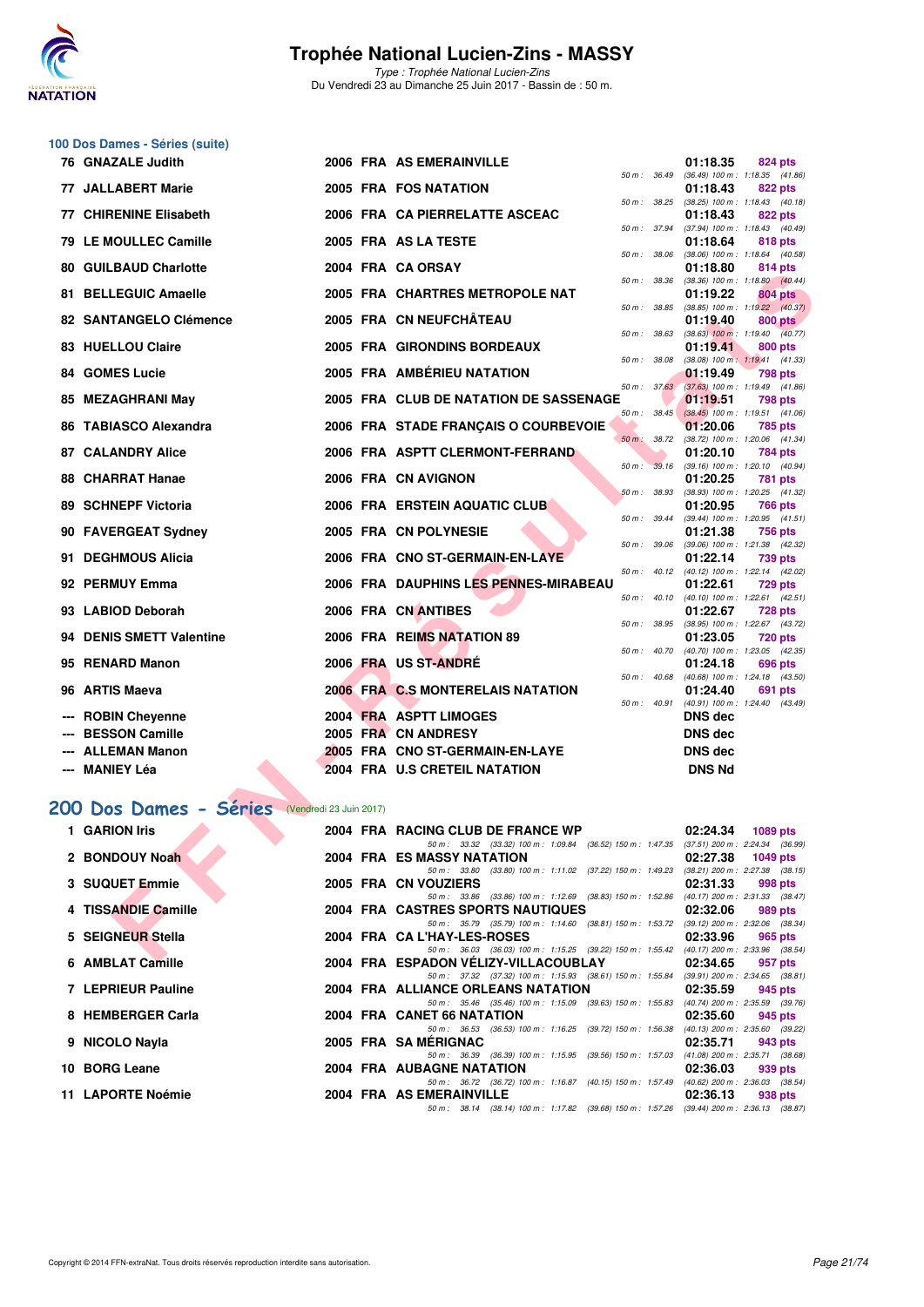

**200 Dos Dames - Séries (suite)**

## **Trophée National Lucien-Zins - MASSY**

Type : Trophée National Lucien-Zins Du Vendredi 23 au Dimanche 25 Juin 2017 - Bassin de : 50 m.

#### **FRANCIS CALIFE SERVICE SERVICE SERVICE SERVICE SERVICE SERVICE SERVICE SERVICE SERVICE SERVICE SERVICE SERVICE SERVICE SERVICE SERVICE SERVICE SERVICE SERVICE SERVICE SERVICE SERVICE SERVICE SERVICE SERVICE SERVICE SERVI 12 CASTEJON Garance 12 CASTEJON Garance 12 CASTES 12 CASTEJON Garance 2005 FRA CA L'HAY-LES-ROSES 69.18 150 m**: 1:56.09 (39.18) 150 m: 1:56.22 (40.13) 200 m: 2:36.25 (40.03) 50 m : 36.91 (36.91) 100 m : 1:16.09 (39.18) 150 m : 1:56.22 (40.13) 200 m : 2:36.25 (40.03)<br>**OLIL** 02:36.33 936 pts **13 HUMBERT-BRICHARD Lise 2004 FRA US TOUL 02:36.33 936 pts** 50 m : 36.39 (36.39) 100 m : 1:16.41 (40.02) 150 m : 1:56.96 (40.55) 200 m : 2:36.33 (39.3<br>**3 DES NAGEURS DE PARIS 02:36.57** 933 pts **14 SIMOENS Lucille** 2005 FRA CLUB DES NAGEURS DE PARIS 02:36.57 933<br> *50 m*: 35.41 (35.41) 100 m; 1:15.43 (40.02) 150 m; 1:57.02 (41.59) 200 m; 2:36.57 50 m : 35.41 (35.41) 100 m : 1:15.43 (40.02) 150 m : 1:57.02 (41.59) 200 m : 2:36.57 (39.55) **15 SAUDRAIS Svetlana 2004 FRA CLUB DAUPHINS LE BLANC 02:36.73 931 pts** 50 m : 36.63 (36.63) 100 m : 1:16.08 (39.45) 150 m : 1:56.63 (40.55) 200 m : 2:36.73 (40.10) **16 ELIWA Kamila** 2004 FRA ES MASSY NATATION 02:37.37 923 pts 923 pts  $\frac{50 \text{ m} \cdot 36.24}{50 \text{ m} \cdot 36.24}$   $\frac{36.24}{36.241}$   $\frac{100 \text{ m} \cdot 1:15.70}{39.461}$   $\frac{15.70}{39.461}$   $\frac{15.70}{39.461}$   $\frac{15.70}{39.461}$   $\frac{15$ 50 m : 36.24 (36.24) 100 m : 1:15.70 (39.46) 150 m : 1:56.95 **17 BROISSAND Paola 2004 FRA SNS EPERNAY 02:37.83 917 pts** 50 m : 35.86 (35.86) 100 m : 1:15.88 (40.02) 150 m : 1:58.73 (42.85) 200 m : 2:37.83 (39.10) **18 GÉBERT Inès** 2004 MRI LA JEANNE NATATION PORT 02:37.87 917 pts 2014 02:37.87 917 pts 2014 11:32 and minimage 2:37.87 03:17  $50 \text{ m}$  :  $36.66$   $(36.66)$   $100 \text{ m}$  :  $1:17.38$   $(40.72)$   $150 \text{ m}$  :  $1:58.70$ **19 ROPINSKI Laurine 2004 FRA VILLERUPT NATATION 02:37.90 916 pts** 50 m : 36.61 (36.61) 100 m : 1:17.35 (40.74) 150 m : 1:58.38 **20 OLIVIER Emma 2004 FRA MONTPELLIER METROPOLE NATATION 02:38.23 912 pts**<br> **2004 FRA MONTPELLIER METROPOLE NATATION 02:38.23 02:38.23 912 pts** 50 m : 36.73 (36.73) 100 m : 1:16.99 (40.26) 150 m : 1:58.04 **21 CORNUAULT Eloane** 2004 FRA ESPADON GRAND-QUEVILLY **16.53** (39.64) 150 m : 1:57.61 (41.08) 200 m : 2:38.24 (40.63)  $50 m$  :  $36.89$  ( $36.89$ )  $100 m$  :  $1:16.53$  ( $39.64$ )  $150 m$  :  $1:57.61$ **22 SCHRYVE Lou 2004 FRA US ST-ANDRÉ 02:38.25 912 pts**<br> **2004 FRA US ST-ANDRÉ 60m:** 37.17 (37.17) 100m: 1:17.40 (40.23) 150m: 1:58.25 (40.85) 200m: 2:38.25 (40.00) -----<br>37.17 (37.17) 100 m : 1:17.40 (40.23) 150 m : 1:58.25 **23 MAILHARROU Carla** 2005 FRA CLUB DE NATATION DE SASSENAGE 02:38.35 911 pts<br>
<sup>50 50</sup> 23.8.35 (41.01) 200 m : 2:38.35 (39.77) 36.69 (36.69) 100 m : 1:17.57 (40.88) 150 m : 1:58.58 **24 MAILLE Salomé** 2004 FRA ES MASSY NATATION 24 MAILLE Salomé 2004 FRA 2004 FRA ES MASSY NATATION 21.6.50 (40.52) 150 m : 1:57.37 (40.87) 200 m : 2:38.41 (41.04) 50 m : 35.98 (35.98) 100 m : 1:16.50 (40.52) 150 m : 1:57.37 (40.87) 200 m : 2:58.74 **25 FOLLIOT Milene** 2005 FRA C.N DE VALLEE DE SEINE 26.38.74 906 pts<br>  $\frac{50 \text{ m} \cdot 38.38}{50 \text{ m} \cdot 38.38}$   $\frac{(38.38) \cdot 100 \text{ m} \cdot 179.14}{(40.76) \cdot 150 \text{ m} \cdot 159.71}$   $\frac{(40.76) \cdot 159.71}{(40.57) \cdot 200 \text{ m} \cdot 2.38.74}$  (3  $(40.57)$  200 m : 2:38.74 (39.03) **26 GELIG Lisa 2004 FRA ERSTEIN AQUATIC CLUB 02:38.89 02:38.89 904 pts** *50 m:* 36.85 (36.85) 100 m; 1:17.48 (40.63) 150 m: 1:59.09 (41.61) 200 m: 2:38.89 (39.80) 50 m : 36.85 (36.85) 100 m : 1:17.48 (40.63) 150 m : 1:59.09 (41.61) 200 m : 2:38.89 (39.80)<br>CLE DES NAGEURS SAINTES (02:39.14 901 pts **27 VIGOUROUX Norah** 2004 FRA CERCLE DES NAGEURS SAINTES 202:39.14 901 pts 239.14 901 pts 2:39.14 901 pts 2:39.14 901 pts 2:39.14 901 pts 2:39.14 901 pts 2:39.14 901 pts 2:39.14 901 pts 2:39.14 901 pts 2:39.14 90.13) 50 m : 37.09 (37.09) 100 m : 1:17.07 (39.98) 150 m : 1:59.01 (41.94) 200 m : 2:39.14 (40.1.<br>**ATION VESOUL-NOIDANS** 02:39.21 901 pts **28 BALLEVRE Jeanne 2004 FRA NATATION VESOUL-NOIDANS 02:39.21 901 pts**<br> **2004 FRA NATATION VESOUL-NOIDANS 0.6.43 100 m**: 1:16.52 (40.09) 150 m: 1:58.71 (42.19) 200 m: 2:39.21 (40.50) 50 m : 36.43 (36.43) 100 m : 1:16.52 **29 DALU Telia** 2004 ERA L'ESPADON CN FORT-DE-FRANCE 29.76 150 m i 1:57.54 (41.54) 200 m i 2:39.32 2004 ERA L'ESPADON CN FORT-DE-FRANCE  $\frac{50 \text{ m}}{100 \text{ s}}$  36.24 (36.24) 100 m : 1:16.00 (39.76) 150 m : 1:57.54 (41.54) 200 m : 2:39.32 (41.78)<br> **SUMBRAMBOUILLET** 02:39.42 898 pts **30 BATTEUX Auréliane** 2004 FRA NAUTIC CLUB RAMBOUILLET 202:39.42 898 pts<br> **30 m**: 37.29 137.29 137.29 137.29 130 m: 1:1261 40.32 150 m: 1:58.75 41.14 200 m: 2:39.42 40.67 50 m : 37.29 (37.29) 100 m : 1:17.61 (40.32) 150 m : 1:58.75 **31 DELEFLIE LAFARGE Lou 2004 FRA ENFANTS DU RHÔNE VALENCE 02:39.67 895 pts**  $50 \text{ m}$  :  $36.63$   $(36.63)$   $100 \text{ m}$  :  $1:17.23$   $(40.60)$   $150 \text{ m}$  :  $1:59.15$ **32 ROZE Aziliz 2004 FRA CN BRUNOY-ESSONNE 02:39.73 894 pts** 50 m : 38.85 (38.85) 100 m : 1:19.59 (40.74) 150 m : 2:00.24 (40.65) 200 m : 2:39.73 (39.49) **33 LEFEBVRE Oriane 2004 FRA CN CAMBRAI 02:39.87 893 pts** 50 m : 37.21 (37.21) 100 m : 1:18.53 (41.32) 150 m : 2:00.07 (41.54) 200 m : 2:39.87 (39.80) **34 ANTUNES DA COSTA Laëticia 2004 POR AS MONACO NATATION 02:40.33 887 pts**  $50 \text{ m}$  :  $36.10$   $(36.10)$   $100 \text{ m}$  :  $1:17.47$   $(41.37)$   $150 \text{ m}$  :  $1:58.99$ **35 FREMOND Kenza 2004 FRA CN COUTANCES 02:40.67 883 pts 2004 FRA CN 2004 ERA CN COUTANCES 02:40.67 02:40.67 883 pts** 50 m : 37.63 (37.63) 100 m : 1:18.12 (40.49) 150 m : 2:00.33 **36 ABBACI Sara 2004 FRA USB LONGWY NATATION 02:40.72 882 pts**<br> **36 ABBACI Sara 36.88 100** m: 1:18.04 (41.16) 150 m: 1:59.45 (41.41) 200 m: 2:40.72 (41.27) 50 m : 36.88 (36.88) 100 m : 1:18.04 (41.16) 150 m : 1:59.45 **37 DEL CORSO Chiara** 2004 FRA UN ARLES **02:41.19** 877 pts **02:41.19** 877 pts  $50 \text{ m}$  :  $37.11$   $(37.11)$   $100 \text{ m}$  :  $1:18.12$   $(41.01)$   $150 \text{ m}$  : 2:00.26 **38 LEPRON Agathe 2004 FRA CHOLET NATATION** 02:41.50 873 pts 50 m: 36.48 (36.48) 100 m: 1:17.10 (40.62) 150 m: 1:59.71 (42.61) 200 m: 2:41.50 (41.79) 50 m : 36.48 (36.48) 100 m : 1:17.10 (40.62) 150 m : 1:59.71 (42.61) 200 m : 2:41.50 (41.79) **38 ALLIGIER-PLANTEC Clementine** 2004 FRA C PAUL-BERT RENNES 02:41.50 **02:41.50** 873 pts<br>
<sup>50 m:</sup> 37.29 (37.29) 100 m: 1:18.17 (40.88) 150 m: 2:00.04 (41.87) 200 m: 2:41.50 (41.46) 1:18.17 (40.88) 150 m : 2:00.04 **40 BARBOSA Valentina** 2004 FRA CNO ST-GERMAIN-EN-LAYE 02:41.73 870 pts<br> **2004 FRA CNO ST-GERMAIN-EN-LAYE** 697.781 100 m: 1:19.08 (41.30) 150 m: 2:0.60 (41.52) 200 m: 2:41.73 (41.13) 50 m : 37.78 (37.78) 100 m : 1:19.08 (41.30) 150 m : 2:00.60 (41.52) 200 m : 2:00.60 (41.52) 200 m : 2:00.60 (41.52) 200 m : 2:00.60 (41.52) 200 m : 2:00.60 (41.52) 200 m : 2:00.60 (41.52) 200 m : 2:00.60 (41.76) 201.41.76 **41 GUIMET Lilou-Rose 2005 FRA CLUB DE NATATION DE SASSENAGE 02:41.76 870 pts** 36.98 (36.98) 100 m : 1:18.56 (41.58) 150 m : 2:00.70 **42 LEGER Camille 2004 FRA AMSL FRÉJUS 02:41.81 869 pts** 50 m : 36.78) 100 m : 1:17.88 (41.10) 150 m : 2:00.78 (42.90) 200 m : 2:41.81 (41.03) 200 m : 2:41.81 (41.03) **43 REIGNIER Reva 13 REIGNIER Reva 2005 FRA CN POLYNESIE 62.76 662 pts 141.48 02:42.45 02:42.45 862 pts 642.56 200 m: 2:42.45 40.65** 50 m : 37.76 (37.76) 100 m : 1:19.24 (41.48) 150 m : 2:01.80 **44 PETIT Cassandra 2005 FRA CN CALÉDONIENS 02:42.88 857 pts** 50 m : 38.63 (38.63) 100 m : 1:19.33 (40.70) 150 m : 2:02.28 (42.95) 200 m : 2:42.88 (40.6<br>**NG CLUB DE FRANCE WP** 02:43.36 851 pts **45 STOLTZ Marie** 2004 FRA RACING CLUB DE FRANCE WP 22:43.36<br> **1908 100m**: 1:19.91 (41.11) 150m: 2:02.43 (42.52) 200m:

**46 DURAND-HASLBECK Nina 2005 FRA STADE BÉTHUNE PÉLICAN CLUB 02:43.51 849 pts**

**47 COMBETTES Valentine 2005 FRA MONTAUBAN NATATION 02:43.56 849 pts**

50 m : 38.80 (38.80) 100 m : 1:19.91 (41.11) 150 m : 2:02.43 (42.52) 200 m : 2:43.36 (40.93)<br>**E BÉTHUNE PÉLICAN CLUB** (02:43.51 649 pts)

50 m : 39.61 (39.61) 100 m : 1:22.12 (42.51) 150 m : 2:04.66 (42.54) 200 m : 2:43.51 (38.85)

50 m : 37.67 (37.67) 100 m : 1:18.78 (41.11) 150 m : 2:01.71 (42.93) 200 m : 2:43.56 (41.85)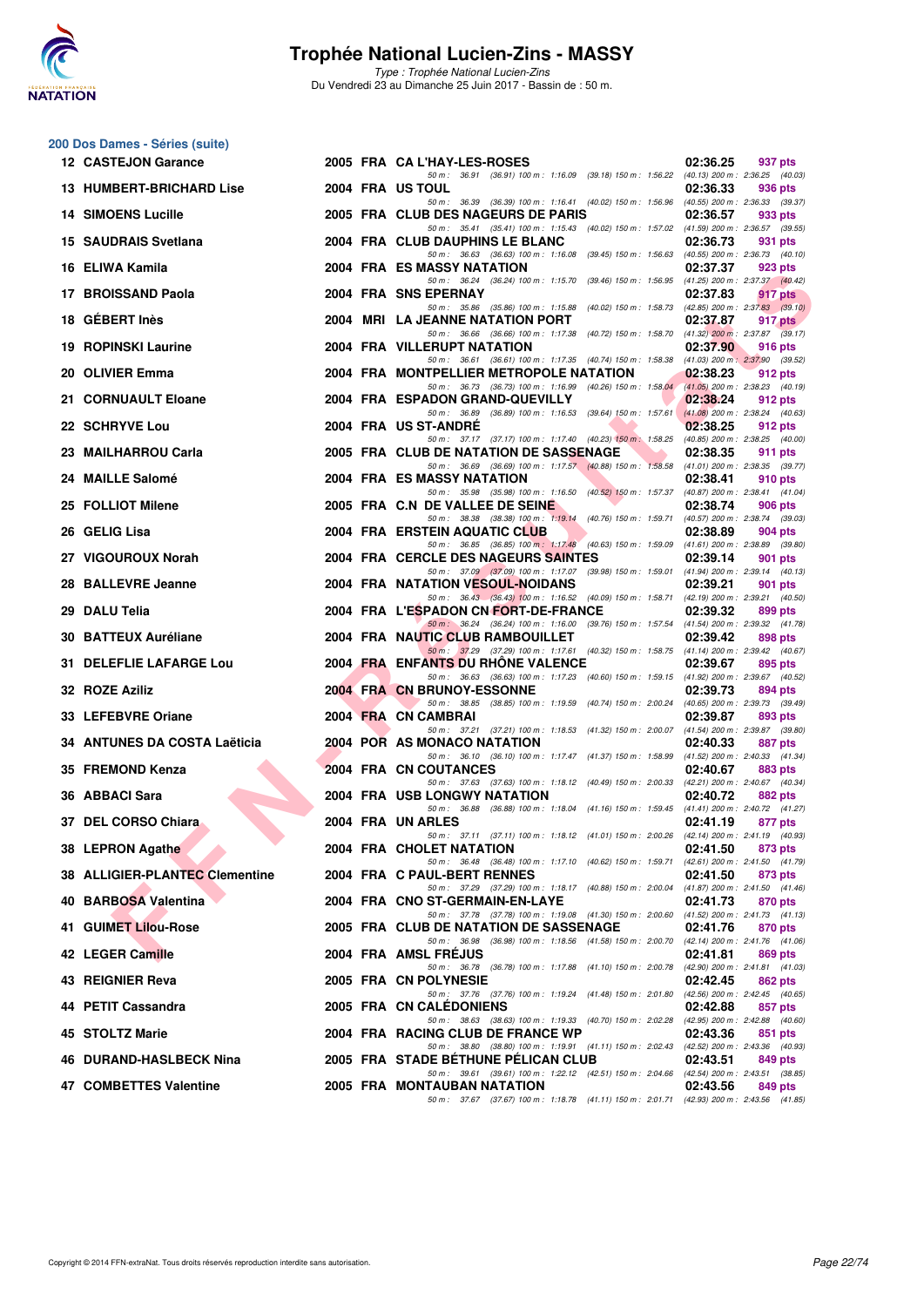

Type : Trophée National Lucien-Zins Du Vendredi 23 au Dimanche 25 Juin 2017 - Bassin de : 50 m.

#### **200 Dos Dames - Séries (suite)**

| 48 GALLANT Apolline      |  | 2004 FRA SN VERSAILLES                                                                                                             | 02:43.59       | 848 pts                                    |
|--------------------------|--|------------------------------------------------------------------------------------------------------------------------------------|----------------|--------------------------------------------|
| 49 HENNEQUEZ Océane      |  | 50 m: 38.65 (38.65) 100 m: 1:19.83 (41.18) 150 m: 2:01.87 (42.04) 200 m: 2:43.59 (41.72)<br>2004 FRA AQUATIC CLUB DE MENTON        | 02:44.17       | 841 pts                                    |
| 50 CHIRENINE Elisabeth   |  | 50 m: 36.22 (36.22) 100 m: 1:18.94 (42.72) 150 m: 2:02.38 (43.44) 200 m: 2:44.17 (41.79)<br>2006 FRA CA PIERRELATTE ASCEAC         | 02:44.40       | 839 pts                                    |
| 51 PHAM Thuyanna         |  | 50 m: 38.74 (38.74) 100 m: 1:21.73 (42.99) 150 m: 2:03.68 (41.95) 200 m: 2:44.40 (40.72)<br>2005 FRA CN ASNIERES                   | 02:44.50       | 838 pts                                    |
|                          |  | 50 m: 38.41 (38.41) 100 m: 1:20.02 (41.61) 150 m: 2:02.28 (42.26) 200 m: 2:44.50 (42.22)                                           |                |                                            |
| 52 DUPONT Léna           |  | 2005 FRA JN COMPIEGNE<br>50 m: 38.15 (38.15) 100 m: 1:20.40 (42.25) 150 m: 2:03.77 (43.37) 200 m: 2:44.63 (40.86)                  | 02:44.63       | 836 pts                                    |
| 53 CARLOS-BROC Zoé       |  | 2006 FRA MORSANG ESSONNE NATATION<br>50 m: 38.82 (38.82) 100 m: 1:21.04 (42.22) 150 m: 2:04.10 (43.06) 200 m: 2:45.01 (40.91)      | 02:45.01       | 832 pts                                    |
| 54 SALEM Sara            |  | 2005 FRA LAGNY-SUR-MARNE NATATION                                                                                                  | 02:45.03       | 831 pts                                    |
| 55 DANTAND Manon         |  | 50 m: 38.85 (38.85) 100 m: 1:20.69 (41.84) 150 m: 2:03.31 (42.62) 200 m: 2:45.03 (41.72)<br>2004 FRA ALLIANCE DIJON NATATION       | 02:45.07       | 831 pts                                    |
| 56 THEILMANN Oria        |  | 50 m: 38.13 (38.13) 100 m: 1:20.26 (42.13) 150 m: 2:03.36 (43.10) 200 m: 2:45.07 (41.71)<br>2004 FRA VAGUE BETSCHDORF-DRACHENBRONN | 02:45.46       | 826 pts                                    |
| 57 CALANDRY Alice        |  | 50 m: 37.85 (37.85) 100 m: 1:19.25 (41.40) 150 m: 2:02.58 (43.33) 200 m: 2:45.46 (42.88)<br>2006 FRA ASPTT CLERMONT-FERRAND        | 02:46.06       | 820 pts                                    |
|                          |  | 50 m: 38.65 (38.65) 100 m: 1:21.21 (42.56) 150 m: 2:04.08 (42.87) 200 m: 2:46.06 (41.98)                                           |                |                                            |
| 58 SASSELLI Lola         |  | 2005 FRA AQUATIC CLUB DE MENTON<br>50 m: 39.63 (39.63) 100 m: 1:22.89 (43.26) 150 m: 2:06.17 (43.28) 200 m: 2:46.71 (40.54)        | 02:46.71       | 812 pts                                    |
| 59 BELLEGUIC Amaelle     |  | 2005 FRA CHARTRES METROPOLE NAT<br>50 m: 39.39 (39.39) 100 m: 1:22.53 (43.14) 150 m: 2:05.72 (43.19) 200 m: 2:46.74 (41.02)        | 02:46.74       | 812 pts                                    |
| 60 LAVAUD Marguerite     |  | 2005 FRA CNO ST-GERMAIN-EN-LAYE                                                                                                    | 02:46.78       | 811 pts                                    |
| 61 GUILBAUD Charlotte    |  | 50 m: 37.99 (37.99) 100 m: 1:20.96 (42.97) 150 m: 2:05.21 (44.25) 200 m: 2:46.78 (41.57)<br>2004 FRA CA ORSAY                      | 02:47.02       | 808 pts                                    |
| 62 GINESTY Eloise        |  | 50 m: 39.69 (39.69) 100 m: 1:21.86<br>(42.17) 150 m : 2:04.83 (42.97) 200 m : 2:47.02 (42.19)<br>2005 FRA SO MILLAU N              | 02:48.23       | 795 pts                                    |
|                          |  | 50 m: 39.53 (39.53) 100 m: 1:23.29<br>(43.76) 150 m : 2:06.43 (43.14) 200 m : 2:48.23 (41.80)                                      |                |                                            |
| 63 LANGUE Camille        |  | 2005 FRA SC NATATION ABBEVILLE<br>50 m: 40.21 (40.21) 100 m: 1:23.00 (42.79) 150 m: 2:07.50 (44.50) 200 m: 2:48.38 (40.88)         | 02:48.38       | 793 pts                                    |
| 64 MUYLLE Cloé           |  | 2005 FRA US ST-ANDRE<br>50 m: 39.78 (39.78) 100 m: 1:22.67 (42.89) 150 m: 2:07.61 (44.94) 200 m: 2:48.69 (41.08)                   | 02:48.69       | <b>789 pts</b>                             |
| 65 LESOILLE Julie        |  | 2005 FRA CAL'HAY-LES-ROSES                                                                                                         | 02:48.80       | <b>788 pts</b>                             |
| 66 CLAUDIC-TCHA Maëllys  |  | 50 m: 39.11 (39.11) 100 m: 1:22.00 (42.89) 150 m: 2:06.03 (44.03) 200 m: 2:48.80 (42.77)<br>2006 FRA ANGERS NATATION               | 02:48.99       | 786 pts                                    |
| 67 JALLABERT Marie       |  | 50 m: 38.97 (38.97) 100 m: 1:22.26 (43.29) 150 m: 2:06.82 (44.56) 200 m: 2:48.99 (42.17)<br>2005 FRA FOS NATATION                  | 02:49.19       | 784 pts                                    |
| 68 MEZAGHRANI May        |  | 50 m: 39.34 (39.34) 100 m: 1:22.82 (43.48) 150 m: 2:06.85 (44.03) 200 m: 2:49.19 (42.34)<br>2005 FRA CLUB DE NATATION DE SASSENAGE | 02:49.59       | 779 pts                                    |
|                          |  | 50 m: 40.88 (40.88) 100 m: 1:24.12 (43.24) 150 m: 2:09.00 (44.88) 200 m: 2:49.59 (40.59)                                           |                |                                            |
| 69 AUBIN Eleanore        |  | 2006 FRA ANGERS NATATION<br>50 m: 39.02 (39.02) 100 m: 1:22.18 (43.16) 150 m: 2:06.16 (43.98) 200 m: 2:49.69 (43.53)               | 02:49.69       | 778 pts                                    |
| 70 GOMES Lucie           |  | <b>2005 FRA AMBERIEU NATATION</b>                                                                                                  | 02:51.68       | 756 pts                                    |
| 71 DIEUAIDE Yaëlle       |  | 50 m: 39.45 (39.45) 100 m: 1:23.28 (43.83) 150 m: 2:08.75 (45.47) 200 m: 2:51.68 (42.93)<br>2005 FRA MONTELIMAR NAUTIC CLUB        | 02:52.88       | 743 pts                                    |
| 72 MARQUE Lilou          |  | 50 m: 39.99 (39.99) 100 m: 1:24.50 (44.51) 150 m: 2:09.13 (44.63) 200 m: 2:52.88 (43.75)<br>2006 FRA CN NEUFCHATEAU                | 02:52.98       | 742 pts                                    |
|                          |  | 50 m: 39.43 (39.43) 100 m: 1:23.78 (44.35) 150 m: 2:08.42 (44.64) 200 m: 2:52.98 (44.56)                                           |                |                                            |
| 73 FAVERGEAT Sydney      |  | 2005 FRA CN POLYNESIE<br>50 m: 39.77 (39.77) 100 m: 1:24.64 (44.87) 150 m: 2:09.65 (45.01) 200 m: 2:53.08 (43.43)                  | 02:53.08       | 740 pts                                    |
| 74 SCHNEPF Victoria      |  | 2006 FRA ERSTEIN AQUATIC CLUB<br>50 m: 41.09 (41.09) 100 m: 1:24.73 (43.64) 150 m: 2:10.76 (46.03) 200 m: 2:53.32 (42.56)          | 02:53.32       | 738 pts                                    |
| 75 TABIASCO Alexandra    |  | 2006 FRA STADE FRANÇAIS O COURBEVOIE                                                                                               | 02:54.70       | <b>723 pts</b>                             |
| 76 GNAZALE Judith        |  | 50 m: 39.09 (39.09) 100 m: 1:23.07 (43.98) 150 m: 2:10.17 (47.10) 200 m: 2:54.70 (44.53)<br>2006 FRA AS EMERAINVILLE               | 02:55.37       | 716 pts                                    |
| 77 DENIS SMETT Valentine |  | 50 m: 39.44 (39.44) 100 m: 1:23.73 (44.29) 150 m: 2:10.05 (46.32) 200 m: 2:55.37 (45.32)<br>2006 FRA REIMS NATATION 89             | 02:57.28       | 695 pts                                    |
| 78 DEGHMOUS Alicia       |  | 50 m: 43.97 (43.97) 100 m: 1:30.32 (46.35) 150 m: 2:15.31 (44.99) 200 m: 2:57.28 (41.97)<br>2006 FRA CNO ST-GERMAIN-EN-LAYE        | 02:57.43       | 693 pts                                    |
|                          |  | 50 m: 41.20 (41.20) 100 m: 1:27.27 (46.07) 150 m: 2:13.37 (46.10) 200 m: 2:57.43 (44.06)                                           |                |                                            |
| 79 RENARD Manon          |  | 2006 FRA US ST-ANDRE<br>50 m: 42.19 (42.19) 100 m: 1:28.12 (45.93) 150 m: 2:13.48                                                  | 02:57.88       | 689 pts<br>(45.36) 200 m : 2:57.88 (44.40) |
| --- HUELLOU Claire       |  | 2005 FRA GIRONDINS BORDEAUX                                                                                                        | <b>DNS</b> dec |                                            |
|                          |  |                                                                                                                                    |                |                                            |

## **[50 Brasse Dames - Séries](http://www.ffnatation.fr/webffn/resultats.php?idact=nat&go=epr&idcpt=47287&idepr=21)** (Dimanche 25 Juin 2017)

| 1 BRAUN Chloé               |  | <b>2004 FRA DAUPHINS TOULOUSE OEC</b> | 00:35.07 | 1094 pts |
|-----------------------------|--|---------------------------------------|----------|----------|
| 2 DOMENECH Victoire         |  | 2004 FRA ES NANTERRE                  | 00:35.31 | 1082 pts |
| 3 KOK SHUN Alicia-Kimberley |  | 2004 MRI CN POSSESSION                | 00:35.35 | 1080 pts |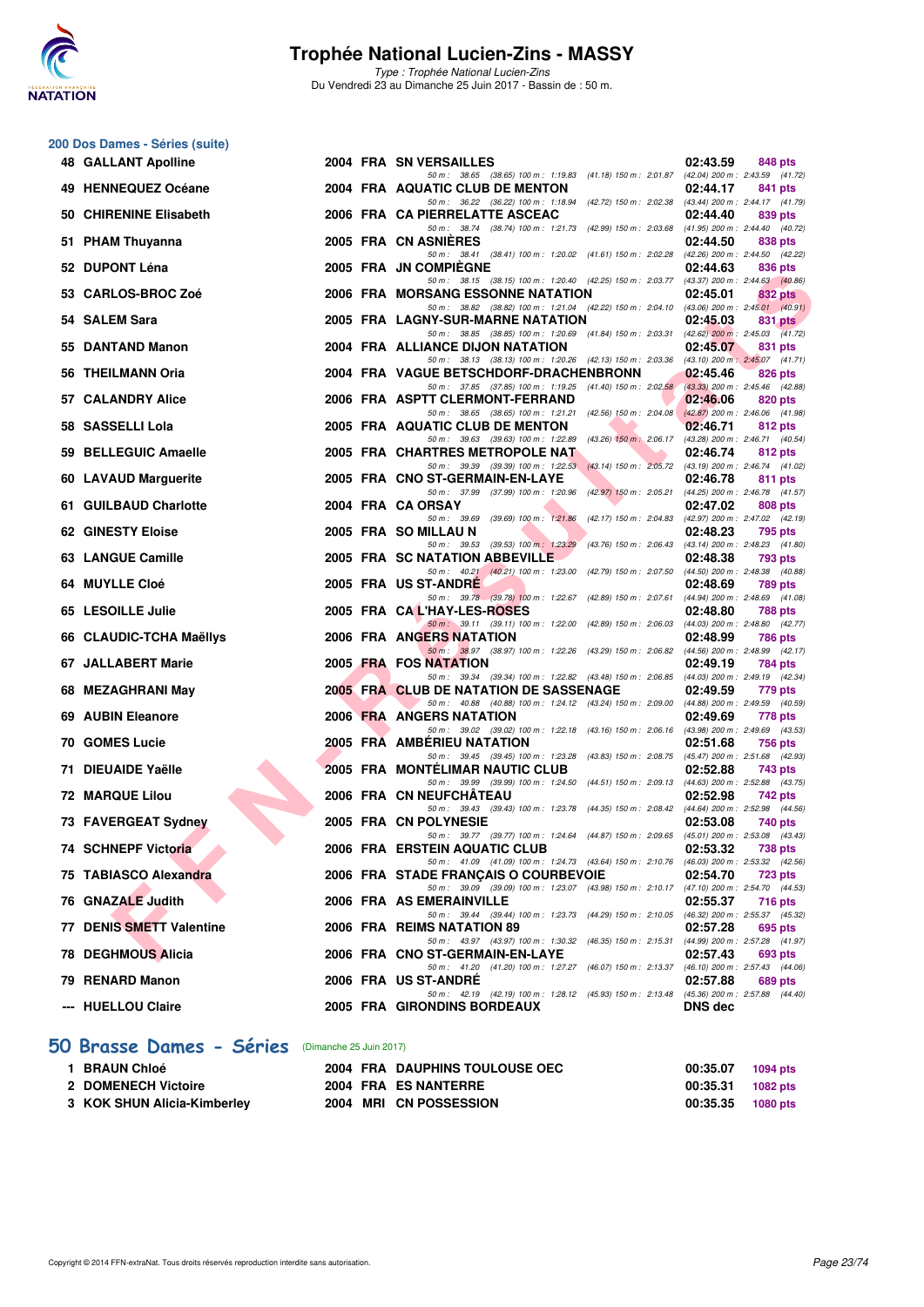

**50 Brasse Dames - Séries (suite)**

## **Trophée National Lucien-Zins - MASSY**

| 4 DELMAS Justine             |  | 2005 FRA CNO ST-GERMAIN-EN-LAYE        | 00:35.69 | 1062 pts        |
|------------------------------|--|----------------------------------------|----------|-----------------|
| 5 LIALY Emma                 |  | 2004 FRA CERCLE DES NAGEURS SAINTES    | 00:35.83 | 1055 pts        |
| 6 TAQUET Stacy               |  | 2004 FRA CERCLE NAGEURS ST-JOSEPH      | 00:35.94 | 1049 pts        |
| 7 BARON Ines                 |  | 2004 FRA EN CAEN                       | 00:36.17 | <b>1037 pts</b> |
| 8 BENTALEB Sarah             |  | 2004 FRA SO MILLAU N                   | 00:36.24 | 1034 pts        |
| 9 GIRARDET Lilou             |  | 2004 FRA MULHOUSE ON                   | 00:36.38 | <b>1027 pts</b> |
| 10 ROUBY Giulia              |  | 2004 FRA FOS NATATION                  | 00:36.45 | 1023 pts        |
| 11 BOISSON Chaïma            |  | <b>2004 FRA VEXIN NATATION CLUB</b>    | 00:36.47 | <b>1022 pts</b> |
| 12 PETRUZZI Lucie            |  | 2004 FRA STADE OLYMPIQUE CHAMBÉRY      | 00:36.69 | <b>1011 pts</b> |
| 13 HUELLOU Claire            |  | 2005 FRA GIRONDINS BORDEAUX            | 00:36.83 | <b>1004 pts</b> |
| <b>14 JEHANNO-FALMUR Eve</b> |  | 2004 FRA ECN CHARTRES-DE-BRETAGNE      | 00:36.91 | <b>1000 pts</b> |
| 15 DELAIRE Anaelle           |  | 2004 FRA STADE BÉTHUNE PÉLICAN CLUB    | 00:36.94 | 998 pts         |
| 16 VASQUEZ Lucie             |  | <b>2004 FRA ES MASSY NATATION</b>      | 00:37.15 | 988 pts         |
| <b>17 HARISBOURE Ambre</b>   |  | 2004 FRA CLUB DES NAGEURS DE BRIVE     | 00:37.21 | 985 pts         |
| <b>18 CHUFFART Claire</b>    |  | 2004 FRA MARSEILLE CELTIC NATATION     | 00:37.32 | 979 pts         |
| 19 MAILLE Salomé             |  | <b>2004 FRA ES MASSY NATATION</b>      | 00:37.42 | 974 pts         |
| 20 PINEL Romane              |  | 2004 FRA ALLIANCE DIJON NATATION       | 00:37.65 | 963 pts         |
| 21 ARLOTTI Valéria           |  | 2004 ITA AS MONACO NATATION            | 00:37.68 | <b>962 pts</b>  |
| 22 CROST Alicia              |  | 2004 FRA C PAUL-BERT RENNES            | 00:37.76 | 958 pts         |
| 23 CANO Maela                |  | 2004 FRA DAUPHINS TOULOUSE OEC         | 00:37.90 | 951 pts         |
| 24 CLOTEAUX Louenn           |  | 2005 FRA LAVAUR NATATION 81            | 00:38.03 | 945 pts         |
| 25 LEBLANC Ines              |  | 2004 FRA NC MARVILLE                   | 00:38.08 | 942 pts         |
| 26 THEILMANN Oria            |  | 2004 FRA VAGUE BETSCHDORF-DRACHENBRONN | 00:38.09 | 942 pts         |
| 27 SCHRYVE Lou               |  | 2004 FRA US ST-ANDRÉ                   | 00:38.17 | 938 pts         |
| 28 MIYAMATSU Sarah           |  | 2004 JPN AS MONACO NATATION            | 00:38.30 | 931 pts         |
| 29 MAUPOUX Nina              |  | 2004 FRA CN VIRY-CHATILLON             | 00:38.32 | 930 pts         |
| <b>30 DELMAS Lucie</b>       |  | 2005 FRA CNO ST-GERMAIN-EN-LAYE        | 00:38.42 | 926 pts         |
| 31 HERAUD Julia              |  | 2004 FRA BEAUCAIRE TARASCON AC         | 00:38.47 | 923 pts         |
| 32 TANGUY Marie-Lys          |  | 2004 FRA CN BREST                      | 00:38.49 | 922 pts         |
| 33 DEPORTE Coline            |  | 2004 FRA TRITON CLUB BELLEVILLE        | 00:38.54 | 920 pts         |
| 34 LAPORTE Noémie            |  | 2004 FRA AS EMERAINVILLE               | 00:38.67 | 914 pts         |
| 35 BESSON Camille            |  | 2005 FRA CN ANDRESY                    | 00:38.83 | 906 pts         |
| 36 LOUVEL Chéryl             |  | 2005 FRA CN CALÉDONIENS                | 00:38.84 | 905 pts         |
| 37 LENOIR Melanie            |  | 2006 FRA C.S MONTERELAIS NATATION      | 00:38.88 | 904 pts         |
| 38 ROSSI-BENE Giulia         |  | <b>2006 FRA ANNEMASSE NATATION</b>     | 00:39.11 | 893 pts         |
| 39 BEAUDRY Lauren            |  | 2005 FRA CN MONTMORILLON               | 00:39.12 | 892 pts         |
| <b>40 PERRET Margaux</b>     |  | 2006 FRA NAUTIC CLUB SORBIERS          | 00:39.18 | 889 pts         |
| 41 GHALEM Nesrine            |  | 2005 FRA CN ANTIBES                    | 00:39.29 | <b>884 pts</b>  |
| 42 AUDOUIN Oceane            |  | 2004 FRA MONTAUBAN NATATION            | 00:39.32 | 883 pts         |
| 43 ALIBEGOVIC Emina          |  | 2005 GBR LYON NATATION METROPOLE       | 00:39.42 | <b>878 pts</b>  |
| 44 CORNUAULT Eloane          |  | 2004 FRA ESPADON GRAND-QUEVILLY        | 00:39.58 | 871 pts         |
| 45 BOUDES Romane             |  | 2006 FRA SO MILLAU N                   | 00:39.80 | <b>860 pts</b>  |
| 46 DANIEL Jeanne             |  | 2005 FRA C.N DE VALLEE DE SEINE        | 00:39.85 | 858 pts         |
| 47 POUPON Kim                |  | 2004 FRA ALLIANCE DIJON NATATION       | 00:39.94 | 854 pts         |
| 48 LANGUE Camille            |  | 2005 FRA SC NATATION ABBEVILLE         | 00:40.06 | 848 pts         |
| 49 TSAI Eileen               |  | 2005 FRA CN BREST                      | 00:40.07 | 848 pts         |
| 50 ELGAMAH Sawane            |  | 2005 FRA US SOCHAUX NATATION           | 00:40.19 | 842 pts         |
| 51 SASSELLI Lola             |  | 2005 FRA AQUATIC CLUB DE MENTON        | 00:40.34 | 835 pts         |
| 52 CARENCO Anaïs             |  | 2004 FRA FOS NATATION                  | 00:40.52 | 827 pts         |
| 53 ADJIMAN Shana             |  | 2005 FRA RSC MONTREUIL                 | 00:40.65 | 821 pts         |
| 54 BERNARD Mai-Lan           |  | 2006 FRA CN BOURG-EN-BRESSE            | 00:41.21 | 796 pts         |
| 55 LEGER Katell              |  | 2006 FRA ES MASSY NATATION             | 00:41.46 | 785 pts         |
| 56 SZKLAREK Malvine          |  | <b>2005 FRA C.N DE VALLEE DE SEINE</b> | 00:41.58 | 779 pts         |
| 57 GNAZALE Judith            |  | 2006 FRA AS EMERAINVILLE               | 00:42.03 | 760 pts         |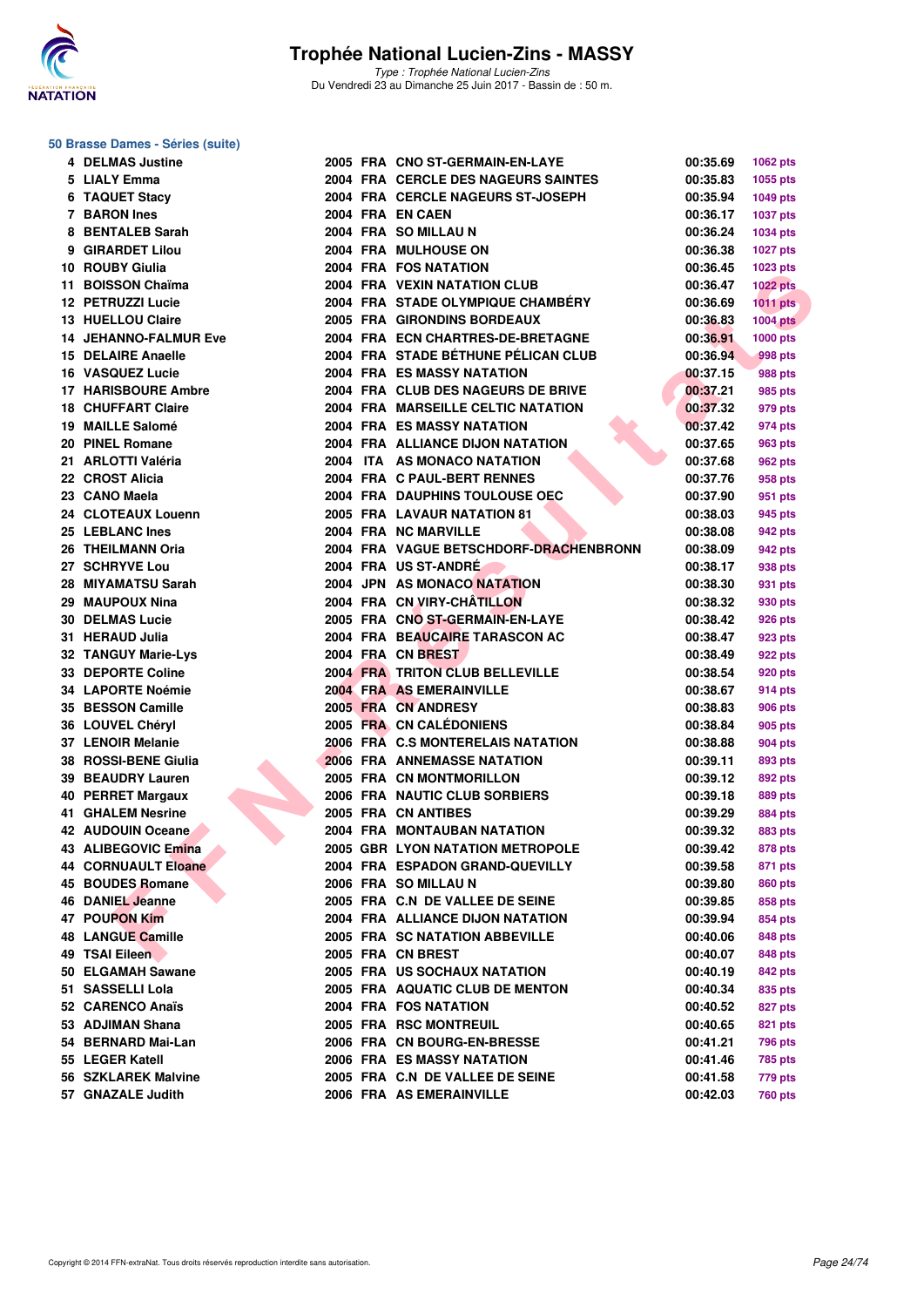

Type : Trophée National Lucien-Zins Du Vendredi 23 au Dimanche 25 Juin 2017 - Bassin de : 50 m.

#### **50 Brasse Dames - Séries (suite)**

| 58 TABIASCO Alexandra |  | 2006 FRA STADE FRANCAIS O COURBEVOIE | 00:42.06 | 758 pts |
|-----------------------|--|--------------------------------------|----------|---------|
| 59 BRUNEAU Emma       |  | 2004 FRA US ST-ANDRÉ                 | 00:42.11 | 756 pts |
| 60 PETRUZZI Adele     |  | 2006 FRA STADE OLYMPIQUE CHAMBÉRY    | 00:42.81 | 726 pts |
| 61 LETONTURIER Jade   |  | 2006 FRA ASM CHAMALIERES NATATION    | 00:42.94 | 720 pts |
| 62 LABIOD Deborah     |  | 2006 FRA CN ANTIBES                  | 00:43.18 | 710 pts |
| 63 HENRIET Ange-Line  |  | 2005 FRA CN SALON-DE-PROVENCE        | 00:43.29 | 706 pts |
| 64 LINDAUER Juliette  |  | 2006 FRA ERSTEIN AQUATIC CLUB        | 00:43.53 | 696 pts |
|                       |  |                                      |          |         |

### **[100 Brasse Dames - Séries](http://www.ffnatation.fr/webffn/resultats.php?idact=nat&go=epr&idcpt=47287&idepr=22)** (Vendredi 23 Juin 2017)

| <b>04 LINDAULR JUICUS</b>                        |  | 2000 FRA ERSTEIN AGOATIC CLOB          |              |              |          | ขอบ pเจ                                                       |
|--------------------------------------------------|--|----------------------------------------|--------------|--------------|----------|---------------------------------------------------------------|
| 00 Brasse Dames - Séries (Vendredi 23 Juin 2017) |  |                                        |              |              |          |                                                               |
| 1 DELMAS Justine                                 |  | 2005 FRA CNO ST-GERMAIN-EN-LAYE        |              |              | 01:16.21 | 1105 pts                                                      |
|                                                  |  |                                        |              | 50 m : 35.54 |          | $(35.54)$ 100 m : 1:16.21 (40.67)                             |
| 2 BRAUN Chloé                                    |  | 2004 FRA DAUPHINS TOULOUSE OEC         | 50 m : 36.19 |              | 01:16.45 | <b>1099 pts</b><br>$(36.19)$ 100 m : 1:16.45 $(40.26)$        |
| 3 KOK SHUN Alicia-Kimberley                      |  | 2004 MRI CN POSSESSION                 |              |              | 01:16.73 | 1093 pts                                                      |
| 4 OLIVA Ambre                                    |  | 2004 FRA CA PÉZENAS                    | 50 m : 35.88 |              | 01:18.93 | $(35.88)$ 100 m : 1:16.73 (40.85)<br>1043 pts                 |
|                                                  |  |                                        |              |              |          | 50 m: 37.82 (37.82) 100 m: 1:18.93 (41.11)                    |
| 5 VASQUEZ Lucie                                  |  | <b>2004 FRA ES MASSY NATATION</b>      |              |              | 01:19.66 | <b>1027 pts</b><br>50 m: 37.57 (37.57) 100 m: 1:19.66 (42.09) |
| 6 BARON Ines                                     |  | 2004 FRA EN CAEN                       |              |              | 01:19.80 | <b>1024 pts</b>                                               |
|                                                  |  |                                        |              |              |          | 50 m: 37.16 (37.16) 100 m: 1:19.80 (42.64)                    |
| <b>7 HARISBOURE Ambre</b>                        |  | 2004 FRA CLUB DES NAGEURS DE BRIVE     |              | 50 m: 37.76  | 01:20.08 | <b>1017 pts</b><br>$(37.76)$ 100 m : 1:20.08 $(42.32)$        |
| <b>8 DOMENECH Victoire</b>                       |  | 2004 FRA ES NANTERRE                   |              |              | 01:20.65 | <b>1005 pts</b>                                               |
| 9 PINEL Romane                                   |  | 2004 FRA ALLIANCE DIJON NATATION       |              | 50 m : 37.76 | 01:20.66 | (37.76) 100 m : 1:20.65 (42.89)<br>1005 pts                   |
|                                                  |  |                                        |              | 50 m : 38.13 |          | $(38.13)$ 100 m : 1:20.66 $(42.53)$                           |
| 10 SCHRYVE Lou                                   |  | 2004 FRA US ST-ANDRE                   |              |              | 01:20.76 | <b>1002 pts</b>                                               |
| 11 TAQUET Stacy                                  |  | 2004 FRA CERCLE NAGEURS ST-JOSEPH      |              | 50 m : 38.43 | 01:20.79 | $(38.43)$ 100 m : 1:20.76 $(42.33)$<br><b>1002 pts</b>        |
|                                                  |  |                                        |              | 50 m : 38.46 |          | $(38.46)$ 100 m : 1:20.79 $(42.33)$                           |
| 12 BOISSON Chaïma                                |  | 2004 FRA VEXIN NATATION CLUB           |              |              | 01:20.89 | 999 pts<br>50 m: 37.96 (37.96) 100 m: 1:20.89 (42.93)         |
| 13 BENTALEB Sarah                                |  | 2004 FRA SO MILLAU N                   |              |              | 01:21.01 | 997 pts                                                       |
|                                                  |  |                                        | 50 m: 38.23  |              |          | $(38.23)$ 100 m : 1:21.01 $(42.78)$                           |
| <b>14 CLOTEAUX Louenn</b>                        |  | 2005 FRA LAVAUR NATATION 81            | 50 m : 37.60 |              | 01:21.07 | 996 pts<br>$(37.60)$ 100 m : 1:21.07 $(43.47)$                |
| 15 ROUBY Giulia                                  |  | <b>2004 FRA FOS NATATION</b>           |              |              | 01:21.47 | 987 pts                                                       |
| 16 GIRARDET Lilou                                |  | 2004 FRA MULHOUSE ON                   |              | 50 m : 38.71 | 01:21.52 | (38.71) 100 m: 1:21.47 (42.76)<br>986 pts                     |
|                                                  |  |                                        |              | 50 m : 37.53 |          | (37.53) 100 m : 1:21.52 (43.99)                               |
| 17 HERAUD Julia                                  |  | 2004 FRA BEAUCAIRE TARASCON AC         |              |              | 01:21.55 | 985 pts                                                       |
| <b>18 CHUFFART Claire</b>                        |  | 2004 FRA MARSEILLE CELTIC NATATION     |              | 50 m : 38.70 | 01:21.58 | $(38.70)$ 100 m : 1:21.55 $(42.85)$<br>984 pts                |
|                                                  |  |                                        |              | 50 m : 38.24 |          | (38.24) 100 m: 1:21.58 (43.34)                                |
| 19 MIYAMATSU Sarah                               |  | 2004 JPN AS MONACO NATATION            |              | 50 m : 38.95 | 01:21.84 | 979 pts<br>$(38.95)$ 100 m : 1:21.84 $(42.89)$                |
| 20 DELAIRE Anaelle                               |  | 2004 FRA STADE BÉTHUNE PÉLICAN CLUB    |              |              | 01:21.96 | 976 pts                                                       |
| 21 COUDERT Lucile                                |  | 2004 FRA AC BOULOGNE-BILLANCOURT       |              | 50 m : 37.11 | 01:21.98 | $(37.11)$ 100 m : 1:21.96 $(44.85)$<br>976 pts                |
|                                                  |  |                                        | 50 m : 38.39 |              |          | (38.39) 100 m: 1:21.98 (43.59)                                |
| 22 LOUVEL Chéryl                                 |  | 2005 FRA CN CALEDONIENS                |              |              | 01:22.05 | 974 pts                                                       |
| 23 HUELLOU Claire                                |  | 2005 FRA GIRONDINS BORDEAUX            |              | 50 m : 39.49 | 01:22.21 | $(39.49)$ 100 m : 1:22.05 $(42.56)$<br>971 pts                |
|                                                  |  |                                        |              | 50 m : 38.35 |          | $(38.35)$ 100 m : 1:22.21 $(43.86)$                           |
| 24 MAUPOUX Nina                                  |  | 2004 FRA CN VIRY-CHÂTILLON             |              | 50 m : 38.74 | 01:22.45 | 966 pts<br>$(38.74)$ 100 m : 1:22.45 $(43.71)$                |
| <b>25 DELMAS Lucie</b>                           |  | 2005 FRA CNO ST-GERMAIN-EN-LAYE        |              |              | 01:22.73 | <b>960 pts</b>                                                |
|                                                  |  |                                        |              |              |          | 50 m: 38.67 (38.67) 100 m: 1:22.73 (44.06)                    |
| 26 THEILMANN Oria                                |  | 2004 FRA VAGUE BETSCHDORF-DRACHENBRONN |              |              | 01:22.88 | 956 pts<br>50 m: 38.45 (38.45) 100 m: 1:22.88 (44.43)         |
| 27 LIALY Emma                                    |  | 2004 FRA CERCLE DES NAGEURS SAINTES    |              |              | 01:22.91 | 956 pts                                                       |
| <b>28 JEHANNO-FALMUR Eve</b>                     |  | 2004 FRA ECN CHARTRES-DE-BRETAGNE      |              |              | 01:23.06 | 50 m: 38.59 (38.59) 100 m: 1:22.91 (44.32)<br>952 pts         |
|                                                  |  |                                        |              |              |          | 50 m: 38.66 (38.66) 100 m: 1:23.06 (44.40)                    |
| 29 DEPORTE Coline                                |  | 2004 FRA TRITON CLUB BELLEVILLE        |              |              | 01:23.18 | 950 pts                                                       |
| 30 CROST Alicia                                  |  | 2004 FRA C PAUL-BERT RENNES            |              |              | 01:23.32 | 50 m: 38.19 (38.19) 100 m: 1:23.18 (44.99)<br>947 pts         |
|                                                  |  |                                        |              |              |          | 50 m: 38.93 (38.93) 100 m: 1:23.32 (44.39)                    |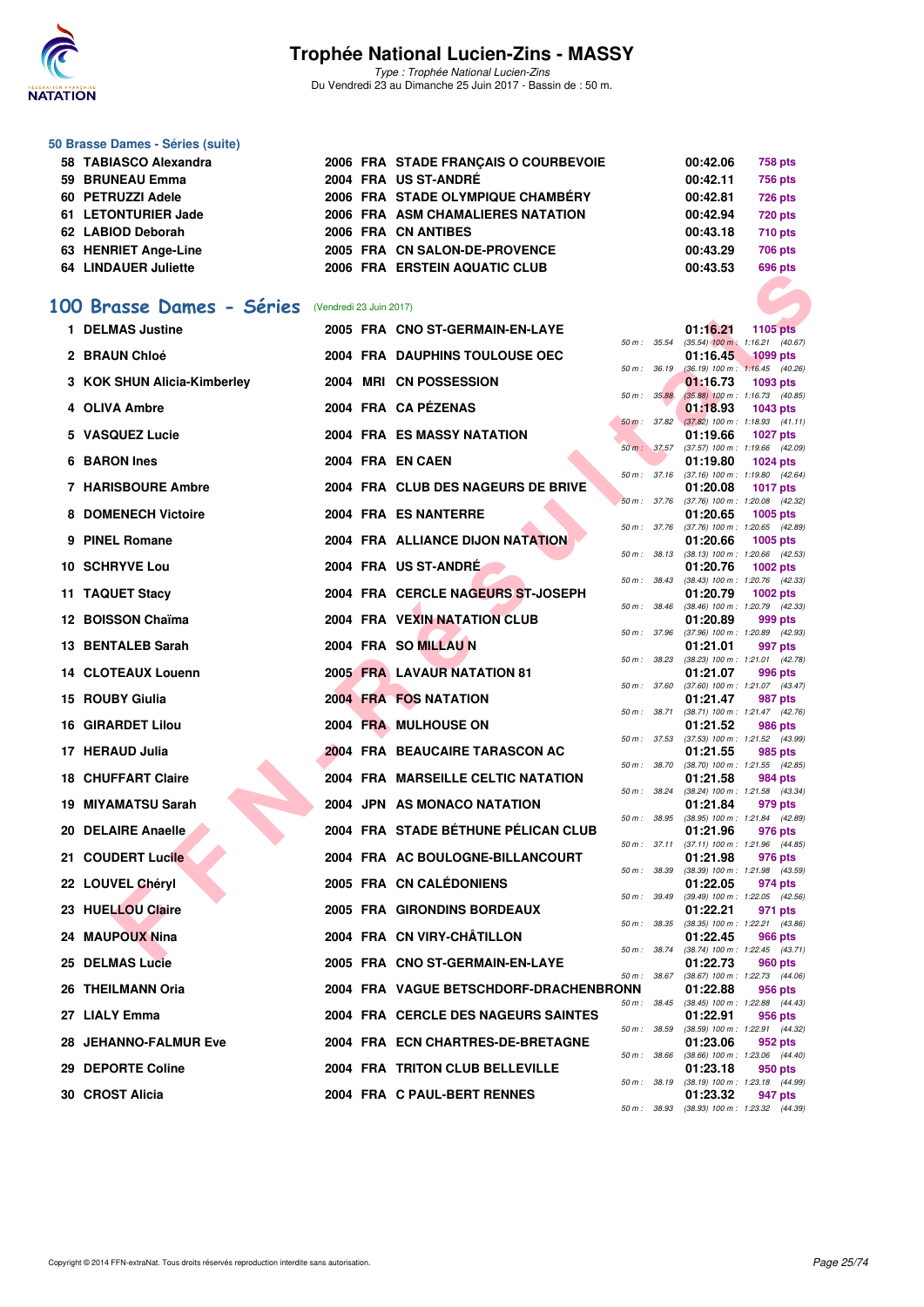

|     | 100 Brasse Dames - Séries (suite) |  |                                    |                          |              |          |                                                         |
|-----|-----------------------------------|--|------------------------------------|--------------------------|--------------|----------|---------------------------------------------------------|
|     | 31 PETRUZZI Lucie                 |  | 2004 FRA STADE OLYMPIQUE CHAMBERY  |                          | 50 m : 39.91 | 01:23.72 | 938 pts<br>(39.91) 100 m: 1:23.72 (43.81)               |
|     | 32 LENOIR Melanie                 |  | 2006 FRA C.S MONTERELAIS NATATION  | 50 m: 39.54              |              | 01:23.77 | 937 pts<br>(39.54) 100 m: 1:23.77 (44.23)               |
|     | 33 MAILLE Salomé                  |  | <b>2004 FRA ES MASSY NATATION</b>  |                          |              | 01:23.80 | 937 pts                                                 |
|     | 34 ARLOTTI Valéria                |  | 2004 ITA AS MONACO NATATION        | 50 m: 40.20              |              | 01:23.84 | (40.20) 100 m: 1:23.80 (43.60)<br>936 pts               |
|     | 35 COCCORDANO Clémence            |  | 2005 FRA US ST-ANDRE               | 50 m : 38.61             |              | 01:24.03 | (38.61) 100 m: 1:23.84 (45.23)<br>932 pts               |
|     | 36 BRIVERT Kate-Lye               |  | 2004 FRA CN DE BAIE-MAHAULT        | 50 m : 39.83             |              | 01:24.36 | (39.83) 100 m: 1:24.03 (44.20)<br>925 pts               |
|     | 37 BOUDES Romane                  |  | 2006 FRA SO MILLAU N               | 50 m: 40.51              |              | 01:24.77 | $(40.51)$ 100 m : 1:24.36 $(43.85)$<br>916 pts          |
|     | 38 CARENCO Anaïs                  |  | 2004 FRA FOS NATATION              | 50 m : 39.24             |              | 01:25.37 | $(39.24)$ 100 m : 1:24.77 $(45.53)$<br>904 pts          |
| 39  | <b>BURGY Manon</b>                |  | 2005 FRA SC SELESTAT               | 50 m: 40.50              |              | 01:25.75 | (40.50) 100 m: 1:25.37 (44.87)<br>896 pts               |
|     | <b>40 LEBLANC Ines</b>            |  | 2004 FRA NC MARVILLE               | $50 \text{ m}$ : $40.63$ |              | 01:26.04 | (40.63) 100 m: 1:25.75 (45.12)<br>890 pts               |
|     | 41 BEY Emlynn                     |  | 2004 FRA CN LE MANS                | $50 m$ : $40.05$         |              | 01:26.41 | $(40.05)$ 100 m : 1:26.04 $(45.99)$<br>882 pts          |
|     | 42 BEAUDRY Lauren                 |  | 2005 FRA CN MONTMORILLON           | $50 m$ :                 | 40.62        | 01:26.93 | (40.62) 100 m: 1:26.41 (45.79)<br>871 pts               |
| 43. | <b>ROSSI-BENE Giulia</b>          |  | <b>2006 FRA ANNEMASSE NATATION</b> | $50 m$ :                 | 40.91        | 01:27.18 | (40.91) 100 m: 1:26.93 (46.02)<br>866 pts               |
|     | 44 CANO Maela                     |  | 2004 FRA DAUPHINS TOULOUSE OEC     | 50 m: 39.87              |              | 01:27.29 | (39.87) 100 m: 1:27.18 (47.31)<br>864 pts               |
| 45  | <b>POUPON Kim</b>                 |  | 2004 FRA ALLIANCE DIJON NATATION   | 50 m : 39.73             |              | 01:27.51 | (39.73) 100 m : 1:27.29 (47.56)<br>860 pts              |
|     | 46 BESSON Camille                 |  | 2005 FRA CN ANDRESY                | 50 m: 41.33              |              | 01:27.67 | $(41.33)$ 100 m : 1:27.51 $(46.18)$<br>856 pts          |
|     | 47 ALIBEGOVIC Emina               |  | 2005 GBR LYON NATATION METROPOLE   | 50 m: 40.47              |              | 01:27.78 | (40.47) 100 m: 1:27.67 (47.20)<br>854 pts               |
| 48  | <b>MIGUET Chloe</b>               |  | 2004 FRA SN VERSAILLES             | 50 m : 40.51             |              | 01:28.04 | $(40.51)$ 100 m : 1:27.78 $(47.27)$<br>849 pts          |
| 49  | <b>ADJIMAN Shana</b>              |  | 2005 FRA RSC MONTREUIL             |                          | 50 m : 41.40 | 01:28.12 | $(41.40)$ 100 m : 1:28.04 $(46.64)$<br>847 pts          |
|     | 50 AUDOUIN Oceane                 |  | 2004 FRA MONTAUBAN NATATION        |                          |              | 01:28.24 | 50 m: 41.78 (41.78) 100 m: 1:28.12 (46.34)<br>845 pts   |
|     | 51 MOURGUES Soline                |  | 2006 FRA CO SAINT-DIZIER NATATION  |                          | 50 m : 41.93 | 01:28.28 | (41.93) 100 m: 1:28.24 (46.31)<br>844 pts               |
|     | 52 SASSELLI Lola                  |  | 2005 FRA AQUATIC CLUB DE MENTON    |                          |              | 01:28.30 | 50 m: 42.16 (42.16) 100 m: 1:28.28 (46.12)<br>844 pts   |
|     | 53 SZKLAREK Malvine               |  | 2005 FRA C.N DE VALLEE DE SEINE    | 50 m: 41.07              |              | 01:28.34 | (41.07) 100 m: 1:28.30 (47.23)<br>843 pts               |
|     | 54 LANGUE Camille                 |  | 2005 FRA SC NATATION ABBEVILLE     |                          | 50 m: 41.33  | 01:28.46 | $(41.33)$ 100 m : 1:28.34 $(47.01)$<br>840 pts          |
|     | 55 BERNARD Mai-Lan                |  | 2006 FRA CN BOURG-EN-BRESSE        |                          |              | 01:29.97 | 50 m: 41.91 (41.91) 100 m: 1:28.46 (46.55)<br>810 pts   |
|     | 56 TSAI Eileen                    |  | 2005 FRA CN BREST                  | 50 m : 42.35             |              | 01:30.03 | (42.35) 100 m : 1:29.97 (47.62)<br>809 pts              |
|     | 57 LEMAIRE Elsa                   |  | 2005 FRA CN NIORT                  |                          |              | 01:30.24 | 50 m : 39.90 (39.90) 100 m : 1:30.03 (50.13)<br>805 pts |
|     | 58 LE MOULLEC Camille             |  | 2005 FRA AS LA TESTE               | 50 m: 42.51              |              | 01:30.77 | (42.51) 100 m: 1:30.24 (47.73)<br>794 pts               |
|     | 59 BRUNEAU Emma                   |  | 2004 FRA US ST-ANDRÉ               | 50 m: 42.69              |              | 01:30.99 | (42.69) 100 m : 1:30.77 (48.08)<br>790 pts              |
|     | <b>60 GHALEM Nesrine</b>          |  | 2005 FRA CN ANTIBES                | 50 m : 43.35             |              | 01:31.19 | (43.35) 100 m: 1:30.99 (47.64)<br>786 pts               |
|     | 61 CALARCO Clara                  |  | 2006 FRA AMSL FRÉJUS               |                          |              | 01:31.56 | 50 m: 42.25 (42.25) 100 m: 1:31.19 (48.94)<br>779 pts   |
|     | 62 GNAZALE Judith                 |  | 2006 FRA AS EMERAINVILLE           |                          | 50 m : 43.55 | 01:31.85 | (43.55) 100 m: 1:31.56 (48.01)<br>773 pts               |
|     | 62 PERRET Margaux                 |  | 2006 FRA NAUTIC CLUB SORBIERS      |                          |              | 01:31.85 | 50 m: 42.62 (42.62) 100 m: 1:31.85 (49.23)<br>773 pts   |
|     | 64 DOMINIQUE Manon                |  | 2006 FRA ERSTEIN AQUATIC CLUB      | 50 m: 43.56              |              | 01:32.12 | (43.56) 100 m: 1:31.85 (48.29)<br>768 pts               |
|     | 65 PETRUZZI Adele                 |  | 2006 FRA STADE OLYMPIQUE CHAMBERY  | 50 m : 44.22             |              | 01:32.19 | (44.22) 100 m: 1:32.12 (47.90)<br>767 pts               |
|     | 66 LOUCHEZ Anaele                 |  | 2006 FRA US ST-ANDRÉ               | 50 m: 44.09              |              | 01:32.26 | (44.09) 100 m: 1:32.19 (48.10)<br>766 pts               |

|          |       | 01:23.72                      | 938 pts                              |
|----------|-------|-------------------------------|--------------------------------------|
| 50 m :   | 39.91 | $(39.91)$ 100 m :             | 1:23.72<br>(43.81)                   |
| 50 m :   | 39.54 | 01:23.77<br>$(39.54) 100 m$ : | 937<br>pts<br>1:23.77<br>(44.23)     |
|          |       | 01:23.80                      | 937 pts                              |
| $50 m$ : | 40.20 | (40.20) 100 m :               | 1:23.80<br>(43.60)                   |
|          |       | 01:23.84                      | 936 pts                              |
| 50 m :   | 38.61 | $(38.61)$ 100 m :             | 1:23.84<br>(45.23)                   |
|          |       | 01:24.03                      | 932 pts                              |
| $50 m$ : | 39.83 | (39.83) 100 m :<br>01:24.36   | 1:24.03<br>(44.20)<br>925 pts        |
| $50 m$ : | 40.51 | (40.51) 100 m :               | 1:24.36 (43.85)                      |
|          |       | 01:24.77                      | 916 pts                              |
| 50 m :   | 39.24 | $(39.24)$ 100 m :             | 1:24.77<br>(45.53)                   |
|          |       | 01:25.37                      | 904 pts                              |
| $50 m$ : | 40.50 | $(40.50)$ 100 m :<br>01:25.75 | 1:25.37<br>(44.87)<br>896 pts        |
| $50 m$ : | 40.63 | $(40.63)$ 100 m :             | 1:25.75<br>(45.12)                   |
|          |       | 01:26.04                      | 890 pts                              |
| 50 m :   | 40.05 | $(40.05)$ 100 m :             | 1:26.04<br>(45.99)                   |
|          |       | 01:26.41                      | <b>882 pts</b>                       |
| $50 m$ : | 40.62 | $(40.62)$ 100 m :             | 1:26.41<br>(45.79)                   |
| $50 m$ : | 40.91 | 01:26.93<br>$(40.91)$ 100 m : | 871 pts<br>1:26.93<br>(46.02)        |
|          |       | 01:27.18                      | <b>866 pts</b>                       |
| 50 m :   | 39.87 | $(39.87) 100 m$ :             | 1:27.18<br>(47.31)                   |
|          |       | 01:27.29                      | <b>864 pts</b>                       |
| 50 m :   | 39.73 | (39.73) 100 m :               | 1:27.29<br>(47.56)                   |
| $50 m$ : | 41.33 | 01:27.51<br>$(41.33) 100 m$ : | <b>860 pts</b><br>1:27.51<br>(46.18) |
|          |       | 01:27.67                      | 856 pts                              |
| 50 m :   | 40.47 | $(40.47) 100 m$ :             | 1:27.67<br>(47.20)                   |
|          |       | 01:27.78                      | <b>854 pts</b>                       |
| $50 m$ : | 40.51 | $(40.51)$ 100 m :             | 1:27.78<br>(47.27)                   |
| $50 m$ : | 41.40 | 01:28.04<br>$(41.40) 100 m$ : | 849 pts<br>1:28.04<br>(46.64)        |
|          |       | 01:28.12                      | 847 pts                              |
| 50 m :   | 41.78 | $(41.78) 100 m$ :             | 1:28.12<br>(46.34)                   |
|          |       | 01:28.24                      | 845 pts                              |
| $50 m$ : | 41.93 | $(41.93) 100 m$ :             | 1:28.24<br>(46.31)                   |
| $50 m$ : | 42.16 | 01:28.28<br>$(42.16) 100 m$ : | 844 pts<br>1:28.28<br>(46.12)        |
|          |       | 01:28.30                      | 844 pts                              |
| 50 m :   | 41.07 | $(41.07) 100 m$ :             | 1:28.30<br>(47.23)                   |
|          |       | 01:28.34                      | 843 pts                              |
| $50 m$ : | 41.33 | $(41.33) 100 m$ :             | 1:28.34<br>(47.01)                   |
| $50 m$ : | 41.91 | 01:28.46<br>$(41.91) 100 m$ : | <b>840 pts</b><br>1:28.46<br>(46.55) |
|          |       | 01:29.97                      | 810 pts                              |
| 50 m :   | 42.35 | (42.35) 100 m :               | 1:29.97<br>(47.62)                   |
|          |       | 01:30.03                      | 809 pts                              |
| $50 m$ : | 39.90 | (39.90) 100 m :<br>01:30.24   | 1:30.03<br>(50.13)<br>805 pts        |
| $50 m$ : | 42.51 | $(42.51)$ 100 m :             | 1:30.24<br>(47.73)                   |
|          |       | 01:30.77                      | 794 pts                              |
| $50 m$ : | 42.69 | $(42.69)$ 100 m :             | (48.08)<br>1:30.77                   |
|          |       | 01:30.99                      | <b>790 pts</b>                       |
| $50 m$ : | 43.35 | (43.35) 100 m :<br>01:31.19   | 1:30.99<br>(47.64)<br><b>786 pts</b> |
| $50 m$ : | 42.25 | (42.25) 100 m :               | 1:31.19<br>(48.94)                   |
|          |       | 01:31.56                      | 779 pts                              |
| $50 m$ : | 43.55 | $(43.55) 100 m$ :             | 1:31.56<br>(48.01)                   |
|          |       | 01:31.85                      | <b>773 pts</b>                       |
| $50 m$ : | 42.62 | (42.62) 100 m :<br>01:31.85   | 1:31.85<br>(49.23)<br>773 pts        |
| $50 m$ : | 43.56 | $(43.56) 100 m$ :             | 1:31.85<br>(48.29)                   |
|          |       | 01:32.12                      | <b>768 pts</b>                       |
| $50 m$ : | 44.22 | (44.22) 100 m :               | 1:32.12<br>(47.90)                   |
|          |       | 01:32.19                      | 767 pts                              |
| $50 m$ : | 44.09 | (44.09) 100 m :<br>01:32.26   | 1:32.19<br>(48.10)<br>766 pts        |
| 50 m :   | 44.23 | $(44.23) 100 m$ :             | 1:32.26 (48.03)                      |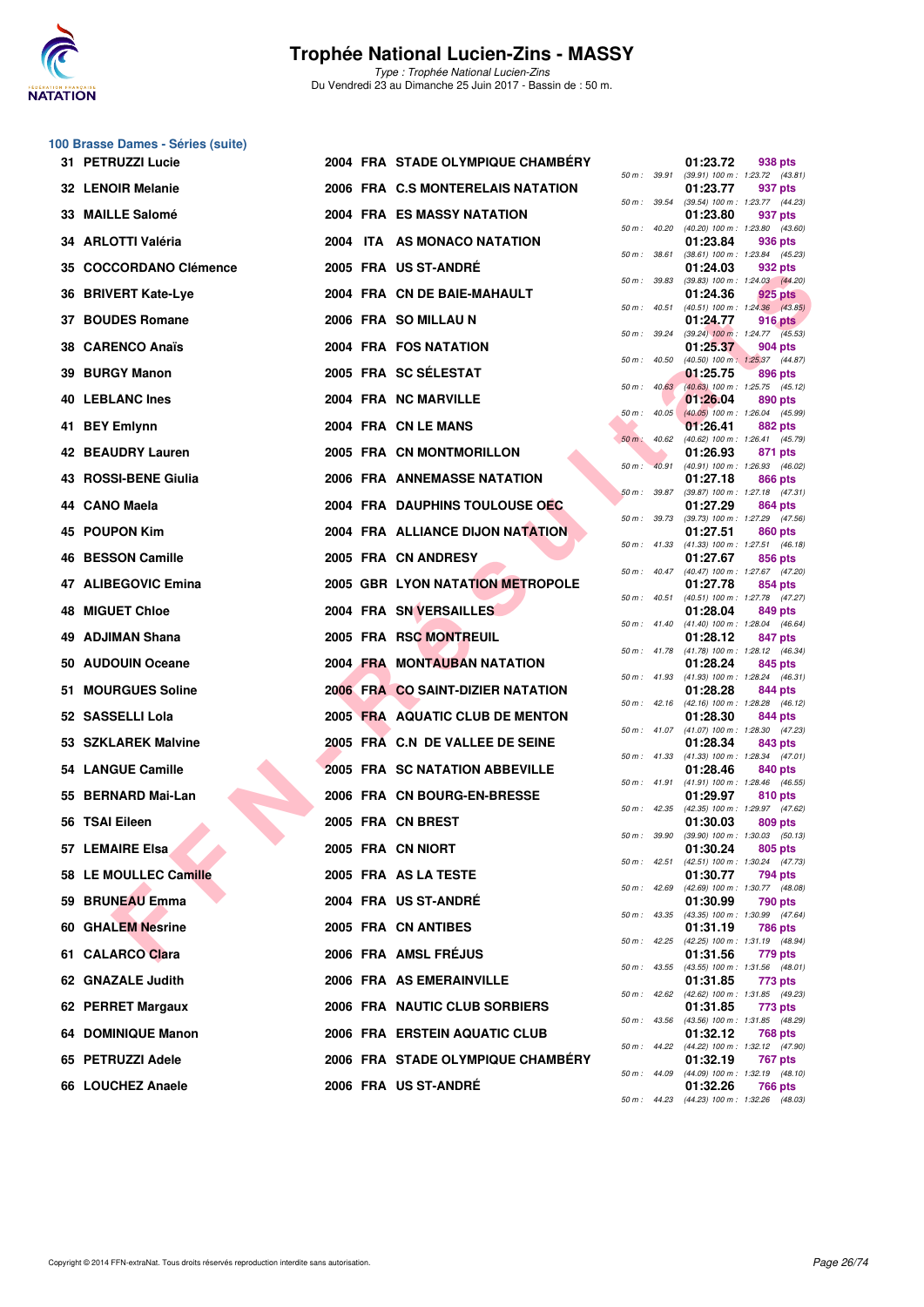

Type : Trophée National Lucien-Zins Du Vendredi 23 au Dimanche 25 Juin 2017 - Bassin de : 50 m.

| 100 Brasse Dames - Séries (suite) |  |                                   |                |                        |                                             |                |
|-----------------------------------|--|-----------------------------------|----------------|------------------------|---------------------------------------------|----------------|
| 67 LETONTURIER Jade               |  | 2006 FRA ASM CHAMALIERES NATATION |                |                        | 01:32.93                                    | <b>753 pts</b> |
|                                   |  |                                   |                |                        | 50 m: 45.54 (45.54) 100 m: 1:32.93 (47.39   |                |
| <b>68 LINDAUER Juliette</b>       |  | 2006 FRA ERSTEIN AQUATIC CLUB     |                |                        | 01:33.11                                    | 749 pts        |
|                                   |  |                                   | $50 m$ : 43.86 |                        | (43.86) 100 m : 1:33.11 (49.25              |                |
| 69 DEGHMOUS Alicia                |  | 2006 FRA CNO ST-GERMAIN-EN-LAYE   |                |                        | 01:33.90                                    | 734 pts        |
|                                   |  |                                   |                | $50 \text{ m}$ : 43.73 | (43.73) 100 m : 1:33.90 (50.17              |                |
| 70 LABIOD Deborah                 |  | 2006 FRA CN ANTIBES               |                |                        | 01:35.05                                    | 713 pts        |
|                                   |  |                                   |                |                        | 50 m : 45.32 (45.32) 100 m : 1:35.05 (49.73 |                |
| 71 HENRIET Ange-Line              |  | 2005 FRA CN SALON-DE-PROVENCE     |                |                        | 01:35.92                                    | 697 pts        |
|                                   |  |                                   | $50 m$ : 45.67 |                        | (45.67) 100 m : 1:35.92 (50.25)             |                |

## **[200 Brasse Dames - Séries](http://www.ffnatation.fr/webffn/resultats.php?idact=nat&go=epr&idcpt=47287&idepr=23)** (Samedi 24 Juin 2017)

| TI TIERRIET ANGELING                                  |  | <b>2003 FRA CN SALON-DE-FROVENCE</b>                                                                                               | 01.JJ.JZ | <b>USI</b> PLS<br>50 m: 45.67 (45.67) 100 m: 1:35.92 (50.25) |
|-------------------------------------------------------|--|------------------------------------------------------------------------------------------------------------------------------------|----------|--------------------------------------------------------------|
| <b>00 Brasse Dames - Séries</b> (Samedi 24 Juin 2017) |  |                                                                                                                                    |          |                                                              |
|                                                       |  |                                                                                                                                    |          |                                                              |
| 1 DELMAS Justine                                      |  | 2005 FRA CNO ST-GERMAIN-EN-LAYE                                                                                                    | 02:44.77 | <b>1077 pts</b>                                              |
| 2 BRAUN Chloé                                         |  | 50 m: 36.72 (36.72) 100 m: 1:19.04 (42.32) 150 m: 2:01.68 (42.64) 200 m: 2:44.77 (43.09)<br><b>2004 FRA DAUPHINS TOULOUSE OEC</b>  | 02:45.87 | <b>1065 pts</b>                                              |
| 3 VASQUEZ Lucie                                       |  | 50 m: 37.52 (37.52) 100 m: 1:20.08 (42.56) 150 m: 2:03.68 (43.60) 200 m: 2:45.87 (42.19)<br><b>2004 FRA ES MASSY NATATION</b>      | 02:49.37 | <b>1025 pts</b>                                              |
| 4 PINEL Romane                                        |  | 50 m: 38.41 (38.41) 100 m: 1:21.56 (43.15) 150 m: 2:05.64 (44.08) 200 m: 2:49.37 (43.73)<br>2004 FRA ALLIANCE DIJON NATATION       | 02:50.58 | <b>1012 pts</b>                                              |
| 5 OLIVA Ambre                                         |  | 50 m: 38.73 (38.73) 100 m: 1:21.69 (42.96) 150 m: 2:05.80 (44.11) 200 m: 2:50.58 (44.78)<br>2004 FRA CA PEZENAS                    | 02:51.16 | 1005 pts                                                     |
| 6 SCHRYVE Lou                                         |  | 50 m: 38.56 (38.56) 100 m: 1:22.34 (43.78) 150 m: 2:06.90 (44.56) 200 m: 2:51.16 (44.26)<br>2004 FRA US ST-ANDRE                   | 02:52.71 | 988 pts                                                      |
| 7 BOISSON Chaïma                                      |  | 50 m: 39.02 (39.02) 100 m: 1:22.11 (43.09) 150 m: 2:06.68 (44.57) 200 m: 2:52.71 (46.03)<br>2004 FRA VEXIN NATATION CLUB           | 02:52.80 | 987 pts                                                      |
| 8 BONDOUY Noah                                        |  | 50 m: 39.03 (39.03) 100 m: 1:23.02 (43.99) 150 m: 2:08.06 (45.04) 200 m: 2:52.80 (44.74)<br>2004 FRA ES MASSY NATATION             | 02:53.51 | 979 pts                                                      |
| 9 KOK SHUN Alicia-Kimberley                           |  | 50 m: 40.16 (40.16) 100 m: 1:23.77 (43.61) 150 m: 2:08.77 (45.00) 200 m: 2:53.51 (44.74)<br>2004 MRI CN POSSESSION                 | 02:54.30 | 971 pts                                                      |
|                                                       |  | 50 m: 39.37 (39.37) 100 m: 1:25.28 (45.91) 150 m: 2:09.83 (44.55) 200 m: 2:54.30 (44.47)                                           |          |                                                              |
| 10 HERAUD Julia                                       |  | 2004 FRA BEAUCAIRE TARASCON AC                                                                                                     | 02:55.39 | 959 pts                                                      |
| 11 CLOTEAUX Louenn                                    |  | 50 m: 41.36 (41.36) 100 m: 1:25.15 (43.79) 150 m: 2:10.91 (45.76) 200 m: 2:55.39 (44.48)<br><b>2005 FRA LAVAUR NATATION 81</b>     | 02:55.43 | 958 pts                                                      |
|                                                       |  | 50 m: 40.65 (40.65) 100 m: 1:24.14 (43.49) 150 m: 2:09.92 (45.78) 200 m: 2:55.43 (45.51)                                           |          |                                                              |
| 12 MAUPOUX Nina                                       |  | 2004 FRA CN VIRY-CHATILLON                                                                                                         | 02:55.95 | 953 pts                                                      |
|                                                       |  | 50 m: 39.59 (39.59) 100 m: 1:25.02 (45.43) 150 m: 2:11.26 (46.24) 200 m: 2:55.95 (44.69)                                           |          |                                                              |
| 13 ROUBY Giulia                                       |  | 2004 FRA FOS NATATION<br>50 m: 39.94 (39.94) 100 m: 1:23.94 (44.00) 150 m: 2:09.43 (45.49) 200 m: 2:56.36 (46.93)                  | 02:56.36 | 948 pts                                                      |
| <b>14 DELMAS Lucie</b>                                |  | 2005 FRA CNO ST-GERMAIN-EN-LAYE                                                                                                    | 02:56.40 | 948 pts                                                      |
|                                                       |  | 50 m: 38.86 (38.86) 100 m: 1:23.97 (45.11) 150 m: 2:09.26 (45.29) 200 m: 2:56.40 (47.14)                                           |          |                                                              |
| 15 BARON Ines                                         |  | 2004 FRA EN CAEN                                                                                                                   | 02:57.23 | 939 pts                                                      |
| 16 BOUDES Romane                                      |  | 50 m: 39.09 (39.09) 100 m: 1:24.27 (45.18) 150 m: 2:11.42 (47.15) 200 m: 2:57.23 (45.81)<br>2006 FRA SO MILLAU N                   | 02:57.54 | 936 pts                                                      |
| 17 GIRARDET Lilou                                     |  | 50 m: 41.95 (41.95) 100 m: 1:27.21 (45.26) 150 m: 2:14.26 (47.05) 200 m: 2:57.54 (43.28)<br><b>2004 FRA MULHOUSE ON</b>            | 02:57.55 | 935 pts                                                      |
| 18 CROST Alicia                                       |  | 50 m: 40.42 (40.42) 100 m: 1:25.81 (45.39) 150 m: 2:11.84 (46.03) 200 m: 2:57.55 (45.71)<br>2004 FRA C PAUL-BERT RENNES            | 02:58.48 | 925 pts                                                      |
| 19 MIYAMATSU Sarah                                    |  | 50 m: 39.05 (39.05) 100 m: 1:23.85 (44.80) 150 m: 2:10.19 (46.34) 200 m: 2:58.48 (48.29)<br>2004 JPN AS MONACO NATATION            | 02:58.62 | 924 pts                                                      |
| 20 THEILMANN Oria                                     |  | 50 m: 39.61 (39.61) 100 m: 1:24.64 (45.03) 150 m: 2:11.65 (47.01) 200 m: 2:58.62 (46.97)<br>2004 FRA VAGUE BETSCHDORF-DRACHENBRONN | 02:58.75 | 923 pts                                                      |
|                                                       |  | 50 m: 40.23 (40.23) 100 m: 1:26.53 (46.30) 150 m: 2:13.02 (46.49) 200 m: 2:58.75 (45.73)                                           |          |                                                              |
| 21 DELAIRE Anaelle                                    |  | 2004 FRA STADE BETHUNE PELICAN CLUB<br>50 m: 38.57 (38.57) 100 m: 1:24.97 (46.40) 150 m: 2:11.67 (46.70) 200 m: 2:58.95 (47.28)    | 02:58.95 | 920 pts                                                      |
| 22 ARLOTTI Valéria                                    |  | 2004 ITA AS MONACO NATATION                                                                                                        | 02:59.03 | 920 pts                                                      |
| 23 PETRUZZI Lucie                                     |  | 50 m: 41.05 (41.05) 100 m: 1:26.83 (45.78) 150 m: 2:12.71 (45.88) 200 m: 2:59.03 (46.32)<br>2004 FRA STADE OLYMPIQUE CHAMBERY      | 02:59.18 | 918 pts                                                      |
| 24 LOUVEL Chéryl                                      |  | 50 m: 41.47 (41.47) 100 m: 1:27.92 (46.45) 150 m: 2:13.91 (45.99) 200 m: 2:59.18 (45.27)<br>2005 FRA CN CALEDONIENS                | 02:59.79 | 912 pts                                                      |
| 24 LIALY Emma                                         |  | 50 m: 41.19 (41.19) 100 m: 1:27.34 (46.15) 150 m: 2:14.29 (46.95) 200 m: 2:59.79 (45.50)<br>2004 FRA CERCLE DES NAGEURS SAINTES    | 02:59.79 | 912 pts                                                      |
| 26 BENTALEB Sarah                                     |  | 50 m: 40.72 (40.72) 100 m: 1:26.60 (45.88) 150 m: 2:13.42 (46.82) 200 m: 2:59.79 (46.37)<br>2004 FRA SO MILLAU N                   | 03:00.10 | 908 pts                                                      |
| 27 MAILLE Salomé                                      |  | 50 m: 40.37 (40.37) 100 m: 1:25.60 (45.23) 150 m: 2:13.45 (47.85) 200 m: 3:00.10 (46.65)<br>2004 FRA ES MASSY NATATION             | 03:00.36 | 906 pts                                                      |
| 28 HUELLOU Claire                                     |  | 50 m : 40.60 (40.60) 100 m : 1:26.16 (45.56) 150 m : 2:13.04 (46.88) 200 m : 3:00.36 (47.32)<br>2005 FRA GIRONDINS BORDEAUX        | 03:02.39 | 884 pts                                                      |
| 29 JEHANNO-FALMUR Eve                                 |  | 50 m: 40.73 (40.73) 100 m: 1:27.02 (46.29) 150 m: 2:14.38 (47.36) 200 m: 3:02.39 (48.01)<br>2004 FRA ECN CHARTRES-DE-BRETAGNE      | 03:02.45 | 884 pts                                                      |
|                                                       |  | 50 m: 40.02 (40.02) 100 m: 1:26.85 (46.83) 150 m: 2:14.69 (47.84) 200 m: 3:02.45 (47.76)                                           |          |                                                              |
| <b>30 DOMENECH Victoire</b>                           |  | 2004 FRA ES NANTERRE<br>50 m: 41.58 (41.58) 100 m: 1:28.33 (46.75) 150 m: 2:17.27 (48.94) 200 m: 3:04.13 (46.86)                   | 03:04.13 | 866 pts                                                      |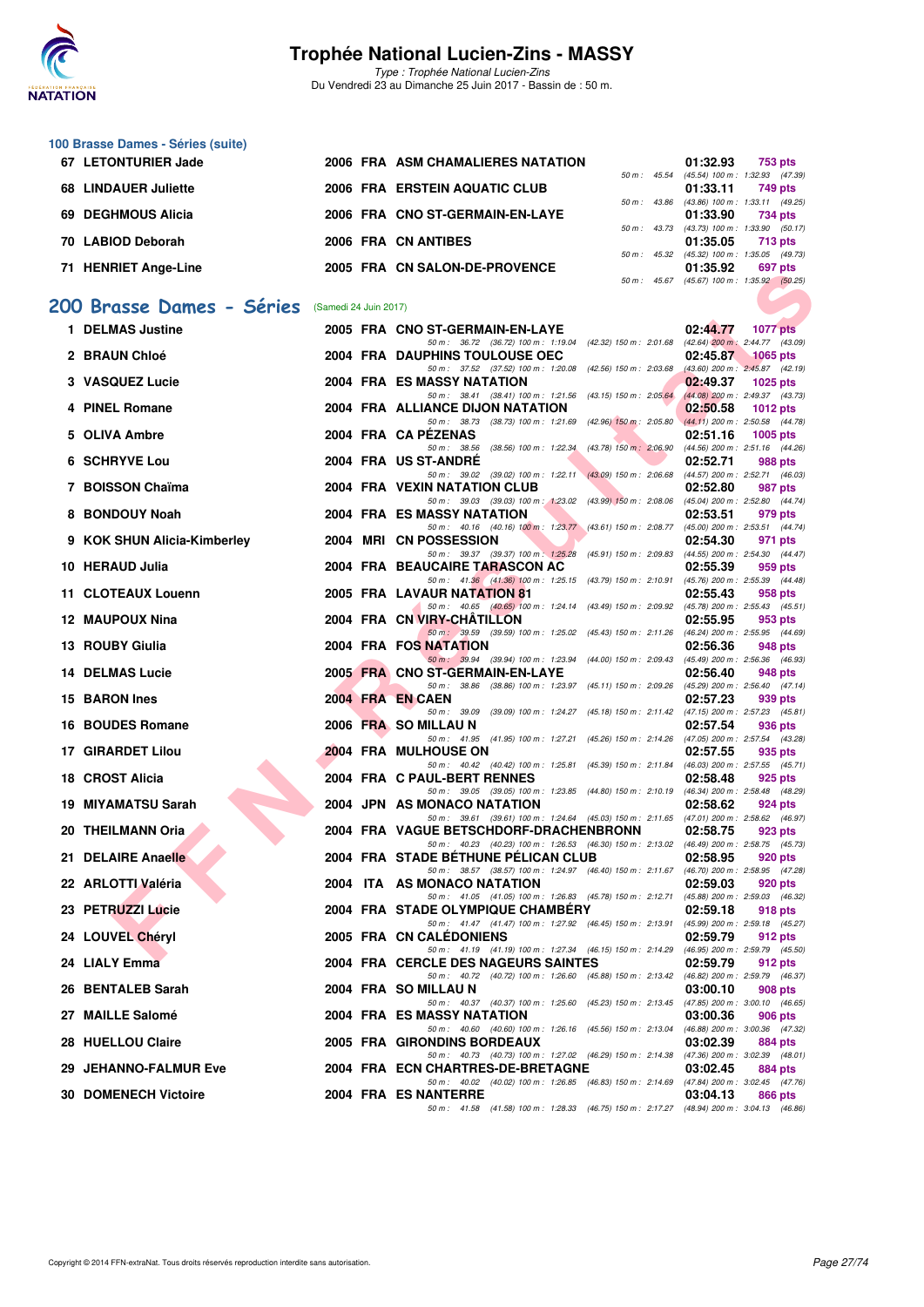

Type : Trophée National Lucien-Zins Du Vendredi 23 au Dimanche 25 Juin 2017 - Bassin de : 50 m.

# **200 Brasse Dames - Séries (suite)**

| 31 CANO Maela                                                    |                       | <b>2004 FRA DAUPHINS TOULOUSE OEC</b>                                                                                              | 03:04.45            | 863 pts                                             |
|------------------------------------------------------------------|-----------------------|------------------------------------------------------------------------------------------------------------------------------------|---------------------|-----------------------------------------------------|
| 32 LENOIR Melanie                                                |                       | 50 m: 40.81 (40.81) 100 m: 1:27.70 (46.89) 150 m: 2:16.22 (48.52) 200 m: 3:04.45 (48.23)<br>2006 FRA C.S MONTERELAIS NATATION      | 03:05.26            | 855 pts                                             |
| 33 BRUNEAU Emma                                                  |                       | 50 m: 40.94 (40.94) 100 m: 1:28.22<br>(47.28) 150 m : 2:18.08 (49.86) 200 m : 3:05.26 (47.18)<br>2004 FRA US ST-ANDRÉ              | 03:06.90            | 838 pts                                             |
| 34 SASSELLI Lola                                                 |                       | 50 m: 43.51 (43.51) 100 m: 1:31.34<br>(47.83) 150 m : 2:19.48 (48.14) 200 m : 3:06.90 (47.42)<br>2005 FRA AQUATIC CLUB DE MENTON   | 03:09.44            | 812 pts                                             |
|                                                                  |                       | 50 m: 42.51 (42.51) 100 m: 1:31.93<br>(49.42) 150 m: 2:21.16 (49.23) 200 m: 3:09.44 (48.28)                                        |                     |                                                     |
| <b>35 MOURGUES Soline</b>                                        |                       | 2006 FRA CO SAINT-DIZIER NATATION<br>50 m: 43.90 (43.90) 100 m: 1:32.76<br>(48.86) 150 m : 2:22.04 (49.28) 200 m : 3:09.50 (47.46) | 03:09.50            | 812 pts                                             |
| 36 LANGUE Camille                                                |                       | 2005 FRA SC NATATION ABBEVILLE<br>50 m: 43.91 (43.91) 100 m: 1:34.05 (50.14) 150 m: 2:23.16 (49.11) 200 m: 3:10.41 (47.25)         | 03:10.41            | 803 pts                                             |
| 37 ALIBEGOVIC Emina                                              |                       | 2005 GBR LYON NATATION METROPOLE                                                                                                   | 03:11.23            | <b>794 pts</b>                                      |
| 38 CLAUDIC-TCHA Maëllys                                          |                       | 50 m: 43.14 (43.14) 100 m: 1:32.51 (49.37) 150 m: 2:22.14 (49.63) 200 m: 3:11.23 (49.09)<br>2006 FRA ANGERS NATATION               | 03:11.74            | <b>789 pts</b>                                      |
| 39 BERNARD Mai-Lan                                               |                       | 50 m: 44.90 (44.90) 100 m: 1:35.12 (50.22) 150 m: 2:24.08 (48.96) 200 m: 3:11.74 (47.66)<br>2006 FRA CN BOURG-EN-BRESSE            | 03:11.96            | <b>787 pts</b>                                      |
|                                                                  |                       | 50 m: 43.00 (43.00) 100 m: 1:32.01 (49.01) 150 m: 2:22.47                                                                          |                     | (50.46) 200 m : 3:11.96 (49.49)                     |
| 40 LOUCHEZ Anaele                                                |                       | 2006 FRA US ST-ANDRE<br>50 m: 45.18 (45.18) 100 m: 1:33.91 (48.73) 150 m: 2:24.16                                                  | 03:12.13            | <b>786 pts</b><br>$(50.25)$ 200 m : 3:12.13 (47.97) |
| 41 ADJIMAN Shana                                                 |                       | 2005 FRA RSC MONTREUIL                                                                                                             | 03:12.17            | 785 pts                                             |
| <b>42 BESSON Camille</b>                                         |                       | 50 m: 43.59 (43.59) 100 m: 1:34.29 (50.70) 150 m: 2:23.70 (49.41) 200 m: 3:12.17 (48.47)<br>2005 FRA CN ANDRESY                    | 03:12.27            | 784 pts                                             |
| <b>43 CALANDRY Alice</b>                                         |                       | 50 m: 42.64 (42.64) 100 m: 1:31.43 (48.79) 150 m: 2:22.68 (51.25) 200 m: 3:12.27 (49.59)<br>2006 FRA ASPTT CLERMONT-FERRAND        | 03:14.03            | <b>767 pts</b>                                      |
|                                                                  |                       | 50 m: 43.11 (43.11) 100 m: 1:33.67 (50.56) 150 m: 2:24.88 (51.21) 200 m: 3:14.03 (49.15)                                           |                     |                                                     |
| 44 PERRET Margaux                                                |                       | 2006 FRA NAUTIC CLUB SORBIERS<br>50 m: 43.42 (43.42) 100 m: 1:33.13 (49.71) 150 m: 2:24.23 (51.10) 200 m: 3:14.10 (49.87)          | 03:14.10            | 766 pts                                             |
| 45 CALARCO Clara                                                 |                       | 2006 FRA AMSL FREJUS                                                                                                               | 03:15.90            | 749 pts                                             |
| 46 SZKLAREK Malvine                                              |                       | 50 m: 44.22 (44.22) 100 m: 1:34.26 (50.04) 150 m: 2:25.73 (51.47) 200 m: 3:15.90 (50.17)<br>2005 FRA C.N DE VALLEE DE SEINE        | 03:18.84            | <b>721 pts</b>                                      |
| 47 PETRUZZI Adele                                                |                       | 50 m: 44.13 (44.13) 100 m: 1:35.79 (51.66) 150 m: 2:27.62 (51.83) 200 m: 3:18.84 (51.22)<br>2006 FRA STADE OLYMPIQUE CHAMBERY      | 03:19.36            | 716 pts                                             |
| <b>48 LINDAUER Juliette</b>                                      |                       | 50 m: 46.02 (46.02) 100 m: 1:36.91 (50.89) 150 m: 2:29.22 (52.31) 200 m: 3:19.36 (50.14)<br>2006 FRA ERSTEIN AQUATIC CLUB          | 03:21.41            | 697 pts                                             |
|                                                                  |                       | 50 m: 46.25 (46.25) 100 m: 1:37.72 (51.47) 150 m: 2:29.59 (51.87) 200 m: 3:21.41 (51.82)                                           |                     |                                                     |
| --- ROSSI-BENE Giulia                                            |                       | <b>2006 FRA ANNEMASSE NATATION</b>                                                                                                 | <b>DSQ Da</b>       |                                                     |
| O Papillon Dames - Séries                                        | (Samedi 24 Juin 2017) |                                                                                                                                    |                     |                                                     |
| 1 SAVART Coralie                                                 |                       | 2004 FRA ST-MALO NATATION                                                                                                          | 00:28.92            | 1152 pts                                            |
| 2 TAQUET Stacy                                                   |                       | 2004 FRA CERCLE NAGEURS ST-JOSEPH                                                                                                  | 00:29.64            | 1106 pts                                            |
| 3 REMY-BARRE Justine                                             |                       | 2004 FRA USB LONGWY NATATION                                                                                                       | 00:30.45            | 1055 pts                                            |
| 4 NECTOUX Marine                                                 |                       | <b>2004 FRA SAINT-RAPHAEL NATATION</b>                                                                                             | 00:30.48            | 1053 pts                                            |
| 5 TANGUY Marie-Lys                                               |                       | 2004 FRA CN BREST                                                                                                                  | 00:30.51            | 1052 pts                                            |
| 6 DEPORTE Coline                                                 |                       | 2004 FRA TRITON CLUB BELLEVILLE                                                                                                    | 00:30.59            | <b>1047 pts</b>                                     |
| 7 ROBIN Cheyenne                                                 |                       | 2004 FRA ASPTT LIMOGES                                                                                                             | 00:30.61            | 1046 pts                                            |
| 8 OLIVA Ambre                                                    |                       | 2004 FRA CA PÉZENAS                                                                                                                | 00:30.81            | 1033 pts                                            |
| 9 CHUFFART Claire                                                |                       | 2004 FRA MARSEILLE CELTIC NATATION                                                                                                 | 00:30.98            | 1023 pts                                            |
| 10 MAUGERE VAN OUDENHOVEN Valeria 2004 BEL OLYMPIC NICE NATATION |                       |                                                                                                                                    | 00:31.03            | 1020 pts                                            |
| 10 BRAUN Chloé                                                   |                       | 2004 FRA DAUPHINS TOULOUSE OEC                                                                                                     | 00:31.03            | <b>1020 pts</b>                                     |
| <b>12 ELGAMAH Sawane</b>                                         |                       | 2005 FRA US SOCHAUX NATATION                                                                                                       | 00:31.07            | 1018 pts                                            |
| 13 TESSARIOL Lucile                                              |                       | 2004 FRA SA MÉRIGNAC                                                                                                               | 00:31.17            | <b>1012 pts</b>                                     |
| <b>14 DELMAS Lucie</b>                                           |                       | 2005 FRA CNO ST-GERMAIN-EN-LAYE                                                                                                    | 00:31.18            | 1011 pts                                            |
| 15 MAILLE Salomé<br><b>40 LEBRONIA ARABIA</b>                    |                       | <b>2004 FRA ES MASSY NATATION</b><br><b>COOL FRA CUOLET MATATION</b>                                                               | 00:31.39<br>00.01.1 | 998 pts<br>007.4                                    |
|                                                                  |                       |                                                                                                                                    |                     |                                                     |

# **[50 Papillon Dames - Séries](http://www.ffnatation.fr/webffn/resultats.php?idact=nat&go=epr&idcpt=47287&idepr=31)** (Samedi 24 Juin 2017)

| 1 SAVART Coralie                  |  | 2004 FRA ST-MALO NATATION               | 00:28.92 | 1152 pts        |
|-----------------------------------|--|-----------------------------------------|----------|-----------------|
| 2 TAQUET Stacy                    |  | 2004 FRA CERCLE NAGEURS ST-JOSEPH       | 00:29.64 | 1106 pts        |
| 3 REMY-BARRE Justine              |  | 2004 FRA USB LONGWY NATATION            | 00:30.45 | 1055 pts        |
| 4 NECTOUX Marine                  |  | <b>2004 FRA SAINT-RAPHAEL NATATION</b>  | 00:30.48 | 1053 pts        |
| 5 TANGUY Marie-Lys                |  | 2004 FRA CN BREST                       | 00:30.51 | 1052 pts        |
| 6 DEPORTE Coline                  |  | 2004 FRA TRITON CLUB BELLEVILLE         | 00:30.59 | <b>1047 pts</b> |
| 7 ROBIN Cheyenne                  |  | 2004 FRA ASPTT LIMOGES                  | 00:30.61 | 1046 pts        |
| 8 OLIVA Ambre                     |  | 2004 FRA CA PÉZENAS                     | 00:30.81 | 1033 pts        |
| 9 CHUFFART Claire                 |  | 2004 FRA MARSEILLE CELTIC NATATION      | 00:30.98 | 1023 pts        |
| 10 MAUGERE VAN OUDENHOVEN Valeria |  | 2004 BEL OLYMPIC NICE NATATION          | 00:31.03 | 1020 pts        |
| 10 BRAUN Chloé                    |  | 2004 FRA DAUPHINS TOULOUSE OEC          | 00:31.03 | 1020 pts        |
| 12 ELGAMAH Sawane                 |  | 2005 FRA US SOCHAUX NATATION            | 00:31.07 | 1018 pts        |
| 13 TESSARIOL Lucile               |  | 2004 FRA SAMÉRIGNAC                     | 00:31.17 | 1012 pts        |
| <b>14 DELMAS Lucie</b>            |  | 2005 FRA CNO ST-GERMAIN-EN-LAYE         | 00:31.18 | 1011 pts        |
| 15 MAILLE Salomé                  |  | 2004 FRA ES MASSY NATATION              | 00:31.39 | 998 pts         |
| 16 LEPRON Agathe                  |  | 2004 FRA CHOLET NATATION                | 00:31.41 | 997 pts         |
| 17 OLIVIER Emma                   |  | 2004 FRA MONTPELLIER METROPOLE NATATION | 00:31.65 | 983 pts         |
| <b>18 COUDERT Lucile</b>          |  | 2004 FRA AC BOULOGNE-BILLANCOURT        | 00:31.67 | 982 pts         |
| <b>19 CORNUAULT Eloane</b>        |  | 2004 FRA ESPADON GRAND-QUEVILLY         | 00:31.71 | 979 pts         |
| 20 HESSE Sarah                    |  | 2005 FRA SN METZ                        | 00:31.72 | 979 pts         |
| 21 LEDUCQ Annette                 |  | 2004 FRA CANET 66 NATATION              | 00:31.75 | 977 pts         |
| 22 SIMOENS Lucille                |  | 2005 FRA CLUB DES NAGEURS DE PARIS      | 00:31.77 | 976 pts         |
| 23 MANIEY Léa                     |  | 2004 FRA U.S CRETEIL NATATION           | 00:31.78 | 975 pts         |
| 24 LIALY Emma                     |  | 2004 FRA CERCLE DES NAGEURS SAINTES     | 00:31.89 | 969 pts         |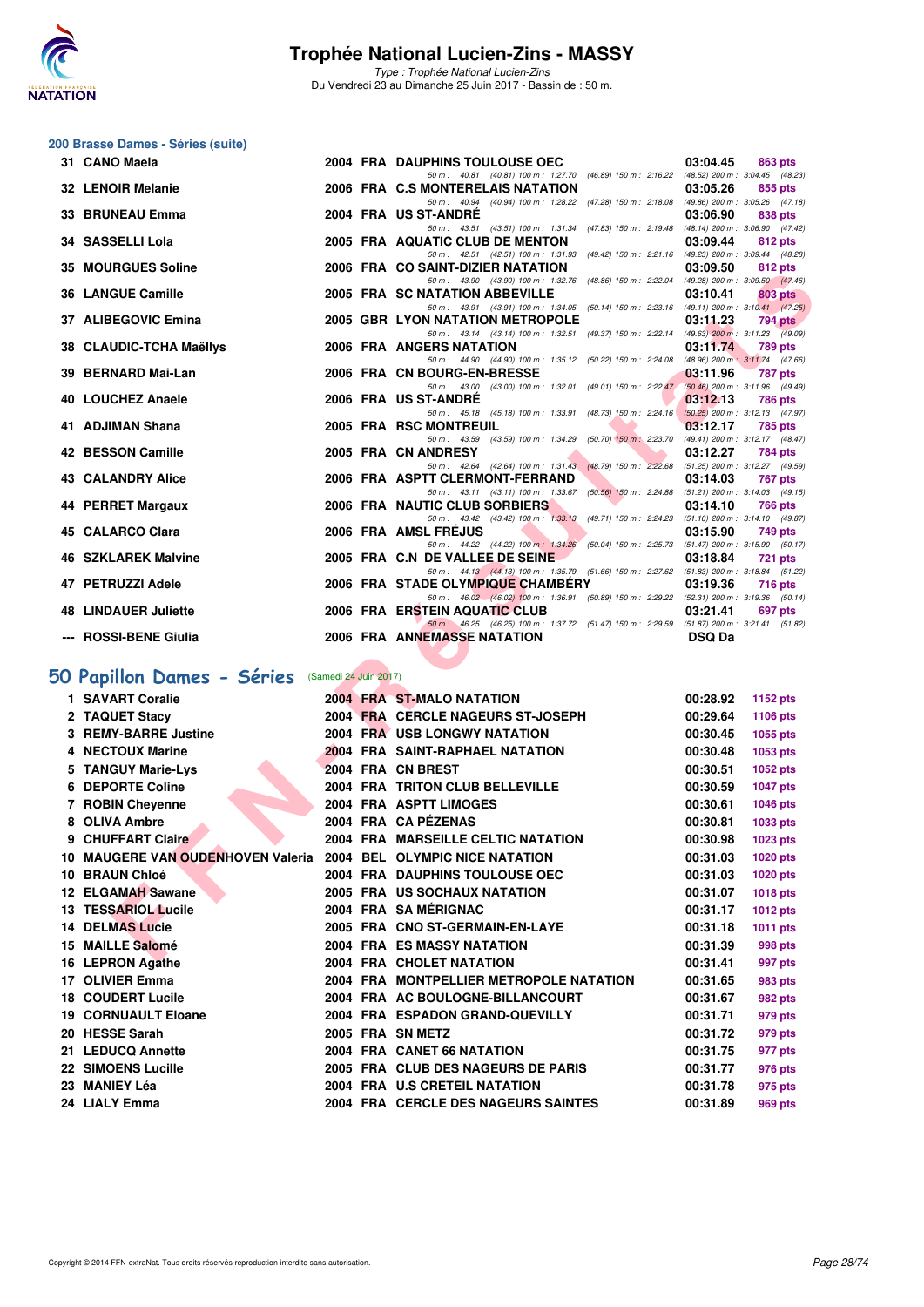

Type : Trophée National Lucien-Zins Du Vendredi 23 au Dimanche 25 Juin 2017 - Bassin de : 50 m.

#### **50 Papillon Dames - Séries (suite)**

|          | 25 CLOTEAUX Louenn           |
|----------|------------------------------|
|          | 26 COLLET Cléo               |
|          | 27 BROISSAND Paola           |
|          | 28 BARRAL Flavie             |
|          | 29 SUQUET Emmie              |
|          | 29 PETERS Lena               |
| 31       | <b>TSAI Eileen</b>           |
| 31       | <b>ALLEMAN Manon</b>         |
|          | 33 DELMAS Justine            |
|          | 34 MOLUH Mary-Ambre          |
|          | 34 PETRUZZI Lucie            |
|          | 36 AUDOUIN Oceane            |
|          | 37 PASQUET Aurélie           |
|          | 38 BEAUDRY Lauren            |
|          | 39 LEPRIEUR Pauline          |
|          | <b>40 LISTRAT Charlotte</b>  |
| 41       | <b>SAUDRAIS Svetlana</b>     |
|          | 42 ROZE Aziliz               |
|          | 43 TOULET Cécile             |
|          | 44 ICHE Clémence             |
|          | <b>45 STOLTZ Marie</b>       |
|          | 46 MIRACOLO Julie            |
|          | 47 RICHARDSON Georgina       |
|          | 48 GÉBERT Inès               |
|          | <b>49 CASTEJON Garance</b>   |
|          | 50 HAUET Ines                |
|          | 51 SEIGNEUR Stella           |
|          | 52 BESSON Camille            |
|          | 53 POUPON Kim                |
|          | 54 JEHANNO-FALMUR Eve        |
|          | 55 REIGNIER Reva             |
|          | 56 MIYAMATSU Sarah           |
| 57       | <b>HUMBERT-BRICHARD Lise</b> |
| 57       | <b>ROSSI-BENE Giulia</b>     |
|          | 59 PAGNON Clara              |
|          | 59 LEONARDI Vanina           |
|          | 59 LAPORTE Noémie            |
|          | 62 DELAIRE Anaelle           |
|          | 62 BURGY Manon               |
| 64       | ARLOTTI Valéria              |
|          | <b>GOMES Lucie</b>           |
| 65<br>66 | <b>RAMBO Maelis</b>          |
|          | <b>MUYLLE Cloé</b>           |
| 66       | <b>FOLLIOT Milene</b>        |
| 68       |                              |
| 69       | <b>MIGUET Chloe</b>          |
| 70       | <b>PETIT Cassandra</b>       |
| 71       | <b>FREMOND Kenza</b>         |
| 72       | <b>MEZAGHRANI May</b>        |
| 73       | <b>JAUBERT Charlotte</b>     |
| 74       | <b>GUILBAUD Charlotte</b>    |
| 75       | <b>LEMAIRE EIsa</b>          |
| 75       | <b>CUISINIER Manon</b>       |
| 75       | <b>GOURGEON Laura</b>        |
| 78       | <b>ADJIMAN Shana</b>         |

| 25 CLOTEAUX Louenn            |  | 2005 FRA LAVAUR NATATION 81             | 00:31.97 | <b>964 pts</b> |
|-------------------------------|--|-----------------------------------------|----------|----------------|
| 26 COLLET Cléo                |  | 2005 FRA CA L'HAY-LES-ROSES             | 00:31.99 | 963 pts        |
| 27 BROISSAND Paola            |  | 2004 FRA SNS EPERNAY                    | 00:32.00 | 962 pts        |
| 28 BARRAL Flavie              |  | 2004 FRA MONTPELLIER METROPOLE NATATION | 00:32.10 | 956 pts        |
| 29 SUQUET Emmie               |  | 2005 FRA CN VOUZIERS                    | 00:32.20 | 950 pts        |
| 29 PETERS Lena                |  | 2005 LUX CN VAL DE FENSCH SERÉMANGE     | 00:32.20 | 950 pts        |
| 31 TSAI Eileen                |  | 2005 FRA CN BREST                       | 00:32.30 | 945 pts        |
| 31 ALLEMAN Manon              |  | 2005 FRA CNO ST-GERMAIN-EN-LAYE         | 00:32.30 | <b>945 pts</b> |
| <b>33 DELMAS Justine</b>      |  | 2005 FRA CNO ST-GERMAIN-EN-LAYE         | 00:32.33 | <b>943 pts</b> |
| 34 MOLUH Mary-Ambre           |  | 2005 FRA U.S CRETEIL NATATION           | 00:32.49 | 934 pts        |
| 34 PETRUZZI Lucie             |  | 2004 FRA STADE OLYMPIQUE CHAMBÉRY       | 00:32.49 | 934 pts        |
| 36 AUDOUIN Oceane             |  | <b>2004 FRA MONTAUBAN NATATION</b>      | 00:32.54 | 931 pts        |
| <b>37 PASQUET Aurélie</b>     |  | 2004 FRA DAUPHINS OBERNAI               | 00:32.57 | 929 pts        |
| 38 BEAUDRY Lauren             |  | 2005 FRA CN MONTMORILLON                | 00:32.58 | 928 pts        |
| 39 LEPRIEUR Pauline           |  | 2004 FRA ALLIANCE ORLEANS NATATION      | 00:32.59 | 928 pts        |
| 40 LISTRAT Charlotte          |  | 2004 FRA EN TOURS                       | 00:32.63 | 925 pts        |
| 41 SAUDRAIS Svetlana          |  | 2004 FRA CLUB DAUPHINS LE BLANC         | 00:32.66 | 924 pts        |
| 42 ROZE Aziliz                |  | 2004 FRA CN BRUNOY-ESSONNE              | 00:32.74 | 919 pts        |
| 43 TOULET Cécile              |  | 2004 FRA SR COLMAR                      | 00:32.78 | 917 pts        |
| 44 ICHE Clémence              |  | 2004 FRA ASPTT TOULOUSE                 | 00:32.80 | 916 pts        |
| 45 STOLTZ Marie               |  | 2004 FRA RACING CLUB DE FRANCE WP       | 00:32.87 | 912 pts        |
| 46 MIRACOLO Julie             |  | 2005 FRA CN MARSEILLE                   | 00:32.88 | 911 pts        |
| 47 RICHARDSON Georgina        |  | 2005 GBR AS MONACO NATATION             | 00:32.89 | 911 pts        |
| 48 GÉBERT Inès                |  | 2004 MRI LA JEANNE NATATION PORT        | 00:32.92 | 909 pts        |
| 49 CASTEJON Garance           |  | 2005 FRA CA L'HAY-LES-ROSES             | 00:32.93 | 908 pts        |
| 50 HAUET Ines                 |  | 2004 FRA JN COMPIÈGNE                   | 00:33.00 | 904 pts        |
| 51 SEIGNEUR Stella            |  | 2004 FRA CAL'HAY-LES-ROSES              | 00:33.01 | 904 pts        |
| 52 BESSON Camille             |  | 2005 FRA CN ANDRESY                     | 00:33.06 | 901 pts        |
| 53 POUPON Kim                 |  | 2004 FRA ALLIANCE DIJON NATATION        | 00:33.07 | 900 pts        |
| 54 JEHANNO-FALMUR Eve         |  | 2004 FRA ECN CHARTRES-DE-BRETAGNE       | 00:33.09 | 899 pts        |
| 55 REIGNIER Reva              |  | 2005 FRA CN POLYNESIE                   | 00:33.12 | 897 pts        |
| 56 MIYAMATSU Sarah            |  | 2004 JPN AS MONACO NATATION             | 00:33.13 | 897 pts        |
| 57 HUMBERT-BRICHARD Lise      |  | 2004 FRA US TOUL                        | 00:33.17 | 895 pts        |
| 57 ROSSI-BENE Giulia          |  | <b>2006 FRA ANNEMASSE NATATION</b>      | 00:33.17 | 895 pts        |
| 59 PAGNON Clara               |  | 2005 FRA FC LAON                        | 00:33.18 | 894 pts        |
| 59 LEONARDI Vanina            |  | 2004 FRA CN BRUNOY-ESSONNE              | 00:33.18 | 894 pts        |
| <b>59 LAPORTE Noémie</b>      |  | 2004 FRA AS EMERAINVILLE                | 00:33.18 | 894 pts        |
| 62 DELAIRE Anaelle            |  | 2004 FRA STADE BÉTHUNE PÉLICAN CLUB     | 00:33.19 | 893 pts        |
| 62 BURGY Manon                |  | 2005 FRA SC SÉLESTAT                    | 00:33.19 | 893 pts        |
| 64 ARLOTTI Valéria            |  | 2004 ITA AS MONACO NATATION             | 00:33.21 | 892 pts        |
| 65   GOMES Lucie              |  | 2005 FRA AMBÉRIEU NATATION              | 00:33.27 | 889 pts        |
| 66 RAMBO Maelis               |  | 2004 FRA MULHOUSE ON                    | 00:33.29 | 888 pts        |
| 66 MUYLL <mark>E C</mark> loé |  | 2005 FRA US ST-ANDRE                    | 00:33.29 | 888 pts        |
| 68 FOLLIOT Milene             |  | 2005 FRA C.N DE VALLEE DE SEINE         | 00:33.32 | <b>886 pts</b> |
| 69 MIGUET Chloe               |  | 2004 FRA SN VERSAILLES                  | 00:33.37 | 883 pts        |
| 70 PETIT Cassandra            |  | 2005 FRA CN CALÉDONIENS                 | 00:33.41 | 881 pts        |
| 71 FREMOND Kenza              |  | 2004 FRA CN COUTANCES                   | 00:33.46 | 878 pts        |
| 72 MEZAGHRANI May             |  | 2005 FRA CLUB DE NATATION DE SASSENAGE  | 00:33.47 | 878 pts        |
| 73 JAUBERT Charlotte          |  | 2004 FRA CN MARSEILLE                   | 00:33.50 | 876 pts        |
| 74 GUILBAUD Charlotte         |  | 2004 FRA CA ORSAY                       | 00:33.54 | 874 pts        |
| 75 LEMAIRE Elsa               |  | 2005 FRA CN NIORT                       | 00:33.59 | 871 pts        |
| 75 CUISINIER Manon            |  | 2005 FRA ASCPA PESSAC NATATION          | 00:33.59 | 871 pts        |
| 75 GOURGEON Laura             |  | 2006 FRA CN LA CIOTAT                   | 00:33.59 | 871 pts        |
| 78 ADJIMAN Shana              |  | 2005 FRA RSC MONTREUIL                  | 00:33.65 | 868 pts        |
|                               |  |                                         |          |                |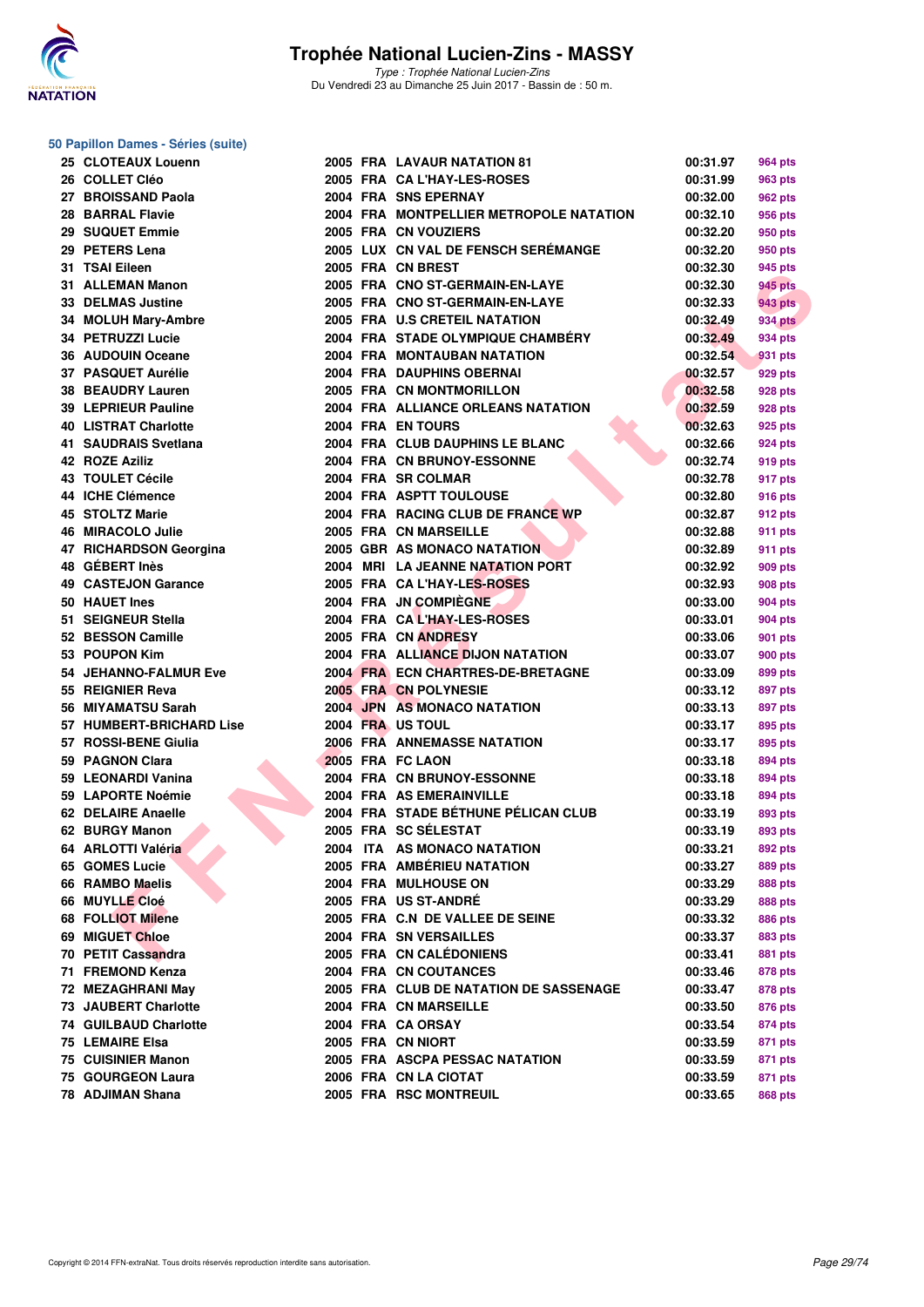

Type : Trophée National Lucien-Zins Du Vendredi 23 au Dimanche 25 Juin 2017 - Bassin de : 50 m.

#### **50 Papillon Dames - Séries (suite)**

| 79   LANGUE Camille           |
|-------------------------------|
| 80 COLOMBIER Olivia           |
| 81 HENNEQUEZ Océane           |
| 82 LOUVEL Chéryl              |
| 83 CHARRAT Hanae              |
| <b>84 AUBIN Eleanore</b>      |
| 85 AMBLAT Camille             |
| 86 ANASTASE Alexya            |
| 87 ROUBY Giulia               |
| 88 ABBACI Sara                |
| 89 GALLANT Apolline           |
| 90 SANTANGELO Clémence        |
| 91 PHAM Thuyanna              |
| 92 LEFEBVRE Oriane            |
| 93 BOUCHON Mahault            |
| 94 CHIRENINE Elisabeth        |
| 95 NICOLO Nayla               |
| 96 LE FALHER Asma             |
| 97 GNAZALE Judith             |
| 98 MOURGUES Catelle           |
| 99 DUPONT Léna                |
| 100 LETONTURIER Jade          |
| 101 PERMUY Emma               |
| 102 MEJBRI Yasmin             |
| 103 CARLOS-BROC Zoé           |
| 104 DANIEL Jeanne             |
| 104 AMROUS Serine             |
| 106 SCHNEPF Victoria          |
| 107 DELANNOY Domitille        |
| 108 LABIOD Deborah            |
| 109 FAVERGEAT Sydney          |
| 110 FOIX Candice              |
| 110 PERRET Margaux            |
| 112 PETRUZZI Adele            |
| 113 LENOIR Melanie            |
| 114 BELLEGUIC Amaelle         |
| 115 RENARD Manon              |
| --- KOK SHUN Alicia-Kimberley |
| --- ETIENNE Lana              |
|                               |

| <b>79 LANGUE Camille</b>                                        |  | <b>2005 FRA SC NATATION ABBEVILLE</b>   |             | 00:33.68      | <b>866 pts</b>                                                |
|-----------------------------------------------------------------|--|-----------------------------------------|-------------|---------------|---------------------------------------------------------------|
| 80 COLOMBIER Olivia                                             |  | 2004 FRA CN CASTELNAUDARY               |             | 00:33.83      | 858 pts                                                       |
| 81 HENNEQUEZ Océane                                             |  | 2004 FRA AQUATIC CLUB DE MENTON         |             | 00:33.87      | 855 pts                                                       |
| 82 LOUVEL Chéryl                                                |  | 2005 FRA CN CALÉDONIENS                 |             | 00:33.93      | 852 pts                                                       |
| 83 CHARRAT Hanae                                                |  | 2006 FRA CN AVIGNON                     |             | 00:33.97      | 850 pts                                                       |
| <b>84 AUBIN Eleanore</b>                                        |  | 2006 FRA ANGERS NATATION                |             | 00:34.17      | 839 pts                                                       |
| 85 AMBLAT Camille                                               |  | 2004 FRA ESPADON VÉLIZY-VILLACOUBLAY    |             | 00:34.18      | <b>838 pts</b>                                                |
| <b>86 ANASTASE Alexya</b>                                       |  | 2005 FRA CN DE BAIE-MAHAULT             |             | 00:34.36      | <b>828 pts</b>                                                |
| 87 ROUBY Giulia                                                 |  | 2004 FRA FOS NATATION                   |             | 00:34.40      | <b>826 pts</b>                                                |
| 88 ABBACI Sara                                                  |  | <b>2004 FRA USB LONGWY NATATION</b>     |             | 00:34.48      | 822 pts                                                       |
| <b>89 GALLANT Apolline</b>                                      |  | 2004 FRA SN VERSAILLES                  |             | 00:34.51      | <b>820 pts</b>                                                |
| 90 SANTANGELO Clémence                                          |  | 2005 FRA CN NEUFCHÂTEAU                 |             | 00:34.59      | 816 pts                                                       |
| 91 PHAM Thuyanna                                                |  | 2005 FRA CN ASNIÈRES                    |             | 00:34.77      | <b>806 pts</b>                                                |
| 92 LEFEBVRE Oriane                                              |  | 2004 FRA CN CAMBRAI                     |             | 00:34.95      | 797 pts                                                       |
| 93 BOUCHON Mahault                                              |  | 2006 FRA LYON NATATION METROPOLE        |             | 00:34.99      | 794 pts                                                       |
| 94 CHIRENINE Elisabeth                                          |  | 2006 FRA CA PIERRELATTE ASCEAC          |             | 00:35.08      | <b>790 pts</b>                                                |
| 95 NICOLO Nayla                                                 |  | 2005 FRA SA MÉRIGNAC                    |             | 00:35.24      | <b>781 pts</b>                                                |
| 96 LE FALHER Asma                                               |  | 2005 FRA ASSO NATATION DE SARTROUVILLE  |             | 00:35.30      | 778 pts                                                       |
| 97 GNAZALE Judith                                               |  | 2006 FRA AS EMERAINVILLE                |             | 00:35.36      | 775 pts                                                       |
| 98 MOURGUES Catelle                                             |  | 2004 FRA CO SAINT-DIZIER NATATION       |             | 00:35.42      | 772 pts                                                       |
| 99 DUPONT Léna                                                  |  | 2005 FRA JN COMPIEGNE                   |             | 00:35.70      | <b>757 pts</b>                                                |
| 100 LETONTURIER Jade                                            |  | 2006 FRA ASM CHAMALIERES NATATION       |             | 00:35.72      | <b>756 pts</b>                                                |
| 101 PERMUY Emma                                                 |  | 2006 FRA DAUPHINS LES PENNES-MIRABEAU   |             | 00:35.92      | 746 pts                                                       |
| 102 MEJBRI Yasmin                                               |  | 2006 FRA AVENIR MURET NATATION          |             | 00:35.96      | 744 pts                                                       |
| 103 CARLOS-BROC Zoé                                             |  | 2006 FRA MORSANG ESSONNE NATATION       |             | 00:35.97      | 743 pts                                                       |
| 104 DANIEL Jeanne                                               |  | 2005 FRA C.N. DE VALLEE DE SEINE        |             | 00:36.04      | 739 pts                                                       |
| 104 AMROUS Serine                                               |  | 2006 FRA STADE FRANÇAIS O COURBEVOIE    |             | 00:36.04      | <b>739 pts</b>                                                |
| 106 SCHNEPF Victoria                                            |  | 2006 FRA ERSTEIN AQUATIC CLUB           |             | 00:36.17      | 733 pts                                                       |
| 107 DELANNOY Domitille                                          |  | 2006 FRA CN ST-PIERRE RÉUNION           |             | 00:36.36      | <b>723 pts</b>                                                |
| 108 LABIOD Deborah                                              |  | <b>2006 FRA CN ANTIBES</b>              |             | 00:36.90      | 696 pts                                                       |
| 109 FAVERGEAT Sydney                                            |  | 2005 FRA CN POLYNESIE                   |             | 00:37.24      | 679 pts                                                       |
| 110 FOIX Candice                                                |  | 2006 FRA SAINT-RAPHAEL NATATION         |             | 00:37.50      | 666 pts                                                       |
| 110 PERRET Margaux                                              |  | 2006 FRA NAUTIC CLUB SORBIERS           |             | 00:37.50      | 666 pts                                                       |
| 112 PETRUZZI Adele                                              |  | 2006 FRA STADE OLYMPIQUE CHAMBÉRY       |             | 00:37.53      | <b>665 pts</b>                                                |
| 113 LENOIR Melanie                                              |  | 2006 FRA C.S MONTERELAIS NATATION       |             | 00:37.83      | <b>650 pts</b>                                                |
| 114 BELLEGUIC Amaelle                                           |  | 2005 FRA CHARTRES METROPOLE NAT         |             | 00:38.77      | <b>606 pts</b>                                                |
| 115 RENARD Manon                                                |  | 2006 FRA US ST-ANDRÉ                    |             | 00:39.92      | 553 pts                                                       |
| --- KOK SHUN Alicia-Kimberley                                   |  | 2004 MRI CN POSSESSION                  |             | <b>DNS Nd</b> |                                                               |
| --- ETIENNE Lana                                                |  | 2005 FRA MONTPELLIER METROPOLE NATATION |             | <b>DNS Nd</b> |                                                               |
|                                                                 |  |                                         |             |               |                                                               |
| 00 Papillon Dames - Séries (Vendredi 23 Juin 2017)              |  |                                         |             |               |                                                               |
| 1 SAVART Coralie                                                |  | 2004 FRA ST-MALO NATATION               |             | 01:04.86      | 1144 pts                                                      |
|                                                                 |  |                                         | 50 m: 29.86 |               | $(29.86)$ 100 m : 1:04.86 $(35.00)$                           |
| 2 MAUGERE VAN OUDENHOVEN Valeria 2004 BEL OLYMPIC NICE NATATION |  |                                         |             | 01:07.79      | 1063 pts                                                      |
| 3 TISSANDIE Camille                                             |  | 2004 FRA CASTRES SPORTS NAUTIQUES       |             | 01:08.01      | 50 m: 31.46 (31.46) 100 m: 1:07.79 (36.33)<br><b>1057 pts</b> |
|                                                                 |  |                                         |             |               | 50 m: 31.51 (31.51) 100 m: 1:08.01 (36.50)                    |

# **[100 Papillon Dames - Séries](http://www.ffnatation.fr/webffn/resultats.php?idact=nat&go=epr&idcpt=47287&idepr=32)** (Vendredi 23 Juin 2017)

| 1 SAVART Coralie                                                |  | 2004 FRA ST-MALO NATATION               |                        | 01:04.86                            | 1144 $pts$      |  |
|-----------------------------------------------------------------|--|-----------------------------------------|------------------------|-------------------------------------|-----------------|--|
|                                                                 |  |                                         | 50 m: 29.86            | $(29.86)$ 100 m : 1:04.86 $(35.00)$ |                 |  |
| 2 MAUGERE VAN OUDENHOVEN Valeria 2004 BEL OLYMPIC NICE NATATION |  |                                         |                        | 01:07.79                            | $1063$ pts      |  |
|                                                                 |  |                                         | 50 m: 31.46            | $(31.46)$ 100 m : 1:07.79 $(36.33)$ |                 |  |
| 3 TISSANDIE Camille                                             |  | 2004 FRA CASTRES SPORTS NAUTIQUES       |                        | 01:08.01                            | <b>1057 pts</b> |  |
|                                                                 |  |                                         | $50 m$ : $31.51$       | $(31.51)$ 100 m : 1:08.01 $(36.50)$ |                 |  |
| 4 TAQUET Stacy                                                  |  | 2004 FRA CERCLE NAGEURS ST-JOSEPH       |                        | 01:08.10                            | $1055$ pts      |  |
|                                                                 |  |                                         | $50 m$ : $30.95$       | $(30.95)$ 100 m : 1:08.10 $(37.15)$ |                 |  |
| 5 COUDERT Lucile                                                |  | 2004 FRA AC BOULOGNE-BILLANCOURT        |                        | 01:08.84                            | 1035 pts        |  |
|                                                                 |  |                                         | 50 m: 31.78            | $(31.78)$ 100 m : 1:08.84 $(37.06)$ |                 |  |
| 6 BRAUN Chloé                                                   |  | 2004 FRA DAUPHINS TOULOUSE OEC          |                        | 01:09.37                            | $1020$ pts      |  |
|                                                                 |  |                                         | $50 m$ : $32.16$       | $(32.16)$ 100 m : 1:09.37 $(37.21)$ |                 |  |
| 7 OLIVIER Emma                                                  |  | 2004 FRA MONTPELLIER METROPOLE NATATION |                        | 01:09.67                            | 1012 $pts$      |  |
|                                                                 |  |                                         | 50 m: 32.35            | $(32.35)$ 100 m : 1:09.67 $(37.32)$ |                 |  |
| 8 OLIVA Ambre                                                   |  | 2004 FRA CA PÉZENAS                     |                        | 01:09.72                            | 1011 $pts$      |  |
|                                                                 |  |                                         | $50 m$ : $32.52$       | $(32.52)$ 100 m : 1:09.72 $(37.20)$ |                 |  |
| 9 HARISBOURE Ambre                                              |  | 2004 FRA CLUB DES NAGEURS DE BRIVE      |                        | 01:09.92                            | <b>1006 pts</b> |  |
|                                                                 |  |                                         | $50 \text{ m}$ : 32.70 | $(32.70)$ 100 m : 1:09.92 $(37.22)$ |                 |  |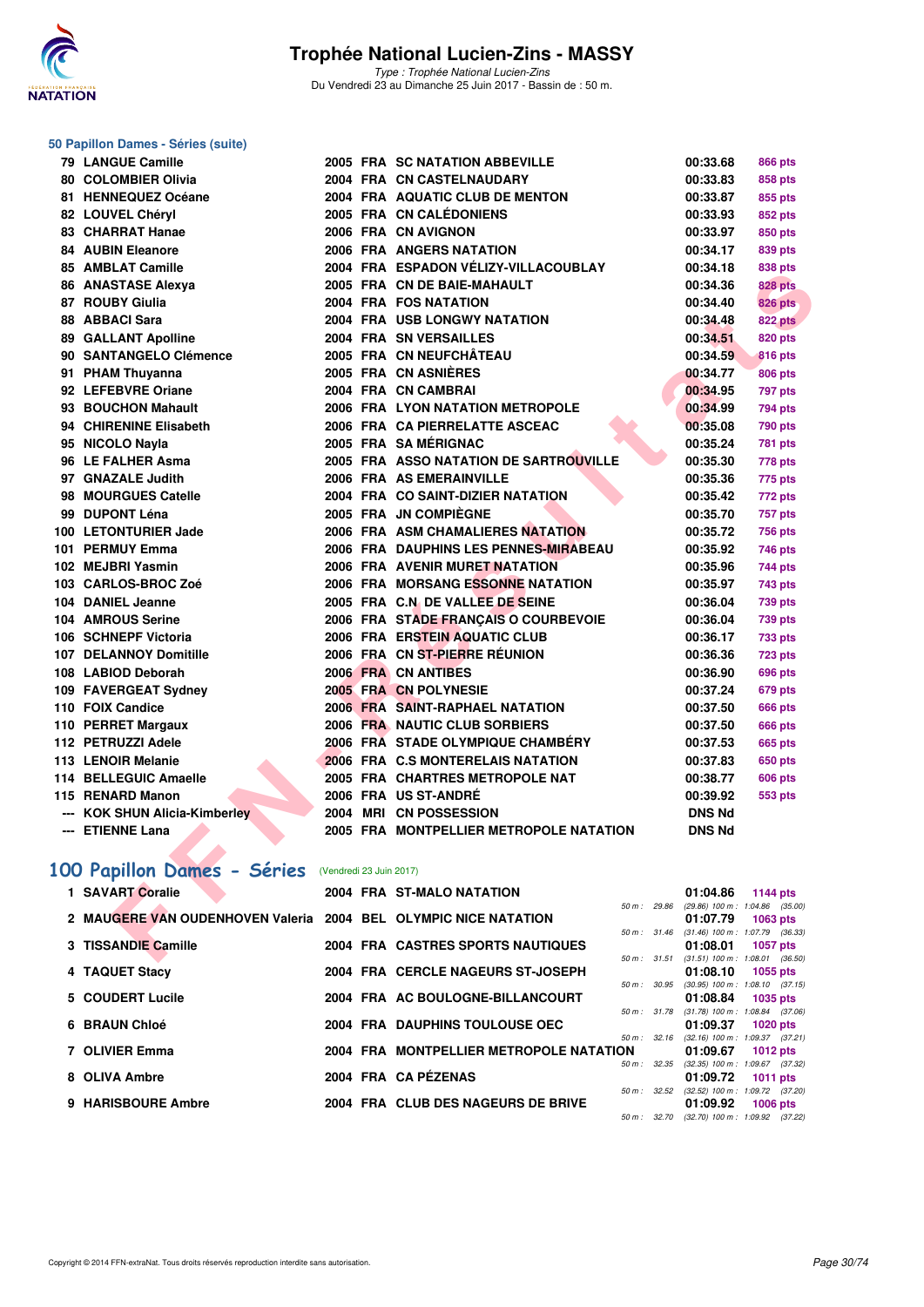

Type : Trophée National Lucien-Zins Du Vendredi 23 au Dimanche 25 Juin 2017 - Bassin de : 50 m.

## **100 Papillon Dames - Séries (suite)**

| 10 ROBIN Cheyenne            |  | 2004 FRA ASPTT LIMOGES                  |              |                          | 01:10.17 | 999 pts                                                        |
|------------------------------|--|-----------------------------------------|--------------|--------------------------|----------|----------------------------------------------------------------|
| 11 BRIVERT Kate-Lye          |  | 2004 FRA CN DE BAIE-MAHAULT             |              | 50 m: 31.99              | 01:10.20 | $(31.99)$ 100 m : 1:10.17 $(38.18)$<br>998 pts                 |
| <b>12 DELMAS Lucie</b>       |  | 2005 FRA CNO ST-GERMAIN-EN-LAYE         |              | 50 m: 33.27              | 01:10.45 | (33.27) 100 m: 1:10.20 (36.93)<br>992 pts                      |
| 13 TANGUY Marie-Lys          |  | 2004 FRA CN BREST                       |              | 50 m: 31.90              | 01:10.46 | $(31.90)$ 100 m : 1:10.45 $(38.55)$<br>992 pts                 |
| <b>14 SUQUET Emmie</b>       |  | 2005 FRA CN VOUZIERS                    |              | 50 m: 32.30              | 01:10.55 | $(32.30)$ 100 m : 1:10.46 $(38.16)$<br>989 pts                 |
| 15 MAILLE Salomé             |  | 2004 FRA ES MASSY NATATION              |              | 50 m: 32.53              | 01:10.56 | $(32.53)$ 100 m : 1:10.55 $(38.02)$<br>989 pts                 |
| <b>16 SIMOENS Lucille</b>    |  | 2005 FRA CLUB DES NAGEURS DE PARIS      | 50 m: 32.86  |                          | 01:10.85 | $(32.86)$ 100 m : 1:10.56 $(37.70)$<br>981 pts                 |
| 17 BONDOUY Noah              |  | <b>2004 FRA ES MASSY NATATION</b>       |              | 50 m: 32.33              | 01:10.97 | $(32.33)$ 100 m : 1:10.85 $(38.52)$<br>978 pts                 |
| 18 PETERS Lena               |  | 2005 LUX CN VAL DE FENSCH SEREMANGE     | 50 m: 32.81  |                          | 01:11.14 | $(32.81)$ 100 m : 1:10.97 $(38.16)$<br>974 pts                 |
| 19 REMY-BARRE Justine        |  | 2004 FRA USB LONGWY NATATION            |              | $50 m$ : $33,22$         | 01:11.52 | (33.22) 100 m : 1:11.14 (37.92)<br>964 pts                     |
| 20 ELGAMAH Sawane            |  | 2005 FRA US SOCHAUX NATATION            |              | 50 m: 33.22              | 01:11.75 | $(33.22)$ 100 m : 1:11.52 $(38.30)$<br>958 pts                 |
| 21 PASQUET Aurélie           |  | 2004 FRA DAUPHINS OBERNAI               | 50 m : 33.62 |                          | 01:11.84 | (33.62) 100 m: 1:11.75 (38.13)<br>956 pts                      |
| 22 DELMAS Justine            |  | 2005 FRA CNO ST-GERMAIN-EN-LAYE         |              | $50 \text{ m}$ : $34.03$ | 01:12.20 | $(34.03)$ 100 m : 1:11.84 $(37.81)$<br>946 pts                 |
| 23 GÉBERT Inès               |  | 2004 MRI LA JEANNE NATATION PORT        |              | 50 m: 32.52              | 01:12.33 | $(32.52)$ 100 m : 1:12.20 $(39.68)$<br>943 pts                 |
| 24 BARRAL Flavie             |  | 2004 FRA MONTPELLIER METROPOLE NATATION | 50 m : 33.38 |                          | 01:12.35 | (33.38) 100 m: 1:12.33 (38.95)<br>943 pts                      |
| 25 SEIGNEUR Stella           |  | 2004 FRA CA L'HAY-LES-ROSES             |              | 50 m: 33.13              | 01:12.93 | (33.13) 100 m: 1:12.35 (39.22)<br>928 pts                      |
| <b>26 BERTON Claire</b>      |  | 2004 FRA CO SAINT-DIZIER NATATION       |              |                          | 01:13.01 | 50 m: 34.12 (34.12) 100 m: 1:12.93 (38.81)<br>926 pts          |
| 27 RAMBO Maelis              |  | 2004 FRA MULHOUSE ON                    |              |                          | 01:13.03 | 50 m: 34.18 (34.18) 100 m: 1:13.01 (38.83)<br>925 pts          |
| 28 CARENCO Anaïs             |  | 2004 FRA FOS NATATION                   |              | 50 m : 34.27             | 01:13.19 | $(34.27)$ 100 m : 1:13.03 $(38.76)$<br>921 pts                 |
| 29 VASQUEZ Lucie             |  | <b>2004 FRA ES MASSY NATATION</b>       |              | 50 m : 33.71             | 01:13.48 | $(33.71)$ 100 m : 1:13.19 $(39.48)$<br>914 pts                 |
| 30 ARLOTTI Valéria           |  | 2004 ITA AS MONACO NATATION             |              | 50 m: 34.13              | 01:13.50 | $(34.13)$ 100 m : 1:13.48 $(39.35)$<br>913 pts                 |
| 31 LISTRAT Charlotte         |  | 2004 FRA EN TOURS                       |              | 50 m: 33.18              | 01:13.75 | (33.18) 100 m: 1:13.50 (40.32)<br>907 pts                      |
| 32 BEAUDRY Lauren            |  | 2005 FRA CN MONTMORILLON                |              | 50 m : 34.68             | 01:13.79 | $(34.68)$ 100 m : 1:13.75 $(39.07)$<br>906 pts                 |
| 33 BROISSAND Paola           |  | 2004 FRA SNS EPERNAY                    | 50 m : 33.64 |                          | 01:13.96 | (33.64) 100 m: 1:13.79 (40.15)<br>902 pts                      |
| 34 RICHARDSON Georgina       |  | 2005 GBR AS MONACO NATATION             |              | 50 m : 34.08             | 01:14.30 | (34.08) 100 m: 1:13.96 (39.88)<br>893 pts                      |
| <b>35 JEHANNO-FALMUR Eve</b> |  | 2004 FRA ECN CHARTRES-DE-BRETAGNE       |              | 50 m : 34.30             | 01:14.36 | $(34.30)$ 100 m : 1:14.30 $(40.00)$<br>892 pts                 |
| 36 TOULET Cécile             |  | 2004 FRA SR COLMAR                      | 50 m: 33.27  |                          | 01:14.67 | $(33.27)$ 100 m : 1:14.36 $(41.09)$<br><b>884 pts</b>          |
| 37 LEMAIRE Elsa              |  | 2005 FRA CN NIORT                       |              | 50 m : 33.75             | 01:14.81 | (33.75) 100 m : 1:14.67 (40.92)<br>881 pts                     |
| 38 MOREAU Kaxandra           |  | 2006 FRA US ST-ANDRE                    |              | 50 m : 34.09             | 01:14.82 | (34.09) 100 m: 1:14.81 (40.72)<br>880 pts                      |
| 39 PETRUZZI Lucie            |  | 2004 FRA STADE OLYMPIQUE CHAMBERY       |              | 50 m : 34.97             | 01:14.86 | (34.97) 100 m : 1:14.82 (39.85)<br>879 pts                     |
| 40 STOLTZ Marie              |  | 2004 FRA RACING CLUB DE FRANCE WP       |              | 50 m: 33.92              | 01:14.92 | (33.92) 100 m: 1:14.86 (40.94)<br>878 pts                      |
| 41 GELIG Lisa                |  | 2004 FRA ERSTEIN AQUATIC CLUB           |              | 50 m : 34.85             | 01:15.02 | $(34.85)$ 100 m : 1:14.92 $(40.07)$<br>876 pts                 |
| 42 COLLET Cléo               |  | 2005 FRA CA L'HAY-LES-ROSES             |              | 50 m : 34.73             | 01:15.10 | (34.73) 100 m: 1:15.02 (40.29)<br>874 pts                      |
| 43 DANTAND Manon             |  | 2004 FRA ALLIANCE DIJON NATATION        |              | $50 m$ : $33.67$         | 01:15.28 | $(33.67)$ 100 m : 1:15.10 $(41.43)$<br>869 pts                 |
| 44 LEFEBVRE Oriane           |  | 2004 FRA CN CAMBRAI                     |              | 50 m : 34.15             | 01:15.46 | $(34.15)$ 100 m : 1:15.28 $(41.13)$<br>865 pts                 |
| 45 GOMES Lucie               |  | 2005 FRA AMBÉRIEU NATATION              |              |                          | 01:15.67 | 50 m : 34.85 (34.85) 100 m : 1:15.46 (40.61)<br><b>860 pts</b> |
|                              |  |                                         |              |                          |          | 50 m: 35.71 (35.71) 100 m: 1:15.67 (39.96)                     |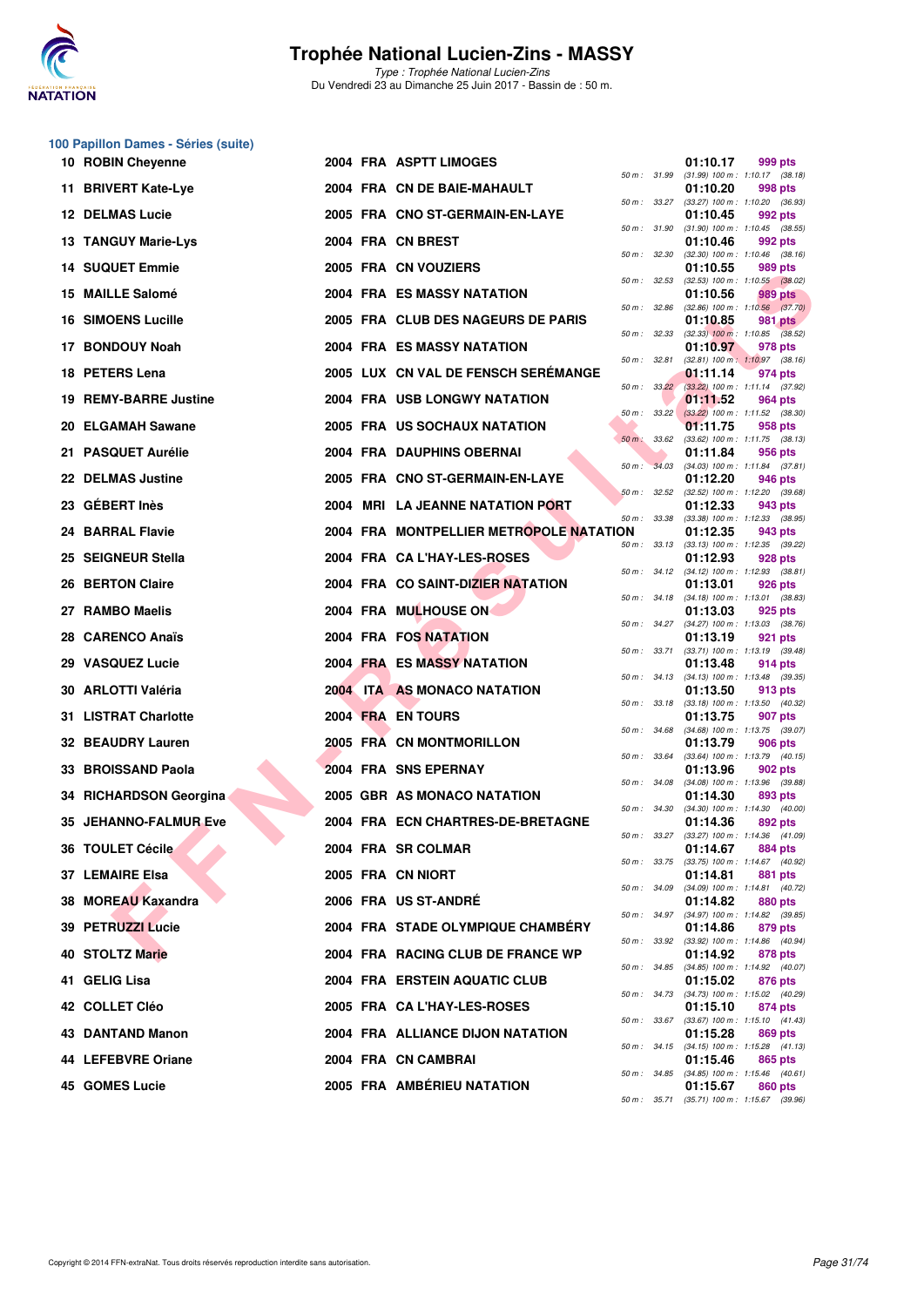

|     | 100 Papillon Dames - Séries (suite) |                         |                                                                                                                                 |          |                                                         |
|-----|-------------------------------------|-------------------------|---------------------------------------------------------------------------------------------------------------------------------|----------|---------------------------------------------------------|
|     | <b>46 MOURGUES Catelle</b>          |                         | 2004 FRA CO SAINT-DIZIER NATATION<br>50 m : 34.59                                                                               | 01:15.75 | 858 pts<br>$(34.59)$ 100 m : 1:15.75 $(41.16)$          |
|     | 47 ETIENNE Lana                     |                         | 2005 FRA MONTPELLIER METROPOLE NATATION                                                                                         | 01:15.80 | 856 pts<br>50 m: 36.45 (36.45) 100 m: 1:15.80 (39.35)   |
| 48. | <b>CHUFFART Claire</b>              |                         | 2004 FRA MARSEILLE CELTIC NATATION                                                                                              | 01:15.84 | 855 pts                                                 |
|     | 49 PAGNON Clara                     |                         | 2005 FRA FC LAON                                                                                                                | 01:16.08 | 50 m: 34.12 (34.12) 100 m: 1:15.84 (41.72)<br>850 pts   |
|     | 50 LIALY Emma                       |                         | 50 m : 34.78<br>2004 FRA CERCLE DES NAGEURS SAINTES                                                                             | 01:16.22 | $(34.78)$ 100 m : 1:16.08 $(41.30)$<br>846 pts          |
|     | 51 ROUBY Giulia                     |                         | 50 m : 33.59<br>2004 FRA FOS NATATION                                                                                           | 01:16.48 | $(33.59)$ 100 m : 1:16.22 $(42.63)$<br>840 pts          |
|     | 52 SCHRYVE Lou                      |                         | 50 m : 34.52<br>2004 FRA US ST-ANDRE                                                                                            | 01:16.67 | $(34.52)$ 100 m : 1:16.48 $(41.96)$<br>835 pts          |
|     | 53 COLOMBIER Olivia                 |                         | 50 m : 34.49<br>2004 FRA CN CASTELNAUDARY                                                                                       | 01:17.14 | $(34.49)$ 100 m : 1:16.67 $(42.18)$<br>824 pts          |
|     | 54 CHARRAT Hanae                    |                         | 50 m : 35.83<br>2006 FRA CN AVIGNON                                                                                             | 01:17.34 | $(35.83)$ 100 m : 1:17.14 $(41.31)$<br>819 pts          |
| 55  | MEJBRI Yasmin                       |                         | $50 m$ : $35.52$<br>2006 FRA AVENIR MURET NATATION                                                                              | 01:17.81 | $(35.52)$ 100 m : 1:17.34 $(41.82)$<br>808 pts          |
|     | 56 GUILBAUD Charlotte               |                         | 50 m : 35.96<br>2004 FRA CA ORSAY                                                                                               | 01:18.05 | $(35.96)$ 100 m : 1:17.81 $(41.85)$<br>802 pts          |
| 57  | <b>DEL CORSO Chiara</b>             |                         | $50 m$ : $36.51$<br>2004 FRA UN ARLES                                                                                           | 01:18.07 | (36.51) 100 m: 1:18.05 (41.54)<br>802 pts               |
|     | 58 AUDOUIN Oceane                   |                         | $50 m$ :<br>35.46<br><b>2004 FRA MONTAUBAN NATATION</b>                                                                         | 01:18.38 | $(35.46)$ 100 m : 1:18.07 $(42.61)$<br>795 pts          |
|     | 59 CARLOS-BROC Zoé                  |                         | 50 m : 35.00<br>2006 FRA MORSANG ESSONNE NATATION                                                                               | 01:19.24 | (35.00) 100 m: 1:18.38 (43.38)<br>775 pts               |
| 60  | <b>COMBETTES Valentine</b>          |                         | 2005 FRA MONTAUBAN NATATION                                                                                                     | 01:19.28 | 50 m: 36.27 (36.27) 100 m: 1:19.24 (42.97)<br>774 pts   |
|     | 61 MUYLLE Cloé                      |                         | 50 m : 34.39<br>2005 FRA US ST-ANDRE                                                                                            | 01:19.58 | (34.39) 100 m: 1:19.28 (44.89)<br>767 pts               |
|     | 62 CUISINIER Manon                  |                         | 50 m : 36.85<br>2005 FRA ASCPA PESSAC NATATION                                                                                  | 01:20.27 | (36.85) 100 m: 1:19.58 (42.73)<br>751 pts               |
|     | 63 PHAM Thuyanna                    |                         | 50 m : 34.46<br>2005 FRA CN ASNIERES                                                                                            | 01:20.79 | (34.46) 100 m: 1:20.27 (45.81)<br>739 pts               |
|     |                                     |                         | 50 m: 36.24<br>2006 FRA ERSTEIN AQUATIC CLUB                                                                                    |          | (36.24) 100 m: 1:20.79 (44.55)                          |
|     | 64 SCHNEPF Victoria                 |                         | 50 m : 37.41                                                                                                                    | 01:21.86 | 715 pts<br>$(37.41)$ 100 m : 1:21.86 $(44.45)$          |
|     | 65 MEZAGHRANI May                   |                         | 2005 FRA CLUB DE NATATION DE SASSENAGE<br>50 m : 36.28                                                                          | 01:21.96 | <b>713 pts</b><br>(36.28) 100 m: 1:21.96 (45.68)        |
|     | 66 SELLIN Margot                    |                         | 2006 FRA C VIKINGS DE ROUEN<br>50 m : 38.37                                                                                     | 01:23.10 | 688 pts<br>(38.37) 100 m : 1:23.10 (44.73)              |
|     | 67 LENOIR Melanie                   |                         | 2006 FRA C.S MONTERELAIS NATATION<br>50 m : 38.43                                                                               | 01:23.88 | 671 pts<br>(38.43) 100 m: 1:23.88 (45.45)               |
|     | <b>68 BOUCHON Mahault</b>           |                         | 2006 FRA LYON NATATION METROPOLE<br>50 m : 38.23                                                                                | 01:24.91 | 649 pts<br>(38.23) 100 m: 1:24.91 (46.68)               |
|     | 69 PETIT Cassandra                  |                         | 2005 FRA CN CALÉDONIENS<br>50 m : 36.45                                                                                         | 01:25.09 | 645 pts<br>$(36.45)$ 100 m : 1:25.09 $(48.64)$          |
|     | 70 LEGER Katell                     |                         | 2006 FRA ES MASSY NATATION<br>50 m : 38.51                                                                                      | 01:25.51 | 636 pts<br>(38.51) 100 m: 1:25.51 (47.00)               |
|     | <b>71 AMROUS Serine</b>             |                         | 2006 FRA STADE FRANÇAIS O COURBEVOIE                                                                                            | 01:28.33 | 578 pts<br>50 m : 38.44 (38.44) 100 m : 1:28.33 (49.89) |
|     | 200 Papillon Dames - Séries         | (Dimanche 25 Juin 2017) |                                                                                                                                 |          |                                                         |
|     | 1 BERTON Claire                     |                         | 2004 FRA CO SAINT-DIZIER NATATION                                                                                               | 02:31.50 | 997 pts                                                 |
|     | 2 SAVART Coralie                    |                         | 50 m: 33.80 (33.80) 100 m: 1:11.74 (37.94) 150 m: 1:52.18<br>2004 FRA ST-MALO NATATION                                          | 02:31.86 | (40.44) 200 m : 2:31.50 (39.32)<br>992 pts              |
|     | 3 GÉBERT Inès                       |                         | 50 m: 33.96 (33.96) 100 m: 1:12.86<br>(38.90) 150 m: 1:52.52 (39.66) 200 m: 2:31.86 (39.34)<br>2004 MRI LA JEANNE NATATION PORT | 02:35.66 | 942 pts                                                 |
|     | 4 HARISBOURE Ambre                  |                         | 50 m: 33.94 (33.94) 100 m: 1:13.20 (39.26) 150 m: 1:53.52 (40.32) 200 m: 2:35.66 (42.14)<br>2004 FRA CLUB DES NAGEURS DE BRIVE  | 02:37.89 | 913 pts                                                 |
|     | 5 OLIVA Ambre                       |                         | 50 m: 33.55 (33.55) 100 m: 1:12.57 (39.02) 150 m: 1:53.60<br>2004 FRA CA PEZENAS                                                | 02:38.11 | (41.03) 200 m : 2:37.89 (44.29)<br>911 pts              |
| 6   | <b>COUDERT Lucile</b>               |                         | 50 m: 34.40 (34.40) 100 m: 1:15.01 (40.61) 150 m: 1:57.79 (42.78) 200 m: 2:38.11 (40.32)<br>2004 FRA AC BOULOGNE-BILLANCOURT    | 02:38.41 | 907 pts                                                 |
|     | 7 DELMAS Lucie                      |                         | 50 m: 35.21 (35.21) 100 m: 1:15.20 (39.99) 150 m: 1:57.52 (42.32) 200 m: 2:38.41 (40.89)<br>2005 FRA CNO ST-GERMAIN-EN-LAYE     | 02:39.06 | 898 pts                                                 |
|     | 8 TAQUET Stacy                      |                         | 50 m: 34.25 (34.25) 100 m: 1:15.16 (40.91) 150 m: 1:57.89 (42.73) 200 m: 2:39.06 (41.17)<br>2004 FRA CERCLE NAGEURS ST-JOSEPH   | 02:40.11 | 885 pts                                                 |
|     | 9 SIMOENS Lucille                   |                         | 50 m: 32.92 (32.92) 100 m: 1:12.94 (40.02) 150 m: 1:55.92 (42.98) 200 m: 2:40.11 (44.19)<br>2005 FRA CLUB DES NAGEURS DE PARIS  | 02:41.13 | 872 pts                                                 |
|     |                                     |                         | 50 m: 33.67 (33.67) 100 m: 1:13.34 (39.67) 150 m: 1:55.86 (42.52) 200 m: 2:41.13 (45.27)                                        |          |                                                         |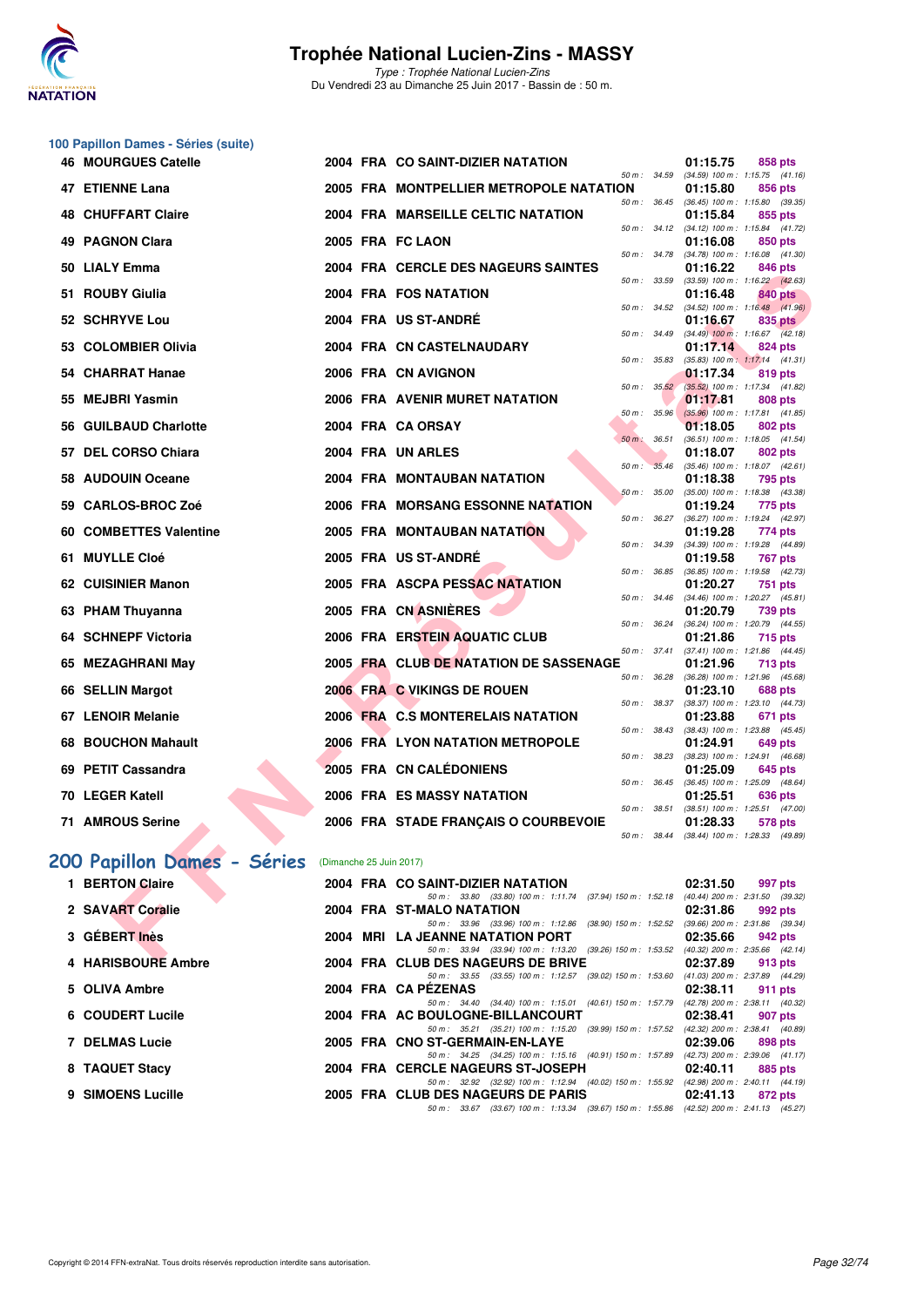

Type : Trophée National Lucien-Zins Du Vendredi 23 au Dimanche 25 Juin 2017 - Bassin de : 50 m.

# **200 Papillon Dames - Séries (suite)**

| 10 OLIVIER Emma             |  | 2004 FRA MONTPELLIER METROPOLE NATATION 02:41.53                                         |               | 867 pts        |
|-----------------------------|--|------------------------------------------------------------------------------------------|---------------|----------------|
|                             |  | 50 m: 35.54 (35.54) 100 m: 1:16.43 (40.89) 150 m: 1:58.70 (42.27) 200 m: 2:41.53 (42.83) |               |                |
| 11 ARLOTTI Valéria          |  | 2004 ITA AS MONACO NATATION                                                              | 02:44.21      | 834 pts        |
|                             |  | 50 m: 33.71 (33.71) 100 m: 1:13.88 (40.17) 150 m: 1:57.70 (43.82) 200 m: 2:44.21 (46.51) |               |                |
| 12 BRIVERT Kate-Lye         |  | 2004 FRA CN DE BAIE-MAHAULT                                                              | 02:46.88      | <b>801 pts</b> |
|                             |  | 50 m: 37.86 (37.86) 100 m: 1:19.45 (41.59) 150 m: 2:02.75 (43.30) 200 m: 2:46.88 (44.13) |               |                |
| 13 MOREAU Kaxandra          |  | 2006 FRA US ST-ANDRE                                                                     | 02:49.35      | 772 pts        |
|                             |  | 50 m: 37.67 (37.67) 100 m: 1:19.23 (41.56) 150 m: 2:03.98 (44.75) 200 m: 2:49.35 (45.37) |               |                |
| <b>14 GUIMET Lilou-Rose</b> |  | 2005 FRA CLUB DE NATATION DE SASSENAGE                                                   | 02:50.82      | 755 pts        |
|                             |  | 50 m: 34.38 (34.38) 100 m: 1:17.01 (42.63) 150 m: 2:04.26 (47.25) 200 m: 2:50.82 (46.56) |               |                |
| 15 VIGOUROUX Norah          |  | 2004 FRA CERCLE DES NAGEURS SAINTES 02:51.62                                             |               | 745 pts        |
|                             |  | 50 m: 36.42 (36.42) 100 m: 1:19.80 (43.38) 150 m: 2:05.87 (46.07) 200 m: 2:51.62 (45.75) |               |                |
| <b>16 LEMAIRE Elsa</b>      |  | 2005 FRA CN NIORT                                                                        | 02:53.25      | <b>727 pts</b> |
|                             |  | 50 m: 35.84 (35.84) 100 m: 1:18.86 (43.02) 150 m: 2:05.09 (46.23) 200 m: 2:53.25 (48.16) |               |                |
| 17 TOULET Cécile            |  | 2004 FRA SR COLMAR                                                                       | 02:53.58      | <b>723 pts</b> |
|                             |  | 50 m: 36.65 (36.65) 100 m: 1:19.61 (42.96) 150 m: 2:06.02 (46.41) 200 m: 2:53.58 (47.56) |               |                |
| 18 MEJBRI Yasmin            |  | 2006 FRA AVENIR MURET NATATION                                                           | 02:55.06      | 706 pts        |
|                             |  | 50 m: 38.05 (38.05) 100 m: 1:23.50 (45.45) 150 m: 2:10.67 (47.17) 200 m: 2:55.06 (44.39) |               |                |
| <b>19 PAGNON Clara</b>      |  | 2005 FRA FC LAON                                                                         | 02:55.97      | 696 pts        |
|                             |  | 50 m: 37.14 (37.14) 100 m: 1:21.13 (43.99) 150 m: 2:07.61 (46.48) 200 m: 2:55.97 (48.36) |               |                |
| 20 DANTAND Manon            |  | 2004 FRA ALLIANCE DIJON NATATION                                                         | 02:57.90      | 674 pts        |
|                             |  | 50 m: 36.02 (36.02) 100 m: 1:20.97 (44.95) 150 m: 2:11.23 (50.26) 200 m: 2:57.90 (46.67) |               |                |
| 21 SANTANGELO Clémence      |  | 2005 FRA CN NEUFCHATEAU                                                                  | 03:02.45      | 625 pts        |
|                             |  | 50 m: 36.61 (36.61) 100 m: 1:20.49 (43.88) 150 m: 2:12.52 (52.03) 200 m: 3:02.45 (49.93) |               |                |
| 22 SCHNEPF Victoria         |  | 2006 FRA ERSTEIN AQUATIC CLUB                                                            | 03:03.07      | <b>618 pts</b> |
|                             |  | 50 m: 39.10 (39.10) 100 m: 1:25.49 (46.39) 150 m: 2:14.68 (49.19) 200 m: 3:03.07 (48.39) |               |                |
| 23 CARNIOL Moéa             |  | 2005 FRA EN CAEN                                                                         | 03:05.50      | 593 pts        |
|                             |  | 50 m: 38.73 (38.73) 100 m: 1:24.69 (45.96) 150 m: 2:15.09 (50.40) 200 m: 3:05.50 (50.41) |               |                |
| 24 SELLIN Margot            |  | 2006 FRA C VIKINGS DE ROUEN                                                              | 03:14.62      | 502 pts        |
|                             |  | 50 m: 41.03 (41.03) 100 m: 1:29.64 (48.61) 150 m: 2:24.02 (54.38) 200 m: 3:14.62 (50.60) |               |                |
| --- SCHRYVE Lou             |  | 2004 FRA US ST-ANDRE                                                                     | <b>DSQ Vi</b> |                |

# [200 4 Nages Dames - Séries](http://www.ffnatation.fr/webffn/resultats.php?idact=nat&go=epr&idcpt=47287&idepr=41) (Dimanche 25 Juin 2017)

| 14 GUINET LIIUU-RUSC                                            |  | <b>CLUD DE NATATION DE SASSENAGE</b><br><b>02.00.02</b><br>TUU PIS                                                                                             |
|-----------------------------------------------------------------|--|----------------------------------------------------------------------------------------------------------------------------------------------------------------|
| 15 VIGOUROUX Norah                                              |  | 50 m: 34.38 (34.38) 100 m: 1:17.01 (42.63) 150 m: 2:04.26 (47.25) 200 m: 2:50.82 (46.56)<br>2004 FRA CERCLE DES NAGEURS SAINTES<br>02:51.62<br>745 pts         |
| 16 LEMAIRE Elsa                                                 |  | 50 m: 36.42 (36.42) 100 m: 1:19.80 (43.38) 150 m: 2:05.87 (46.07) 200 m: 2:51.62 (45.75)<br>2005 FRA CN NIORT<br>02:53.25<br>727 pts                           |
|                                                                 |  | 50 m: 35.84 (35.84) 100 m: 1:18.86 (43.02) 150 m: 2:05.09 (46.23) 200 m: 2:53.25 (48.16)                                                                       |
| 17 TOULET Cécile                                                |  | 2004 FRA SR COLMAR<br>02:53.58<br><b>723 pts</b><br>50 m: 36.65 (36.65) 100 m: 1:19.61 (42.96) 150 m: 2:06.02 (46.41) 200 m: 2:53.58 (47.56)                   |
| 18 MEJBRI Yasmin                                                |  | 2006 FRA AVENIR MURET NATATION<br>02:55.06<br>706 pts                                                                                                          |
| 19 PAGNON Clara                                                 |  | 50 m: 38.05 (38.05) 100 m: 1:23.50 (45.45) 150 m: 2:10.67 (47.17) 200 m: 2:55.06 (44.39)<br>2005 FRA FC LAON<br>02:55.97<br>696 pts                            |
|                                                                 |  | 50 m: 37.14 (37.14) 100 m: 1:21.13 (43.99) 150 m: 2:07.61 (46.48) 200 m: 2:55.97 (48.36)                                                                       |
| 20 DANTAND Manon                                                |  | 2004 FRA ALLIANCE DIJON NATATION<br>02:57.90<br>674 pts<br>50 m: 36.02 (36.02) 100 m: 1:20.97 (44.95) 150 m: 2:11.23 (50.26) 200 m: 2:57.90 (46.67)            |
| 21 SANTANGELO Clémence                                          |  | 2005 FRA CN NEUFCHATEAU<br>03:02.45<br>$625$ pts                                                                                                               |
| 22 SCHNEPF Victoria                                             |  | 50 m: 36.61 (36.61) 100 m: 1:20.49 (43.88) 150 m: 2:12.52 (52.03) 200 m: 3:02.45 (49.93)<br><b>2006 FRA ERSTEIN AQUATIC CLUB</b><br>03:03.07<br><b>618 pts</b> |
|                                                                 |  | 50 m: 39.10 (39.10) 100 m: 1:25.49 (46.39) 150 m: 2:14.68 (49.19) 200 m: 3:03.07 (48.39)                                                                       |
| 23   CARNIOL Moéa                                               |  | 2005 FRA EN CAEN<br>03:05.50<br>593 pts                                                                                                                        |
| 24 SELLIN Margot                                                |  | 50 m: 38.73 (38.73) 100 m: 1:24.69 (45.96) 150 m: 2:15.09 (50.40) 200 m: 3:05.50 (50.41)<br>2006 FRA C VIKINGS DE ROUEN<br>03:14.62<br>502 pts                 |
|                                                                 |  | 50 m: 41.03 (41.03) 100 m: 1:29.64 (48.61) 150 m: 2:24.02 (54.38) 200 m: 3:14.62 (50.60)                                                                       |
| --- SCHRYVE Lou                                                 |  | 2004 FRA US ST-ANDRE<br><b>DSQ Vi</b>                                                                                                                          |
|                                                                 |  |                                                                                                                                                                |
| 00 4 Nages Dames - Séries (Dimanche 25 Juin 2017)               |  |                                                                                                                                                                |
| 1 BONDOUY Noah                                                  |  | 2004 FRA ES MASSY NATATION<br>02:29.39<br>1051 pts<br>50 m: 32.63 (32.63) 100 m: 1:10.09 (37.46) 150 m: 1:55.31 (45.22) 200 m: 2:29.39 (34.08)                 |
| 2 TISSANDIE Camille                                             |  | 2004 FRA CASTRES SPORTS NAUTIQUES<br>02:29.88<br>$1044$ pts                                                                                                    |
| 3 VASQUEZ Lucie                                                 |  | 50 m: 31.83 (31.83) 100 m: 1:10.48 (38.65) 150 m: 1:55.14 (44.66) 200 m: 2:29.88 (34.74)<br><b>2004 FRA ES MASSY NATATION</b><br>02:32.67<br><b>1007 pts</b>   |
|                                                                 |  | 50 m: 33.60 (33.60) 100 m: 1:14.83 (41.23) 150 m: 1:58.10 (43.27) 200 m: 2:32.67 (34.57)                                                                       |
| 4 MAUGERE VAN OUDENHOVEN Valeria 2004 BEL OLYMPIC NICE NATATION |  | 02:32.69<br>$1006$ pts<br>50 m: 32.27 (32.27) 100 m: 1:13.20 (40.93) 150 m: 1:58.86 (45.66) 200 m: 2:32.69 (33.83)                                             |
| 5 TAQUET Stacy                                                  |  | 2004 FRA CERCLE NAGEURS ST-JOSEPH<br>02:33.13<br>1000 $pts$                                                                                                    |
|                                                                 |  | 50 m: 32.47 (32.47) 100 m: 1:12.42 (39.95) 150 m: 1:57.78 (45.36) 200 m: 2:33.13 (35.35)                                                                       |
| <b>6 DELMAS Justine</b>                                         |  | 2005 FRA CNO ST-GERMAIN-EN-LAYE<br>02:33.17<br>$1000$ pts<br>50 m: 33.45 (33.45) 100 m: 1:14.43 (40.98) 150 m: 1:57.19 (42.76) 200 m: 2:33.17 (35.98)          |
| 7 BRAUN Chloé                                                   |  | 2004 FRA DAUPHINS TOULOUSE OEC<br>02:34.26<br>985 pts                                                                                                          |
| 8 SAVART Coralie                                                |  | 50 m: 31.76 (31.76) 100 m: 1:15.14 (43.38) 150 m: 1:57.41 (42.27) 200 m: 2:34.26 (36.85)<br>2004 FRA ST-MALO NATATION<br>02:34.32<br>985 pts                   |
|                                                                 |  | 50 m: 30.31 (30.31) 100 m: 1:10.20 (39.89) 150 m: 1:58.24 (48.04) 200 m: 2:34.32 (36.08)                                                                       |
| 9 SUQUET Emmie                                                  |  | 2005 FRA CN VOUZIERS<br>02:35.18<br>973 pts<br>50 m: 32.75 (32.75) 100 m: 1:12.17 (39.42) 150 m: 2:00.43 (48.26) 200 m: 2:35.18 (34.75)                        |
| 10 OLIVA Ambre                                                  |  | 2004 FRA CA PEZENAS<br>02:35.32<br>972 pts                                                                                                                     |
| 11 BOISSON Chaïma                                               |  | 50 m: 33.20 (33.20) 100 m: 1:15.49 (42.29) 150 m: 2:00.23 (44.74) 200 m: 2:35.32 (35.09)<br>2004 FRA VEXIN NATATION CLUB<br>02:35.45<br>970 pts                |
|                                                                 |  | 50 m: 33.51 (33.51) 100 m: 1:14.20 (40.69) 150 m: 1:58.79 (44.59) 200 m: 2:35.45 (36.66)                                                                       |
| 12 MAILLE Salomé                                                |  | 2004 FRA ES MASSY NATATION<br>02:36.37<br>958 pts<br>50 m: 33.71 (33.71) 100 m: 1:13.43 (39.72) 150 m: 1:59.94 (46.51) 200 m: 2:36.37 (36.43)                  |
| 13 CARENCO Anaïs                                                |  | 2004 FRA FOS NATATION<br>02:37.35<br>945 pts                                                                                                                   |
| <b>14 SCHRYVE Lou</b>                                           |  | 50 m: 34.44 (34.44) 100 m: 1:15.61 (41.17) 150 m: 2:01.90 (46.29) 200 m: 2:37.35 (35.45)<br>2004 FRA US ST-ANDRE<br>02:37.39<br>945 pts                        |
|                                                                 |  | 50 m: 35.41 (35.41) 100 m: 1:15.42 (40.01) 150 m: 2:00.03 (44.61) 200 m: 2:37.39 (37.36)                                                                       |
| 15 GÉBERT Inès                                                  |  | 2004 MRI LA JEANNE NATATION PORT<br>02:37.43<br>944 pts<br>50 m: 33.67 (33.67) 100 m: 1:13.89 (40.22) 150 m: 2:00.68 (46.79) 200 m: 2:37.43 (36.75)            |
| 16 ELGAMAH Sawane                                               |  | 2005 FRA US SOCHAUX NATATION<br>02:37.82<br>939 pts                                                                                                            |
| 17 DELMAS Lucie                                                 |  | 50 m: 33.20 (33.20) 100 m: 1:14.22 (41.02) 150 m: 2:02.18 (47.96) 200 m: 2:37.82 (35.64)                                                                       |
|                                                                 |  | 2005 FRA CNO ST-GERMAIN-EN-LAYE<br>02:37.87<br>939 pts<br>50 m: 32.41 (32.41) 100 m: 1:14.77 (42.36) 150 m: 2:03.17 (48.40) 200 m: 2:37.87 (34.70)             |
| <b>18 COUDERT Lucile</b>                                        |  | 2004 FRA AC BOULOGNE-BILLANCOURT<br>02:37.98<br>937 pts                                                                                                        |
| 19 KOK SHUN Alicia-Kimberley                                    |  | 50 m: 34.81 (34.81) 100 m: 1:15.53 (40.72) 150 m: 2:00.90 (45.37) 200 m: 2:37.98 (37.08)<br>2004 MRI CN POSSESSION<br>02:37.99<br>937 pts                      |
|                                                                 |  | 50 m: 34.32 (34.32) 100 m: 1:15.84 (41.52) 150 m: 2:01.72 (45.88) 200 m: 2:37.99 (36.27)                                                                       |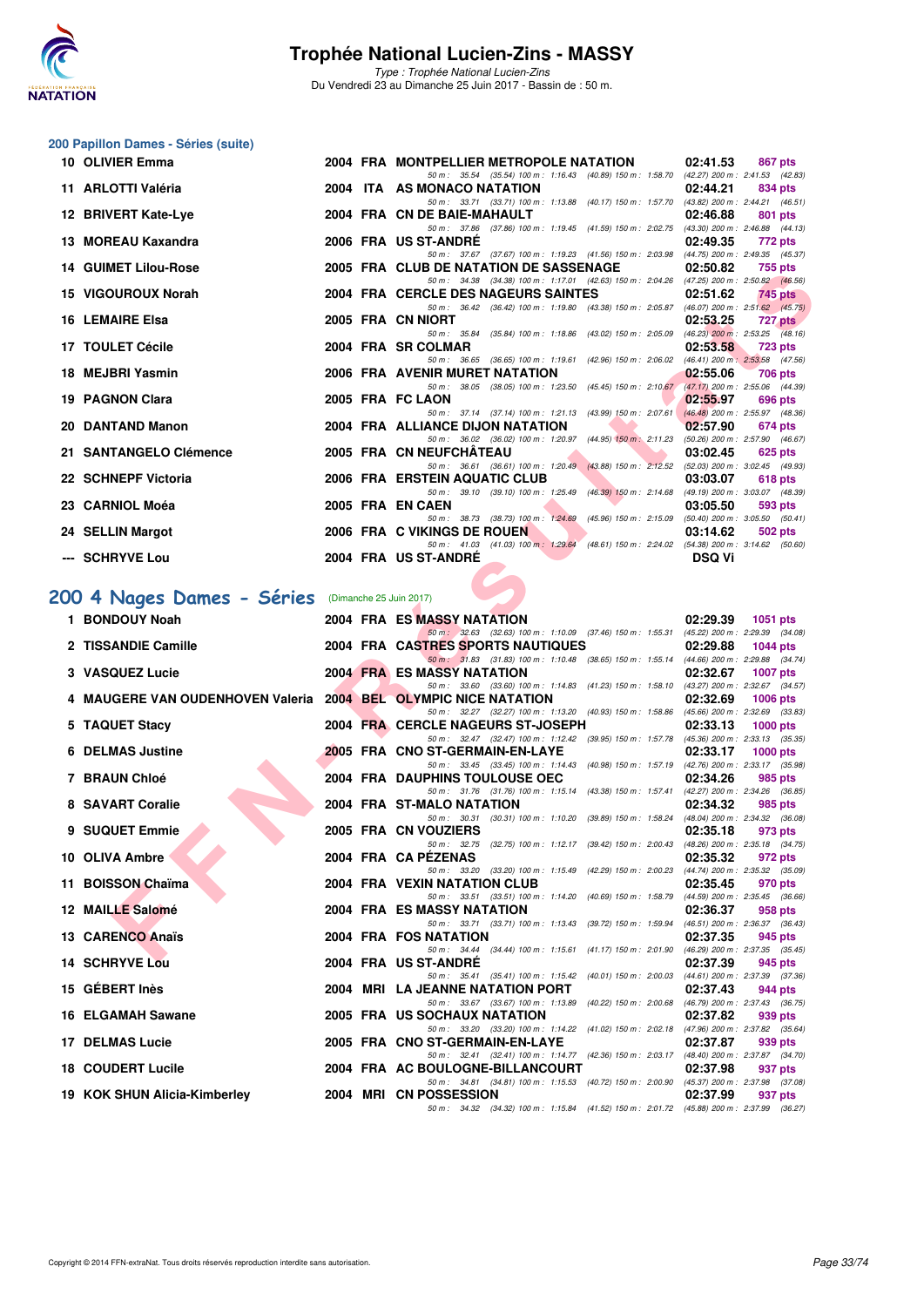

**200 4 Nages Dames - Séries (suite)**

## **Trophée National Lucien-Zins - MASSY**

|     | 20 BRIVERT Kate-Lye        |      | 2004 FRA CN DE BAIE-MAHAULT                                                                                                                                                                                                     | 02:38.07<br>936 pts                                        |
|-----|----------------------------|------|---------------------------------------------------------------------------------------------------------------------------------------------------------------------------------------------------------------------------------|------------------------------------------------------------|
|     | 21 LISTRAT Charlotte       |      | 50 m: 32.74 (32.74) 100 m: 1:15.12 (42.38) 150 m: 2:01.87 (46.75) 200 m: 2:38.07 (36.20)<br>2004 FRA EN TOURS                                                                                                                   | 02:38.53<br>930 pts                                        |
|     | 22 COCCORDANO Clémence     |      | 50 m: 33.32 (33.32) 100 m: 1:15.08 (41.76) 150 m: 2:02.52 (47.44) 200 m: 2:38.53 (36.01)<br>2005 FRA US ST-ANDRE                                                                                                                | 02:38.57<br>930 pts                                        |
|     | 23 BERTON Claire           |      | 50 m: 35.26 (35.26) 100 m: 1:17.46 (42.20) 150 m: 2:03.10 (45.64) 200 m: 2:38.57 (35.47)<br>2004 FRA CO SAINT-DIZIER NATATION                                                                                                   | 02:38.79<br>927 pts                                        |
|     | 23 CHUFFART Claire         |      | 50 m: 34.76 (34.76) 100 m: 1:16.13 (41.37) 150 m: 2:03.48 (47.35) 200 m: 2:38.79 (35.31)<br>2004 FRA MARSEILLE CELTIC NATATION                                                                                                  | 02:38.79<br>927 pts                                        |
|     | 25 ARLOTTI Valéria         | 2004 | 50 m: 31.89 (31.89) 100 m: 1:14.44 (42.55) 150 m: 2:00.92 (46.48) 200 m: 2:38.79 (37.87)<br>ITA AS MONACO NATATION                                                                                                              | 02:38.96<br>925 pts                                        |
| 26. | <b>GOETZ Ilona</b>         |      | 50 m: 34.76 (34.76) 100 m: 1:15.34 (40.58) 150 m: 2:03.00 (47.66) 200 m: 2:38.96 (35.96)<br>2004 FRA ERSTEIN AQUATIC CLUB                                                                                                       | 02:39.59<br>917 pts                                        |
|     | 27 SEIGNEUR Stella         |      | 50 m: 34.44 (34.44) 100 m: 1:15.43 (40.99) 150 m: 2:02.63 (47.20) 200 m: 2:39.59 (36.96)<br>2004 FRA CA L'HAY-LES-ROSES                                                                                                         | 02:40.28<br>908 pts                                        |
|     | 28 DELAIRE Anaelle         |      | 50 m: 33.41 (33.41) 100 m: 1:13.32 (39.91) 150 m: 2:03.48 (50.16) 200 m: 2:40.28 (36.80)<br>2004 FRA STADE BETHUNE PELICAN CLUB                                                                                                 | 02:40.43<br>906 pts                                        |
|     | 29 GUILBAUD Charlotte      |      | 50 m: 34.24 (34.24) 100 m: 1:16.69 (42.45) 150 m: 2:03.79<br>2004 FRA CA ORSAY                                                                                                                                                  | $(47.10)$ 200 m : 2:40.43 $(36.64)$<br>02:40.63<br>903 pts |
|     | 30 MOREAU Kaxandra         |      | 50 m: 34.49 (34.49) 100 m: 1:17.04 (42.55) 150 m: 2:05.22<br>2006 FRA US ST-ANDRE                                                                                                                                               | $(48.18)$ 200 m : 2:40.63 $(35.41)$<br>02:40.67<br>903 pts |
| 31. | <b>MAUPOUX Nina</b>        |      | 50 m: 34.30 (34.30) 100 m: 1:14.98 (40.68) 150 m: 2:05.93<br>2004 FRA CN VIRY-CHATILLON                                                                                                                                         | (50.95) 200 m : 2:40.67 (34.74)<br>02:40.83<br>901 pts     |
|     | 32 THEILMANN Oria          |      | 50 m: 35.04 (35.04) 100 m: 1:17.33 (42.29) 150 m: 2:03.80<br>2004 FRA VAGUE BETSCHDORF-DRACHENBRONN                                                                                                                             | (46.47) 200 m : 2:40.83 (37.03)<br>02:40.86<br>901 pts     |
|     | 33 ROPINSKI Laurine        |      | 50 m: 36.96 (36.96) 100 m: 1:18.89 (41.93) 150 m: 2:03.97 (45.08) 200 m: 2:40.86 (36.89)<br>2004 FRA VILLERUPT NATATION                                                                                                         | 02:40.93<br><b>900 pts</b>                                 |
| 34. | <b>JEHANNO-FALMUR Eve</b>  |      | 50 m: 33.95 (33.95) 100 m: 1:16.08 (42.13) 150 m: 2:04.70 (48.62) 200 m: 2:40.93 (36.23)<br>2004 FRA ECN CHARTRES-DE-BRETAGNE                                                                                                   | 02:41.09<br>898 pts                                        |
|     | 35 LAPORTE Noémie          |      | 50 m: 33.62 (33.62) 100 m: 1:17.21 (43.59) 150 m: 2:02.84 (45.63) 200 m: 2:41.09 (38.25)<br>2004 FRA AS EMERAINVILLE                                                                                                            | 02:41.18<br>897 pts                                        |
|     | 36 DEL CORSO Chiara        |      | 50 m: 35.47 (35.47) 100 m: 1:17.07 (41.60) 150 m: 2:05.51<br>2004 FRA UN ARLES                                                                                                                                                  | (48.44) 200 m : 2:41.18 (35.67)<br>02:41.54<br>892 pts     |
|     | 37 BEY Emlynn              |      | 50 m: 34.84 (34.84) 100 m: 1:16.18 (41.34) 150 m: 2:03.87<br>2004 FRA CN LE MANS                                                                                                                                                | $(47.69)$ 200 m : 2:41.54 $(37.67)$<br>02:41.58<br>892 pts |
| 38  | <b>VIGOUROUX Norah</b>     |      | 50 m : 36.44 (36.44) 100 m : 1:17.13 (40.69) 150 m : 2:05.31<br>2004 FRA CERCLE DES NAGEURS SAINTES                                                                                                                             | (48.18) 200 m : 2:41.58 (36.27)<br>02:41.76<br>889 pts     |
|     | 39 ELIWA Kamila            |      | 50 m: 36.03 (36.03) 100 m: 1:14.99 (38.96) 150 m: 2:06.85 (51.86) 200 m: 2:41.76 (34.91)<br>2004 FRA ES MASSY NATATION                                                                                                          | 02:41.85<br>888 pts                                        |
| 40  | <b>MOURGUES Catelle</b>    |      | 50 m: 33.77 (33.77) 100 m: 1:14.70 (40.93) 150 m: 2:06.14 (51.44) 200 m: 2:41.85 (35.71)<br>2004 FRA CO SAINT-DIZIER NATATION                                                                                                   | 02:42.01<br>886 pts                                        |
|     | 41 PINEL Romane            |      | 50 m: 35.17 (35.17) 100 m: 1:17.29 (42.12) 150 m: 2:06.30<br>2004 FRA ALLIANCE DIJON NATATION                                                                                                                                   | (49.01) 200 m : 2:42.01 (35.71)<br>02:42.30<br>883 pts     |
|     | 42 BOUDES Romane           |      | 50 m: 35.25 (35.25) 100 m: 1:18.65 (43.40) 150 m: 2:03.91<br>2006 FRA SO MILLAU N                                                                                                                                               | (45.26) 200 m : 2:42.30 (38.39)<br>02:42.59<br>879 pts     |
|     | 43 BARON Ines              |      | 50 m: 37.03 (37.03) 100 m: 1:19.45 (42.42) 150 m: 2:06.73<br>2004 FRA EN CAEN                                                                                                                                                   | (47.28) 200 m : 2:42.59 (35.86)<br>02:42.72<br>877 pts     |
|     | 44 LIALY Emma              |      | 50 m: 34.66 (34.66) 100 m: 1:19.21 (44.55) 150 m: 2:05.21 (46.00) 200 m: 2:42.72 (37.51)<br>2004 FRA CERCLE DES NAGEURS SAINTES                                                                                                 | 02:42.76<br>877 pts                                        |
|     | 45 POUPON Kim              |      | 50 m: 36.63 (36.63) 100 m: 1:19.45 (42.82) 150 m: 2:07.79 (48.34) 200 m: 2:42.76 (34.97)<br>2004 FRA ALLIANCE DIJON NATATION                                                                                                    | 02:42.93<br>875 pts                                        |
|     | <b>46 BARRAL Flavie</b>    |      | 50 m: 33.22 (33.22) 100 m: 1:17.29 (44.07) 150 m: 2:05.57 (48.28) 200 m: 2:42.93 (37.36)<br>2004 FRA MONTPELLIER METROPOLE NATATION<br>50 m: 34.41 (34.41) 100 m: 1:17.68 (43.27) 150 m: 2:06.61 (48.93) 200 m: 2:42.97 (36.36) | 02:42.97<br>874 pts                                        |
|     | 47 AUDOUIN Oceane          |      | 2004 FRA MONTAUBAN NATATION<br>50 m: 35.58 (35.58) 100 m: 1:17.95 (42.37) 150 m: 2:06.61 (48.66) 200 m: 2:42.99 (36.38)                                                                                                         | 02:42.99<br>874 pts                                        |
|     | 48 MAILHARROU Carla        |      | <b>2005 FRA CLUB DE NATATION DE SASSENAGE</b><br>50 m: 35.42 (35.42) 100 m: 1:16.70 (41.28) 150 m: 2:07.66 (50.96) 200 m: 2:43.24 (35.58)                                                                                       | 02:43.24<br>871 pts                                        |
|     | <b>49 SCHNEIDER Louise</b> |      | 2004 FRA TEAM STRASBOURG SNS-ASPTT-PCS<br>50 m: 34.63 (34.63) 100 m: 1:16.24 (41.61) 150 m: 2:06.41 (50.17) 200 m: 2:43.41 (37.00)                                                                                              | 02:43.41<br>869 pts                                        |
|     | 50 RAMBO Maelis            |      | 2004 FRA MULHOUSE ON                                                                                                                                                                                                            | 02:43.73<br>865 pts                                        |
|     | 51 GAULIN Lena             |      | 50 m: 34.11 (34.11) 100 m: 1:16.47 (42.36) 150 m: 2:06.43 (49.96) 200 m: 2:43.73 (37.30)<br>2005 FRA AVENIR MURET NATATION                                                                                                      | 02:43.85<br>863 pts                                        |
|     | 52 BORG Leane              |      | 50 m: 37.15 (37.15) 100 m: 1:18.55 (41.40) 150 m: 2:07.80 (49.25) 200 m: 2:43.85 (36.05)<br>2004 FRA AUBAGNE NATATION                                                                                                           | 02:43.93<br>862 pts                                        |
|     | 53 BURGY Manon             |      | 50 m: 33.10 (33.10) 100 m: 1:13.92 (40.82) 150 m: 2:04.35 (50.43) 200 m: 2:43.93 (39.58)<br>2005 FRA SC SELESTAT                                                                                                                | 02:43.95<br>862 pts                                        |
|     | 54 HERAUD Julia            |      | 50 m: 33.86 (33.86) 100 m: 1:19.16 (45.30) 150 m: 2:06.20 (47.04) 200 m: 2:43.95 (37.75)<br>2004 FRA BEAUCAIRE TARASCON AC                                                                                                      | 02:44.01<br>861 pts                                        |
|     | 55 PETRUZZI Lucie          |      | 50 m: 36.24 (36.24) 100 m: 1:19.04 (42.80) 150 m: 2:06.40 (47.36) 200 m: 2:44.01 (37.61)<br>2004 FRA STADE OLYMPIQUE CHAMBERY                                                                                                   | 02:44.03<br>861 pts                                        |
|     |                            |      | 50 m: 35.63 (35.63) 100 m: 1:19.87 (44.24) 150 m: 2:07.94 (48.07) 200 m: 2:44.03 (36.09)                                                                                                                                        |                                                            |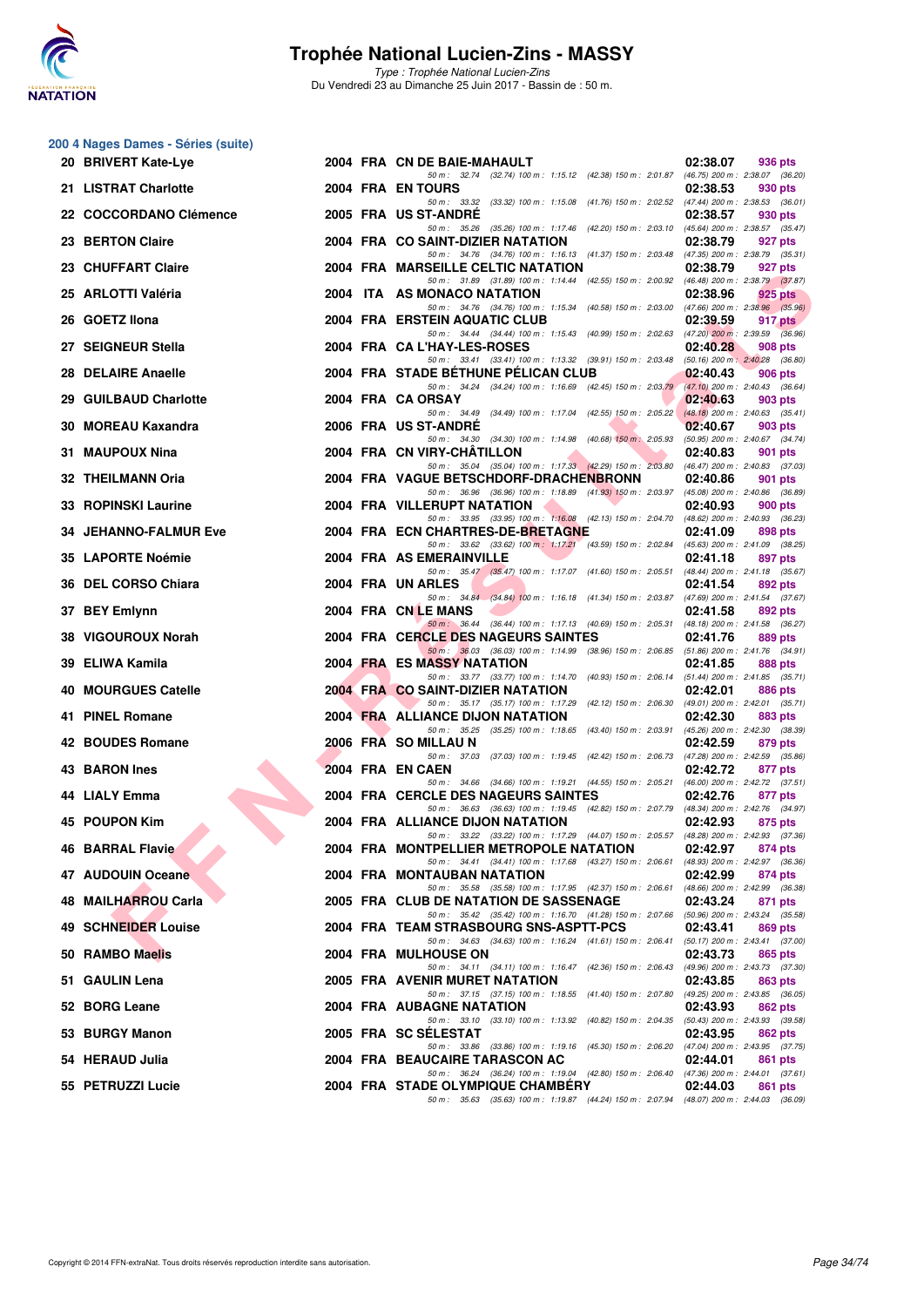

Type : Trophée National Lucien-Zins Du Vendredi 23 au Dimanche 25 Juin 2017 - Bassin de : 50 m.

#### **200 4 Nages Dames - Séries (suite)**

| 56 NICOLO Nayla                |  | 2005 FRA SA MERIGNAC                                                                                                                | 02:44.10 | 860 pts                                           |
|--------------------------------|--|-------------------------------------------------------------------------------------------------------------------------------------|----------|---------------------------------------------------|
| 57 SALEM Sara                  |  | 50 m: 36.30 (36.30) 100 m: 1:15.49 (39.19) 150 m: 2:06.69 (51.20) 200 m: 2:44.10 (37.41)<br>2005 FRA LAGNY-SUR-MARNE NATATION       | 02:44.32 | 858 pts                                           |
| 58 CASTEJON Garance            |  | 50 m: 35.99 (35.99) 100 m: 1:18.59 (42.60) 150 m: 2:07.30 (48.71) 200 m: 2:44.32 (37.02)<br>2005 FRA CA L'HAY-LES-ROSES             | 02:44.38 | 857 pts                                           |
| 59 CANO Maela                  |  | 50 m: 34.39 (34.39) 100 m: 1:15.22 (40.83) 150 m: 2:04.79 (49.57) 200 m: 2:44.38 (39.59)<br>2004 FRA DAUPHINS TOULOUSE OEC          | 02:44.39 | 857 pts                                           |
| 60 PARMENTIER Romane           |  | 50 m: 36.56 (36.56) 100 m: 1:19.23 (42.67) 150 m: 2:05.74 (46.51) 200 m: 2:44.39 (38.65)<br>2006 FRA AMSL FREJUS                    | 02:44.47 | 856 pts                                           |
| 60 BARBOSA Valentina           |  | 50 m: 34.19 (34.19) 100 m: 1:16.09 (41.90) 150 m: 2:08.17 (52.08) 200 m: 2:44.47 (36.30)<br>2004 FRA CNO ST-GERMAIN-EN-LAYE         | 02:44.47 | 856 pts                                           |
| 62 ETIENNE Lana                |  | 50 m: 34.48 (34.48) 100 m: 1:15.09 (40.61) 150 m: 2:07.28 (52.19) 200 m: 2:44.47 (37.19)<br>2005 FRA MONTPELLIER METROPOLE NATATION | 02:44.57 | 854 pts                                           |
| 63 ROSSI-BENE Giulia           |  | 50 m: 34.66 (34.66) 100 m: 1:18.32 (43.66) 150 m: 2:08.43 (50.11) 200 m: 2:44.57 (36.14)<br><b>2006 FRA ANNEMASSE NATATION</b>      | 02:44.58 | 854 pts                                           |
| 64 MIGUET Chloe                |  | 50 m: 35.73 (35.73) 100 m: 1:19.29 (43.56) 150 m: 2:07.63 (48.34) 200 m: 2:44.58 (36.95)<br>2004 FRA SN VERSAILLES                  | 02:44.97 | 850 pts                                           |
| 65 HAUET Ines                  |  | 50 m: 36.43 (36.43) 100 m: 1:18.53 (42.10) 150 m: 2:09.10<br>2004 FRA JN COMPIEGNE                                                  | 02:45.04 | (50.57) 200 m : 2:44.97 (35.87)<br>849 pts        |
| 66 MIYAMATSU Sarah             |  | 50 m: 35.87 (35.87) 100 m: 1:18.10 (42.23) 150 m: 2:08.87 (50.77) 200 m: 2:45.04 (36.17)<br>2004 JPN AS MONACO NATATION             | 02:45.07 |                                                   |
|                                |  | 50 m : 35.28 (35.28) 100 m : 1:19.95 (44.67) 150 m : 2:07.41                                                                        |          | 848 pts<br>$(47.46)$ 200 m : 2:45.07 $(37.66)$    |
| 67 COLOMBIER Olivia            |  | 2004 FRA CN CASTELNAUDARY<br>50 m: 34.83 (34.83) 100 m: 1:20.55 (45.72) 150 m: 2:09.50 (48.95) 200 m: 2:45.51 (36.01)               | 02:45.51 | 843 pts                                           |
| 68 LEMAIRE Elsa                |  | 2005 FRA CN NIORT<br>50 m: 36.48 (36.48) 100 m: 1:20.42 (43.94) 150 m: 2:08.44 (48.02) 200 m: 2:45.61 (37.17)                       | 02:45.61 | 842 pts                                           |
| 69 ALLIGIER-PLANTEC Clementine |  | 2004 FRA C PAUL-BERT RENNES<br>50 m: 35.59 (35.59) 100 m: 1:18.27 (42.68) 150 m: 2:08.15 (49.88) 200 m: 2:45.69 (37.54)             | 02:45.69 | 841 pts                                           |
| 70 LOUVEL Chéryl               |  | 2005 FRA CN CALEDONIENS<br>50 m: 36.56 (36.56) 100 m: 1:20.10 (43.54) 150 m: 2:07.43 (47.33) 200 m: 2:45.82 (38.39)                 | 02:45.82 | 839 pts                                           |
| 71 HUELLOU Claire              |  | 2005 FRA GIRONDINS BORDEAUX<br>50 m: 37.47 (37.47) 100 m: 1:20.80 (43.33) 150 m: 2:06.90 (46.10) 200 m: 2:46.04 (39.14)             | 02:46.04 | 837 pts                                           |
| 72 RICHARDSON Georgina         |  | 2005 GBR AS MONACO NATATION<br>50 m: 34.84 (34.84) 100 m: 1:16.40 (41.56) 150 m: 2:09.00 (52.60) 200 m: 2:46.76 (37.76)             | 02:46.76 | 828 pts                                           |
| 73 DANTAND Manon               |  | 2004 FRA ALLIANCE DIJON NATATION<br>50 m: 34.42 (34.42) 100 m: 1:18.66 (44.24) 150 m: 2:12.49 (53.83) 200 m: 2:47.64 (35.15)        | 02:47.64 | 817 pts                                           |
| 74 BRUNEAU Emma                |  | 2004 FRA US ST-ANDRE<br>50 m: 40.34 (40.34) 100 m: 1:24.43 (44.09) 150 m: 2:11.90 (47.47) 200 m: 2:47.78 (35.88)                    | 02:47.78 | 816 pts                                           |
| 75 ROUBY Giulia                |  | 2004 FRA FOS NATATION                                                                                                               | 02:48.07 | 812 pts                                           |
| 76 TOULET Cécile               |  | 50 m: 36.32 (36.32) 100 m: 1:17.67 (41.35) 150 m: 2:06.81<br>2004 FRA SR COLMAR                                                     | 02:48.50 | (49.14) 200 m : 2:48.07 (41.26)<br>807 pts        |
| 77 CARNIOL Moéa                |  | 50 m: 35.91 (35.91) 100 m: 1:20.89 (44.98) 150 m: 2:11.71 (50.82) 200 m: 2:48.50 (36.79)<br>2005 FRA EN CAEN                        | 02:49.34 | 797 pts                                           |
| 78 DANIEL Jeanne               |  | 50 m: 36.12 (36.12) 100 m: 1:21.15 (45.03) 150 m: 2:10.37 (49.22) 200 m: 2:49.34 (38.97)<br>2005 FRA C.N DE VALLEE DE SEINE         | 02:50.51 | 783 pts                                           |
| 79 ANASTASE Alexya             |  | 50 m: 36.80 (36.80) 100 m: 1:24.60 (47.80) 150 m: 2:13.24 (48.64) 200 m: 2:50.51 (37.27)<br>2005 FRA CN DE BAIE-MAHAULT             | 02:50.73 | <b>781 pts</b>                                    |
| 80 SANTANGELO Clémence         |  | 50 m: 35.98 (35.98) 100 m: 1:19.76 (43.78) 150 m: 2:12.49 (52.73) 200 m: 2:50.73 (38.24)<br>2005 FRA CN NEUFCHATEAU                 | 02:50.83 | 779 pts                                           |
| 80 CALARCO Clara               |  | 50 m: 36.22 (36.22) 100 m: 1:20.42 (44.20) 150 m: 2:13.05 (52.63) 200 m: 2:50.83 (37.78)<br>2006 FRA AMSL FREJUS                    | 02:50.83 | 779 pts                                           |
| 82 PAGNON Clara                |  | 50 m: 39.60 (39.60) 100 m: 1:22.58 (42.98) 150 m: 2:12.68<br>2005 FRA FC LAON                                                       | 02:51.21 | $(50.10)$ 200 m : 2:50.83 $(38.15)$<br>775 pts    |
| <b>83 CALANDRY Alice</b>       |  | 50 m: 35.53 (35.53) 100 m: 1:21.99<br>(46.46) 150 m : 2:12.93<br>2006 FRA ASPTT CLERMONT-FERRAND                                    | 02:51.63 | (50.94) 200 m : 2:51.21 (38.28)<br>770 pts        |
| 84 ALIBEGOVIC Emina            |  | 50 m: 38.05 (38.05) 100 m: 1:22.58<br>(44.53) 150 m : 2:13.20<br><b>2005 GBR LYON NATATION METROPOLE</b>                            | 02:51.99 | $(50.62)$ 200 m : 2:51.63 $(38.43)$<br>766 pts    |
| 85 DOMINIQUE Manon             |  | 50 m: 37.75 (37.75) 100 m: 1:23.95<br>(46.20) 150 m : 2:12.60<br><b>2006 FRA ERSTEIN AQUATIC CLUB</b>                               | 02:52.18 | (48.65) 200 m : 2:51.99 (39.39)<br>764 pts        |
| 86 BERNARD Mai-Lan             |  | 50 m: 39.69 (39.69) 100 m: 1:24.12<br>(44.43) 150 m : 2:13.68                                                                       |          | $(49.56)$ 200 m : 2:52.18 $(38.50)$               |
|                                |  | 2006 FRA CN BOURG-EN-BRESSE<br>50 m: 39.21 (39.21) 100 m: 1:24.79<br>(45.58) 150 m : 2:13.93                                        | 02:52.21 | <b>763 pts</b><br>(49.14) 200 m : 2:52.21 (38.28) |
| 87 HENRIET Ange-Line           |  | 2005 FRA CN SALON-DE-PROVENCE<br>50 m: 39.06 (39.06) 100 m: 1:26.71<br>$(47.65)$ 150 m : 2:17.40                                    | 02:53.06 | 754 pts<br>$(50.69)$ 200 m : 2:53.06 $(35.66)$    |
| 88 LENOIR Melanie              |  | 2006 FRA C.S MONTERELAIS NATATION<br>50 m: 39.68 (39.68) 100 m: 1:27.97<br>(48.29) 150 m : 2:14.85                                  | 02:53.08 | 753 pts<br>(46.88) 200 m : 2:53.08 (38.23)        |
| 89 MOURGUES Soline             |  | 2006 FRA CO SAINT-DIZIER NATATION<br>50 m : 38.59 (38.59) 100 m : 1:26.13<br>(47.54) 150 m : 2:13.74                                | 02:53.35 | 750 pts<br>$(47.61)$ 200 m : 2:53.35 $(39.61)$    |
| 90 CLAUDIC-TCHA Maëllys        |  | 2006 FRA ANGERS NATATION<br>50 m: 39.78 (39.78) 100 m: 1:25.09<br>(45.31) 150 m : 2:16.87                                           | 02:55.01 | 731 pts<br>(51.78) 200 m : 2:55.01 (38.14)        |
| 91 MARQUE Lilou                |  | 2006 FRA CN NEUFCHATEAU<br>50 m: 39.34 (39.34) 100 m: 1:24.29 (44.95) 150 m: 2:16.88 (52.59) 200 m: 2:55.35 (38.47)                 | 02:55.35 | 727 pts                                           |
|                                |  |                                                                                                                                     |          |                                                   |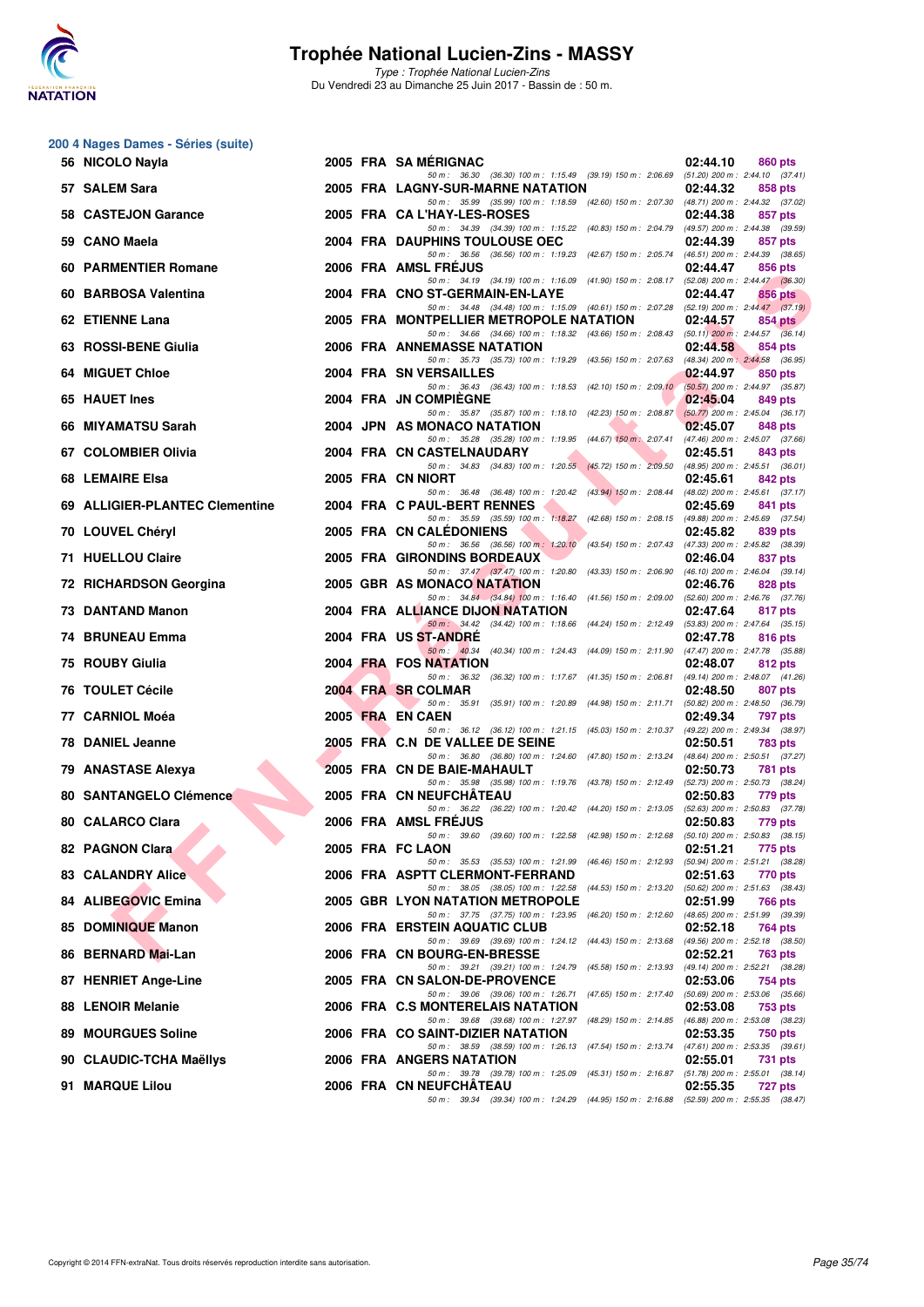

Type : Trophée National Lucien-Zins Du Vendredi 23 au Dimanche 25 Juin 2017 - Bassin de : 50 m.

# **200 4 Nages Dames - Séries (suite)**

| 92 LEGER Katell       |  | 2006 FRA ES MASSY NATATION                                    | 02:55.56                            |         | 725 pts        |
|-----------------------|--|---------------------------------------------------------------|-------------------------------------|---------|----------------|
|                       |  | 50 m : 37.57 (37.57) 100 m : 1:22.77 (45.20) 150 m : 2:14.74  | $(51.97)$ 200 m : 2:55.56 $(40.82)$ |         |                |
| 93 DEGHMOUS Alicia    |  | 2006 FRA CNO ST-GERMAIN-EN-LAYE                               | 02:56.22                            |         | 718 pts        |
|                       |  | (44.88) 150 m : 2:14.18<br>50 m: 38.07 (38.07) 100 m: 1:22.95 | (51.23) 200 m : 2:56.22 (42.04)     |         |                |
| 94 SASSELLI Lola      |  | 2005 FRA AQUATIC CLUB DE MENTON                               | 02:56.26                            | 717 pts |                |
|                       |  | 50 m: 37.57 (37.57) 100 m: 1:22.84 (45.27) 150 m: 2:15.57     | (52.73) 200 m : 2:56.26 (40.69)     |         |                |
| 95 LOUCHEZ Anaele     |  | 2006 FRA US ST-ANDRÉ                                          | 02:56.48                            | 715 pts |                |
|                       |  | 50 m: 41.84 (41.84) 100 m: 1:27.31 (45.47) 150 m: 2:17.50     | (50.19) 200 m : 2:56.48 (38.98)     |         |                |
| 96 LINDAUER Juliette  |  | 2006 FRA ERSTEIN AQUATIC CLUB                                 | 02:57.94                            |         | 698 pts        |
|                       |  | 50 m: 40.47 (40.47) 100 m: 1:26.21 (45.74) 150 m: 2:17.56     | $(51.35)$ 200 m : 2:57.94 $(40.38)$ |         |                |
| 97 SELLIN Margot      |  | 2006 FRA C VIKINGS DE ROUEN                                   | 03:00.91                            |         | <b>666 pts</b> |
|                       |  | 50 m: 39.80 (39.80) 100 m: 1:26.42 (46.62) 150 m: 2:20.80     | $(54.38)$ 200 m : 3:00.91 $(40.11)$ |         |                |
| 98 LE FALHER Asma     |  | 2005 FRA ASSO NATATION DE SARTROUVILLE                        | 03:04.64                            |         | $626$ pts      |
|                       |  | 50 m: 36.61 (36.61) 100 m: 1:25.74 (49.13) 150 m: 2:25.71     | (59.97) 200 m : 3:04.64 (38.93)     |         |                |
| --- SAUDRAIS Svetlana |  | 2004 FRA CLUB DAUPHINS LE BLANC                               | <b>DNS</b> dec                      |         |                |
| --- FREMOND Kenza     |  | 2004 FRA CN COUTANCES                                         | <b>DNS</b> dec                      |         |                |

## **[400 4 Nages Dames - Séries](http://www.ffnatation.fr/webffn/resultats.php?idact=nat&go=epr&idcpt=47287&idepr=42)** (Samedi 24 Juin 2017)

| <b>30 LINDAULR JUICILE</b>                      |                                                                                                                                                                                                                                      | <b><i>LOUG</i></b> FRAMERSTEIN AGORTIC CLOB                                                                                                                                                                                           | 04.JI.J4<br>ັບວບ ມເວ                                 |
|-------------------------------------------------|--------------------------------------------------------------------------------------------------------------------------------------------------------------------------------------------------------------------------------------|---------------------------------------------------------------------------------------------------------------------------------------------------------------------------------------------------------------------------------------|------------------------------------------------------|
| 97 SELLIN Margot                                |                                                                                                                                                                                                                                      | 50 m: 40.47 (40.47) 100 m: 1:26.21 (45.74) 150 m: 2:17.56 (51.35) 200 m: 2:57.94 (40.38)<br>2006 FRA C VIKINGS DE ROUEN                                                                                                               | 03:00.91<br><b>666 pts</b>                           |
| 98   LE FALHER Asma                             |                                                                                                                                                                                                                                      | 50 m: 39.80 (39.80) 100 m: 1:26.42 (46.62) 150 m: 2:20.80 (54.38) 200 m: 3:00.91 (40.11)<br>2005 FRA ASSO NATATION DE SARTROUVILLE                                                                                                    | 03:04.64<br>626 pts                                  |
| ---   SAUDRAIS Svetlana                         |                                                                                                                                                                                                                                      | 50 m: 36.61 (36.61) 100 m: 1:25.74 (49.13) 150 m: 2:25.71 (59.97) 200 m: 3:04.64 (38.93)<br>2004 FRA CLUB DAUPHINS LE BLANC                                                                                                           | <b>DNS</b> dec                                       |
| --- FREMOND Kenza                               |                                                                                                                                                                                                                                      | 2004 FRA CN COUTANCES                                                                                                                                                                                                                 | <b>DNS dec</b>                                       |
|                                                 |                                                                                                                                                                                                                                      |                                                                                                                                                                                                                                       |                                                      |
| 00 4 Nages Dames - Séries (Samedi 24 Juin 2017) |                                                                                                                                                                                                                                      |                                                                                                                                                                                                                                       |                                                      |
| 1 BONDOUY Noah                                  |                                                                                                                                                                                                                                      | 2004 FRA ES MASSY NATATION                                                                                                                                                                                                            | 05:16.87<br><b>1027 pts</b>                          |
|                                                 |                                                                                                                                                                                                                                      | 50 m: 33.48 (33.48) 100 m: 1:13.15 (39.67) 150 m: 1:51.46 (38.31) 200 m: 2:30.30 (38.84) 250 m: 3:17.36 (47.06) 300 m: 4:04.31 (46.95) 350 m: 4:40.76 (36.45) 400 m: 5:16.87 (36.11)                                                  |                                                      |
| 2 TISSANDIE Camille                             |                                                                                                                                                                                                                                      | 2004 FRA CASTRES SPORTS NAUTIQUES                                                                                                                                                                                                     | <b>The Contract of Street</b><br>05:21.27<br>998 pts |
| 3 VASQUEZ Lucie                                 |                                                                                                                                                                                                                                      | 50 m: 33.91 (33.91) 100 m: 1:12.18 (38.27) 150 m: 1:54.16 (41.98) 200 m: 2:34.63 (40.47) 250 m: 3:22.38 (47.75) 300 m: 4:09.52 (47.14) 350 m: 4:46.30 (36.78) 400 m: 5:21.27 (34.97)<br>$\bullet$<br>2004 FRA ES MASSY NATATION       | 05:21.29                                             |
|                                                 |                                                                                                                                                                                                                                      | 50 m: 33.86 (33.86) 100 m: 1:14.45 (40.59) 150 m: 1:57.15 (42.70) 200 m: 2:39.73 (42.58) 250 m: 3:24.36 (44.63) 300 m: 4:09.08 (44.72) 350 m: 4:45.60 (36.52) 400 m: 5:21.29                                                          | 998 pts<br>(35.69)                                   |
| 4 SUQUET Emmie                                  |                                                                                                                                                                                                                                      | 2005 FRA CN VOUZIERS                                                                                                                                                                                                                  | 05:26.61<br>963 pts                                  |
|                                                 |                                                                                                                                                                                                                                      | 50 m : 33.99 (33.99) 100 m : 1:15.09 (41.10) 150 m : 1:57.93 (42.84) 200 m : 2:36.92 (38.99) 250 m : 3:24.72 (47.80) 300 m : 4:13.59 (48.87) 350 m : 4:51.68 (38.09) 400 m : 5:26.61                                                  | (34.93)                                              |
| 5 DELMAS Justine                                |                                                                                                                                                                                                                                      | 2005 FRA CNO ST-GERMAIN-EN-LAYE                                                                                                                                                                                                       | 05:30.02<br>941 pts                                  |
| <b>6 HARISBOURE Ambre</b>                       |                                                                                                                                                                                                                                      | 50 m: 36.11 (36.11) 100 m: 1:19.69 (43.58) 150 m: 2:02.87 (43.18) 200 m: 2:45.23 (42.36) 250 m: 3:29.49 (44.26) 300 m: 4:14.75 (45.26) 350 m: 4:52.52 (37.77) 400 m: 5:30.02<br>2004 FRA CLUB DES NAGEURS DE BRIVE                    | (37.50)<br>05:30.51<br>938 pts                       |
|                                                 |                                                                                                                                                                                                                                      | 50 m: 33.43 (33.43) 100 m: 1:11.94 (38.51) 150 m: 1:54.15 (42.21) 200 m: 2:35.77 (41.62) 250 m: 3:23.56 (47.79) 300 m: 4:12.42 (48.86) 350 m: 4:52.36 (39.94) 400 m: 5:30.51                                                          | (38.15)                                              |
| 7 CARENCO Anaïs                                 |                                                                                                                                                                                                                                      | 2004 FRA FOS NATATION                                                                                                                                                                                                                 | 05:34.25<br>914 pts                                  |
|                                                 |                                                                                                                                                                                                                                      | 50 m: 34.67 (34.67) 100 m: 1:15.54 (40.87) 150 m: 1:58.77 (43.23) 200 m: 2:41.28 (42.51) 250 m: 3:28.80 (47.52) 300 m: 4:16.87 (48.07) 350 m: 4:55.37 (38.50) 400 m: 5:34.25 (38.88                                                   |                                                      |
| 8 BRIVERT Kate-Lye                              |                                                                                                                                                                                                                                      | 2004 FRA CN DE BAIE-MAHAULT                                                                                                                                                                                                           | 05:36.02<br>903 pts                                  |
| 9 GEBERT Inès                                   |                                                                                                                                                                                                                                      | 50 m: 35.88 (35.88) 100 m: 1:16.05 (40.17) 150 m: 2:00.93 (44.88) 200 m: 2:44.10 (43.17) 250 m: 3:33.85 (49.75) 300 m: 4:22.15 (48.30) 350 m: 4:59.95 (37.80) 400 m: 5:36.02<br>2004 MRI LA JEANNE NATATION PORT                      | (36.07)<br>05:36.06<br>903 pts                       |
|                                                 |                                                                                                                                                                                                                                      | 50 m: 34.68 (34.68) 100 m: 1:15.26 (40.58) 150 m: 1:58.53 (43.27) 200 m: 2:40.06 (41.53) 250 m: 3:28.49 (48.43) 300 m: 4:19.26 (50.77) 350 m: 4:59.11 (39.85) 400 m: 5:36.06 (36.95)                                                  |                                                      |
| 10 SAVART Coralie                               |                                                                                                                                                                                                                                      | 2004 FRA ST-MALO NATATION                                                                                                                                                                                                             | 05:38.09<br>890 pts                                  |
|                                                 |                                                                                                                                                                                                                                      | 50 m: 32.02 (32.02) 100 m: 1:12.45 (40.43) 150 m: 1:57.99 (45.54) 200 m: 2:43.70 (45.71) 250 m: 3:34.05 (50.35) 300 m: 4:24.39 (50.34) 350 m: 5:01.93 (37.54) 400 m: 5:38.09                                                          | (36.16)                                              |
| 11 DELMAS Lucie                                 |                                                                                                                                                                                                                                      | 2005 FRA CNO ST-GERMAIN-EN-LAYE<br>50 m: 35.89 (35.89) 100 m: 1:15.24 (39.35) 150 m: 1:59.88 (44.64) 200 m: 2:43.66 (43.78) 250 m: 3:30.11 (46.45) 300 m: 4:18.72 (48.61) 350 m: 4:59.07 (40.35) 400 m: 5:38.22 (39.15)               | 05:38.22<br><b>889 pts</b>                           |
| 12 ARLOTTI Valéria                              |                                                                                                                                                                                                                                      | 2004 ITA AS MONACO NATATION                                                                                                                                                                                                           | 05:39.01<br><b>884 pts</b>                           |
|                                                 |                                                                                                                                                                                                                                      | 50 m: 33.95 (33.95) 100 m: 1:15.32 (41.37) 150 m: 1:58.53 (43.21) 200 m: 2:42.19 (43.66) 250 m: 3:29.22 (47.03) 300 m: 4:19.51 (50.29) 350 m: 4:59.35 (39.84) 400 m: 5:39.01                                                          | (39.66)                                              |
| 13 COCCORDANO Clémence                          |                                                                                                                                                                                                                                      | 2005 FRA US ST-ANDRE                                                                                                                                                                                                                  | 05:40.29<br>876 pts                                  |
|                                                 |                                                                                                                                                                                                                                      | 50 m: 37.62 (37.62) 100 m: 1:20.80 (43.18) 150 m: 2:05.57 (44.77) 200 m: 2:49.47 (43.90) 250 m: 3:37.31 (47.84) 300 m: 4:25.66 (48.35) 350 m: 5:03.59 (37.93) 400 m: 5:40.29<br><b>EXAMPLE 2005 FRA CLUB DE NATATION DE SASSENAGE</b> | (36.70)<br>05:42.07                                  |
| 14 MAILHARROU Carla                             |                                                                                                                                                                                                                                      | 50 m: 35.56 (35.56) 100 m: 1:19.30 (43.74) 150 m: 2:01.47 (42.17) 200 m: 2:43.44 (41.97) 250 m: 3:35.22 (51.78) 300 m: 4:26.22 (51.00) 350 m: 5:04.19 (37.97) 400 m: 5:42.07 (37.88)                                                  | 865 pts                                              |
| 15 MAUPOUX Nina                                 | <u>and the second property of the second property of the second property of the second property of the second property of the second property of the second property of the second property of the second property of the second</u> | 2004 FRA CN VIRY-CHATILLON                                                                                                                                                                                                            | 05:42.22<br>864 pts                                  |
|                                                 |                                                                                                                                                                                                                                      | 50 m: 36.01 (36.01) 100 m: 1:19.10 (43.09) 150 m: 2:03.63 (44.53) 200 m: 2:47.53 (43.90) 250 m: 3:36.57 (49.04) 300 m: 4:24.22 (47.65) 350 m: 5:04.86 (40.64) 400 m: 5:42.22 (37.36)                                                  |                                                      |
| 16 GAULIN Lena                                  |                                                                                                                                                                                                                                      | 2005 FRA AVENIR MURET NATATION                                                                                                                                                                                                        | 05:42.23<br>864 pts                                  |
| <b>17 ROPINSKI Laurine Advised AT 18</b>        |                                                                                                                                                                                                                                      | 50 m: 37.79 (37.79) 100 m: 1:21.81 (44.02) 150 m: 2:05.39 (43.58) 200 m: 2:47.15 (41.76) 250 m: 3:37.60 (50.45) 300 m: 4:27.77 (50.17) 350 m: 5:06.20 (38.43) 400 m: 5:42.23 (36.03)<br>2004 FRA VILLERUPT NATATION                   | 05:42.84<br>861 pts                                  |
|                                                 |                                                                                                                                                                                                                                      | 50 m : 35.68 (35.68) 100 m : 1:21.20 (45.52) 150 m : 2:05.75 (44.55) 200 m : 2:48.84 (43.09) 250 m : 3:38.71 (49.87) 300 m : 4:28.22 (49.51) 350 m : 5:06.45 (38.23) 400 m : 5:42.84                                                  | (36.39)                                              |
| <b>18 SCHRYVE Lou</b>                           |                                                                                                                                                                                                                                      | 2004 FRA US ST-ANDRE                                                                                                                                                                                                                  | 05:42.87<br>860 pts                                  |
| $\blacktriangledown$                            |                                                                                                                                                                                                                                      | 50 m: 35.93 (35.93) 100 m: 1:17.88 (41.95) 150 m: 2:02.13 (44.25) 200 m: 2:46.29 (44.16) 250 m: 3:34.07 (47.78) 300 m: 4:21.92 (47.85) 350 m: 5:02.94 (41.02) 400 m: 5:42.87 (39.93,                                                  |                                                      |
| 19 GOETZ Ilona                                  |                                                                                                                                                                                                                                      | 2004 FRA ERSTEIN AQUATIC CLUB<br>50 m: 38.27 (38.27) 100 m: 1:23.83 (45.56) 150 m: 2:08.49 (44.66) 200 m: 2:51.72 (43.23) 250 m: 3:40.77 (49.05) 300 m: 4:29.08 (48.31) 350 m: 5:07.75 (38.67) 400 m: 5:43.95 (36.20)                 | 05:43.95<br>854 pts                                  |
| 20   VIGOUROUX Norah                            |                                                                                                                                                                                                                                      | 2004 FRA CERCLE DES NAGEURS SAINTES                                                                                                                                                                                                   | 05:44.50<br>850 pts                                  |
|                                                 |                                                                                                                                                                                                                                      | 50 m: 36.00 (36.00) 100 m: 1:18.80 (42.80) 150 m: 2:00.71 (41.91) 200 m: 2:41.72 (41.01) 250 m: 3:35.63 (53.91) 300 m: 4:29.23 (53.60) 350 m: 5:07.62 (38.39) 400 m: 5:44.50 (36.88                                                   |                                                      |
| 20 ELIWA Kamila                                 |                                                                                                                                                                                                                                      | <b>2004 FRA ES MASSY NATATION</b>                                                                                                                                                                                                     | 05:44.50<br>850 pts                                  |
|                                                 |                                                                                                                                                                                                                                      | 50 m: 35.26 (35.26) 100 m: 1:17.41 (42.15) 150 m: 2:01.25 (43.84) 200 m: 2:44.63 (43.38) 250 m: 3:36.79 (52.16) 300 m: 4:29.80 (53.01) 350 m: 5:06.94 (37.14) 400 m: 5:44.50 (37.56)<br>2004 FRA CO SAINT-DIZIER NATATION             | 05:46.79                                             |
| 22 MOURGUES Catelle                             |                                                                                                                                                                                                                                      | 50 m: 35.57 (35.57) 100 m: 1:18.43 (42.86) 150 m: 2:03.11 (44.68) 200 m: 2:47.80 (44.69) 250 m: 3:38.98 (51.18) 300 m: 4:31.47 (52.49) 350 m: 5:09.16 (37.69) 400 m: 5:46.79                                                          | 837 pts<br>(37.63)                                   |
| 23 ALLIGIER-PLANTEC Clementine                  |                                                                                                                                                                                                                                      | 2004 FRA C PAUL-BERT RENNES                                                                                                                                                                                                           | 05:47.84<br>830 pts                                  |
|                                                 |                                                                                                                                                                                                                                      | 50 m : 35.33 (35.33) 100 m : 1:18.32 (42.99) 150 m : 2:02.72 (44.40) 200 m : 2:46.52 (43.80) 250 m : 3:38.68 (52.16) 300 m : 4:31.24 (52.56) 350 m : 5:09.81 (38.57) 400 m : 5:47.84                                                  | (38.03)                                              |
| 24 BOUDES Romane                                |                                                                                                                                                                                                                                      | 2006 FRA SO MILLAU N                                                                                                                                                                                                                  | 05:47.91<br>830 pts                                  |
| 25   SALEM Sara                                 |                                                                                                                                                                                                                                      | 50 m: 36.52 (36.52) 100 m: 1:20.87 (44.35) 150 m: 2:07.39 (46.52) 200 m: 2:52.36 (44.97) 250 m: 3:39.11 (46.75) 300 m: 4:27.47 (48.36) 350 m: 5:08.15 (40.68) 400 m: 5:47.91<br>2005 FRA LAGNY-SUR-MARNE NATATION                     | (39.76)<br>05:48.91<br>824 pts                       |
|                                                 |                                                                                                                                                                                                                                      | 50 m : 37.84 (37.84) 100 m : 1:20.74 (42.90) 150 m : 2:06.22 (45.48) 200 m : 2:48.71 (42.49) 250 m : 3:39.10 (50.39) 300 m : 4:29.62 (50.52) 350 m : 5:10.27 (40.65) 400 m : 5:48.91                                                  | (38.64)                                              |
| 26 MIYAMATSU Sarah                              |                                                                                                                                                                                                                                      | 2004 JPN AS MONACO NATATION                                                                                                                                                                                                           | 05:49.48<br>820 pts                                  |
|                                                 |                                                                                                                                                                                                                                      | 50 m : 35.00 (35.00) 100 m : 1:18.61 (43.61) 150 m : 2:06.50 (47.89) 200 m : 2:52.23 (45.73) 250 m : 3:39.62 (47.39) 300 m : 4:28.11 (48.49) 350 m : 5:09.77 (41.66) 400 m : 5:49.48 (39.71)                                          |                                                      |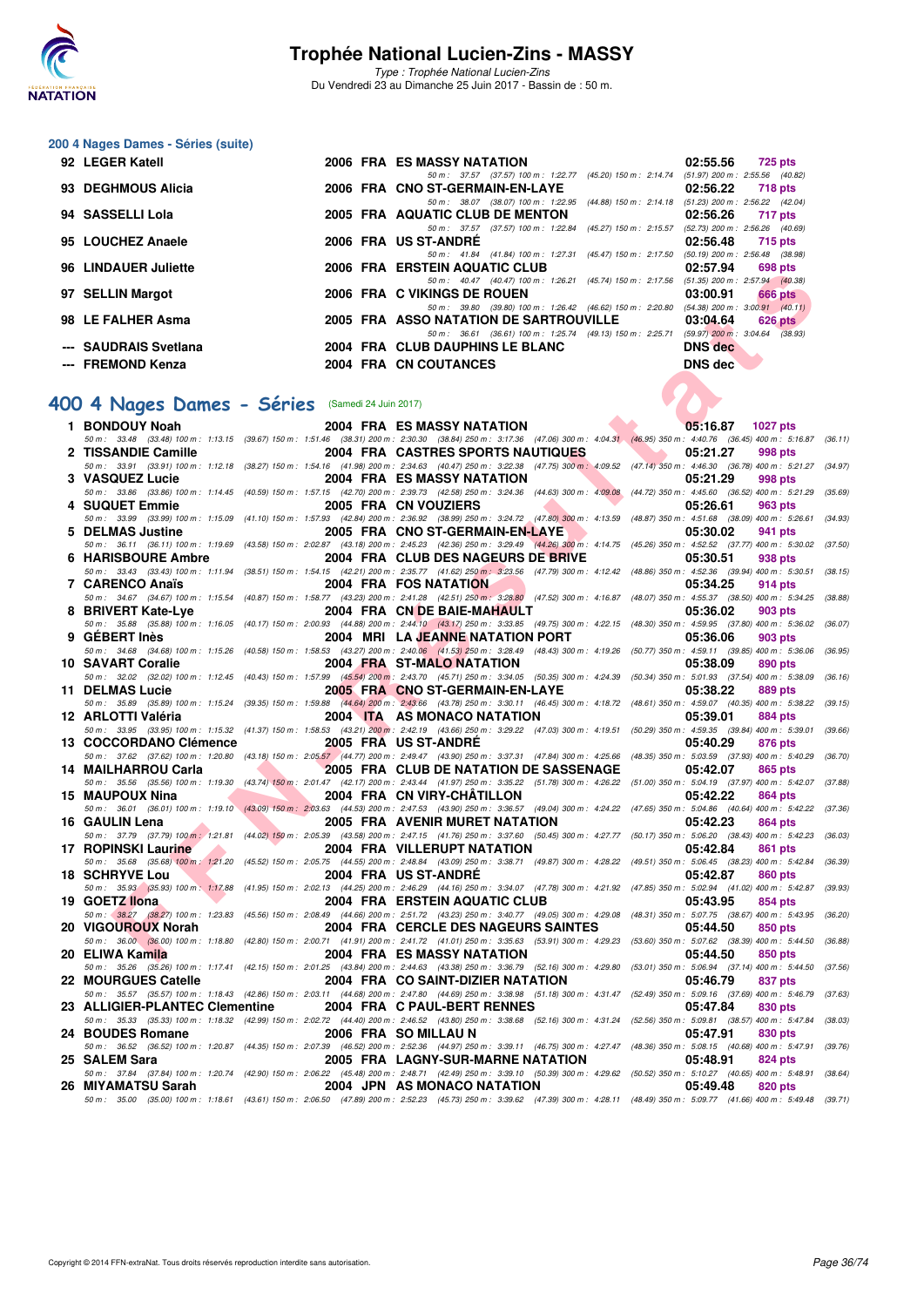

Type : Trophée National Lucien-Zins Du Vendredi 23 au Dimanche 25 Juin 2017 - Bassin de : 50 m.

#### **400 4 Nages Dames - Séries (suite)**

| 27 PASQUET Aurélie                                                                                                                                                                                              |                                                                                                                                                                                                                                      | 2004 FRA DAUPHINS OBERNAI                                 |                                   | 05:49.76                        | 819 pts        |         |
|-----------------------------------------------------------------------------------------------------------------------------------------------------------------------------------------------------------------|--------------------------------------------------------------------------------------------------------------------------------------------------------------------------------------------------------------------------------------|-----------------------------------------------------------|-----------------------------------|---------------------------------|----------------|---------|
| 50 m: 35.47 (35.47) 100 m: 1:18.58 (43.11) 150 m: 2:03.57 (44.99) 200 m: 2:46.75 (43.18) 250 m: 3:39.99 (53.24) 300 m: 4:32.28 (52.29) 350 m: 5:12.76 (40.48) 400 m: 5:49.76 (37.00)<br>28 SEIGNEUR Stella      |                                                                                                                                                                                                                                      | 2004 FRA CAL'HAY-LES-ROSES                                |                                   | 05:50.18                        | 816 pts        |         |
| 50 m: 34.38 (34.38) 100 m: 1:17.28 (42.90) 150 m: 2:01.50 (44.22) 200 m: 2:44.15 (42.65) 250 m: 3:37.29 (53.14) 300 m: 4:29.98 (52.69) 350 m: 5:10.97 (40.99) 400 m: 5:50.18 (39.21)<br>29 BEY Emlynn           |                                                                                                                                                                                                                                      | 2004 FRA CN LE MANS                                       |                                   | 05:52.96                        | 800 pts        |         |
| 50 m : 38.86 (38.86) 100 m : 1:26.86 (48.00) 150 m : 2:11.13 (44.27) 200 m : 2:53.97 (42.84) 250 m : 3:43.62 (49.65) 300 m : 4:34.42 (50.80) 350 m : 5:14.72 (40.30) 400 m : 5:52.96 (38.24)                    |                                                                                                                                                                                                                                      |                                                           |                                   |                                 |                |         |
| <b>30 LEMAIRE EIsa</b><br>50 m: 37.16 (37.16) 100 m: 1:20.63 (43.47) 150 m: 2:05.74 (45.11) 200 m: 2:51.04 (45.30) 250 m: 3:41.25 (50.21) 300 m: 4:32.96 (51.71) 350 m: 5:13.66 (40.70) 400 m: 5:53.02 (39.36)  |                                                                                                                                                                                                                                      | 2005 FRA CN NIORT                                         |                                   | 05:53.02                        | 799 pts        |         |
| 31 HENNEQUEZ Océane<br>50 m: 36.59 (36.59) 100 m: 1:23.57 (46.98) 150 m: 2:07.66 (44.09) 200 m: 2:51.06 (43.40) 250 m: 3:41.66 (50.60) 300 m: 4:33.47 (51.81) 350 m: 5:15.35 (41.88) 400 m: 5:54.56             |                                                                                                                                                                                                                                      | 2004 FRA AQUATIC CLUB DE MENTON                           |                                   | 05:54.56                        | <b>790 pts</b> | (39.21) |
| 32 DEL CORSO Chiara                                                                                                                                                                                             |                                                                                                                                                                                                                                      | 2004 FRA UN ARLES                                         |                                   | 05:55.05                        | 787 pts        |         |
| 50 m: 37.21 (37.21) 100 m: 1:22.82 (45.61) 150 m: 2:07.53 (44.71) 200 m: 2:51.73 (44.20) 250 m: 3:42.42 (50.69) 300 m: 4:33.95 (51.53) 350 m: 5:14.91 (40.96) 400 m; 5:55.05<br>33 THEILMANN Oria               |                                                                                                                                                                                                                                      | 2004 FRA VAGUE BETSCHDORF-DRACHENBRONN                    |                                   | 05:55.70                        | <b>784 pts</b> | (40.14) |
| 50 m: 37.53 (37.53) 100 m: 1:26.48 (48.95) 150 m: 2:12.04 (45.56) 200 m: 2:56.26 (44.22) 250 m: 3:45.06 (48.80) 300 m: 4:34.56 (49.50) 350 m: 5:16.24 (41.68) 400 m: 5:55.70 (39.46)<br>34 ETIENNE Lana         |                                                                                                                                                                                                                                      | 2005 FRA MONTPELLIER METROPOLE NATATION                   |                                   | 05:56.58                        | 779 pts        |         |
| 50 m: 37.15 (37.15) 100 m: 1:21.90 (44.75) 150 m: 2:07.84 (45.94) 200 m: 2:52.90 (45.06) 250 m: 3:44.62 (51.72) 300 m: 4:37.32 (52.70) 350 m: 5:17.64 (40.32) 400 m: 5:56.58 (38.94)                            |                                                                                                                                                                                                                                      |                                                           |                                   |                                 |                |         |
| 35 SCHNEIDER Louise<br>50 m: 37.04 (37.04) 100 m: 1:24.97 (47.93) 150 m: 2:11.78 (46.81) 200 m: 2:56.88 (45.10) 250 m: 3:46.95 (50.07) 300 m: 4:38.44 (51.49) 350 m: 5:18.69 (40.25) 400 m: 5:56.82 (38.13)     |                                                                                                                                                                                                                                      | 2004 FRA TEAM STRASBOURG SNS-ASPTT-PCS                    |                                   | 05:56.82                        | 777 pts        |         |
| <b>36 DELEFLIE LAFARGE Lou</b>                                                                                                                                                                                  |                                                                                                                                                                                                                                      | 2004 FRA ENFANTS DU RHONE VALENCE                         |                                   | 05:57.27                        | 775 pts        |         |
| 50 m : 37.19 (37.19) 100 m : 1:23.66 (46.47) 150 m : 2:07.35 (43.69) 200 m : 2:50.86 (43.51) 250 m : 3:44.18 (53.32) 300 m : 4:38.45 (54.27) 350 m : 5:18.46 (40.01) 400 m : 5:57.27<br>37 BRUNEAU Emma         |                                                                                                                                                                                                                                      | 2004 FRA US ST-ANDRE                                      |                                   | 05:58.38                        | <b>768 pts</b> | (38.81) |
| 50 m: 41.05 (41.05) 100 m: 1:32.29 (51.24) 150 m: 2:17.71 (45.42) 200 m: 3:02.06 (44.35) 250 m: 3:52.08 (50.02) 300 m: 4:42.35 (50.27) 350 m: 5:20.74 (38.39) 400 m: 5:58.38 (37.64)<br>38 LESOILLE Julie       |                                                                                                                                                                                                                                      | 2005 FRA CA L'HAY-LES-ROSES                               | <b>Contract Contract Contract</b> | 05:58.47                        | <b>768 pts</b> |         |
| 50 m: 36.81 (36.81) 100 m: 1:23.06 (46.25) 150 m: 2:07.66 (44.60) 200 m: 2:51.94 (44.28) 250 m: 3:45.22 (53.28) 300 m: 4:37.46 (52.24) 350 m: 5:19.05 (41.59) 400 m: 5:58.47 (39.42)                            |                                                                                                                                                                                                                                      |                                                           |                                   |                                 |                |         |
| 39 PETRUZZI Lucie<br>50 m: 36.51 (36.51) 100 m: 1:20.42 (43.91) 150 m: 2:08.76 (48.34) 200 m: 2:56.80 (48.04) 250 m: 3:46.87 (50.07) 300 m: 4:37.55 (50.68) 350 m: 5:19.44 (41.89) 400 m: 5:59.22 (39.78)       |                                                                                                                                                                                                                                      | 2004 FRA STADE OLYMPIQUE CHAMBERY                         |                                   | 05:59.22                        | 763 pts        |         |
| 40 CARNIOL Moéa<br>50 m: 37.96 (37.96) 100 m: 1:24.52 (46.56) 150 m: 2:12.33 (47.81) 200 m: 2:58.75 (46.42) 250 m: 3:49.01 (50.26) 300 m: 4:39.45 (50.44) 350 m: 5:20.62 (41.17) 400 m: 6:00.58 (39.96)         | 2005 FRA EN CAEN                                                                                                                                                                                                                     |                                                           |                                   | 06:00.58                        | 755 pts        |         |
| 41 BARBOSA Valentina                                                                                                                                                                                            |                                                                                                                                                                                                                                      | 2004 FRA CNO ST-GERMAIN-EN-LAYE                           |                                   | 06:00.74                        | 755 pts        |         |
| 50 m: 37.26 (37.26) 100 m: 1:26.43 (49.17) 150 m: 2:10.82 (44.39) 200 m: 2:53.76 (42.94) 250 m: 3:48.18 (54.42) 300 m: 4:41.85 (53.67) 350 m: 5:21.67 (39.82) 400 m: 6:00.74 (39.07)<br>42 COMBETTES Valentine  |                                                                                                                                                                                                                                      | <b>2005 FRA MONTAUBAN NATATION</b>                        |                                   | 06:01.47                        | <b>750 pts</b> |         |
| 50 m: 38.84 (38.84) 100 m: 1:25.10 (46.26) 150 m: 2:11.06 (45.96) 200 m: 2:55.67 (44.61) 250 m; 3:47.72 (52.05) 300 m: 4:40.18 (52.46) 350 m: 5:22.15 (41.97) 400 m: 6:01.47 (39.32)                            |                                                                                                                                                                                                                                      | 2006 FRA ANGERS NATATION                                  |                                   | 06:02.67                        | 743 pts        |         |
| 43 CLAUDIC-TCHA Maëllys<br>50 m: 41.71 (41.71) 100 m: 1:30.47 (48.76) 150 m: 2:17.54 (47.07) 200 m: 3:03.01 (45.47) 250 m: 3:53.51 (50.50) 300 m: 4:44.82 (51.31) 350 m: 5:24.46 (39.64) 400 m: 6:02.67 (38.21) |                                                                                                                                                                                                                                      |                                                           |                                   |                                 |                |         |
| 44 DOMINIQUE Manon<br>50 m: 41.61 (41.61) 100 m: 1:27.95 (46.34) 150 m: 2:15.54 (47.59) 200 m: 3:00.20 (44.66) 250 m: 3:50.55 (50.35) 300 m: 4:42.94 (52.39) 350 m: 5:24.12 (41.18) 400 m: 6:03.76 (39.64)      |                                                                                                                                                                                                                                      | 2006 FRA ERSTEIN AQUATIC CLUB                             |                                   | 06:03.76                        | <b>737 pts</b> |         |
| 45 LOUCHEZ Anaele                                                                                                                                                                                               |                                                                                                                                                                                                                                      | 2006 FRA US ST-ANDRE                                      |                                   | 06:04.39                        | 734 pts        |         |
| 50 m: 42.45 (42.45) 100 m: 1:31.82 (49.37) 150 m: 2:18.95 (47.13) 200 m: 3:04.80 (45.85) 250 m: 3:53.89 (49.09) 300 m: 4:43.70 (49.81) 350 m: 5:24.84 (41.14) 400 m: 6:04.39 (39.55)<br>46 JALLABERT Marie      |                                                                                                                                                                                                                                      | 2005 FRA FOS NATATION                                     |                                   | 06:05.30                        | <b>729 pts</b> |         |
| 50 m: 39.43 (39.43) 100 m: 1:24.15 (44.72) 150 m: 2:10.63 (46.48) 200 m: 2:54.49 (43.86) 250 m: 3:48.44 (53.95) 300 m: 4:42.35 (53.91) 350 m: 5:24.75 (42.40) 400 m: 6:05.30 (40.55)<br>47 LE MOULLEC Camille   |                                                                                                                                                                                                                                      | 2005 FRA AS LA TESTE                                      |                                   | 06:05.65                        | 727 pts        |         |
| 50 m: 40.75 (40.75) 100 m: 1:30.67 (49.92) 150 m: 2:15.50 (44.83) 200 m: 2:58.08 (42.58) 250 m: 3:50.26 (52.18) 300 m: 4:43.29 (53.03) 350 m: 5:25.70 (42.41) 400 m: 6:05.65 (39.95)                            |                                                                                                                                                                                                                                      |                                                           |                                   |                                 |                |         |
| 48 AMBLAT Camille<br>50 m: 39.57 (39.57) 100 m: 1:26.02 (46.45) 150 m: 2:11.59 (45.57) 200 m: 2:54.57 (42.98) 250 m: 3:50.10 (55.53) 300 m: 4:45.89 (55.79) 350 m: 5:26.53 (40.64) 400 m: 6:06.16               |                                                                                                                                                                                                                                      | 2004 FRA ESPADON VELIZY-VILLACOUBLAY                      |                                   | 06:06.16                        | 724 pts        | (39.63) |
| 49 SASSELLI Lola<br>50 m: 40.49 (40.49) 100 m: 1:31.32 (50.83) 150 m: 2:16.66 (45.34) 200 m: 3:00.42 (43.76) 250 m: 3:53.42 (53.00) 300 m: 4:46.56 (53.14) 350 m: 5:29.12 (42.56) 400 m: 6:10.13 (41.01)        |                                                                                                                                                                                                                                      | 2005 FRA AQUATIC CLUB DE MENTON                           |                                   | 06:10.13                        | <b>702 pts</b> |         |
| 50 MOURGUES Soline                                                                                                                                                                                              | <u>and the second second in the second second in the second second second in the second second in the second second in the second second in the second second second in the second second second in the second second second in </u> | 2006 FRA CO SAINT-DIZIER NATATION                         |                                   | 06:10.84                        | 698 pts        |         |
| 50 m: 40.05 (40.05) 100 m: 1:28.54 (48.49) 150 m: 2:18.58 (50.04) 200 m: 3:06.52 (47.94) 250 m: 3:56.64 (50.12) 300 m: 4:46.83 (50.19) 350 m: 5:30.00 (43.17) 400 m: 6:10.84 (40.84)<br>51 LEGER Katell         |                                                                                                                                                                                                                                      | 2006 FRA ES MASSY NATATION                                |                                   | 06:25.43                        | <b>620 pts</b> |         |
| 50 m: 41.64 (41.64) 100 m: 1:30.48 (48.84) 150 m: 2:18.76 (48.28) 200 m: 3:05.29 (46.53) 250 m: 4:01.55 (56.26) 300 m: 4:56.26 (54.71) 350 m: 5:41.59 (45.33) 400 m: 6:25.43 (43.84)<br>52 SELLIN Margot        |                                                                                                                                                                                                                                      | 2006 FRA C VIKINGS DE ROUEN                               |                                   | 06:30.73                        | <b>592 pts</b> |         |
| 50 m: 42.73 (42.73) 100 m: 1:33.09 (50.36) 150 m: 2:22.43 (49.34) 200 m: 3:09.56 (47.13) 250 m: 4:05.42 (55.86) 300 m: 5:01.94 (56.52) 350 m: 5:47.26 (45.32) 400 m: 6:30.73 (43.47)                            |                                                                                                                                                                                                                                      |                                                           |                                   |                                 |                |         |
| <b>MOREAU Kaxandra MOREAU</b><br>--- GARCZYNSKI Patricia                                                                                                                                                        |                                                                                                                                                                                                                                      | 2006 FRA US ST-ANDRÉ<br>2004 FRA MULHOUSE ON              |                                   | <b>DSQ Vi</b><br><b>DSQ Vi</b>  |                |         |
| --- BERTON Claire                                                                                                                                                                                               |                                                                                                                                                                                                                                      | 2004 FRA CO SAINT-DIZIER NATATION                         |                                   | <b>DNS</b> dec                  |                |         |
| --- PINEL Romane                                                                                                                                                                                                |                                                                                                                                                                                                                                      | 2004 FRA ALLIANCE DIJON NATATION                          |                                   | <b>DNS</b> dec                  |                |         |
| --- DANTAND Manon                                                                                                                                                                                               |                                                                                                                                                                                                                                      | 2004 FRA ALLIANCE DIJON NATATION                          |                                   | <b>DNS</b> dec                  |                |         |
| --- BOISSON Chaïma<br>--- BORG Leane                                                                                                                                                                            |                                                                                                                                                                                                                                      | 2004 FRA VEXIN NATATION CLUB<br>2004 FRA AUBAGNE NATATION |                                   | <b>DNS</b> dec<br><b>DNS Nd</b> |                |         |
| --- FREMOND Kenza                                                                                                                                                                                               |                                                                                                                                                                                                                                      | 2004 FRA CN COUTANCES                                     |                                   | <b>DNS Nd</b>                   |                |         |
|                                                                                                                                                                                                                 |                                                                                                                                                                                                                                      |                                                           |                                   |                                 |                |         |
| 50 Nage Libre Messieurs - Séries (Dimanche 25 Juin 2017)                                                                                                                                                        |                                                                                                                                                                                                                                      |                                                           |                                   |                                 |                |         |
| 1. GERAN Youris                                                                                                                                                                                                 |                                                                                                                                                                                                                                      | 2003 FRA CNIC LES SOUALES                                 |                                   | $00:25.28$ 1084 pts             |                |         |

| I GENAN TUUIS  |  | <b>ZUUS FRA CIVIC LES SQUALES</b>  | <b>UU.23.20</b> 1004 DIS |          |
|----------------|--|------------------------------------|--------------------------|----------|
| 2 HUDAN Nathan |  | 2003 FRA CN CALÉDONIENS            | 00:25.38 1077 pts        |          |
| 3 CADROT Yoan  |  | 2003 FRA AAS SARCELLES NATATION 95 | 00:25.57                 | 1064 pts |
| 4 ROUGIER Tom  |  | 2003 FRA GRAND RODEZ NATATION      | 00:25.74 1052 pts        |          |
| 5 BREIJO Enzo  |  | 2003 FRA CANET 66 NATATION         | 00:25.79 1049 pts        |          |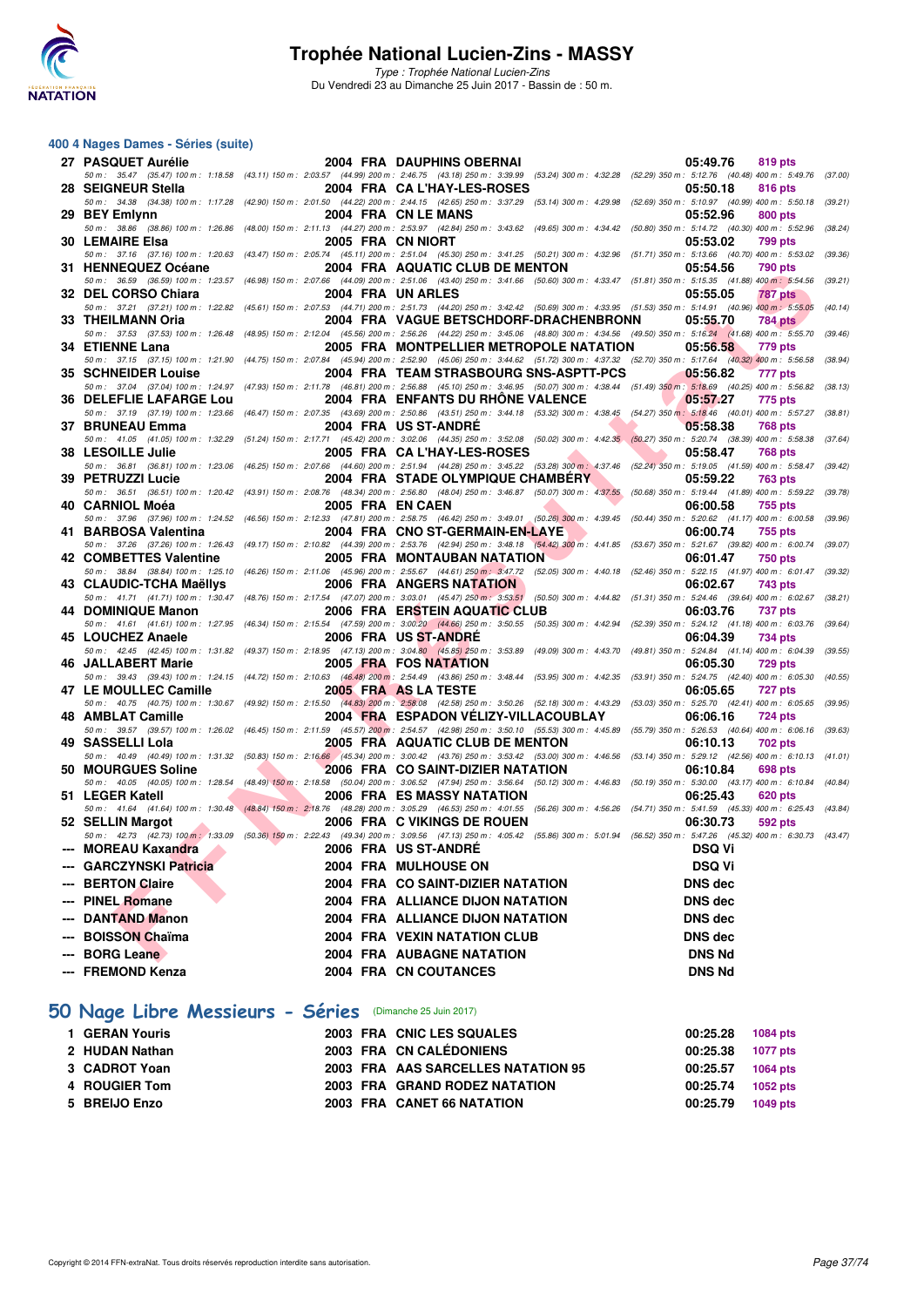

Type : Trophée National Lucien-Zins Du Vendredi 23 au Dimanche 25 Juin 2017 - Bassin de : 50 m.

#### **50 Nage Libre Messieurs - Séries (suite)**

| 6              | <b>ZAYNOULINE Chaoukat</b>                  |
|----------------|---------------------------------------------|
| $\overline{7}$ | <b>DENCAUSSE Léo</b>                        |
| 8              | <b>CRETET Dorian</b>                        |
| 9              | <b>THUROTTE Mathys</b>                      |
| 10             | <b>GRONDIN Raja</b>                         |
| 11             | <b>GAYAUD Arthur-Tèo</b>                    |
| 12             | <b>RIVIÈRE Clément</b>                      |
| 13             | <b>NOBER Clement</b>                        |
|                | <b>14 GUILLAUME Maxence</b>                 |
|                | <b>15 BOUGHATTAS Fadi</b>                   |
| 16             | <b>LELONG Antonin</b>                       |
| 17             | <b>BOURGEOIS Mitch</b>                      |
|                | <b>18 RATEL Esteban</b>                     |
|                | 19 SMIRI Mohamed                            |
|                | 20 CONSTABLE Enzo                           |
| 20             | <b>DESCAMPS Aurelien</b>                    |
| 22             | <b>MORAIS-SANTOS Julien</b>                 |
|                | 23 CIFTCI Hasan                             |
|                | 24 VILDEUIL Axel                            |
|                | 24 ABDELLATIF Mohamed                       |
|                | 26 STROZYK Evan                             |
|                | 27 RENE CORAIL Yann                         |
| 27             | <b>THOMASSET Quentin</b>                    |
|                | 29 PELEY Lucas                              |
|                | 30 KUBICA Clément                           |
|                | 31 LETERME Jérémy                           |
|                | 32 ROLLET Arthur                            |
|                | 33 OBERTAN Maxime                           |
|                | 33 DARRAS Kyllian                           |
|                | <b>35 COMPAN Francois</b>                   |
|                | 36 VIGUIER Antoine                          |
|                | 37 LERNO Tom                                |
| 38             | <b>AIRAUD Yohan</b>                         |
|                | <b>38 HANCARD Loris</b>                     |
| 40             | <b>BARADAT Mats</b>                         |
|                | 41 KELLER Gwendal                           |
|                | 41 ALLAL Nail                               |
|                | 43 AQUILINA Alexandre                       |
|                | <b>43 PAYRARD Ulysse</b>                    |
| 45             | <b>CANARELLI Baptiste</b>                   |
| 45             | <b>LOUIS Matheo</b>                         |
| 47             | <b>MALLEGOL Igor</b>                        |
| 47             | <b>WAHL Julien</b>                          |
| 49             | <b>MAZELLIER Nans</b>                       |
| 50             | <b>COULIBALY Souleymane</b>                 |
| 51             | <b>KLEIN Alexi</b>                          |
| 51             | <b>BILLAUD Nicolas</b>                      |
|                | 53 GALZIN Oscar                             |
|                | 53 VAN WESTERING Kai                        |
|                | 55 SAAIDIA Sulayman                         |
|                |                                             |
| 56             | <b>CHALENDAR Léo</b><br><b>REYSSENT Luc</b> |
| 57             |                                             |
| 58             | <b>HENRY Theo</b>                           |
|                | 59 LESERT Vincent                           |

| 6 ZAYNOULINE Chaoukat       |  | 2003 FRA CERCLE DES NAGEURS DE TALENCE | 00:25.89 | <b>1042 pts</b> |
|-----------------------------|--|----------------------------------------|----------|-----------------|
| <b>7 DENCAUSSE Léo</b>      |  | 2003 FRA CN MARSEILLE                  | 00:25.95 | 1038 pts        |
| 8 CRETET Dorian             |  | <b>2003 FRA ES MASSY NATATION</b>      | 00:26.00 | 1035 pts        |
| 9 THUROTTE Mathys           |  | 2003 FRA US CREPY-EN-VALOIS            | 00:26.08 | 1030 pts        |
| 10 GRONDIN Raja             |  | 2003 FRA AQUATIC CLUB DE L'EST REUNION | 00:26.09 | 1029 pts        |
| 11 GAYAUD Arthur-Tèo        |  | 2003 FRA CN GUÉRET                     | 00:26.13 | <b>1026 pts</b> |
| 12 RIVIÈRE Clément          |  | 2003 FRA CAPRICORNE SUD N ST-PIERRE    | 00:26.22 | <b>1020 pts</b> |
| 13 NOBER Clement            |  | 2003 FRA SAINT-RAPHAEL NATATION        | 00:26.28 | <b>1016 pts</b> |
| <b>14 GUILLAUME Maxence</b> |  | <b>2003 FRA DUNKERQUE NATATION</b>     | 00:26.34 | 1012 pts        |
| <b>15 BOUGHATTAS Fadi</b>   |  | 2003 FRA AAS SARCELLES NATATION 95     | 00:26.44 | <b>1006 pts</b> |
| <b>16 LELONG Antonin</b>    |  | 2003 FRA TARBES NAUTIC CLUB            | 00:26.45 | 1005 pts        |
| <b>17 BOURGEOIS Mitch</b>   |  | 2003 FRA CN DE BAIE-MAHAULT            | 00:26.46 | $1005$ pts      |
| 18 RATEL Esteban            |  | 2003 FRA USC CONFLANS-STE-HONORINE     | 00:26.47 | <b>1004 pts</b> |
| 19 SMIRI Mohamed            |  | 2003 TUN SCUF PARIS                    | 00:26.48 | 1003 pts        |
| <b>20 CONSTABLE Enzo</b>    |  | 2003 FRA GIRONDINS BORDEAUX            | 00:26.49 | $1003$ pts      |
| 20 DESCAMPS Aurelien        |  | <b>2003 FRA MOREUIL NATATION</b>       | 00:26.49 | 1003 pts        |
| 22 MORAIS-SANTOS Julien     |  | 2003 FRA AS MONACO NATATION            | 00:26.53 | <b>1000 pts</b> |
| 23 CIFTCI Hasan             |  | 2003 FRA A.S MONTBELIARD NATATION      | 00:26.54 | 999 pts         |
| 24 VILDEUIL Axel            |  | 2003 FRA AS EMERAINVILLE               | 00:26.55 | 999 pts         |
| 24 ABDELLATIF Mohamed       |  | 2003 TUN LEO-L. SCHILTIGHEIM-BISCHHEIM | 00:26.55 | 999 pts         |
| 26 STROZYK Evan             |  | 2004 FRA AQUA CLUB PONTAULT-ROISSY     | 00:26.62 | 994 pts         |
| 27 RENE CORAIL Yann         |  | 2003 FRA CSN GUYANCOURT                | 00:26.63 | 993 pts         |
| 27 THOMASSET Quentin        |  | 2003 FRA GANNAT OLYMPIQUE N            | 00:26.63 | 993 pts         |
| 29 PELEY Lucas              |  | 2003 FRA CN CALÉDONIENS                | 00:26.66 | 991 pts         |
| 30 KUBICA Clément           |  | 2003 FRA DAUPHINS TOULOUSE OEC         | 00:26.69 | 989 pts         |
| 31 LETERME Jérémy           |  | 2003 FRA AC DÉCINES                    | 00:26.86 | 978 pts         |
| 32 ROLLET Arthur            |  | <b>2003 FRA DUNKERQUE NATATION</b>     | 00:26.87 | 978 pts         |
| 33 OBERTAN Maxime           |  | 2003 FRA RED STAR CLUB CHAMPIGNY       | 00:26.88 | 977 pts         |
| 33 DARRAS Kyllian           |  | 2003 FRA AMIENS METROPOLE NAT.         | 00:26.88 | 977 pts         |
| 35 COMPAN Francois          |  | 2003 FRA SO MILLAU N                   | 00:26.89 | 976 pts         |
| 36 VIGUIER Antoine          |  | 2003 FRA CN CEVENNES ALES              | 00:26.91 | 975 pts         |
| 37 LERNO Tom                |  | 2003 FRA LES DAUPHINS DU MOULE         | 00:26.94 | 973 pts         |
| 38 AIRAUD Yohan             |  | 2004 FRA STADE ST-LAURENT-DU-VAR NAT   | 00:26.95 | 973 pts         |
| <b>38 HANCARD Loris</b>     |  | 2004 FRA STELLA SPORTS ST-MAUR         | 00:26.95 | 973 pts         |
| 40 BARADAT Mats             |  | 2003 FRA AC HYÈRES                     | 00:26.98 | 971 pts         |
| 41 KELLER Gwendal           |  | 2003 FRA TRITON CLUB BELLEVILLE        | 00:26.99 | 970 pts         |
| 41 ALLAL Nail               |  | 2003 FRA ES NANTERRE                   | 00:26.99 | 970 pts         |
| 43 AQUILINA Alexandre       |  | 2003 FRA DAUPHINS LES PENNES-MIRABEAU  | 00:27.00 | 969 pts         |
| <b>43 PAYRARD Ulysse</b>    |  | 2005 FRA STADE FRANÇAIS O COURBEVOIE   | 00:27.00 | 969 pts         |
| 45 CANARELLI Baptiste       |  | 2003 FRA DAUPHINS AIXE-SUR-VIENNE      | 00:27.06 | 965 pts         |
| 45 LOUIS Matheo             |  | 2003 FRA CHARTRES METROPOLE NAT        | 00:27.06 | 965 pts         |
| 47 MALLEGOL Igor            |  | 2003 FRA DAUPHINS TOULOUSE OEC         | 00:27.10 | 963 pts         |
| 47 WAHL Julien              |  | 2003 FRA EN CAEN                       | 00:27.10 | 963 pts         |
| 49 MAZELLIER Nans           |  | 2004 FRA ASEC ST-PAUL LA REUNION       | 00:27.15 | 960 pts         |
| 50 COULIBALY Souleymane     |  | 2004 FRA AC VILLEPINTE                 | 00:27.16 | 959 pts         |
| 51 KLEIN Alexi I            |  | 2003 FRA C PAUL-BERT RENNES            | 00:27.19 | 957 pts         |
| 51 BILLAUD Nicolas          |  | 2004 FRA ANGERS NATATION               | 00:27.19 | 957 pts         |
| 53 GALZIN Oscar             |  | 2004 FRA SO MILLAU N                   | 00:27.21 | 956 pts         |
| 53 VAN WESTERING Kai        |  | 2003 FRA BIARRITZ OLYMPIQUE            | 00:27.21 | 956 pts         |
| 55 SAAIDIA Sulayman         |  | 2004 FRA CANET 66 NATATION             | 00:27.22 | 955 pts         |
| 56 CHALENDAR Léo            |  | 2003 FRA AC BOULOGNE-BILLANCOURT       | 00:27.28 | 951 pts         |
| 57 REYSSENT Luc             |  | 2003 FRA ASCPA PESSAC NATATION         | 00:27.30 | 950 pts         |
| 58 HENRY Theo               |  | 2003 FRA AS PORCHEVILLE                | 00:27.31 | 949 pts         |
| 59 LESERT Vincent           |  | 2003 FRA STADE BÉTHUNE PÉLICAN CLUB    | 00:27.41 | 943 pts         |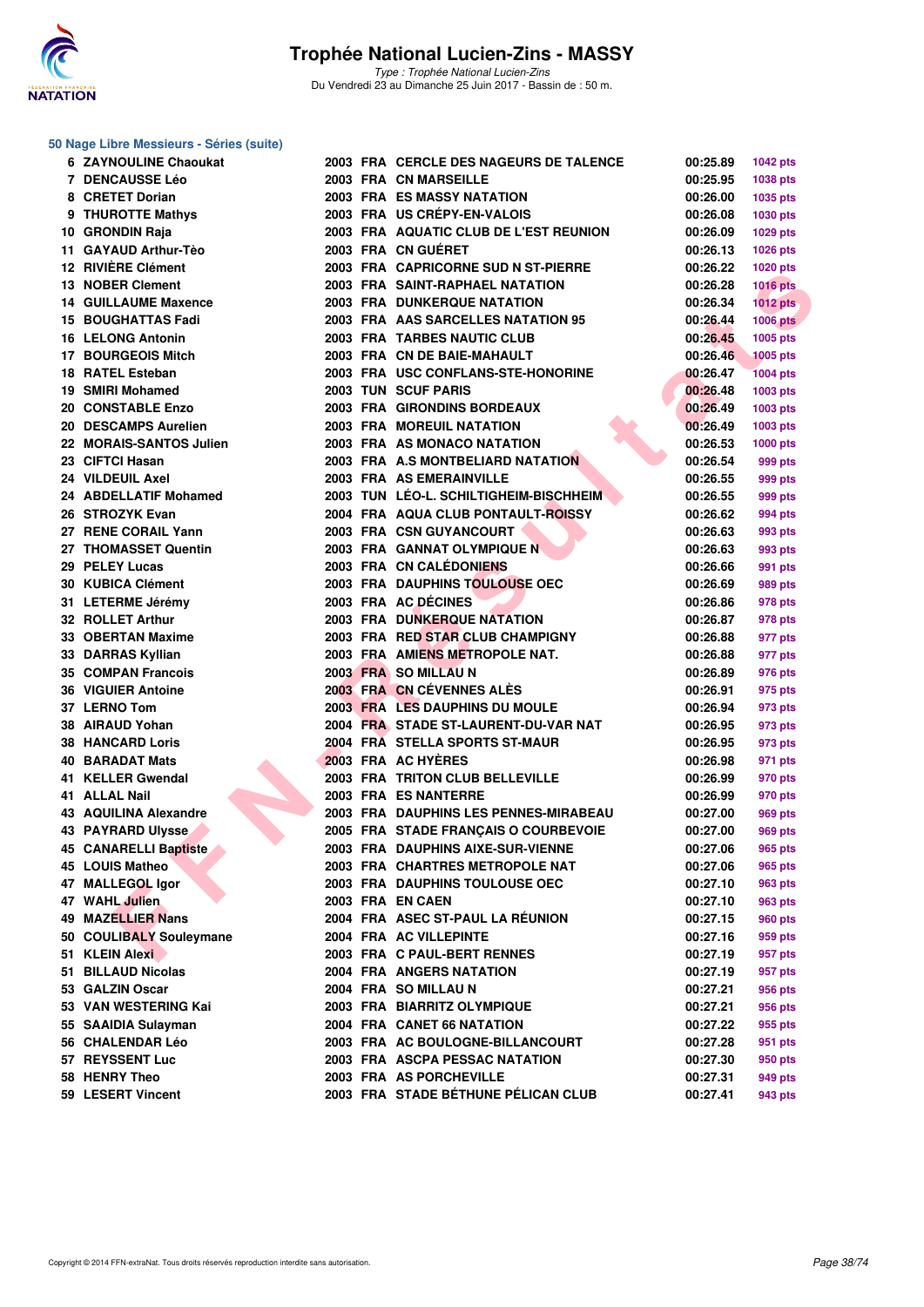

Type : Trophée National Lucien-Zins Du Vendredi 23 au Dimanche 25 Juin 2017 - Bassin de : 50 m.

#### **50 Nage Libre Messieurs - Séries (suite)**

| 60 PENET Julien             |  | <b>2003 FRA DUNKERQUE NATATION</b>      | 00:27.45 | 940 pts        |
|-----------------------------|--|-----------------------------------------|----------|----------------|
| 61 BIKAI COMBE Lorenzo      |  | 2004 FRA RACING CLUB DE FRANCE WP       | 00:27.46 | 940 pts        |
| 62 VERGER Maxime            |  | 2003 FRA C PAUL-BERT RENNES             | 00:27.55 | 934 pts        |
| 63 ELMALEH Sasha            |  | 2003 FRA MONTPELLIER METROPOLE NATATION | 00:27.56 | 933 pts        |
| 64 PARIS Idris              |  | 2003 FRA COULIS NATATION                | 00:27.57 | 933 pts        |
| 65 DEBACKER Evan            |  | 2004 FRA AS VILLENEUVE-LES-AVIGNON      | 00:27.58 | 932 pts        |
| 66 FREROT Thomas            |  | 2003 FRA ALLIANCE DIJON NATATION        | 00:27.68 | 926 pts        |
| 67 DUCHEMANN Noah           |  | 2004 FRA LYON NATATION METROPOLE        | 00:27.69 | <b>925 pts</b> |
| 68 LUQUET Maxime            |  | 2004 FRA OLYMPIQUE LA GARENNE-COLOMBES  | 00:27.70 | 925 pts        |
| 68 LEAL Timotéo             |  | 2004 FRA AVENIR MURET NATATION          | 00:27.70 | <b>925 pts</b> |
| 70 DEDIEU Brandon           |  | 2003 FRA CN CALÉDONIENS                 | 00:27.72 | 923 pts        |
| <b>71 BESSON Antoine</b>    |  | 2003 FRA CN ANDRESY                     | 00:27.73 | 923 pts        |
| 72 MELIN Tobias             |  | 2003 FRA CLUB NAUTIQUE DE L'ARPAJONNAIS | 00:27.74 | 922 pts        |
| 73 DUTILLIEUX Jaz           |  | 2004 FRA ASPTT TOULOUSE                 | 00:27.77 | 920 pts        |
| 73 CLAQUIN Tristan          |  | 2003 FRA NAUTIQUE ENTENTE CHÂLONS       | 00:27.77 | <b>920 pts</b> |
| 75 MINEUR Lucas             |  | 2003 FRA REIMS CHAMPAGNE NATATION       | 00:27.81 | 918 pts        |
| 76 COTTEN Eloan             |  | 2003 FRA ST-NAZAIRE ATLANTIQUE NATATION | 00:27.84 | 916 pts        |
| 77 HERNANDEZ Dorian         |  | 2003 FRA CN BRUNOY-ESSONNE              | 00:27.85 | 915 pts        |
| 78 AMELOT Nathan            |  | 2003 FRA ST-GEORGES ARGENTEUIL          | 00:27.86 | 915 pts        |
| <b>79 ZEINATY Thomas</b>    |  | 2003 FRA STADE FRANÇAIS O COURBEVOIE    | 00:27.88 | 913 pts        |
| 80 GORLIER Enzo             |  | 2003 FRA AC VILLEPINTE                  | 00:27.90 | 912 pts        |
| 81 MULONGO Stephen          |  | 2004 FRA CN DE BAIE-MAHAULT             | 00:27.93 | 910 pts        |
| 81 ATTENOT Corentin         |  | 2004 FRA REIMS NATATION 89              | 00:27.93 | 910 pts        |
| 83 BEAUREGARD Florian       |  | 2004 FRA CN DE BAIE-MAHAULT             | 00:27.96 | 908 pts        |
| 84 HERNANDEZ Jonathan       |  | 2003 FRA RACING CLUB DE FRANCE WP       | 00:27.97 | 908 pts        |
| 85 TANJEVIC Konstantin      |  | 2003 FRA RACING CLUB DE FRANCE WP       | 00:28.01 | 905 pts        |
| <b>85 VIDAL Etienne</b>     |  | 2003 FRA SO MILLAU N                    | 00:28.01 | 905 pts        |
| 87 ANDRY Lucas              |  | 2003 FRA SN SEDAN                       | 00:28.11 | 899 pts        |
| 88 LOMBARDO Maxime          |  | <b>2003 FRA NATATION HOCHFELDEN</b>     | 00:28.12 | 898 pts        |
| 88 NUNEZ GREEN Dilan        |  | <b>2005 FRA MEGAQUARIUS CLUB GUYANE</b> | 00:28.12 | 898 pts        |
| 90 FALOPPA Ethan            |  | <b>2005 MON AS MONACO NATATION</b>      | 00:28.13 | 898 pts        |
| 91 BERNARD-PLANESSE Eliott  |  | 2005 FRA EN TOURS                       | 00:28.14 | 897 pts        |
| 92 PREVOTAT Arthur          |  | 2004 FRA ASEC ST-PAUL LA RÉUNION        | 00:28.15 | 896 pts        |
| 93 AH YONG Victor           |  | 2004 MRI CN POSSESSION                  | 00:28.16 | 896 pts        |
| 93 SAARBACH Alban           |  | 2004 FRA CN SARREGUEMINES               | 00:28.16 | 896 pts        |
| 93 SENOUCI Sabri            |  | 2003 FRA AC VILLEPINTE                  | 00:28.16 | 896 pts        |
| 96 DEMEYRE Louka            |  | 2003 FRA ALLIANCE NATATION BESANCON     | 00:28.18 | 895 pts        |
| 97 PILLER Mathis            |  | 2003 FRA CA L'HAY-LES-ROSES             | 00:28.20 | 893 pts        |
| 98 RAJOELY Hadrien          |  | 2004 FRA COULOMMIERS NATATION           | 00:28.21 | 893 pts        |
| 99 PATAY Jules              |  | 2003 FRA TRITON CLUB BELLEVILLE         | 00:28.24 | <b>891 pts</b> |
| 100 KYAL Wahib              |  | 2003 FRA GIRONDINS BORDEAUX             | 00:28.25 | 890 pts        |
| 100 NOTEBAERT Romain        |  | 2004 FRA SN LENS                        | 00:28.25 | 890 pts        |
| 102 OBJOIS Elias            |  | 2004 FRA FC LAON                        | 00:28.26 | 890 pts        |
| 103 BERGES Etienne          |  | 2003 FRA BORDEAUX ÉTUDIANTS CLUB        | 00:28.28 | 888 pts        |
| 104 GABALI Cedric           |  | 2004 FRA ES VITRY                       | 00:28.29 | 888 pts        |
| 105 LEFEVRE Pierre          |  | 2003 FRA P.V GRANDVILLIERS NATATION     | 00:28.34 | 885 pts        |
| 106 VOZINSKI Joris          |  | 2004 FRA MONTCEAU ON                    | 00:28.37 | 883 pts        |
| 107 BOURRICAUD Antoine      |  | 2004 FRA CAHORS NATATION                | 00:28.38 | 882 pts        |
| 108 ANOYVEGA LANCON Esteban |  | 2005 FRA STADE DE VANVES                | 00:28.48 | 876 pts        |
| 109 CHATEIGNER Benjamin     |  | 2004 FRA ST-NAZAIRE ATLANTIQUE NATATION | 00:28.50 | 875 pts        |
| 110 PHILIPPE Samuel         |  | 2004 FRA CN POSSESSION                  | 00:28.60 | 869 pts        |
| 111 GENDASZYK Sacha         |  | 2004 FRA CA PÉZENAS                     | 00:28.64 | 866 pts        |
| 112 ALISON Hugo             |  | 2004 FRA US TOUL                        | 00:28.65 | 866 pts        |
| 113 ROUBY Jimmy             |  | 2005 FRA MONTCEAU ON                    | 00:28.70 | <b>863 pts</b> |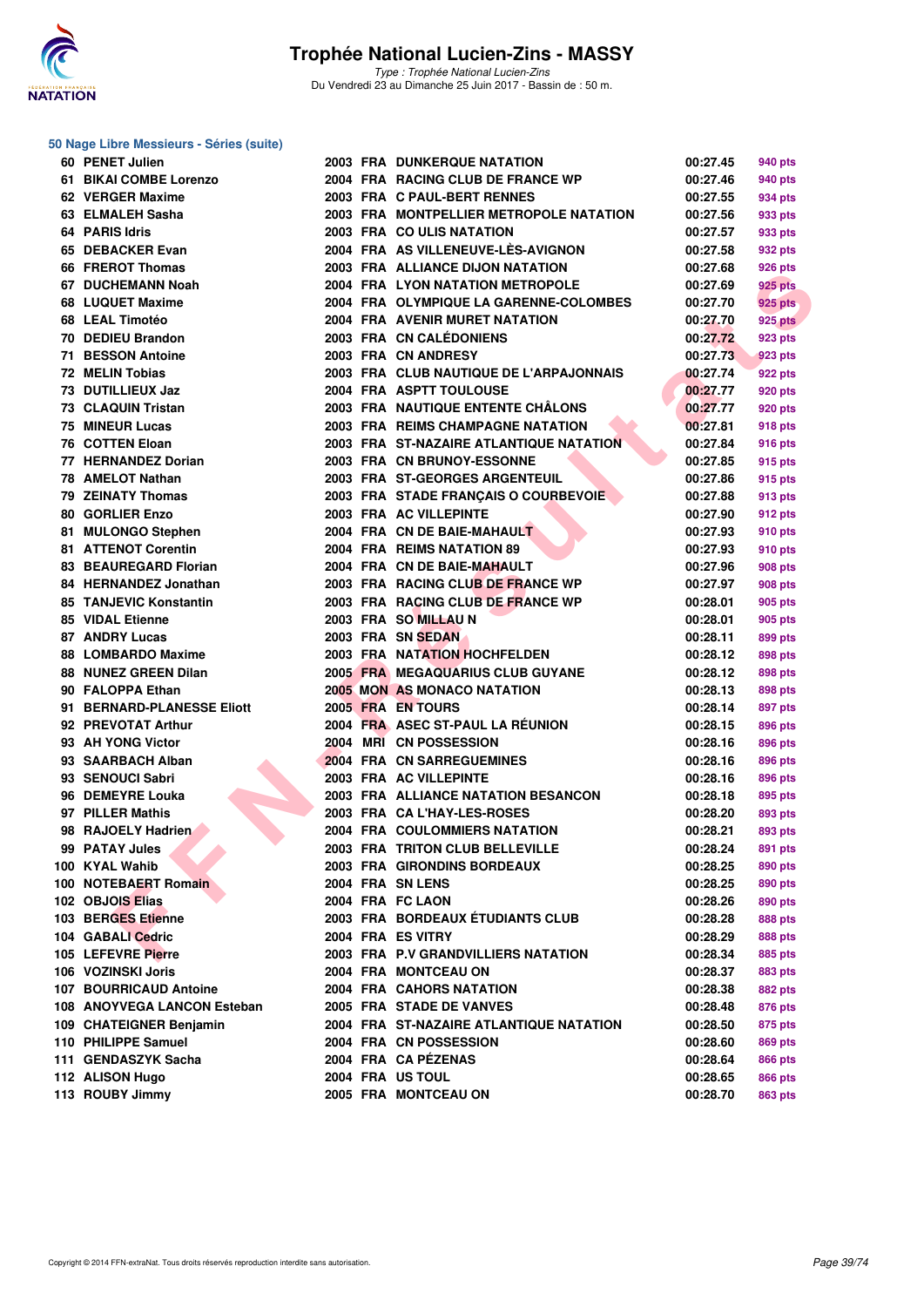

Type : Trophée National Lucien-Zins Du Vendredi 23 au Dimanche 25 Juin 2017 - Bassin de : 50 m.

#### **50 Nage Libre Messieurs - Séries (suite)**

| 114 PAGNIER Jérémy               |  | 2004 FRA CN LA CIOTAT                  |              | 00:28.78                                      | 858 pts          |
|----------------------------------|--|----------------------------------------|--------------|-----------------------------------------------|------------------|
| 114 ROBBA Matteo                 |  | 2004 FRA CN ANTIBES                    |              | 00:28.78                                      | 858 pts          |
| 116 AGUESSE Tom                  |  | 2005 FRA TOULON VAR NATATION           |              | 00:28.79                                      | 857 pts          |
| 117 RAJOELISOLO Mihatia          |  | 2005 FRA EMS BRON                      |              | 00:28.95                                      | 847 pts          |
| 118 EMERY Sacha                  |  | <b>2004 FRA DUNKERQUE NATATION</b>     |              | 00:28.99                                      | 845 pts          |
| 119 SANTA Teiki                  |  | 2004 FRA CN CALÉDONIENS                |              | 00:29.00                                      | 844 pts          |
| <b>120 ZUROWSKI Quentin</b>      |  | 2004 FRA US TOUL                       |              | 00:29.06                                      | 841 pts          |
| 120 CLAEYSSEN Mattéo             |  | 2004 FRA STADE CLERMONT NATATION       |              | 00:29.06                                      | <b>841 pts</b>   |
| <b>122 FOUBERT Etienne</b>       |  | 2004 FRA SN VERSAILLES                 |              | 00:29.09                                      | <b>839 pts</b>   |
| 123 BONDUELLE Bastien            |  | 2004 FRA DUNKERQUE NATATION            |              | 00:29.13                                      | 837 pts          |
| 124 GILBERT Florian              |  | 2004 FRA ALLIANCE NATATION BESANCON    |              | 00:29.14                                      | <b>836 pts</b>   |
| 124 KIM Issei                    |  | 2005 JPN AS MONACO NATATION            |              | 00:29.14                                      | <b>836 pts</b>   |
| 126 ANDRIEU Gabriel              |  | 2004 FRA DUNKERQUE NATATION            |              | 00:29.41                                      | 820 pts          |
| <b>127 POUILLART Corentin</b>    |  | 2005 FRA LYON NATATION METROPOLE       |              | 00:29.42                                      | 819 pts          |
| 128 JAEGLE Come                  |  | 2005 FRA CNO ST-GERMAIN-EN-LAYE        |              | 00:29.45                                      | <b>818 pts</b>   |
| 129 RENAUD Natan                 |  | 2005 FRA CN BOURG-EN-BRESSE            |              | 00:29.66                                      | 805 pts          |
| 130 LOSAY-MARTIN Benjamin        |  | 2005 FRA ASN BONNEVAL                  |              | 00:29.68                                      | <b>804 pts</b>   |
| 131 DJAMA Axel                   |  | 2003 FRA CN ASNIERES                   |              | 00:29.80                                      | 797 pts          |
| 132 TALENS Mathieu               |  | 2004 FRA CN BEAUPREAU                  |              | 00:29.81                                      | <b>796 pts</b>   |
| 133 ANSEL Amédée                 |  | 2005 FRA C.N DU FLORIVAL               |              | 00:29.85                                      | 794 pts          |
| 134 ZAFINANDRO Alex-Mahefa       |  | 2005 FRA CERCLE NAGEURS ST-JOSEPH      |              | 00:29.86                                      | 793 pts          |
| 135 PAYET Romain-Martin          |  | 2005 FRA AQUATIC CLUB DE L'EST REUNION |              | 00:29.89                                      | 792 pts          |
| 136 VIANO Lubin                  |  | 2005 FRA ND VILLEFRANCHE-EN-BEAUJOLAIS |              | 00:30.00                                      | <b>785 pts</b>   |
| 137 BRICOUT Pacome               |  | 2005 FRA CN ANTIBES                    |              | 00:30.08                                      | <b>781 pts</b>   |
| <b>138 BERNABE Clarence</b>      |  | 2005 FRA CANET 66 NATATION             |              | 00:30.14                                      | 777 pts          |
| 138 FICHER Merlin                |  | 2005 FRA CN VOUZIERS                   |              | 00:30.14                                      | 777 pts          |
| <b>140 BAUDARD-GUILLOT Malo</b>  |  | 2005 FRA CN ASNIERES                   |              | 00:30.31                                      | <b>767 pts</b>   |
| <b>141 MATTEI Enzo</b>           |  | 2005 FRA OLYMPIQUE NOUMÉA              |              | 00:30.35                                      | <b>765 pts</b>   |
| <b>142 SOULIE Victor</b>         |  | 2005 FRA LAGNY-SUR-MARNE NATATION      |              | 00:30.64                                      | 748 pts          |
| 143 VELLY Sacha                  |  | 2005 FRA FC LAON                       |              | 00:31.01                                      | 728 pts          |
| <b>144 LARGERON Pierre</b>       |  | 2005 FRA CA PÉZENAS                    |              | 00:31.13                                      | <b>721 pts</b>   |
| --- BONNAULT Henri               |  | 2005 FRA RACING CLUB DE FRANCE WP      |              | DNS dec                                       |                  |
| --- GARBAA Hamza                 |  | 2005 FRA STADE ST-VALERY NATATION      |              | <b>DNS dec</b>                                |                  |
| --- ARKHANGELSKY Michel          |  | <b>2005 RUS OLYMPIC NICE NATATION</b>  |              | <b>DNS dec</b>                                |                  |
| --- FITZPATRICK Brendan          |  | 2003 FRA CN AVIGNON                    |              | <b>DNS dec</b>                                |                  |
| --- FENDARD Maxime               |  | 2004 FRA CN POSSESSION                 |              | <b>DNS Nd</b>                                 |                  |
|                                  |  |                                        |              |                                               |                  |
| 00 Nage Libre Messieurs - Séries |  | (Samedi 24 Juin 2017)                  |              |                                               |                  |
| 1 GERAN Youris                   |  | 2003 FRA CNIC LES SQUALES              |              | 00:55.31                                      | 1078 pts         |
|                                  |  |                                        | 50 m: 26.31  | $(26.31)$ 100 m : 55.31 $(29.00)$             |                  |
| 2 HUDAN Nathan                   |  | 2003 FRA CN CALÉDONIENS                | 50 m: 26.15  | 00:56.15<br>$(26.15)$ 100 m : 56.15 $(30.00)$ | 1051 pts         |
| 3 BOUGHATTAS Fadi                |  | 2003 FRA AAS SARCELLES NATATION 95     |              | 00:56.39                                      | 1043 pts         |
|                                  |  |                                        | 50 m: 27.21  | $(27.21)$ 100 m :                             | 56.39<br>(29.18) |
| 4 ROUGIER Tom                    |  | 2003 FRA GRAND RODEZ NATATION          | 50 m : 27.30 | 00:56.40<br>$(27.30)$ 100 m : 56.40 $(29.10)$ | <b>1043 pts</b>  |
| 5 DESCAMPS Aurelien              |  | <b>2003 FRA MOREUIL NATATION</b>       |              | 00:56.46                                      | 1041 pts         |
|                                  |  |                                        |              | 50 m: 27.17 (27.17) 100 m: 56.46 (29.29)      |                  |

# **[100 Nage Libre Messieurs - Séries](http://www.ffnatation.fr/webffn/resultats.php?idact=nat&go=epr&idcpt=47287&idepr=52)** (Samedi 24 Juin 2017)

| 1 GERAN Youris           |  | 2003 FRA CNIC LES SQUALES              |             | 00:55.31          | <b>1078 pts</b> |
|--------------------------|--|----------------------------------------|-------------|-------------------|-----------------|
|                          |  |                                        | 50 m: 26.31 | $(26.31)$ 100 m : | 55.31 (29.00    |
| 2 HUDAN Nathan           |  | 2003 FRA CN CALÉDONIENS                |             | 00:56.15          | $1051$ pts      |
|                          |  |                                        | 50 m: 26.15 | $(26.15)$ 100 m : | 56.15 (30.00    |
| 3 BOUGHATTAS Fadi        |  | 2003 FRA AAS SARCELLES NATATION 95     |             | 00:56.39          | 1043 pts        |
|                          |  |                                        | 50 m: 27.21 | $(27.21)$ 100 m : | 56.39 (29.18    |
| 4 ROUGIER Tom            |  | 2003 FRA GRAND RODEZ NATATION          |             | 00:56.40          | 1043 pts        |
|                          |  |                                        | 50 m: 27.30 | $(27.30)$ 100 m : | 56.40 (29.10)   |
| 5 DESCAMPS Aurelien      |  | <b>2003 FRA MOREUIL NATATION</b>       |             | 00:56.46          | 1041 pts        |
|                          |  |                                        | 50 m: 27.17 | $(27.17)$ 100 m : | 56.46 (29.29)   |
| <b>6 THUROTTE Mathys</b> |  | 2003 FRA US CRÉPY-EN-VALOIS            |             | 00:56.55          | 1038 pts        |
|                          |  |                                        | 50 m: 27.45 | $(27.45)$ 100 m : | 56.55 (29.10    |
| 7 CRETET Dorian          |  | <b>2003 FRA ES MASSY NATATION</b>      |             | 00:56.71          | <b>1033 pts</b> |
|                          |  |                                        | 50 m: 27.67 | $(27.67)$ 100 m : | 56.71 (29.04)   |
| 8 BOURGEOIS Mitch        |  | 2003 FRA CN DE BAIE-MAHAULT            |             | 00:56.82          | $1029$ pts      |
|                          |  |                                        | 50 m: 28.00 | $(28.00)$ 100 m : | 56.82 (28.82)   |
| 9 THOMASSET Quentin      |  | 2003 FRA GANNAT OLYMPIQUE N            |             | 00:56.92          | $1026$ pts      |
|                          |  | 2003 FRA AQUATIC CLUB DE L'EST REUNION | 50 m: 27.30 | $(27.30)$ 100 m : | 56.92 (29.62)   |
| 10 GRONDIN Raja          |  |                                        |             | 00:57.22          | $1016$ pts      |
|                          |  | 2003 FRA A.C SEYSSINETTOIS NATATION    | 50 m: 27.46 | $(27.46)$ 100 m : | 57.22 (29.76    |
| 11 EMERY Remy            |  |                                        |             | 00:57.26          | 1015 $pts$      |

50 m : 27.43 (27.43) 100 m : 57.26 (29.83)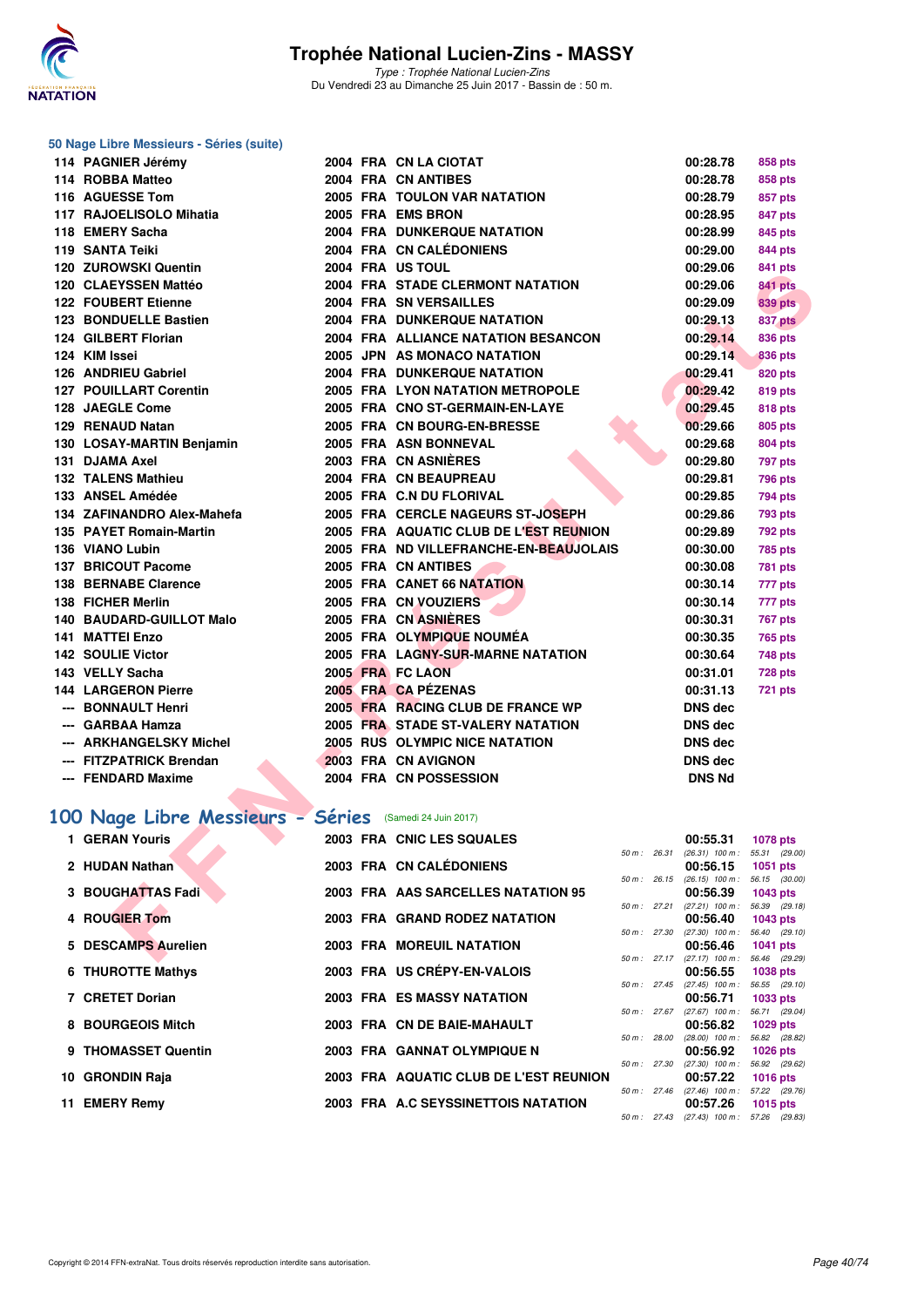

| 100 Nage Libre Messieurs - Séries (suite) |  |                                        |                        |              |                                                      |                 |
|-------------------------------------------|--|----------------------------------------|------------------------|--------------|------------------------------------------------------|-----------------|
| 12 LAVISSE Manoé                          |  | 2003 FRA ASCPA PESSAC NATATION         | 50 m : 27.88           |              | 00:57.36<br>(27.88) 100 m: 57.36 (29.48)             | <b>1012 pts</b> |
| 13 RATEL Esteban                          |  | 2003 FRA USC CONFLANS-STE-HONORINE     |                        |              | 00:57.38<br>50 m: 27.91 (27.91) 100 m: 57.38 (29.47) | <b>1011 pts</b> |
| <b>14 RIVIÈRE Clément</b>                 |  | 2003 FRA CAPRICORNE SUD N ST-PIERRE    |                        |              | 00:57.40                                             | <b>1011 pts</b> |
| 15 GAYAUD Arthur-Tèo                      |  | 2003 FRA CN GUÉRET                     | 50 m: 27.92            |              | (27.92) 100 m: 57.40 (29.48)<br>00:57.56             | <b>1006 pts</b> |
| 16 NOBER Clement                          |  | 2003 FRA SAINT-RAPHAEL NATATION        | 50 m : 27.94           |              | (27.94) 100 m: 57.56 (29.62)<br>00:57.63             | 1003 pts        |
| 16 CADROT Yoan                            |  | 2003 FRA AAS SARCELLES NATATION 95     | 50 m : 27.49           |              | $(27.49)$ 100 m : 57.63 $(30.14)$<br>00:57.63        | 1003 pts        |
| <b>18 DENCAUSSE Léo</b>                   |  | 2003 FRA CN MARSEILLE                  | 50 m : 28.02           |              | $(28.02)$ 100 m : 57.63 $(29.61)$<br>00:57.68        | <b>1002 pts</b> |
| 19 MORAIS-SANTOS Julien                   |  | 2003 FRA AS MONACO NATATION            | 50 m : 27.80           |              | $(27.80)$ 100 m : 57.68 $(29.88)$<br>00:57.75        | $1000$ pts      |
| <b>20 ANNOCQUE Paul</b>                   |  | 2003 FRA CN BEAUNE                     | 50 m : 27.79           |              | (27.79) 100 m: 57.75 (29.96)<br>00:57.80             | 998 pts         |
| 21 SMIRI Mohamed                          |  | 2003 TUN SCUF PARIS                    | 50 m: 28.27            |              | $(28.27)$ 100 m : 57.80 $(29.53)$<br>00:57.84        | 997 pts         |
| 22 ZAYNOULINE Chaoukat                    |  | 2003 FRA CERCLE DES NAGEURS DE TALENCE | 50 m: 27.62            |              | $(27.62)$ 100 m : 57.84 $(30.22)$                    |                 |
|                                           |  |                                        | 50 m: 27.62            |              | 00:57.85<br>$(27.62)$ 100 m : 57.85 $(30.23)$        | 996 pts         |
| 23 ROLLET Arthur                          |  | <b>2003 FRA DUNKERQUE NATATION</b>     | $50 \text{ m}$ : 28.17 |              | 00:57.88<br>$(28.17)$ 100 m : 57.88 $(29.71)$        | 995 pts         |
| 24 LELONG Antonin                         |  | 2003 FRA TARBES NAUTIC CLUB            | 50 m: 27.98            |              | 00:57.97<br>(27.98) 100 m: 57.97 (29.99)             | 993 pts         |
| 25 LERNO Tom                              |  | 2003 FRA LES DAUPHINS DU MOULE         |                        | 50 m : 28.10 | 00:58.02<br>$(28.10)$ 100 m : 58.02 $(29.92)$        | 991 pts         |
| 26 BREIJO Enzo                            |  | 2003 FRA CANET 66 NATATION             |                        |              | 00:58.11<br>50 m: 27.22 (27.22) 100 m: 58.11 (30.89) | 988 pts         |
| 27 PELEY Lucas                            |  | 2003 FRA CN CALÉDONIENS                | 50 m : 28.54           |              | 00:58.14<br>$(28.54)$ 100 m : 58.14 $(29.60)$        | 987 pts         |
| 28 LETERME Jérémy                         |  | 2003 FRA AC DÉCINES                    | 50 m : 27.58           |              | 00:58.15                                             | 987 pts         |
| 29 CONSTABLE Enzo                         |  | 2003 FRA GIRONDINS BORDEAUX            |                        |              | (27.58) 100 m: 58.15 (30.57)<br>00:58.19             | 986 pts         |
| <b>30 GUILLAUME Maxence</b>               |  | <b>2003 FRA DUNKERQUE NATATION</b>     | 50 m: 27.57            |              | (27.57) 100 m: 58.19 (30.62)<br>00:58.23             | 984 pts         |
| 31 GALZIN Oscar                           |  | 2004 FRA SO MILLAU N                   |                        | 50 m : 28.22 | $(28.22)$ 100 m : 58.23 $(30.01)$<br>00:58.25        | 984 pts         |
| 32 VILDEUIL Axel                          |  | 2003 FRA AS EMERAINVILLE               | 50 m : 28.11           |              | $(28.11)$ 100 m : 58.25 $(30.14)$<br>00:58.41        | 979 pts         |
| 33 VAN WESTERING Kai                      |  | 2003 FRA BIARRITZ OLYMPIQUE            | 50 m : 27.90           |              | $(27.90)$ 100 m : 58.41 $(30.51)$<br>00:58.49        | 976 pts         |
| <b>34 VIGUIER Antoine</b>                 |  | 2003 FRA CN CÉVENNES ALES              | 50 m: 28.30            |              | $(28.30)$ 100 m : 58.49 $(30.19)$<br>00:58.50        | 976 pts         |
| 35 ALLAL Nail                             |  | 2003 FRA ES NANTERRE                   | 50 m : 28.02           |              | $(28.02)$ 100 m : 58.50 $(30.48)$<br>00:58.53        | 975 pts         |
| <b>36 CANARELLI Baptiste</b>              |  | 2003 FRA DAUPHINS AIXE-SUR-VIENNE      | 50 m : 28.01           |              | $(28.01)$ 100 m : 58.53 $(30.52)$<br>00:58.58        | 973 pts         |
| 37 REYSSENT Luc                           |  | 2003 FRA ASCPA PESSAC NATATION         | 50 m : 28.64           |              | (28.64) 100 m: 58.58 (29.94)<br>00:58.61             | 973 pts         |
|                                           |  |                                        |                        |              | 50 m: 28.47 (28.47) 100 m: 58.61 (30.14)             |                 |
| 38 WAHL Julien                            |  | 2003 FRA EN CAEN                       |                        |              | 00:58.63<br>50 m: 28.15 (28.15) 100 m: 58.63 (30.48) | 972 pts         |
| 39 KLEIN Alexi                            |  | 2003 FRA C PAUL-BERT RENNES            | 50 m : 28.26           |              | 00:58.66<br>$(28.26)$ 100 m : 58.66 $(30.40)$        | 971 pts         |
| 40 PENET Julien                           |  | <b>2003 FRA DUNKERQUE NATATION</b>     | 50 m: 28.46            |              | 00:58.74<br>(28.46) 100 m: 58.74 (30.28)             | 968 pts         |
| 41 BARADAT Mats                           |  | 2003 FRA AC HYÈRES                     | 50 m : 28.82           |              | 00:58.81<br>(28.82) 100 m : 58.81 (29.99)            | 966 pts         |
| 42 PAGANELLI Tom                          |  | <b>2003 FRA USB LONGWY NATATION</b>    | 50 m : 28.42           |              | 00:58.86<br>(28.42) 100 m: 58.86 (30.44)             | 965 pts         |
| 43 FITZPATRICK Brendan                    |  | 2003 FRA CN AVIGNON                    | 50 m : 27.88           |              | 00:58.88<br>$(27.88)$ 100 m : 58.88 $(31.00)$        | 964 pts         |
| 44 AQUILINA Alexandre                     |  | 2003 FRA DAUPHINS LES PENNES-MIRABEAU  | 50 m : 28.24           |              | 00:58.90<br>$(28.24)$ 100 m : 58.90 $(30.66)$        | 964 pts         |
| 45 CHALENDAR Léo                          |  | 2003 FRA AC BOULOGNE-BILLANCOURT       |                        |              | 00:59.15                                             | 956 pts         |
| 46 MAZELLIER Nans                         |  | 2004 FRA ASEC ST-PAUL LA REUNION       | 50 m : 28.35           |              | (28.35) 100 m: 59.15 (30.80)<br>00:59.22             | 954 pts         |
| 47 ABDELLATIF Mohamed                     |  | 2003 TUN LEO-L. SCHILTIGHEIM-BISCHHEIM | 50 m: 28.08            |              | $(28.08)$ 100 m : 59.22 $(31.14)$<br>00:59.31        | 951 pts         |
|                                           |  |                                        |                        |              | 50 m: 27.96 (27.96) 100 m: 59.31 (31.35)             |                 |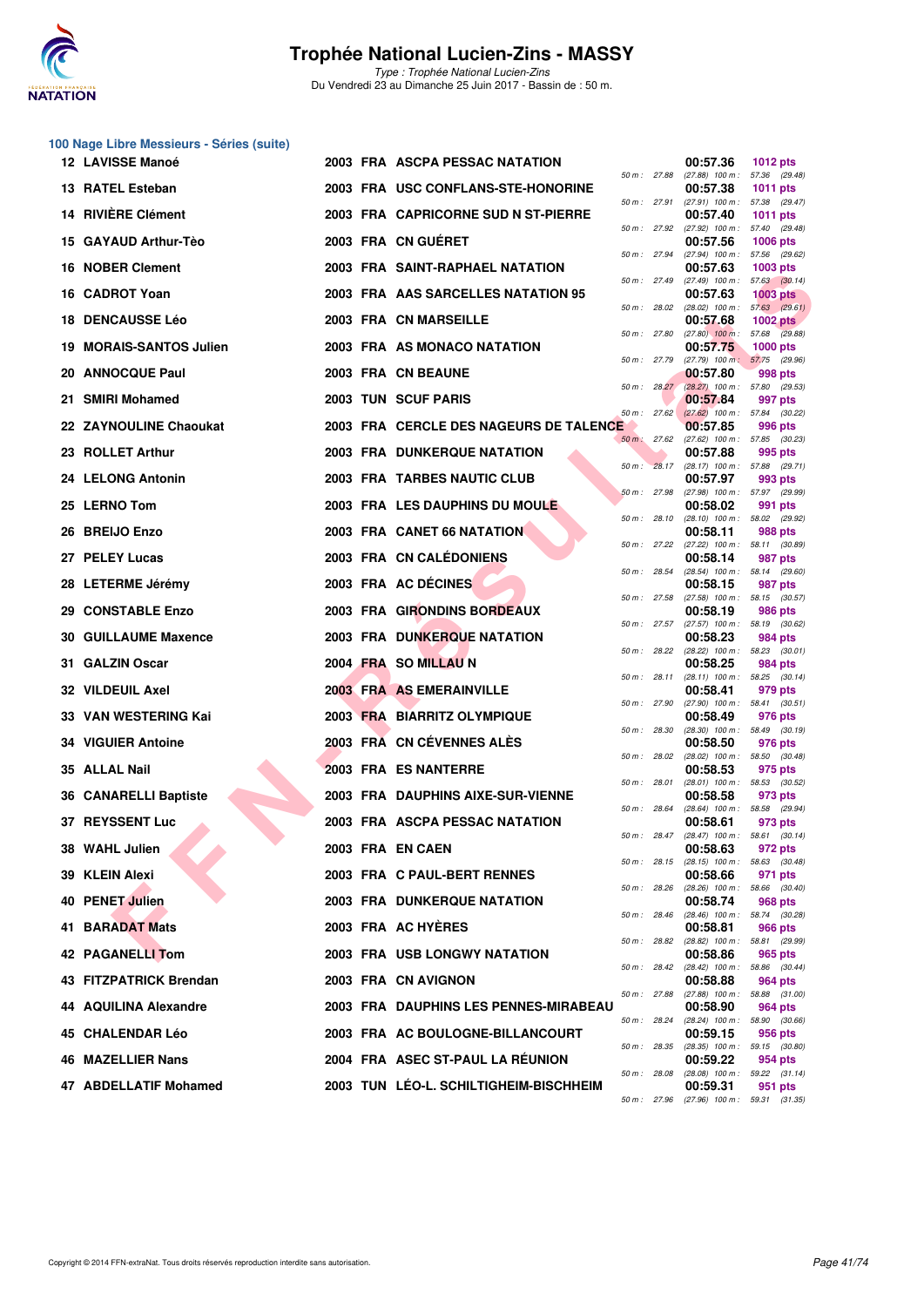

|     | 100 Nage Libre Messieurs - Séries (suite) |  |                                       |                |              |                                                 |                |  |
|-----|-------------------------------------------|--|---------------------------------------|----------------|--------------|-------------------------------------------------|----------------|--|
|     | 48 SAARBACH Alban                         |  | 2004 FRA CN SARREGUEMINES             |                | 50 m : 29.17 | 00:59.32<br>$(29.17)$ 100 m : 59.32 $(30.15)$   | 951 pts        |  |
|     | 49 HENRY Theo                             |  | 2003 FRA AS PORCHEVILLE               | 50 m : 28.81   |              | 00:59.42<br>$(28.81)$ 100 m : 59.42 $(30.61)$   | 947 pts        |  |
|     | 50 KUBICA Clément                         |  | 2003 FRA DAUPHINS TOULOUSE OEC        | $50 m$ : 29.05 |              | 00:59.43<br>(29.05) 100 m: 59.43 (30.38)        | 947 pts        |  |
|     | 51 LE PAPE Thomas                         |  | 2003 FRA CNM DIEPPE                   |                |              | 00:59.49                                        | 945 pts        |  |
|     | 51 STROZYK Evan                           |  | 2004 FRA AQUA CLUB PONTAULT-ROISSY    | 50 m: 28.90    |              | (28.90) 100 m: 59.49 (30.59)<br>00:59.49        | 945 pts        |  |
|     | 53 PATAY Jules                            |  | 2003 FRA TRITON CLUB BELLEVILLE       | 50 m: 30.33    |              | $(30.33)$ 100 m : 59.49 $(29.16)$<br>00:59.50   | 945 pts        |  |
|     | 54 VIDAL Etienne                          |  | 2003 FRA SO MILLAU N                  | 50 m : 28.87   |              | $(28.87)$ 100 m : 59.50 $(30.63)$<br>00:59.52   | <b>944 pts</b> |  |
|     | 55 GROS-HENGSTENBERG Esteban              |  | 2003 FRA USC CONFLANS-STE-HONORINE    | 50 m : 28.65   |              | $(28.65)$ 100 m : 59.52 $(30.87)$<br>00:59.53   | 944 pts        |  |
|     | 56 JOUVE Nicolas                          |  | 2003 FRA PAYS D'AIX NATATION          | 50 m : 29.13   |              | $(29.13)$ 100 m; 59.53 $(30.40)$<br>00:59.56    | 943 pts        |  |
|     | 57 HAMADI Adem                            |  | 2003 FRA CN CANNES                    | $50 m$ : 29.05 |              | $(29.05)$ 100 m : 59.56 $(30.51)$<br>00:59.67   | 940 pts        |  |
|     | 58 LOMBARDO Maxime                        |  | <b>2003 FRA NATATION HOCHFELDEN</b>   | 50 m: 28.44    |              | $(28.44)$ 100 m : 59.67 $(31.23)$<br>00:59.71   | 939 pts        |  |
| 59. | <b>HANCARD Loris</b>                      |  | 2004 FRA STELLA SPORTS ST-MAUR        | 50 m : 28.98   |              | (28.98) 100 m: 59.71 (30.73)<br>00:59.73        | 938 pts        |  |
|     | 60 FERRE Ryan                             |  | 2003 FRA DAUPHINS D'ANNECY            | 50 m: 29.13    |              | $(29.13)$ 100 m : 59.73 $(30.60)$<br>00:59.79   | 936 pts        |  |
|     | 60 DEBACKER Evan                          |  | 2004 FRA AS VILLENEUVE-LES-AVIGNON    | 50 m: 28.91    |              | (28.91) 100 m: 59.79 (30.88)<br>00:59.79        | 936 pts        |  |
|     | 62 BILLAUD Nicolas                        |  | 2004 FRA ANGERS NATATION              | 50 m : 28.66   |              | (28.66) 100 m: 59.79 (31.13)<br>00:59.80        | 936 pts        |  |
|     | 63 PAYRARD Ulysse                         |  | 2005 FRA STADE FRANCAIS O COURBEVOIE  | 50 m: 28.96    |              | (28.96) 100 m: 59.80 (30.84)<br>00:59.82        | 935 pts        |  |
|     | <b>64 ZEINATY Thomas</b>                  |  | 2003 FRA STADE FRANÇAIS O COURBEVOIE  | 50 m: 28.80    |              | $(28.80)$ 100 m : 59.82 $(31.02)$<br>00:59.83   | 935 pts        |  |
|     | 65 MINEUR Lucas                           |  | 2003 FRA REIMS CHAMPAGNE NATATION     | 50 m: 28.46    |              | (28.46) 100 m: 59.83 (31.37)<br>00:59.89        | 933 pts        |  |
|     | 66 PARIS Idris                            |  | 2003 FRA COULIS NATATION              | 50 m: 29.01    |              | (29.01) 100 m: 59.89 (30.88)<br>00:59.91        | 932 pts        |  |
|     | 67 ATTENOT Corentin                       |  | 2004 FRA REIMS NATATION 89            | 50 m : 28.70   |              | $(28.70)$ 100 m : 59.91 $(31.21)$<br>00:59.99   | 930 pts        |  |
|     | 68 SAAIDIA Sulayman                       |  | 2004 FRA CANET 66 NATATION            | 50 m: 28.46    |              | (28.46) 100 m: 59.99 (31.53)<br>01:00.01        | 929 pts        |  |
|     | 69 AIRAUD Yohan                           |  | 2004 FRA STADE ST-LAURENT-DU-VAR NAT  | 50 m: 28.43    |              | $(28.43)$ 100 m : 1:00.01 $(31.58)$<br>01:00.14 | 925 pts        |  |
|     | 70 AMELOT Nathan                          |  | <b>2003 FRA ST-GEORGES ARGENTEUIL</b> | 50 m: 28.30    |              | (28.30) 100 m: 1:00.14 (31.84)                  |                |  |
|     |                                           |  |                                       | 50 m : 28.94   |              | 01:00.16<br>(28.94) 100 m: 1:00.16 (31.22)      | 925 pts        |  |
| 71  | <b>DARRAS Kyllian</b>                     |  | 2003 FRA AMIENS METROPOLE NAT.        | 50 m: 29.30    |              | 01:00.22<br>(29.30) 100 m: 1:00.22 (30.92)      | 923 pts        |  |
|     | 72 DEDIEU Brandon                         |  | 2003 FRA CN CALEDONIENS               | 50 m : 28.47   |              | 01:00.23<br>(28.47) 100 m : 1:00.23 (31.76)     | 923 pts        |  |
|     | 73 ANDRY Lucas                            |  | 2003 FRA SN SEDAN                     | 50 m : 29.58   |              | 01:00.27<br>(29.58) 100 m: 1:00.27 (30.69)      | 921 pts        |  |
|     | 74 CLAQUIN Tristan                        |  | 2003 FRA NAUTIQUE ENTENTE CHÂLONS     | 50 m : 29.30   |              | 01:00.35<br>$(29.30)$ 100 m : 1:00.35 $(31.05)$ | 919 pts        |  |
|     | 74 HERNANDEZ Dorian                       |  | 2003 FRA CN BRUNOY-ESSONNE            | 50 m: 28.97    |              | 01:00.35<br>(28.97) 100 m: 1:00.35 (31.38)      | 919 pts        |  |
|     | 76 MULONGO Stephen                        |  | 2004 FRA CN DE BAIE-MAHAULT           | 50 m : 28.79   |              | 01:00.43<br>(28.79) 100 m: 1:00.43 (31.64)      | 917 pts        |  |
|     | 77 LEAL Timotéo                           |  | 2004 FRA AVENIR MURET NATATION        | 50 m : 29.15   |              | 01:00.45<br>$(29.15)$ 100 m : 1:00.45 $(31.30)$ | 916 pts        |  |
|     | 78 PEREIRA Mathis                         |  | 2004 FRA CSN GUYANCOURT               | 50 m : 29.52   |              | 01:00.47<br>(29.52) 100 m: 1:00.47 (30.95)      | 915 pts        |  |
|     | 79 BESSON Antoine                         |  | 2003 FRA CN ANDRESY                   | 50 m : 28.96   |              | 01:00.60<br>$(28.96)$ 100 m : 1:00.60 $(31.64)$ | 911 pts        |  |
|     | 80 HERNANDEZ Jonathan                     |  | 2003 FRA RACING CLUB DE FRANCE WP     | 50 m : 29.08   |              | 01:00.61<br>(29.08) 100 m : 1:00.61 (31.53)     | 911 pts        |  |
|     | 80 OBERTAN Maxime                         |  | 2003 FRA RED STAR CLUB CHAMPIGNY      | 50 m : 28.67   |              | 01:00.61<br>(28.67) 100 m: 1:00.61 (31.94)      | 911 pts        |  |
|     | 82 AGIUS Robin                            |  | 2003 FRA CN FONTAINEBLEAU-AVON        | 50 m : 29.17   |              | 01:00.72<br>(29.17) 100 m: 1:00.72 (31.55)      | 908 pts        |  |
|     | 83 PILLER Mathis                          |  | 2003 FRA CA L'HAY-LES-ROSES           |                |              | 01:00.75                                        | 907 pts        |  |

|          |       | 00:59.32                      | 951 pts                   |                |
|----------|-------|-------------------------------|---------------------------|----------------|
| 50 m:    | 29.17 | $(29.17)$ 100 m :             | 59.32                     | (30.15)        |
| $50 m$ : | 28.81 | 00:59.42<br>$(28.81)$ 100 m : | 947 pts<br>59.42          | (30.61)        |
|          |       | 00:59.43                      | 947 pts                   |                |
| $50 m$ : | 29.05 | $(29.05)$ 100 m :<br>00:59.49 | 59.43<br>945 pts          | (30.38)        |
| $50 m$ : | 28.90 | $(28.90)$ 100 m :             | 59.49                     | (30.59)        |
| $50 m$ : | 30.33 | 00:59.49<br>$(30.33)$ 100 m : | 945 pts<br>59.49 (29.16)  |                |
|          |       | 00:59.50                      | 945 pts                   |                |
| $50 m$ : | 28.87 | $(28.87)$ 100 m :             | 59.50                     | (30.63)        |
| $50 m$ : | 28.65 | 00:59.52<br>$(28.65)$ 100 m : | <b>944 pts</b><br>59.52   | (30.87)        |
|          |       | 00:59.53                      | 944 pts                   |                |
| $50 m$ : | 29.13 | $(29.13)$ 100 m;<br>00:59.56  | 59.53<br>943 pts          | (30.40)        |
| 50 m :   | 29.05 | $(29.05)$ 100 m :             | 59.56                     | (30.51)        |
| $50 m$ : | 28.44 | 00:59.67<br>$(28.44)$ 100 m : | 940 pts<br>59.67          | (31.23)        |
|          |       | 00:59.71                      | 939 pts                   |                |
| $50 m$ : | 28.98 | $(28.98)$ 100 m :             | 59.71                     | (30.73)        |
| 50 m :   | 29.13 | 00:59.73<br>$(29.13)$ 100 m : | 938 pts<br>59.73          | (30.60)        |
|          |       | 00:59.79                      | 936 pts                   |                |
| $50 m$ : | 28.91 | $(28.91)$ 100 m :<br>00:59.79 | 59.79<br>936 pts          | (30.88)        |
| $50 m$ : | 28.66 | $(28.66)$ 100 m :             | 59.79                     | (31.13)        |
| $50 m$ : | 28.96 | 00:59.80<br>$(28.96)$ 100 m : | 936 pts<br>59.80          | (30.84)        |
|          |       | 00:59.82                      | 935 pts                   |                |
| $50 m$ : | 28.80 | $(28.80)$ 100 m :             | 59.82                     | (31.02)        |
| $50 m$ : | 28.46 | 00:59.83<br>$(28.46)$ 100 m : | 935 pts<br>59.83          | (31.37)        |
|          |       | 00:59.89                      | 933 pts                   |                |
| $50 m$ : | 29.01 | $(29.01)$ 100 m :<br>00:59.91 | 59.89<br>932 pts          | (30.88)        |
| $50 m$ : | 28.70 | $(28.70)$ 100 m :             | 59.91                     | (31.21)        |
| 50 m :   | 28.46 | 00:59.99<br>$(28.46)$ 100 m : | 930 pts<br>59.99          | (31.53)        |
|          |       | 01:00.01                      | 929 pts                   |                |
| 50 m :   | 28.43 | $(28.43) 100 m$ :             | 1:00.01<br>925 pts        | (31.58)        |
| $50 m$ : | 28.30 | 01:00.14<br>(28.30) 100 m :   | 1:00.14                   | (31.84)        |
|          |       | 01:00.16                      | 925 pts                   |                |
| 50 m :   | 28.94 | $(28.94) 100 m$ :<br>01:00.22 | 1:00.16<br>923 pts        | (31.22)        |
| $50 m$ : | 29.30 | (29.30) 100 m :               | 1:00.22                   | (30.92)        |
| $50 m$ : | 28.47 | 01:00.23<br>$(28.47)$ 100 m : | 923 pts<br>1:00.23        | (31.76)        |
|          |       | 01:00.27                      | 921 pts                   |                |
| 50 m :   | 29.58 | (29.58) 100 m :<br>01:00.35   | 1:00.27<br>919 pts        | (30.69)        |
| 50 m :   | 29.30 | (29.30) 100 m :               | 1:00.35                   | (31.05)        |
| $50 m$ : | 28.97 | 01:00.35<br>(28.97) 100 m :   | 919 pts<br>1:00.35        | (31.38)        |
|          |       | 01:00.43                      | 917 pts                   |                |
| $50 m$ : | 28.79 | (28.79) 100 m :               | 1:00.43                   | (31.64)        |
| $50 m$ : | 29.15 | 01:00.45<br>(29.15) 100 m :   | 916 pts<br>1:00.45        | (31.30)        |
|          |       | 01:00.47                      | 915 pts                   |                |
| $50 m$ : | 29.52 | (29.52) 100 m :<br>01:00.60   | 1:00.47<br>911            | (30.95)<br>pts |
| $50 m$ : | 28.96 | (28.96) 100 m :               | 1:00.60                   | (31.64)        |
| $50 m$ : | 29.08 | 01:00.61<br>(29.08) 100 m :   | 911<br>1:00.61            | pts<br>(31.53) |
|          |       | 01:00.61                      | 911                       | pts            |
| $50 m$ : | 28.67 | (28.67) 100 m :               | 1:00.61                   | (31.94)        |
| $50 m$ : | 29.17 | 01:00.72<br>$(29.17) 100 m$ : | <b>908 pts</b><br>1:00.72 | (31.55)        |
|          |       | 01:00.75                      | 907 pts                   |                |
| $50 m$ : | 29.01 | (29.01) 100 m :               | 1:00.75                   | (31.74)        |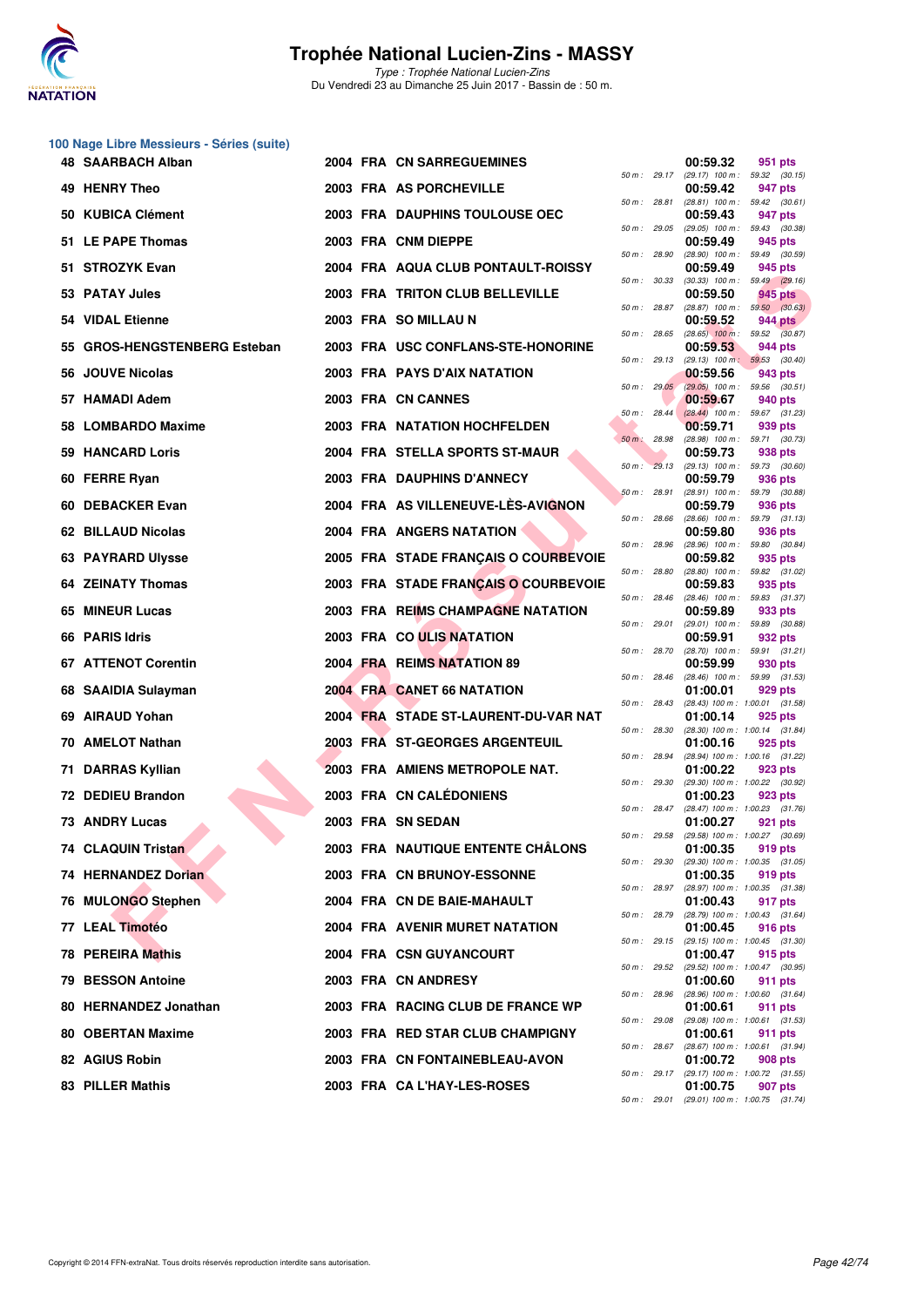

|    | 100 Nage Libre Messieurs - Séries (suite) |  |                                         |                              |          |                                                       |
|----|-------------------------------------------|--|-----------------------------------------|------------------------------|----------|-------------------------------------------------------|
|    | <b>84 TANJEVIC Konstantin</b>             |  | 2003 FRA RACING CLUB DE FRANCE WP       | 50 m : 29.39                 | 01:00.84 | 904 pts<br>(29.39) 100 m: 1:00.84 (31.45)             |
|    | 85 DEMEYRE Louka                          |  | 2003 FRA ALLIANCE NATATION BESANCON     |                              | 01:00.93 | 902 pts<br>50 m: 29.12 (29.12) 100 m: 1:00.93 (31.81) |
|    | 86 LUQUET Maxime                          |  | 2004 FRA OLYMPIQUE LA GARENNE-COLOMBES  | 50 m: 29.28                  | 01:01.05 | 898 pts<br>(29.28) 100 m: 1:01.05 (31.77)             |
|    | 87 COULIBALY Souleymane                   |  | 2004 FRA AC VILLEPINTE                  | 50 m: 29.27                  | 01:01.12 | 896 pts                                               |
|    | 87 SANTA Teiki                            |  | 2004 FRA CN CALÉDONIENS                 |                              | 01:01.12 | (29.27) 100 m: 1:01.12 (31.85)<br>896 pts             |
|    | 89 NUNEZ GREEN Dilan                      |  | 2005 FRA MEGAQUARIUS CLUB GUYANE        | 50 m : 29.71                 | 01:01.14 | $(29.71)$ 100 m : 1:01.12 $(31.41)$<br>895 pts        |
|    | 89 COTTEN Eloan                           |  | 2003 FRA ST-NAZAIRE ATLANTIQUE NATATION | 50 m : 30.48                 | 01:01.14 | $(30.48)$ 100 m : 1:01.14 $(30.66)$<br>895 pts        |
|    | 91 DJAMA Axel                             |  | 2003 FRA CN ASNIERES                    | 50 m : 29.39                 | 01:01.25 | $(29.39)$ 100 m : 1:01.14 $(31.75)$<br>892 pts        |
|    | 92 SENOUCI Sabri                          |  | 2003 FRA AC VILLEPINTE                  | 50 m : 29.42                 | 01:01.26 | (29.42) 100 m: 1:01.25 (31.83)<br>892 pts             |
|    | 93 KYAL Wahib                             |  | 2003 FRA GIRONDINS BORDEAUX             | 50 m : 28.97                 | 01:01.28 | (28.97) 100 m : 1:01.26 (32.29)<br>891 pts            |
|    | 94 AZAM Alexis                            |  | 2004 FRA PAYS D'AIX NATATION            | 50 m : 29.49                 | 01:01.42 | $(29.49)$ 100 m : 1:01.28 $(31.79)$<br>887 pts        |
| 95 | MELIN Tobias                              |  | 2003 FRA CLUB NAUTIQUE DE L'ARPAJONNAIS | 50 m: 29.46                  | 01:01.47 | (29.46) 100 m: 1:01.42 (31.96)<br>885 pts             |
|    | 96 PHILIPPE Samuel                        |  | 2004 FRA CN POSSESSION                  | 50 m: 29.34                  | 01:01.48 | (29.34) 100 m: 1:01.47 (32.13)<br>885 pts             |
|    | 97 DABIN John-William                     |  | 2004 FRA CN CALÉDONIENS                 | 50 m: 29.95                  | 01:01.50 | (29.95) 100 m: 1:01.48 (31.53)<br>885 pts             |
|    | 98 FALOPPA Ethan                          |  | <b>2005 MON AS MONACO NATATION</b>      | 50 m : 29.83                 | 01:01.59 | (29.83) 100 m: 1:01.50 (31.67)<br>882 pts             |
|    | 99 CELESTE Mathéo                         |  | 2004 FRA BLANC-MESNIL S.N.              | 50 m: 29.18                  | 01:01.68 | (29.18) 100 m: 1:01.59 (32.41)<br>879 pts             |
|    | 100 PREVOTAT Arthur                       |  | 2004 FRA ASEC ST-PAUL LA REUNION        | 50 m : 29.41                 | 01:01.83 | (29.41) 100 m: 1:01.68 (32.27)<br>875 pts             |
|    | 100 GENDASZYK Sacha                       |  | 2004 FRA CAPÉZENAS                      | 50 m: 29.22                  | 01:01.83 | (29.22) 100 m: 1:01.83 (32.61)<br>875 pts             |
|    | 102 OBJOIS Elias                          |  | 2004 FRA FC LAON                        | 50 m: 29.63                  | 01:01.85 | (29.63) 100 m: 1:01.83 (32.20)<br>874 pts             |
|    | 103 FENDARD Maxime                        |  | 2004 FRA CN POSSESSION                  | 50 m : 29.97                 | 01:01.89 | (29.97) 100 m: 1:01.85 (31.88)<br>873 pts             |
|    | 104 VOZINSKI Joris                        |  | 2004 FRA MONTCEAU ON                    | 50 m : 30.40                 | 01:02.05 | (30.40) 100 m: 1:01.89 (31.49)<br>868 pts             |
|    | 105 ZUROWSKI Quentin                      |  | 2004 FRA US TOUL                        | 50 m : 29.65                 | 01:02.15 | $(29.65)$ 100 m : 1:02.05 $(32.40)$<br>865 pts        |
|    | <b>106 BERNARD-PLANESSE Eliott</b>        |  | 2005 FRA EN TOURS                       | 50 m : 29.28                 | 01:02.21 | (29.28) 100 m: 1:02.15 (32.87)                        |
|    |                                           |  |                                         | 50 m: 29.90                  |          | 864 pts<br>(29.90) 100 m: 1:02.21 (32.31)             |
|    | 107 RAJOELY Hadrien                       |  | <b>2004 FRA COULOMMIERS NATATION</b>    | 50 m : 30.07                 | 01:02.25 | 862 pts<br>(30.07) 100 m: 1:02.25 (32.18)             |
|    | 108 NOTEBAERT Romain                      |  | 2004 FRA SN LENS                        | 50 m: 29.28                  | 01:02.37 | 859 pts<br>(29.28) 100 m: 1:02.37 (33.09)             |
|    | 109 FOUBERT Etienne                       |  | 2004 FRA SN VERSAILLES                  | 50 m : 29.98                 | 01:02.40 | 858 pts<br>(29.98) 100 m: 1:02.40 (32.42)             |
|    | 110 DUCHEMANN Noah                        |  | 2004 FRA LYON NATATION METROPOLE        | 50 m : 30.21                 | 01:02.42 | 857 pts<br>$(30.21)$ 100 m : 1:02.42 $(32.21)$        |
|    | 111 RAJOELISOLO Mihatia                   |  | 2005 FRA EMS BRON                       | 50 m : 29.95                 | 01:02.49 | 855 pts<br>(29.95) 100 m: 1:02.49 (32.54)             |
|    | 112 EMERY Sacha                           |  | <b>2004 FRA DUNKERQUE NATATION</b>      | 50 m : 29.92                 | 01:02.51 | 855 pts<br>(29.92) 100 m: 1:02.51 (32.59)             |
|    | 113 BEAUREGARD Florian                    |  | 2004 FRA CN DE BAIE-MAHAULT             | 50 m : 30.99                 | 01:02.58 | 853 pts<br>$(30.99)$ 100 m : 1:02.58 $(31.59)$        |
|    | 114 DUTILLIEUX Jaz                        |  | 2004 FRA ASPTT TOULOUSE                 | 50 m : 29.94                 | 01:02.59 | 852 pts<br>(29.94) 100 m: 1:02.59 (32.65)             |
|    | 115 ANOYVEGA LANCON Esteban               |  | 2005 FRA STADE DE VANVES                |                              | 01:02.72 | 849 pts                                               |
|    | 116 GILBERT Florian                       |  | 2004 FRA ALLIANCE NATATION BESANCON     | 50 m : 30.49<br>50 m : 30.14 | 01:02.73 | (30.49) 100 m : 1:02.72 (32.23)<br>848 pts            |
|    | 117 AH YONG Victor                        |  | 2004 MRI CN POSSESSION                  |                              | 01:02.80 | (30.14) 100 m : 1:02.73 (32.59)<br>846 pts            |
|    | 118 BIKAI COMBE Lorenzo                   |  | 2004 FRA RACING CLUB DE FRANCE WP       | 50 m : 30.00                 | 01:02.86 | $(30.00)$ 100 m : 1:02.80 $(32.80)$<br>845 pts        |
|    | 119 PAGNIER Jérémy                        |  | 2004 FRA CN LA CIOTAT                   | 50 m : 30.68                 | 01:02.90 | $(30.68)$ 100 m : 1:02.86 $(32.18)$<br>843 pts        |
|    |                                           |  |                                         |                              |          | 50 m: 30.25 (30.25) 100 m: 1:02.90 (32.65)            |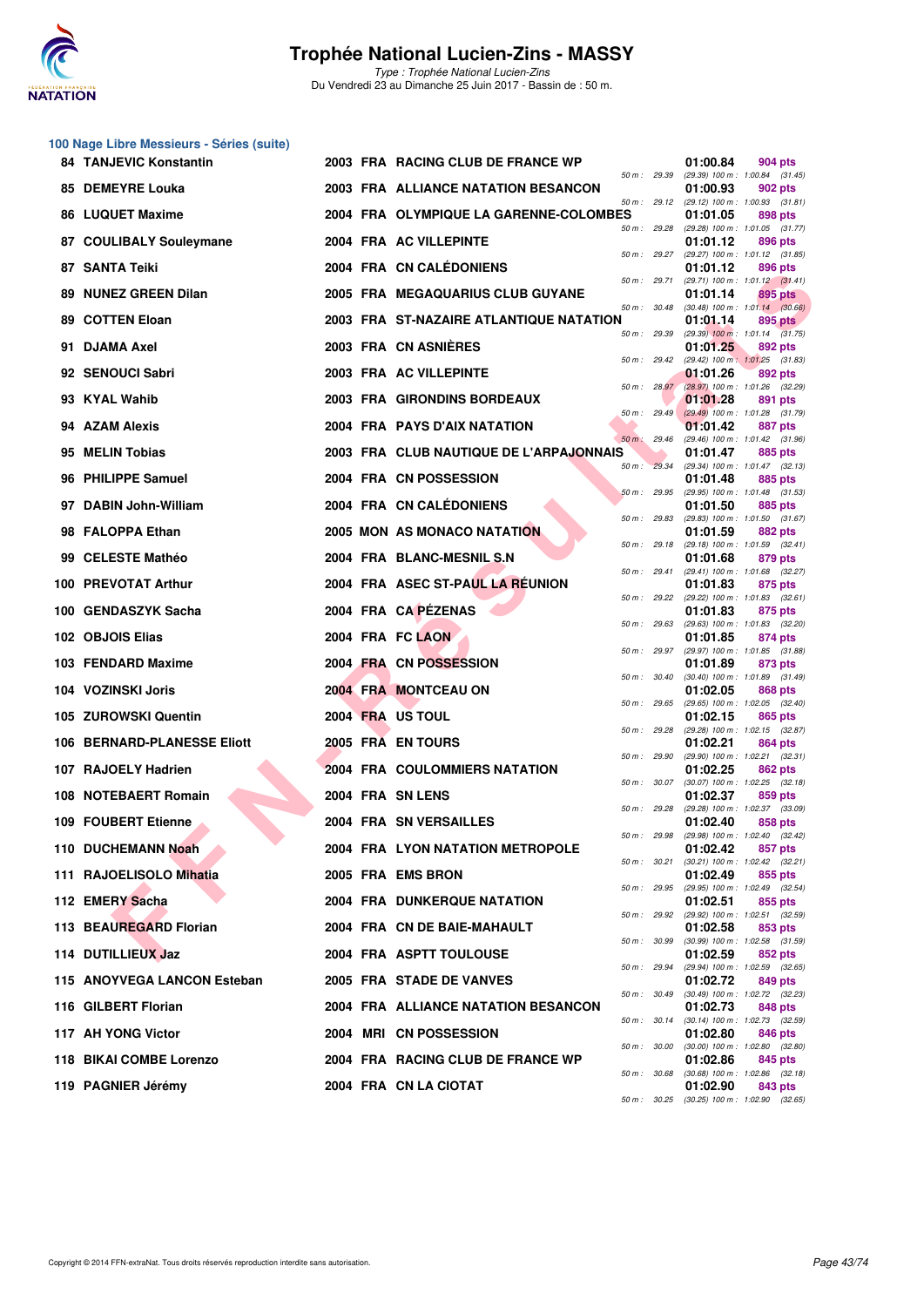

| 100 Nage Libre Messieurs - Séries (suite) |  |                                         |              |       |                |                                                              |  |
|-------------------------------------------|--|-----------------------------------------|--------------|-------|----------------|--------------------------------------------------------------|--|
| 120 OUARDI Liam                           |  | 2004 FRA C.S MONTERELAIS NATATION       | 50 m : 30.32 |       | 01:02.95       | 842 pts<br>$(30.32)$ 100 m : 1:02.95 $(32.63)$               |  |
| 121 ANDRIEU Gabriel                       |  | 2004 FRA DUNKERQUE NATATION             | 50 m : 30.13 |       | 01:03.02       | 840 pts<br>$(30.13)$ 100 m : 1:03.02 $(32.89)$               |  |
| 122 GABALI Cedric                         |  | 2004 FRA ES VITRY                       | 50 m: 30.40  |       | 01:03.12       | 837 pts                                                      |  |
| 123 BONDUELLE Bastien                     |  | <b>2004 FRA DUNKERQUE NATATION</b>      |              |       | 01:03.18       | (30.40) 100 m : 1:03.12 (32.72)<br>835 pts                   |  |
| 124 ROBBA Matteo                          |  | 2004 FRA CN ANTIBES                     | 50 m : 30.09 |       | 01:03.39       | (30.09) 100 m: 1:03.18 (33.09)<br>829 pts                    |  |
| <b>125 EL MANSAR Mehdi</b>                |  | 2004 MAR CN ANTIBES                     | 50 m : 30.39 |       | 01:03.47       | $(30.39)$ 100 m : 1:03.39 $(33.00)$<br>827 pts               |  |
| 126 CLAEYSSEN Mattéo                      |  | <b>2004 FRA STADE CLERMONT NATATION</b> | 50 m: 30.52  |       | 01:03.58       | $(30.52)$ 100 m : 1:03.47 $(32.95)$<br><b>824 pts</b>        |  |
| 127 CHATEIGNER Benjamin                   |  | 2004 FRA ST-NAZAIRE ATLANTIQUE NATATION | 50 m : 30.59 |       | 01:03.61       | $(30.59)$ 100 m : 1:03.58 $(32.99)$<br>823 pts               |  |
| <b>128 CLUSMAN Simon</b>                  |  | 2004 FRA US ST-ANDRE                    | 50 m : 31.02 |       | 01:03.78       | $(31.02)$ 100 m : 1:03.61 $(32.59)$<br>818 pts               |  |
| 129 JAOUADI Ahmed                         |  | 2005 TUN CLUB DES NAGEURS DE PARIS      | 50 m: 30.74  |       | 01:03.84       | (30.74) 100 m : 1:03.78 (33.04)<br>816 pts                   |  |
|                                           |  |                                         | 50 m: 31.01  |       |                | $(31.01)$ 100 m : 1:03.84 $(32.83)$                          |  |
| 130 FICHER Merlin                         |  | 2005 FRA CN VOUZIERS                    | $50 m$ :     | 30.82 | 01:03.85       | 816 pts<br>(30.82) 100 m: 1:03.85 (33.03)                    |  |
| 131 AGUESSE Tom                           |  | <b>2005 FRA TOULON VAR NATATION</b>     | 50 m: 31.13  |       | 01:03.92       | 814 pts<br>$(31.13)$ 100 m : 1:03.92 $(32.79)$               |  |
| 132 JAEGLE Come                           |  | 2005 FRA CNO ST-GERMAIN-EN-LAYE         |              |       | 01:04.20       | 806 pts<br>50 m: 31.15 (31.15) 100 m: 1:04.20 (33.05)        |  |
| 133 LOSAY-MARTIN Benjamin                 |  | 2005 FRA ASN BONNEVAL                   | 50 m : 30.73 |       | 01:04.31       | 803 pts<br>$(30.73)$ 100 m : 1:04.31 $(33.58)$               |  |
| <b>134 BERNABE Clarence</b>               |  | 2005 FRA CANET 66 NATATION              | 50 m : 31.70 |       | 01:04.66       | 793 pts                                                      |  |
| <b>135 POUILLART Corentin</b>             |  | 2005 FRA LYON NATATION METROPOLE        |              |       | 01:04.72       | $(31.70)$ 100 m : 1:04.66 $(32.96)$<br>791 pts               |  |
| 136 ANSEL Amédée                          |  | 2005 FRA C.N DU FLORIVAL                | 50 m : 31.32 |       | 01:04.78       | $(31.32)$ 100 m : 1:04.72 $(33.40)$<br>790 pts               |  |
| 137 SAVIGNAC Baptiste                     |  | 2005 FRA CN CALEDONIENS                 | 50 m : 31.44 |       | 01:04.79       | (31.44) 100 m: 1:04.78 (33.34)<br>789 pts                    |  |
| <b>138 DUVET Alexis</b>                   |  | 2005 FRA SO MILLAU N                    | 50 m : 31.50 |       | 01:04.80       | (31.50) 100 m: 1:04.79 (33.29)<br>789 pts                    |  |
| 139 ZAFINANDRO Alex-Mahefa                |  | 2005 FRA CERCLE NAGEURS ST-JOSEPH       | 50 m : 30.81 |       | 01:04.83       | $(30.81)$ 100 m : 1:04.80 $(33.99)$<br><b>788 pts</b>        |  |
| 140 BRICOUT Pacome                        |  | 2005 FRA CN ANTIBES                     | 50 m : 31.55 |       | 01:04.86       | $(31.55)$ 100 m : 1:04.83 $(33.28)$<br>787 pts               |  |
|                                           |  |                                         | 50 m : 31.90 |       |                | $(31.90)$ 100 m : 1:04.86 $(32.96)$                          |  |
| 141 BAUDARD-GUILLOT Malo                  |  | 2005 FRA CN ASNIERES                    | 50 m: 31.18  |       | 01:05.02       | 783 pts<br>$(31.18)$ 100 m : 1:05.02 $(33.84)$               |  |
| 142 PAYET Romain-Martin                   |  | 2005 FRA AQUATIC CLUB DE L'EST REUNION  | 50 m: 32.05  |       | 01:05.48       | 770 pts<br>(32.05) 100 m: 1:05.48 (33.43)                    |  |
| 143 TALENS Mathieu                        |  | 2004 FRA CN BEAUPREAU                   | 50 m : 32.08 |       | 01:05.59       | 767 pts<br>$(32.08)$ 100 m : 1:05.59 $(33.51)$               |  |
| 144 TARDY Lenny                           |  | 2005 FRA CN NIORT                       | 50 m : 31.86 |       | 01:05.98       | 756 pts<br>$(31.86)$ 100 m : 1:05.98 $(34.12)$               |  |
| 145 CARRASCO Nolan                        |  | 2005 FRA CN CALÉDONIENS                 |              |       | 01:06.00       | 756 pts                                                      |  |
| 146 MATTEI Enzo                           |  | 2005 FRA OLYMPIQUE NOUMÉA               |              |       | 01:06.33       | 50 m : 31.71 (31.71) 100 m : 1:06.00 (34.29)<br>747 pts      |  |
| 147 SOULIE Victor                         |  | 2005 FRA LAGNY-SUR-MARNE NATATION       |              |       | 01:06.52       | 50 m: 31.85 (31.85) 100 m: 1:06.33 (34.48)<br>742 pts        |  |
| 148 VELLY Sacha                           |  | 2005 FRA FC LAON                        | 50 m : 31.48 |       | 01:06.66       | $(31.48)$ 100 m : 1:06.52 $(35.04)$<br>738 pts               |  |
| 149 RENAUD Natan                          |  | 2005 FRA CN BOURG-EN-BRESSE             |              |       | 01:07.34       | 50 m: 31.82 (31.82) 100 m: 1:06.66 (34.84)<br>719 pts        |  |
| <b>150 MARINO Luis</b>                    |  | 2005 FRA CN ANTIBES                     |              |       | 01:07.39       | 50 m: 31.57 (31.57) 100 m: 1:07.34 (35.77)<br><b>718 pts</b> |  |
|                                           |  |                                         | 50 m : 32.61 |       |                | (32.61) 100 m: 1:07.39 (34.78)                               |  |
| 151 GARBAA Hamza                          |  | 2005 FRA STADE ST-VALERY NATATION       | 50 m : 32.33 |       | 01:08.21       | 696 pts<br>$(32.33)$ 100 m : 1:08.21 $(35.88)$               |  |
| 152 BARBIEUX Simon                        |  | 2005 FRA US ST-ANDRE                    | 50 m : 33.25 |       | 01:08.43       | 691 pts<br>(33.25) 100 m: 1:08.43 (35.18)                    |  |
| 153 CHANUDET Sébald                       |  | 2005 FRA CN CALÉDONIENS                 | 50 m : 33.47 |       | 01:08.80       | 681 pts<br>$(33.47)$ 100 m : 1:08.80 $(35.33)$               |  |
| 154 VIANO Lubin                           |  | 2005 FRA ND VILLEFRANCHE-EN-BEAUJOLAIS  | 50 m : 33.24 |       | 01:09.07       | 674 pts<br>(33.24) 100 m: 1:09.07 (35.83)                    |  |
| --- ROUBY Jimmy                           |  | 2005 FRA MONTCEAU ON                    |              |       | <b>DSQ Da</b>  |                                                              |  |
| --- CIFTCI Hasan                          |  | 2003 FRA A.S MONTBELIARD NATATION       |              |       | <b>DNS</b> dec |                                                              |  |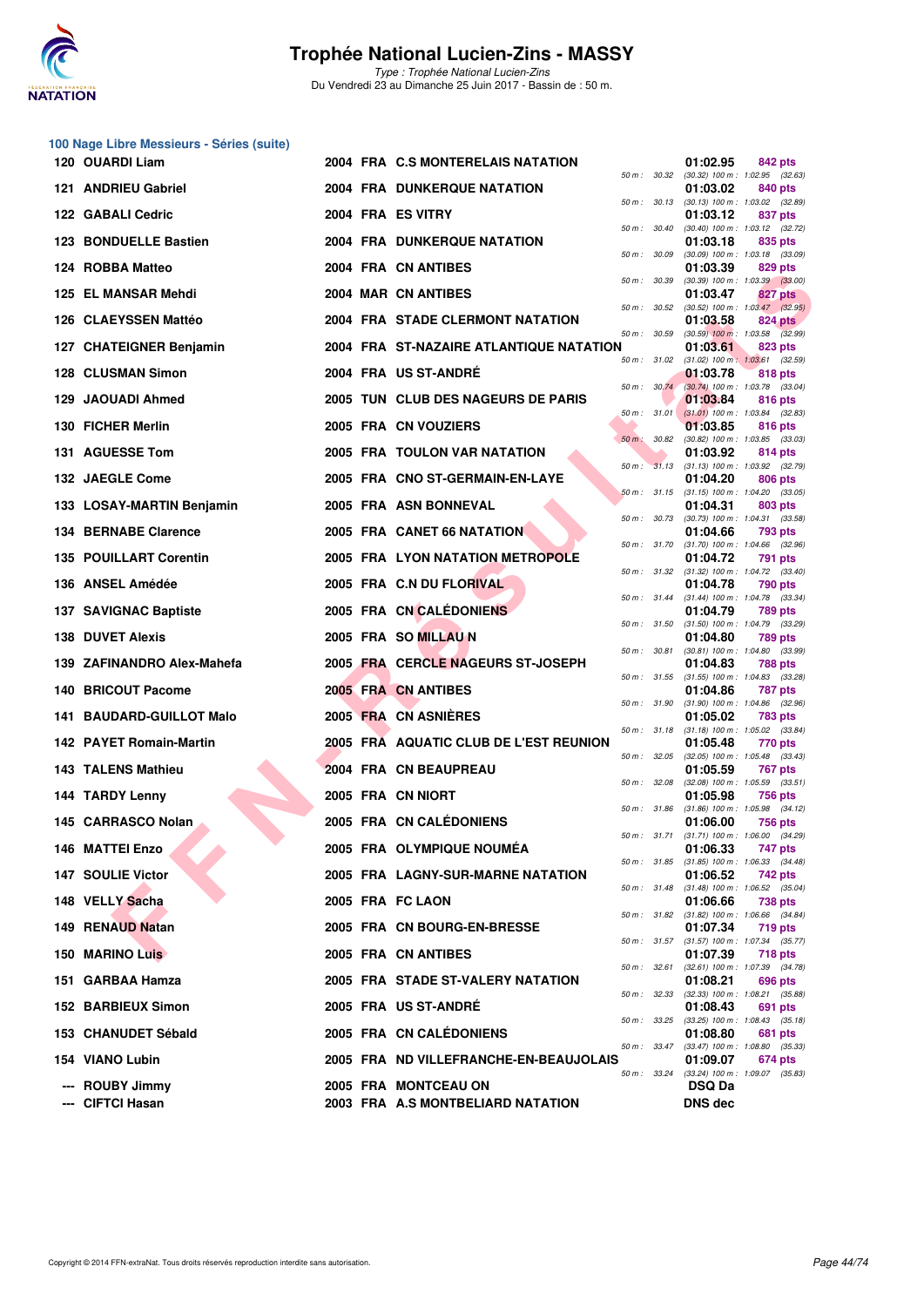

Type : Trophée National Lucien-Zins Du Vendredi 23 au Dimanche 25 Juin 2017 - Bassin de : 50 m.

| 100 Nage Libre Messieurs - Séries (suite) |  |
|-------------------------------------------|--|
| --- BONNAULT Henri                        |  |

#### 2005 FRA RACING CLUB DE FRANCE WP DNS dec

#### **EN Quadre Trainer and Conservation Conservation Conservation Conservation Conservation Conservation Conservation Conservation Conservation Conservation Conservation Conservation Conservation Conservation Conservation Con [200 Nage Libre Messieurs - Séries](http://www.ffnatation.fr/webffn/resultats.php?idact=nat&go=epr&idcpt=47287&idepr=53)** (Vendredi 23 Juin 2017) **1 BOURGEOIS Mitch** 2003 FRA CN DE BAIE-MAHAULT 2003 2:01.79 1058 pts<br>  $\frac{50 \text{ m} \div 29.16}{50 \text{ m} \times 29.16}$   $\frac{29.16}{100 \text{ m} \times 100.34}$   $\frac{(31.18) \cdot 150 \text{ m} \div 1.31.84}{(31.18) \cdot 150 \text{ m} \times 1.31.84}$   $\frac{(31.50) \cdot 200 \text{ m$ 50 m : 29.16 (29.16) 100 m : 1:00.34 (31.18) 150 m : 1:31.84 (31.50) 200 m : 2:01.79 (29.9.<br>SARCELLES NATATION 95 02:02.03 1054 pts **2 BOUGHATTAS Fadi** 2003 FRA AAS SARCELLES NATATION 95 02:02.03 1054 pts 02:02.03 1054 pts 02:02.03 1054 pts  $50 \text{ m}$ : 28.44 (28.44)  $100 \text{ m}$ :  $59.37$  (30.93)  $150 \text{ m}$ :  $1:30.70$ **3 NEHDI Ayoub 2003 TUN LÉO-L. SCHILTIGHEIM-BISCHHEIM 02:02.09 1053 pts** 50 m : 28.72 (28.72) 100 m : 1:00.21 (31.49) 150 m : 1:31.90 (31.69) 200 m : 2:02.09 (30.19) **4 EMERY Remy** 2003 FRA A.C SEYSSINETTOIS NATATION 202:02.86 1041 pts<br>  $\frac{50 \text{ m} \div 28.44}{50 \text{ m} \div 28.44}$   $\frac{(28.44) \text{ 100 \text{ m} \div 59.71}}{(31.27) \text{ 150 \text{ m} \div 1.31.39}}$   $\frac{(31.68) \text{ 200 \text{ m} \div 202.86}}{(31.47) \text{ m} \div 200$ 50 m : 28.44 (28.44) 100 m : 59.71 (31.27) 150 m : 1:31.39 **5 HUDAN Nathan 2003 FRA CN CALÉDONIENS 02:03.06 1037 pts** 50 m : 28.53 (28.53) 100 m : 59.84 (31.31) 150 m : 1:32.21 (32.37) 200 m : 2:03.06 (30.85) **6 LERNO Tom 2003 FRA LES DAUPHINS DU MOULE 02:03.10 1037 pts** 50 m : 29.55 (29.55) 100 m : 1:01.09 (31.54) 150 m : 1:32.61 (31.52) 200 m : 2:03.10 (30.49) **7 CRETET Dorian** 2003 FRA ES MASSY NATATION **02:03.49** 1031 pts<br>
<sup>50 m</sup>: 28.85 (28.85) 100 m; 1:01.09 (32.24) 150 m; 1:32.87 (31.78) 200 m; 2:03.49 (30.62)  $50 \text{ m}$  : 28.85 (28.85)  $100 \text{ m}$  :  $1:01.09$  (32.24)  $150 \text{ m}$  :  $1:32.87$ **8 GERAN Youris** 2003 FRA CNIC LES SQUALES 2009 150 m: 1:00.08 (31.50) 150 m; 1:31.86 (31.78) 200 m: 2:03.78 1026 pts 50 m : 28.58 (28.58) 100 m : 1:00.08 (31.50) 150 m : 1:31.86 **9 ANNOCQUE Paul 2003 FRA CN BEAUNE 02:04.22 1019 pts**<br>
50 m: 28.96 (28.96) 100 m: 1:00.87 (31.91) 150 m: 1:33.20 (32.33) 200 m: 2:04.22 (31.02) 28.96 (28.96) 100 m : 1:00.87 (31.91) 150 m : 1:33.20 **10 THUROTTE Mathys 1018 pts 2003 FRA US CRÉPY-EN-VALOIS 102:04.28 1018 pts 1018 pts 1018 pts 1018 pts 1018 pts 1018 pts 1018 pts 1018 pts 1018 pts 1018 pts 1018 pts 1018 pts 1018 pt 1018**  $50 m$  :  $28.66$  (28.66)  $100 m$  :  $1:00.08$ **11 NOBER Clement** 2003 FRA SAINT-RAPHAEL NATATION 02:04.46 1015 pts<br>
<sup>50 m:</sup> 28.53 (28.53) 100 m: 1:00.22 (31.69) 150 m: 1:02.73 (32.51) 200 m: 2:04.46 (31.73) 50 m : 28.53 (28.53) 100 m : 1:00.22 (31.69) 150 m : 1:32.73 **12 ROLLET Arthur 12 ROLLET Arthur 12 COO3 FRA DUNKERQUE NATATION 129.94 129.99 1007 pts** *59.54* **129.99 129.99 129.99 129.99 129.99 129.99 129.99 129.99 129.99 129.99 12.94.99 12.951 12.** 50 m : 28.25 (28.25) 100 m : 59.54 (31.29) 150 m : 1:32.38 (32.84) 200 m : 2:04.99 (32.6<br>**ÉCINES** 02:05.22 1003 pts **13 LETERME Jérémy 13 LETERME 1998 2003 FRA AC DÉCINES 02:05.22 1003 pts 02:05.22 1003 pts 02:05.22 1003 pts** 50 m : 28.55 (28.55) 100 m : 59.93 (31.38) 150 m : 1:32.06 (32.13) 200 m : 2:05.22 (33.16) **14 LELONG Antonin 14 LELONG Antonin 1.988 pts 14 LELONG Antonin 1.988 pts 14 LELONG Antonin 1.988 pts 14 LELONG 20:06.17 988 pts 14 LELONG 20:06.17 988 pts 14 LELONG 20:06.17 150 Bigger 1.** 50 m : 28.78 (28.78) 100 m : 1:01.19 (32.41) 150 m : 1:34.32 **15 LAVISSE Manoé 2003 FRA ASCPA PESSAC NATATION 02:06.38 985 pts** 50 m : 29.20 (29.20) 100 m : 1:01.83 (32.63) 150 m : 1:34.80 (32.97) 200 m : 2:06.38 (31.58)<br>**YÈRES** 02:06.54 982 pts **16 BARADAT Mats 2003 FRA AC HYÈRES 02:06.54 982 pts** 50 m: 2.00.57 (32.56) 150 m : 1.35.38 (32.85) 200 m : 2.06.54 (31.16) in the St. 35.38 (32.85) 2:06.91 **17 ALLAL Nail** 976 pts<br>**2003 FRA ES NANTERRE** 29.36 (29.36) 100 m : 1:02.10 (32.74) 150 m : 1:35.71 (33.61) 200 m : 2:06.91 (31.20) 50 m : 29.36 (29.36) 100 m : 1:02.10 (32.74) 150 m : 1:35.71 (33.61) 200 m : 2:06.91 (31.20)<br>ÉVENNES ALÈS (02:06.99 975 pts **18 VIGUIER Antoine 2003 FRA CN CÉVENNES ALÈS 18 VIGUIER Antoine 92:06.99** 50 m : 29.04 (29.04) 100 m : 1:00.84 (31.80) 150 m : 1:34.03 (33.19) 200 m : 2:06.99 (32.96) **19 GALZIN Oscar 2004 FRA SO MILLAU N 02:07.30 970 pts** 50 m : 29.48 (29.48) 100 m : 1:01.91 (32.43) 150 m : 1:35.36 (33.45) 200 m : 2:07.30 (31.94) **20 ROUGIER Tom** 2003 FRA GRAND RODEZ NATATION 202:07.34 970 pts 2013 **PRA GRAND RODEZ NATATION** 202.54 2007 **02:07.34 970** pts  $50 \text{ m}$  :  $28.42$   $(28.42)$   $100 \text{ m}$  :  $1:00.38$   $(31.96)$   $150 \text{ m}$  :  $1:34.60$ **21 SAARBACH Alban** 2004 FRA CN SARREGUEMINES 02:07.45 **968 pts**<br> **2004 FRA CN SARREGUEMINES** 29.97 (29.97) 100 m: 103.16 (33.19) 150 m: 106.14 (32.98) 200 m: 20745 (313 50 m : 29.97 (29.97) 100 m : 1:03.16 (33.19) 150 m : 1:36.14 (32.98) 200 m : 2:07.45 (31.31) **22 PAGANELLI Tom** 2003 FRA USB LONGWY NATATION 02:07.49 967 pts<br>  $\frac{50 \text{ m} \cdot 29.30 \text{ (29.30) } 100 \text{ m} \cdot 1.02.21 \text{ (32.91) } 150 \text{ m} \cdot 1.35.14 \text{ (32.83) } 200 \text{ m} \cdot 2.07.49} = 22.367 \text{ m}$ 50 m : 29.30 (29.30) 100 m : 1:02.21 (32.91) 150 m : 1:35.14 **23 HAMADI Adem 2003 FRA CN CANNES 02:07.68 964 pts** 50 m : 29.55 (29.55) 100 m : 1:01.02 (31.47) 150 m : 1:33.47 (32.45) 200 m : 2:07.68 (34.21) **24 CANARELLI Baptiste 2003 FRA DAUPHINS AIXE-SUR-VIENNE 02:07.81 962 pts**<br>  $50 \text{ m}$ : 29.70 (29.70) 100 m: 1:02.98 (33.28) 150 m: 1:36.86 (33.88) 200 m: 2.07.81 (30.9 50 m : 29.70 (29.70) 100 m : 1:02.98 (33.28) 150 m : 1:36.86 (33.88) 200 m : 2:07.81 (30.95) **25 SMIRI Mohamed 2003 TUN SCUF PARIS 02:07.87 02:07.87 02:07.87 04:07:07 2003 TUN SCUF PARIS** *02:046 20.46 20.46 20.46 20.46 20.46 20.46 20.46 20.46 20.46 20.46 20.*  $(32.09)$  150 m : 1:34.79 **26 GRONDIN Raja** 2003 FRA AQUATIC CLUB DE L'EST REUNION 02:07.88 961 pts<br>
<sup>50 m:</sup> 30.10 (30.10) 100 m: 1:02.26 (32.16) 150 m: 1:03.44 (32.08) 200 m: 2:07.88 (33.54) 50 m : 30.10 (30.10) 100 m : 1:02.26 (32.16) 150 m : 1:34.34 **27 RATEL Esteban** 2003 FRA USC CONFLANS-STE-HONORINE 02:07.95 960 pts<br>  $\frac{50 \text{ m} \cdot 30.18 \cdot (30.18) \cdot (90.18) \cdot (90.18) \cdot (90.18) \cdot (100 \text{ m} \cdot 1.02.83 \cdot (32.65) \cdot 150 \text{ m} \cdot 1.36.04 \cdot (33.21) \cdot 200 \text{ m} \cdot 2.07.95 \cdot (31.91) \cdot (31$ 50 m : 30.18 (30.18) 100 m : 1:02.83 (32.65) 150 m : 1:36.04 **28 LABIDI Mohamed** 2003 TUN LÉO-L. SCHILTIGHEIM-BISCHHEIM 22:07.98 960 pts<br><sup>50 m: 30.49</sup> 100 m: 103.90 13.41) 150 m: 108.89 12.89 12.89 13.99 13.15 (20.7.98 11.15)  $(30.49)$  100 m : 1:03.90  $(33.41)$  150 m : 1:36.83

50 m : 29.85 (29.85) 100 m : 1:03.05 (33.20) 150 m : 1:36.77 (33.72) 200 m : 2:08.33 (31.56)

50 m : 29.26 (29.26) 100 m : 1:02.08 (32.82) 150 m : 1:35.75

50 m : 28.40 (28.40) 100 m : 1:01.44 (33.04) 150 m : 1:34.78

50 m : 28.03 (28.03) 100 m : 59.74 (31.71) 150 m : 1:33.43 (33.69) 200 m : 2:08.33 (34.90)<br>**OLOMIERS NATATION** 02:08.48 952 pts

50 m : 30.23 (30.23) 100 m : 1:03.28 (33.05) 150 m : 1:36.63 (33.35) 200 m : 2:08.48 (31.8<br>**NDINS BORDEAUX** 02:08.54 951 pts

50 m : 29.38 (29.38) 100 m : 1:02.57 (33.19) 150 m : 1:36.92 (34.35) 200 m : 2:09.00 (32.08)

- **29 HENRY Theo** 2003 FRA AS PORCHEVILLE 2003 **FRA AS PORCHEVILLE** 2005 100 m i 1:03.05 (33.20) 150 m i 1:36.77 (33.72) 200 m i 2:08.33 (31.56)
- **29 GAYAUD Arthur-Tèo 2003 FRA CN GUÉRET 02:08.33 954 pts**
- **31 SALETES Jacques** 2003 FRA US COLOMIERS NATATION 202:08.48 952 pts<br><sup>50 m:</sup> 30.23 100 m: 103.28 100 m: 103.28 13.05) 150 m: 106.83 13.35) 200 m: 208.48 13.85)
- **32 CONSTABLE Enzo 2003 FRA GIRONDINS BORDEAUX 02:08.54 051 pts 2026 951 pts 50 m**: 2003 **cg 32.86 100 m**: 1:02.08 **(32.82**) 150 m: 1:02.08 **(32.82**) 150 m: 1:03.75 **(33.67) 200 m: 2:08.54 (32.79**)
- **33 DENCAUSSE Léo** 2003 FRA CN MARSEILLE 28.40 100 m: 1:01.44 (33.04) 150 m: 1:34.78 (33.34) 200 m: 2:08.59 950 pts
- **34 DEBACKER Evan 2004 FRA AS VILLENEUVE-LÈS-AVIGNON 02:09.00 944 pts**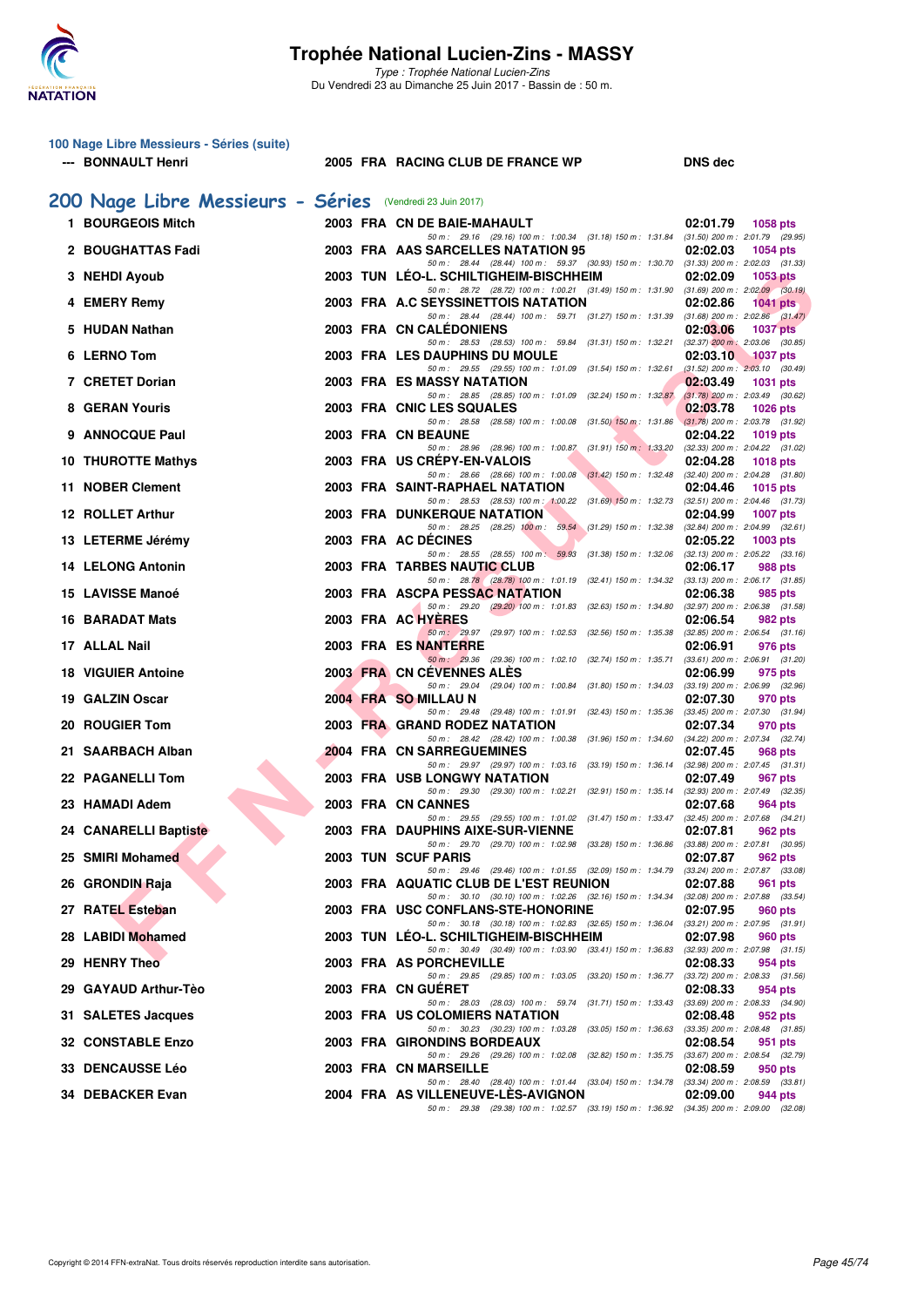

Type : Trophée National Lucien-Zins Du Vendredi 23 au Dimanche 25 Juin 2017 - Bassin de : 50 m.

### **200 Nage Libre Messieurs - Séries (suite)**

| 35 PELEY Lucas              |  | 2003 FRA CN CALEDONIENS                                                                                                             | 02:09.10<br>943 pts                                                            |  |
|-----------------------------|--|-------------------------------------------------------------------------------------------------------------------------------------|--------------------------------------------------------------------------------|--|
| 36 ABDELLATIF Mohamed       |  | 50 m: 29.50 (29.50) 100 m: 1:02.45 (32.95) 150 m: 1:36.52 (34.07) 200 m: 2:09.10 (32.58)<br>2003 TUN LEO-L. SCHILTIGHEIM-BISCHHEIM  | 02:09.46<br>937 pts                                                            |  |
| 37 AQUILINA Alexandre       |  | 50 m: 30.36 (30.36) 100 m: 1:03.27 (32.91) 150 m: 1:36.59 (33.32) 200 m: 2:09.46 (32.87)<br>2003 FRA DAUPHINS LES PENNES-MIRABEAU   | 02:09.47<br>937 pts                                                            |  |
| 38 PENET Julien             |  | 50 m: 29.59 (29.59) 100 m: 1:02.68 (33.09) 150 m: 1:37.04 (34.36) 200 m: 2:09.47 (32.43)<br>2003 FRA DUNKERQUE NATATION             | 02:10.13<br>927 pts                                                            |  |
| 39 BREIJO Enzo              |  | 50 m: 30.07 (30.07) 100 m: 1:03.55 (33.48) 150 m: 1:37.51 (33.96) 200 m: 2:10.13 (32.62)<br>2003 FRA CANET 66 NATATION              | 02:10.20<br>926 pts                                                            |  |
| 40 VIDAL Etienne            |  | 50 m: 29.01 (29.01) 100 m: 1:01.08 (32.07) 150 m: 1:35.25 (34.17) 200 m: 2:10.20 (34.95)<br>2003 FRA SO MILLAU N                    | 02:10.23<br>925 pts                                                            |  |
| 41 FERRE Ryan               |  | 50 m: 29.63 (29.63) 100 m: 1:03.12 (33.49) 150 m: 1:37.09 (33.97) 200 m: 2:10.23 (33.14)<br>2003 FRA DAUPHINS D'ANNECY              | 02:10.63<br>919 pts                                                            |  |
| 42 MINEUR Lucas             |  | 50 m: 29.95 (29.95) 100 m: 1:02.99 (33.04) 150 m: 1:37.47 (34.48) 200 m: 2:10.63 (33.16)<br>2003 FRA REIMS CHAMPAGNE NATATION       | 02:10.65<br>919 pts                                                            |  |
| 43 TANJEVIC Konstantin      |  | 50 m: 30.37 (30.37) 100 m: 1:03.70 (33.33) 150 m: 1:38.12 (34.42) 200 m: 2:10.65 (32.53)<br>2003 FRA RACING CLUB DE FRANCE WP       | 02:10.82<br>916 pts                                                            |  |
| <b>MORAIS-SANTOS Julien</b> |  | 50 m: 29.67 (29.67) 100 m: 1:02.81 (33.14) 150 m: 1:37.16 (34.35) 200 m: 2:10.82 (33.66)<br>2003 FRA AS MONACO NATATION             | 02:11.00<br>914 pts                                                            |  |
| <b>45 ANDRY Lucas</b>       |  | 50 m: 29.17 (29.17) 100 m: 1:02.41 (33.24) 150 m: 1:36.70<br>2003 FRA SN SEDAN                                                      | $(34.29)$ 200 m : 2:11.00 $(34.30)$<br>02:11.03<br>913 pts                     |  |
| 46 DEDIEU Brandon           |  | 50 m : 30.72 (30.72) 100 m : 1:04.78 (34.06) 150 m : 1:39.68<br>2003 FRA CN CALEDONIENS                                             | $(34.90)$ 200 m : 2:11.03 $(31.35)$<br>02:11.26<br>910 pts                     |  |
| 47 REGISTE Owen             |  | 50 m: 30.50 (30.50) 100 m: 1:03.92 (33.42) 150 m: 1:37.80 (33.88) 200 m: 2:11.26 (33.46)<br>2003 FRA ST-DENIS REUNION               | 02:11.37<br>908 pts                                                            |  |
| 48 MULONGO Stephen          |  | 50 m: 30.39 (30.39) 100 m: 1:04.22 (33.83) 150 m: 1:37.75 (33.53) 200 m: 2:11.37 (33.62)<br>2004 FRA CN DE BAIE-MAHAULT             | 02:11.38<br>908 pts                                                            |  |
| 49 PEREIRA Mathis           |  | 50 m: 30.86 (30.86) 100 m: 1:04.49 (33.63) 150 m: 1:39.07 (34.58) 200 m: 2:11.38 (32.31)<br>2004 FRA CSN GUYANCOURT                 | 02:11.49<br>906 pts                                                            |  |
| 50 AGIUS Robin              |  | 50 m: 30.24 (30.24) 100 m: 1:03.84 (33.60) 150 m: 1:38.04 (34.20) 200 m: 2:11.49 (33.45)<br>2003 FRA CN FONTAINEBLEAU-AVON          | 02:11.50<br>906 pts                                                            |  |
| 51 CADROT Yoan              |  | 50 m: 30.47 (30.47) 100 m: 1:04.58 (34.11) 150 m: 1:39.06 (34.48) 200 m: 2:11.50 (32.44)<br>2003 FRA AAS SARCELLES NATATION 95      |                                                                                |  |
|                             |  | 50 m: 29.65 (29.65) 100 m: 1:03.28 (33.63) 150 m: 1:37.93 (34.65) 200 m: 2:11.56 (33.63)                                            | 02:11.56<br>905 pts                                                            |  |
| 52 FERCHICHI Samy           |  | 2004 FRA AAS SARCELLES NATATION 95<br>50 m : 30.92 (30.92) 100 m : 1:04.44 (33.52) 150 m : 1:38.99 (34.55) 200 m : 2:11.84 (32.85)  | 02:11.84<br>901 pts                                                            |  |
| 53 BERGES Etienne           |  | <b>2003 FRA BORDEAUX ETUDIANTS CLUB</b><br>50 m: 30.82 (30.82) 100 m: 1:03.86 (33.04) 150 m: 1:38.30 (34.44) 200 m: 2:11.92 (33.62) | 02:11.92<br>900 pts                                                            |  |
| 54 OBJOIS Elias             |  | 2004 FRA FC LAON<br>50 m: 30.89 (30.89) 100 m: 1:05.06 (34.17) 150 m: 1:39.41 (34.35) 200 m: 2:12.26 (32.85)                        | 02:12.26<br>895 pts                                                            |  |
| 55 COTTEN Eloan             |  | 2003 FRA ST-NAZAIRE ATLANTIQUE NATATION<br>50 m: 30.13 (30.13) 100 m: 1:03.65 (33.52) 150 m: 1:38.65 (35.00) 200 m: 2:12.84 (34.19) | 02:12.84<br>886 pts                                                            |  |
| 56 BILLAUD Nicolas          |  | 2004 FRA ANGERS NATATION<br>50 m: 31.21 (31.21) 100 m: 1:05.66 (34.45) 150 m: 1:40.01 (34.35) 200 m: 2:12.98 (32.97)                | 02:12.98<br>884 pts                                                            |  |
| 57 OBERTAN Maxime           |  | 2003 FRA RED STAR CLUB CHAMPIGNY<br>50 m: 30.33 (30.33) 100 m: 1:04.07 (33.74) 150 m: 1:39.16 (35.09) 200 m: 2:13.08 (33.92)        | 02:13.08<br>883 pts                                                            |  |
| 58 SAAIDIA Sulayman         |  | 2004 FRA CANET 66 NATATION<br>50 m: 30.25 (30.25) 100 m: 1:04.36 (34.11) 150 m: 1:38.23 (33.87) 200 m: 2:13.18 (34.95)              | 02:13.18<br>881 pts                                                            |  |
| 59 EMERY Sacha              |  | <b>2004 FRA DUNKERQUE NATATION</b><br>50 m: 30.86 (30.86) 100 m: 1:04.63 (33.77) 150 m: 1:39.55 (34.92) 200 m: 2:13.19 (33.64)      | 02:13.19<br>881 pts                                                            |  |
| 60 PIERRON Gauthier         |  | 2004 FRA TCN CHAMPIGNEULLES<br>50 m: 31.86 (31.86) 100 m: 1:06.55 (34.69) 150 m: 1:41.02 (34.47) 200 m: 2:13.25 (32.23)             | 02:13.25<br>880 pts                                                            |  |
| 61 SANTA Teiki              |  | 2004 FRA CN CALEDONIENS<br>50 m: 31.20 (31.20) 100 m: 1:05.21 (34.01) 150 m: 1:39.98                                                | 02:13.41<br>878 pts<br>$(34.77)$ 200 m : 2:13.41 $(33.43)$                     |  |
| 62 LEAL Timotéo             |  | 2004 FRA AVENIR MURET NATATION<br>50 m: 31.17 (31.17) 100 m: 1:05.90<br>$(34.73)$ 150 m : 1:41.32                                   | 02:13.42<br>877 pts<br>$(35.42)$ 200 m : 2:13.42 $(32.10)$                     |  |
| 63 OUARDI Liam              |  | 2004 FRA C.S MONTERELAIS NATATION<br>50 m: 30.69 (30.69) 100 m: 1:04.69                                                             | 02:13.49<br>876 pts<br>(34.00) 150 m : 1:39.17 (34.48) 200 m : 2:13.49 (34.32) |  |
| <b>64 CLUSMAN Simon</b>     |  | 2004 FRA US ST-ANDRE<br>50 m: 31.33 (31.33) 100 m: 1:05.35                                                                          | 02:13.52<br>876 pts<br>(34.02) 150 m : 1:39.52 (34.17) 200 m : 2:13.52 (34.00) |  |
| 65 ZEINATY Thomas           |  | 2003 FRA STADE FRANÇAIS O COURBEVOIE                                                                                                | 02:13.59<br>875 pts                                                            |  |
| 66 DABIN John-William       |  | 50 m: 30.74 (30.74) 100 m: 1:04.33 (33.59) 150 m: 1:39.24<br><b>2004 FRA CN CALEDONIENS</b>                                         | $(34.91)$ 200 m : 2:13.59 $(34.35)$<br>02:13.61<br>875 pts                     |  |
| 67 ZUROWSKI Quentin         |  | 50 m: 30.78 (30.78) 100 m: 1:05.05<br>$(34.27)$ 150 m : 1:40.04<br>2004 FRA US TOUL                                                 | $(34.99)$ 200 m : 2:13.61 $(33.57)$<br>02:13.70<br>873 pts                     |  |
| 68 FENDARD Maxime           |  | 50 m: 30.45 (30.45) 100 m: 1:04.44 (33.99) 150 m: 1:40.03<br>2004 FRA CN POSSESSION                                                 | (35.59) 200 m : 2:13.70 (33.67)<br>02:13.90<br>870 pts                         |  |
| 69 CELESTE Mathéo           |  | 50 m : 31.77 (31.77) 100 m : 1:06.60<br>(34.83) 150 m : 1:41.38<br>2004 FRA BLANC-MESNIL S.N                                        | $(34.78)$ 200 m : 2:13.90 $(32.52)$<br>02:14.01<br>869 pts                     |  |
| <b>70 BESSON Antoine</b>    |  | 50 m : 31.05 (31.05) 100 m : 1:05.11<br>(34.06) 150 m : 1:40.10<br>2003 FRA CN ANDRESY                                              | $(34.99)$ 200 m : 2:14.01 $(33.91)$<br>02:14.03<br>868 pts                     |  |
|                             |  | 50 m: 30.51 (30.51) 100 m: 1:05.38 (34.87) 150 m: 1:41.03 (35.65) 200 m: 2:14.03 (33.00)                                            |                                                                                |  |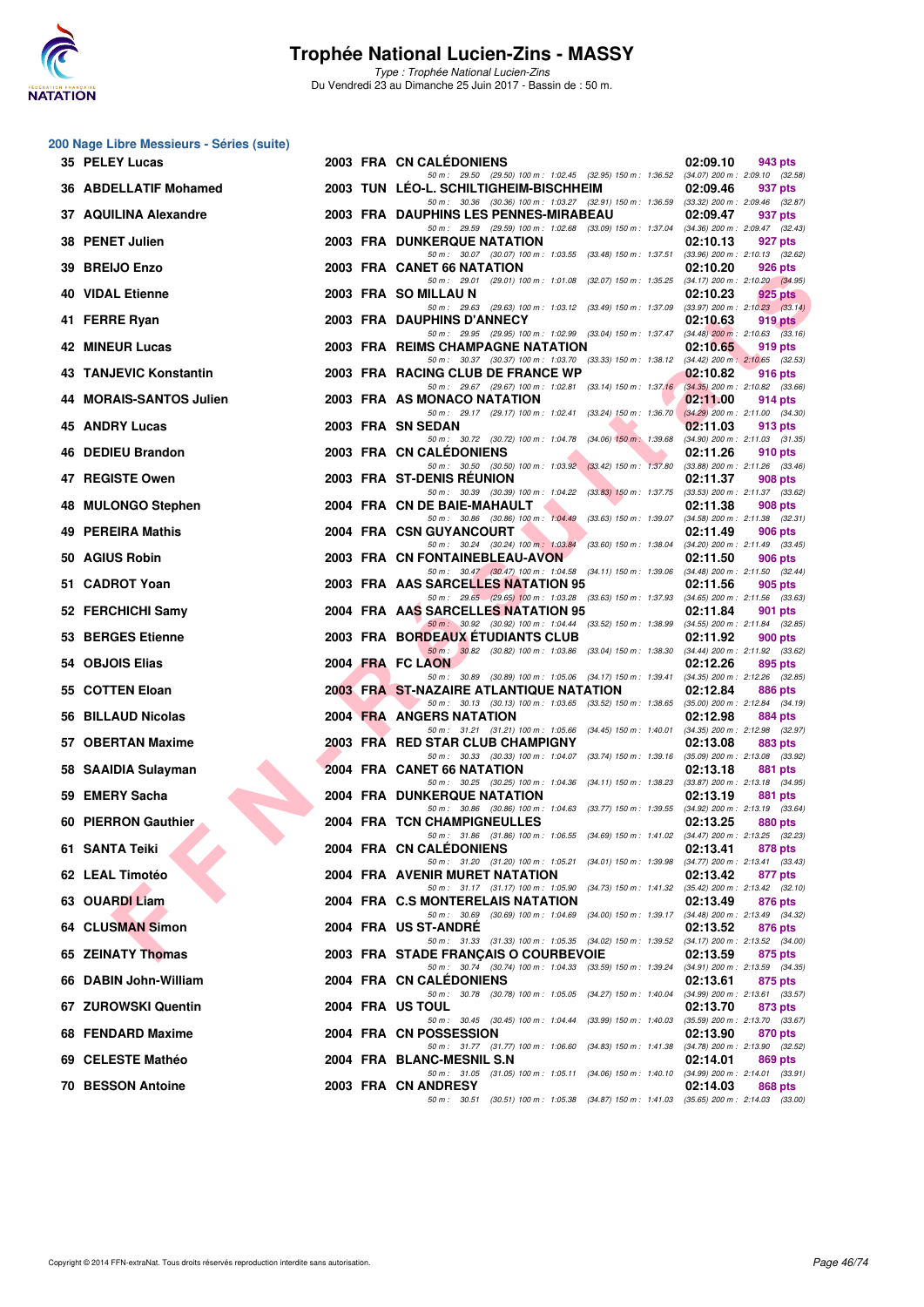

|    | 200 Nage Libre Messieurs - Séries (suite) |  |  |                                                                                                                                     |                                                            |  |  |  |  |  |
|----|-------------------------------------------|--|--|-------------------------------------------------------------------------------------------------------------------------------------|------------------------------------------------------------|--|--|--|--|--|
|    | 71 DARRAS Kyllian                         |  |  | 2003 FRA AMIENS METROPOLE NAT.<br>50 m: 30.74 (30.74) 100 m: 1:05.17 (34.43) 150 m: 1:41.15 (35.98) 200 m: 2:14.09 (32.94)          | 02:14.09<br>868 pts                                        |  |  |  |  |  |
|    | 72 MAZELLIER Nans                         |  |  | 2004 FRA ASEC ST-PAUL LA REUNION                                                                                                    | 02:14.16<br>867 pts                                        |  |  |  |  |  |
|    | <b>73 FOUBERT Etienne</b>                 |  |  | 50 m: 30.16 (30.16) 100 m: 1:04.07 (33.91) 150 m: 1:39.25 (35.18) 200 m: 2:14.16 (34.91)<br>2004 FRA SN VERSAILLES                  | 02:14.32<br>864 pts                                        |  |  |  |  |  |
|    | 74 VILDEUIL Axel                          |  |  | 50 m : 30.29 (30.29) 100 m : 1:03.78 (33.49) 150 m : 1:38.90<br>2003 FRA AS EMERAINVILLE                                            | (35.12) 200 m : 2:14.32 (35.42)<br>02:14.38<br>863 pts     |  |  |  |  |  |
|    | <b>75 HANCARD Loris</b>                   |  |  | 50 m: 29.59 (29.59) 100 m: 1:03.41 (33.82) 150 m: 1:38.50<br>2004 FRA STELLA SPORTS ST-MAUR                                         | (35.09) 200 m : 2:14.38 (35.88)<br>02:14.45<br>862 pts     |  |  |  |  |  |
|    | 76 VOZINSKI Joris                         |  |  | 50 m: 30.17 (30.17) 100 m: 1:04.73 (34.56) 150 m: 1:40.50<br>2004 FRA MONTCEAU ON                                                   | $(35.77)$ 200 m : 2:14.45 $(33.95)$<br>02:14.54<br>861 pts |  |  |  |  |  |
|    | 77 KUBICA Clément                         |  |  | 50 m: 30.68 (30.68) 100 m: 1:05.76 (35.08) 150 m: 1:41.24 (35.48) 200 m: 2:14.54 (33.30)<br>2003 FRA DAUPHINS TOULOUSE OEC          | 02:14.67<br>859 pts                                        |  |  |  |  |  |
|    | 78 COURBEZ Remi                           |  |  | 50 m: 30.33 (30.33) 100 m: 1:04.36 (34.03) 150 m: 1:39.66 (35.30) 200 m: 2:14.67 (35.01)<br>2004 FRA BEAUCAIRE TARASCON AC          | 02:14.85<br>856 pts                                        |  |  |  |  |  |
|    | 79 PHILIPPE Samuel                        |  |  | 50 m: 30.94 (30.94) 100 m: 1:05.13 (34.19) 150 m: 1:40.65 (35.52) 200 m: 2:14.85 (34.20)<br>2004 FRA CN POSSESSION                  | 02:15.05<br>854 pts                                        |  |  |  |  |  |
|    |                                           |  |  | 50 m: 30.89 (30.89) 100 m: 1:04.77 (33.88) 150 m: 1:39.66                                                                           | $(34.89)$ 200 m : 2:15.05 $(35.39)$                        |  |  |  |  |  |
|    | 80 DUTILLIEUX Jaz                         |  |  | 2004 FRA ASPTT TOULOUSE<br>50 m: 30.57 (30.57) 100 m: 1:05.17 (34.60) 150 m: 1:40.92                                                | 02:15.37<br>849 pts<br>$(35.75)$ 200 m : 2:15.37 $(34.45)$ |  |  |  |  |  |
|    | 81 ANDRIEU Gabriel                        |  |  | <b>2004 FRA DUNKERQUE NATATION</b><br>50 m: 30.93 (30.93) 100 m: 1:04.94 (34.01) 150 m: 1:40.43                                     | 02:15.72<br>844 pts<br>$(35.49)$ 200 m : 2:15.72 $(35.29)$ |  |  |  |  |  |
|    | <b>82 PAYRARD Ulysse</b>                  |  |  | 2005 FRA STADE FRANÇAIS O COURBEVOIE<br>50 m: 30.88 (30.88) 100 m: 1:05.32 (34.44) 150 m: 1:40.54                                   | 02:15.74<br>843 pts<br>$(35.22)$ 200 m : 2:15.74 $(35.20)$ |  |  |  |  |  |
|    | 83 ROBBA Matteo                           |  |  | 2004 FRA CN ANTIBES<br>50 m: 30.88 (30.88) 100 m: 1:05.51 (34.63) 150 m: 1:41.77 (36.26) 200 m: 2:15.99 (34.22)                     | 02:15.99<br>840 pts                                        |  |  |  |  |  |
|    | 84 PAGNIER Jérémy                         |  |  | 2004 FRA CN LA CIOTAT<br>50 m: 30.61 (30.61) 100 m: 1:05.32 (34.71) 150 m: 1:40.97                                                  | 02:16.25<br>836 pts                                        |  |  |  |  |  |
|    | 85 AZAM Alexis                            |  |  | 2004 FRA PAYS D'AIX NATATION                                                                                                        | (35.65) 200 m : 2:16.25 (35.28)<br>02:16.40<br>834 pts     |  |  |  |  |  |
|    | 86 CLAEYSSEN Mattéo                       |  |  | 50 m: 31.34 (31.34) 100 m: 1.06.28 (34.94) 150 m: 1.42.33 (36.05) 200 m: 2.16.40 (34.07)<br><b>2004 FRA STADE CLERMONT NATATION</b> | 02:16.88<br>827 pts                                        |  |  |  |  |  |
|    | 87 DEMEYRE Louka                          |  |  | 50 m: 31.91 (31.91) 100 m: 1:06.63 (34.72) 150 m: 1:42.32 (35.69) 200 m: 2:16.88 (34.56)<br>2003 FRA ALLIANCE NATATION BESANCON     | 02:16.91<br>827 pts                                        |  |  |  |  |  |
|    | 88 GILBERT Florian                        |  |  | 50 m : 30.38 (30.38) 100 m : 1:05.46 (35.08) 150 m : 1:42.51<br>2004 FRA ALLIANCE NATATION BESANCON                                 | $(37.05)$ 200 m : 2:16.91 $(34.40)$<br>02:17.31<br>821 pts |  |  |  |  |  |
| 89 | <b>JAOUADI Ahmed</b>                      |  |  | 50 m : 31.30 (31.30) 100 m : 1:06.56 (35.26) 150 m : 1:43.00 (36.44) 200 m : 2:17.31 (34.31)<br>2005 TUN CLUB DES NAGEURS DE PARIS  | 02:17.36<br>820 pts                                        |  |  |  |  |  |
|    | 90 NUNEZ GREEN Dilan                      |  |  | 50 m : 31.12 (31.12) 100 m : 1:06.65 (35.53) 150 m : 1:42.45 (35.80) 200 m : 2:17.36 (34.91)<br>2005 FRA MEGAQUARIUS CLUB GUYANE    | 02:18.13<br>809 pts                                        |  |  |  |  |  |
|    | 91 DERANGERE Néo                          |  |  | 50 m: 32.28 (32.28) 100 m: 1:07.16 (34.88) 150 m: 1:44.20 (37.04) 200 m: 2:18.13 (33.93)<br><b>2005 FRA ALLIANCE DIJON NATATION</b> | 02:18.40<br>805 pts                                        |  |  |  |  |  |
|    | 92 AMELOT Nathan                          |  |  | 50 m : 32.52 (32.52) 100 m : 1:07.90 (35.38) 150 m : 1:44.00<br>2003 FRA ST-GEORGES ARGENTEUIL                                      | $(36.10)$ 200 m : 2:18.40 $(34.40)$<br>02:18.46<br>804 pts |  |  |  |  |  |
|    | 93 BEAUREGARD Florian                     |  |  | 50 m: 31.78 (31.78) 100 m: 1:07.99 (36.21) 150 m: 1:45.10<br>2004 FRA CN DE BAIE-MAHAULT                                            | $(37.11)$ 200 m : 2:18.46 $(33.36)$<br>02:18.53<br>803 pts |  |  |  |  |  |
|    | 94 ROUBY Jimmy                            |  |  | 50 m: 32.28 (32.28) 100 m: 1:08.63 (36.35) 150 m: 1:45.48<br>2005 FRA MONTCEAU ON                                                   | $(36.85)$ 200 m : 2:18.53 $(33.05)$<br>02:18.59<br>803 pts |  |  |  |  |  |
|    |                                           |  |  | 50 m : 31.82 (31.82) 100 m : 1:07.84 (36.02) 150 m : 1:43.90<br>2005 FRA CSN GUYANCOURT                                             | $(36.06)$ 200 m : 2:18.59 $(34.69)$<br>02:18.78<br>800 pts |  |  |  |  |  |
|    | 95 POBEL-CRAPPE Matys                     |  |  | 50 m: 31.51 (31.51) 100 m: 1:07.08 (35.57) 150 m: 1:43.56                                                                           | (36.48) 200 m : 2:18.78 (35.22)                            |  |  |  |  |  |
|    | 96 ANOYVEGA LANCON Esteban                |  |  | 2005 FRA STADE DE VANVES<br>50 m: 32.44 (32.44) 100 m: 1:07.79 (35.35) 150 m: 1:44.11                                               | 02:19.09<br>796 pts<br>$(36.32)$ 200 m : 2:19.09 $(34.98)$ |  |  |  |  |  |
|    | 97 DUVET Alexis                           |  |  | 2005 FRA SO MILLAU N<br>50 m: 32.11 (32.11) 100 m: 1:07.69 (35.58) 150 m: 1:44.29                                                   | 02:19.29<br>793 pts<br>$(36.60)$ 200 m : 2:19.29 $(35.00)$ |  |  |  |  |  |
|    | 98 VELLY Sacha                            |  |  | 2005 FRA FC LAON<br>50 m: 31.79 (31.79) 100 m: 1:07.47 (35.68) 150 m: 1:44.69                                                       | 02:19.55<br>789 pts<br>(37.22) 200 m : 2:19.55 (34.86)     |  |  |  |  |  |
|    | 99 NOTEBAERT Romain                       |  |  | 2004 FRA SN LENS<br>50 m: 31.37 (31.37) 100 m: 1:07.19 (35.82) 150 m: 1:43.85                                                       | 02:19.91<br>784 pts<br>(36.66) 200 m : 2:19.91 (36.06)     |  |  |  |  |  |
|    | 100 ANSEL Amédée                          |  |  | 2005 FRA C.N DU FLORIVAL<br>50 m: 32.22 (32.22) 100 m: 1:08.36 (36.14) 150 m: 1:44.73                                               | 02:19.98<br>783 pts<br>(36.37) 200 m : 2:19.98 (35.25)     |  |  |  |  |  |
|    | 101 FICHER Merlin                         |  |  | 2005 FRA CN VOUZIERS                                                                                                                | 02:20.12<br>781 pts                                        |  |  |  |  |  |
|    | 102 CARRASCO Nolan                        |  |  | 50 m : 31.24 (31.24) 100 m : 1:06.78 (35.54) 150 m : 1:44.17<br>2005 FRA CN CALEDONIENS                                             | (37.39) 200 m : 2:20.12 (35.95)<br>02:20.91<br>770 pts     |  |  |  |  |  |
|    | 103 SAVIGNAC Baptiste                     |  |  | 50 m: 32.44 (32.44) 100 m: 1:09.01 (36.57) 150 m: 1:45.21<br>2005 FRA CN CALEDONIENS                                                | (36.20) 200 m : 2:20.91 (35.70)<br>02:20.99<br>769 pts     |  |  |  |  |  |
|    | 104 COULIBALY Souleymane                  |  |  | 50 m: 33.34 (33.34) 100 m: 1:09.96 (36.62) 150 m: 1:46.75<br>2004 FRA AC VILLEPINTE                                                 | (36.79) 200 m : 2:20.99 (34.24)<br>02:21.01<br>769 pts     |  |  |  |  |  |
|    | 105 BRICOUT Pacome                        |  |  | 50 m : 30.90 (30.90) 100 m : 1:05.78 (34.88) 150 m : 1:42.94<br>2005 FRA CN ANTIBES                                                 | (37.16) 200 m : 2:21.01 (38.07)<br>02:21.11<br>767 pts     |  |  |  |  |  |
|    | 106 JAEGLE Come                           |  |  | 50 m: 31.73 (31.73) 100 m: 1:07.50 (35.77) 150 m: 1:45.38<br>2005 FRA CNO ST-GERMAIN-EN-LAYE                                        | (37.88) 200 m : 2:21.11 (35.73)<br>02:21.32<br>764 pts     |  |  |  |  |  |
|    |                                           |  |  | 50 m: 32.12 (32.12) 100 m: 1:07.93 (35.81) 150 m: 1:44.81 (36.88) 200 m: 2:21.32 (36.51)                                            |                                                            |  |  |  |  |  |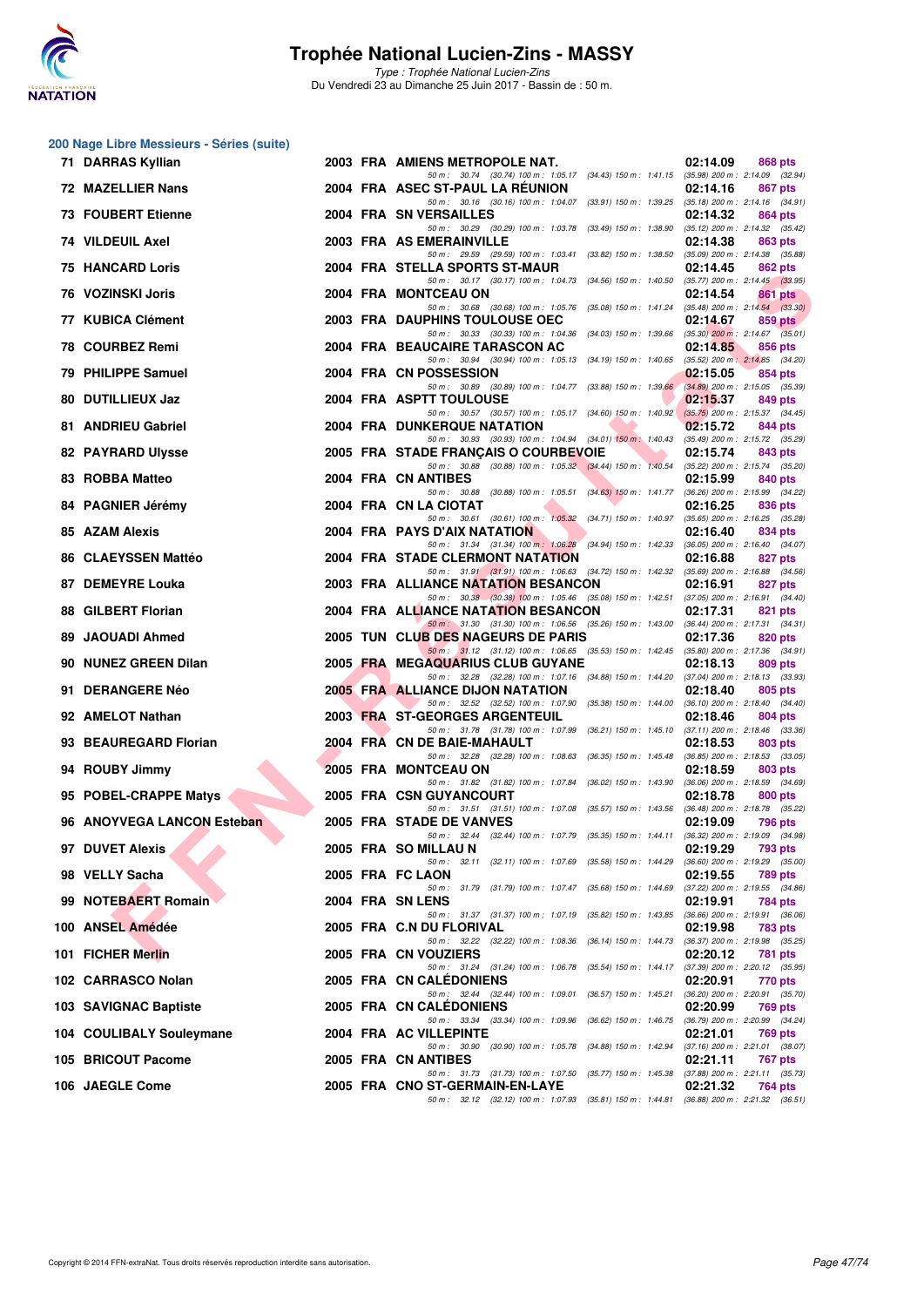

Type : Trophée National Lucien-Zins Du Vendredi 23 au Dimanche 25 Juin 2017 - Bassin de : 50 m.

# **200 Nage Libre Messieurs - Séries (suite)**

| 107 DUCHEMANN Noah                              |  | 2004 FRA LYON NATATION METROPOLE                                                         | 02:21.35           |                | 764 pts        |
|-------------------------------------------------|--|------------------------------------------------------------------------------------------|--------------------|----------------|----------------|
|                                                 |  | 50 m: 31.69 (31.69) 100 m: 1:07.74 (36.05) 150 m: 1:45.09 (37.35) 200 m: 2:21.35 (36.26) |                    |                |                |
| 108 POUILLART Corentin                          |  | <b>2005 FRA LYON NATATION METROPOLE</b>                                                  | 02:21.77           |                | 758 pts        |
|                                                 |  | 50 m: 33.04 (33.04) 100 m: 1:09.87 (36.83) 150 m: 1:47.22 (37.35) 200 m: 2:21.77 (34.55) |                    |                |                |
| 109 MATTEI Enzo                                 |  | 2005 FRA OLYMPIQUE NOUMEA                                                                | 02:21.87           |                | 757 pts        |
|                                                 |  | 50 m: 33.01 (33.01) 100 m: 1:09.52 (36.51) 150 m: 1:46.68 (37.16) 200 m: 2:21.87 (35.19) |                    |                |                |
| 110 SEDILLEAU Leo                               |  | 2005 FRA SALBRIS NATATION                                                                | 02:21.90           |                | 756 pts        |
|                                                 |  | 50 m: 32.45 (32.45) 100 m: 1:08.97 (36.52) 150 m: 1:45.81 (36.84) 200 m: 2:21.90 (36.09) |                    |                |                |
| 111 LOSAY-MARTIN Benjamin 2005 FRA ASN BONNEVAL |  |                                                                                          | 02:22.07           | 754 pts        |                |
|                                                 |  | 50 m: 32.45 (32.45) 100 m: 1:08.68 (36.23) 150 m: 1:46.10 (37.42) 200 m: 2:22.07 (35.97) |                    |                |                |
| 112 BAUDARD-GUILLOT Malo                        |  | 2005 FRA CN ASNIERES                                                                     | 02:22.33           |                | 751 pts        |
|                                                 |  | 50 m: 32.22 (32.22) 100 m: 1:08.37 (36.15) 150 m: 1:45.89 (37.52) 200 m: 2:22.33 (36.44) |                    |                |                |
| 113 GENDASZYK Sacha                             |  | 2004 FRA CA PÉZENAS                                                                      | 02:22.39           | <b>750 pts</b> |                |
|                                                 |  | 50 m: 31.48 (31.48) 100 m: 1:07.44 (35.96) 150 m: 1:44.88 (37.44) 200 m: 2:22.39 (37.51) |                    |                |                |
| 114 BARBIEUX Simon                              |  | 2005 FRA US ST-ANDRÉ                                                                     | 02:22.45           |                | 749 pts        |
|                                                 |  | 50 m: 33.31 (33.31) 100 m: 1:09.61 (36.30) 150 m: 1:46.73 (37.12) 200 m: 2:22.45 (35.72) |                    |                |                |
| 115 BARBAUD Julien                              |  | 2004 FRA CN VIRY-CHÂTILLON                                                               | 02:22.47           |                | 749 pts        |
|                                                 |  | 50 m: 32.80 (32.80) 100 m: 1:08.92 (36.12) 150 m: 1:46.11 (37.19) 200 m: 2:22.47 (36.36) |                    |                |                |
| 116 AGUESSE Tom                                 |  | 2005 FRA TOULON VAR NATATION                                                             | 02:23.06           |                | 741 pts        |
|                                                 |  | 50 m: 32.76 (32.76) 100 m: 1:09.74 (36.98) 150 m: 1:47.68 (37.94) 200 m: 2:23.06 (35.38) |                    |                |                |
| 117 PAYET Romain-Martin                         |  | 2005 FRA AQUATIC CLUB DE L'EST REUNION                                                   | $02:23.31$ 737 pts |                |                |
|                                                 |  | 50 m: 32.87 (32.87) 100 m: 1:10.10 (37.23) 150 m: 1:47.59 (37.49) 200 m: 2:23.31 (35.72) |                    |                |                |
| 118 GARBAA Hamza                                |  | 2005 FRA STADE ST-VALERY NATATION                                                        | 02:23.33           |                | 737 pts        |
|                                                 |  | 50 m: 32.82 (32.82) 100 m: 1:09.52 (36.70) 150 m: 1:46.80 (37.28) 200 m: 2:23.33 (36.53) |                    |                |                |
| 119 TARDY Lenny                                 |  | 2005 FRA CN NIORT                                                                        | 02:23.77           |                | <b>731 pts</b> |
|                                                 |  | 50 m: 33.38 (33.38) 100 m: 1:09.56 (36.18) 150 m: 1:46.86 (37.30) 200 m: 2:23.77 (36.91) |                    |                |                |
| 120 SOULIE Victor                               |  | 2005 FRA LAGNY-SUR-MARNE NATATION                                                        | 02:27.22           |                | 685 pts        |
|                                                 |  | 50 m: 32.42 (32.42) 100 m: 1:09.53 (37.11) 150 m: 1:48.43 (38.90) 200 m: 2:27.22 (38.79) |                    |                |                |
| <b>121 LARGERON Pierre</b>                      |  | 2005 FRA CA PÉZENAS                                                                      | 02:30.45           |                | 644 pts        |
|                                                 |  | 50 m: 33.77 (33.77) 100 m: 1:12.10 (38.33) 150 m: 1:52.01 (39.91) 200 m: 2:30.45 (38.44) |                    |                |                |
| --- KYAL Wahib                                  |  | 2003 FRA GIRONDINS BORDEAUX                                                              | DNS dec            |                |                |

# **[400 Nage Libre Messieurs - Séries](http://www.ffnatation.fr/webffn/resultats.php?idact=nat&go=epr&idcpt=47287&idepr=54)** (Dimanche 25 Juin 2017)

| <b>II LUJAI WARIIN DEIJAIIIII</b>                                                                               |                               | <b><i>LUUJ FRA HOR DURREVAL</i></b><br>$U2.22.01$ $U34.13$                                                                                                                                                                                                |  |
|-----------------------------------------------------------------------------------------------------------------|-------------------------------|-----------------------------------------------------------------------------------------------------------------------------------------------------------------------------------------------------------------------------------------------------------|--|
| 12 BAUDARD-GUILLOT Malo                                                                                         |                               | 50 m: 32.45 (32.45) 100 m: 1:08.68 (36.23) 150 m: 1:46.10 (37.42) 200 m: 2:22.07 (35.97)<br>2005 FRA CN ASNIERES<br>02:22.33<br>751 pts                                                                                                                   |  |
| 13 GENDASZYK Sacha                                                                                              |                               | 50 m: 32.22 (32.22) 100 m: 1:08.37 (36.15) 150 m: 1:45.89 (37.52) 200 m: 2:22.33 (36.44)<br>2004 FRA CA PEZENAS<br>02:22.39<br>$750$ pts                                                                                                                  |  |
|                                                                                                                 |                               | 50 m: 31.48 (31.48) 100 m: 1:07.44 (35.96) 150 m: 1:44.88 (37.44) 200 m: 2:22.39 (37.51)                                                                                                                                                                  |  |
| 14 BARBIEUX Simon                                                                                               |                               | 2005 FRA US ST-ANDRÉ<br>02:22.45<br>749 pts<br>50 m: 33.31 (33.31) 100 m: 1:09.61 (36.30) 150 m: 1:46.73 (37.12) 200 m: 2:22.45 (35.72)                                                                                                                   |  |
| 15 BARBAUD Julien                                                                                               |                               | 2004 FRA CN VIRY-CHATILLON<br>02:22.47<br>749 pts<br>50 m: 32.80 (32.80) 100 m: 1:08.92 (36.12) 150 m: 1:46.11 (37.19) 200 m: 2:22.47 (36.36)                                                                                                             |  |
| <b>16 AGUESSE Tom</b>                                                                                           |                               | 2005 FRA TOULON VAR NATATION<br>02:23.06<br>741 pts                                                                                                                                                                                                       |  |
| 17 PAYET Romain-Martin                                                                                          |                               | 50 m: 32.76 (32.76) 100 m: 1:09.74 (36.98) 150 m: 1:47.68 (37.94) 200 m: 2:23.06 (35.38)<br>2005 FRA AQUATIC CLUB DE L'EST REUNION<br>02:23.31<br>737 pts                                                                                                 |  |
|                                                                                                                 |                               | 50 m: 32.87 (32.87) 100 m: 1:10.10 (37.23) 150 m: 1:47.59 (37.49) 200 m: 2:23.31 (35.72)                                                                                                                                                                  |  |
| 18 GARBAA Hamza                                                                                                 |                               | <b>2005 FRA STADE ST-VALERY NATATION</b><br>02:23.33<br>737 pts<br>50 m: 32.82 (32.82) 100 m: 1:09.52 (36.70) 150 m: 1:46.80 (37.28) 200 m: 2:23.33 (36.53)                                                                                               |  |
| 19 TARDY Lenny                                                                                                  |                               | 2005 FRA CN NIORT<br>02:23.77<br>731 pts                                                                                                                                                                                                                  |  |
| 20 SOULIE Victor                                                                                                |                               | 50 m: 33.38 (33.38) 100 m: 1:09.56 (36.18) 150 m: 1:46.86 (37.30) 200 m: 2:23.77 (36.91)<br>2005 FRA LAGNY-SUR-MARNE NATATION<br>02:27.22<br>685 pts                                                                                                      |  |
| <b>21 LARGERON Pierre</b>                                                                                       |                               | 50 m: 32.42 (32.42) 100 m: 1:09.53 (37.11) 150 m: 1:48.43 (38.90) 200 m: 2:27.22 (38.79)<br>2005 FRA CA PEZENAS                                                                                                                                           |  |
|                                                                                                                 |                               | 02:30.45<br>644 pts<br>50 m: 33.77 (33.77) $100 \text{ m}$ : $1:12.10$ (38.33) $150 \text{ m}$ : $1:52.01$ (39.91) $200 \text{ m}$ : $2:30.45$ (38.44)                                                                                                    |  |
| --- KYAL Wahib                                                                                                  |                               | 2003 FRA GIRONDINS BORDEAUX<br><b>DNS</b> dec                                                                                                                                                                                                             |  |
|                                                                                                                 |                               |                                                                                                                                                                                                                                                           |  |
| 00 Nage Libre Messieurs - Séries (Dimanche 25 Juin 2017)                                                        |                               |                                                                                                                                                                                                                                                           |  |
| 1 BOURGEOIS Mitch                                                                                               |                               | 2003 FRA CN DE BAIE-MAHAULT<br>04:19.16 1045 pts<br>50 m: 30.36 (30.36) 100 m: 1:02.99 (32.63) 150 m: 1:36.26 (33.27) 200 m: 2:09.54 (33.28) 250 m: 2:42.71 (33.17) 300 m: 3:15.86 (33.15) 350 m: 3:48.22 (32.36) 400 m: 4:19.16 (30.94)                  |  |
| 2 NEHDI Ayoub                                                                                                   |                               | 2003 TUN LEO-L. SCHILTIGHEIM-BISCHHEIM<br>04:19.93<br><b>1038 pts</b>                                                                                                                                                                                     |  |
| 3 BOUGHATTAS Fadi                                                                                               |                               | 50 m: 30.37 (30.37) 100 m: 1:03.73 (33.36) 150 m: 1:36.54 (32.81) 200 m: 2:10.35 (33.81) 250 m: 2:43.44 (33.09) 300 m: 3:16.89 (33.45) 350 m: 3:49.09 (32.20) 400 m: 4:19.93 (30.84)<br>2003 FRA AAS SARCELLES NATATION 95<br>04:22.07<br>1021 pts        |  |
|                                                                                                                 |                               | 50 m : 28.17 (28.17) 100 m : 59.69 (31.52) 150 m : 1:32.25 (32,56) 200 m : 2:05.48 (33.23) 250 m : 2:39.25 (33.77) 300 m : 3:13.47 (34.22) 350 m : 3:48.35 (34.88) 400 m : 4:22.07 (33.72)                                                                |  |
| 4 CRETET Dorian                                                                                                 |                               | <b>2003 FRA ES MASSY NATATION</b><br>04:24.17<br>1005 pts<br>50 m: 29.27 (29.27) 100 m: 1:01.87 (32.60) 150 m: 1:35.69 (33.82) 200 m: 2:09.29 (33.60) 250 m: 2:43.10 (33.81) 300 m: 3:17.49 (34.39) 350 m: 3:51.39 (33.90) 400 m: 4:24.17 (32.78)         |  |
| 5 ROLLET Arthur                                                                                                 |                               | 2003 FRA DUNKERQUE NATATION<br>04:24.57<br><b>1002 pts</b>                                                                                                                                                                                                |  |
| 6 LERNO Tom                                                                                                     |                               | 50 m: 29.88 (29.88) 100 m: 1:03.40 (33.52) 150 m: 1:36.72 (33.32) 200 m: 2:10.48 (33.76) 250 m: 2:44.34 (33.86) 300 m: 3:18.29 (33.95) 350 m: 3:52.10 (33.81) 400 m: 4:24.57 (32.47)<br>2003 FRA LES DAUPHINS DU MOULE<br>04:24.88<br>999 pts             |  |
|                                                                                                                 |                               | 50 m: 30.48 (30.48) 100 m: 1:03.06 (32.58) 150 m: 1:36.29 (33.23) 200 m: 2:09.90 (33.61) 250 m: 2:43.39 (33.49) 300 m: 3:17.14 (33.75) 350 m: 3:51.84 (34.70) 400 m: 4:24.88 (33.04)                                                                      |  |
| 7 EMERY Remy                                                                                                    | <b>The Contract of Street</b> | 2003 FRA A.C SEYSSINETTOIS NATATION<br>04:25.54<br>994 pts<br>50 m: 29.67 (29.67) 100 m: 1:02.30 (32.63) 150 m: 1:35.72 (33.42) 200 m: 2:10.07 (34.35) 250 m: 2:44.45 (34.38) 300 m: 3:18.78 (34.33) 350 m: 3:53.61 (34.83) 400 m: 4:25.54 (31.93)        |  |
| 8 THUROTTE Mathys                                                                                               | <b>CONTRACTOR</b>             | 2003 FRA US CREPY-EN-VALOIS<br>04:26.01<br>990 pts                                                                                                                                                                                                        |  |
| 9 NOBER Clement                                                                                                 | <b>The Contract of Street</b> | 50 m : 30.07 (30.07) 100 m : 1:03.70 (33.63) 150 m : 1:38.14 (34.44) 200 m : 2:12.49 (34.35) 250 m : 2:45.66 (33.17) 300 m : 3:19.45 (33.79) 350 m : 3:52.84 (33.39) 400 m : 4:26.01 (33.17)<br>2003 FRA SAINT-RAPHAEL NATATION<br>04:28.78<br>969 pts    |  |
|                                                                                                                 |                               | 50 m : 28.49 (28.49) 100 m : 1:00.89 (32.40) 150 m : 1:34.79 (33.90) 200 m : 2:09.58 (34.79) 250 m : 2:44.41 (34.83) 300 m : 3:19.93 (35.52) 350 m : 3:54.88 (34.95) 400 m : 4:28.78 (33.90)                                                              |  |
| 10 BARADAT Mats                                                                                                 |                               | 2003 FRA AC HYERES<br>04:28.85<br>968 pts<br>50 m : 29.66 (29.66) 100 m : 1.03.37 (33.71) 150 m : 1:38.50 (35.13) 200 m : 2:13.41 (34.91) 250 m : 2:48.65 (35.24) 300 m : 3:23.12 (34.47) 350 m : 3:57.48 (34.36) 400 m : 4:28.85 (31.37)                 |  |
| 11 GORLIER Enzo                                                                                                 |                               | 2003 FRA AC VILLEPINTE<br>04:29.47<br>964 pts                                                                                                                                                                                                             |  |
| 12 LETERME Jérémy                                                                                               |                               | 50 m: 30,05 (30.05) 100 m: 1:03.01 (32.96) 150 m: 1:36.75 (33.74) 200 m: 2:11.84 (35.09) 250 m: 2:46.13 (34.29) 300 m: 3:21.48 (35.35) 350 m: 3:55.85 (34.37) 400 m: 4:29.47 (33.62)<br>2003 FRA AC DECINES<br>04:29.62<br>962 pts                        |  |
|                                                                                                                 |                               | 50 m: 30.07 (30.07) 100 m: 1:03.82 (33.75) 150 m: 1:38.59 (34.77) 200 m: 2:13.43 (34.84) 250 m: 2:47.27 (33.84) 300 m: 3:22.22 (34.95) 350 m: 3:56.49 (34.27) 400 m: 4:29.62 (33.13)                                                                      |  |
| 13 TEULE Enzo                                                                                                   |                               | 2004 FRA CNO ST-GERMAIN-EN-LAYE<br>04:30.28<br>957 pts<br>50 m: 30.51 (30.51) 100 m: 1:03.95 (33.44) 150 m: 1:38.09 (34.14) 200 m: 2:12.73 (34.64) 250 m: 2:47.01 (34.28) 300 m: 3:22.20 (35.19) 350 m: 3:56.75 (34.55) 400 m: 4:30.28 (33.53)            |  |
| 14 VIGUIER Antoine and the control of the control of the control of the control of the control of the control o |                               | 2003 FRA CN CÉVENNES ALÈS<br>04:31.28<br>950 pts                                                                                                                                                                                                          |  |
| 15 SAARBACH Alban                                                                                               |                               | 50 m: 29.13 (29.13) 100 m: 1:02.21 (33.08) 150 m: 1:37.25 (35.04) 200 m: 2:12.32 (35.07) 250 m: 2:46.84 (34.52) 300 m: 3:22.52 (35.68) 350 m: 3:57.29 (34.77) 400 m: 4:31.28 (33.99)<br>2004 FRA CN SARREGUEMINES<br>04:31.42<br>949 pts                  |  |
|                                                                                                                 |                               | 50 m : 30.04 (30.04) 100 m : 1:03.57 (33.53) 150 m : 1:38.75 (35.18) 200 m : 2:14.44 (35.69) 250 m : 2:49.74 (35.30) 300 m : 3:25.19 (35.45) 350 m : 3:59.06 (33.87) 400 m : 4:31.42<br>(32.36)                                                           |  |
| 16 LAVISSE Manoé                                                                                                |                               | 2003 FRA ASCPA PESSAC NATATION<br>04:31.50<br>948 pts<br>50 m : 30.81 (30.81) 100 m : 1:05.07 (34.26) 150 m : 1:38.46 (33.39) 200 m : 2:12.37 (33.91) 250 m : 2:46.52 (34.15) 300 m : 3:22.30<br>(35.78) 350 m: 3:57.27 (34.97) 400 m: 4:31.50<br>(34.23) |  |
| 17 LE PAPE Thomas                                                                                               |                               | 2003 FRA CNM DIEPPE<br>04:31.68<br>947 pts                                                                                                                                                                                                                |  |
| 18 LELONG Antonin                                                                                               |                               | 50 m: 30.78 (30.78) 100 m: 1:04.90 (34.12) 150 m: 1:39.40 (34.50) 200 m: 2:14.48 (35.08) 250 m: 2:49.63 (35.15) 300 m: 3:24.82 (35.19) 350 m: 3:59.18 (34.36) 400 m: 4:31.68<br>(32.50)<br>2003 FRA TARBES NAUTIC CLUB<br>04:31.70<br>946 pts             |  |
| 19 HENRY Theo                                                                                                   |                               | 50 m: 29.67 (29.67) 100 m: 1:02.93 (33.26) 150 m: 1:37.82 (34.89) 200 m: 2:12.93 (35.11) 250 m: 2:48.61 (35.68) 300 m: 3:23.92 (35.31) 350 m: 3:58.81 (34.89) 400 m: 4:31.70 (32.89)<br>2003 FRA AS PORCHEVILLE<br>04:32.03                               |  |
|                                                                                                                 |                               | 944 pts<br>50 m: 30.00 (30.00) 100 m: 1:03.17 (33.17) 150 m: 1:38.35 (35.18) 200 m: 2:13.29 (34.94) 250 m: 2:49.07 (35.78) 300 m: 3:23.60 (34.53) 350 m: 3:59.04 (35.44) 400 m: 4:32.03 (32.99)                                                           |  |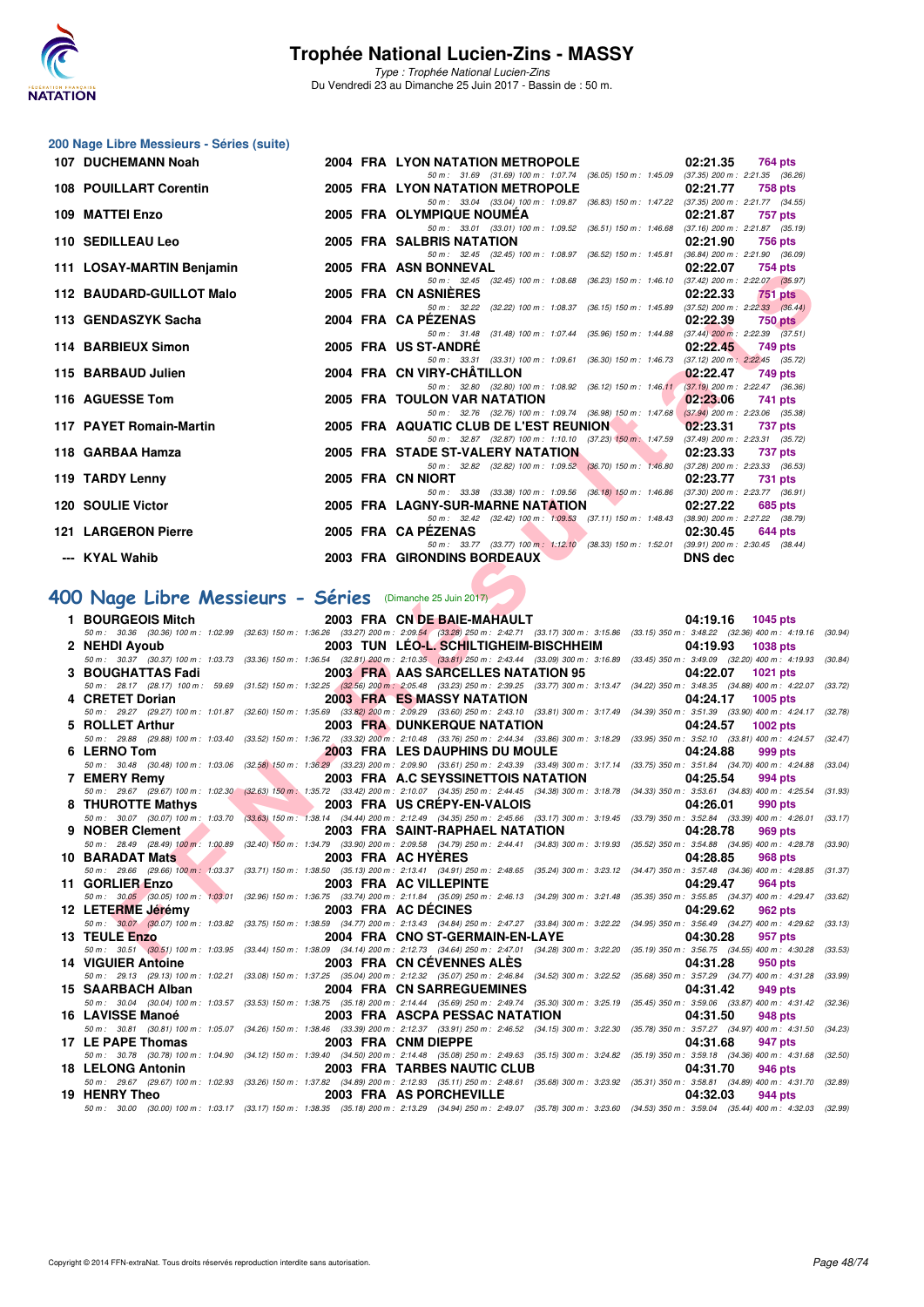

Type : Trophée National Lucien-Zins Du Vendredi 23 au Dimanche 25 Juin 2017 - Bassin de : 50 m.

#### **400 Nage Libre Messieurs - Séries (suite)**

| 20 HAMADI Adem               | 2003 FRA CN CANNES                                                                                                                                                                                                               | 04:33.19<br>935 pts                                                            |         |
|------------------------------|----------------------------------------------------------------------------------------------------------------------------------------------------------------------------------------------------------------------------------|--------------------------------------------------------------------------------|---------|
| 21 PIERRON Gauthier          | 50 m: 30.47 (30.47) 100 m: 1:04.09 (33.62) 150 m: 1:38.71 (34.62) 200 m: 2:14.04 (35.33) 250 m: 2:49.36 (35.32) 300 m: 3:25.12 (35.76) 350 m: 3:59.35 (34.23) 400 m: 4:33.19 (33.84)<br>2004 FRA TCN CHAMPIGNEULLES              | 04:33.73<br>931 pts                                                            |         |
| 22 HUGOT Maximilien          | 50 m: 30.74 (30.74) 100 m: 1:04.77 (34.03) 150 m: 1:39.85 (35.08) 200 m: 2:15.02 (35.17) 250 m: 2:50.79 (35.77) 300 m: 3:25.77 (34.98) 350 m: 4:01.11 (35.34) 400 m: 4:33.73 (32.62)<br>2003 FRA RACING CLUB DE FRANCE WP        | 04:34.31<br>927 pts                                                            |         |
| 23 GROS-HENGSTENBERG Esteban | 50 m: 30.55 (30.55) 100 m: 1:05.13 (34.58) 150 m: 1:40.28 (35.15) 200 m: 2:15.75 (35.47) 250 m: 2:50.62 (34.87) 300 m: 3:25.94 (35.32) 350 m: 4:01.57 (35.63) 400 m: 4:34.31<br>2003 FRA USC CONFLANS-STE-HONORINE               | 04:34.49<br>925 pts                                                            | (32.74) |
| 24 ANDRY Lucas               | 50 m: 30.84 (30.84) 100 m: 1:05.12 (34.28) 150 m: 1:39.76 (34.64) 200 m: 2:14.65 (34.89) 250 m: 2:49.42 (34.77) 300 m: 3:24.96 (35.54) 350 m: 4:01.07 (36.11) 400 m: 4:34.49<br>2003 FRA SN SEDAN                                | 04:34.50<br>925 pts                                                            | (33.42) |
| 25 FERCHICHI Samy            | 50 m: 31.87 (31.87) 100 m: 1:06.41 (34.54) 150 m: 1:41.12 (34.71) 200 m: 2:16.48 (35.36) 250 m: 2:52.06 (35.58) 300 m: 3:27.30 (35.24) 350 m: 4:02.40 (35.10) 400 m: 4:34.50 (32.10)<br>2004 FRA AAS SARCELLES NATATION 95       | 04:34.90<br>922 pts                                                            |         |
| 26 GRONDIN Raja              | 50 m: 31.10 (31.10) 100 m: 1:05.78 (34.68) 150 m: 1:40.97 (35.19) 200 m: 2:16.17 (35.20) 250 m: 2:51.57 (35.40) 300 m: 3:26.95 (35.38) 350 m: 4:01.83 (34.88) 400 m; 4:34.90<br>2003 FRA AQUATIC CLUB DE L'EST REUNION           | 04:35.05<br>921 pts                                                            | (33.07) |
| 27 SENOUCI Sabri             | 50 m: 31.20 (31.20) 100 m: 1:04.96 (33.76) 150 m: 1:39.14 (34.18) 200 m: 2:14.50 (35.36) 250 m: 2:48.93 (34.43) 300 m: 3:24.60 (35.67) 350 m: 4:00.46 (35.86) 400 m: 4:35.05 (34.59)<br>2003 FRA AC VILLEPINTE                   | 04:35.30<br>919 pts                                                            |         |
| 28 VAN WESTERING Kai         | 50 m: 30.69 (30.69) 100 m: 1:04.69 (34.00) 150 m: 1:39.83 (35.14) 200 m: 2:14.95 (35.12) 250 m: 2:50.08 (35.13) 300 m: 3:25.77 (35.69) 350 m: 4:01.36 (35.59) 400 m: 4:35.30<br>2003 FRA BIARRITZ OLYMPIQUE                      | 04:35.72<br>916 pts                                                            | (33.94) |
|                              | 50 m: 30.26 (30.26) 100 m: 1:04.43 (34.17) 150 m: 1:39.84 (35.41) 200 m: 2:15.03 (35.19) 250 m: 2:50.58 (35.55) 300 m: 3:26.23 (35.65) 350 m: 4:02.22 (35.99) 400 m: 4:35.72                                                     |                                                                                | (33.50) |
| 29 CANARELLI Baptiste        | 2003 FRA DAUPHINS AIXE-SUR-VIENNE<br>50 m: 30.82 (30.82) 100 m: 1:04.86 (34.04) 150 m: 1:39.90 (35.04) 200 m: 2:15.59 (35.69) 250 m: 2:51.00 (35.41) 300 m: 3:26.71 (35.71) 350 m: 4:02.11 (35.40) 400 m: 4:35.94                | 04:35.94<br>914 pts                                                            | (33.83) |
| 30 BREIJO Enzo               | 2003 FRA CANET 66 NATATION<br>50 m: 30.10 (30.10) 100 m: 1:03.78 (33.68) 150 m: 1:39.25 (35.47) 200 m: 2:14.61 (35.36) 250 m: 2:50.11 (35.50) 300 m: 3:25.81 (35.70) 350 m: 4:01.71 (35.90) 400 m: 4:36.41                       | 04:36.41<br>911 pts                                                            | (34.70) |
| 31 DABIN John-William        | 2004 FRA CN CALEDONIENS<br>50 m: 30.64 (30.64) 100 m: 1:05.65 (35.01) 150 m: 1:41.08 (35.43) 200 m: 2:15.94 (34.86) 250 m: 2:51.57 (35.63) 300 m: 3:27.22 (35.65) 350 m: 4:03.05 (35.83) 400 m: 4:37.09 (34.04)                  | 04:37.09<br>906 pts                                                            |         |
| 32 AQUILINA Alexandre        | 2003 FRA DAUPHINS LES PENNES-MIRABEAU<br>50 m: 31.10 (31.10) 100 m: 1:06.19 (35.09) 150 m: 1:41.21 (35.02) 200 m: 2:16.92 (35.71) 250 m: 2:52.31 (35.39) 300 m: 3:27.87 (35.56) 350 m: 4:03.14 (35.27) 400 m: 4:37.87            | 04:37.87<br>900 pts                                                            | (34.73) |
| 33 REGISTE Owen              | 2003 FRA ST-DENIS REUNION<br>50 m : 30.63 (30.63) 100 m : 1:04.71 (34.08) 150 m : 1:39.40 (34.69) 200 m : 2:14.97 (35.57) 250 m : 2:50.64 (35.67) 300 m : 3:26.79 (36.15) 350 m : 4:03.11 (36.32) 400 m : 4:38.09 (34.98)        | 04:38.09<br>898 pts                                                            |         |
| 34 OUARDI Liam               | 2004 FRA C.S MONTERELAIS NATATION<br>50 m: 31.74 (31.74) 100 m: 1:06.62 (34.88) 150 m: 1:41.75 (35.13) 200 m: 2:17.38 (35.63) 250 m: 2:53.27 (35.89) 300 m: 3:28.83 (35.56) 350 m: 4:04.40 (35.57) 400 m: 4:38.26                | 04:38.26<br>897 pts                                                            | (33.86) |
| 35 GAYAUD Arthur-Tèo         | 2003 FRA CN GUERET<br>50 m : 30.03 (30.03) 100 m : 1:03.88 (33.85) 150 m : 1:38.72 (34.84) 200 m : 2:15.16 (36.44) 250 m : 2:51.18 (36.02) 300 m : 3:27.76 (36.58) 350 m : 4:03.98 (36.22) 400 m : 4:38.83                       | 04:38.83<br>893 pts                                                            | (34.85) |
| 36 AGIUS Robin               | 2003 FRA CN FONTAINEBLEAU-AVON<br>50 m: 31.25 (31.25) 100 m: 1:05.81 (34.56) 150 m: 1:41.54 (35.73) 200 m: 2:17.38 (35.84) 250 m: 2:53.77 (36.39) 300 m: 3:29.75 (35.98) 350 m: 4:05.96 (36.21) 400 m: 4:39.00 (33.04)           | 04:39.00<br>892 pts                                                            |         |
| 37 TANJEVIC Konstantin       | 2003 FRA RACING CLUB DE FRANCE WP                                                                                                                                                                                                | 04:39.23<br>890 pts                                                            |         |
| 38 PARIS Idris               | 50 m: 30.35 (30.35) 100 m: 1:03.86 (33.51) 150 m: 1:39.41 (35.55) 200 m: 2:15.46 (36.05) 250 m: 2:51.66 (36.20) 300 m: 3:27.99 (36.33) 350 m: 4:04.40 (36.41) 400 m: 4:39.23<br>2003 FRA COULIS NATATION                         | 04:39.55<br>888 pts                                                            | (34.83) |
| 39 EMERY Sacha               | 50 m: 31.51 (31.51) 100 m: 1:05.97 (34.46) 150 m: 1:40.56 (34.59) 200 m: 2:16.02 (35.46) 250 m: 2:51.79 (35.77) 300 m: 3:28.23<br><b>2004 FRA DUNKERQUE NATATION</b>                                                             | (36.44) 350 m : 4:04.87 (36.64) 400 m : 4:39.55 (34.68)<br>04:39.75<br>886 pts |         |
| 40 DEBACKER Evan             | 50 m : 30.87 (30.87) 100 m : 1:05.32 (34.45) 150 m : 1:41.01 (35.69) 200 m : 2:16.64 (35.63) 250 m : 2:53.42 (36.78) 300 m : 3:29.39<br>2004 FRA AS VILLENEUVE-LES-AVIGNON                                                       | (35.97) 350 m : 4:05.57 (36.18) 400 m : 4:39.75<br>04:39.90<br>885 pts         | (34.18) |
| 41 SANTA Teiki               | 50 m: 31.24 (31.24) 100 m: 1:07.34 (36.10) 150 m: 1:43.53 (36.19) 200 m: 2:20.09 (36.56) 250 m: 2:56.38 (36.29) 300 m: 3:32.07<br>2004 FRA CN CALEDONIENS                                                                        | $(35.69)$ 350 m : 4:07.12 $(35.05)$ 400 m : 4:39.90<br>04:40.17<br>883 pts     | (32.78) |
| 42 KRPINA Ante-Nikola        | 50 m: 31.31 (31.31) 100 m: 1:05.86 (34.55) 150 m: 1:41.04 (35.18) 200 m: 2:16.84 (35.80) 250 m: 2:52.95 (36.11) 300 m: 3:29.35 (36.40) 350 m: 4:05.43 (36.08) 400 m: 4:40.17<br>2003 FRA AAS SARCELLES NATATION 95               | 04:40.25<br>882 pts                                                            | (34.74) |
| 43 CLAQUIN Tristan           | 50 m: 31.47 (31.47) 100 m: 1:06.21 (34.74) 150 m: 1:41.59 (35.38) 200 m: 2:17.47 (35.88) 250 m: 2:53.52 (36.05) 300 m: 3:29.98 (36.46) 350 m: 4:06.27 (36.29) 400 m: 4:40.25 (33.98)<br><b>2003 FRA NAUTIQUE ENTENTE CHALONS</b> | 04:40.38<br>881 pts                                                            |         |
| 44 VIDAL Etienne             | 50 m: 30.83 (30.83) 100 m: 1:05.52 (34.69) 150 m: 1:41.57 (36.05) 200 m: 2:17.40 (35.83) 250 m: 2:53.94 (36.54) 300 m: 3:30.39 (36.45) 350 m: 4:06.51 (36.12) 400 m: 4:40.38 (33.87)<br>2003 FRA SO MILLAU N                     | 04:40.42<br>881 pts                                                            |         |
| 45 GALZIN Oscar              | 50 m: 31.16 (31.16) 100 m: 1:06.08 (34.92) 150 m: 1:41.80 (35.72) 200 m: 2:17.46 (35.66) 250 m: 2:53.27 (35.81) 300 m: 3:29.12 (35.85) 350 m: 4:05.29 (36.17) 400 m: 4:40.42 (35.13)<br>2004 FRA SO MILLAU N                     | 04:40.60<br>880 pts                                                            |         |
| 46 MULONGO Stephen           | 50 m: 30.53 (30.53) 100 m: 1:05.21 (34.68) 150 m: 1:41.25 (36.04) 200 m: 2:16.75 (35.50) 250 m: 2:53.29 (36.54) 300 m: 3:29.68 (36.39) 350 m: 4:05.99 (36.31) 400 m: 4:40.60 (34.61)<br>2004 FRA CN DE BAIE-MAHAULT              | 04:41.10<br>876 pts                                                            |         |
| 47 HERNANDEZ Dorian          | 50 m : 31.70 (31.70) 100 m : 1:06.56 (34.86) 150 m : 1:41.86 (35.30) 200 m : 2:17.95 (36.09) 250 m : 2:54.05 (36.10) 300 m : 3:30.90 (36.85) 350 m : 4:07.02 (36.12) 400 m : 4:41.10 (34.08)<br>2003 FRA CN BRUNOY-ESSONNE       | 04:41.33<br>875 pts                                                            |         |
|                              | 50 m : 31.06 (31.06) 100 m : 1:05.08 (34.02) 150 m : 1:40.23 (35.15) 200 m : 2:16.39 (36.16) 250 m : 2:52.57 (36.18) 300 m : 3:29.08 (36.51) 350 m : 4:05.89 (36.81) 400 m : 4:41.33 (35.44)                                     |                                                                                |         |
| 48 LEAL Timotéo              | 2004 FRA AVENIR MURET NATATION<br>50 m : 31.29 (31.29) 100 m : 1:07.06 (35.77) 150 m : 1:43.60 (36.54) 200 m : 2:19.97 (36.37) 250 m : 2:56.24 (36.27) 300 m : 3:32.62 (36.38) 350 m : 4:08.67 (36.05) 400 m : 4:41.84           | 04:41.84<br>871 pts                                                            | (33.17) |
| 49 DEMEYRE Louka             | 2003 FRA ALLIANCE NATATION BESANCON<br>50 m: 31.14 (31.14) 100 m: 1:06.84 (35.70) 150 m: 1:43.27 (36.43) 200 m: 2:19.87 (36.60) 250 m: 2:55.71 (35.84) 300 m: 3:32.22 (36.51) 350 m: 4:09.01 (36.79) 400 m: 4:42.27 (33.26)      | 04:42.27<br>868 pts                                                            |         |
| 50 CLUSMAN Simon             | 2004 FRA US ST-ANDRE<br>50 m: 32.24 (32.24) 100 m: 1:06.88 (34.64) 150 m: 1:42.13 (35.25) 200 m: 2:17.57 (35.44) 250 m: 2:53.24 (35.67) 300 m: 3:29.25 (36.01) 350 m: 4:06.06 (36.81) 400 m: 4:42.73 (36.67)                     | 04:42.73<br>864 pts                                                            |         |
| 51 GUIGON Maxence            | 2003 FRA CN CÉVENNES ALÉS<br>50 m : 31.16 (31.16) 100 m : 1:05.02 (33.86) 150 m : 1:41.03 (36.01) 200 m : 2:16.51 (35.48) 250 m : 2:53.32 (36.81) 300 m : 3:29.55                                                                | 04:42.76<br>864 pts<br>(36.23) 350 m : 4:07.32 (37.77) 400 m : 4:42.76         | (35.44) |
| 52 KLEIN Alexi               | 2003 FRA C PAUL-BERT RENNES<br>50 m : 31.68 (31.68) 100 m : 1:06.42 (34.74) 150 m : 1:43.01 (36.59) 200 m : 2:19.43 (36.42) 250 m : 2:56.77 (37.34) 300 m : 3:32.63 (35.86) 350 m : 4:08.82 (36.19) 400 m : 4:43.01              | 04:43.01<br>862 pts                                                            | (34.19) |
| 53 CONSTABLE Enzo            | 2003 FRA GIRONDINS BORDEAUX<br>50 m : 30.30 (30.30) 100 m : 1:04.54 (34.24) 150 m : 1:40.80 (36.26) 200 m : 2:17.95 (37.15) 250 m : 2:54.74 (36.79) 300 m : 3:32.35 (37.61) 350 m : 4:09.68 (37.33) 400 m : 4:43.27              | 04:43.27<br>860 pts                                                            | (33.59) |
| 54 JAOUADI Ahmed             | 2005 TUN CLUB DES NAGEURS DE PARIS<br>50 m: 31.99 (31.99) 100 m: 1:07.32 (35.33) 150 m: 1:44.20 (36.88) 200 m: 2:20.46 (36.26) 250 m: 2:57.56 (37.10) 300 m: 3:34.40 (36.84) 350 m: 4:10.10 (35.70) 400 m: 4:43.51 (33.41)       | 04:43.51<br>859 pts                                                            |         |
| 55 DUTILLIEUX Jaz            | 2004 FRA ASPTT TOULOUSE<br>50 m: 30.98 (30.98) 100 m: 1:06.77 (35.79) 150 m: 1:43.38 (36.61) 200 m: 2:20.30 (36.92) 250 m: 2:55.87 (35.57) 300 m: 3:32.42 (36.55) 350 m: 4:08.47 (36.05) 400 m: 4:44.60 (36.13)                  | 04:44.60<br>851 pts                                                            |         |
|                              |                                                                                                                                                                                                                                  |                                                                                |         |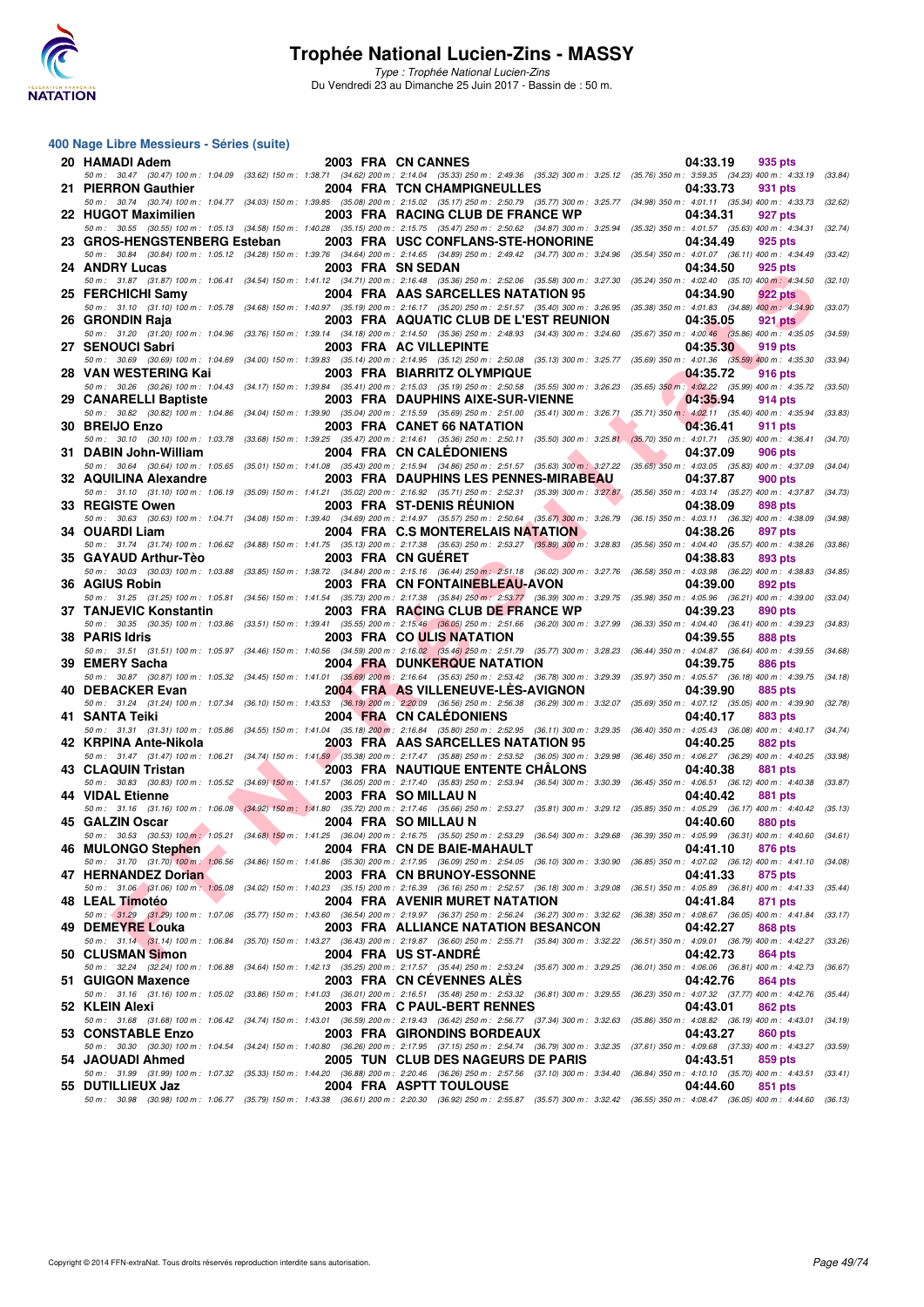

Type : Trophée National Lucien-Zins Du Vendredi 23 au Dimanche 25 Juin 2017 - Bassin de : 50 m.

#### **400 Nage Libre Messieurs - Séries (suite)**

| 56 FOUBERT Etienne                                      |                  | 2004 FRA SN VERSAILLES                                                                                                                                                                                                          | 04:44.94<br>848 pts                                                               |         |
|---------------------------------------------------------|------------------|---------------------------------------------------------------------------------------------------------------------------------------------------------------------------------------------------------------------------------|-----------------------------------------------------------------------------------|---------|
| 57 BERGES Etienne                                       |                  | 50 m : 32.26 (32.26) 100 m : 1:07.61 (35.35) 150 m : 1:43.13 (35.52) 200 m : 2:19.52 (36.39) 250 m : 2:56.01 (36.49) 300 m : 3:32.51 (36.50) 350 m : 4:08.96 (36.45) 400 m : 4:44.94<br><b>2003 FRA BORDEAUX ETUDIANTS CLUB</b> | 04:44.96<br>848 pts                                                               | (35.98) |
|                                                         |                  | 50 m: 30.35 (30.35) 100 m: 1:03.94 (33.59) 150 m: 1:39.43 (35.49) 200 m: 2:16.03 (36.60) 250 m: 2:53.42 (37.39) 300 m: 3:31.29 (37.87) 350 m: 4:08.72 (37.43) 400 m: 4:44.96 (36.24)                                            |                                                                                   |         |
| 58 ZUROWSKI Quentin                                     | 2004 FRA US TOUL | 50 m : 31.70 (31.70) 100 m : 1:06.62 (34.92) 150 m : 1:43.13 (36.51) 200 m : 2:19.04 (35.91) 250 m : 2:56.10 (37.06) 300 m : 3:32.84                                                                                            | 04:45.01<br>848 pts<br>$(36.74)$ 350 m : 4:10.01 $(37.17)$ 400 m : 4:45.01        | (35.00) |
| 59 ROBBA Matteo                                         |                  | 2004 FRA CN ANTIBES                                                                                                                                                                                                             | 04:45.08<br><b>847 pts</b><br>$(37.49)$ 350 m : 4:10.55 $(36.65)$ 400 m : 4:45.08 |         |
| 60 SAAIDIA Sulayman                                     |                  | 50 m : 30.79 (30.79) 100 m : 1:06.31 (35.52) 150 m : 1:42.97 (36.66) 200 m : 2:19.92 (36.95) 250 m : 2:56.41 (36.49) 300 m : 3:33.90<br>2004 FRA CANET 66 NATATION                                                              | 04:45.50<br>844 pts                                                               | (34.53) |
| 61 COTTEN Eloan                                         |                  | 50 m: 30.77 (30.77) 100 m: 1:05.51 (34.74) 150 m: 1:42.50 (36.99) 200 m: 2:18.88 (36.38) 250 m: 2:55.77 (36.89) 300 m: 3:32.46 (36.69) 350 m: 4:09.51 (37.05) 400 m: 4:45.50<br>2003 FRA ST-NAZAIRE ATLANTIQUE NATATION         | 04:45.71<br>843 pts                                                               | (35.99) |
|                                                         |                  | 50 m : 32.76 (32.76) 100 m : 1:07.53 (34.77) 150 m : 1:43.38 (35.85) 200 m : 2:19.59 (36.21) 250 m : 2:55.63 (36.04) 300 m : 3:32.50 (36.87) 350 m : 4:09.60 (37.10) 400 m : 4:45.71                                            |                                                                                   | (36.11) |
| 62 FENDARD Maxime                                       |                  | 2004 FRA CN POSSESSION<br>50 m: 31.41 (31.41) 100 m: 1:06.53 (35.12) 150 m: 1:42.43 (35.90) 200 m: 2:18.47 (36.04) 250 m: 2:55.18 (36.71) 300 m: 3:32.45 (37.27) 350 m: 4:09.64 (37.19) 400 m: 4:45.81 (36.17)                  | 04:45.81<br><b>842 pts</b>                                                        |         |
| 63 VOZINSKI Joris                                       |                  | 2004 FRA MONTCEAU ON                                                                                                                                                                                                            | 04:46.47<br>837 pts                                                               |         |
| 64 OBERTAN Maxime                                       |                  | 50 m: 32.06 (32.06) 100 m: 1:07.71 (35.65) 150 m: 1:44.58 (36.87) 200 m: 2:21.29 (36.71) 250 m: 2:58.77 (37.48) 300 m: 3:35.51 (36.74) 350 m: 4:11.92 (36.41) 400 m: 4:46.47<br>2003 FRA RED STAR CLUB CHAMPIGNY                | 04:46.64<br>836 pts                                                               | (34.55) |
|                                                         |                  | 50 m: 29.96 (29.96) 100 m: 1:03.67 (33.71) 150 m: 1:39.53 (35.86) 200 m: 2:15.64 (36.11) 250 m: 2:53.33 (37.69) 300 m: 3:31.23 (37.90) 350 m: 4:09.36 (38.13) 400 m: 4:46.64                                                    |                                                                                   | (37.28) |
| 65 OBJOIS Elias                                         | 2004 FRA FC LAON | 50 m : 31.12 (31.12) 100 m : 1:06.51 (35.39) 150 m : 1:42.87 (36.36) 200 m : 2:19.57 (36.70) 250 m : 2:56.79 (37.22) 300 m : 3:33.88 (37.09) 350 m : 4:10.91 (37.03) 400 m : 4:46.79                                            | 04:46.79<br>835 pts                                                               | (35.88) |
| 66 PHILIPPE Samuel                                      |                  | 2004 FRA CN POSSESSION                                                                                                                                                                                                          | 04:48.91<br>820 pts                                                               |         |
| 67 CLAEYSSEN Mattéo                                     |                  | 50 m: 31.24 (31.24) 100 m: 1:06.17 (34.93) 150 m: 1:42.62 (36.45) 200 m: 2:19.87 (37.25) 250 m: 2:57.46 (37.59) 300 m: 3:35.32 (37.86) 350 m: 4:13.00 (37.68) 400 m: 4:48.91<br><b>2004 FRA STADE CLERMONT NATATION</b>         | 04:49.08<br>819 pts                                                               | (35.91) |
| 68 VELLY Sacha                                          |                  | 50 m : 31.41 (31.41) 100 m : 1:06.80 (35.39) 150 m : 1:42.72 (35.92) 200 m : 2:20.26 (37.54) 250 m : 2:57.36 (37.10) 300 m : 3:35.05 (37.69) 350 m : 4:13.08 (38.03) 400 m : 4:49.08<br>2005 FRA FC LAON                        | 04:49.27<br>817 pts                                                               | (36.00) |
|                                                         |                  | 50 m: 32.10 (32.10) 100 m: 1:07.82 (35.72) 150 m: 1:44.62 (36.80) 200 m: 2:21.89 (37.27) 250 m: 2:58.11 (36.22) 300 m: 3:35.78                                                                                                  | (37.67) 350 m : 4:12.84 (37.06) 400 m : 4:49.27                                   | (36.43) |
| 69 DJAMA Axel                                           |                  | 2003 FRA CN ASNIERES<br>50 m: 30.83 (30.83) 100 m: 1:05.67 (34.84) 150 m: 1:41.35 (35.68) 200 m: 2:18.30 (36.95) 250 m: 2:55.48 (37.18) 300 m: 3:33.98 (38.50) 350 m: 4:11.95 (37.97) 400 m: 4:49.43 (37.48)                    | 04:49.43<br>816 pts                                                               |         |
| 70 CALOONE Armand                                       |                  | 2004 FRA CNO ST-GERMAIN-EN-LAYE                                                                                                                                                                                                 | 04:50.27<br>810 pts                                                               |         |
| 71 CARRASCO Nolan                                       |                  | 50 m: 31.41 (31.41) 100 m: 1:06.37 (34.96) 150 m: 1:43.56 (37.19) 200 m: 2:20.85 (37.29) 250 m: 2:58.22 (37.37) 300 m: 3:35.90<br><b>2005 FRA CN CALEDONIENS</b>                                                                | (37.68) 350 m: 4:13.97 (38.07) 400 m: 4:50.27<br>04:50.64<br>808 pts              | (36.30) |
|                                                         |                  | 50 m: 32.88 (32.88) 100 m: 1:09.51 (36.63) 150 m: 1:47.14 (37.63) 200 m: 2:23.89 (36.75) 250 m: 3:01.23 (37.34) 300 m: 3:38.03 (36.80) 350 m: 4:15.33 (37.30) 400 m: 4:50.64                                                    |                                                                                   | (35.31) |
| 72 BRICOUT Pacome                                       |                  | 2005 FRA CN ANTIBES<br>50 m: 33.27 (33.27) 100 m: 1:09.12 (35.85) 150 m: 1:46.09 (36.97) 200 m: 2:23.07 (36.98) 250 m: 3:00.96 (37.89) 300 m: 3:38.66 (37.70) 350 m: 4:16.23 (37.57) 400 m: 4:51.54                             | 04:51.54<br>801 pts                                                               | (35.31) |
| 73 DUVET Alexis                                         |                  | 2005 FRA SO MILLAU N                                                                                                                                                                                                            | 04:52.49<br>795 pts                                                               |         |
|                                                         |                  | 50 m: 32.27 (32.27) 100 m: 1:08.48 (36.21) 150 m: 1:45.77 (37.29) 200 m: 2:23.16 (37.39) 250 m: 3:00.71 (37.55) 300 m: 3:38.34 (37.63) 350 m: 4:16.13 (37.79) 400 m: 4:52.49                                                    |                                                                                   | (36.36) |
| 74 DUTHU Jules                                          |                  | 2004 FRA ALLIANCE DIJON NATATION                                                                                                                                                                                                | 04:52.73<br><b>793 pts</b>                                                        |         |
|                                                         |                  | 50 m: 32.22 (32.22) 100 m: 1:09.21 (36.99) 150 m: 1:47.14 (37.93) 200 m: 2:24.42 (37.28) 250 m: 3:02.59 (38.17) 300 m: 3:40.02 (37.43) 350 m: 4:17.41 (37.39) 400 m: 4:52.73 (35.32)                                            |                                                                                   |         |
| 75 LECOINTRE LAFOUREST Louis-Marie 2004 FRA SO MILLAU N |                  | 50 m : 32.04 (32.04) 100 m : 1:08.94 (36.90) 150 m : 1:47.58 (38.64) 200 m : 2:25.59 (38.01) 250 m : 3:03.09 (37.50) 300 m : 3:41.61                                                                                            | 04:52.90<br>792 pts<br>(38.52) 350 m : 4:17.84 (36.23) 400 m : 4:52.90            | (35.06) |
| 76 POBEL-CRAPPE Matys                                   |                  | <b>2005 FRA CSN GUYANCOURT</b>                                                                                                                                                                                                  | 04:53.11<br>790 pts                                                               |         |
| <b>77 HANCARD Loris</b>                                 |                  | 50 m : 31.50 (31.50) 100 m : 1:07.36 (35.86) 150 m : 1:44.64 (37.28) 200 m : 2:22.83 (38.19) 250 m : 3:01.08 (38.25) 300 m : 3:39.54<br>2004 FRA STELLA SPORTS ST-MAUR                                                          | (38.46) 350 m : 4:17.16 (37.62) 400 m : 4:53.11<br>04:53.16<br>790 pts            | (35.95) |
|                                                         |                  | 50 m: 31.29 (31.29) 100 m: 1:07.80 (36.51) 150 m: 1:45.84 (38.04) 200 m: 2:23.85 (38.01) 250 m: 3:02.72 (38.87) 300 m: 3:40.89 (38.17) 350 m: 4:18.83 (37.94) 400 m: 4:53.16                                                    |                                                                                   | (34.33) |
| 78 BARBAUD Julien                                       |                  | 2004 FRA CN VIRY-CHATILLON<br>50 m: 32.42 (32.42) 100 m: 1:08.79 (36.37) 150 m: 1:46.43 (37.64) 200 m: 2:24.05 (37.62) 250 m: 3:01.58 (37.53) 300 m: 3:39.28 (37.70) 350 m: 4:17.42 (38.14) 400 m: 4:53.23                      | 04:53.23<br>789 pts                                                               | (35.81) |
| 79 SAVIGNAC Baptiste                                    |                  | 2005 FRA CN CALEDONIENS<br>50 m: 33.85 (33.85) 100 m: 1:11.00 (37.15) 150 m: 1:48.72 (37.72) 200 m: 2:26.15 (37.43) 250 m: 3:03.76 (37.61) 300 m: 3:41.41 (37.65) 350 m: 4:18.68 (37.27) 400 m: 4:53.95 (35.27)                 | 04:53.95<br>784 pts                                                               |         |
| 80 GILBERT Florian                                      |                  | 2004 FRA ALLIANCE NATATION BESANCON                                                                                                                                                                                             | 04:54.23<br><b>783 pts</b>                                                        |         |
| 81 PREVOTAT Arthur                                      |                  | 50 m: 31.75 (31.75) 100 m: 1:07.16 (35.41) 150 m: 1:44.34 (37.18) 200 m: 2:22.12 (37.78) 250 m: 3:00.79 (38.67) 300 m: 3:39.39 (38.60) 350 m: 4:17.42 (38.03) 400 m: 4:54.23 (36.81)<br>2004 FRA ASEC ST-PAUL LA REUNION        | 04:54.73<br>779 pts                                                               |         |
|                                                         |                  | 50 m: 32.97 (32.97) 100 m: 1:09.96 (36.99) 150 m: 1:48.61 (38.65) 200 m: 2:26.80 (38.19) 250 m: 3:04.42 (37.62) 300 m: 3:42.85 (38.43) 350 m: 4:20.19 (37.34) 400 m: 4:54.73 (34.54)                                            |                                                                                   |         |
| 82 AZAM Alexis                                          |                  | 2004 FRA PAYS D'AIX NATATION<br>50 m : 32.03 (32.03) 100 m : 1:07.92 (35.89) 150 m : 1:44.78 (36.86) 200 m : 2:22.36 (37.58) 250 m : 3:00.54 (38.18) 300 m : 3:39.42 (38.88) 350 m : 4:17.94 (38.52) 400 m : 4:55.75 (37.81)    | 04:55.75<br>772 pts                                                               |         |
| 83 HUG-DREYFUS Neal                                     |                  | 2005 FRA MULHOUSE ON                                                                                                                                                                                                            | 04:56.10<br>770 pts                                                               |         |
| 84 ROUBY Jimmy                                          |                  | 50 m : 33.13 (33.13) 100 m : 1:10.79 (37.66) 150 m : 1:48.96 (38.17) 200 m : 2:27.18 (38.22) 250 m : 3:04.76 (37.58) 300 m : 3:42.40 (37.64) 350 m : 4:20.32 (37.92) 400 m : 4:56.10<br>2005 FRA MONTCEAU ON                    | 05:00.34<br>741 pts                                                               | (35.78) |
|                                                         |                  | 50 m: 33.28 (33.28) 100 m: 1:11.04 (37.76) 150 m: 1:50.05 (39.01) 200 m: 2:29.32 (39.27) 250 m: 3:08.51 (39.19) 300 m: 3:47.20 (38.69) 350 m: 4:26.04 (38.84) 400 m: 5:00.34                                                    |                                                                                   | (34.30) |
| 85 BARBIEUX Simon                                       |                  | 2005 FRA US ST-ANDRE<br>50 m: 34.33 (34.33) 100 m: 1:13.15 (38.82) 150 m: 1:52.23 (39.08) 200 m: 2:30.97 (38.74) 250 m: 3:08.44 (37.47) 300 m: 3:46.53 (38.09) 350 m: 4:24.44 (37.91) 400 m: 5:00.58 (36.14)                    | 05:00.58<br>739 pts                                                               |         |
| 86 GARBAA Hamza                                         |                  | 2005 FRA STADE ST-VALERY NATATION                                                                                                                                                                                               | 05:01.35<br>734 pts                                                               |         |
| 87 FICHER Merlin                                        |                  | 50 m: 33.00 (33.00) 100 m: 1:10.26 (37.26) 150 m: 1:48.59 (38.33) 200 m: 2:27.26 (38.67) 250 m: 3:05.79 (38.53) 300 m: 3:44.95 (39.16) 350 m: 4:23.65 (38.70) 400 m: 5:01.35 (37.70)<br>2005 FRA CN VOUZIERS                    | 05:01.38<br>734 pts                                                               |         |
| 88 CHANUDET Sébald                                      |                  | 50 m : 33.37 (33.37) 100 m : 1:10.42 (37.05) 150 m : 1:49.24 (38.82) 200 m : 2:29.01 (39.77) 250 m : 3:08.28 (39.27) 300 m : 3:47.16 (38.88) 350 m : 4:25.84 (38.68) 400 m : 5:01.38 (35.54)<br>2005 FRA CN CALEDONIENS         | 05:02.02<br>729 pts                                                               |         |
|                                                         |                  | 50 m : 34.31 (34.31) 100 m : 1:12.36 (38.05) 150 m : 1:50.95 (38.59) 200 m : 2:30.18 (39.23) 250 m : 3:09.29 (39.11) 300 m : 3:47.83 (38.54) 350 m : 4:26.01 (38.18) 400 m : 5:02.02 (36.01)                                    |                                                                                   |         |
| 89 JAEGLE Come                                          |                  | 2005 FRA CNO ST-GERMAIN-EN-LAYE<br>50 m: 32.58 (32.58) 100 m: 1:09.96 (37.38) 150 m: 1:48.19 (38.23) 200 m: 2:27.77 (39.58) 250 m: 3:07.16 (39.39) 300 m: 3:46.95 (39.79) 350 m: 4:25.85 (38.90) 400 m: 5:03.35 (37.50)         | 05:03.35<br>721 pts                                                               |         |
| 90 SEDILLEAU Leo                                        |                  | 2005 FRA SALBRIS NATATION                                                                                                                                                                                                       | 05:04.11<br>716 pts                                                               |         |
| 91 BAUDARD-GUILLOT Malo                                 |                  | 50 m : 33.33 (33.33) 100 m : 1:10.51 (37.18) 150 m : 1:49.91 (39.40) 200 m : 2:29.13 (39.22) 250 m : 3:08.67 (39.54) 300 m : 3:48.30 (39.63) 350 m : 4:27.38 (39.08) 400 m : 5:04.11 (36.73)<br>2005 FRA CN ASNIERES            | 05:04.22<br>715 pts                                                               |         |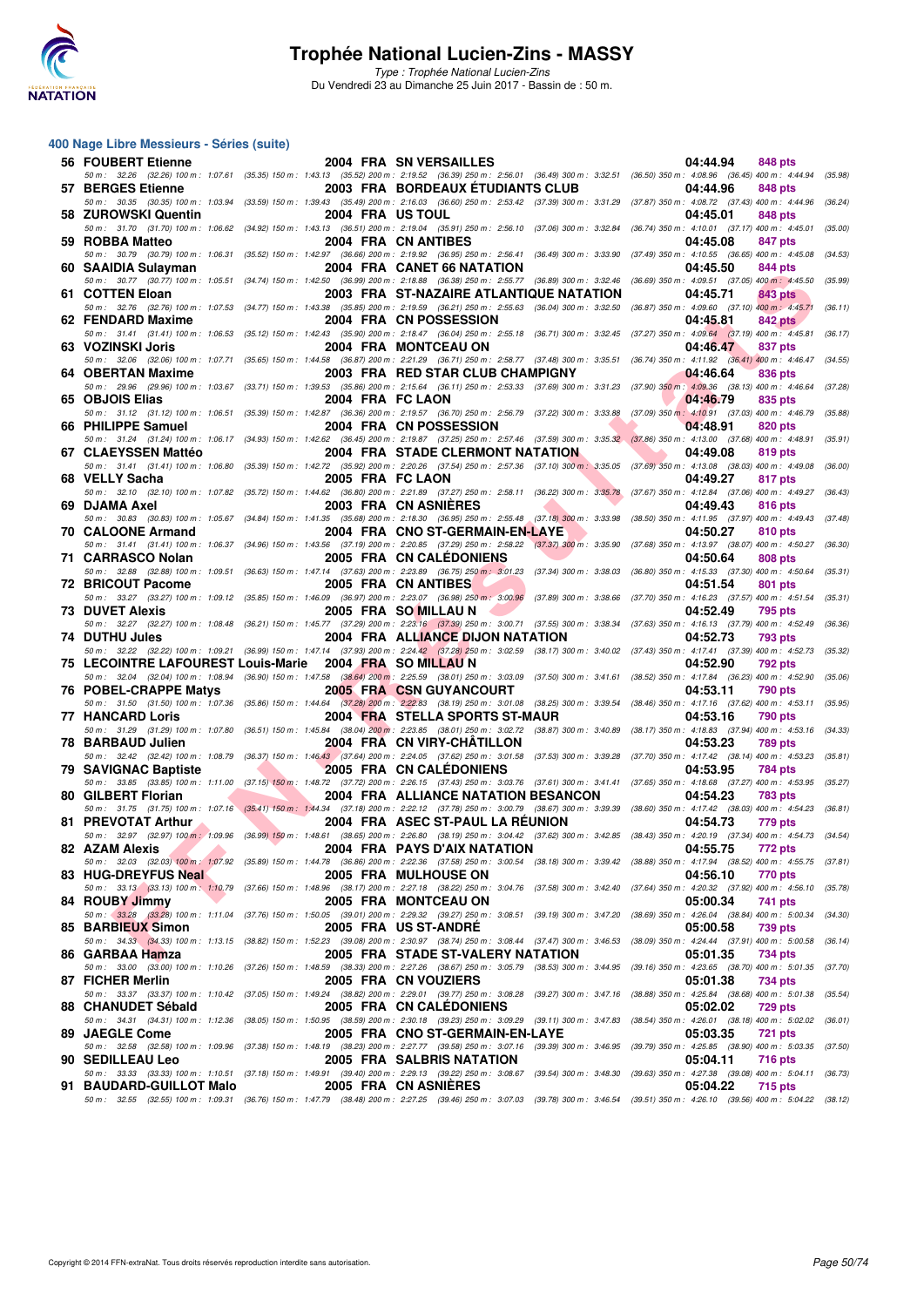

Type : Trophée National Lucien-Zins Du Vendredi 23 au Dimanche 25 Juin 2017 - Bassin de : 50 m.

#### **400 Nage Libre Messieurs - Séries (suite)**

|                        |                                        | 05:05.28 708 pts                                                                                                                                                                             |
|------------------------|----------------------------------------|----------------------------------------------------------------------------------------------------------------------------------------------------------------------------------------------|
|                        |                                        | 50 m : 33.22 (33.22) 100 m : 1:10.62 (37.40) 150 m : 1:49.98 (39.36) 200 m : 2:28.70 (38.72) 250 m : 3:08.75 (40.05) 300 m : 3:47.84 (39.09) 350 m : 4:27.51 (39.67) 400 m : 5:05.28 (37.77) |
| 93 PAYET Romain-Martin | 2005 FRA AQUATIC CLUB DE L'EST REUNION | 05:05.57<br>706 pts                                                                                                                                                                          |
|                        |                                        | 50 m: 33.13 (33.13) 100 m: 1:10.27 (37.14) 150 m: 1:49.08 (38.81) 200 m: 2:28.30 (39.22) 250 m: 3:08.01 (39.71) 300 m: 3:48.10 (40.09) 350 m: 4:26.68 (38.58) 400 m: 5:05.57 (38.89)         |
| 94 SOULIE Victor       | 2005 FRA LAGNY-SUR-MARNE NATATION      | 05:11.30 669 pts                                                                                                                                                                             |
|                        |                                        | 50 m: 33.53 (33.53) 100 m: 1:11.35 (37.82) 150 m: 1:50.66 (39.31) 200 m: 2:30.33 (39.67) 250 m: 3:10.53 (40.20) 300 m: 3:50.28 (39.75) 350 m: 4:31.37 (41.09) 400 m: 5:11.30 (39.93)         |
| --- DARRAS Kyllian     | 2003 FRA AMIENS METROPOLE NAT.         | <b>DNS</b> dec                                                                                                                                                                               |
| --- TALENS Mathieu     | 2004 FRA CN BEAUPREAU                  | <b>DNS</b> dec                                                                                                                                                                               |
| --- ANDRIEU Gabriel    | <b>2004 FRA DUNKERQUE NATATION</b>     | <b>DNS</b> dec                                                                                                                                                                               |
| --- LEPINAY Come       | 2003 FRA RACING CLUB DE FRANCE WP      | DNS dec                                                                                                                                                                                      |
| --- NOTEBAERT Romain   | 2004 FRA SN LENS                       | DNS dec                                                                                                                                                                                      |
| --- ATTENOT Corentin   | 2004 FRA REIMS NATATION 89             | <b>DNS</b> dec                                                                                                                                                                               |

### **[1500 Nage Libre Messieurs - Séries](http://www.ffnatation.fr/webffn/resultats.php?idact=nat&go=epr&idcpt=47287&idepr=56)** (Samedi 24 Juin 2017)

| <b>ANDRIEU Gabriel</b>                     |                                                                      |                                                         |                                                                |                                                                 | <b>2004 FRA DUNKERQUE NATATION</b>                                               |                                                                | <b>DNS dec</b>                                                  |                                                                                  |                    |
|--------------------------------------------|----------------------------------------------------------------------|---------------------------------------------------------|----------------------------------------------------------------|-----------------------------------------------------------------|----------------------------------------------------------------------------------|----------------------------------------------------------------|-----------------------------------------------------------------|----------------------------------------------------------------------------------|--------------------|
| --- LEPINAY Come                           |                                                                      |                                                         |                                                                |                                                                 | 2003 FRA RACING CLUB DE FRANCE WP                                                |                                                                | <b>DNS dec</b>                                                  |                                                                                  |                    |
|                                            | --- NOTEBAERT Romain                                                 |                                                         | 2004 FRA SN LENS                                               |                                                                 |                                                                                  |                                                                | <b>DNS</b> dec                                                  |                                                                                  |                    |
| --- ATTENOT Corentin                       |                                                                      |                                                         |                                                                |                                                                 | 2004 FRA REIMS NATATION 89                                                       |                                                                | <b>DNS</b> dec                                                  |                                                                                  |                    |
|                                            |                                                                      |                                                         |                                                                |                                                                 |                                                                                  |                                                                |                                                                 |                                                                                  |                    |
|                                            | 500 Nage Libre Messieurs - Séries                                    |                                                         |                                                                |                                                                 | (Samedi 24 Juin 2017)                                                            |                                                                |                                                                 |                                                                                  |                    |
| 1 VIGUIER Antoine                          |                                                                      |                                                         |                                                                |                                                                 | 2003 FRA CN CEVENNES ALES                                                        |                                                                | 17:17.58                                                        |                                                                                  |                    |
| 50 m: 29.28                                | (29.28) 100 m : 1:01.96                                              | $(32.68)$ 150 m : 1:35.75                               |                                                                | $(33.79)$ 200 m : 2:10.19                                       | (34.44) 250 m : 2:44.79                                                          | $(34.60)$ 300 m : 3:19.39                                      | $(34.60)$ 350 m : 3:54.33                                       | <b>1040 pts</b><br>$(34.94)$ 400 m : 4:29.45                                     | (35.12)            |
| 450 m: 5:04.55<br>850 m : 9:46.12          | $(35.10)$ 500 m : 5:39.66<br>(35.22) 900 m : 10:21.02                | $(35.11)$ 550 m : 6:14.64<br>(34.90) 950 m : 10:56.05   |                                                                | $(34.98)$ 600 m : 6:50.04<br>(35.031000 m: 11:30.95)            | $(35.40)$ 650 m : 7:25.29<br>(34.90) 050 m: 12:05.91                             | (35.25) 700 m : 8:00.59<br>(34.96) 100 m : 12:40.98            | $(35.30)$ 750 m : 8:35.62<br>$(35.071150 \text{ m} : 13.15.46)$ | $(35.03)$ 800 m : 9:10.90<br>(34.48) 200 m : 13:50.46                            | (35.28)<br>(35.00) |
| 1250 m: 14:25.19                           | (34.73) 300 m : 14:59.99                                             | (34.80) 350 m : 15:35.35                                |                                                                | (35.36) 400 m : 16:09.50                                        | $(34.15)450 \text{ m}$ : 16:43.56                                                | $(34.061500 \text{ m} : 17.17.58)$                             | (34.02)                                                         |                                                                                  |                    |
| 2 ROLLET Arthur<br>$50 m$ : $30.44$        | $(30.44)$ 100 m : 1:04.13                                            | $(33.69)$ 150 m : 1:38.24                               | $(34.11)$ 200 m : 2:12.56                                      |                                                                 | <b>2003 FRA DUNKERQUE NATATION</b><br>$(34.32)$ 250 m : 2:47.63                  | $(35.07)$ 300 m; 3:22.00                                       | 17:19.82                                                        | 1035 pts<br>$(34.37)$ 350 m : 3:56.34 $(34.34)$ 400 m : 4:31.09                  | (34.75)            |
| 450 m: 5:05.97<br>850 m : 9:45.42          | $(34.88)$ 500 m : 5:40.68<br>(34.59) 900 m : 10:20.37                | $(34.71)$ 550 m : 6:15.63<br>$(34.95)$ 950 m : 10:55.39 |                                                                | $(34.95)$ 600 m : 6:50.74<br>$(35.02)000 \text{ m}$ : 11:30.12  | $(35.11)$ 650 m : 7:25.85<br>(34.73) 050 m : 12:04.96                            | $(35.11)$ 700 m : 8:00.84<br>(34.841100 m: 12:39.84)           | $(34.99)$ 750 m : 8:35.79<br>(34.88) 150 m : 13:14.80           | $(34.95)$ 800 m : 9:10.83<br>(34.961200 m : 13.49.66                             | (35.04)            |
| 1250 m: 14:25.05                           | (35.39) 300 m : 14:59.93                                             | (34.88) 350 m : 15:35.18                                |                                                                | $(35.25)400 \text{ m}$ : 16:09.57                               | (34.39) 450 m : 16:45.34                                                         | (35.771500 m : 17:19.82                                        | (34.48)                                                         |                                                                                  | (34.86)            |
| 3 NEHDI Ayoub                              |                                                                      |                                                         |                                                                |                                                                 | 2003 TUN LEO-L. SCHILTIGHEIM-BISCHHEIM                                           |                                                                | 17:20.36                                                        | <b>1034 pts</b>                                                                  |                    |
| 50 m: 31.33<br>450 m: 5:08.95              | $(31.33)$ 100 m : 1:05.70<br>(35.17) 500 m : 5:43.81                 | $(34.37)$ 150 m : 1:40.66<br>$(34.86)$ 550 m : 6:19.30  | $(35.49)$ 600 m : 6:54.66                                      | $(34.96)$ 200 m : 2:14.80                                       | $(34.14)$ 250 m : 2:49.57<br>$(35.36)$ 650 m : 7:29.79                           | $(34.77)$ 300 m : 3:23.60<br>$(35.13)$ 700 m : 8:05.00         | $(34.03)$ 350 m : 3:58.86<br>$(35.21)$ 750 m : 8:40.29          | $(35.26)$ 400 m : 4:33.78<br>$(35.29)$ 800 m : 9:15.12                           | (34.92)<br>(34.83) |
| 850 m : 9:49.78<br>1250 m: 14:26.79        | $(34.66)$ 900 m : 10:24.29<br>(35.02) 300 m : 15:01.87               | $(34.51)$ 950 m : 10:58.93<br>(35.08) 350 m : 15:37.24  | (34.641000 m: 11:33.25                                         | (35.37) 400 m : 16:12.26                                        | (34.32) 050 m : 12:07.89<br>(35.02) 450 m : 16:48.24                             | (34.64) 100 m: 12:42.38<br>(35.98) 500 m : 17:20.36            | (34.49) 150 m : 13:17.21<br>(32.12)                             | (34.83) 200 m : 13:51.77                                                         | (34.56)            |
| 4 NOBER Clement                            |                                                                      |                                                         |                                                                |                                                                 | 2003 FRA SAINT-RAPHAEL NATATION                                                  |                                                                | 17:25.49                                                        | 1024 pts                                                                         |                    |
| 50 m: 31.16<br>450 m: 5:10.24              | $(31.16)$ 100 m : 1:06.17<br>$(35.12)$ 500 m : 5:45.16               | $(35.01)$ 150 m : 1:40.98<br>(34.92) 550 m : 6:20.34    | $(34.81)$ 200 m : 2:15.81<br>$(35.18)$ 600 m : 6:54.86         |                                                                 | (34.83) 250 m : 2:50.37<br>$(34.52)$ 650 m : 7:30.12                             | $(34.56)$ 300 m : 3:24.88<br>(35.26) 700 m : 8:05.32           | $(34.51)$ 350 m : 3:59.74<br>$(35.20)$ 750 m : 8:40.61          | $(34.86)$ 400 m : 4:35.12<br>$(35.29)$ 800 m : 9:15.39                           | (35.38)<br>(34.78) |
| 850 m: 9:50.57<br>1250 m: 14:31.03         | (35.18) 900 m : 10:25.52<br>(35.07) 300 m : 15:06.19                 | (34.95) 950 m : 11:00.64<br>(35.16) 350 m : 15:41.24    |                                                                | (35.121000 m: 11:35.26<br>$(35.05)400 \text{ m}$ : 16:16.53     | (34.62) 050 m: 12:10.57<br>$(35.29)450 \text{ m}$ : 16:51.63                     | (35.311100 m: 12:45.31)<br>(35.10) 500 m : 17:25.49            | (34.741150 m : 13:20.87<br>(33.86)                              | (35.561200 m: 13:55.96                                                           | (35.09)            |
| 5 LAVISSE Manoé                            |                                                                      |                                                         |                                                                |                                                                 | 2003 FRA ASCPA PESSAC NATATION                                                   |                                                                | 17:27.41                                                        | <b>1020 pts</b>                                                                  |                    |
| 50 m: 30.98<br>450 m: 5:11.19              | $(30.98)$ 100 m : 1:04.60<br>(35.53) 500 m : 5:46.43                 | $(33.62)$ 150 m : 1:39.52<br>$(35.24)$ 550 m : 6:21.17  | $(34.92)$ 200 m : 2:14.43                                      |                                                                 | $(34.91)$ 250 m : 2:49.71<br>$(34.74)$ 600 m : 6:56.43 $(35.26)$ 650 m : 7:32.18 | $(35.28)$ 300 m : 3:24.60<br>$(35.75)$ 700 m : 8:07.04         | $(34.89)$ 350 m : 4:00.03<br>$(34.86)$ 750 m : $8.42.86$        | $(35.43)$ 400 m : 4:35.66<br>$(35.82)$ 800 m : 9:18.07                           | (35.63)<br>(35.21) |
| 850 m : 9:53.20<br>1250 m: 14:34.52        | (35.13) 900 m : 10:28.47<br>(35.38) 300 m : 15:09.58                 | (35.27) 950 m : 11:03.99<br>(35.061350 m : 15:44.50     |                                                                | (35.52) 000 m: 11:38.87<br>$(34.921400 \text{ m} : 16.20.30)$   | (34.88) 050 m : 12:13.59<br>(35.80) 450 m : 16:54.17                             | (34.72) 100 m : 12:48.67<br>(33.871500 m: 17:27.41             | (35.08) 150 m : 13:24.05<br>(33.24)                             | (35.38) 200 m : 13:59.14                                                         | (35.09)            |
| 6 HENRY Theo                               |                                                                      |                                                         |                                                                |                                                                 | 2003 FRA AS PORCHEVILLE                                                          |                                                                | 17:34.57                                                        | <b>1006 pts</b>                                                                  |                    |
| 50 m: 31.42                                | $(31.42)$ 100 m : 1:06.39                                            | $(34.97)$ 150 m : 1:41.80                               |                                                                | $(35.41)$ 200 m : 2:17.37                                       | $(35.57)$ 250 m : 2:52.60                                                        | $(35.23)$ 300 m : 3:28.01                                      |                                                                 | $(35.41)$ 350 m : 4:03.41 $(35.40)$ 400 m : 4:38.73                              | (35.32)            |
| 450 m: 5:14.10<br>850 m: 9:54.47           | (35.37) 500 m : 5:49.37<br>(35.10) 900 m : 10:29.24                  | (35.27) 550 m : 6:24.73<br>(34.77) 950 m : 11:04.83     | $(35.36)$ 600 m : 6:59.25<br>$(35.59)000 \text{ m}$ : 11:39.83 |                                                                 | $(34.52)$ 650 m : 7:34.48<br>(35.00) 050 m: 12:15.51                             | $(35.23)$ 700 m : $8.09.36$<br>(35.68) 100 m : 12:51.08        | $(34.88)$ 750 m : 8:44.54<br>(35.57) 150 m : 13:26.63           | (35.18) 800 m : 9.19.37<br>(35.55) 200 m : 14:02.15                              | (34.83)<br>(35.52) |
| 1250 m: 14:37.96<br><b>7 TEULE Enzo</b>    | (35.811300 m: 15:13.82)                                              | (35.86) 350 m : 15:50.00                                | (36.18) 400 m : 16:26.44                                       |                                                                 | (36.44) 450 m : 17:01.53<br>2004 FRA CNO ST-GERMAIN-EN-LAYE                      | (35.09) 500 m : 17:34.57                                       | (33.04)<br>17:36.64                                             | 1002 pts                                                                         |                    |
| 50 m: 30.71                                | $(30.71)$ 100 m : 1:04.91                                            | $(34.20)$ 150 m : 1:39.98                               | $(35.07)$ 200 m : 2:14.86                                      |                                                                 | $(34.88)$ 250 m : 2:49.89                                                        | $(35.03)$ 300 m : 3:25.01                                      | $(35.12)$ 350 m : 4:00.27                                       | $(35.26)$ 400 m : 4:35.92                                                        | (35.65)            |
| 450 m: 5:11.80<br>850 m: 9:55.91           | (35.88) 500 m : 5:47.28<br>$(35.55)$ 900 m : 10:31.41                | (35.48) 550 m : 6:22.47<br>$(35.50)$ 950 m : 11:06.69   |                                                                | $(35.19)$ 600 m : 6.58.01<br>$(35.281000 \text{ m} : 11.42.02)$ | (35.54) 650 m : 7:33.74<br>(35.33) 050 m: 12:17.54                               | (35.73) 700 m : 8:09.26<br>(35.52) 100 m : 12:53.33            | $(35.52)$ 750 m : 8:45.04                                       | $(35.78)$ 800 m : 9:20.36<br>(35.79) 150 m: 13:28.45 (35.12) 200 m: 14:04.44     | (35.32)<br>(35.99) |
| 1250 m: 14:40.01<br>8 LELONG Antonin       | (35.57) 300 m : 15:15.80                                             | (35.791350 m: 15:51.67                                  | $(35.87)400 \text{ m}$ : 16:27.17                              |                                                                 | (35.50)450 m : 17:02.68<br><b>2003 FRA TARBES NAUTIC CLUB</b>                    | (35.511500 m: 17:36.64                                         | (33.96)<br>17:39.20                                             |                                                                                  |                    |
| 50 m: 30.60                                | (30.60) 100 m : 1:05.57                                              | $(34.97)$ 150 m : 1:41.39                               |                                                                | $(35.82)$ 200 m : 2:16.76                                       | $(35.37)$ 250 m : 2:52.55                                                        | $(35.79)$ 300 m : 3:28.00                                      |                                                                 | 997 pts<br>$(35.45)$ 350 m : 4:03.70 $(35.70)$ 400 m : 4:38.69                   | (34.99)            |
| 450 m: 5:14.38<br>850 m: 9:58.69           | $(35.69)$ 500 m : 5:49.75<br>$(35.82)$ 900 m : 10:33.92              | $(35.37)$ 550 m : 6:25.31<br>$(35.23)$ 950 m : 11:09.74 |                                                                | $(35.56)$ 600 m : 7:00.58<br>(35.82) 000 m : 11:45.47           | $(35.27)$ 650 m : 7:36.25<br>$(35.73)050$ m : 12:21.32                           | $(35.67)$ 700 m : 8:11.66<br>$(35.85)100 \text{ m}$ : 12:57.16 | $(35.41)$ 750 m : 8:47.15<br>(35.84) 150 m : 13:32.82           | $(35.49)$ 800 m : 9:22.87<br>(35.66) 200 m : 14:08.72                            | (35.72)<br>(35.90) |
| 1250 m: 14:45.28                           | $(36.56)300 \text{ m}$ : 15:21.23                                    | (35.95)350 m : 15.57.56                                 |                                                                | (36.33) 400 m : 16:33.29                                        | (35.73) 450 m : 17:08.03                                                         | (34.741500 m: 17:39.20                                         | (31.17)                                                         |                                                                                  |                    |
| 8 LOUIS Matheo<br>50 m: 31.19              | $(31.19)$ 100 m $: 1.06.08$                                          | $(34.89)$ 150 m : 1:41.61                               |                                                                | $(35.53)$ 200 m : 2:16.93                                       | 2003 FRA CHARTRES METROPOLE NAT<br>$(35.32)$ 250 m : 2:52.36                     | $(35.43)$ 300 m : 3:27.51                                      | 17:39.20                                                        | 997 pts<br>(35.15) 350 m: 4:02.47 (34.96) 400 m: 4:37.84                         | (35.37)            |
| 450 m: 5:13.77<br>850 m : 9:59.78          | $(35.93)$ 500 m : 5:49.57<br>(35.76) 900 m / 10:35.45                | $(35.80)$ 550 m : 6:25.43<br>$(35.67)$ 950 m : 11:10.86 | (35.411000 m: 11:46.39)                                        | $(35.86)$ 600 m : 7:01.12                                       | (35.69) 650 m : 7:36.74<br>(35.53) 050 m: 12:21.92                               | $(35.62)$ 700 m : 8:12.37<br>(35.53) 100 m : 12:57.70          | $(35.63)$ 750 m : 8:48.22<br>(35.78) 150 m : 13:33.71           | $(35.85)$ 800 m : 9:24.02<br>(36.011200 m: 14:09.59                              | (35.80)<br>(35.88) |
| 1250 m: 14:45.72                           | (36.13) 300 m : 15:21.16                                             | (35.441350 m : 15:57.41                                 |                                                                | (36.25) 400 m : 16:33.42                                        | (36.011450 m: 17:07.83                                                           | (34.41) 500 m : 17:39.20                                       | (31.37)                                                         |                                                                                  |                    |
| 10 SALETES Jacques<br>$50 m$ : 31.49       |                                                                      |                                                         | $(35.33)$ 200 m : 2:17.87                                      |                                                                 | 2003 FRA US COLOMIERS NATATION                                                   |                                                                | 17:39.37                                                        | 997 pts                                                                          |                    |
| 450 m: 5:15.93                             | $(31.49)$ 100 m : 1:06.54<br>(35.68) 500 m : 5.51.62                 | $(35.05)$ 150 m : 1:41.87<br>$(35.69)$ 550 m : 6:27.14  | $(35.52)$ 600 m : 7:02.37                                      |                                                                 | $(36.00)$ 250 m : 2:53.32<br>$(35.23)$ 650 m : 7:37.59                           | $(35.45)$ 300 m : 3:29.03<br>$(35.22)$ 700 m : 8:13.00         | $(35.41)$ 750 m : 8:48.29                                       | $(35.71)$ 350 m : 4:04.65 $(35.62)$ 400 m : 4:40.25<br>$(35.29)$ 800 m : 9:24.12 | (35.60)<br>(35.83) |
| 850 m : 9:59.34<br>1250 m: 14:45.39        | (35.22) 900 m : 10:35.05<br>(35.42) 300 m : 15:21.29                 | (35.71) 950 m: 11:10.17<br>(35.90) 350 m : 15:57.25     |                                                                | (35.12) 000 m: 11:45.92<br>$(35.96)400 \text{ m}$ : 16:33.50    | (35.75) 050 m : 12:21.69<br>$(36.25)1450 \text{ m}$ : 17:07.11                   | (35.77) 100 m : 12:57.36<br>(33.611500 m: 17:39.37             | (32.26)                                                         | (35.671150 m: 13:33.67 (36.311200 m: 14:09.97)                                   | (36.30)            |
| 11 LERNO Tom                               |                                                                      |                                                         |                                                                |                                                                 | 2003 FRA LES DAUPHINS DU MOULE                                                   |                                                                | 17:47.71                                                        | 980 pts                                                                          |                    |
| 50 m: 31.47                                | $(31.47)$ 100 m : 1:05.35<br>450 m : 5:06.84 (34.28) 500 m : 5:41.61 | $(33.88)$ 150 m : 1:39.64<br>$(34.77)$ 550 m : 6:16.36  | $(34.75)$ 600 m : 6:51.29                                      | $(34.29)$ 200 m : 2:14.32                                       | $(34.68)$ 250 m : 2:48.83<br>$(34.93)$ 650 m : 7:26.12                           | $(34.51)$ 300 m : 3:23.20<br>$(34.83)$ 700 m : 8:01.23         | (34.37) 350 m : 3:57.95<br>$(35.11)$ 750 m : 8:36.66            | $(34.75)$ 400 m : 4:32.56<br>$(35.43)$ 800 m : 9:11.73                           | (34.61)<br>(35.07) |
| 850 m : 9:47.75<br>1250 m: 14:43.08        | $(36.02)$ 900 m : 10:24.24<br>$(36.65)300 \text{ m}$ : 15:20.30      | (36.49) 950 m : 11:01.11<br>(37.22) 350 m : 15:57.54    | (36.87) 000 m : 11:37.93<br>(37.241400 m : 16:34.84            |                                                                 | (36.82) 050 m : 12:15.01<br>(37.30) 450 m : 17:11.65                             | (37.081100 m: 12:52.29)<br>(36.811500 m : 17:47.71             | (36.06)                                                         | (37.28) 150 m : 13:29.14 (36.85) 200 m : 14:06.43                                | (37.29)            |
| 12 LABIDI Mohamed                          |                                                                      |                                                         |                                                                |                                                                 | 2003 TUN LEO-L. SCHILTIGHEIM-BISCHHEIM                                           |                                                                | 17:48.78                                                        | 978 pts                                                                          |                    |
| 50 m: 31.76<br>450 m : 5:14.51             | $(31.76)$ 100 m : 1:06.44<br>$(35.63)$ 500 m : 5:49.88               | $(34.68)$ 150 m : 1:41.45<br>$(35.37)$ 550 m : 6:25.47  | $(35.01)$ 200 m : 2:16.87<br>$(35.59)$ 600 m : 7:00.96         |                                                                 | $(35.42)$ 250 m : 2:52.44<br>(35.49) 650 m : 7:36.47                             | $(35.57)$ 300 m : 3:28.27<br>$(35.51)$ 700 m : 8:12.06         | $(35.59)$ 750 m : $8.47.88$                                     | (35.83) 350 m : 4:03.52 (35.25) 400 m : 4:38.88<br>$(35.82)$ 800 m : 9:23.66     | (35.36)<br>(35.78) |
| 850 m : 9:59.47<br>1250 m: 14:50.30        | (35.81) 900 m : 10:35.40<br>(36.29) 300 m : 15:26.36                 | (35.93) 950 m : 11:11.29<br>(36.061350 m : 16.02.65)    | (35.89) 000 m : 11:47.74                                       | (36.29) 400 m : 16:38.95                                        | (36.451050 m: 12:23.94<br>(36.30) 450 m : 17:14.88                               | (36.201100 m: 13:00.40)<br>(35.93) 500 m : 17:48.78            | (36.46) 150 m : 13:37.16<br>(33.90)                             | (36.761200 m: 14:14.01                                                           | (36.85)            |
| <b>13 PIERRON Gauthier</b>                 |                                                                      |                                                         |                                                                |                                                                 | 2004 FRA TCN CHAMPIGNEULLES                                                      |                                                                | 17:54.50                                                        | 967 pts                                                                          |                    |
| 50 m: 31.91                                | $(31.91)$ 100 m : 1:07.32                                            | $(35.41)$ 150 m : 1:43.50                               | $(36.18)$ 200 m : 2:19.78                                      |                                                                 | $(36.28)$ 250 m : 2:56.19                                                        | $(36.41)$ 300 m : 3:32.48                                      | $(36.29)$ 350 m : 4:07.97                                       | $(35.49)$ 400 m : 4:44.34                                                        | (36.37)            |
| 450 m : 5:21.01<br>850 m: 10:12.37         | $(36.67)$ 500 m : 5:57.35<br>$(36.51)$ 900 m : 10:48.43              | $(36.34)$ 550 m : 6:33.65<br>(36.06) 950 m : 11:23.91   | $(36.30)$ 600 m : 7:10.29<br>(35.48) 000 m: 12:00.54           |                                                                 | (36.64) 650 m : 7:46.92<br>(36.63) 050 m: 12:36.80                               | $(36.63)$ 700 m : 8:22.60<br>(36.26) 100 m : 13:13.59          | $(35.68)$ 750 m : $8.59.80$                                     | (37.20) 800 m : 9:35.86<br>(36.79) 150 m : 13:49.63 (36.04) 200 m : 14:25.92     | (36.06)<br>(36.29) |
| 1250 m: 15:01.23<br><b>14 MINEUR Lucas</b> | (35.311300 m: 15:36.76                                               | (35.53) 350 m : 16:12.08                                |                                                                | (35.32) 400 m : 16:47.35                                        | (35.27) 450 m : 17:21.98<br>2003 FRA REIMS CHAMPAGNE NATATION                    | (34.631500 m : 17:54.50                                        | (32.52)<br>17:55.09                                             | 966 pts                                                                          |                    |
| 50 m: 31.24                                | $(31.24)$ 100 m : 1:06.61                                            | (35.37) 150 m : 1:42.30                                 | $(35.69)$ 200 m : 2:18.28                                      |                                                                 | $(35.98)$ 250 m : 2:54.44                                                        | $(36.16)$ 300 m : 3:29.82                                      | $(35.38)$ 350 m : 4:05.83                                       | $(36.01)$ 400 m : 4:41.33                                                        | (35.50)            |
| 450 m: 5:17.36<br>850 m : 10:07.03         | $(36.03)$ 500 m : 5:53.21<br>$(36.13)$ 900 m : 10:42.75              | $(35.85)$ 550 m : 6:29.56<br>(35.72) 950 m : 11:19.21   | $(36.35)$ 600 m : 7:06.14<br>(36.46) 000 m : 11:54.84          |                                                                 | $(36.58)$ 650 m : 7:42.84<br>(35.63) 050 m: 12:31.25                             | $(36.70)$ 700 m : 8:18.19<br>(36.411100 m: 13:07.14)           | $(35.35)$ 750 m : 8:54.63<br>(35.89) 150 m : 13:43.50           | $(36.44)$ 800 m : 9:30.90<br>(36.361200 m: 14:19.76)                             | (36.27)<br>(36.26) |
| 1250 m : 14:56.70                          | (36.941300 m : 15:32.86                                              | (36.161350 m : 16:09.49                                 | $(36.631400 \text{ m} : 16.44.41)$                             |                                                                 | (34.92) 450 m : 17:21.37                                                         | (36.961500 m : 17:55.09                                        | (33.72)                                                         |                                                                                  |                    |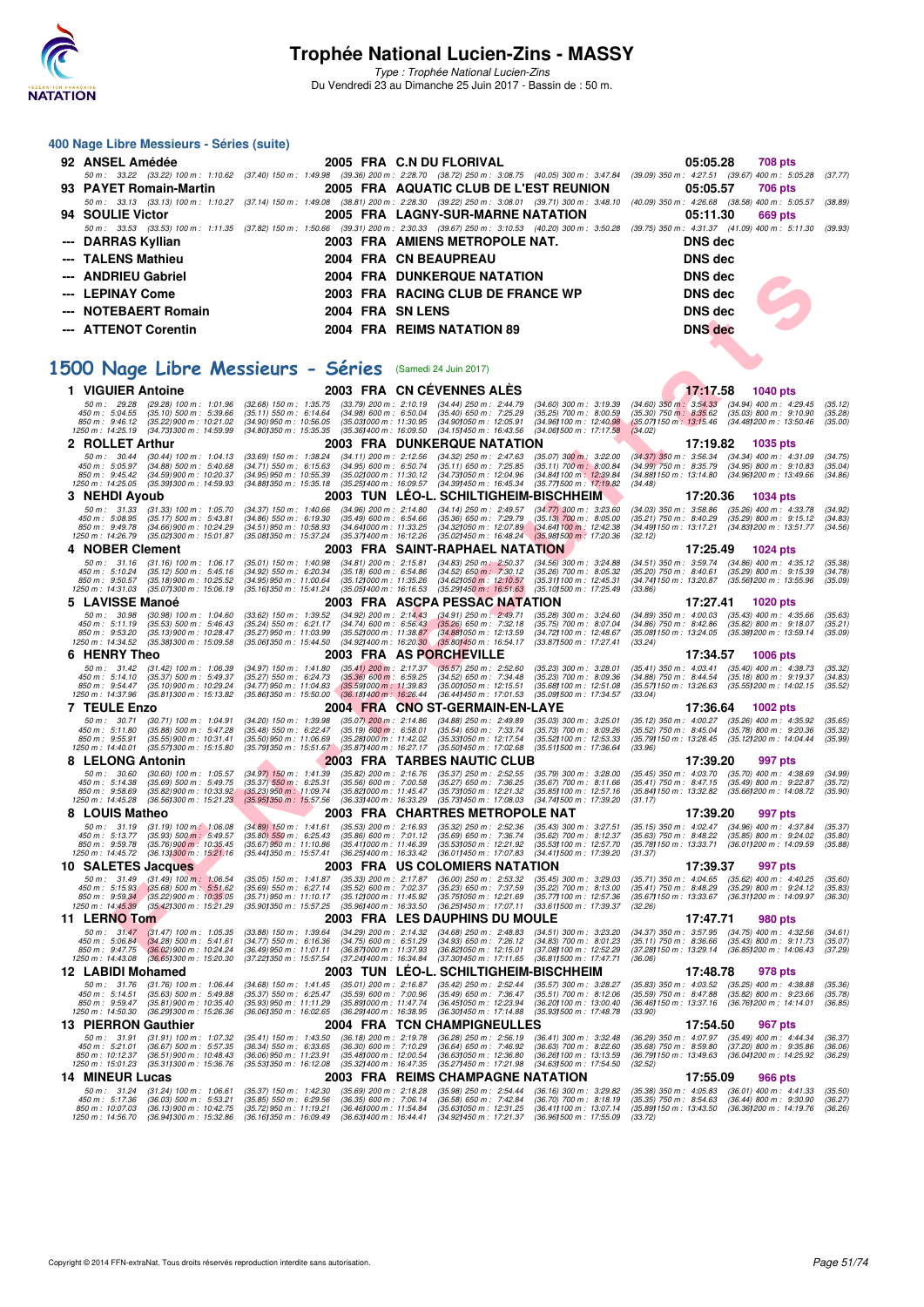

Type : Trophée National Lucien-Zins Du Vendredi 23 au Dimanche 25 Juin 2017 - Bassin de : 50 m.

#### **1500 Nage Libre Messieurs - Séries (suite)**

| 15 ANDRY Lucas                                                         |                                                                                                                           |                                                                                                                |                                                                                                               | 2003 FRA SNSEDAN           |                                                                                                               |                                                                                                               |                                                                                                 | 17:56.38 | 964 pts                                                                                                |                               |
|------------------------------------------------------------------------|---------------------------------------------------------------------------------------------------------------------------|----------------------------------------------------------------------------------------------------------------|---------------------------------------------------------------------------------------------------------------|----------------------------|---------------------------------------------------------------------------------------------------------------|---------------------------------------------------------------------------------------------------------------|-------------------------------------------------------------------------------------------------|----------|--------------------------------------------------------------------------------------------------------|-------------------------------|
| 50 m: 32.73<br>450 m : 5:20.84<br>850 m : 10:10.62<br>1250 m: 15:01.56 | (32.73) 100 m : 1:08.55<br>$(36.09)$ 500 m : 5:57.06<br>(36.65) 900 m : 10:46.97<br>(35.83) 300 m : 15:37.43              | $(35.82)$ 150 m : 1:44.26<br>$(36.22)$ 550 m : 6:33.03<br>(36.35) 950 m : 11:23.41<br>(35.87) 350 m : 16:13.53 | $(35.71)$ 200 m : 2:20.34<br>(35.97) 600 m : 7:09.02<br>(36.44) 000 m: 11:59.62<br>(36.101400 m: 16:48.90     |                            | $(36.08)$ 250 m : 2:55.97<br>$(35.99)$ 650 m : 7:45.43<br>(36.211050 m: 12:36.01<br>(35.37) 450 m : 17:23.99  | $(35.63)$ 300 m : 3:32.44<br>$(36.41)$ 700 m : 8:21.51<br>(36.39) 100 m : 13:12.62<br>(35.091500 m: 17:56.38) | $(36.47)$ 350 m : $4:08.38$<br>$(36.08)$ 750 m : 8:57.54<br>(36.61) 150 m : 13:49.14<br>(32.39) |          | $(35.94)$ 400 m : 4:44.75<br>$(36.03)$ 800 m : 9:33.97<br>(36.52) 200 m : 14:25.73                     | (36.37)<br>(36.43)<br>(36.59) |
| 16 CANARELLI Baptiste                                                  |                                                                                                                           |                                                                                                                |                                                                                                               |                            | 2003 FRA DAUPHINS AIXE-SUR-VIENNE                                                                             |                                                                                                               |                                                                                                 | 17:56.62 | 963 pts                                                                                                |                               |
| 50 m : 31.22<br>450 m: 5:20.28<br>850 m: 10:08.80<br>1250 m: 14:58.48  | $(31.22)$ 100 m : 1:06.75<br>$(36.29)$ 500 m : 5:56.49<br>(36.01) 900 m : 10:44.29<br>(35.941300 m: 15:34.77              | $(35.53)$ 150 m : 1:42.85<br>$(36.21)$ 550 m : 6:32.62<br>(35.49) 950 m : 11:20.74<br>(36.291350 m: 16:11.04   | $(36.10)$ 200 m : 2:19.56<br>$(36.13)$ 600 m : 7:08.78<br>(36.451000 m: 11.56.97)<br>(36.271400 m: 16:47.24)  |                            | $(36.71)$ 250 m : 2:55.23<br>$(36.16)$ 650 m : 7:44.60<br>(36.231050 m: 12:33.42)<br>(36.201450 m: 17:22.91   | $(35.67)$ 300 m : 3:31.48<br>$(35.82)$ 700 m : 8:20.91<br>(36.45) 100 m : 13:09.55<br>(35.671500 m: 17:56.62  | $(36.25)$ 350 m : 4:07.93<br>$(36.31)$ 750 m : 8:56.65<br>(36.13) 150 m : 13:46.23<br>(33.71)   |          | $(36.45)$ 400 m : 4:43.99<br>$(35.74)$ 800 m : 9:32.79<br>(36.68) 200 m : 14:22.54                     | (36.06)<br>(36.14)<br>(36.31) |
| 17 DEBACKER Evan                                                       |                                                                                                                           |                                                                                                                |                                                                                                               |                            | 2004 FRA AS VILLENEUVE-LES-AVIGNON                                                                            |                                                                                                               |                                                                                                 | 18:01.02 | 955 pts                                                                                                |                               |
| 50 m: 30.91<br>450 m: 5:20.77<br>850 m: 10:12.53<br>1250 m : 15:02.81  | $(30.91)$ 100 m : 1:06.36<br>$(36.61)$ 500 m : 5:57.16<br>(36.74) 900 m : 10:48.74<br>(36.67)300 m : 15.38.61             | $(35.45)$ 150 m : 1:43.27<br>$(36.39)$ 550 m : 6:33.85<br>(36.21) 950 m: 11:25.75<br>(35.80) 350 m : 16:15.57  | $(36.91)$ 200 m : 2:19.54<br>$(36.69)$ 600 m : 7:10.10<br>(37.011000 m: 12:01.33<br>(36.96)400 m: 16:51.91    |                            | $(36.27)$ 250 m : 2:55.94<br>$(36.25)$ 650 m : 7:46.83<br>(35.58) 050 m: 12:37.73<br>(36.34) 450 m : 17:27.81 | $(36.40)$ 300 m : 3:31.75<br>$(36.73)$ 700 m : 8:22.98<br>(36.40) 100 m : 13:13.78<br>(35.901500 m: 18:01.02  | (35.81) 350 m : 4:08.23<br>$(36.15)$ 750 m : $8:59.50$<br>(36.05) 150 m : 13:49.99<br>(33.21)   |          | $(36.48)$ 400 m : 4:44.16<br>$(36.52)$ 800 m : 9:35.79<br>(36.211200 m: 14:26.14)                      | (35.93)<br>(36.29)<br>(36.15) |
| 18 OUARDI Liam                                                         |                                                                                                                           |                                                                                                                |                                                                                                               |                            | 2004 FRA C.S MONTERELAIS NATATION                                                                             |                                                                                                               |                                                                                                 | 18:02.53 | <b>952 pts</b>                                                                                         |                               |
| 50 m: 32.39<br>450 m: 5:23.18                                          | $(32.39)$ 100 m : 1:08.16<br>(36.37) 500 m : 5:59.48                                                                      | $(35.77)$ 150 m : 1:44.50<br>$(36.30)$ 550 m : 6:35.62                                                         | (36.34) 200 m : 2:20.60<br>(36.14) 600 m: 7:11.75                                                             |                            | (36.10) 250 m : 2:56.93<br>$(36.13)$ 650 m : 7:47.57                                                          | $(36.33)$ 300 m : 3:33.35<br>$(35.82)$ 700 m : 8:23.66                                                        | $(36.42)$ 350 m : 4:10.13                                                                       |          | $(36.78)$ 400 m : 4:46.81<br>(36.05) 800 m : 9.35.81                                                   | (36.68)                       |
| 850 m : 10:11.78                                                       | (35.97) 900 m : 10:47.94                                                                                                  | (36.16) 950 m: 11:24.17                                                                                        | (36.231000 m: 12:00.23                                                                                        |                            | (36.061050 m: 12:36.32)                                                                                       | (36.09) 100 m : 13:12.61                                                                                      | $(36.09)$ 750 m : 8:59.71<br>(36.29 <b>)</b> 150 m : 13:48.65                                   |          | (36.041200 m : 14:25.13)                                                                               | (36.10)<br>(36.48)            |
| 1250 m : 15:01.54<br>19 CLAQUIN Tristan                                | (36.411300 m: 15:38.21                                                                                                    | (36.671350 m : 16:14.80                                                                                        | (36.59) 400 m : 16:50.97                                                                                      |                            | (36.17) 450 m : 17:27.52<br>2003 FRA NAUTIQUE ENTENTE CHALONS                                                 | (36.551500 m : 18:02.53                                                                                       | (35.01)                                                                                         | 18:10.40 | 937 pts                                                                                                |                               |
| 50 m : 32.22                                                           | $(32.22)$ 100 m : 1:08.12                                                                                                 | $(35.90)$ 150 m : 1:44.48                                                                                      | $(36.36)$ 200 m : 2:20.79                                                                                     |                            | $(36.31)$ 250 m : 2:57.15                                                                                     | $(36.36)$ 300 m : 3:33.39                                                                                     |                                                                                                 |          | (36.24) 350 m : 4:10.13 (36.74) 400 m : 4:46.49                                                        | (36.36)                       |
| 450 m : 5:22.84<br>850 m: 10:15.30                                     | $(36.35)$ 500 m : 5:59.35<br>(36.65) 900 m : 10:52.21                                                                     | $(36.51)$ 550 m : 6:35.90<br>(36.91) 950 m : 11:29.21                                                          | $(36.55)$ 600 m : 7:12.30<br>(37.001000 m: 12:05.88                                                           |                            | $(36.40)$ 650 m : 7:48.96<br>(36.67) 050 m : 12:42.71                                                         | $(36.66)$ 700 m : 8:25.44<br>(36.83) 100 m : 13:19.65                                                         | $(36.48)$ 750 m : $9:01.97$<br>(36.94) 150 m : 13:56.27                                         |          | $(36.53)$ 800 m : 9:38.65<br>(36.62) 200 m : 14:33.00                                                  | (36.68)<br>(36.73)            |
| 1250 m: 15:09.89<br>20 FERCHICHI Samy                                  | (36.89) 300 m : 15:46.77                                                                                                  | (36.88) 350 m : 16:23.35                                                                                       | (36.58) 400 m : 16:59.81                                                                                      |                            | (36.46) 450 m : 17:35.74<br>2004 FRA AAS SARCELLES NATATION 95                                                | (35.931500 m: 18:10.40                                                                                        | (34.66)                                                                                         | 18:12.36 | 933 pts                                                                                                |                               |
| 50 m : 31.19                                                           | $(31.19)$ 100 m : 1:05.46                                                                                                 | $(34.27)$ 150 m : 1:41.34                                                                                      | $(35.88)$ 200 m : 2:17.58                                                                                     |                            | $(36.24)$ 250 m : 2:54.19                                                                                     | $(36.61)$ 300 m : 3:30.91                                                                                     | $(36.72)$ 350 m : 4:07.50                                                                       |          | $(36.59)$ 400 m : 4:43.82                                                                              | (36.32)                       |
| 450 m : 5:20.44<br>850 m: 10:13.85                                     | $(36.62)$ 500 m : 5:56.63<br>$(37.16)$ 900 m : 10:50.38                                                                   | $(36.19)$ 550 m : 6:33.01<br>$(36.53)$ 950 m : 11:27.54                                                        | (36.38) 600 m : 7:09.49<br>(37.161000 m: 12:04.65                                                             |                            | $(36.48)$ 650 m : 7:46.66<br>(37.111050 m: 12:41.88                                                           | $(37.17)$ 700 m : 8:23.40<br>$(37.23)100 \text{ m}$ : 13:17.83                                                | $(36.74)$ 750 m : 9:00.41<br>(35.95) 150 m : 13:55.08                                           |          | $(37.01)$ 800 m : 9:36.69<br>(37.251200 m : 14:32.45                                                   | (36.28)<br>(37.37)            |
| 1250 m: 15:09.62                                                       | (37.17) 300 m : 15:46.76                                                                                                  | (37.141350 m: 16:23.89)                                                                                        | (37.131400 m: 17:00.73)                                                                                       |                            | (36.841450 m: 17:37.34)                                                                                       | (36.611500 m: 18:12.36                                                                                        | (35.02)                                                                                         |          |                                                                                                        |                               |
| 21 LE PAPE Thomas<br>50 m: 31.74                                       | (31.74) 100 m : 1:07.23                                                                                                   | $(35.49)$ 150 m : 1:43.35                                                                                      | (36.12) 200 m : 2:19.76                                                                                       | 2003 FRA CNM DIEPPE        | (36.41) 250 m : 2:56.42                                                                                       | $(36.66)$ 300 m : 3:33.40                                                                                     | $(36.98)$ 350 m : 4:10.14                                                                       | 18:12.80 | <b>932 pts</b><br>$(36.74)$ 400 m : 4:47.29                                                            | (37.15)                       |
| 450 m : 5:24.13<br>850 m : 10:18.53                                    | (36.84) 500 m : 6:00.77<br>(36.70) 900 m : 10:55.61                                                                       | $(36.64)$ 550 m : 6:37.78<br>(37.08) 950 m : 11:32.24                                                          | $(37.01)$ 600 m : 7:14.65<br>(36.631000 m: 12.09.13)                                                          |                            | $(36.87)$ 650 m : 7:51.55<br>(36.891050 m : 12:46.03                                                          | $(36.90)$ 700 m : 8:28.26<br>(36.901100 m: 13:23.11                                                           | $(36.71)$ 750 m : $9.05.03$<br>(37.08) 150 m : 14:00.25                                         |          | $(36.77)$ 800 m : 9:41.83<br>(37.141200 m: 14:37.38)                                                   | (36.80)<br>(37.13)            |
| 1250 m : 15:14.55                                                      | (37.171300 m: 15:51.36)                                                                                                   | (36.811350 m : 16:28.22                                                                                        | (36.86) 400 m : 17:04.62                                                                                      |                            | (36.40) 450 m : 17:40.21                                                                                      | $(35.591500 \text{ m} : 18.12.80)$                                                                            | (32.59)                                                                                         |          |                                                                                                        |                               |
| 22 PARIS Idris<br>50 m: 32.12                                          | $(32.12)$ 100 m : 1:06.45                                                                                                 | $(34.33)$ 150 m : 1:42.45                                                                                      | $(36.00)$ 200 m : 2:18.60                                                                                     | 2003 FRA COULIS NATATION   | $(36.15)$ 250 m : 2:55.08                                                                                     | $(36.48)$ 300 m : 3:31.41                                                                                     | $(36.33)$ 350 m : 4:08.15                                                                       | 18:13.14 | 931 pts<br>$(36.74)$ 400 m : 4:44.41                                                                   | (36.26)                       |
| 450 m : 5:21.45                                                        | (37.04) 500 m : 5:57.67                                                                                                   | $(36.22)$ 550 m : 6:34.14<br>$(36.51)$ 950 m : 11:28.30                                                        | $(36.47)$ 600 m : 7:10.45<br>(37.09) 000 m : 12:04.90                                                         |                            | $(36.31)$ 650 m : 7:47.59                                                                                     | $(37.14)$ 700 m : 8:23.94                                                                                     | $(36.35)$ 750 m : $9.01.23$                                                                     |          | $(37.29)$ 800 m : 9:37.69                                                                              | (36.46)                       |
| 850 m: 10:14.70<br>1250 m: 15:10.90                                    | $(37.01)$ 900 m : 10:51.21<br>(37.511300 m: 15:47.67                                                                      | (36.771350 m : 16:25.10                                                                                        | (37.43) 400 m : 17:01.69                                                                                      |                            | (36.60) 050 m : 12:42.65<br>$(36.591450 \text{ m} : 17.38.90)$                                                | (37.75) 100 m : 13:19.08<br>(37.211500 m: 18:13.14)                                                           | (36.43) 150 m : 13:56.34<br>(34.24)                                                             |          | (37.26) 200 m : 14:33.39                                                                               | (37.05)                       |
| 23 LEPINAY Come                                                        |                                                                                                                           |                                                                                                                |                                                                                                               |                            | 2003 FRA RACING CLUB DE FRANCE WP                                                                             |                                                                                                               |                                                                                                 | 18:13.31 | 931 pts                                                                                                |                               |
| 50 m : 32.35<br>450 m: 5:23.63                                         | $(32.35)$ 100 m : 1:08.19<br>$(37.30)$ 500 m : 5:59.58                                                                    | $(35.84)$ 150 m : 1:44.19<br>$(35.95)$ 550 m : 6:37.39                                                         | $(36.00)$ 200 m : 2:20.69<br>$(37.81)$ 600 m : 7:14.60                                                        |                            | $(36.50)$ $250$ m : $2:57.30$<br>$(37.21)$ 650 m : 7:51.09                                                    | $(36.61)$ 300 m : 3:34.02<br>$(36.49)$ 700 m : 8:28.01                                                        | (36.72) 350 m : 4:11.01<br>(36.92) 750 m : 9:05.45                                              |          | $(36.99)$ 400 m : 4:46.33<br>$(37.44)$ 800 m : 9:41.68                                                 | (35.32)<br>(36.23)            |
| 850 m: 10:18.86<br>1250 m: 15:12.96                                    | $(37.18)$ 900 m : 10:56.12<br>(36.62) 300 m : 15:50.31                                                                    | (37.26) 950 m : 11:32.25<br>(37.35) 350 m : 16:27.05                                                           | (36.13) 000 m: 12:09.63<br>(36.741400 m: 17:03.07                                                             |                            | (37.38) 050 m : 12:46.04<br>(36.02) 450 m : 17:38.87                                                          | (36.41) 100 m: 13:23.19<br>(35.80) 500 m: 18:13.31                                                            | (34.44)                                                                                         |          | (37.15) 150 m: 14:00.35 (37.16) 200 m: 14:36.34                                                        | (35.99)                       |
| 24 REGISTE Owen                                                        |                                                                                                                           |                                                                                                                | 2003 FRA ST-DENIS REUNION                                                                                     |                            |                                                                                                               |                                                                                                               |                                                                                                 |          |                                                                                                        |                               |
|                                                                        |                                                                                                                           |                                                                                                                |                                                                                                               |                            |                                                                                                               |                                                                                                               |                                                                                                 | 18:14.21 | 929 pts                                                                                                |                               |
| 50 m: 32.25<br>450 m: 5:26.26<br>850 m : 10:17.57                      | (32.25) 100 m: 1:08.18<br>$(37.12)$ 500 m : 6:03.07<br>(36.87) 900 m : 10:53.84                                           | $(35.93)$ 150 m : 1:45.02<br>$(36.81)$ 550 m : 6:38.98<br>$(36.27)$ 950 m : 11:30.61                           | $(36.84)$ 200 m : 2:21.60<br>$(35.91)$ 600 m : 7:15.01<br>(36.771000 m: 12:07.26                              |                            | $(36.58)$ 250 m : 2:58.22<br>$(36.03) 650 m$ : 7:51.56<br>(36.65)050 m : 12:43.91                             | $(36.62)$ 300 m : 3:35.08<br>$(36.55)$ 700 m : 8:27.59<br>(36.65)100 m : 13.21.18                             | (36.86) 350 m : 4:12.30<br>(36.03) 750 m : 9:04.63<br>(37.27 <b>)</b> 150 m : 13:58.13          |          | $(37.22)$ 400 m : 4:49.14<br>$(37.04)$ 800 m : 9:40.70<br>(36.95) 200 m : 14:35.26                     | (36.84)<br>(36.07)<br>(37.13) |
| 1250 m: 15:13.44<br>25 PATAY Jules                                     | (38.18) 300 m : 15:50.65                                                                                                  | (37.211350 m: 16:28.13)                                                                                        | (37.48) 400 m : 17:04.86                                                                                      |                            | (36.73) 450 m : 17:41.03<br>2003 FRA  TRITON CLUB BELLEVILLE                                                  | (36.17) 500 m : 18:14.21                                                                                      | (33.18)                                                                                         | 18:14.90 | 928 pts                                                                                                |                               |
| 50 m: 31.83                                                            | $(31.83)$ 100 m : 1.07.12                                                                                                 | $(35.29)$ 150 m : 1:42.89                                                                                      | $(35.77)$ 200 m : 2:18.82                                                                                     |                            | $(35.93)$ 250 m : 2:54.70                                                                                     | $(35.88)$ 300 m : 3:30.84                                                                                     | $(36.14)$ 350 m : 4:07.15                                                                       |          | $(36.31)$ 400 m : 4:43.74                                                                              | (36.59)                       |
| 450 m : 5:20.65<br>850 m: 10:16.26                                     | $(36.91)$ 500 m : 5:57.69<br>(37.19) 900 m : 10:52.97                                                                     | $(37.04)$ 550 m : 6:34.25<br>(36.71) 950 m : 11:29.74                                                          | $(36.56)$ 600 m : 7:11.97<br>(36.771000 m: 12:07.26                                                           |                            | $(37.72)$ 650 m : 7:48.65<br>(37.52) 050 m : 12:43.98                                                         | $(36.68)$ 700 m : 8:25.63<br>(36.72) 100 m : 13:21.55                                                         | $(36.98)$ 750 m : $9:02.28$<br>(37.57) 150 m : 13:58.19                                         |          | $(36.65)$ 800 m : 9:39.07<br>(36.64) 200 m : 14:34.84                                                  | (36.79)<br>(36.65)            |
| 1250 m: 15:12.35<br>26 ATTENOT Corentin                                | (37.511300 m: 15:49.87                                                                                                    | (37.52) 350 m : 16:27.10                                                                                       | (37.23) 400 m : 17:04.24                                                                                      | 2004 FRA REIMS NATATION 89 | (37.141450 m : 17:40.42)                                                                                      | (36.181500 m: 18:14.90                                                                                        | (34.48)                                                                                         | 18:17.49 | 923 pts                                                                                                |                               |
| 50 m : 32.17                                                           | $(32.17)$ 100 m : 1:06.87                                                                                                 | $(34.70)$ 150 m : 1:42.91                                                                                      | $(36.04)$ 200 m : 2:19.13                                                                                     |                            | $(36.22)$ 250 m : 2:55.99                                                                                     | $(36.86)$ 300 m : 3:32.78                                                                                     | (36.79) 350 m : 4:09.68                                                                         |          | $(36.90)$ 400 m : 4:46.29                                                                              | (36.61)                       |
| 450 m : 5:23.52<br>850 m: 10:17.97                                     | $(37.23)$ 500 m : 5:59.83<br>$(37.50)$ 900 m : 10:55.14                                                                   | $(36.31)$ 550 m : 6:36.87<br>(37.17) 950 m : 11:32.04                                                          | $(37.04)$ 600 m : 7:13.33<br>(36.90) 000 m: 12:09.13                                                          |                            | $(36.46)$ 650 m : 7:50.30<br>(37.09) 050 m : 12:46.01                                                         | (36.97) 700 m : 8:27.04<br>(36.88) 100 m : 13:22.36                                                           | $(36.74)$ 750 m : $9:03.58$<br>(36.35) 150 m : 14:00.28                                         |          | $(36.54)$ 800 m : 9:40.47<br>(37.92) 200 m : 14:37.37                                                  | (36.89)<br>(37.09)            |
| 1250 m: 15:14.90                                                       | (37.53) 300 m : 15:51.96                                                                                                  | (37.061350 m : 16:29.22                                                                                        | (37.26) 400 m : 17:06.02                                                                                      |                            | (36.80) 450 m : 17:42.50                                                                                      | (36.48) 500 m: 18:17.49                                                                                       | (34.99)                                                                                         |          |                                                                                                        |                               |
| 27 EMERY Sacha<br>50 m: 31.33                                          | $(31.33)$ 100 m : 1:06.51                                                                                                 | $(35.18)$ 150 m : 1:42.63                                                                                      | $(36.12)$ 200 m : 2:18.63                                                                                     |                            | 2004 FRA DUNKERQUE NATATION<br>$(36.00)$ 250 m : 2:55.59                                                      | $(36.96)$ 300 m : 3:32.58                                                                                     | $(36.99)$ 350 m : 4:09.76                                                                       | 18:18.57 | 921 pts<br>$(37.18)$ 400 m : 4:47.38                                                                   | (37.62)                       |
| 450 m: 5:24.35<br>850 m : 10:22.06                                     | $(36.97)$ 500 m : 6:01.63<br>(37.25) 900 m : 10:59.74                                                                     | $(37.28)$ 550 m : 6:38.74<br>$(37.68)$ 950 m : 11:37.01                                                        | $(37.11)$ 600 m : 7:16.04<br>(37.27) 000 m : 12:13.76                                                         |                            | $(37.30)$ 650 m : 7:52.99<br>(36.75) 050 m : 12:50.96                                                         | (36.95) 700 m : 8:30.17<br>(37.201100 m: 13:27.85)                                                            | (37.18) 750 m : 9:07.84                                                                         |          | $(37.67)$ 800 m : 9:44.81<br>(36.89) 150 m : 14:05.01 (37.16) 200 m : 14:42.03                         | (36.97)<br>(37.02)            |
| 1250 m : 15:19.39                                                      | $(37.361300 \text{ m} : 15.55.96)$                                                                                        | (36.57)350 m : 16:33.17                                                                                        | (37.211400 m : 17:09.52                                                                                       |                            | (36.351450 m : 17:45.16)                                                                                      | $(35.64)500 \text{ m}$ : 18:18.57                                                                             | (33.41)                                                                                         |          |                                                                                                        |                               |
| 28 MULONGO Stephen<br>50 m: 32.40                                      | $(32.40)$ 100 m : 1:08.38                                                                                                 | $(35.98)$ 150 m : 1:44.33                                                                                      | $(35.95)$ 200 m : 2:20.42                                                                                     |                            | 2004 FRA CN DE BAIE-MAHAULT<br>$(36.09)$ 250 m : 2:57.28                                                      | (36.86) 300 m : 3:34.29                                                                                       | $(37.01)$ 350 m : 4:10.81                                                                       | 18:25.30 | 909 pts<br>$(36.52)$ 400 m : 4:47.59                                                                   | (36.78)                       |
| 450 m : 5:24.50<br>850 m : 10:21.00                                    | $(36.91)$ 500 m : 6:01.59<br>$(37.41)900 \text{ m}$ : 10:58.29                                                            | $(37.09)$ 550 m : 6:38.60<br>(37.29) 950 m : 11:35.40                                                          | $(37.01)$ 600 m : 7:15.50<br>(37.111000 m: 12:12.41)                                                          |                            | $(36.90)$ 650 m : 7:52.30<br>(37.01)050 m : 12:49.63                                                          | $(36.80)$ 700 m : 8:29.00<br>(37.22) 100 m : 13:27.30                                                         | $(36.70)$ 750 m : $9:05.96$<br>(37.67) 150 m : 14:05.31                                         |          | $(36.96)$ 800 m : 9:43.59<br>(38.01) 200 m : 14:42.87                                                  | (37.63)<br>(37.56)            |
|                                                                        | 1250 m: 15:20.81 (37.941300 m: 15:58.67)                                                                                  | (37.861350 m : 16:36.52                                                                                        | (37.85) 400 m : 17:14.31                                                                                      |                            | (37.79) 450 m : 17:50.48                                                                                      | (36.171500 m: 18:25.30                                                                                        | (34.82)                                                                                         |          |                                                                                                        |                               |
| 29 AQUILINA Alexandre<br>50 m: 31.00                                   |                                                                                                                           |                                                                                                                |                                                                                                               |                            |                                                                                                               | 2003 FRA DAUPHINS LES PENNES-MIRABEAU<br>$(37.13)$ 300 m : 3:34.76                                            |                                                                                                 | 18:28.75 | 902 pts<br>$(37.76)$ 400 m : 4:49.99                                                                   |                               |
| 450 m : 5:27.18                                                        | $(31.00)$ 100 m : 1:06.48<br>(37.19) 500 m : 6.04.26                                                                      | $(35.48)$ 150 m : 1:43.66<br>$(37.08)$ 550 m : 6:41.58                                                         | $(37.18)$ 200 m : 2:20.45<br>$(37.32)$ 600 m : 7:17.94                                                        |                            | $(36.79)$ 250 m : 2:57.58<br>$(36.36)$ 650 m : 7:55.49                                                        | $(37.55)$ 700 m : 8:32.99                                                                                     | $(37.18)$ 350 m : 4:12.52<br>$(37.50)$ 750 m : $9:10.62$                                        |          | $(37.63)$ 800 m : 9:47.85                                                                              | (37.47)<br>(37.23)            |
|                                                                        | 850 m: 10:25.68 (37.83) 900 m: 11:02.70<br>1250 m: 15:24.98 (38.17) 300 m: 16:02.29                                       | $(37.02)$ 950 m : 11:40.57<br>(37.311350 m : 16:40.11                                                          | (37.87) 000 m : 12:17.17<br>(37.82) 400 m : 17:17.19                                                          |                            | (36.60) 050 m : 12:55.39<br>(37.081450 m : 17:54.50                                                           | (38.22) 100 m : 13:32.44<br>(37.311500 m: 18:28.75                                                            | (34.25)                                                                                         |          | (37.05) 150 m : 14:09.92 (37.48) 200 m : 14:46.81                                                      | (36.89)                       |
| <b>30 BERGES Etienne</b>                                               |                                                                                                                           |                                                                                                                |                                                                                                               |                            | 2003 FRA BORDEAUX ETUDIANTS CLUB                                                                              |                                                                                                               |                                                                                                 | 18:31.29 | 897 pts                                                                                                |                               |
| 50 m: 32.70<br>450 m : 5:32.09<br>850 m: 10:27.18<br>1250 m : 15:28.25 | $(32.70)$ 100 m : 1:09.73<br>$(36.88)$ 500 m : 6:08.97<br>$(37.14)$ 900 m : 11:04.57<br>$(37.62)300 \text{ m}$ : 16:06.12 | $(37.03)$ 150 m : 1:47.62<br>$(36.88)$ 550 m : 6:45.91<br>(37.39) 950 m : 11:41.79<br>(37.871350 m : 16:44.27  | $(37.89)$ 200 m : 2:25.27<br>$(36.94)$ 600 m : 7:22.55<br>(37.22) 000 m: 12:19.08<br>(38.15) 400 m : 17:21.36 |                            | $(37.65)$ 250 m : 3:03.39<br>(36.64) 650 m : 7:59.71<br>(37.29) 050 m : 12:56.67<br>(37.09) 450 m : 17:57.35  | $(38.12)$ 300 m : 3:40.63<br>$(37.16)$ 700 m : 8:36.50<br>(37.59) 100 m : 13:34.52<br>(35.991500 m: 18:31.29) | (36.79) 750 m : 9:13.03<br>(37.85 <b>)</b> 150 m : 14:12.94<br>(33.94)                          |          | (37.24) 350 m: 4:18.15 (37.52) 400 m: 4:55.21<br>$(36.53)$ 800 m : 9:50.04<br>(38.42) 200 m : 14:50.63 | (37.06)<br>(37.01)<br>(37.69) |
| 31 FENDARD Maxime                                                      |                                                                                                                           |                                                                                                                |                                                                                                               | 2004 FRA CN POSSESSION     |                                                                                                               |                                                                                                               |                                                                                                 | 18:32.21 | 896 pts                                                                                                |                               |
| 50 m: 32.09<br>450 m : 5:27.59                                         | $(32.09)$ 100 m : 1:07.80<br>$(37.93)$ 500 m : 6:05.06                                                                    | $(35.71)$ 150 m : 1:44.68<br>$(37.47)$ 550 m : 6:42.56                                                         | $(36.88)$ 200 m : 2:21.32<br>$(37.50)$ 600 m : 7:19.85                                                        |                            | $(36.64)$ 250 m : 2:58.44<br>$(37.29)$ 650 m : 7:57.62                                                        | $(37.12)$ 300 m : 3:35.09<br>$(37.77)$ 700 m : 8:35.31                                                        | $(36.65)$ 350 m : 4:12.46<br>$(37.69)$ 750 m : 9:13.45                                          |          | $(37.37)$ 400 m : 4:49.66<br>$(38.14)$ 800 m : 9:50.84                                                 | (37.20)<br>(37.39)            |
| 850 m : 10:28.40<br>1250 m : 15:28.93                                  | $(37.56)$ 900 m : 11:06.22<br>(37.32) 300 m : 16:06.82                                                                    | $(37.82)$ 950 m : 11:44.02<br>(37.891350 m : 16:44.37                                                          | (37.80) 000 m : 12:21.48<br>(37.55 <b>)</b> 400 m : 17:21.48                                                  |                            | (37.46)050 m : 12:59.17<br>(37.11) 450 m : 17:58.28                                                           | (37.691100 m : 13.36.15)<br>(36.801500 m : 18:32.21                                                           | (36.98) 150 m : 14:13.58<br>(33.93)                                                             |          | (37.431200 m : 14.51.61                                                                                | (38.03)                       |
| 32 CLUSMAN Simon                                                       |                                                                                                                           |                                                                                                                |                                                                                                               | 2004 FRA USST-ANDRE        |                                                                                                               |                                                                                                               |                                                                                                 | 18:32.68 | 895 pts                                                                                                |                               |
| 50 m: 32.57<br>450 m : 5:25.37                                         | $(32.57)$ 100 m : 1:08.86<br>$(37.02)$ 500 m : 6:02.40<br>(37.65) 900 m : 11:01.01                                        | $(36.29)$ 150 m : 1:45.13<br>$(37.03)$ 550 m : 6:39.35                                                         | $(36.27)$ 200 m : 2:21.48<br>$(36.95)$ 600 m : 7:16.55                                                        |                            | $(36.35)$ 250 m : 2:58.23<br>$(37.20)$ 650 m : 7:53.60<br>(38.02) 050 m: 12:54.00                             | $(36.75)$ 300 m : 3:34.87<br>$(37.05)$ 700 m : 8:30.78                                                        | (36.64) 350 m : 4:11.61<br>$(37.18)$ 750 m : $9.08.14$                                          |          | $(36.74)$ 400 m : 4:48.35<br>$(37.36)$ 800 m : 9:45.70                                                 | (36.74)<br>(37.56)            |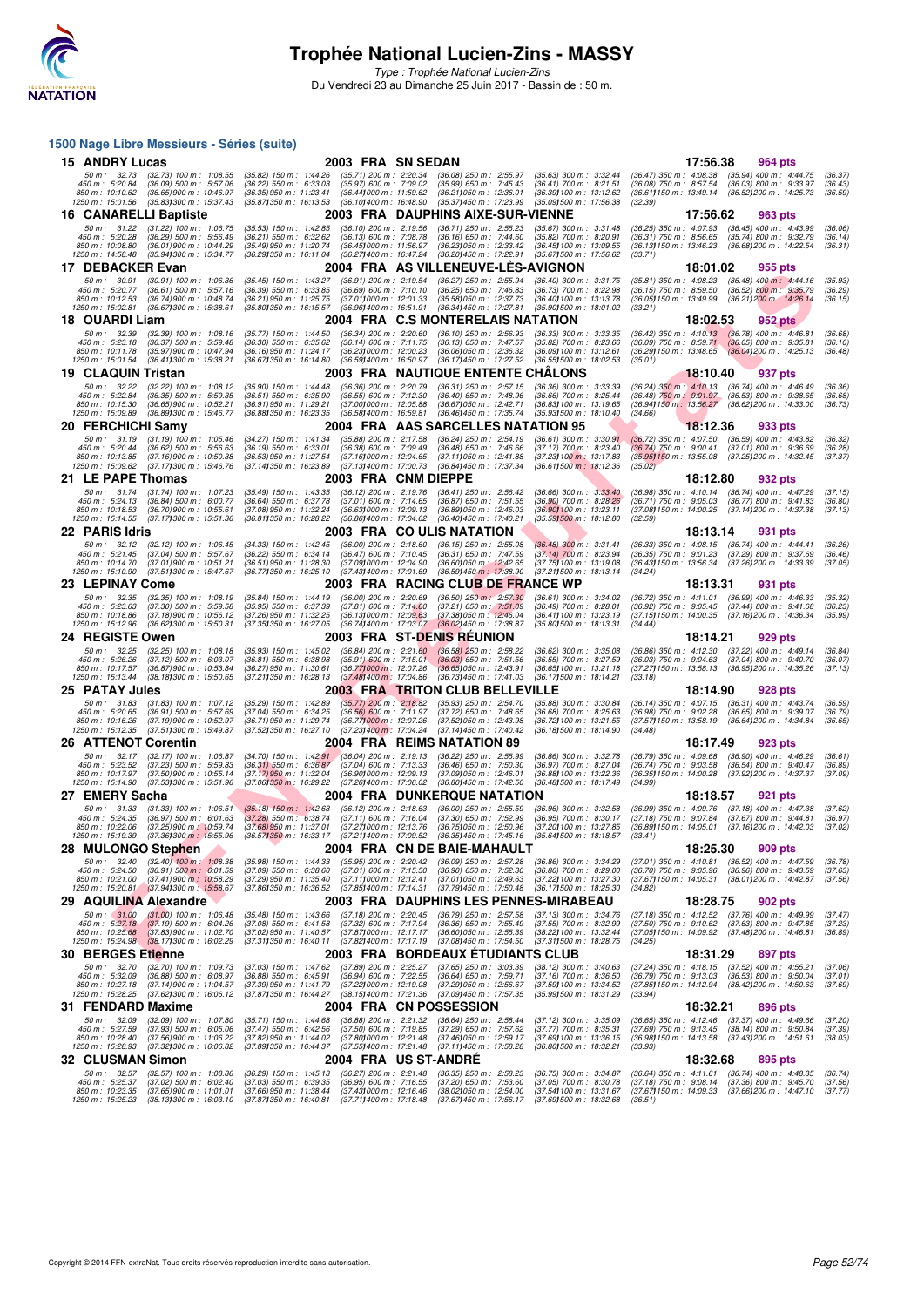

Type : Trophée National Lucien-Zins Du Vendredi 23 au Dimanche 25 Juin 2017 - Bassin de : 50 m.

### **1500 Nage Libre Messieurs - Séries (suite)**

| 33 VIDAL Etienne                                                              |                                                                                                                           | 2003 FRA SO MILLAU N                                                                                                                                                                                                                 |                                                                                                                         |                                                                                                                 | 18:32.71                                                                                      | 895 pts                                                                                                                                                   |                               |
|-------------------------------------------------------------------------------|---------------------------------------------------------------------------------------------------------------------------|--------------------------------------------------------------------------------------------------------------------------------------------------------------------------------------------------------------------------------------|-------------------------------------------------------------------------------------------------------------------------|-----------------------------------------------------------------------------------------------------------------|-----------------------------------------------------------------------------------------------|-----------------------------------------------------------------------------------------------------------------------------------------------------------|-------------------------------|
| 50 m: 30.97<br>450 m: 5:24.38<br>850 m : 10:23.72<br>1250 m : 15:25.42        | $(30.97)$ 100 m : 1:07.19<br>$(37.06)$ 500 m : 6:01.35<br>(37.73) 900 m : 11:00.96<br>(38.02) 300 m : 16:03.89            | $(36.22)$ 150 m : 1:43.02<br>$(35.83)$ 200 m : 2:19.90<br>$(36.54)$ 600 m : 7:15.57<br>$(36.97)$ 550 m : 6:37.89<br>(37.24) 950 m: 11:39.02<br>(38.06) 000 m: 12:16.85<br>(38.471350 m : 16:42.44)<br>(38.55) 400 m : 17:20.59       | $(36.88)$ 250 m : 2:56.60<br>$(37.68)$ 650 m : 7:53.12<br>(37.83) 050 m: 12:55.01<br>(38.15) 450 m : 17:57.16           | $(36.70)$ 300 m : 3:33.53<br>(37.55) 700 m : 8:30.73<br>(38.161100 m: 13:31.62)<br>(36.57) 500 m : 18:32.71     | $(37.61)$ 750 m : $9.08.68$<br>(36.61) 150 m : 14:09.58<br>(35.55)                            | (36.93) 350 m: 4:09.89 (36.36) 400 m: 4:47.32<br>$(37.95)$ 800 m : 9:45.99<br>(37.96) 200 m : 14:47.40                                                    | (37.43)<br>(37.31)<br>(37.82) |
| 34 DUTHU Jules                                                                |                                                                                                                           |                                                                                                                                                                                                                                      | 2004 FRA ALLIANCE DIJON NATATION                                                                                        |                                                                                                                 | 18:43.02                                                                                      | 876 pts                                                                                                                                                   |                               |
| 50 m: 33.71<br>450 m : 5:34.39<br>850 m: 10:36.95<br>1250 m: 15:39.13         | $(33.71)$ 100 m : 1:10.83<br>$(37.54)$ 500 m : 6:12.11<br>$(38.28)$ 900 m : 11:14.88<br>(37.47) 300 m : 16:16.64          | $(37.12)$ 150 m : 1:48.60<br>(37.77) 200 m : 2:26.44<br>$(37.91)$ 600 m : 7:28.04<br>$(37.72)$ 550 m : 6:50.02<br>(38.19) 000 m : 12:30.73<br>(37.93) 950 m : 11:53.07<br>(36.941400 m: 17:31.06<br>(37.511350 m: 16:53.58           | $(37.84)$ 250 m : 3:04.35<br>$(38.02)$ 650 m : 8:05.90<br>(37.661050 m: 13.08.71<br>(37.48) 450 m : 18:07.63            | (37.91) 300 m : 3:41.48<br>$(37.86)$ 700 m : 8:43.51<br>(37.98) 100 m : 13:46.24<br>(36.571500 m: 18:43.02)     | $(37.13)$ 350 m : 4:19.26<br>$(37.61)$ 750 m : 9:20.93<br>(37.53) 150 m : 14:24.01<br>(35.39) | $(37.78)$ 400 m : 4:56.85<br>$(37.42)$ 800 m : 9:58.67<br>(37.77) 200 m : 15:01.66                                                                        | (37.59)<br>(37.74)<br>(37.65) |
| 35 VOZINSKI Joris                                                             |                                                                                                                           | 2004 FRA MONTCEAUON                                                                                                                                                                                                                  |                                                                                                                         |                                                                                                                 | 18:43.12                                                                                      | 875 pts                                                                                                                                                   |                               |
| 50 m : 33.15<br>450 m: 5:36.59<br>850 m: 10:37.85<br>1250 m: 15:37.86         | $(33.15)$ 100 m : 1:10.55<br>$(37.72)$ 500 m : 6:14.82<br>(37.50) 900 m : 11:15.19<br>(38.03) 300 m : 16:15.23            | $(37.40)$ 150 m : 1:48.38<br>$(37.83)$ 200 m : 2:26.52<br>(37.77) 600 m : 7:30.23<br>$(38.23)$ 550 m : 6:52.59<br>(37.34) 950 m : 11:52.55<br>(37.36) 000 m : 12:29.95<br>(37.371350 m : 16:52.76<br>(37.531400 m : 17:29.78         | $(38.14)$ 250 m : 3:04.78<br>$(37.64)$ 650 m : 8:07.88<br>(37.40) 050 m: 13:07.57<br>(37.02) 450 m : 18:07.10           | $(38.26)$ 300 m : 3:42.93<br>$(37.65)$ 700 m : 8:45.39<br>(37.62) 100 m : 13:44.67<br>(37.32) 500 m : 18:43.12  | (38.15) 350 m : 4:20.85<br>$(37.51)$ 750 m : $9.23.06$<br>(37.10) 150 m : 14:22.31<br>(36.02) | $(37.92)$ 400 m : 4:58.87<br>$(37.67)800 \text{ m}$ : 10:00.35<br>(37.64) 200 m : 14:59.83                                                                | (38.02)<br>(37.29)<br>(37.52) |
| 36 KUBICA Clément                                                             |                                                                                                                           |                                                                                                                                                                                                                                      | 2003 FRA DAUPHINS TOULOUSE OEC                                                                                          |                                                                                                                 | 18:45.19                                                                                      | 872 pts                                                                                                                                                   |                               |
| 50 m: 32.97<br>450 m: 5:37.00<br>850 m: 10:41.94<br>1250 m : 15:42.24         | $(32.97)$ 100 m : 1:10.02<br>$(37.97)$ 500 m : 6:15.59<br>(37.57) 900 m : 11:20.43<br>(36.941300 m: 16:19.42)             | (37.73) 200 m : 2:25.97<br>$(37.05)$ 150 m : 1:47.75<br>$(38.59)$ 550 m : 6:53.66<br>(38.07) 600 m : 7:32.37<br>(38.49) 950 m : 11:57.93<br>(37.501000 m: 12:35.39)<br>(37.181350 m : 16:56.70<br>(37.28) 400 m : 17:34.43           | $(38.22)$ 250 m : 3:04.09<br>$(38.71)$ 650 m : 8:10.36<br>(37.46) 050 m : 13:12.48<br>(37.73) 450 m : 18:10.84          | (38.12) 300 m : 3:42.35<br>$(37.99)$ 700 m : 8:48.29<br>(37.09) 100 m : 13:50.05<br>(36.411500 m : 18:45.19)    | $(38.26)$ 350 m : 4:20.62<br>$(37.93)$ 750 m : 9:26.27<br>(34.35)                             | $(38.27)$ 400 m : 4:59.03<br>(37.98)800 m : 10.04.37<br>(37.57) 150 m : 14:27.76 (37.71) 200 m : 15:05.30                                                 | (38.41)<br>(38.10)<br>(37.54) |
| 37 CALOONE Armand                                                             |                                                                                                                           |                                                                                                                                                                                                                                      | 2004 FRA CNO ST-GERMAIN-EN-LAYE                                                                                         |                                                                                                                 | 18:45.42                                                                                      | 871 pts                                                                                                                                                   |                               |
| 50 m: 32.09<br>450 m: 5:29.64<br>850 m : 10:32.88<br>1250 m: 15:37.75         | $(32.09)$ 100 m : 1:07.91<br>$(38.09)$ 500 m : 6:07.79<br>(37.96) 900 m : 11:10.88<br>$(38.16)300 \text{ m}$ : 16:15.86   | $(36.90)$ 200 m : 2:21.32<br>$(35.82)$ 150 m : 1:44.81<br>$(38.15)$ 550 m : 6:45.42<br>$(37.63)$ 600 m : 7:23.33<br>(37.96) 000 m : 12:26.86<br>(38.00) 950 m : 11:48.84<br>(38.111350 m: 16:53.99)<br>(38.13) 400 m : 17:32.04      | $(36.51)$ 250 m : 2:58.73<br>$(37.91)$ 650 m : 8:01.17<br>(38.02) 050 m : 13:04.80<br>(38.05) 450 m : 18:09.63          | (37.41) 300 m : 3:35.99<br>(37.84) 700 m : 8:39.06<br>(37.94) 100 m : 13:43.06<br>(37.591500 m: 18:45.42)       | (35.79)                                                                                       | $(37.26)$ 350 m : 4:13.69 $(37.70)$ 400 m : 4:51.55<br>(37.89) 750 m : 9:17.34 (38.28) 800 m : 9:54.92<br>(38.26) 150 m: 14:21.17 (38.11) 200 m: 14:59.59 | (37.86)<br>(37.58)<br>(38.42) |
| 38 CARRASCO Nolan                                                             |                                                                                                                           |                                                                                                                                                                                                                                      | 2005 FRA CN CALEDONIENS                                                                                                 |                                                                                                                 | 18:45.49                                                                                      | 871 pts                                                                                                                                                   |                               |
| 50 m : 33.54<br>450 m: 5:33.03<br>850 m : 10:35.08<br>1250 m: 15:39.86        | $(33.54)$ 100 m : 1:11.31<br>$(37.60)$ 500 m : 6:10.52<br>$(38.26)$ 900 m : 11:12.92<br>(38.141300 m: 16:17.58            | $(36.96)$ 200 m : 2:25.41<br>(37.77) 150 m : 1:48.27<br>$(38.14)$ 600 m : 7:25.98<br>$(37.49)$ 550 m : 6:48.66<br>(37.84) 950 m : 11:51.02<br>(38.10) 000 m: 12:29.13<br>(37.721350 m : 16:56.17<br>(38.591400 m : 17:34.27          | $(37.14)$ 250 m : 3:02.97<br>$(37.32)$ 650 m : 8:03.79<br>(38.11) 050 m : 13:07.38<br>(38.10) 450 m : 18:10.90          | $(37.56)$ 300 m : 3:39.89<br>$(37.81)$ 700 m : 8:41.52<br>(38.25) 100 m : 13:46.10<br>(36.631500 m: 18:45.49)   | $(36.92)$ 350 m : 4:17.58<br>$(37.73)$ 750 m : 9:19.45<br>(34.59)                             | $(37.69)$ 400 m : 4:55.43<br>(37.93) 800 m : 9:56.82<br>(38.72) 150 m : 14:23.82 (37.72) 200 m : 15:01.72                                                 | (37.85)<br>(37.37)<br>(37.90) |
| 39 ROBBA Matteo                                                               |                                                                                                                           | 2004 FRA CNANTIBES                                                                                                                                                                                                                   |                                                                                                                         |                                                                                                                 | 18:45.65                                                                                      | 871 pts                                                                                                                                                   |                               |
| 50 m: 31.00<br>450 m: 5:29.94<br>850 m: 10:34.20<br>1250 m: 15:38.63          | $(31.00)$ 100 m : 1:06.57<br>(38.54) 500 m : 6.08.12<br>(37.78) 900 m : 11:12.27<br>(37.761300 m: 16:16.49)               | (35.57) 150 m : 1:43.49<br>$(36.92)$ 200 m : 2:20.69<br>$(38.18)$ 550 m : 6:46.07<br>(37.95) 600 m : 7:24.05<br>(38.07) 950 m: 11:50.29<br>(38.021000 m: 12:28.30<br>(38.30) 400 m : 17:32.66<br>(37.86) 350 m : 16:54.79            | (37.20) 250 m : 2:58.07<br>$(37.98)$ 650 m : 8:02.15<br>(38.011050 m: 13:06.54<br>(37.87) 450 m : 18:10.04              | $(37.38)$ 300 m : 3:35.58<br>(38.10) 700 m : 8:40.36<br>(38.241100 m: 13:44.14)<br>(37.381500 m : 18:45.65      | $(38.21)$ 750 m : 9:18.24<br>(35.61)                                                          | (37.51) 350 m: 4:13.48 (37.90) 400 m: 4:51.40<br>$(37.88)$ 800 m : 9:56.42<br>(37.60) 150 m: 14:22.72 (38.58) 200 m: 15:00.87                             | (37.92)<br>(38.18)<br>(38.15) |
| 40 JAOUADI Ahmed                                                              |                                                                                                                           |                                                                                                                                                                                                                                      | 2005   TUN   CLUB DES NAGEURS DE PARIS                                                                                  |                                                                                                                 | 18:48.74                                                                                      | 865 pts                                                                                                                                                   |                               |
| 50 m: 32.21<br>450 m: 5:35.20<br>850 m: 10:38.07<br>1250 m: 15:41.93          | (32.21) 100 m : 1:09.44<br>$(38.02)$ 500 m : 6:13.37<br>$(37.77)900 \text{ m}$ : 11:15.68<br>(38.00) 300 m : 16:20.10     | (37.23) 150 m : 1:47.42<br>$(37.98)$ 200 m : 2:25.62<br>$(38.17)$ 550 m : 6:51.21<br>(37.84) 600 m : 7:29.01<br>(38.16) 000 m: 12:31.93<br>(37.61) 950 m : 11:53.84<br>(37.92) 400 m : 17:36.15<br>(38.171350 m: 16:58.02)           | $(38.20)$ 250 m : 3:03.11<br>$(37.80)$ 650 m : 8:07.07<br>(38.09) 050 m : 13:09.35<br>$(38.13)450 \text{ m}$ : 18:14.16 | $(37.49)$ 300 m : 3:41.45<br>$(38.06)$ 700 m : 8:45.15<br>(37.42) 100 m : 13:47.52<br>(38.011500 m: 18:48.74    | $(38.34)$ 350 m : 4:19.21<br>$(38.08)$ 750 m : 9:23.02<br>(38.171150 m: 14.25.81)<br>(34.58)  | $(37.76)$ 400 m : 4:57.18<br>$(37.87)800 \text{ m}$ : 10:00.30<br>(38.291200 m: 15.03.93)                                                                 | (37.97)<br>(37.28)<br>(38.12) |
| 41 VELLY Sacha                                                                |                                                                                                                           | 2005 FRA FC LAON                                                                                                                                                                                                                     |                                                                                                                         |                                                                                                                 | 18:52.98                                                                                      | 857 pts                                                                                                                                                   |                               |
| 50 m : 33.00<br>450 m : 5:35.40<br>850 m: 10:37.49<br>1250 m : 15:42.94       | $(33.00)$ 100 m : 1:09.88<br>$(38.31)$ 500 m : 6:12.76<br>(38.64) 900 m : 11:15.29<br>(37.85) 300 m : 16:20.93            | $(37.84)$ 200 m : 2:25.53<br>$(36.88)$ 150 m : 1:47.72<br>$(37.85)$ 600 m : 7:28.18<br>$(37.36)$ 550 m : 6:50.61<br>(37.80) 950 m : 11:54.12<br>(38.83) 000 m : 12:32.08<br>(37.991350 m : 16:59.21<br>(38.28) 400 m : 17:36.31      | $(37.81)$ 250 m : 3:03.82<br>$(37.57)$ 650 m : 8:05.69<br>(37.96) 050 m : 13:10.43<br>(37.10) 450 m : 18:14.85          | $(38.29)$ 300 m : 3:41.76<br>$(37.51)$ 700 m : 8:43.11<br>(38.35) 100 m : 13:48.87<br>(38.541500 m: 18:52.98    | $(37.94)$ 350 m : 4:19.87<br>(37.42) 750 m : 9:21.70<br>(38.13)                               | $(38.11)$ 400 m : 4:57.09<br>$(38.59)$ 800 m : $9.58.85$<br>(38.44) 150 m: 14:27.05 (38.18) 200 m: 15:05.09                                               | (37.22)<br>(37.15)<br>(38.04) |
| 42 BARBAUD Julien                                                             |                                                                                                                           |                                                                                                                                                                                                                                      | 2004 FRA CN VIRY-CHATILLON                                                                                              |                                                                                                                 | 18:57.46                                                                                      | 849 pts                                                                                                                                                   |                               |
| 50 m: 33.20<br>450 m: 5:42.01<br>850 m : 10:46.92<br>1250 m: 15:52.06         | $(33.20)$ 100 m : 1:11.30<br>$(38.44)$ 500 m : 6:20.28<br>(38.41) 900 m : 11:24.73<br>(37.87) 300 m : 16:30.14            | $(38.84)$ 200 m : 2:28.63<br>$(38.10)$ 150 m : 1:50.14<br>(38.27) 550 m : 6:58.36<br>$(38.08)$ 600 m : 7:36.27<br>(37.81) 950 m : 12:03.66<br>(38.931000 m: 12:41.37<br>(38.081350 m : 17:07.69<br>(37.551400 m: 17:45.19)           | $(38.49)$ 250 m : 3:06.93<br>$(37.91)$ 650 m : 8:14.26<br>(37.711050 m: 13:19.28)<br>(37.501450 m : 18:22.40            | $(38.30)$ 300 m : 3:46.07<br>(37.99) 700 m : 8:52.04<br>(37.911100 m: 13:57.30<br>(37.211500 m: 18:57.46        | (39.14) 350 m : 4:25.09<br>$(37.78)$ 750 m : $9:30.97$<br>(38.02) 150 m : 14:36.24<br>(35.06) | $(39.02)$ 400 m : 5:03.57<br>$(38.93)800$ m : 10:08.51<br>(38.94) 200 m : 15:14.19                                                                        | (38.48)<br>(37.54)<br>(37.95) |
| 43 SAAIDIA Sulayman                                                           |                                                                                                                           |                                                                                                                                                                                                                                      | 2004 FRA CANET 66 NATATION                                                                                              |                                                                                                                 | 18:57.57                                                                                      | 849 pts                                                                                                                                                   |                               |
| 50 m: 31.08<br>450 m : 5:32.58<br>850 m: 10:39.54<br>1250 m: 15:48.62         | $(31.08)$ 100 m : 1:07.68<br>$(37.90)$ 500 m : 6:10.25<br>$(38.63)$ 900 m : 11:17.42<br>$(39.69)300 \text{ m}$ : 16:26.96 | (36.60) 150 m: 1:44.97<br>$(37.29)$ 200 m : 2:23.02<br>$(37.67)$ 550 m : 6:48.39<br>$(38.14)$ 600 m : 7:26.84<br>$(37.88)$ 950 m : 11:55.59<br>(38.171000 m: 12:33.92<br>(38.341350 m: 17:05.65<br>$(38.69)400 \text{ m}$ : 17:41.55 | $(38.05)$ 250 m : 3:00.05<br>$(38.45)$ 650 m : 8:05.21<br>(38.33) 050 m : 13:12.38<br>(35.90) 450 m : 18:22.48          | (37.03) 300 m : 3:37.79<br>(38.37) 700 m : 8:44.10<br>(38.46) 100 m : 13:50.95<br>(40.93) 500 m : 18:57.57      | $(37.74)$ 350 m : 4:15.62<br>$(38.89)$ 750 m : 9:22.52<br>(38.57) 150 m : 14:29.81<br>(35.09) | $(37.83)$ 400 m : 4:54.68<br>(38.42) 800 m : 10:00.91<br>(38.86) 200 m : 15:08.93                                                                         | (39.06)<br>(38.39)<br>(39.12) |
| 44 DERANGERE Néo                                                              |                                                                                                                           |                                                                                                                                                                                                                                      | 2005 FRA ALLIANCE DIJON NATATION                                                                                        |                                                                                                                 | 19:11.89                                                                                      | 823 pts                                                                                                                                                   |                               |
| 50 m: 34.35<br>450 m : 5:41.26<br>850 m: 10:52.75<br>1250 m: 16:01.20         | $(34.35)$ 100 m : 1:11.85<br>$(38.77)$ 500 m : 6:20.33<br>(39.03) 900 m : 11:31.73<br>(38.961300 m : 16.40.14)            | $(37.50)$ 150 m : 1:49.77<br>$(37.92)$ 200 m : 2:28.11<br>$(38.71)$ 600 m : 7:37.78<br>(39.07) 550 m : 6:59.04<br>(38.98) 950 m : 12:10.04<br>(38.311000 m: 12:48.36<br>(38.941350 m : 17:18.35<br>(38.211400 m: 17:57.24            | $(38.34)$ 250 m : 3:06.43<br>$(38.74)$ 650 m : 8:16.67<br>(38.321050 m: 13:26.86)<br>(38.89) 450 m : 18:34.86           | (38.32) 300 m : 3:45.24<br>(38.89) 700 m : 8:55.90<br>(38.50) 100 m : 14:05.19<br>(37.62) 500 m : 19:11.89      | $(38.81)$ 350 m : 4:23.88<br>(39.23) 750 m : 9:34.95<br>(38.33) 150 m : 14:43.57<br>(37.03)   | $(38.64)$ 400 m : 5:02.49<br>$(39.05)800 \text{ m}$ : 10:13.72<br>(38.38) 200 m : 15:22.24                                                                | (38.61)<br>(38.77)<br>(38.67) |
| 45 ZUROWSKI Quentin<br>50 m: 31.94                                            | $(31.94)$ 100 m : 1:09.27                                                                                                 | 2004 FRA USTOUL<br>$(37.86)$ 200 m : 2:25.73<br>$(37.33)$ 150 m : 1:47.13                                                                                                                                                            | $(38.60)$ 250 m : 3:04.35                                                                                               | $(38.62)$ 300 m : 3:42.80                                                                                       | 19:23.82                                                                                      | 802 pts<br>(38.45) 350 m : 4:21.19 (38.39) 400 m : 5:00.41                                                                                                | (39.22)                       |
| 450 m: 5:39.06<br>850 m: 10:53.01<br>1250 m : 16:09.79<br>46 CLAEYSSEN Mattéo | $(38.65)$ 500 m : 6:18.32<br>(38.97) 900 m : 11:32.75<br>(40.47) 300 m : 16:49.22                                         | $(39.48)$ 600 m : 7:36.86<br>$(39.26)$ 550 m : 6:57.80<br>(39.74) 950 m : 12:11.83<br>(39.08) 000 m: 12:51.17<br>(39.43) 350 m : 17:29.81<br>(40.59) 400 m : 18:08.45                                                                | $(39.06)$ 650 m : 8:15.88<br>(39.34) 050 m: 13:30.91<br>(38.641450 m : 18:47.05<br>2004 FRA STADE CLERMONT NATATION     | $(39.02)$ 700 m : 8:55.26<br>(39.74) 100 m : 14:10.53<br>(38.601500 m : 19:23.82                                | $(39.38)$ 750 m : $9.34.57$<br>(36.77)<br>19:31.56                                            | (39.31) 800 m : 10:14.04<br>(39.62) 150 m : 14:50.40 (39.87) 200 m : 15:29.32<br><b>789 pts</b>                                                           | (39.47)<br>(38.92)            |
| 50 m : 33.34                                                                  | $(33.34)$ 100 m : 1:10.38                                                                                                 | $(37.04)$ 150 m : 1:47.51<br>$(37.13)$ 200 m : 2:25.51                                                                                                                                                                               | (38.00) 250 m : 3:02.81                                                                                                 | $(37.30)$ 300 m : 3:41.04                                                                                       | $(38.23)$ 350 m : 4:19.38                                                                     | $(38.34)$ 400 m : 4:58.31                                                                                                                                 | (38.93)                       |
| 450 m : 5:37.97<br>850 m : 10:54.73<br>1250 m: 16:17.60                       | $(39.66)$ 500 m : 6:17.31<br>$(40.45)$ 900 m : 11:34.50<br>(39.711300 m : 16:58.12                                        | (39.34) 550 m : 6:57.07<br>(39.76) 600 m : 7:35.74<br>(39.77) 950 m : 12:15.06<br>(40.56) 000 m : 12:55.94<br>(40.52) 350 m : 17:38.46<br>(40.341400 m : 18:16.67                                                                    | $(38.67)$ 650 m : 8:15.02<br>(40.881050 m: 13:36.44)<br>(38.211450 m : 18:54.87                                         | (39.28) 700 m : 8:53.95<br>(40.50) 100 m : 14:16.57<br>(38.201500 m : 19:31.56                                  | $(38.93)$ 750 m : $9:33.88$<br>(40.13) 150 m : 14:59.19<br>(36.69)                            | (39.93) 800 m : 10:14.28<br>(42.62) 200 m : 15:37.89                                                                                                      | (40.40)<br>(38.70)            |
| 47 TARDY Lenny<br>50 m : 34.16                                                | $(34.16)$ 100 m : 1:12.39                                                                                                 | 2005 FRA CN NIORT<br>(39.27) 200 m : 2:31.47<br>$(38.23)$ 150 m : 1:51.66                                                                                                                                                            | $(39.81)$ 250 m : 3:10.66                                                                                               | (39.19) 300 m : 3:50.69                                                                                         | 19:36.55<br>$(40.03)$ 350 m : 4:30.32                                                         | 780 pts<br>$(39.63)$ 400 m : 5:09.55                                                                                                                      | (39.23)                       |
| 450 m : 5:47.21                                                               | $(37.66)$ 500 m : 6:29.62<br>850 m: 11:05.46 (38.76) 900 m: 11:45.40<br>1250 m: 16:22.12 (38.68) 300 m: 17:01.97          | $(39.08)$ 600 m : 7:48.14<br>(42.41) 550 m : 7:08.70<br>(39.42) 000 m : 13:04.70<br>(39.94) 950 m : 12:24.82<br>(39.85) 350 m : 17:41.68<br>(39.711400 m : 18:21.05                                                                  | $(39.44)$ 650 m : 8:27.93<br>(39.88) 050 m : 13:44.25<br>(39.37) 450 m : 18:59.21                                       | (39.79) 700 m : 9:08.03<br>(39.55) 100 m: 14:23.55<br>(38.161500 m: 19:36.55                                    | (40.10) 750 m : 9:47.19<br>(39.30) 150 m : 15:03.05<br>(37.34)                                | $(39.16)800 \text{ m}$ : 10:26.70<br>(39.50) 200 m : 15:43.44                                                                                             | (39.51)<br>(40.39)            |
| <b>48 SEDILLEAU Leo</b><br>50 m : 33.52                                       |                                                                                                                           | $(39.56)$ 200 m : 2:31.45                                                                                                                                                                                                            | 2005 FRA SALBRIS NATATION                                                                                               |                                                                                                                 | 19:40.01                                                                                      | 774 pts<br>(40.40) 350 m: 4:31.36 (39.53) 400 m: 5:11.47                                                                                                  | (40.11)                       |
| 450 m : 5:51.29<br>850 m: 11:08.87<br>1250 m : 16:24.90                       | $(33.52)$ 100 m : 1:11.83<br>$(39.82)$ 500 m : 6:30.79<br>(39.34) 900 m : 11:48.83<br>(39.57) 300 m : 17:04.94            | $(38.31)$ 150 m : 1:51.39<br>$(39.63)$ 600 m : 7:50.47<br>$(39.50)$ 550 m : 7:10.42<br>(39.96) 950 m : 12:28.05<br>(39.22) 000 m: 13:07.47<br>(39.741400 m : 18:23.97)<br>(40.04) 350 m : 17:44.68                                   | $(40.06)$ 250 m : 3:11.43<br>$(40.05)$ 650 m : 8:30.30<br>(39.42) 050 m: 13:46.80<br>(39.29) 450 m : 19:02.72           | $(39.98)$ 300 m : 3:51.83<br>$(39.83)$ 700 m : $9:10.30$<br>(39.33) 100 m: 14:26.23<br>(38.75) 500 m : 19:40.01 | $(40.00)$ 750 m : 9:49.81<br>(39.43) 150 m : 15:05.89<br>(37.29)                              | $(39.51)800$ m : 10:29.53<br>(39.66) 200 m : 15:45.33                                                                                                     | (39.72)<br>(39.44)            |
| 49 GARBAA Hamza<br>50 m: 34.56                                                | (34.56) 100 m: 1:12.30                                                                                                    | $(39.41)$ 200 m : 2:30.63<br>$(37.74)$ 150 m : 1:51.71                                                                                                                                                                               | 2005 FRA STADE ST-VALERY NATATION<br>$(38.92)$ 250 m : 3:09.94                                                          | (39.31) 300 m : 3:49.76                                                                                         | 19:42.48<br>$(39.82)$ 350 m : 4:29.03                                                         | 770 pts<br>$(39.27)$ 400 m : 5:08.90                                                                                                                      | (39.87)                       |
| 450 m : 5:48.75<br>850 m: 11:06.20<br>1250 m : 16:26.99                       | $(39.85)$ 500 m : 6:28.76<br>(40.28) 900 m : 11:46.18<br>(39.391300 m: 17:06.88                                           | (40.01) 550 m : 7:07.89<br>(39.13) 600 m : 7:48.00<br>(39.98) 950 m : 12:26.25<br>(40.071000 m: 13:06.56)<br>(39.89) 350 m : 17:46.97<br>(40.09) 400 m : 18:26.68                                                                    | (40.11) 650 m : 8:27.45<br>(40.311050 m: 13:45.91<br>(39.711450 m: 19:05.69                                             | (39.45) 700 m : 9:06.63<br>(39.35) 100 m : 14:26.82<br>(39.011500 m: 19:42.48)                                  | $(39.18)$ 750 m : $9.45.95$<br>(40.91) 150 m : 15:06.16<br>(36.79)                            | (39.32) 800 m : 10:25.92<br>(39.34) 200 m : 15:47.60                                                                                                      | (39.97)<br>(41.44)            |
|                                                                               | 50 BEAUREGARD Florian                                                                                                     |                                                                                                                                                                                                                                      | 2004 FRA CN DE BAIE-MAHAULT                                                                                             |                                                                                                                 | 19:48.91                                                                                      | 759 pts                                                                                                                                                   |                               |
| 50 m: 35.30<br>450 m : 5:55.74<br>850 m : 11:18.92<br>1250 m : 16:34.37       | $(35.30)$ 100 m : 1:15.04<br>$(39.77)$ 500 m : 6:36.29<br>(40.87) 900 m: 11:59.49<br>(39.59) 300 m : 17:14.65             | (39.05) 200 m : 2:34.50<br>$(39.74)$ 150 m : 1:54.09<br>$(40.55)$ 550 m : 7:16.15<br>$(39.86)$ 600 m : 7:56.93<br>(40.57) 950 m : 12:36.75<br>(37.26) 000 m : 13:16.29<br>(39.70) 400 m : 18:34.25<br>(40.28) 350 m : 17:54.35       | $(40.41)$ 250 m : 3:14.72<br>$(40.78)$ 650 m : 8:36.63<br>(39.54)050 m : 13.54.64<br>(39.90) 450 m : 19:12.75           | (40.22) 300 m : 3:55.37<br>$(39.70)$ 700 m : $9:17.25$<br>(38.35) 100 m : 14:36.01<br>(38.501500 m: 19:48.91    | $(40.65)$ 350 m : 4:35.52<br>$(40.62)$ 750 m : 9:57.23<br>(41.37) 150 m : 15:14.69<br>(36.16) | $(40.15)$ 400 m : 5:15.97<br>(39.98)800 m : 10.38.05<br>$(38.68)200 \text{ m}$ : 15:54.78                                                                 | (40.45)<br>(40.82)<br>(40.09) |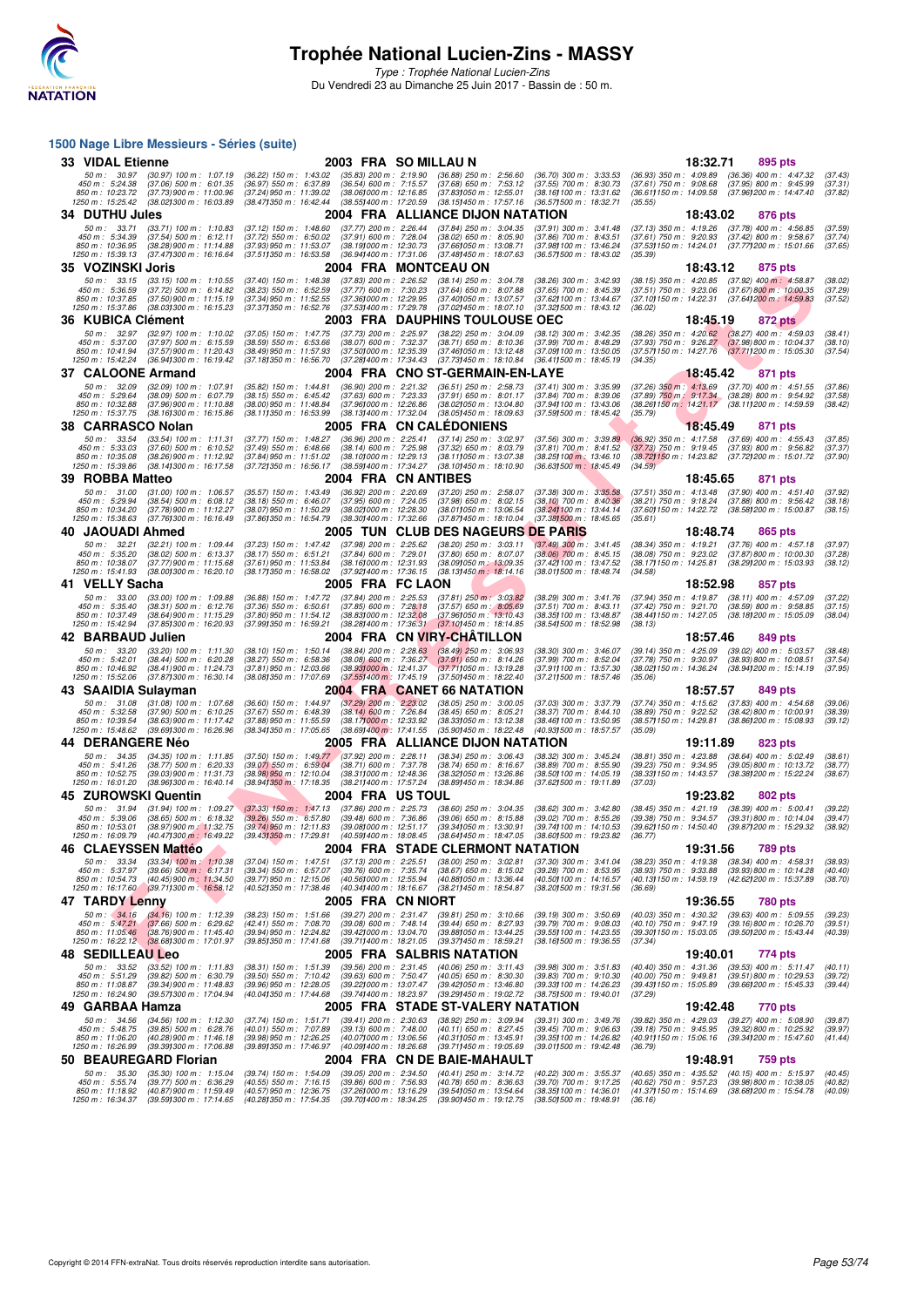

Type : Trophée National Lucien-Zins Du Vendredi 23 au Dimanche 25 Juin 2017 - Bassin de : 50 m.

#### **1500 Nage Libre Messieurs - Séries (suite)**

| <b>BARBIEUX Simon</b><br>51.                                                                                                                                                                                    | <b>FRA US ST-ANDRE</b><br>2005                                                                                                                                                                                                   |                                                                                                                                                                                                                                    | 19:50.38<br>756 pts                                                                                                                                                                                                           |
|-----------------------------------------------------------------------------------------------------------------------------------------------------------------------------------------------------------------|----------------------------------------------------------------------------------------------------------------------------------------------------------------------------------------------------------------------------------|------------------------------------------------------------------------------------------------------------------------------------------------------------------------------------------------------------------------------------|-------------------------------------------------------------------------------------------------------------------------------------------------------------------------------------------------------------------------------|
| 50 m : 35.20<br>$(35.20)$ 100 m : 1:14.33<br>450 m : 5:57.58<br>$(40.37)$ 500 m : 6:38.11<br>850 m : 11:21.23<br>$(40.36)$ 900 m : 12:01.98<br>1250 m : 16:40.50<br>(39.791300 m : 17:19.41                     | $(40.89)$ 200 m : 2:35.05<br>$(39.13)$ 150 m : 1:55.22<br>$(40.53)$ 550 m : 7:18.17<br>(40.06) 600 m : 7:58.66<br>(40.75) 950 m : 12:41.83<br>(39.851000 m : 13:21.81<br>(38.851400 m : 18:36.69<br>(38.911350 m : 17:58.26)     | $(39.83)$ 250 m : 3:16.14<br>(41.09) 300 m : 3:55.70<br>(40.49) 650 m : 8:38.99<br>(40.33) 700 m : 9:19.84<br>(39.981050 m : 14:01.42)<br>(39.611100 m : 14:41.32)<br>(38.43) 450 m : 19:14.71<br>(38.021500 m : 19:50.38          | $(39.56)$ 350 m : 4:36.28<br>$(40.58)$ 400 m : 5:17.21<br>(40.93)<br>$(40.85)$ 750 m : 10:00.41<br>(40.57) 800 m : 10:40.87<br>(40, 46)<br>(39.90) 150 m : 15:21.06<br>(39.741200 m : 16:00.71<br>(39.65)<br>(35.67)          |
| 52 JAEGLE Come                                                                                                                                                                                                  | 2005                                                                                                                                                                                                                             | <b>FRA CNO ST-GERMAIN-EN-LAYE</b>                                                                                                                                                                                                  | 19:53.04<br>752 pts                                                                                                                                                                                                           |
| $50 \text{ m}$ : 34.23<br>$(34.23)$ 100 m : 1:12.94<br>450 m : 5:54.79<br>$(40.46)$ 500 m : 6:35.35<br>850 m : 11:16.33<br>$(39.48)$ 900 m : 11:56.75<br>1250 m : 16:37.79<br>(39.561300 m : 17:17.66           | $(39.49)$ 200 m : 2:32.76<br>$(38.71)$ 150 m : 1:52.43<br>$(40.56)$ 550 m : 7:15.49<br>$(40.14)$ 600 m : 7:56.17<br>(40.42) 950 m : 12:36.60<br>(39.85) 000 m : 13:17.09<br>(39.871350 m : 17:57.01<br>(39.351400 m : 18:36.94   | $(40.33)$ 250 m : 3:13.11<br>$(40.35)$ 300 m : 3:53.44<br>$(40.68)$ 650 m : 8:35.99<br>$(39.82)$ 700 m : 9:16.44<br>(40.34) 100 m : 14:37.78<br>(40.491050 m : 13:57.43)<br>(39.931450 m : 19:16.03<br>(39.091500 m : 19:53.04     | $(40.29)$ 400 m : 5:14.33<br>$(40.33)$ 350 m : 4:33.73<br>(40.60)<br>$(40.45)$ 750 m : 9.56.32<br>(39.88) 800 m : 10:36.85<br>(40.53)<br>(40.35) 150 m : 15:17.94<br>(40.29)<br>(40.161200 m: 15:58.23)<br>(37.01)            |
| 53 FICHER Merlin                                                                                                                                                                                                | 2005 FRA CN VOUZIERS                                                                                                                                                                                                             |                                                                                                                                                                                                                                    | 19:54.18<br><b>750 pts</b>                                                                                                                                                                                                    |
| $50 \text{ m}$ : 33.94<br>$(33.94)$ 100 m : 1:12.21<br>$450 \text{ m}$ : 5:53.63<br>$(40.77)$ 500 m : 6:34.65<br>850 m : 11:18.86<br>$(40.42)$ 900 m : 11:59.62<br>1250 m : 16:40.83<br>(39.301300 m : 17:20.25 | $(38.27)$ 150 m : 1:51.71<br>$(39.50)$ 200 m : 2:31.28<br>$(41.02)$ 550 m : 7:15.02<br>(40.37) 600 m : 7:55.95<br>$(40.76)$ 950 m : 12:40.01<br>(40.391000 m : 13:20.45)<br>(39.42) 350 m : 18:00.78<br>(40.531400 m : 18:40.92) | $(39.57)$ 250 m : 3:11.68<br>$(40.40)$ 300 m : 3:51.41<br>$(40.93)$ 650 m : 8:36.52<br>$(40.57)$ 700 m : 9:17.44<br>(40.441050 m : 14:01.37<br>(40.92) 100 m : 14:41.57<br>(40.141450 m : 19:18.65)<br>(37.731500 m : 19:54.18     | $(40.56)$ 400 m : 5:12.86<br>$(39.73)$ 350 m : 4:31.97<br>(40.89)<br>$(40.92)$ 750 m : 9.57.67<br>(40.23) 800 m : 10.38.44<br>(40.77)<br>(40.20) 150 m : 15:21.64<br>(39.89)<br>(40.071200 m: 16:01.53<br>(35.53)             |
| 54 TALENS Mathieu                                                                                                                                                                                               | 2004 FRA CN BEAUPREAU                                                                                                                                                                                                            |                                                                                                                                                                                                                                    | 19:55.42<br>747 pts                                                                                                                                                                                                           |
| $50 \text{ m}$ : 34.10<br>$(34.10)$ 100 m : 1:13.60<br>$450 \text{ m}$ : 5:56.45<br>$(40.38)$ 500 m : 6:37.67<br>850 m : 11:22.16<br>$(40.52)$ 900 m : 12:02.42<br>1250 m : 16:42.60<br>(39.781300 m : 17:22.25 | $(39.97)$ 200 m : 2:33.53<br>$(39.50)$ 150 m : 1:53.57<br>$(41.22)$ 550 m : 7:18.30<br>(40.63) 600 m : 7:59.49<br>(40.26) 950 m : 12:42.05<br>(39.631000 m : 13:22.62<br>(39.651350 m : 18:02.19<br>(39.941400 m : 18:39.91      | $(39.96)$ $250$ m : $3.14.08$<br>$(40.55)$ 300 m : 3:55.12<br>$(40.52)$ 700 m : 9:20.22<br>$(41.19)$ 650 m : 8:40.01<br>(40.05) 100 m : 14:43.17<br>(40.571050 m : 14:02.67<br>(37.72) 450 m : 19:18.89<br>(38.981500 m : 19:55.42 | $(41.04)$ 350 m : 4:35.81<br>$(40.69)$ 400 m : 5:16.07<br>(40.26)<br>$(40.21)$ 750 m : 10.00.83<br>$(40.61)800 \text{ m}$ : 10:41.64<br>(40.81)<br>(40.50) 150 m : 15:23.25<br>(40.081200 m : 16:02.82)<br>(39.57)<br>(36.53) |
| 55 SOULIE Victor                                                                                                                                                                                                |                                                                                                                                                                                                                                  | 2005 FRA LAGNY-SUR-MARNE NATATION                                                                                                                                                                                                  | 20:18.26<br><b>709 pts</b>                                                                                                                                                                                                    |
| 50 m : 34.99<br>$(34.99)$ 100 m : 1:12.65<br>450 m : 5:54.09<br>$(41.06)$ 500 m : 6:34.57<br>850 m : 11:21.44<br>$(41.59)$ 900 m : 12:01.10<br>1250 m : 16:53.89<br>(43.391300 m : 17:36.01                     | $(37.66)$ 150 m : 1:52.17<br>$(39.52)$ 200 m : 2:31.49<br>$(40.48)$ 550 m : 7:16.17<br>$(41.60)$ 600 m : 7:56.79<br>(39.66) 950 m : 12:42.53<br>(41.431000 m : 13:24.33)<br>(42.121350 m: 18:19.66<br>(43.651400 m : 19:00.37    | $(39.32)$ 250 m : 3:11.70<br>$(40.21)$ 300 m : 3:51.57<br>$(40.62)$ 650 m : 8:37.76<br>$(40.97)$ 700 m : 9:18.30<br>(41.801050 m : 14.06.88<br>(42.55) 100 m : 14:48.79<br>(40.711450 m : 19:38.62)<br>(38.251500 m : 20:18.26     | $(39.87)$ 350 m : 4:32.72<br>$(41.15)$ 400 m : 5:13.03<br>(40.31)<br>$(40.54)$ 750 m : 9:59.67<br>(41.37) 800 m : 10:39.85<br>(40.18)<br>(41.911150 m : 15:27.72)<br>(38.93) 200 m : 16:10.50<br>(42.78)<br>(39.64)           |

### **[50 Dos Messieurs - Séries](http://www.ffnatation.fr/webffn/resultats.php?idact=nat&go=epr&idcpt=47287&idepr=61)** (Samedi 24 Juin 2017)

| JJ |                                                                                                                                                                                                                             |                                                                                                                                                                                                                                                                                                                                                                                                                                                                                                                                                                                                                                                                                                                                                                                                                                                                                                                                                                                                                                                                                                                                                                                                                                                                                                                                                                                                                                                                                                                                                                                                                                                                                                                                                                                                                                                                                                                                                                                                                                                                                                                                                                                                                                                                                                                                                                                                                                                                                                                                                                                                                                                                                                                         |                                                                               |                                                                                                                                                                                                                                                      | 19.94.10 | ruu pia                                                                          |                   |
|----|-----------------------------------------------------------------------------------------------------------------------------------------------------------------------------------------------------------------------------|-------------------------------------------------------------------------------------------------------------------------------------------------------------------------------------------------------------------------------------------------------------------------------------------------------------------------------------------------------------------------------------------------------------------------------------------------------------------------------------------------------------------------------------------------------------------------------------------------------------------------------------------------------------------------------------------------------------------------------------------------------------------------------------------------------------------------------------------------------------------------------------------------------------------------------------------------------------------------------------------------------------------------------------------------------------------------------------------------------------------------------------------------------------------------------------------------------------------------------------------------------------------------------------------------------------------------------------------------------------------------------------------------------------------------------------------------------------------------------------------------------------------------------------------------------------------------------------------------------------------------------------------------------------------------------------------------------------------------------------------------------------------------------------------------------------------------------------------------------------------------------------------------------------------------------------------------------------------------------------------------------------------------------------------------------------------------------------------------------------------------------------------------------------------------------------------------------------------------------------------------------------------------------------------------------------------------------------------------------------------------------------------------------------------------------------------------------------------------------------------------------------------------------------------------------------------------------------------------------------------------------------------------------------------------------------------------------------------------|-------------------------------------------------------------------------------|------------------------------------------------------------------------------------------------------------------------------------------------------------------------------------------------------------------------------------------------------|----------|----------------------------------------------------------------------------------|-------------------|
|    | 50 m: 33.94<br>$(33.94)$ 100 m : 1:12.21<br>$(38.27)$ 150 m : 1:51.71<br>450 m : 5:53.63<br>$(40.77)$ 500 m : 6:34.65<br>(41.02) 550 m : 7:15.02<br>850 m: 11:18.86<br>(40.42) 900 m : 11:59.62<br>(40.76) 950 m : 12:40.01 |                                                                                                                                                                                                                                                                                                                                                                                                                                                                                                                                                                                                                                                                                                                                                                                                                                                                                                                                                                                                                                                                                                                                                                                                                                                                                                                                                                                                                                                                                                                                                                                                                                                                                                                                                                                                                                                                                                                                                                                                                                                                                                                                                                                                                                                                                                                                                                                                                                                                                                                                                                                                                                                                                                                         | (39.50) 200 m : 2:31.28<br>(40.37) 600 m : 7:55.95<br>(40.39) 000 m: 13:20.45 | $(39.57)$ 250 m : 3:11.68<br>(40.40) 300 m: 3:51.41<br>(39.73) 350 m : 4:31.97<br>$(40.93)$ 650 m : 8:36.52<br>(40.57) 700 m : 9:17.44<br>(40.92) 750 m : 9:57.67<br>(40.44) 050 m: 14:01.37<br>(40.92) 100 m : 14:41.57<br>(40.20) 150 m : 15:21.64 |          | $(40.56)$ 400 m : 5:12.86<br>(40.23) 800 m : 10:38.44<br>(40.07) 200 m: 16:01.53 | (4)<br>(4)<br>(3) |
|    | 1250 m : 16:40.83<br>(39.30) 300 m : 17:20.25<br>(39.42) 350 m : 18:00.78<br>54 TALENS Mathieu                                                                                                                              |                                                                                                                                                                                                                                                                                                                                                                                                                                                                                                                                                                                                                                                                                                                                                                                                                                                                                                                                                                                                                                                                                                                                                                                                                                                                                                                                                                                                                                                                                                                                                                                                                                                                                                                                                                                                                                                                                                                                                                                                                                                                                                                                                                                                                                                                                                                                                                                                                                                                                                                                                                                                                                                                                                                         | (40.53) 400 m : 18:40.92                                                      | (40.14) 450 m : 19:18.65<br>(37.73) 500 m : 19:54.18<br>(35.53)<br>2004 FRA CN BEAUPREAU                                                                                                                                                             | 19:55.42 |                                                                                  |                   |
|    | 50 m: 34.10<br>$(34.10)$ 100 m : 1:13.60<br>(39.50) 150 m: 1:53.57                                                                                                                                                          |                                                                                                                                                                                                                                                                                                                                                                                                                                                                                                                                                                                                                                                                                                                                                                                                                                                                                                                                                                                                                                                                                                                                                                                                                                                                                                                                                                                                                                                                                                                                                                                                                                                                                                                                                                                                                                                                                                                                                                                                                                                                                                                                                                                                                                                                                                                                                                                                                                                                                                                                                                                                                                                                                                                         | (39.97) 200 m : 2:33.53                                                       | $(39.96)$ 250 m : 3:14.08<br>(40.55) 300 m : 3:55.12<br>$(41.04)$ 350 m : 4:35.81                                                                                                                                                                    |          | 747 pts<br>$(40.69)$ 400 m : 5:16.07                                             | (4)               |
|    | 450 m: 5:56.45<br>(40.38) 500 m : 6:37.67<br>(41.22) 550 m : 7:18.30<br>850 m : 11:22.16<br>(40.52) 900 m : 12:02.42<br>(40.26) 950 m : 12:42.05<br>1250 m : 16:42.60<br>(39.78) 300 m : 17:22.25                           |                                                                                                                                                                                                                                                                                                                                                                                                                                                                                                                                                                                                                                                                                                                                                                                                                                                                                                                                                                                                                                                                                                                                                                                                                                                                                                                                                                                                                                                                                                                                                                                                                                                                                                                                                                                                                                                                                                                                                                                                                                                                                                                                                                                                                                                                                                                                                                                                                                                                                                                                                                                                                                                                                                                         | (40.63) 600 m : 7:59.49<br>(39.63) 000 m : 13:22.62                           | $(41.19)$ 650 m : 8:40.01<br>(40.52) 700 m : 9:20.22<br>(40.21) 750 m : 10:00.83<br>(40.57) 050 m : 14:02.67<br>(40.05) 100 m: 14:43.17<br>(40.50 <b>)</b> 150 m : 15:23.25<br>(37.72) 450 m : 19:18.89<br>(38.98) 500 m : 19:55.42<br>(36.53)       |          | $(40.61)800 \text{ m}$ : 10:41.64<br>(40.08) 200 m : 16:02.82                    | (4)<br>(3)        |
|    | 55 SOULIE Victor                                                                                                                                                                                                            |                                                                                                                                                                                                                                                                                                                                                                                                                                                                                                                                                                                                                                                                                                                                                                                                                                                                                                                                                                                                                                                                                                                                                                                                                                                                                                                                                                                                                                                                                                                                                                                                                                                                                                                                                                                                                                                                                                                                                                                                                                                                                                                                                                                                                                                                                                                                                                                                                                                                                                                                                                                                                                                                                                                         |                                                                               |                                                                                                                                                                                                                                                      |          | 709 pts                                                                          |                   |
|    | 50 m : 34.99<br>$(34.99)$ 100 m : 1:12.65<br>450 m : 5:54.09<br>$(41.06)$ 500 m : 6:34.57<br>(41.59) 900 m : 12:01.10<br>850 m : 11:21.44<br>1250 m: 16:53.89<br>(43.39) 300 m : 17:36.01                                   |                                                                                                                                                                                                                                                                                                                                                                                                                                                                                                                                                                                                                                                                                                                                                                                                                                                                                                                                                                                                                                                                                                                                                                                                                                                                                                                                                                                                                                                                                                                                                                                                                                                                                                                                                                                                                                                                                                                                                                                                                                                                                                                                                                                                                                                                                                                                                                                                                                                                                                                                                                                                                                                                                                                         |                                                                               | $(40.62)$ 650 m : 8:37.76<br>(40.97) 700 m : 9:18.30<br>(41.80) 050 m: 14:06.88<br>(42.55 <b>)</b> 100 m : 14:48.79<br>(40.711450 m: 19:38.62)<br>(38.25) 500 m : 20:18.26<br>(39.64)                                                                |          |                                                                                  | (4)<br>(4)        |
| 0  | Dos Messieurs - Séries                                                                                                                                                                                                      |                                                                                                                                                                                                                                                                                                                                                                                                                                                                                                                                                                                                                                                                                                                                                                                                                                                                                                                                                                                                                                                                                                                                                                                                                                                                                                                                                                                                                                                                                                                                                                                                                                                                                                                                                                                                                                                                                                                                                                                                                                                                                                                                                                                                                                                                                                                                                                                                                                                                                                                                                                                                                                                                                                                         |                                                                               |                                                                                                                                                                                                                                                      |          |                                                                                  |                   |
|    | 1 THUROTTE Mathys                                                                                                                                                                                                           |                                                                                                                                                                                                                                                                                                                                                                                                                                                                                                                                                                                                                                                                                                                                                                                                                                                                                                                                                                                                                                                                                                                                                                                                                                                                                                                                                                                                                                                                                                                                                                                                                                                                                                                                                                                                                                                                                                                                                                                                                                                                                                                                                                                                                                                                                                                                                                                                                                                                                                                                                                                                                                                                                                                         |                                                                               |                                                                                                                                                                                                                                                      |          | 1059 pts                                                                         |                   |
|    | 2 EMERY Remy                                                                                                                                                                                                                |                                                                                                                                                                                                                                                                                                                                                                                                                                                                                                                                                                                                                                                                                                                                                                                                                                                                                                                                                                                                                                                                                                                                                                                                                                                                                                                                                                                                                                                                                                                                                                                                                                                                                                                                                                                                                                                                                                                                                                                                                                                                                                                                                                                                                                                                                                                                                                                                                                                                                                                                                                                                                                                                                                                         |                                                                               |                                                                                                                                                                                                                                                      |          |                                                                                  |                   |
|    | <b>3 GERAN Youris</b>                                                                                                                                                                                                       |                                                                                                                                                                                                                                                                                                                                                                                                                                                                                                                                                                                                                                                                                                                                                                                                                                                                                                                                                                                                                                                                                                                                                                                                                                                                                                                                                                                                                                                                                                                                                                                                                                                                                                                                                                                                                                                                                                                                                                                                                                                                                                                                                                                                                                                                                                                                                                                                                                                                                                                                                                                                                                                                                                                         |                                                                               |                                                                                                                                                                                                                                                      |          | 1045 pts                                                                         |                   |
| 4  | <b>REYSSENT Luc</b>                                                                                                                                                                                                         |                                                                                                                                                                                                                                                                                                                                                                                                                                                                                                                                                                                                                                                                                                                                                                                                                                                                                                                                                                                                                                                                                                                                                                                                                                                                                                                                                                                                                                                                                                                                                                                                                                                                                                                                                                                                                                                                                                                                                                                                                                                                                                                                                                                                                                                                                                                                                                                                                                                                                                                                                                                                                                                                                                                         |                                                                               |                                                                                                                                                                                                                                                      |          | 1021 pts                                                                         |                   |
| 5  | <b>WAHL Julien</b>                                                                                                                                                                                                          |                                                                                                                                                                                                                                                                                                                                                                                                                                                                                                                                                                                                                                                                                                                                                                                                                                                                                                                                                                                                                                                                                                                                                                                                                                                                                                                                                                                                                                                                                                                                                                                                                                                                                                                                                                                                                                                                                                                                                                                                                                                                                                                                                                                                                                                                                                                                                                                                                                                                                                                                                                                                                                                                                                                         |                                                                               |                                                                                                                                                                                                                                                      |          |                                                                                  |                   |
| 6  | <b>NEHDI Ayoub</b>                                                                                                                                                                                                          | 2003                                                                                                                                                                                                                                                                                                                                                                                                                                                                                                                                                                                                                                                                                                                                                                                                                                                                                                                                                                                                                                                                                                                                                                                                                                                                                                                                                                                                                                                                                                                                                                                                                                                                                                                                                                                                                                                                                                                                                                                                                                                                                                                                                                                                                                                                                                                                                                                                                                                                                                                                                                                                                                                                                                                    | <b>TUN</b>                                                                    |                                                                                                                                                                                                                                                      |          |                                                                                  |                   |
|    | <b>7 LECOURTIER Mathys</b>                                                                                                                                                                                                  | 2003                                                                                                                                                                                                                                                                                                                                                                                                                                                                                                                                                                                                                                                                                                                                                                                                                                                                                                                                                                                                                                                                                                                                                                                                                                                                                                                                                                                                                                                                                                                                                                                                                                                                                                                                                                                                                                                                                                                                                                                                                                                                                                                                                                                                                                                                                                                                                                                                                                                                                                                                                                                                                                                                                                                    |                                                                               |                                                                                                                                                                                                                                                      |          |                                                                                  |                   |
| 8  | <b>JOUVE Nicolas</b>                                                                                                                                                                                                        | 2003                                                                                                                                                                                                                                                                                                                                                                                                                                                                                                                                                                                                                                                                                                                                                                                                                                                                                                                                                                                                                                                                                                                                                                                                                                                                                                                                                                                                                                                                                                                                                                                                                                                                                                                                                                                                                                                                                                                                                                                                                                                                                                                                                                                                                                                                                                                                                                                                                                                                                                                                                                                                                                                                                                                    |                                                                               |                                                                                                                                                                                                                                                      |          |                                                                                  |                   |
| 9  | <b>AIRAUD Yohan</b>                                                                                                                                                                                                         |                                                                                                                                                                                                                                                                                                                                                                                                                                                                                                                                                                                                                                                                                                                                                                                                                                                                                                                                                                                                                                                                                                                                                                                                                                                                                                                                                                                                                                                                                                                                                                                                                                                                                                                                                                                                                                                                                                                                                                                                                                                                                                                                                                                                                                                                                                                                                                                                                                                                                                                                                                                                                                                                                                                         |                                                                               |                                                                                                                                                                                                                                                      |          | 988 pts                                                                          |                   |
|    | 10 RIVIÈRE Clément                                                                                                                                                                                                          |                                                                                                                                                                                                                                                                                                                                                                                                                                                                                                                                                                                                                                                                                                                                                                                                                                                                                                                                                                                                                                                                                                                                                                                                                                                                                                                                                                                                                                                                                                                                                                                                                                                                                                                                                                                                                                                                                                                                                                                                                                                                                                                                                                                                                                                                                                                                                                                                                                                                                                                                                                                                                                                                                                                         |                                                                               |                                                                                                                                                                                                                                                      |          |                                                                                  |                   |
|    | 11 HUGOT Maximilien                                                                                                                                                                                                         |                                                                                                                                                                                                                                                                                                                                                                                                                                                                                                                                                                                                                                                                                                                                                                                                                                                                                                                                                                                                                                                                                                                                                                                                                                                                                                                                                                                                                                                                                                                                                                                                                                                                                                                                                                                                                                                                                                                                                                                                                                                                                                                                                                                                                                                                                                                                                                                                                                                                                                                                                                                                                                                                                                                         |                                                                               |                                                                                                                                                                                                                                                      |          |                                                                                  |                   |
|    | 12 VAN WESTERING Kai                                                                                                                                                                                                        |                                                                                                                                                                                                                                                                                                                                                                                                                                                                                                                                                                                                                                                                                                                                                                                                                                                                                                                                                                                                                                                                                                                                                                                                                                                                                                                                                                                                                                                                                                                                                                                                                                                                                                                                                                                                                                                                                                                                                                                                                                                                                                                                                                                                                                                                                                                                                                                                                                                                                                                                                                                                                                                                                                                         |                                                                               |                                                                                                                                                                                                                                                      |          |                                                                                  |                   |
|    | 13 CLAQUIN Tristan                                                                                                                                                                                                          | 2003                                                                                                                                                                                                                                                                                                                                                                                                                                                                                                                                                                                                                                                                                                                                                                                                                                                                                                                                                                                                                                                                                                                                                                                                                                                                                                                                                                                                                                                                                                                                                                                                                                                                                                                                                                                                                                                                                                                                                                                                                                                                                                                                                                                                                                                                                                                                                                                                                                                                                                                                                                                                                                                                                                                    |                                                                               |                                                                                                                                                                                                                                                      |          |                                                                                  |                   |
|    | <b>13 LEPINAY Come</b>                                                                                                                                                                                                      |                                                                                                                                                                                                                                                                                                                                                                                                                                                                                                                                                                                                                                                                                                                                                                                                                                                                                                                                                                                                                                                                                                                                                                                                                                                                                                                                                                                                                                                                                                                                                                                                                                                                                                                                                                                                                                                                                                                                                                                                                                                                                                                                                                                                                                                                                                                                                                                                                                                                                                                                                                                                                                                                                                                         |                                                                               |                                                                                                                                                                                                                                                      |          |                                                                                  |                   |
|    | 15 AMELOT Nathan                                                                                                                                                                                                            |                                                                                                                                                                                                                                                                                                                                                                                                                                                                                                                                                                                                                                                                                                                                                                                                                                                                                                                                                                                                                                                                                                                                                                                                                                                                                                                                                                                                                                                                                                                                                                                                                                                                                                                                                                                                                                                                                                                                                                                                                                                                                                                                                                                                                                                                                                                                                                                                                                                                                                                                                                                                                                                                                                                         |                                                                               |                                                                                                                                                                                                                                                      |          |                                                                                  |                   |
|    | 16 DARRAS Kyllian                                                                                                                                                                                                           | 2003                                                                                                                                                                                                                                                                                                                                                                                                                                                                                                                                                                                                                                                                                                                                                                                                                                                                                                                                                                                                                                                                                                                                                                                                                                                                                                                                                                                                                                                                                                                                                                                                                                                                                                                                                                                                                                                                                                                                                                                                                                                                                                                                                                                                                                                                                                                                                                                                                                                                                                                                                                                                                                                                                                                    |                                                                               |                                                                                                                                                                                                                                                      |          |                                                                                  |                   |
|    | 16 RATEL Esteban                                                                                                                                                                                                            | 2003                                                                                                                                                                                                                                                                                                                                                                                                                                                                                                                                                                                                                                                                                                                                                                                                                                                                                                                                                                                                                                                                                                                                                                                                                                                                                                                                                                                                                                                                                                                                                                                                                                                                                                                                                                                                                                                                                                                                                                                                                                                                                                                                                                                                                                                                                                                                                                                                                                                                                                                                                                                                                                                                                                                    |                                                                               |                                                                                                                                                                                                                                                      |          |                                                                                  |                   |
|    | 18 VILDEUIL Axel                                                                                                                                                                                                            |                                                                                                                                                                                                                                                                                                                                                                                                                                                                                                                                                                                                                                                                                                                                                                                                                                                                                                                                                                                                                                                                                                                                                                                                                                                                                                                                                                                                                                                                                                                                                                                                                                                                                                                                                                                                                                                                                                                                                                                                                                                                                                                                                                                                                                                                                                                                                                                                                                                                                                                                                                                                                                                                                                                         |                                                                               |                                                                                                                                                                                                                                                      |          |                                                                                  |                   |
|    | 19 STROZYK Evan                                                                                                                                                                                                             |                                                                                                                                                                                                                                                                                                                                                                                                                                                                                                                                                                                                                                                                                                                                                                                                                                                                                                                                                                                                                                                                                                                                                                                                                                                                                                                                                                                                                                                                                                                                                                                                                                                                                                                                                                                                                                                                                                                                                                                                                                                                                                                                                                                                                                                                                                                                                                                                                                                                                                                                                                                                                                                                                                                         |                                                                               |                                                                                                                                                                                                                                                      |          |                                                                                  |                   |
|    | 20 KELLER Gwendal                                                                                                                                                                                                           |                                                                                                                                                                                                                                                                                                                                                                                                                                                                                                                                                                                                                                                                                                                                                                                                                                                                                                                                                                                                                                                                                                                                                                                                                                                                                                                                                                                                                                                                                                                                                                                                                                                                                                                                                                                                                                                                                                                                                                                                                                                                                                                                                                                                                                                                                                                                                                                                                                                                                                                                                                                                                                                                                                                         |                                                                               |                                                                                                                                                                                                                                                      |          |                                                                                  |                   |
|    | 21 KLEIN Alexi                                                                                                                                                                                                              |                                                                                                                                                                                                                                                                                                                                                                                                                                                                                                                                                                                                                                                                                                                                                                                                                                                                                                                                                                                                                                                                                                                                                                                                                                                                                                                                                                                                                                                                                                                                                                                                                                                                                                                                                                                                                                                                                                                                                                                                                                                                                                                                                                                                                                                                                                                                                                                                                                                                                                                                                                                                                                                                                                                         |                                                                               |                                                                                                                                                                                                                                                      |          |                                                                                  |                   |
|    | 22 SENOUCI Sabri                                                                                                                                                                                                            |                                                                                                                                                                                                                                                                                                                                                                                                                                                                                                                                                                                                                                                                                                                                                                                                                                                                                                                                                                                                                                                                                                                                                                                                                                                                                                                                                                                                                                                                                                                                                                                                                                                                                                                                                                                                                                                                                                                                                                                                                                                                                                                                                                                                                                                                                                                                                                                                                                                                                                                                                                                                                                                                                                                         |                                                                               |                                                                                                                                                                                                                                                      |          |                                                                                  |                   |
|    | <b>23 REGISTE Owen</b>                                                                                                                                                                                                      |                                                                                                                                                                                                                                                                                                                                                                                                                                                                                                                                                                                                                                                                                                                                                                                                                                                                                                                                                                                                                                                                                                                                                                                                                                                                                                                                                                                                                                                                                                                                                                                                                                                                                                                                                                                                                                                                                                                                                                                                                                                                                                                                                                                                                                                                                                                                                                                                                                                                                                                                                                                                                                                                                                                         |                                                                               |                                                                                                                                                                                                                                                      |          |                                                                                  |                   |
|    | 24 ELMALEH Sasha                                                                                                                                                                                                            | 2003                                                                                                                                                                                                                                                                                                                                                                                                                                                                                                                                                                                                                                                                                                                                                                                                                                                                                                                                                                                                                                                                                                                                                                                                                                                                                                                                                                                                                                                                                                                                                                                                                                                                                                                                                                                                                                                                                                                                                                                                                                                                                                                                                                                                                                                                                                                                                                                                                                                                                                                                                                                                                                                                                                                    |                                                                               |                                                                                                                                                                                                                                                      |          |                                                                                  |                   |
|    | 24 VIDAL Etienne                                                                                                                                                                                                            |                                                                                                                                                                                                                                                                                                                                                                                                                                                                                                                                                                                                                                                                                                                                                                                                                                                                                                                                                                                                                                                                                                                                                                                                                                                                                                                                                                                                                                                                                                                                                                                                                                                                                                                                                                                                                                                                                                                                                                                                                                                                                                                                                                                                                                                                                                                                                                                                                                                                                                                                                                                                                                                                                                                         |                                                                               |                                                                                                                                                                                                                                                      |          |                                                                                  |                   |
|    | 26 KYAL Wahib                                                                                                                                                                                                               |                                                                                                                                                                                                                                                                                                                                                                                                                                                                                                                                                                                                                                                                                                                                                                                                                                                                                                                                                                                                                                                                                                                                                                                                                                                                                                                                                                                                                                                                                                                                                                                                                                                                                                                                                                                                                                                                                                                                                                                                                                                                                                                                                                                                                                                                                                                                                                                                                                                                                                                                                                                                                                                                                                                         |                                                                               |                                                                                                                                                                                                                                                      |          |                                                                                  |                   |
|    | 27 BOURRICAUD Antoine                                                                                                                                                                                                       |                                                                                                                                                                                                                                                                                                                                                                                                                                                                                                                                                                                                                                                                                                                                                                                                                                                                                                                                                                                                                                                                                                                                                                                                                                                                                                                                                                                                                                                                                                                                                                                                                                                                                                                                                                                                                                                                                                                                                                                                                                                                                                                                                                                                                                                                                                                                                                                                                                                                                                                                                                                                                                                                                                                         |                                                                               |                                                                                                                                                                                                                                                      |          |                                                                                  |                   |
|    | 28 GUIGON Maxence                                                                                                                                                                                                           |                                                                                                                                                                                                                                                                                                                                                                                                                                                                                                                                                                                                                                                                                                                                                                                                                                                                                                                                                                                                                                                                                                                                                                                                                                                                                                                                                                                                                                                                                                                                                                                                                                                                                                                                                                                                                                                                                                                                                                                                                                                                                                                                                                                                                                                                                                                                                                                                                                                                                                                                                                                                                                                                                                                         |                                                                               |                                                                                                                                                                                                                                                      |          |                                                                                  |                   |
|    | <b>29 BESSON Antoine</b>                                                                                                                                                                                                    |                                                                                                                                                                                                                                                                                                                                                                                                                                                                                                                                                                                                                                                                                                                                                                                                                                                                                                                                                                                                                                                                                                                                                                                                                                                                                                                                                                                                                                                                                                                                                                                                                                                                                                                                                                                                                                                                                                                                                                                                                                                                                                                                                                                                                                                                                                                                                                                                                                                                                                                                                                                                                                                                                                                         |                                                                               |                                                                                                                                                                                                                                                      |          |                                                                                  |                   |
|    | 30 NOBER Clement                                                                                                                                                                                                            |                                                                                                                                                                                                                                                                                                                                                                                                                                                                                                                                                                                                                                                                                                                                                                                                                                                                                                                                                                                                                                                                                                                                                                                                                                                                                                                                                                                                                                                                                                                                                                                                                                                                                                                                                                                                                                                                                                                                                                                                                                                                                                                                                                                                                                                                                                                                                                                                                                                                                                                                                                                                                                                                                                                         |                                                                               |                                                                                                                                                                                                                                                      |          |                                                                                  |                   |
|    | 31 CLUSMAN Simon                                                                                                                                                                                                            |                                                                                                                                                                                                                                                                                                                                                                                                                                                                                                                                                                                                                                                                                                                                                                                                                                                                                                                                                                                                                                                                                                                                                                                                                                                                                                                                                                                                                                                                                                                                                                                                                                                                                                                                                                                                                                                                                                                                                                                                                                                                                                                                                                                                                                                                                                                                                                                                                                                                                                                                                                                                                                                                                                                         |                                                                               |                                                                                                                                                                                                                                                      |          |                                                                                  |                   |
|    | 31 GARION Nathan                                                                                                                                                                                                            |                                                                                                                                                                                                                                                                                                                                                                                                                                                                                                                                                                                                                                                                                                                                                                                                                                                                                                                                                                                                                                                                                                                                                                                                                                                                                                                                                                                                                                                                                                                                                                                                                                                                                                                                                                                                                                                                                                                                                                                                                                                                                                                                                                                                                                                                                                                                                                                                                                                                                                                                                                                                                                                                                                                         |                                                                               |                                                                                                                                                                                                                                                      |          |                                                                                  |                   |
|    | 33 COTTEN Eloan                                                                                                                                                                                                             |                                                                                                                                                                                                                                                                                                                                                                                                                                                                                                                                                                                                                                                                                                                                                                                                                                                                                                                                                                                                                                                                                                                                                                                                                                                                                                                                                                                                                                                                                                                                                                                                                                                                                                                                                                                                                                                                                                                                                                                                                                                                                                                                                                                                                                                                                                                                                                                                                                                                                                                                                                                                                                                                                                                         |                                                                               |                                                                                                                                                                                                                                                      |          |                                                                                  |                   |
|    | 34 FOUBERT Etienne                                                                                                                                                                                                          |                                                                                                                                                                                                                                                                                                                                                                                                                                                                                                                                                                                                                                                                                                                                                                                                                                                                                                                                                                                                                                                                                                                                                                                                                                                                                                                                                                                                                                                                                                                                                                                                                                                                                                                                                                                                                                                                                                                                                                                                                                                                                                                                                                                                                                                                                                                                                                                                                                                                                                                                                                                                                                                                                                                         |                                                                               |                                                                                                                                                                                                                                                      |          | 902 pts                                                                          |                   |
|    | 35 ARKHANGELSKY Michel                                                                                                                                                                                                      | (39.65) 350 m : 18:02.19<br>(39.94) 400 m : 18:39.91<br>2005 FRA LAGNY-SUR-MARNE NATATION<br>20:18.26<br>$(39.87)$ 350 m : 4:32.72<br>$(37.66)$ 150 m : 1:52.17<br>(39.52) 200 m : 2:31.49<br>$(39.32)$ 250 m : 3:11.70<br>$(40.21)$ 300 m : 3:51.57<br>$(41.15)$ 400 m : 5:13.03<br>(4)<br>(40.48) 550 m : 7:16.17<br>(41.60) 600 m : 7:56.79<br>(40.54) 750 m: 9:59.67<br>(41.37) 800 m : 10:39.85<br>(39.66) 950 m : 12:42.53<br>(41.43) 000 m: 13:24.33<br>(41.91) 150 m : 15:27.72<br>(38.93) 200 m : 16:10.50<br>(42.12) 350 m : 18:19.66<br>(43.65) 400 m : 19:00.37<br>(Samedi 24 Juin 2017)<br>2003 FRA US CREPY-EN-VALOIS<br>00:28.87<br>2003 FRA A.C SEYSSINETTOIS NATATION<br>00:29.11<br>1045 pts<br>2003 FRA CNIC LES SQUALES<br>00:29.12<br>2003 FRA ASCPA PESSAC NATATION<br>00:29.54<br><b>EN CAEN</b><br>2003 FRA<br>00:29.57<br>1019 pts<br><b>LEO-L. SCHILTIGHEIM-BISCHHEIM</b><br>00:29.63<br><b>1016 pts</b><br>FRA MARTIGUES NATATION<br>00:29.89<br>1002 pts<br><b>FRA PAYS D'AIX NATATION</b><br>00:29.94<br>999 pts<br>2004 FRA STADE ST-LAURENT-DU-VAR NAT<br>00:30.14<br>2003 FRA CAPRICORNE SUD N ST-PIERRE<br>00:30.25<br>982 pts<br>2003 FRA RACING CLUB DE FRANCE WP<br>00:30.45<br>971 pts<br>2003 FRA BIARRITZ OLYMPIQUE<br>00:30.55<br>965 pts<br><b>FRA NAUTIQUE ENTENTE CHALONS</b><br>00:30.63<br>961 pts<br>2003 FRA RACING CLUB DE FRANCE WP<br>00:30.63<br>961 pts<br>2003 FRA ST-GEORGES ARGENTEUIL<br>00:30.69<br>958 pts<br><b>FRA AMIENS METROPOLE NAT.</b><br>00:30.82<br>951 pts<br>00:30.82<br>FRA USC CONFLANS-STE-HONORINE<br>951 pts<br>2003 FRA AS EMERAINVILLE<br>00:30.95<br>944 pts<br>2004 FRA AQUA CLUB PONTAULT-ROISSY<br>00:30.97<br>943 pts<br>2003 FRA TRITON CLUB BELLEVILLE<br>00:31.00<br>941 pts<br>2003 FRA C PAUL-BERT RENNES<br>00:31.02<br>940 pts<br><b>FRA AC VILLEPINTE</b><br>2003<br>00:31.03<br>939 pts<br>2003 FRA ST-DENIS RÉUNION<br>00:31.11<br>935 pts<br><b>MONTPELLIER METROPOLE NATATION</b><br><b>FRA</b><br>00:31.14<br>933 pts<br>2003 FRA SO MILLAU N<br>00:31.14<br>933 pts<br>2003 FRA GIRONDINS BORDEAUX<br>00:31.21<br>930 pts<br>2004 FRA CAHORS NATATION<br>00:31.22<br><b>929 pts</b><br>2003 FRA CN CÉVENNES ALÈS<br>00:31.25<br>928 pts<br>2003 FRA CN ANDRESY<br>00:31.27<br>926 pts<br>2003 FRA SAINT-RAPHAEL NATATION<br>00:31.30<br>925 pts<br>2004 FRA US ST-ANDRE<br>00:31.57<br>911 pts<br>2004 FRA RACING CLUB DE FRANCE WP<br>00:31.57<br>911 pts<br>2003 FRA ST-NAZAIRE ATLANTIQUE NATATION<br>00:31.66<br>906 pts<br>2004 FRA SN VERSAILLES<br>00:31.74<br>2005 RUS OLYMPIC NICE NATATION<br>00:31.86<br>895 pts<br>2004 FRA AC VILLEPINTE<br>00:31.91<br>893 pts<br>2004 FRA FC LAON<br>00:31.95<br>891 pts |                                                                               |                                                                                                                                                                                                                                                      |          |                                                                                  |                   |
|    | 36 COULIBALY Souleymane                                                                                                                                                                                                     |                                                                                                                                                                                                                                                                                                                                                                                                                                                                                                                                                                                                                                                                                                                                                                                                                                                                                                                                                                                                                                                                                                                                                                                                                                                                                                                                                                                                                                                                                                                                                                                                                                                                                                                                                                                                                                                                                                                                                                                                                                                                                                                                                                                                                                                                                                                                                                                                                                                                                                                                                                                                                                                                                                                         |                                                                               |                                                                                                                                                                                                                                                      |          |                                                                                  |                   |
|    | 37 OBJOIS Elias                                                                                                                                                                                                             |                                                                                                                                                                                                                                                                                                                                                                                                                                                                                                                                                                                                                                                                                                                                                                                                                                                                                                                                                                                                                                                                                                                                                                                                                                                                                                                                                                                                                                                                                                                                                                                                                                                                                                                                                                                                                                                                                                                                                                                                                                                                                                                                                                                                                                                                                                                                                                                                                                                                                                                                                                                                                                                                                                                         |                                                                               |                                                                                                                                                                                                                                                      |          |                                                                                  |                   |
|    |                                                                                                                                                                                                                             |                                                                                                                                                                                                                                                                                                                                                                                                                                                                                                                                                                                                                                                                                                                                                                                                                                                                                                                                                                                                                                                                                                                                                                                                                                                                                                                                                                                                                                                                                                                                                                                                                                                                                                                                                                                                                                                                                                                                                                                                                                                                                                                                                                                                                                                                                                                                                                                                                                                                                                                                                                                                                                                                                                                         |                                                                               |                                                                                                                                                                                                                                                      |          |                                                                                  |                   |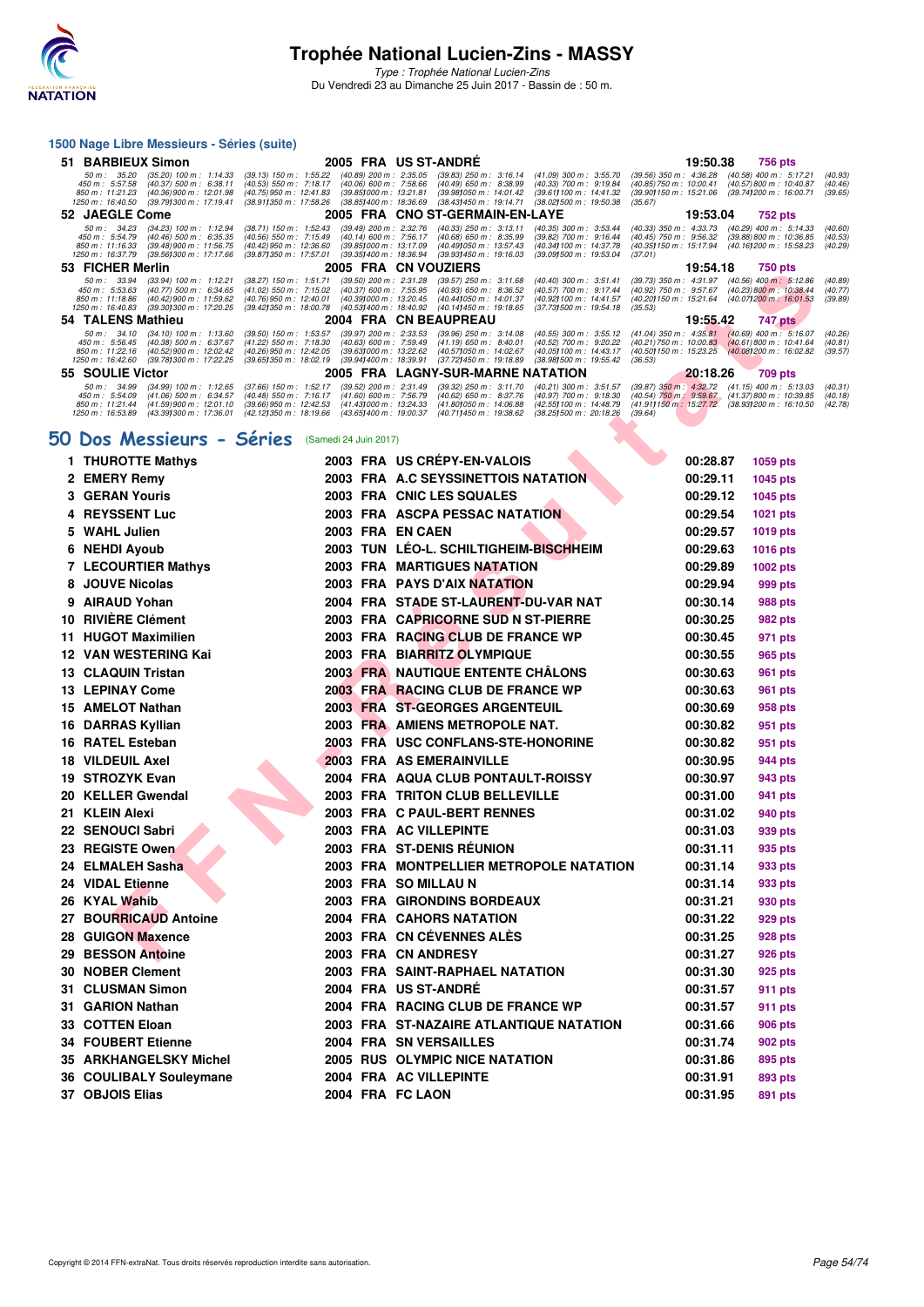

Type : Trophée National Lucien-Zins Du Vendredi 23 au Dimanche 25 Juin 2017 - Bassin de : 50 m.

#### **50 Dos Messieurs - Séries (suite)**

| 38 COMPAN Francois                                |  | 2003 FRA SO MILLAU N                     | 00:31.97      | 890 pts                                                  |
|---------------------------------------------------|--|------------------------------------------|---------------|----------------------------------------------------------|
| 39 ROBBA Matteo                                   |  | 2004 FRA CN ANTIBES                      | 00:32.03      | <b>886 pts</b>                                           |
| 40 AH YONG Victor                                 |  | 2004 MRI CN POSSESSION                   | 00:32.06      | 885 pts                                                  |
| 41 GILBERT Florian                                |  | 2004 FRA ALLIANCE NATATION BESANCON      | 00:32.12      | <b>882 pts</b>                                           |
| 41 GAYAUD Arthur-Tèo                              |  | 2003 FRA CN GUERET                       | 00:32.12      | <b>882 pts</b>                                           |
| 43 SEMPERE Tom                                    |  | 2003 FRA CANET 66 NATATION               | 00:32.16      | <b>880 pts</b>                                           |
| 44 CELESTE Mathéo                                 |  | 2004 FRA BLANC-MESNIL S.N.               | 00:32.21      | 877 pts                                                  |
| 45 DJAMA Axel                                     |  | 2003 FRA CN ASNIERES                     | 00:32.30      | <b>872 pts</b>                                           |
| 46 GALZIN Oscar                                   |  | 2004 FRA SO MILLAU N                     | 00:32.32      | <b>871 pts</b>                                           |
| 47 COURBEZ Remi                                   |  | 2004 FRA BEAUCAIRE TARASCON AC           | 00:32.39      | <b>868 pts</b>                                           |
| <b>48 CANARELLI Baptiste</b>                      |  | 2003 FRA DAUPHINS AIXE-SUR-VIENNE        | 00:32.40      | <b>867 pts</b>                                           |
| 49 BARADAT Mats                                   |  | 2003 FRA AC HYÈRES                       | 00:32.50      | <b>862 pts</b>                                           |
| 50 OBERTAN Maxime                                 |  | 2003 FRA RED STAR CLUB CHAMPIGNY         | 00:32.55      | 859 pts                                                  |
| 51 SAARBACH Alban                                 |  | 2004 FRA CN SARREGUEMINES                | 00:32.65      | 854 pts                                                  |
| 52 DABIN John-William                             |  | 2004 FRA CN CALÉDONIENS                  | 00:32.68      | 853 pts                                                  |
| 53 MELIN Tobias                                   |  | 2003 FRA CLUB NAUTIQUE DE L'ARPAJONNAIS  | 00:32.77      | 848 pts                                                  |
| 54 FANTAUZZI Nicolas                              |  | 2003 FRA AC DÉCINES                      | 00:33.28      | <b>822 pts</b>                                           |
| 55 EL MANSAR Mehdi                                |  | 2004 MAR CN ANTIBES                      | 00:33.48      | 812 pts                                                  |
| <b>56 AGUESSE Tom</b>                             |  | 2005 FRA TOULON VAR NATATION             | 00:33.54      | 809 pts                                                  |
| 57 AQUILINA Alexandre                             |  | 2003 FRA DAUPHINS LES PENNES-MIRABEAU    | 00:33.66      | <b>803 pts</b>                                           |
| 58 RENAUD Natan                                   |  | 2005 FRA CN BOURG-EN-BRESSE              | 00:33.76      | <b>798 pts</b>                                           |
| 59 MATTEI Enzo                                    |  | 2005 FRA OLYMPIQUE NOUMÉA                | 00:34.05      | <b>784 pts</b>                                           |
| 60 HUG-DREYFUS Neal                               |  | 2005 FRA MULHOUSE ON                     | 00:34.06      | <b>784 pts</b>                                           |
| 61 GABALI Cedric                                  |  | 2004 FRA ES VITRY                        | 00:34.08      | <b>783 pts</b>                                           |
| 62 DUCHEMANN Noah                                 |  | 2004 FRA LYON NATATION METROPOLE         | 00:34.10      | <b>782 pts</b>                                           |
| 63 KIM Issei                                      |  | 2005 JPN AS MONACO NATATION              | 00:34.27      | 773 pts                                                  |
| 64 VOZINSKI Joris                                 |  | 2004 FRA MONTCEAU ON                     | 00:34.46      | <b>764 pts</b>                                           |
| 65 LARGERON Pierre                                |  | 2005 FRA CAPÉZENAS                       | 00:34.54      | <b>760 pts</b>                                           |
| 65 EMERY Sacha                                    |  | 2004 FRA DUNKERQUE NATATION              | 00:34.54      | <b>760 pts</b>                                           |
| 67 DUVET Alexis                                   |  | 2005 FRA SO MILLAU N                     | 00:34.74      | 751 pts                                                  |
| 68 ROUBY Jimmy                                    |  | 2005 FRA MONTCEAU ON                     | 00:34.80      | 748 pts                                                  |
| 69 SOULIE Victor                                  |  | 2005 FRA LAGNY-SUR-MARNE NATATION        | 00:34.95      | 741 pts                                                  |
| 70 DUCCI Mathis                                   |  | 2004 FRA AMSL FRÉJUS                     | 00:35.00      | <b>738 pts</b>                                           |
| 71 ANSEL Amédée                                   |  | 2005 FRA C.N DU FLORIVAL                 | 00:35.07      | <b>735 pts</b>                                           |
| <b>71 POUILLART Corentin</b>                      |  | 2005 FRA LYON NATATION METROPOLE         | 00:35.07      | 735 pts                                                  |
| 73 CHANUDET Sébald                                |  | 2005 FRA CN CALÉDONIENS                  | 00:35.17      | 730 pts                                                  |
| 74 BONNAULT Henri                                 |  | 2005 FRA RACING CLUB DE FRANCE WP        | 00:35.42      | <b>718 pts</b>                                           |
| 75 VIANO Lubin                                    |  | 2005 FRA ND VILLEFRANCHE-EN-BEAUJOLAIS   | 00:35.57      | 711 pts                                                  |
| 76 ANOYVEGA LANCON Esteban                        |  | 2005 FRA STADE DE VANVES                 | 00:35.87      | 697 pts                                                  |
| --- CONSTABLE Enzo                                |  | 2003 FRA GIRONDINS BORDEAUX              | <b>DNS Nd</b> |                                                          |
|                                                   |  |                                          |               |                                                          |
| 00 Dos Messieurs - Séries (Dimanche 25 Juin 2017) |  |                                          |               |                                                          |
| 1 THUROTTE Mathys                                 |  | 2003 FRA US CREPY-EN-VALOIS              | 01:03.25      | <b>1016 pts</b>                                          |
| 2 JOUVE Nicolas                                   |  | 2003 FRA PAYS D'AIX NATATION             | 01:03.32      | 50 m: 30.37 (30.37) 100 m: 1:03.25 (32.88)<br>1014 $pts$ |
|                                                   |  |                                          |               | 50 m: 31.05 (31.05) 100 m: 1:03.32 (32.27)               |
| O MELINI AUGUST                                   |  | 0000 TINE LÉO L. COULTICULTIM DICOULITIM | 04.04.07      |                                                          |

# **[100 Dos Messieurs - Séries](http://www.ffnatation.fr/webffn/resultats.php?idact=nat&go=epr&idcpt=47287&idepr=62)** (Dimanche 25 Juin 2017)

| 1 THUROTTE Mathys   |  | 2003 FRA US CRÉPY-EN-VALOIS            |              |              | 01:03.25                                                                                                                                                                                                                                                                                                                                                                             | 1016 pts |  |
|---------------------|--|----------------------------------------|--------------|--------------|--------------------------------------------------------------------------------------------------------------------------------------------------------------------------------------------------------------------------------------------------------------------------------------------------------------------------------------------------------------------------------------|----------|--|
|                     |  |                                        | 50 m : 30.37 |              | $(30.37)$ 100 m : 1:03.25 $(32.$                                                                                                                                                                                                                                                                                                                                                     |          |  |
| 2 JOUVE Nicolas     |  | 2003 FRA PAYS D'AIX NATATION           |              |              | 01:03.32                                                                                                                                                                                                                                                                                                                                                                             | 1014 pts |  |
| 3 NEHDI Ayoub       |  | 2003 TUN LÉO-L. SCHILTIGHEIM-BISCHHEIM |              | 50 m : 31.05 | $(31.05)$ 100 m : 1:03.32 $(32.$<br>01:04.07                                                                                                                                                                                                                                                                                                                                         | 994 pts  |  |
|                     |  |                                        |              |              | 50 m: 31.46 (31.46) 100 m: 1:04.07 (32.                                                                                                                                                                                                                                                                                                                                              |          |  |
| 4 LECOURTIER Mathys |  | <b>2003 FRA MARTIGUES NATATION</b>     |              |              | 01:04.11                                                                                                                                                                                                                                                                                                                                                                             | 993 pts  |  |
|                     |  |                                        |              |              | 50 m: 31.22 (31.22) 100 m: 1:04.11 (32.                                                                                                                                                                                                                                                                                                                                              |          |  |
| 5 HUGOT Maximilien  |  | 2003 FRA RACING CLUB DE FRANCE WP      |              |              | 01:04.47                                                                                                                                                                                                                                                                                                                                                                             | 984 pts  |  |
|                     |  |                                        |              |              | 50 m: 31.14 (31.14) 100 m: 1:04.47 (33.                                                                                                                                                                                                                                                                                                                                              |          |  |
| 6 SENOUCI Sabri     |  | 2003 FRA AC VILLEPINTE                 |              |              | 01:04.78                                                                                                                                                                                                                                                                                                                                                                             | 976 pts  |  |
|                     |  |                                        |              | 50 m : 31.48 | $(31.48)$ 100 m : 1:04.78 (33.                                                                                                                                                                                                                                                                                                                                                       |          |  |
| 7 WAHL Julien       |  | 2003 FRA EN CAEN                       |              |              | 01:04.87                                                                                                                                                                                                                                                                                                                                                                             | 973 pts  |  |
|                     |  |                                        |              |              | 50 m: 31.56 (31.56) 100 m: 1:04.87 (33.                                                                                                                                                                                                                                                                                                                                              |          |  |
| 8 EMERY Remy        |  | 2003 FRA A.C SEYSSINETTOIS NATATION    |              |              | 01:05.01                                                                                                                                                                                                                                                                                                                                                                             | 970 pts  |  |
|                     |  |                                        |              |              | $\overline{a}$ $\overline{a}$ $\overline{a}$ $\overline{a}$ $\overline{a}$ $\overline{a}$ $\overline{a}$ $\overline{a}$ $\overline{a}$ $\overline{a}$ $\overline{a}$ $\overline{a}$ $\overline{a}$ $\overline{a}$ $\overline{a}$ $\overline{a}$ $\overline{a}$ $\overline{a}$ $\overline{a}$ $\overline{a}$ $\overline{a}$ $\overline{a}$ $\overline{a}$ $\overline{a}$ $\overline{$ |          |  |

|              |       | 01:03.25          | 1016 $pts$                          |
|--------------|-------|-------------------|-------------------------------------|
| 50 m: 30.37  |       | $(30.37)$ 100 m : | 1:03.25 (32.88)                     |
|              |       | 01:03.32          | 1014 pts                            |
| 50 m: 31.05  |       | $(31.05) 100 m$ : | 1:03.32 (32.27)                     |
|              |       | 01:04.07          | 994 pts                             |
| 50 m: 31.46  |       | $(31.46) 100 m$ : | $1:04.07$ $(32.61)$                 |
|              |       | 01:04.11          | 993 pts                             |
| 50 m: 31.22  |       | $(31.22)$ 100 m : | $1:04.11$ $(32.89)$                 |
|              |       |                   |                                     |
|              |       | 01:04.47          | 984 pts                             |
| 50 m :       | 31.14 | $(31.14) 100 m$ : | 1:04.47 (33.33)                     |
|              |       | 01:04.78          | 976 pts                             |
| 50 m: 31.48  |       | $(31.48) 100 m$ : | 1:04.78 (33.30)                     |
|              |       | 01:04.87          | 973 pts                             |
| 50 m : 31.56 |       | $(31.56)$ 100 m : | $1:04.87$ $(33.31)$                 |
|              |       |                   | 01:05.01 970 pts                    |
| $50 m$ :     | 31.10 |                   | $(31.10)$ 100 m : 1:05.01 $(33.91)$ |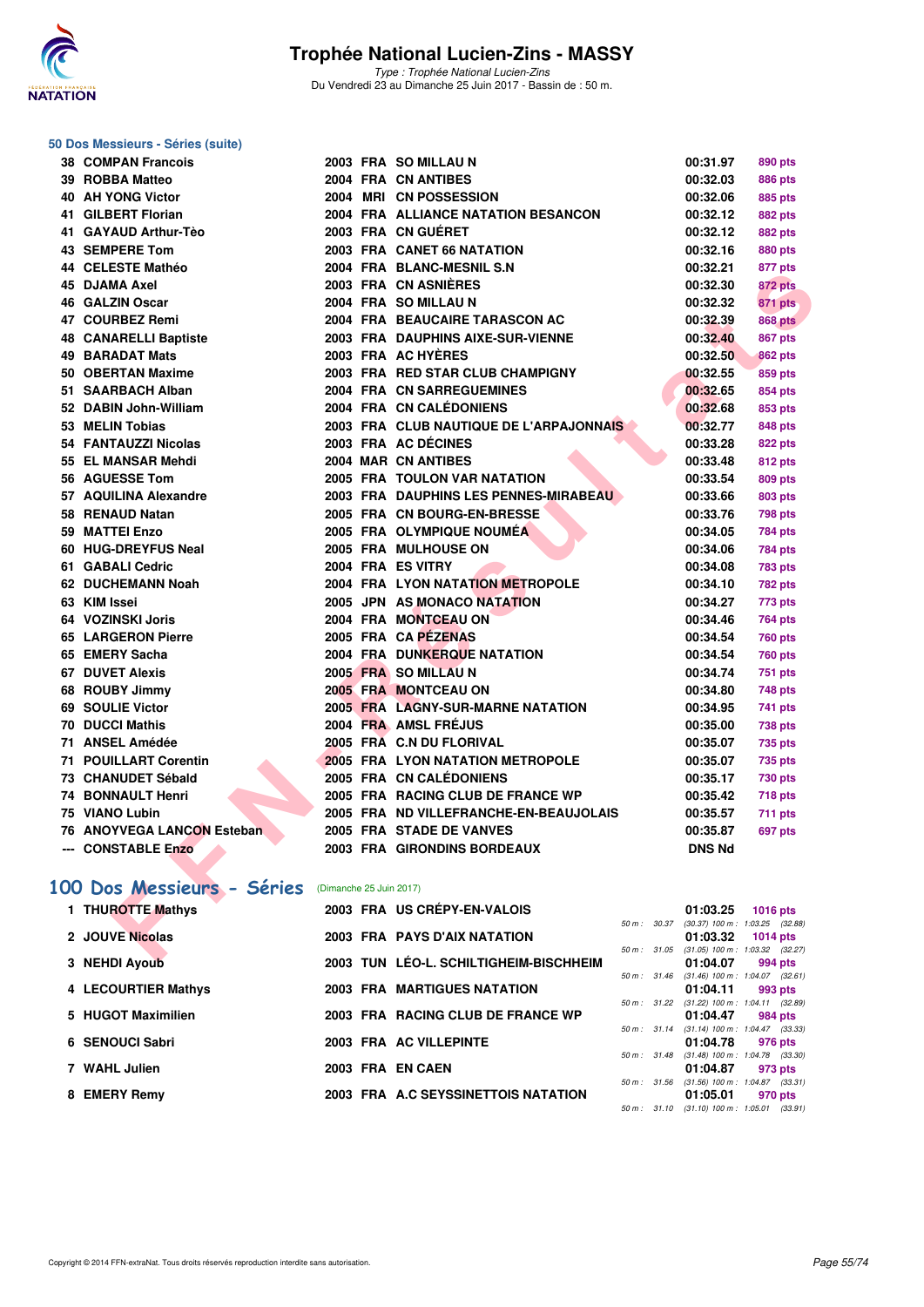

Type : Trophée National Lucien-Zins Du Vendredi 23 au Dimanche 25 Juin 2017 - Bassin de : 50 m.

|     | 100 Dos Messieurs - Séries (suite) |  |                                         |              |       |                                                                                                        |  |
|-----|------------------------------------|--|-----------------------------------------|--------------|-------|--------------------------------------------------------------------------------------------------------|--|
|     | 9 REYSSENT Luc                     |  | 2003 FRA ASCPA PESSAC NATATION          | 50 m: 32.05  |       | 01:05.27<br>963 pts<br>$(32.05)$ 100 m : 1:05.27 $(33.22)$                                             |  |
|     | 10 VAN WESTERING Kai               |  | 2003 FRA BIARRITZ OLYMPIQUE             | 50 m: 32.03  |       | 01:05.54<br>956 pts<br>$(32.03)$ 100 m : 1:05.54 $(33.51)$                                             |  |
|     | 11 AIRAUD Yohan                    |  | 2004 FRA STADE ST-LAURENT-DU-VAR NAT    |              |       | 01:05.57<br>955 pts                                                                                    |  |
|     | 12 RENE CORAIL Yann                |  | 2003 FRA CSN GUYANCOURT                 | 50 m: 31.40  |       | $(31.40)$ 100 m : 1:05.57 $(34.17)$<br>01:05.77<br>950 pts                                             |  |
|     | 13 LAVISSE Manoé                   |  | 2003 FRA ASCPA PESSAC NATATION          | 50 m : 31.70 |       | $(31.70)$ 100 m : 1:05.77 $(34.07)$<br>01:05.95<br>945 pts                                             |  |
|     | <b>14 CLUSMAN Simon</b>            |  | 2004 FRA US ST-ANDRE                    | 50 m: 31.59  |       | $(31.59)$ 100 m : 1:05.95 $(34.36)$<br>01:05.96<br>945 pts                                             |  |
|     | <b>15 LEPINAY Come</b>             |  | 2003 FRA RACING CLUB DE FRANCE WP       | 50 m: 32.40  |       | $(32.40)$ 100 m : 1:05.96 $(33.56)$<br>01:06.22<br>938 pts                                             |  |
|     | 16 LERNO Tom                       |  | 2003 FRA LES DAUPHINS DU MOULE          | 50 m : 31.68 |       | $(31.68)$ 100 m : 1:06.22 $(34.54)$<br>01:06.26<br>937 pts                                             |  |
|     | 17 CLAQUIN Tristan                 |  | 2003 FRA NAUTIQUE ENTENTE CHALONS       | 50 m: 32.59  |       | $(32.59)$ 100 m : 1:06.26 $(33.67)$<br>01:06.31<br>936 pts                                             |  |
|     | 18 ELMALEH Sasha                   |  | 2003 FRA MONTPELLIER METROPOLE NATATION | 50 m: 33.33  |       | $(33.33)$ 100 m : 1:06.31 $(32.98)$<br>01:06.37<br>934 pts                                             |  |
|     | <b>19 GERAN Youris</b>             |  | 2003 FRA CNIC LES SQUALES               | $50 m$ :     | 32.00 | $(32.00)$ 100 m : 1:06.37 $(34.37)$<br>01:06.43<br>933 pts                                             |  |
|     |                                    |  |                                         | $50 m$ :     | 32.20 | (32.20) 100 m: 1:06.43 (34.23)                                                                         |  |
| 20. | <b>GUIGON Maxence</b>              |  | 2003 FRA CN CÉVENNES ALÈS               | $50 m$ :     | 32.43 | 01:06.78<br>924 pts<br>$(32.43)$ 100 m : 1:06.78 $(34.35)$                                             |  |
| 21. | <b>FITZPATRICK Brendan</b>         |  | 2003 FRA CN AVIGNON                     |              |       | 01:06.83<br>923 pts                                                                                    |  |
|     | 22 REGISTE Owen                    |  | 2003 FRA ST-DENIS RÉUNION               | 50 m: 32.00  |       | $(32.00)$ 100 m : 1:06.83 $(34.83)$<br>01:06.97<br>919 pts                                             |  |
|     | 23 FOUBERT Etienne                 |  | 2004 FRA SN VERSAILLES                  | 50 m: 32.77  |       | (32.77) 100 m : 1:06.97 (34.20)<br>01:07.00<br>918 pts                                                 |  |
|     | 24 OBJOIS Elias                    |  | 2004 FRA FC LAON                        | 50 m: 32.66  |       | $(32.66)$ 100 m : 1:07.00 $(34.34)$<br>01:07.12<br>915 pts                                             |  |
|     |                                    |  |                                         | 50 m: 32.36  |       | (32.36) 100 m: 1:07.12 (34.76)                                                                         |  |
|     | 25 KELLER Gwendal                  |  | 2003 FRA TRITON CLUB BELLEVILLE         | 50 m: 32.20  |       | 01:07.83<br>897 pts<br>$(32.20)$ 100 m : 1:07.83 $(35.63)$                                             |  |
|     | 26 KYAL Wahib                      |  | 2003 FRA GIRONDINS BORDEAUX             | 50 m: 33.25  |       | 01:07.90<br>895 pts<br>$(33.25)$ 100 m : 1:07.90 $(34.65)$                                             |  |
| 27. | <b>CELESTE Mathéo</b>              |  | 2004 FRA BLANC-MESNIL S.N               |              |       | 01:07.92<br>895 pts                                                                                    |  |
|     | <b>28 GUILLAUME Maxence</b>        |  | 2003 FRA DUNKERQUE NATATION             | 50 m: 33.19  |       | $(33.19)$ 100 m : 1:07.92 $(34.73)$<br>01:07.97<br>894 pts                                             |  |
|     | 29 KLEIN Alexi                     |  | 2003 FRA C PAUL-BERT RENNES             | 50 m : 32.98 |       | (32.98) 100 m : 1:07.97 (34.99)<br>01:08.08<br>891 pts                                                 |  |
|     |                                    |  |                                         | 50 m: 33.06  |       | $(33.06)$ 100 m : 1:08.08 $(35.02)$                                                                    |  |
|     | 30 DARRAS Kyllian                  |  | 2003 FRA AMIENS METROPOLE NAT.          | 50 m :       | 32.61 | 01:08.16<br>889 pts<br>$(32.61)$ 100 m : 1:08.16 $(35.55)$                                             |  |
|     | 31 KUBICA Clément                  |  | 2003 FRA DAUPHINS TOULOUSE OEC          | 50 m: 33.11  |       | 01:08.24<br><b>887 pts</b><br>$(33.11)$ 100 m : 1:08.24 $(35.13)$                                      |  |
|     | 32 GARION Nathan                   |  | 2004 FRA RACING CLUB DE FRANCE WP       | 50 m: 32.84  |       | 01:08.52<br>880 pts<br>$(32.84)$ 100 m : 1:08.52 $(35.68)$                                             |  |
|     | 33 FERRE Ryan                      |  | <b>2003 FRA DAUPHINS D'ANNECY</b>       | 50 m: 33.18  |       | 01:08.58<br>878 pts<br>$(33.18)$ 100 m : 1:08.58 $(35.40)$                                             |  |
|     | 34 AMELOT Nathan                   |  | <b>2003 FRA ST-GEORGES ARGENTEUIL</b>   |              |       | 01:08.67<br>876 pts                                                                                    |  |
|     | <b>35 ARKHANGELSKY Michel</b>      |  | <b>2005 RUS OLYMPIC NICE NATATION</b>   | 50 m : 32.79 |       | 50 m : 32.69 (32.69) 100 m : 1:08.67 (35.98)<br>01:08.71<br>875 pts<br>(32.79) 100 m : 1:08.71 (35.92) |  |
|     | 36 DJAMA Axel                      |  | 2003 FRA CN ASNIÈRES                    |              |       | 01:08.77<br>874 pts                                                                                    |  |
|     | 37 BESSON Antoine                  |  | 2003 FRA CN ANDRESY                     | 50 m : 32.79 |       | (32.79) 100 m : 1:08.77 (35.98)<br>01:09.23<br>862 pts                                                 |  |
|     | 38 LOMON Florian                   |  | 2004 FRA CN DE BAIE-MAHAULT             | 50 m : 33.05 |       | $(33.05)$ 100 m : 1:09.23 $(36.18)$<br>01:09.33<br>860 pts                                             |  |
|     | <b>39 VIDAL Etienne</b>            |  | 2003 FRA SO MILLAU N                    | 50 m : 33.32 |       | $(33.32)$ 100 m : 1:09.33 $(36.01)$<br>01:09.48<br>856 pts                                             |  |

| 31 KUBICA Clément             |  | 2003 FRA DAUPHINS TOULOUSE OEC      |                  | 01:08.24                                                |         | 887 pts |
|-------------------------------|--|-------------------------------------|------------------|---------------------------------------------------------|---------|---------|
| 32 GARION Nathan              |  | 2004 FRA RACING CLUB DE FRANCE WP   | 50 m: 33.11      | $(33.11)$ 100 m : 1:08.24 $(35.13)$<br>01:08.52         |         | 880 pts |
| 33 FERRE Ryan                 |  | <b>2003 FRA DAUPHINS D'ANNECY</b>   |                  | 50 m: 32.84 (32.84) 100 m: 1:08.52 (35.68)<br>01:08.58  |         | 878 pts |
|                               |  |                                     | 50 m : 33.18     | $(33.18)$ 100 m : 1:08.58 $(35.40)$                     |         |         |
| 34 AMELOT Nathan              |  | 2003 FRA ST-GEORGES ARGENTEUIL      |                  | 01:08.67                                                | 876 pts |         |
| <b>35 ARKHANGELSKY Michel</b> |  | 2005 RUS OLYMPIC NICE NATATION      | 50 m: 32.69      | $(32.69)$ 100 m : 1:08.67 $(35.98)$<br>01:08.71         | 875 pts |         |
|                               |  |                                     | 50 m: 32.79      | $(32.79)$ 100 m : 1:08.71 $(35.92)$                     |         |         |
| 36 DJAMA Axel                 |  | 2003 FRA CN ASNIÈRES                |                  | 01:08.77                                                |         | 874 pts |
| 37 BESSON Antoine             |  | 2003 FRA CN ANDRESY                 | $50 m$ : $32.79$ | $(32.79)$ 100 m : 1:08.77 $(35.98)$<br>01:09.23 862 pts |         |         |
|                               |  |                                     | 50 m : 33.05     | $(33.05)$ 100 m : 1:09.23 $(36.18)$                     |         |         |
| 38 LOMON Florian              |  | 2004 FRA CN DE BAIE-MAHAULT         |                  | 01:09.33                                                |         | 860 pts |
|                               |  |                                     |                  | 50 m: 33.32 (33.32) 100 m: 1:09.33 (36.01)              |         |         |
| <b>39 VIDAL Etienne</b>       |  | 2003 FRA SO MILLAU N                |                  | 01:09.48                                                | 856 pts |         |
|                               |  |                                     |                  | 50 m: 32.95 (32.95) 100 m: 1:09.48 (36.53)              |         |         |
| 40 GILBERT Florian            |  | 2004 FRA ALLIANCE NATATION BESANCON |                  | 01:09.70                                                |         | 851 pts |
|                               |  |                                     | 50 m: 33.63      | $(33.63)$ 100 m : 1:09.70 $(36.07)$                     |         |         |
| 41 AH YONG Victor             |  | 2004 MRI CN POSSESSION              |                  | 01:09.92                                                |         | 845 pts |
|                               |  |                                     | $50 m$ : $33.74$ | $(33.74)$ 100 m : 1:09.92 $(36.18)$                     |         |         |
| 42 GENDASZYK Sacha            |  | 2004 FRA CA PÉZENAS                 |                  | 01:10.48                                                | 832 pts |         |
|                               |  |                                     | 50 m: 34.29      | $(34.29)$ 100 m : 1:10.48 $(36.19)$                     |         |         |
| <b>43 LOMON Ludovic</b>       |  | 2004 FRA CN DE BAIE-MAHAULT         |                  | 01:10.51                                                |         | 831 pts |
| 44 DABIN John-William         |  | 2004 FRA CN CALÉDONIENS             | $50 m$ : $33.61$ | $(33.61)$ 100 m : 1:10.51 $(36.90)$                     |         |         |
|                               |  |                                     |                  | 01:10.60                                                |         | 829 pts |

50 m : 34.30 (34.30) 100 m : 1:10.60 (36.30)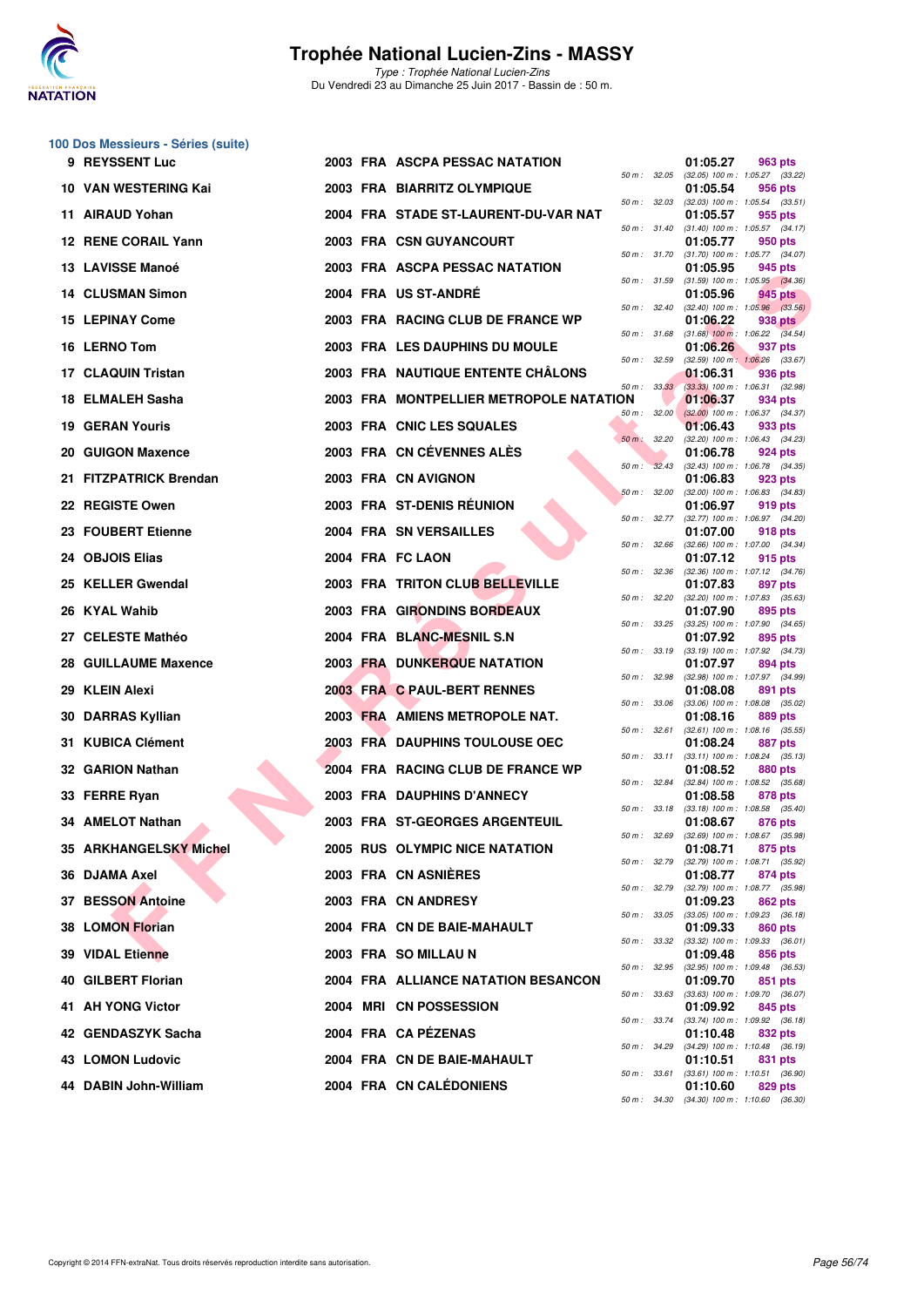

Type : Trophée National Lucien-Zins Du Vendredi 23 au Dimanche 25 Juin 2017 - Bassin de : 50 m.

# **100 Dos Messieurs - Séries (suite)**

| 45 ALISON Hugo             |                         | 2004 FRA US TOUL                                                                                                                       |                          |       | 01:10.63                                        | 828 pts         |         |
|----------------------------|-------------------------|----------------------------------------------------------------------------------------------------------------------------------------|--------------------------|-------|-------------------------------------------------|-----------------|---------|
|                            |                         |                                                                                                                                        |                          |       | 50 m: 34.32 (34.32) 100 m: 1:10.63 (36.31)      |                 |         |
| 46 RIVIÈRE Clément         |                         | 2003 FRA CAPRICORNE SUD N ST-PIERRE                                                                                                    |                          |       | 01:10.66                                        | 827 pts         |         |
| 47 GALZIN Oscar            |                         | 2004 FRA SO MILLAU N                                                                                                                   | 50 m : 34.61             |       | $(34.61)$ 100 m : 1:10.66 $(36.05)$<br>01:11.06 | 818 pts         |         |
|                            |                         |                                                                                                                                        |                          |       | 50 m : 34.42 (34.42) 100 m : 1:11.06 (36.64)    |                 |         |
| 48 PEREIRA Mathis          |                         | 2004 FRA CSN GUYANCOURT                                                                                                                | 50 m : 34.22             |       | 01:11.38<br>$(34.22)$ 100 m : 1:11.38 $(37.16)$ | 810 pts         |         |
| 49 BOURRICAUD Antoine      |                         | 2004 FRA CAHORS NATATION                                                                                                               |                          |       | 01:11.50                                        | 807 pts         |         |
|                            |                         |                                                                                                                                        | 50 m: 32.66              |       | $(32.66)$ 100 m : 1:11.50 $(38.84)$             |                 |         |
| 50 PARIS Idris             |                         | 2003 FRA COULIS NATATION                                                                                                               | 50 m : 34.90             |       | 01:11.61<br>$(34.90)$ 100 m : 1:11.61 $(36.71)$ | <b>804 pts</b>  |         |
| 51 BRICOUT Pacome          |                         | 2005 FRA CN ANTIBES                                                                                                                    |                          |       | 01:12.29                                        | <b>788 pts</b>  |         |
| 52 COULIBALY Souleymane    |                         | 2004 FRA AC VILLEPINTE                                                                                                                 | 50 m: 35.97              |       | $(35.97)$ 100 m : 1:12.29 $(36.32)$<br>01:12.41 | 785 pts         |         |
|                            |                         |                                                                                                                                        |                          |       | 50 m: 34.44 (34.44) 100 m: 1:12.41 (37.97)      |                 |         |
| 53 ROBBA Matteo            |                         | 2004 FRA CN ANTIBES                                                                                                                    |                          |       | 01:12.87                                        | 775 pts         |         |
| 54 EL MANSAR Mehdi         |                         | 2004 MAR CN ANTIBES                                                                                                                    | 50 m: 34.34              |       | (34.34) 100 m : 1:12.87 (38.53)<br>01:12.98     | 772 pts         |         |
|                            |                         |                                                                                                                                        | $50 m$ : $35.47$         |       | $(35.47)$ 100 m : 1:12.98 $(37.51)$             |                 |         |
| 55 DUCHEMANN Noah          |                         | <b>2004 FRA LYON NATATION METROPOLE</b>                                                                                                | 50 m : 34.09             |       | 01:12.99<br>(34.09) 100 m: 1:12.99 (38.90)      | 772 pts         |         |
| 56 MATTEI Enzo             |                         | 2005 FRA OLYMPIQUE NOUMÉA                                                                                                              |                          |       | 01:13.35                                        | 763 pts         |         |
|                            |                         |                                                                                                                                        | $50 m$ :                 | 35.45 | $(35.45)$ 100 m : 1:13.35 $(37.90)$             |                 |         |
| 57 OUARDI Liam             |                         | 2004 FRA C.S MONTERELAIS NATATION                                                                                                      | 50 m: 36.22              |       | 01:13.60<br>$(36.22)$ 100 m : 1:13.60 $(37.38)$ | 758 pts         |         |
| 58 HUG-DREYFUS Neal        |                         | 2005 FRA MULHOUSE ON                                                                                                                   |                          |       | 01:13.97                                        | 749 pts         |         |
| 59 DUVET Alexis            |                         | 2005 FRA SO MILLAU N                                                                                                                   | 50 m : 35.75             |       | $(35.75)$ 100 m : 1:13.97 $(38.22)$<br>01:14.06 | 747 pts         |         |
|                            |                         |                                                                                                                                        | 50 m : 36.13             |       | (36.13) 100 m: 1:14.06 (37.93)                  |                 |         |
| 60 RENAUD Natan            |                         | 2005 FRA CN BOURG-EN-BRESSE                                                                                                            |                          |       | 01:14.46                                        | <b>738 pts</b>  |         |
| 61 ANSEL Amédée            |                         | 2005 FRA C.N DU FLORIVAL                                                                                                               | 50 m : 35.82             |       | (35.82) 100 m: 1:14.46 (38.64)<br>01:14.64      | 734 pts         |         |
|                            |                         |                                                                                                                                        | 50 m : 37.03             |       | $(37.03)$ 100 m : 1:14.64 $(37.61)$             |                 |         |
| <b>62 DUCCI Mathis</b>     |                         | 2004 FRA AMSL FREJUS                                                                                                                   | 50 m : 35.86             |       | 01:14.80<br>$(35.86)$ 100 m : 1:14.80 $(38.94)$ | 730 pts         |         |
| 63 FALOPPA Ethan           |                         | 2005 MON AS MONACO NATATION                                                                                                            |                          |       | 01:14.96                                        | <b>726 pts</b>  |         |
|                            |                         |                                                                                                                                        | 50 m : 36.20             |       | $(36.20)$ 100 m : 1:14.96 $(38.76)$             |                 |         |
| <b>64 LARGERON Pierre</b>  |                         | 2005 FRA CA PEZENAS                                                                                                                    | 50 m : 35.64             |       | 01:15.38<br>$(35.64)$ 100 m : 1:15.38 $(39.74)$ | 717 pts         |         |
| 65 AGUESSE Tom             |                         | 2005 FRA TOULON VAR NATATION                                                                                                           |                          |       | 01:15.86                                        | 706 pts         |         |
| 66 CHANUDET Sébald         |                         | 2005 FRA CN CALEDONIENS                                                                                                                | $50 \text{ m}$ : $36.41$ |       | $(36.41)$ 100 m : 1:15.86 $(39.45)$<br>01:16.00 | 703 pts         |         |
|                            |                         |                                                                                                                                        | 50 m: 37.03              |       | $(37.03)$ 100 m : 1:16.00 $(38.97)$             |                 |         |
| 67 KIM Issei               |                         | 2005 JPN AS MONACO NATATION                                                                                                            | 50 m: 36.43              |       | 01:16.04                                        | 702 pts         |         |
| <b>68 BARBIEUX Simon</b>   |                         | 2005 FRA US ST-ANDRE                                                                                                                   |                          |       | $(36.43)$ 100 m : 1:16.04 $(39.61)$<br>01:17.01 | 681 pts         |         |
|                            |                         |                                                                                                                                        | 50 m : 37.93             |       | $(37.93)$ 100 m : 1:17.01 $(39.08)$             |                 |         |
| 69 VIANO Lubin             |                         | 2005 FRA ND VILLEFRANCHE-EN-BEAUJOLAIS                                                                                                 | 50 m : 37.09             |       | 01:17.96<br>$(37.09)$ 100 m : 1:17.96 $(40.87)$ | 660 pts         |         |
|                            |                         |                                                                                                                                        |                          |       |                                                 |                 |         |
| 200 Dos Messieurs - Séries | (Vendredi 23 Juin 2017) |                                                                                                                                        |                          |       |                                                 |                 |         |
| 1 RENE CORAIL Yann         |                         | 2003 FRA CSN GUYANCOURT                                                                                                                |                          |       | 02:14.71                                        | <b>1031 pts</b> |         |
| 2 JOUVE Nicolas            |                         | 50 m: 32.37 (32.37) 100 m: 1:06.63 (34.26) 150 m: 1:40.97<br>2003 FRA PAYS D'AIX NATATION                                              |                          |       | $(34.34)$ 200 m : 2:14.71 $(33.74)$<br>02:16.21 | 1011 pts        |         |
|                            |                         | 50 m: 31.72 (31.72) 100 m: 1:06.75 (35.03) 150 m: 1:41.79                                                                              |                          |       | (35.04) 200 m : 2:16.21                         |                 | (34.42) |
| 3 HUGOT Maximilien         |                         | 2003 FRA RACING CLUB DE FRANCE WP                                                                                                      |                          |       | 02:20.08                                        | 960 pts         |         |
| 4 LECOURTIER Mathys        |                         | 50 m: 32.52 (32.52) 100 m: 1:08.44 (35.92) 150 m: 1:44.55 (36.11) 200 m: 2:20.08 (35.53)<br>2003 FRA MARTIGUES NATATION                |                          |       | 02:20.75                                        | 951 pts         |         |
| <b>C. MITLINI Avail</b>    |                         | 50 m: 32.79 (32.79) 100 m: 1:09.11 (36.32) 150 m: 1:46.24 (37.13) 200 m: 2:20.75 (34.51)<br>$0.000$ TIME LÉO L. COULTIOUTIM DICOULITIM |                          |       | 00.04.47                                        |                 |         |
|                            |                         |                                                                                                                                        |                          |       |                                                 |                 |         |

|                       |  | $(34.34)$ 200 m : 2:14.71 $(33.74)$<br>50 m : 32.37 (32.37) 100 m : 1:06.63 (34.26) 150 m : 1:40.97              |  |
|-----------------------|--|------------------------------------------------------------------------------------------------------------------|--|
| 2 JOUVE Nicolas       |  | 2003 FRA PAYS D'AIX NATATION<br>02:16.21<br>1011 pts                                                             |  |
|                       |  | (35.04) 200 m : 2:16.21 (34.42)<br>50 m: 31.72 (31.72) 100 m: 1:06.75 (35.03) 150 m: 1:41.79                     |  |
| 3 HUGOT Maximilien    |  | 2003 FRA RACING CLUB DE FRANCE WP<br>02:20.08<br>960 pts                                                         |  |
|                       |  | $(36.11)$ 200 m : 2:20.08 $(35.53)$<br>50 m: 32.52 (32.52) 100 m: 1:08.44 (35.92) 150 m: 1:44.55                 |  |
| 4 LECOURTIER Mathys   |  | <b>2003 FRA MARTIGUES NATATION</b><br>02:20.75<br>951 pts                                                        |  |
|                       |  | (37.13) 200 m : 2:20.75 (34.51)<br>50 m: 32.79 (32.79) 100 m: 1:09.11 (36.32) 150 m: 1:46.24                     |  |
| 5 NEHDI Ayoub         |  | 2003 TUN LEO-L. SCHILTIGHEIM-BISCHHEIM<br>02:21.17<br>946 pts                                                    |  |
|                       |  | $(37.24)$ 200 m : 2:21.17 $(34.41)$<br>50 m: 33.71 (33.71) 100 m: 1:09.52 (35.81) 150 m: 1:46.76                 |  |
| 6 CLUSMAN Simon       |  | 2004 FRA US ST-ANDRE<br>02:21.18<br>946 pts                                                                      |  |
|                       |  | (36.47) 200 m : 2:21.18 (36.23<br>50 m: 33.26 (33.26) 100 m: 1:08.48 (35.22) 150 m: 1:44.95                      |  |
| <b>7 REYSSENT Luc</b> |  | 2003 FRA ASCPA PESSAC NATATION<br>02:21.50<br>942 pts                                                            |  |
|                       |  | $(36.77)$ 200 m : 2:21.50 $(34.71)$<br>50 m: 33.64 (33.64) 100 m: 1:10.02 (36.38) 150 m: 1:46.79                 |  |
| 8 LEPINAY Come        |  | 2003 FRA RACING CLUB DE FRANCE WP<br>02:21.53<br>941 pts                                                         |  |
|                       |  | $(38.05)$ 200 m : 2:21.53 $(35.70)$<br>50 m: 32.39 (32.39) 100 m: 1:07.78 (35.39) 150 m: 1:45.83                 |  |
| 9 SENOUCI Sabri       |  | 2003 FRA AC VILLEPINTE<br>02:21.72<br>939 pts                                                                    |  |
|                       |  | (37.47) 200 m : 2:21.72 (36.41)<br>50 m: 31.90 (31.90) 100 m: 1:07.84 (35.94) 150 m: 1:45.31                     |  |
| 10 ELMALEH Sasha      |  | 2003 FRA MONTPELLIER METROPOLE NATATION<br>02:21.82<br>938 pts                                                   |  |
|                       |  | (36.35) 200 m : 2:21.82 (35.81)<br>$(33.28)$ 100 m : 1:09.66 $(36.38)$ 150 m : 1:46.01<br>$50 \text{ m}$ : 33.28 |  |
|                       |  |                                                                                                                  |  |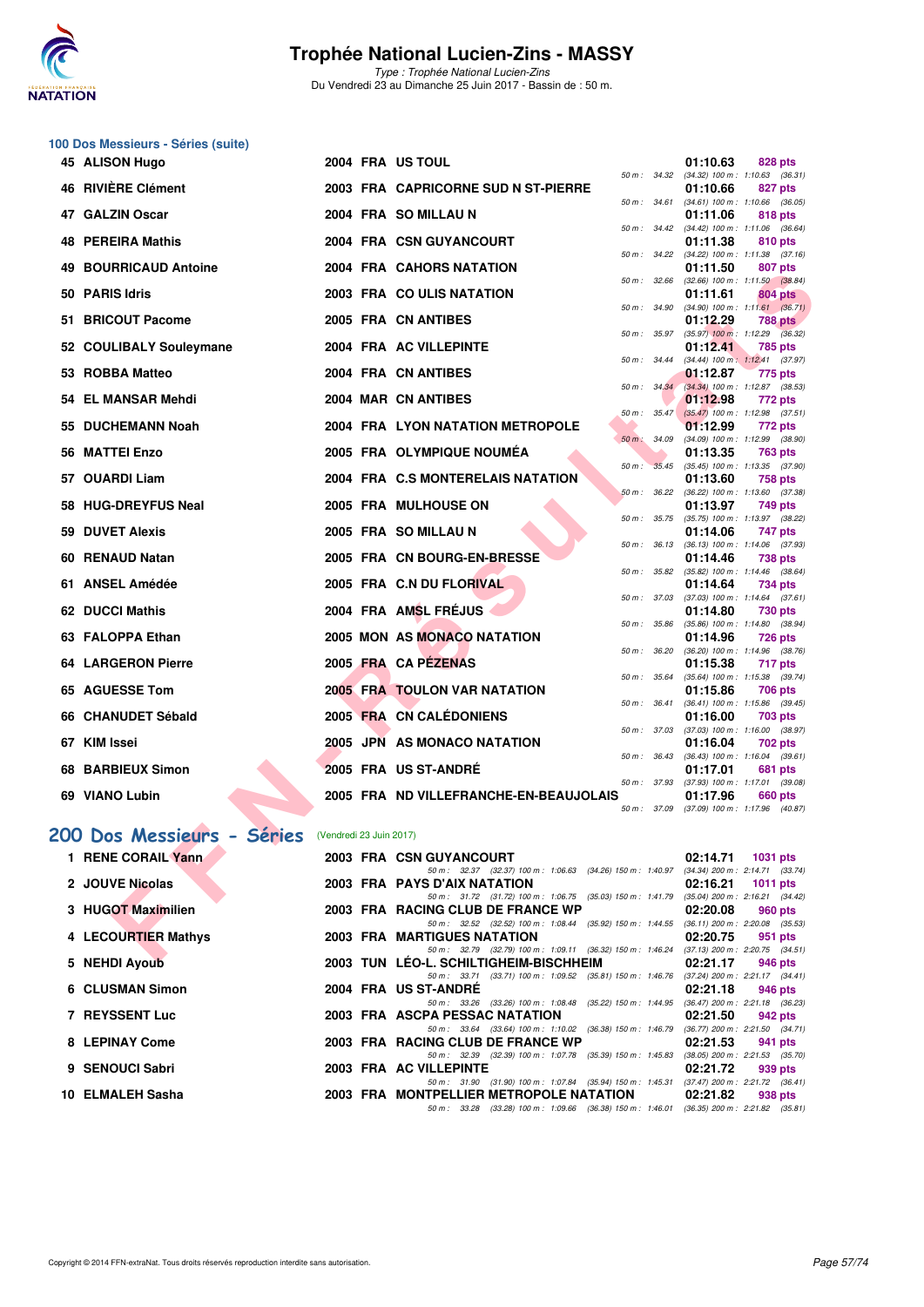

Type : Trophée National Lucien-Zins Du Vendredi 23 au Dimanche 25 Juin 2017 - Bassin de : 50 m.

|     | 200 Dos Messieurs - Séries (suite) |  |                                                                                                                                      |               |                                                |
|-----|------------------------------------|--|--------------------------------------------------------------------------------------------------------------------------------------|---------------|------------------------------------------------|
|     | 11 LAVISSE Manoé                   |  | 2003 FRA ASCPA PESSAC NATATION                                                                                                       | 02:22.04      | 935 pts                                        |
|     | 12 WAHL Julien                     |  | 50 m: 32.50 (32.50) 100 m: 1:08.98 (36.48) 150 m: 1:45.86 (36.88) 200 m: 2:22.04 (36.18)<br>2003 FRA EN CAEN                         | 02:22.15      | 933 pts                                        |
|     | 13 LE PAPE Thomas                  |  | 50 m : 32.19 (32.19) 100 m : 1:08.82 (36.63) 150 m : 1:45.90<br>2003 FRA CNM DIEPPE                                                  | 02:22.98      | $(37.08)$ 200 m : 2:22.15 $(36.25)$<br>923 pts |
|     | 14 CLAQUIN Tristan                 |  | 50 m: 33.75 (33.75) 100 m: 1:10.52 (36.77) 150 m: 1:47.65 (37.13) 200 m: 2:22.98 (35.33)<br><b>2003 FRA NAUTIQUE ENTENTE CHALONS</b> | 02:23.13      | 921 pts                                        |
|     | 15 CRETET Dorian                   |  | 50 m: 32.54 (32.54) 100 m: 1:09.42 (36.88) 150 m: 1:46.41<br>2003 FRA ES MASSY NATATION                                              | 02:24.22      | (36.99) 200 m : 2:23.13 (36.72)<br>907 pts     |
|     | <b>16 FOUBERT Etienne</b>          |  | 50 m: 33.48 (33.48) 100 m: 1:10.10 (36.62) 150 m: 1:48.02 (37.92) 200 m: 2:24.22 (36.20)<br>2004 FRA SN VERSAILLES                   | 02:24.43      | 904 pts                                        |
|     | 17 GUIGON Maxence                  |  | 50 m: 33.51 (33.51) 100 m: 1:09.35 (35.84) 150 m: 1:46.64<br>2003 FRA CN CEVENNES ALES                                               | 02:24.45      | $(37.29)$ 200 m : 2:24.43 $(37.79)$<br>904 pts |
|     | 18 VAN WESTERING Kai               |  | 50 m: 33.15 (33.15) 100 m: 1:09.31 (36.16) 150 m: 1:47.17 (37.86) 200 m: 2:24.45 (37.28)<br>2003 FRA BIARRITZ OLYMPIQUE              | 02:24.59      | 902 pts                                        |
|     | 19 TEULE Enzo                      |  | 50 m: 34.42 (34.42) 100 m: 1:11.29 (36.87) 150 m: 1:48.77 (37.48) 200 m: 2:24.59 (35.82)<br>2004 FRA CNO ST-GERMAIN-EN-LAYE          | 02:25.17      | 895 pts                                        |
|     |                                    |  | 50 m: 33.67 (33.67) 100 m: 1:10.24 (36.57) 150 m: 1:48.62                                                                            |               | (38.38) 200 m : 2:25.17 (36.55)                |
|     | 20 REGISTE Owen                    |  | 2003 FRA ST-DENIS REUNION<br>50 m: 34.12 (34.12) 100 m: 1:11.28 (37.16) 150 m: 1:49.50                                               | 02:25.99      | 885 pts<br>$(38.22)$ 200 m : 2:25.99 $(36.49)$ |
|     | 21 KYAL Wahib                      |  | 2003 FRA GIRONDINS BORDEAUX<br>50 m : 33.69 (33.69) 100 m : 1:10.61 (36.92) 150 m : 1:48.76                                          | 02:26.00      | 885 pts<br>$(38.15)$ 200 m : 2:26.00 $(37.24)$ |
|     | 22 GARION Nathan                   |  | 2004 FRA RACING CLUB DE FRANCE WP<br>50 m: 34.72 (34.72) 100 m: 1:12.07 (37.35) 150 m: 1:49.65 (37.58) 200 m: 2:26.55 (36.90)        | 02:26.55      | 878 pts                                        |
|     | 23 OBJOIS Elias                    |  | 2004 FRA FC LAON                                                                                                                     | 02:27.04      | 872 pts                                        |
|     | 24 AIRAUD Yohan                    |  | 50 m: 34.35 (34.35) 100 m: 1:12.35 (38.00) 150 m: 1:49.99<br>2004 FRA STADE ST-LAURENT-DU-VAR NAT                                    | 02:27.75      | $(37.64)$ 200 m : 2:27.04 $(37.05)$<br>863 pts |
|     | 25 DJAMA Axel                      |  | 50 m: 33.17 (33.17) 100 m: 1:11.01 (37.84) 150 m: 1:50.69<br>2003 FRA CN ASNIERES                                                    | 02:27.79      | $(39.68)$ 200 m : 2:27.75 $(37.06)$<br>863 pts |
|     | 26 CELESTE Mathéo                  |  | 50 m: 33.64 (33.64) 100 m: 1:10.78 (37.14) 150 m: 1:50.10<br>2004 FRA BLANC-MESNIL S.N                                               | 02:28.62      | (39.32) 200 m : 2:27.79 (37.69)<br>852 pts     |
|     | 27 DARRAS Kyllian                  |  | 50 m: 34.26 (34.26) 100 m: 1:11.54 (37.28) 150 m: 1:50.17<br>2003 FRA AMIENS METROPOLE NAT.                                          | 02:28.73      | $(38.63)$ 200 m : 2:28.62 $(38.45)$<br>851 pts |
|     | <b>28 EL MANSAR Mehdi</b>          |  | 50 m : 35.45 (35.45) 100 m : 1:14.00 (38.55) 150 m : 1:52.02<br>2004 MAR CN ANTIBES                                                  | 02:30.06      | $(38.02)$ 200 m : 2:28.73 $(36.71)$<br>835 pts |
| 29. | <b>GILBERT Florian</b>             |  | 50 m: 34.81 (34.81) 100 m: 1:13.17 (38.36) 150 m: 1:52.32 (39.15) 200 m: 2:30.06 (37.74)<br>2004 FRA ALLIANCE NATATION BESANCON      | 02:30.07      | 835 pts                                        |
|     |                                    |  | 50 m : 34.34 (34.34) 100 m : 1:13.14 (38.80) 150 m : 1:52.39                                                                         |               | (39.25) 200 m : 2:30.07 (37.68)                |
|     | <b>30 ARKHANGELSKY Michel</b>      |  | <b>2005 RUS OLYMPIC NICE NATATION</b><br>50 m: 34.88 (34.88) 100 m: 1:13.28 (38.40) 150 m: 1:52.38                                   | 02:30.30      | 832 pts<br>$(39.10)$ 200 m : 2:30.30 $(37.92)$ |
|     | 31 ALISON Hugo                     |  | 2004 FRA US TOUL<br>50 m: 35.14 (35.14) 100 m: 1:13.30 (38.16) 150 m: 1:52.92                                                        | 02:31.29      | 820 pts<br>(39.62) 200 m : 2:31.29 (38.37)     |
|     | 32 AH YONG Victor                  |  | 2004 MRI CN POSSESSION<br>50 m: 33.91 (33.91) 100 m: 1:12.63 (38.72) 150 m: 1:52.57                                                  | 02:31.41      | 819 pts<br>(39.94) 200 m : 2:31.41 (38.84)     |
|     | 33 PARIS Idris                     |  | 2003 FRA COULIS NATATION<br>50 m: 36.22 (36.22) 100 m: 1:14.39 (38.17) 150 m: 1:53.59                                                | 02:31.77      | 814 pts<br>(39.20) 200 m : 2:31.77 (38.18)     |
|     | 34 OUARDI Liam                     |  | 2004 FRA C.S MONTERELAIS NATATION                                                                                                    | 02:33.01      | 800 pts                                        |
|     | 35 DABIN John-William              |  | 50 m: 35.93 (35.93) 100 m: 1:14.58 (38.65) 150 m: 1:54.06 (39.48) 200 m: 2:33.01 (38.95)<br>2004 FRA CN CALEDONIENS                  | 02:33.35      | 796 pts                                        |
|     | 36 GENDASZYK Sacha                 |  | 50 m: 36.37 (36.37) 100 m: 1:15.17 (38.80) 150 m: 1:55.12<br>2004 FRA CA PEZENAS                                                     | 02:33.88      | (39.95) 200 m : 2:33.35 (38.23)<br>789 pts     |
|     | 37 BARBAUD Julien                  |  | 50 m: 35.40 (35.40) 100 m: 1:14.24 (38.84) 150 m: 1:54.89<br>2004 FRA CN VIRY-CHATILLON                                              | 02:34.52      | (40.65) 200 m : 2:33.88 (38.99)<br>782 pts     |
|     | <b>38 DUVET Alexis</b>             |  | 50 m: 36.00 (36.00) 100 m: 1:16.46 (40.46) 150 m: 1:56.71 (40.25) 200 m: 2:34.52 (37.81)<br>2005 FRA SO MILLAU N                     | 02:35.36      | 772 pts                                        |
|     | 39 BARBIEUX Simon                  |  | 50 m: 36.82 (36.82) 100 m: 1:16.57 (39.75) 150 m: 1:56.56<br>2005 FRA US ST-ANDRE                                                    | 02:37.32      | $(39.99)$ 200 m : 2:35.36 $(38.80)$<br>749 pts |
|     | 40 KIM Issei                       |  | 50 m: 38.41 (38.41) 100 m: 1:17.91 (39.50) 150 m: 1:58.24<br>2005 JPN AS MONACO NATATION                                             | 02:39.23      | (40.33) 200 m : 2:37.32 (39.08)                |
|     |                                    |  | 50 m: 36.33 (36.33) 100 m: 1:17.01 (40.68) 150 m: 1:58.91                                                                            |               | 728 pts<br>(41.90) 200 m : 2:39.23 (40.32)     |
|     | 41 CHANUDET Sébald                 |  | 2005 FRA CN CALEDONIENS<br>50 m: 36.94 (36.94) 100 m: 1:17.68 (40.74) 150 m: 1:59.55 (41.87) 200 m: 2:39.30 (39.75)                  | 02:39.30      | 727 pts                                        |
|     | 42 DUTHU Jules                     |  | 2004 FRA ALLIANCE DIJON NATATION<br>50 m: 37.19 (37.19) 100 m: 1:18.54 (41.35) 150 m: 2:00.97 (42.43) 200 m: 2:40.27 (39.30)         | 02:40.27      | <b>716 pts</b>                                 |
|     | 43 HUG-DREYFUS Neal                |  | 2005 FRA MULHOUSE ON<br>50 m: 36.46 (36.46) 100 m: 1:17.15 (40.69) 150 m: 1:59.67 (42.52) 200 m: 2:40.94 (41.27)                     | 02:40.94      | 708 pts                                        |
|     | --- KLEIN Alexi                    |  | 2003 FRA C PAUL-BERT RENNES                                                                                                          | DNF           |                                                |
|     | --- LOMON Florian                  |  | 2004 FRA CN DE BAIE-MAHAULT                                                                                                          | <b>DSQ Vi</b> |                                                |

**[50 Brasse Messieurs - Séries](http://www.ffnatation.fr/webffn/resultats.php?idact=nat&go=epr&idcpt=47287&idepr=71)** (Dimanche 25 Juin 2017)

**1 FITZPATRICK Brendan 2003 FRA CN AVIGNON 00:30.20 1135 pts**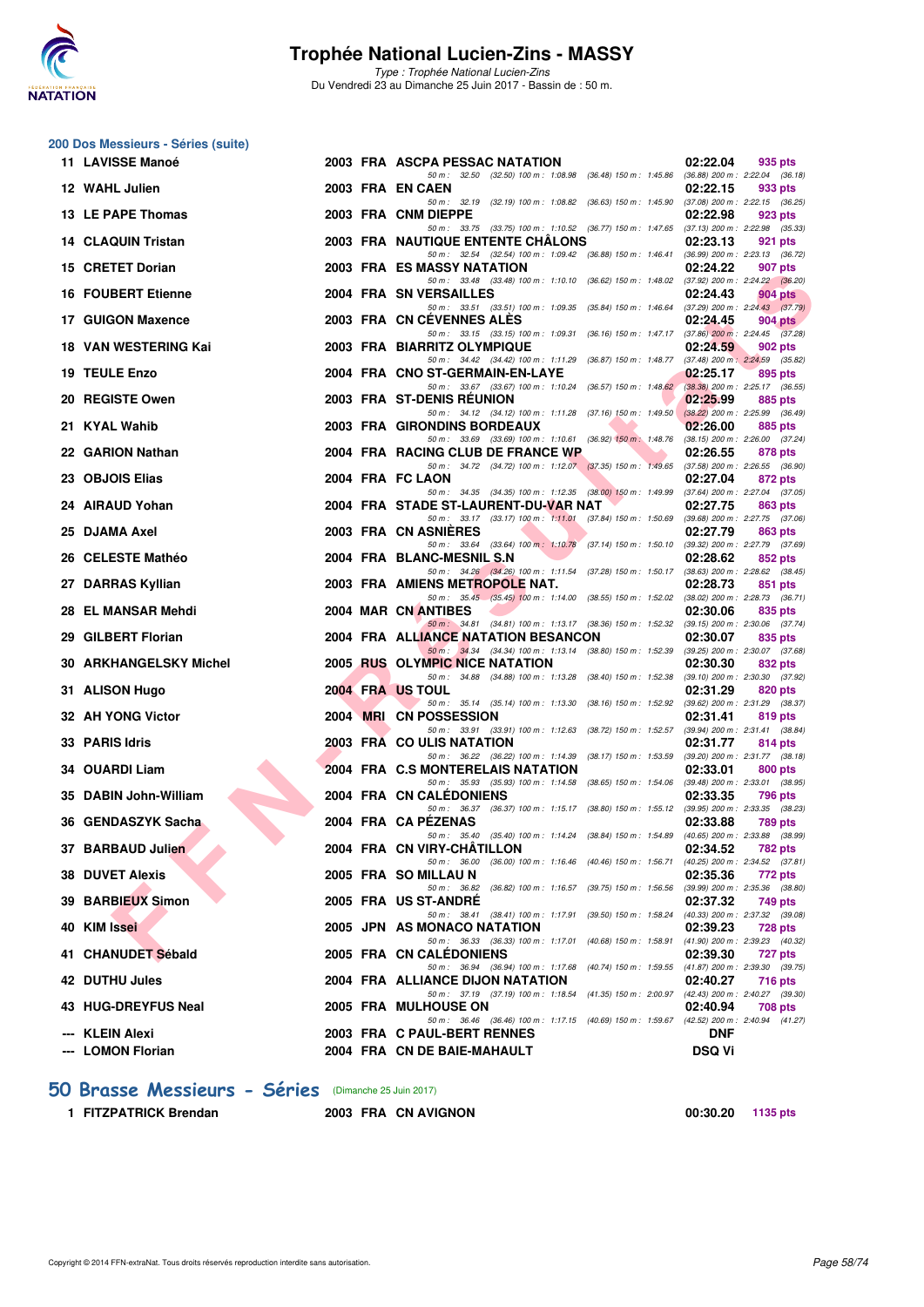

Type : Trophée National Lucien-Zins Du Vendredi 23 au Dimanche 25 Juin 2017 - Bassin de : 50 m.

#### **50 Brasse Messieurs - Séries (suite)**

| 2 CHALENDAR Léo                           |  | 2003 FRA AC BOULOGNE-BILLANCOURT                               | 00:31.16             | 1085 pts           |
|-------------------------------------------|--|----------------------------------------------------------------|----------------------|--------------------|
| 3 RENE CORAIL Yann                        |  | 2003 FRA CSN GUYANCOURT                                        | 00:31.63             | 1060 pts           |
| 4 FANTAUZZI Nicolas                       |  | 2003 FRA AC DÉCINES                                            | 00:31.89             | <b>1047 pts</b>    |
| 5 FREROT Thomas                           |  | 2003 FRA ALLIANCE DIJON NATATION                               | 00:32.22             | 1030 pts           |
| 6 LESERT Vincent                          |  | 2003 FRA STADE BÉTHUNE PÉLICAN CLUB                            | 00:32.73             | 1005 pts           |
| 7 MALLEGOL Igor                           |  | <b>2003 FRA DAUPHINS TOULOUSE OEC</b>                          | 00:33.01             | 991 pts            |
| 7 ATTENOT Corentin                        |  | 2004 FRA REIMS NATATION 89                                     | 00:33.01             | 991 pts            |
| 9 ZAYNOULINE Chaoukat                     |  | 2003 FRA CERCLE DES NAGEURS DE TALENCE                         | 00:33.08             | 987 pts            |
| 10 GORLIER Enzo                           |  | 2003 FRA AC VILLEPINTE                                         | 00:33.23             | <b>980 pts</b>     |
| 11 HUDAN Nathan                           |  | 2003 FRA CN CALÉDONIENS                                        | 00:33.25             | 979 pts            |
| 12 MELIN Tobias                           |  | 2003 FRA CLUB NAUTIQUE DE L'ARPAJONNAIS                        | 00:33.26             | 978 pts            |
| 13 KUBICA Clément                         |  | 2003 FRA DAUPHINS TOULOUSE OEC                                 | 00:33.29             | 977 pts            |
| <b>14 LUQUET Maxime</b>                   |  | 2004 FRA OLYMPIQUE LA GARENNE-COLOMBES                         | 00:33.46             | 969 pts            |
| 14 KELLER Gwendal                         |  | 2003 FRA TRITON CLUB BELLEVILLE                                | 00:33.46             | 969 pts            |
| <b>16 LOMON Ludovic</b>                   |  | 2004 FRA CN DE BAIE-MAHAULT                                    | 00:33.49             | 967 pts            |
| <b>17 BAILLY Paulemile</b>                |  | 2003 FRA EN CAEN                                               | 00:33.52             | <b>966 pts</b>     |
| <b>18 GUILLAUME Maxence</b>               |  | 2003 FRA DUNKERQUE NATATION                                    | 00:33.61             | 961 pts            |
| <b>18 PILLER Mathis</b>                   |  | 2003 FRA CA L'HAY-LES-ROSES                                    | 00:33.61             | <b>961 pts</b>     |
| 20 VERGER Maxime                          |  | 2003 FRA C PAUL-BERT RENNES                                    | 00:33.62             | 961 pts            |
| 21 ZEINATY Thomas                         |  | 2003 FRA STADE FRANÇAIS O COURBEVOIE                           | 00:33.73             | 955 pts            |
| 22 GRONDIN Raja                           |  | 2003 FRA AQUATIC CLUB DE L'EST REUNION                         | 00:33.76             | 954 pts            |
| 23 ELMALEH Sasha                          |  | 2003 FRA MONTPELLIER METROPOLE NATATION                        | 00:33.85             | 950 pts            |
| 24 GROS-HENGSTENBERG Esteban              |  | 2003 FRA USC CONFLANS-STE-HONORINE                             | 00:33.88             | 948 pts            |
| 25 DEDIEU Brandon                         |  | 2003 FRA CN CALÉDONIENS                                        | 00:34.06             | 940 pts            |
| 26 PELEY Lucas                            |  | 2003 FRA CN CALÉDONIENS                                        | 00:34.17             | 934 pts            |
| 27 LEFEVRE Pierre                         |  | 2003 FRA P.V GRANDVILLIERS NATATION                            | 00:34.18             | 934 pts            |
| 28 DESCAMPS Aurelien                      |  | <b>2003 FRA MOREUIL NATATION</b>                               | 00:34.20             | 933 pts            |
| 29 BILLAUD Nicolas                        |  | 2004 FRA ANGERS NATATION                                       | 00:34.29             | 928 pts            |
| <b>30 COMPAN Francois</b>                 |  | 2003 FRA SO MILLAU N                                           | 00:34.36             | 925 pts            |
| 31 KRPINA Ante-Nikola                     |  | 2003 FRA AAS SARCELLES NATATION 95                             | 00:34.46             | 920 pts            |
| 32 PARIS Idris                            |  | 2003 FRA CO ULIS NATATION                                      | 00:34.47             | <b>920 pts</b>     |
| 33 MAZELLIER Nans                         |  | 2004 FRA ASEC ST-PAUL LA RÉUNION                               | 00:34.61             | 913 pts            |
| <b>34 LECOINTRE LAFOUREST Louis-Marie</b> |  | 2004 FRA SO MILLAU N                                           | 00:34.62             | 913 pts            |
| 35 HERNANDEZ Dorian                       |  | 2003 FRA CN BRUNOY-ESSONNE                                     | 00:34.66             | 911 pts            |
| 36 AIRAUD Yohan                           |  | 2004 FRA STADE ST-LAURENT-DU-VAR NAT                           | 00:34.79             | 905 pts            |
| 37 LOMBARDO Maxime                        |  | <b>2003 FRA NATATION HOCHFELDEN</b>                            | 00:34.80             | 904 pts            |
| 38 PREVOTAT Arthur                        |  | 2004 FRA ASEC ST-PAUL LA RÉUNION                               | 00:34.99             | 895 pts            |
| 39 BIKAI COMBE Lorenzo                    |  | 2004 FRA RACING CLUB DE FRANCE WP                              | 00:35.00             | 895 pts            |
| 40 SALETES Jacques                        |  | 2003 FRA US COLOMIERS NATATION                                 | 00:35.04             | 893 pts            |
| 41 DUCCI Mathis                           |  | 2004 FRA AMSL FRÉJUS                                           | 00:35.11             | 890 pts            |
| <b>42 BERGES Etienne</b>                  |  | 2003 FRA BORDEAUX ÉTUDIANTS CLUB                               | 00:35.16             | 887 pts            |
| 43 BERNARD-PLANESSE Eliott                |  | 2005 FRA EN TOURS                                              | 00:35.18             | <b>886 pts</b>     |
| 44 AMELOT Nathan                          |  | 2003 FRA ST-GEORGES ARGENTEUIL                                 | 00:35.22             | <b>884 pts</b>     |
| <b>45 BONDUELLE Bastien</b>               |  | <b>2004 FRA DUNKERQUE NATATION</b>                             | 00:35.34             | 879 pts            |
| <b>46 DJAMA Axel</b>                      |  | 2003 FRA CN ASNIÈRES                                           | 00:35.41             | 876 pts            |
| <b>47 ALISON Hugo</b>                     |  | 2004 FRA US TOUL                                               | 00:35.42             | 875 pts            |
| <b>48 BESSON Antoine</b>                  |  | 2003 FRA CN ANDRESY                                            | 00:35.63             | 865 pts            |
| 49 SMIRI Mohamed                          |  | 2003 TUN SCUF PARIS                                            | 00:35.68             | <b>863 pts</b>     |
|                                           |  |                                                                |                      |                    |
| 50 VIANO Lubin<br>51 VIDAL Etienne        |  | 2005 FRA ND VILLEFRANCHE-EN-BEAUJOLAIS<br>2003 FRA SO MILLAU N | 00:35.75<br>00:36.01 | 860 pts            |
| 52 AQUILINA Alexandre                     |  | 2003 FRA DAUPHINS LES PENNES-MIRABEAU                          | 00:36.02             | 848 pts<br>847 pts |
| 53 NOTEBAERT Romain                       |  | 2004 FRA SN LENS                                               | 00:36.42             |                    |
| 54 DUCHEMANN Noah                         |  | 2004 FRA LYON NATATION METROPOLE                               | 00:36.44             | 829 pts            |
|                                           |  |                                                                |                      | 828 pts            |
| 55 CHATEIGNER Benjamin                    |  | 2004 FRA ST-NAZAIRE ATLANTIQUE NATATION                        | 00:36.73             | <b>815 pts</b>     |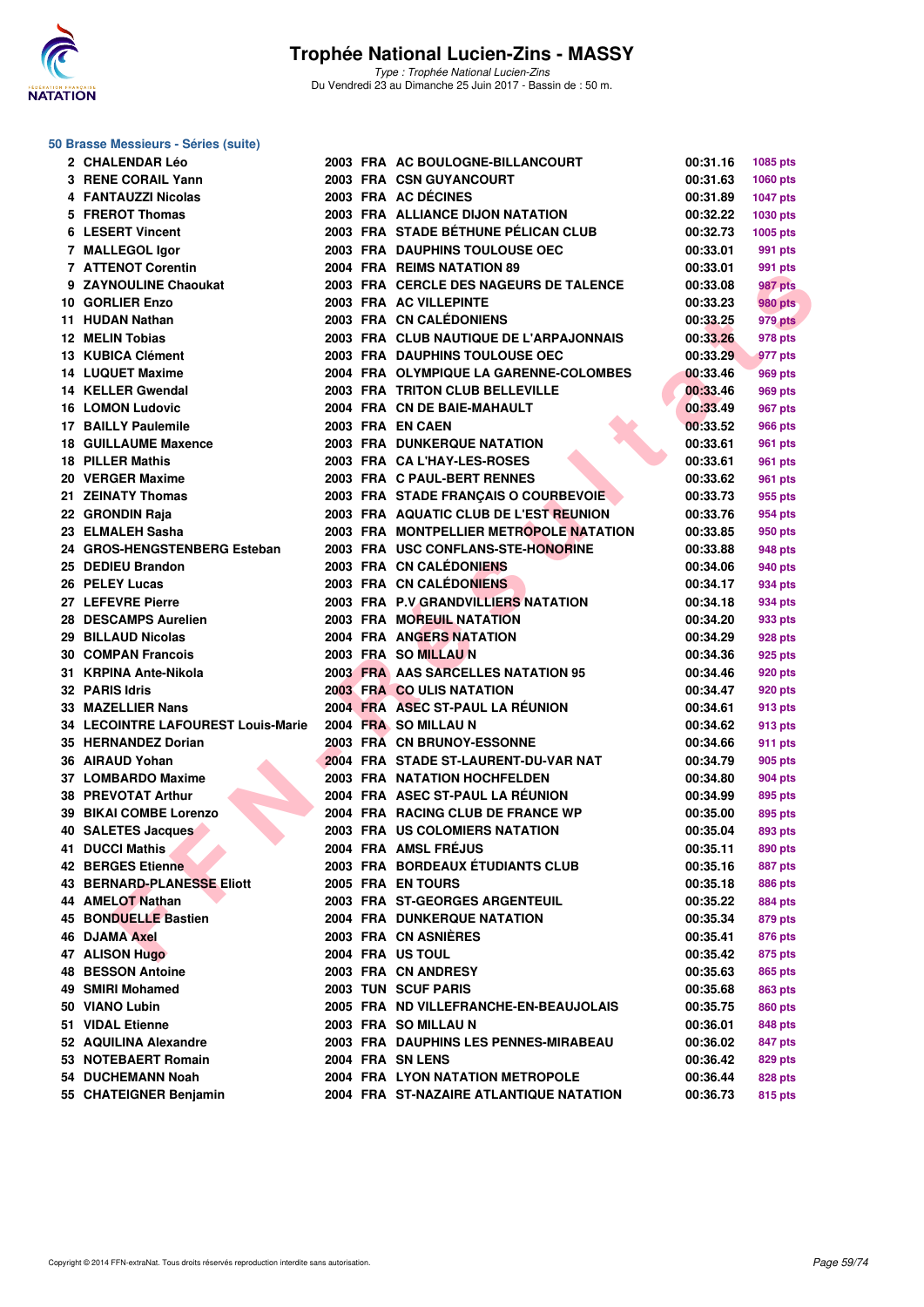

Type : Trophée National Lucien-Zins Du Vendredi 23 au Dimanche 25 Juin 2017 - Bassin de : 50 m.

#### **50 Brasse Messieurs - Séries (suite)**

|    | 56 GABALI Cedric                                      |  | 2004 FRA ES VITRY                  | 00:37.08  | <b>799 pts</b>                                                                                                                                                                                                                                                                                                                                                                                                                        |
|----|-------------------------------------------------------|--|------------------------------------|-----------|---------------------------------------------------------------------------------------------------------------------------------------------------------------------------------------------------------------------------------------------------------------------------------------------------------------------------------------------------------------------------------------------------------------------------------------|
|    | 57 TALENS Mathieu                                     |  | 2004 FRA CN BEAUPREAU              | 00:37.12  | 798 pts                                                                                                                                                                                                                                                                                                                                                                                                                               |
|    | 58 MARINO Luis                                        |  | 2005 FRA CN ANTIBES                | 00:37.27  | 791 pts                                                                                                                                                                                                                                                                                                                                                                                                                               |
| 59 | <b>VOZINSKI Joris</b>                                 |  | 2004 FRA MONTCEAU ON               | 00:37.39  | <b>786 pts</b>                                                                                                                                                                                                                                                                                                                                                                                                                        |
|    | 60 ZAFINANDRO Alex-Mahefa                             |  | 2005 FRA CERCLE NAGEURS ST-JOSEPH  | 00:37.50  | 781 pts                                                                                                                                                                                                                                                                                                                                                                                                                               |
|    | 61 BONNAULT Henri                                     |  | 2005 FRA RACING CLUB DE FRANCE WP  | 00:37.74  | 770 pts                                                                                                                                                                                                                                                                                                                                                                                                                               |
|    | 62 GAYAUD Arthur-Tèo                                  |  | 2003 FRA CN GUERET                 | 00:37.78  | <b>769 pts</b>                                                                                                                                                                                                                                                                                                                                                                                                                        |
|    | 63 SANTA Teiki                                        |  | 2004 FRA CN CALÉDONIENS            | 00:37.83  | <b>766 pts</b>                                                                                                                                                                                                                                                                                                                                                                                                                        |
|    | 64 BOURRICAUD Antoine                                 |  | 2004 FRA CAHORS NATATION           | 00:38.14  | <b>753 pts</b>                                                                                                                                                                                                                                                                                                                                                                                                                        |
|    | 65 SALIGA Brice                                       |  | 2005 FRA SAINT-RAPHAEL NATATION    | 00:38.22  | <b>750 pts</b>                                                                                                                                                                                                                                                                                                                                                                                                                        |
|    | 66 SEDILLEAU Leo                                      |  | 2005 FRA SALBRIS NATATION          | 00:38.25  | 748 pts                                                                                                                                                                                                                                                                                                                                                                                                                               |
|    | 67 FALOPPA Ethan                                      |  | <b>2005 MON AS MONACO NATATION</b> | 00:38.64  | <b>732 pts</b>                                                                                                                                                                                                                                                                                                                                                                                                                        |
|    | 68 RENAUD Natan                                       |  | 2005 FRA CN BOURG-EN-BRESSE        | 00:38.89  | <b>721 pts</b>                                                                                                                                                                                                                                                                                                                                                                                                                        |
|    | 69 ANOYVEGA LANCON Esteban                            |  | 2005 FRA STADE DE VANVES           | 00:39.13  | 711 pts                                                                                                                                                                                                                                                                                                                                                                                                                               |
|    |                                                       |  |                                    |           |                                                                                                                                                                                                                                                                                                                                                                                                                                       |
|    | 100 Brasse Messieurs - Séries (Vendredi 23 Juin 2017) |  |                                    |           |                                                                                                                                                                                                                                                                                                                                                                                                                                       |
|    | $\blacksquare$ FITTRATRIAL Research                   |  | <b>COOO FDA ON AVIONANT</b>        | 04.00.00. | $\begin{array}{cccccccccccccc} & \mathbf{1} & \mathbf{1} & \mathbf{1} & \mathbf{1} & \mathbf{1} & \mathbf{1} & \mathbf{1} & \mathbf{1} & \mathbf{1} & \mathbf{1} & \mathbf{1} & \mathbf{1} & \mathbf{1} & \mathbf{1} & \mathbf{1} & \mathbf{1} & \mathbf{1} & \mathbf{1} & \mathbf{1} & \mathbf{1} & \mathbf{1} & \mathbf{1} & \mathbf{1} & \mathbf{1} & \mathbf{1} & \mathbf{1} & \mathbf{1} & \mathbf{1} & \mathbf{1} & \mathbf{1}$ |

## **[100 Brasse Messieurs - Séries](http://www.ffnatation.fr/webffn/resultats.php?idact=nat&go=epr&idcpt=47287&idepr=72)** (Vendredi 23 Juin 2017)

| 04 GAIAOD AILIUI-ICO                                 |  | ZUUJ FAM VIIUULAEI                      |              | 00.J7.70 | <b>TOP PIP</b>                                          |
|------------------------------------------------------|--|-----------------------------------------|--------------|----------|---------------------------------------------------------|
| 63 SANTA Teiki                                       |  | 2004 FRA CN CALÉDONIENS                 |              | 00:37.83 | <b>766 pts</b>                                          |
| 64 BOURRICAUD Antoine                                |  | 2004 FRA CAHORS NATATION                |              | 00:38.14 | <b>753 pts</b>                                          |
| 65 SALIGA Brice                                      |  | 2005 FRA SAINT-RAPHAEL NATATION         |              | 00:38.22 | <b>750 pts</b>                                          |
| <b>66 SEDILLEAU Leo</b>                              |  | 2005 FRA SALBRIS NATATION               |              | 00:38.25 | 748 pts                                                 |
| 67 FALOPPA Ethan                                     |  | 2005 MON AS MONACO NATATION             |              | 00:38.64 | <b>732 pts</b>                                          |
| 68 RENAUD Natan                                      |  | 2005 FRA CN BOURG-EN-BRESSE             |              | 00:38.89 | <b>721 pts</b>                                          |
| 69 ANOYVEGA LANCON Esteban                           |  | 2005 FRA STADE DE VANVES                |              | 00:39.13 | 711 pts                                                 |
| 00 Brasse Messieurs - Séries (Vendredi 23 Juin 2017) |  |                                         |              |          |                                                         |
| 1 FITZPATRICK Brendan                                |  | 2003 FRA CN AVIGNON                     |              | 01:06.98 | 1134 pts                                                |
| 2 CHALENDAR Léo                                      |  | 2003 FRA AC BOULOGNE-BILLANCOURT        | 50 m : 31.52 | 01:09.67 | $(31.52)$ 100 m : 1:06.98 $(35.46)$<br><b>1064 pts</b>  |
|                                                      |  |                                         | 50 m: 32.56  |          | $(32.56)$ 100 m : 1:09.67 $(37.11)$                     |
| 3 FREROT Thomas                                      |  | 2003 FRA ALLIANCE DIJON NATATION        |              | 01:11.36 | 1022 $pts$                                              |
| 4 LOMON Ludovic                                      |  | 2004 FRA CN DE BAIE-MAHAULT             | 50 m : 33.75 | 01:12.28 | $(33.75)$ 100 m : 1:11.36 $(37.61)$<br>999 pts          |
|                                                      |  |                                         | 50 m : 34.08 |          | $(34.08)$ 100 m : 1:12.28 $(38.20)$                     |
| 5 FANTAUZZI Nicolas                                  |  | 2003 FRA AC DÉCINES                     |              | 01:12.37 | 997 pts<br>50 m: 33.41 (33.41) 100 m: 1:12.37 (38.96)   |
| 6 GUILLAUME Maxence                                  |  | 2003 FRA DUNKERQUE NATATION             |              | 01:12.40 | 996 pts                                                 |
| 7 BAILLY Paulemile                                   |  | 2003 FRA EN CAEN                        |              | 01:12.46 | 50 m: 34.13 (34.13) 100 m: 1:12.40 (38.27)<br>994 pts   |
|                                                      |  |                                         |              |          | 50 m: 33.64 (33.64) 100 m: 1:12.46 (38.82)              |
| 7 MALLEGOL Igor                                      |  | 2003 FRA DAUPHINS TOULOUSE OEC          |              | 01:12.46 | 994 pts<br>50 m : 34.35 (34.35) 100 m : 1:12.46 (38.11) |
| 9 PILLER Mathis                                      |  | 2003 FRA CA L'HAY-LES-ROSES             |              | 01:12.66 | 989 pts                                                 |
| 10 RENE CORAIL Yann                                  |  | <b>2003 FRA CSN GUYANCOURT</b>          | 50 m : 34.31 | 01:12.67 | $(34.31)$ 100 m : 1:12.66 $(38.35)$<br>989 pts          |
|                                                      |  |                                         | 50 m : 34.10 |          | $(34.10)$ 100 m : 1:12.67 $(38.57)$                     |
| 11 LESERT Vincent                                    |  | 2003 FRA STADE BÉTHUNE PÉLICAN CLUB     |              | 01:12.69 | 989 pts<br>50 m: 33.85 (33.85) 100 m: 1:12.69 (38.84)   |
| 12 MELIN Tobias                                      |  | 2003 FRA CLUB NAUTIQUE DE L'ARPAJONNAIS |              | 01:13.18 | 977 pts                                                 |
| <b>13 ZAYNOULINE Chaoukat</b>                        |  | 2003 FRA CERCLE DES NAGEURS DE TALENCE  |              | 01:13.56 | 50 m: 34.37 (34.37) 100 m: 1:13.18 (38.81)<br>967 pts   |
|                                                      |  |                                         |              |          | 50 m: 33.53 (33.53) 100 m: 1:13.56 (40.03)              |
| 14 LUQUET Maxime                                     |  | 2004 FRA OLYMPIQUE LA GARENNE-COLOMBES  |              | 01:13.74 | 963 pts<br>50 m: 34.30 (34.30) 100 m: 1:13.74 (39.44)   |
| 15 LOUIS Matheo                                      |  | 2003 FRA CHARTRES METROPOLE NAT         |              | 01:13.87 | 960 pts                                                 |
|                                                      |  |                                         | 50 m: 35.32  |          | $(35.32)$ 100 m : 1:13.87 $(38.55)$                     |
| 16 ELMALEH Sasha                                     |  | 2003 FRA MONTPELLIER METROPOLE NATATION | 50 m : 34.90 | 01:13.88 | 960 pts<br>(34.90) 100 m : 1:13.88 (38.98)              |
| 17 GROS-HENGSTENBERG Esteban                         |  | 2003 FRA USC CONFLANS-STE-HONORINE      |              | 01:14.11 | 954 pts                                                 |
| <b>18 ATTENOT Corentin</b>                           |  | 2004 FRA REIMS NATATION 89              | 50 m : 35.04 | 01:14.34 | $(35.04)$ 100 m : 1:14.11 $(39.07)$<br>948 pts          |
|                                                      |  |                                         |              |          | 50 m: 33.86 (33.86) 100 m: 1:14.34 (40.48)              |
| <b>18 DJAMA Axel</b>                                 |  | 2003 FRA CN ASNIERES                    |              | 01:14.34 | 948 pts<br>50 m: 34.76 (34.76) 100 m: 1:14.34 (39.58)   |
| 20 KRPINA Ante-Nikola                                |  | 2003 FRA AAS SARCELLES NATATION 95      |              | 01:14.46 | 946 pts                                                 |
| 21 KUBICA Clément                                    |  | 2003 FRA DAUPHINS TOULOUSE OEC          | 50 m : 34.73 | 01:14.85 | (34.73) 100 m : 1:14.46 (39.73)<br>936 pts              |
|                                                      |  |                                         | 50 m : 34.67 |          | $(34.67)$ 100 m : 1:14.85 $(40.18)$                     |
| 22 GORLIER Enzo                                      |  | 2003 FRA AC VILLEPINTE                  | 50 m : 34.36 | 01:14.91 | 935 pts<br>(34.36) 100 m: 1:14.91 (40.55)               |
| 23 HERNANDEZ Dorian                                  |  | 2003 FRA CN BRUNOY-ESSONNE              |              | 01:14.99 | 933 pts                                                 |
|                                                      |  |                                         |              |          | 50 m: 34.87 (34.87) 100 m: 1:14.99 (40.12)              |
| 24 LOMBARDO Maxime                                   |  | <b>2003 FRA NATATION HOCHFELDEN</b>     |              | 01:15.40 | 923 pts<br>50 m: 35.83 (35.83) 100 m: 1:15.40 (39.57)   |
| 25 LEFEVRE Pierre                                    |  | 2003 FRA P.V GRANDVILLIERS NATATION     |              | 01:15.55 | 920 pts                                                 |
|                                                      |  |                                         |              |          | 50 m: 35.45 (35.45) 100 m: 1:15.55 (40.10)              |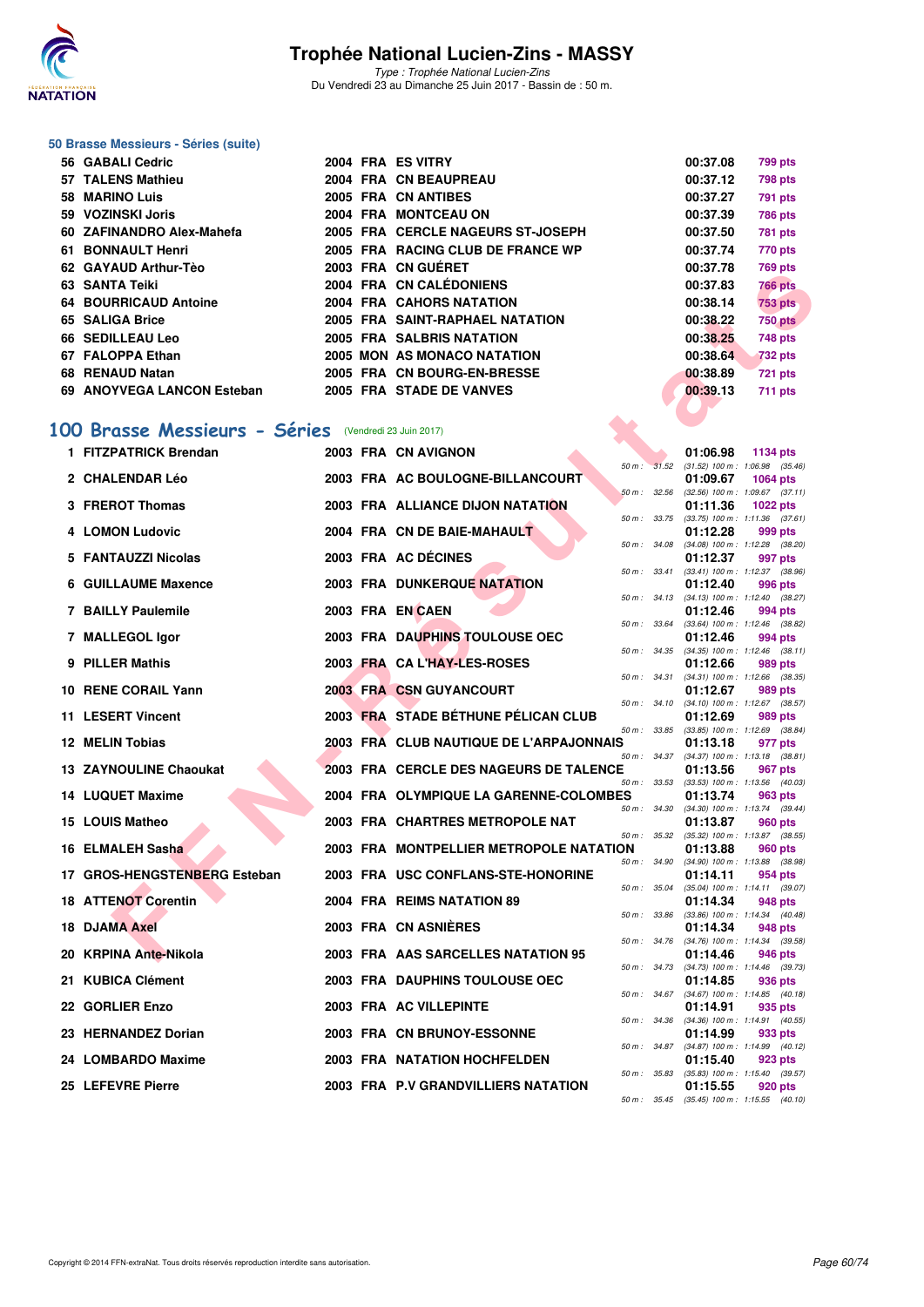

**100 Brasse Messieurs - Séries (suite)**

# **Trophée National Lucien-Zins - MASSY**

| 26 KELLER Gwendal                  |  | 2003 FRA TRITON CLUB BELLEVILLE         |              |              | 01:15.65 | 917 pts                                                 |
|------------------------------------|--|-----------------------------------------|--------------|--------------|----------|---------------------------------------------------------|
| 27 COMPAN Francois                 |  | 2003 FRA SO MILLAU N                    |              | 50 m : 34.60 | 01:15.70 | $(34.60)$ 100 m : 1:15.65 $(41.05)$<br>916 pts          |
| 28 LECOINTRE LAFOUREST Louis-Marie |  | 2004 FRA SO MILLAU N                    |              | 50 m : 35.18 | 01:16.16 | $(35.18)$ 100 m : 1:15.70 $(40.52)$<br>905 pts          |
| 29 VERGER Maxime                   |  | 2003 FRA C PAUL-BERT RENNES             | 50 m : 35.89 |              | 01:16.45 | $(35.89)$ 100 m : 1:16.16 $(40.27)$<br>898 pts          |
| 30 LOMON Florian                   |  | 2004 FRA CN DE BAIE-MAHAULT             |              | 50 m : 35.61 | 01:17.05 | $(35.61)$ 100 m : 1:16.45 $(40.84)$<br>884 pts          |
| 31 AGIUS Robin                     |  | 2003 FRA CN FONTAINEBLEAU-AVON          | 50 m : 35.24 |              | 01:17.20 | $(35.24)$ 100 m : 1:17.05 $(41.81)$<br>881 pts          |
| <b>31 BONDUELLE Bastien</b>        |  | <b>2004 FRA DUNKERQUE NATATION</b>      | 50 m : 36.15 |              | 01:17.20 | $(36.15)$ 100 m : 1:17.20 $(41.05)$<br>881 pts          |
| 33 SMIRI Mohamed                   |  | 2003 TUN SCUF PARIS                     |              | 50 m : 36.14 | 01:17.22 | $(36.14)$ 100 m : 1:17.20 $(41.06)$<br>880 pts          |
| 34 GRONDIN Raja                    |  | 2003 FRA AQUATIC CLUB DE L'EST REUNION  |              | 50 m : 36.13 | 01:17.29 | (36.13) 100 m: 1:17.22 (41.09)<br>879 pts               |
| 35 PEREIRA Mathis                  |  | 2004 FRA CSN GUYANCOURT                 |              | 50 m: 37.31  | 01:17.32 | $(37.31)$ 100 m : 1:17.29 $(39.98)$<br>878 pts          |
| <b>36 PREVOTAT Arthur</b>          |  | 2004 FRA ASEC ST-PAUL LA REUNION        | 50 m: 35.75  |              | 01:17.33 | $(35.75)$ 100 m : 1:17.32 $(41.57)$<br>878 pts          |
| 37 DEDIEU Brandon                  |  | 2003 FRA CN CALÉDONIENS                 | 50 m : 35.83 |              | 01:17.55 | $(35.83)$ 100 m : 1:17.33 $(41.50)$<br>873 pts          |
| 38 PARIS Idris                     |  | 2003 FRA COULIS NATATION                | $50 m$ :     | 36.02        | 01:17.61 | $(36.02)$ 100 m : 1:17.55 $(41.53)$<br>871 pts          |
| <b>39 DUCCI Mathis</b>             |  | 2004 FRA AMSL FRÉJUS                    | 50 m: 36.23  |              | 01:17.77 | $(36.23)$ 100 m : 1:17.61 $(41.38)$<br>868 pts          |
| 40 HUDAN Nathan                    |  | 2003 FRA CN CALÉDONIENS                 |              | 50 m : 35.85 | 01:17.97 | $(35.85)$ 100 m : 1:17.77 $(41.92)$<br><b>863 pts</b>   |
| 41 PELEY Lucas                     |  | 2003 FRA CN CALÉDONIENS                 | 50 m : 35.76 |              | 01:18.17 | $(35.76)$ 100 m : 1:17.97 $(42.21)$<br>858 pts          |
| 42 AMELOT Nathan                   |  | 2003 FRA ST-GEORGES ARGENTEUIL          |              |              | 01:18.53 | 50 m: 36.42 (36.42) 100 m: 1:18.17 (41.75)<br>850 pts   |
| 43 BERNARD-PLANESSE Eliott         |  | 2005 FRA EN TOURS                       | 50 m : 37.86 |              | 01:19.62 | $(37.86)$ 100 m : 1:18.53 $(40.67)$<br>825 pts          |
| 44 VIANO Lubin                     |  | 2005 FRA ND VILLEFRANCHE-EN-BEAUJOLAIS  | 50 m : 37.79 |              | 01:19.80 | (37.79) 100 m: 1:19.62 (41.83)<br>821 pts               |
| 45 TANJEVIC Konstantin             |  | 2003 FRA RACING CLUB DE FRANCE WP       |              | 50 m : 36.59 | 01:19.81 | $(36.59)$ 100 m : 1:19.80 $(43.21)$<br>821 pts          |
| 46 GENDASZYK Sacha                 |  | 2004 FRA CA PÉZENAS                     |              | 50 m : 37.44 | 01:19.89 | (37.44) 100 m: 1:19.81 (42.37)<br>819 pts               |
| <b>47 TALENS Mathieu</b>           |  | 2004 FRA CN BEAUPREAU                   |              |              | 01:20.00 | 50 m: 37.46 (37.46) 100 m: 1:19.89 (42.43)<br>817 pts   |
| <b>48 SANTA Teiki</b>              |  | 2004 FRA CN CALÉDONIENS                 | 50 m : 37.60 |              | 01:20.33 | $(37.60)$ 100 m : 1:20.00 $(42.40)$<br>810 pts          |
| 49 AQUILINA Alexandre              |  | 2003 FRA DAUPHINS LES PENNES-MIRABEAU   | 50 m: 37.80  |              | 01:20.50 | $(37.80)$ 100 m : 1:20.33 $(42.53)$<br>806 pts          |
| 50 BIKAI COMBE Lorenzo             |  | 2004 FRA RACING CLUB DE FRANCE WP       | 50 m : 38.24 |              | 01:20.57 | (38.24) 100 m: 1:20.50 (42.26)<br>804 pts               |
| 51 POBEL-CRAPPE Matys              |  | 2005 FRA CSN GUYANCOURT                 |              | 50 m : 38.39 | 01:21.24 | (38.39) 100 m : 1:20.57 (42.18)<br><b>789 pts</b>       |
| 52 CLAEYSSEN Mattéo                |  | 2004 FRA STADE CLERMONT NATATION        | 50 m : 37.66 |              | 01:21.59 | $(37.66)$ 100 m : 1:21.24 $(43.58)$<br><b>782 pts</b>   |
| 53 BESSON Antoine                  |  | 2003 FRA CN ANDRESY                     |              |              | 01:21.72 | 50 m : 38.78 (38.78) 100 m : 1:21.59 (42.81)<br>779 pts |
| 54 SALIGA Brice                    |  | 2005 FRA SAINT-RAPHAEL NATATION         |              |              | 01:21.90 | 50 m: 38.45 (38.45) 100 m: 1:21.72 (43.27)<br>775 pts   |
| 55 MARINO Luis                     |  | 2005 FRA CN ANTIBES                     |              | 50 m : 38.03 | 01:21.92 | (38.03) 100 m: 1:21.90 (43.87)<br>774 pts               |
| 56 AZAM Alexis                     |  | 2004 FRA PAYS D'AIX NATATION            |              | 50 m : 38.75 | 01:21.96 | (38.75) 100 m: 1:21.92 (43.17)<br>774 pts               |
| 57 GABALI Cedric                   |  | 2004 FRA ES VITRY                       |              | 50 m : 39.33 | 01:22.31 | (39.33) 100 m: 1:21.96 (42.63)<br>766 pts               |
| 58 FALOPPA Ethan                   |  | 2005 MON AS MONACO NATATION             |              | 50 m : 38.42 | 01:22.40 | (38.42) 100 m : 1:22.31 (43.89)<br>764 pts              |
| 59 CHATEIGNER Benjamin             |  | 2004 FRA ST-NAZAIRE ATLANTIQUE NATATION |              | 50 m : 38.23 | 01:22.67 | $(38.23)$ 100 m : 1:22.40 $(44.17)$<br>758 pts          |
| 60 NOTEBAERT Romain                |  | 2004 FRA SN LENS                        | 50 m : 38.48 |              | 01:22.75 | (38.48) 100 m: 1:22.67 (44.19)<br>757 pts               |
| 61 ZAFINANDRO Alex-Mahefa          |  | 2005 FRA CERCLE NAGEURS ST-JOSEPH       |              | 50 m : 38.40 | 01:23.28 | (38.40) 100 m : 1:22.75 (44.35)<br>745 pts              |
|                                    |  |                                         |              | 50 m : 39.00 |          | (39.00) 100 m: 1:23.28 (44.28)                          |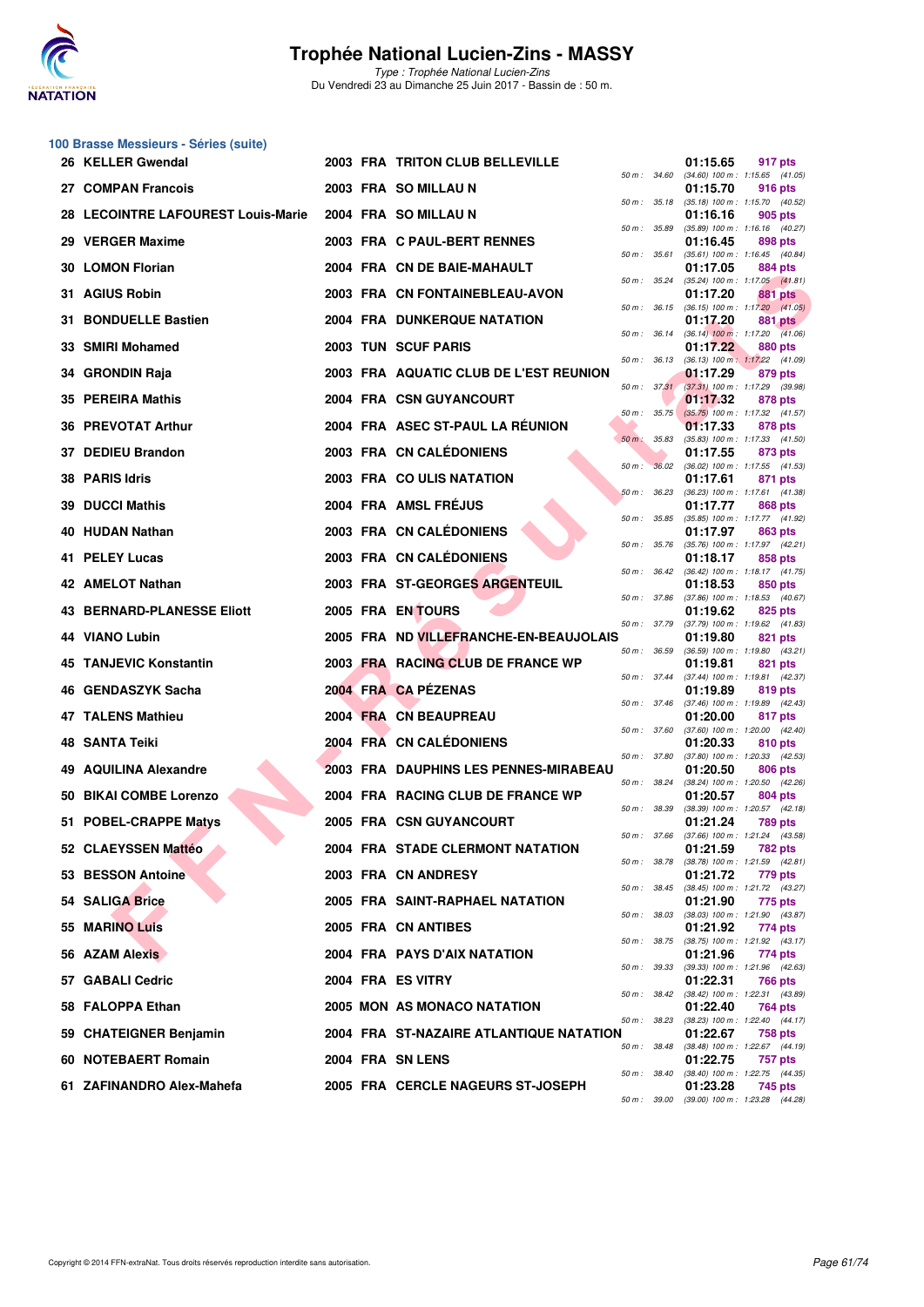

Type : Trophée National Lucien-Zins

Du Vendredi 23 au Dimanche 25 Juin 2017 - Bassin de : 50 m.

| 100 Brasse Messieurs - Séries (suite) |                                   |  |                                            |         |
|---------------------------------------|-----------------------------------|--|--------------------------------------------|---------|
| 62 BONNAULT Henri                     | 2005 FRA RACING CLUB DE FRANCE WP |  | 01:25.73                                   | 694 pts |
|                                       |                                   |  | 50 m: 39.34 (39.34) 100 m: 1:25.73 (46.39) |         |
| <b>63 SEDILLEAU Leo</b>               | 2005 FRA SALBRIS NATATION         |  | 01:27.14                                   | 665 pts |
|                                       |                                   |  | 50 m: 40.02 (40.02) 100 m: 1:27.14 (47.12) |         |
| --- JAEGLE Come                       | 2005 FRA CNO ST-GERMAIN-EN-LAYE   |  | <b>DSQ Ni</b>                              |         |
| --- ANDRY Lucas                       | 2003 FRA SN SEDAN                 |  | DNS dec                                    |         |

# **[200 Brasse Messieurs - Séries](http://www.ffnatation.fr/webffn/resultats.php?idact=nat&go=epr&idcpt=47287&idepr=73)** (Samedi 24 Juin 2017)

| Brasse Messieurs - Series                 |  | (Samedi 24 Juin 2017)                                                                                                               |          |                                                |
|-------------------------------------------|--|-------------------------------------------------------------------------------------------------------------------------------------|----------|------------------------------------------------|
| 1 FITZPATRICK Brendan                     |  | 2003 FRA CN AVIGNON                                                                                                                 | 02:25.10 | 1106 $pts$                                     |
| 2 PILLER Mathis                           |  | 50 m: 33.12 (33.12) 100 m: 1:10.62 (37.50) 150 m: 1:47.98 (37.36) 200 m: 2:25.10 (37.12)<br>2003 FRA CAL'HAY-LES-ROSES              | 02:34.32 | 990 pts                                        |
| <b>3 CHALENDAR Léo</b>                    |  | 50 m: 34.14 (34.14) 100 m: 1:13.29 (39.15) 150 m: 1:53.58 (40.29) 200 m: 2:34.32 (40.74)<br>2003 FRA AC BOULOGNE-BILLANCOURT        | 02:34.49 | <b>988 pts</b>                                 |
| 4 FREROT Thomas                           |  | 50 m: 34.16 (34.16) 100 m: 1:13.19 (39.03) 150 m: 1:53.52 (40.33) 200 m: 2:34.49 (40.97)<br>2003 FRA ALLIANCE DIJON NATATION        |          |                                                |
|                                           |  | 50 m: 35.30 (35.30) 100 m: 1:16.17 (40.87) 150 m: 1:56.66                                                                           | 02:35.75 | 973 pts<br>$(40.49)$ 200 m : 2:35.75 $(39.09)$ |
| 5 BAILLY Paulemile                        |  | 2003 FRA EN CAEN<br>50 m: 34.42 (34.42) 100 m: 1:13.99 (39.57) 150 m: 1:55.17 (41.18) 200 m: 2:36.09 (40.92)                        | 02:36.09 | 968 pts                                        |
| <b>6 LESERT Vincent</b>                   |  | 2003 FRA STADE BETHUNE PELICAN CLUB                                                                                                 | 02:37.00 | 957 pts<br>$(40.74)$ 200 m : 2:37.00 $(41.08)$ |
| 7 LE PAPE Thomas                          |  | 50 m: 34.46 (34.46) 100 m: 1:15.18 (40.72) 150 m: 1:55.92<br>2003 FRA CNM DIEPPE                                                    | 02:37.54 | 951 pts                                        |
| 8 GUILLAUME Maxence                       |  | 50 m: 35.55 (35.55) 100 m: 1:15.61 (40.06) 150 m: 1:56.61 (41.00) 200 m: 2:37.54 (40.93)<br><b>2003 FRA DUNKERQUE NATATION</b>      | 02:37.61 | 950 pts                                        |
| 9 MELIN Tobias                            |  | 50 m: 34.94 (34.94) 100 m: 1:15.60 (40.66) 150 m: 1:57.68 (42.08) 200 m: 2:37.61 (39.93)<br>2003 FRA CLUB NAUTIQUE DE L'ARPAJONNAIS | 02:38.53 | 939 pts                                        |
|                                           |  | 50 m: 35.01 (35.01) 100 m: 1:16.00 (40.99) 150 m: 1:57.94 (41.94) 200 m: 2:38.53 (40.59)                                            |          |                                                |
| 10 RENE CORAIL Yann                       |  | 2003 FRA CSN GUYANCOURT<br>50 m: 35.89 (35.89) 100 m: 1:16.63 (40.74) 150 m: 1:57.90 (41.27) 200 m: 2:39.70 (41.80)                 | 02:39.70 | 925 pts                                        |
| <b>11 LOMON Ludovic</b>                   |  | 2004 FRA CN DE BAIE-MAHAULT                                                                                                         | 02:39.97 | 922 pts                                        |
| 12 ELMALEH Sasha                          |  | 50 m: 34.95 (34.95) 100 m: 1:15.35 (40.40) 150 m: 1:57.84 (42.49) 200 m: 2:39.97 (42.13)<br>2003 FRA MONTPELLIER METROPOLE NATATION | 02:40.78 | 912 pts                                        |
| 13 KRPINA Ante-Nikola                     |  | 50 m: 36.66 (36.66) 100 m: 1:18.23 (41.57) 150 m: 1:59.73 (41.50) 200 m: 2:40.78 (41.05)<br>2003 FRA AAS SARCELLES NATATION 95      | 02:41.11 | 909 pts                                        |
|                                           |  | 50 m : 36.07 (36.07) 100 m : 1:17.22 (41.15) 150 m : 1:59.19 (41.97) 200 m : 2:41.11 (41.92)                                        |          |                                                |
| <b>14 LUQUET Maxime</b>                   |  | 2004 FRA OLYMPIQUE LA GARENNE-COLOMBES<br>50 m: 35.31 (35.31) 100 m: 1:16.33 (41.02) 150 m: 1:59.07 (42.74) 200 m: 2:41.81 (42.74)  | 02:41.81 | 900 pts                                        |
| <b>15 LECOINTRE LAFOUREST Louis-Marie</b> |  | 2004 FRA SO MILLAU N                                                                                                                | 02:42.60 | 891 pts                                        |
| <b>16 COMPAN Francois</b>                 |  | 50 m : 36.48 (36.48) 100 m : 1:18.44 (41.96) 150 m : 2:01.17<br>2003 FRA SO MILLAU N                                                | 02:42.94 | $(42.73)$ 200 m : 2:42.60 $(41.43)$<br>887 pts |
| 17 ALISON Hugo                            |  | 50 m: 36.51 (36.51) 100 m: 1:17.58 (41.07) 150 m: 2:00.11 (42.53) 200 m: 2:42.94 (42.83)<br>2004 FRA US TOUL                        | 02:43.21 | 884 pts                                        |
| 18 LOMBARDO Maxime                        |  | 50 m: 37.17 (37.17) 100 m: 1:19.26 (42.09) 150 m: 2:01.51 (42.25) 200 m: 2:43.21 (41.70)<br><b>2003 FRA NATATION HOCHFELDEN</b>     | 02:43.29 | 883 pts                                        |
| 19 GROS-HENGSTENBERG Esteban              |  | 50 m: 37.54 (37.54) 100 m: 1:19.83 (42.29) 150 m: 2:01.73 (41.90) 200 m: 2:43.29 (41.56)<br>2003 FRA USC CONFLANS-STE-HONORINE      | 02:43.48 | 881 pts                                        |
|                                           |  | 50 m: 35.69 (35.69) 100 m: 1:16.87 (41.18) 150 m: 2:00.06 (43.19) 200 m: 2:43.48 (43.42)                                            |          |                                                |
| 20 LEFEVRE Pierre                         |  | 2003 FRA P.V GRANDVILLIERS NATATION<br>50 m: 35.55 (35.55) 100 m: 1:16.74 (41.19) 150 m: 2:00.03 (43.29) 200 m: 2:43.51 (43.48)     | 02:43.51 | 881 pts                                        |
| 21 ZAYNOULINE Chaoukat                    |  | 2003 FRA CERCLE DES NAGEURS DE TALENCE                                                                                              | 02:43.98 | 875 pts                                        |
| 22 VERGER Maxime                          |  | 50 m: 35.83 (35.83) 100 m: 1:17.90 (42.07) 150 m: 2:01.30 (43.40) 200 m: 2:43.98 (42.68)<br>2003 FRA C PAUL-BERT RENNES             | 02:44.40 | 870 pts                                        |
| 23 KUBICA Clément                         |  | 50 m: 36.17 (36.17) 100 m: 1:17.72 (41.55) 150 m: 2:01.44 (43.72) 200 m: 2:44.40 (42.96)<br>2003 FRA DAUPHINS TOULOUSE OEC          | 02:44.69 | 867 pts                                        |
|                                           |  | 50 m: 36.79 (36.79) 100 m: 1:19.47 (42.68) 150 m: 2:02.25 (42.78) 200 m: 2:44.69 (42.44)                                            |          |                                                |
| 24 ATTENOT Corentin                       |  | 2004 FRA REIMS NATATION 89<br>50 m: 37.26 (37.26) 100 m: 1:20.09 (42.83) 150 m: 2:02.48 (42.39) 200 m: 2:44.71 (42.23)              | 02:44.71 | 867 pts                                        |
| 25 HAMADI Adem                            |  | 2003 FRA CN CANNES<br>50 m: 36.30 (36.30) 100 m: 1:17.54 (41.24) 150 m: 2:01.03 (43.49) 200 m: 2:45.33 (44.30)                      | 02:45.33 | 860 pts                                        |
| 26 DEDIEU Brandon                         |  | 2003 FRA CN CALEDONIENS                                                                                                             | 02:45.50 | 858 pts                                        |
| 27 MALLEGOL Igor                          |  | 50 m: 36.77 (36.77) 100 m: 1:19.23 (42.46) 150 m: 2:03.47<br>2003 FRA DAUPHINS TOULOUSE OEC                                         | 02:46.24 | (44.24) 200 m : 2:45.50 (42.03)<br>849 pts     |
| 28 HERNANDEZ Dorian                       |  | 50 m : 38.46 (38.46) 100 m : 1:20.79 (42.33) 150 m : 2:03.87 (43.08) 200 m : 2:46.24 (42.37)<br>2003 FRA CN BRUNOY-ESSONNE          | 02:47.06 | 840 pts                                        |
| 29 PEREIRA Mathis                         |  | 50 m : 35.72 (35.72) 100 m : 1:17.59 (41.87) 150 m : 2:02.30<br><b>2004 FRA CSN GUYANCOURT</b>                                      |          | (44.71) 200 m : 2:47.06 (44.76)<br>836 pts     |
|                                           |  | 50 m : 36.94 (36.94) 100 m : 1:19.71 (42.77) 150 m : 2:03.57                                                                        | 02:47.43 | (43.86) 200 m : 2:47.43 (43.86)                |
| <b>30 LOMON Florian</b>                   |  | 2004 FRA CN DE BAIE-MAHAULT<br>50 m : 37.20 (37.20) 100 m : 1:19.96 (42.76) 150 m : 2:04.64 (44.68) 200 m : 2:47.98 (43.34)         | 02:47.98 | 830 pts                                        |
| 31 AGIUS Robin                            |  | 2003 FRA CN FONTAINEBLEAU-AVON                                                                                                      | 02:47.99 | 830 pts                                        |
|                                           |  | 50 m: 36.91 (36.91) 100 m: 1:19.79 (42.88) 150 m: 2:04.15 (44.36) 200 m: 2:47.99 (43.84)                                            |          |                                                |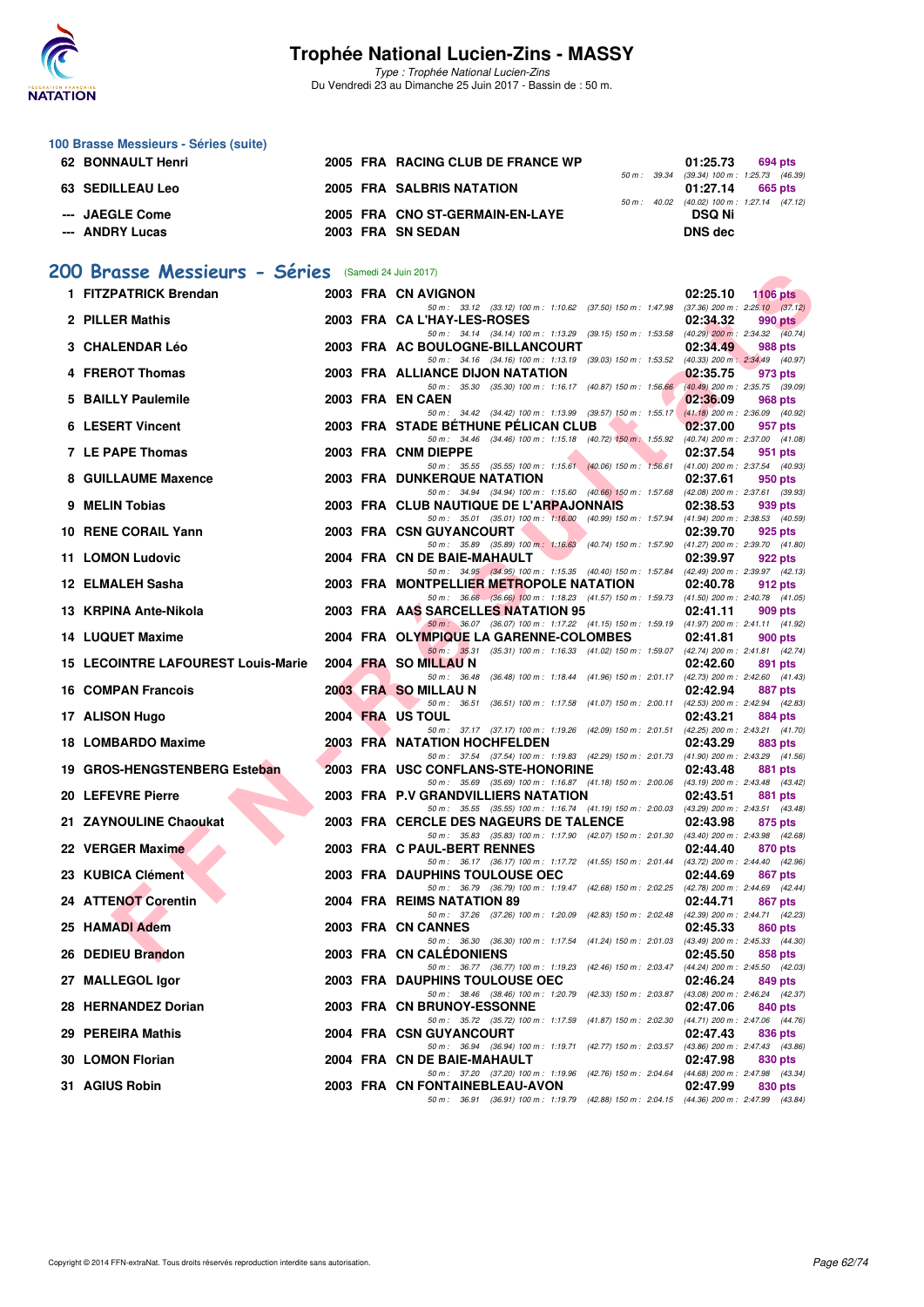

Type : Trophée National Lucien-Zins Du Vendredi 23 au Dimanche 25 Juin 2017 - Bassin de : 50 m.

# **200 Brasse Messieurs - Séries (suite)**

| 32 BONDUELLE Bastien     |  | 2004 FRA DUNKERQUE NATATION                                                                                                                                                                                                    |          | 02:48.49 824 pts |
|--------------------------|--|--------------------------------------------------------------------------------------------------------------------------------------------------------------------------------------------------------------------------------|----------|------------------|
|                          |  | 50 m: 37.73 (37.73) 100 m: 1:20.56 (42.83) 150 m: 2:04.86 (44.30) 200 m: 2:48.49 (43.63)                                                                                                                                       |          |                  |
| <b>32 DUCCI Mathis</b>   |  | 2004 FRA AMSL FRÉJUS                                                                                                                                                                                                           | 02:48.49 | 824 pts          |
|                          |  | 50 m: 36.27 (36.27) 100 m: 1:18.48 (42.21) 150 m: 2:02.91 (44.43) 200 m: 2:48.49 (45.58)                                                                                                                                       |          |                  |
| 34 PREVOTAT Arthur       |  | 2004 FRA ASEC ST-PAUL LA RÉUNION                                                                                                                                                                                               | 02:48.72 | 822 pts          |
|                          |  | 50 m: 38.02 (38.02) 100 m: 1:20.33 (42.31) 150 m: 2:05.15 (44.82) 200 m: 2:48.72 (43.57)                                                                                                                                       |          |                  |
| 35 BARBAUD Julien        |  | 2004 FRA CN VIRY-CHÂTILLON                                                                                                                                                                                                     | 02:53.13 | 773 pts          |
|                          |  |                                                                                                                                                                                                                                |          |                  |
|                          |  | 50 m: 40.05 (40.05) 100 m: 1:23.81 (43.76) 150 m: 2:08.48 (44.67) 200 m: 2:53.13 (44.65)                                                                                                                                       |          |                  |
| <b>36 TALENS Mathieu</b> |  | 2004 FRA CN BEAUPREAU                                                                                                                                                                                                          | 02:53.81 | 766 pts          |
|                          |  | 50 m: 39.23 (39.23) 100 m: 1:24.15 (44.92) 150 m: 2:10.32 (46.17) 200 m: 2:53.81 (43.49)                                                                                                                                       |          |                  |
| 37 POBEL-CRAPPE Matys    |  | 2005 FRA CSN GUYANCOURT                                                                                                                                                                                                        | 02:55.21 | $751$ pts        |
|                          |  | 50 m: 39.05 (39.05) 100 m: 1:23.60 (44.55) 150 m: 2:09.30 (45.70) 200 m: 2:55.21 (45.91)                                                                                                                                       |          |                  |
| 38 CLAEYSSEN Mattéo      |  | 2004 FRA STADE CLERMONT NATATION 02:55.64                                                                                                                                                                                      |          | <b>746 pts</b>   |
|                          |  | 50 m: 39.49 (39.49) 100 m: 1:24.14 (44.65) 150 m: 2:11.05 (46.91) 200 m: 2:55.64 (44.59)                                                                                                                                       |          |                  |
| <b>39 BERGES Etienne</b> |  | 2003 FRA BORDEAUX ETUDIANTS CLUB 02:56.76                                                                                                                                                                                      |          | <b>734 pts</b>   |
|                          |  | 50 m: 38.68 (38.68) 100 m: 1:22.82 (44.14) 150 m: 2:10.30 (47.48) 200 m: 2:56.76 (46.46)                                                                                                                                       |          |                  |
| 40 CHATEIGNER Benjamin   |  | 2004 FRA ST-NAZAIRE ATLANTIQUE NATATION 02:58.63 715 pts                                                                                                                                                                       |          |                  |
|                          |  | 50 m: 39.15 (39.15) 100 m: 1:23.77 (44.62) 150 m: 2:11.51 (47.74) 200 m: 2:58.63 (47.12)                                                                                                                                       |          |                  |
| 41 MARINO Luis           |  | 2005 FRA CN ANTIBES                                                                                                                                                                                                            | 02:59.38 | 707 pts          |
|                          |  | 50 m: 39.80 (39.80) 100 m: 1:25.59 (45.79) 150 m: 2:13.09 (47.50) 200 m: 2:59.38 (46.29)                                                                                                                                       |          |                  |
|                          |  | 2005 MON AS MONACO NATATION                                                                                                                                                                                                    |          |                  |
| 42 FALOPPA Ethan         |  |                                                                                                                                                                                                                                | 03:00.19 | 699 pts          |
|                          |  | 50 m: 40.48 (40.48) 100 m: 1:25.93 (45.45) 150 m: 2:13.65 (47.72) 200 m: 3:00.19 (46.54)                                                                                                                                       |          |                  |
| 43 FERCHICHI Samy        |  | 2004 FRA AAS SARCELLES NATATION 95 03:00.55                                                                                                                                                                                    |          | 695 pts          |
|                          |  | 50 m: 40.05 (40.05) 100 m: 1:26.52 (46.47) 150 m: 2:14.28 (47.76) 200 m: 3:00.55 (46.27)                                                                                                                                       |          |                  |
| 44 RENAUD Natan          |  | 2005 FRA CN BOURG-EN-BRESSE                                                                                                                                                                                                    | 03:01.81 | 682 pts          |
|                          |  | 50 m: 40.68 (40.68) 100 m: 1:26.74 (46.06) 150 m: 2:15.10 (48.36) 200 m: 3:01.81 (46.71)                                                                                                                                       |          |                  |
| 45 SEDILLEAU Leo         |  | 2005 FRA SALBRIS NATATION AND RESERVE TO A 1999 THE RESERVE TO A 1999 THE RESERVE TO A 1999 THE RESERVE TO A 1999 THE RESERVE TO A 1999 THE RESERVE TO A 1999 THE RESERVE TO A 1999 THE RESERVE TO A 1999 THE RESERVE TO A 199 | 03:08.15 | 619 pts          |
|                          |  | 50 m: 41.51 (41.51) 100 m: 1:29.10 (47.59) 150 m: 2:18.72 (49.62) 200 m: 3:08.15 (49.43)                                                                                                                                       |          |                  |
| --- TANJEVIC Konstantin  |  | 2003 FRA RACING CLUB DE FRANCE WP                                                                                                                                                                                              | DNS dec  |                  |
|                          |  |                                                                                                                                                                                                                                |          |                  |

# **[50 Papillon Messieurs - Séries](http://www.ffnatation.fr/webffn/resultats.php?idact=nat&go=epr&idcpt=47287&idepr=81)** (Samedi 24 Juin 2017)

| <b>IMLENO MALITEU</b>                                |  | ZUU+ ГЛА СІЧ DEAUFREAU                                                                                                              | 02.JJ.OT       | <b>TUU PIS</b>  |
|------------------------------------------------------|--|-------------------------------------------------------------------------------------------------------------------------------------|----------------|-----------------|
| 37 POBEL-CRAPPE Matys                                |  | 50 m: 39.23 (39.23) 100 m: 1:24.15 (44.92) 150 m: 2:10.32 (46.17) 200 m: 2:53.81 (43.49)<br>2005 FRA CSN GUYANCOURT                 | 02:55.21       | 751 pts         |
| 38 CLAEYSSEN Mattéo                                  |  | 50 m: 39.05 (39.05) 100 m: 1:23.60 (44.55) 150 m: 2:09.30 (45.70) 200 m: 2:55.21 (45.91)<br><b>2004 FRA STADE CLERMONT NATATION</b> | 02:55.64       | <b>746 pts</b>  |
|                                                      |  | 50 m: 39.49 (39.49) 100 m: 1:24.14 (44.65) 150 m: 2:11.05 (46.91) 200 m: 2:55.64 (44.59)                                            |                |                 |
| <b>39 BERGES Etienne</b>                             |  | 2003 FRA BORDEAUX ETUDIANTS CLUB<br>50 m: 38.68 (38.68) 100 m: 1:22.82 (44.14) 150 m: 2:10.30 (47.48) 200 m: 2:56.76 (46.46)        | 02:56.76       | 734 pts         |
| 40 CHATEIGNER Benjamin                               |  | 2004 FRA ST-NAZAIRE ATLANTIQUE NATATION                                                                                             | 02:58.63       | <b>715 pts</b>  |
| 41 MARINO Luis                                       |  | 50 m: 39.15 (39.15) 100 m: 1:23.77 (44.62) 150 m: 2:11.51 (47.74) 200 m: 2:58.63 (47.12)<br>2005 FRA CN ANTIBES                     | 02:59.38       | <b>707 pts</b>  |
|                                                      |  | 50 m: 39.80 (39.80) 100 m: 1:25.59 (45.79) 150 m: 2:13.09 (47.50) 200 m: 2:59.38 (46.29)                                            |                |                 |
| 42 FALOPPA Ethan                                     |  | 2005 MON AS MONACO NATATION<br>50 m: 40.48 (40.48) 100 m: 1:25.93 (45.45) 150 m: 2:13.65 (47.72) 200 m: 3:00.19 (46.54)             | 03:00.19       | 699 pts         |
| 43 FERCHICHI Samy                                    |  | 2004 FRA AAS SARCELLES NATATION 95                                                                                                  | 03:00.55       | 695 pts         |
| 44 RENAUD Natan                                      |  | 50 m: 40.05 (40.05) 100 m: 1:26.52 (46.47) 150 m: 2:14.28 (47.76) 200 m: 3:00.55 (46.27)<br>2005 FRA CN BOURG-EN-BRESSE             | 03:01.81       | 682 pts         |
| <b>45 SEDILLEAU Leo</b>                              |  | 50 m: 40.68 (40.68) 100 m: 1:26.74 (46.06) 150 m: 2:15.10 (48.36) 200 m: 3:01.81 (46.71)<br>2005 FRA SALBRIS NATATION               | 03:08.15       | 619 pts         |
| --- TANJEVIC Konstantin                              |  | 50 m: 41.51 (41.51) 100 m: 1:29.10 (47.59) 150 m: 2:18.72 (49.62) 200 m: 3:08.15 (49.43)<br>2003 FRA RACING CLUB DE FRANCE WP       | <b>DNS</b> dec |                 |
|                                                      |  |                                                                                                                                     |                |                 |
| 50 Papillon Messieurs - Séries (Samedi 24 Juin 2017) |  |                                                                                                                                     |                |                 |
| 1 PELEY Lucas                                        |  | 2003 FRA CN CALÉDONIENS                                                                                                             | 00:26.54       | <b>1117 pts</b> |
| 2 HUDAN Nathan                                       |  | 2003 FRA CN CALÉDONIENS                                                                                                             | 00:27.53       | <b>1052 pts</b> |
| 3 ABDELLATIF Mohamed                                 |  | 2003 TUN LÉO-L. SCHILTIGHEIM-BISCHHEIM                                                                                              | 00:27.60       | <b>1047 pts</b> |
| 3 RIVIÈRE Clément                                    |  | 2003 FRA CAPRICORNE SUD N ST-PIERRE                                                                                                 | 00:27.60       | <b>1047 pts</b> |
| 5 LAVISSE Manoé                                      |  | 2003 FRA ASCPA PESSAC NATATION                                                                                                      | 00:27.76       | <b>1037 pts</b> |
| 6 ANNOCQUE Paul                                      |  | 2003 FRA CN BEAUNE                                                                                                                  | 00:27.88       | 1029 pts        |
| 7 THUROTTE Mathys                                    |  | 2003 FRA US CRÉPY-EN-VALOIS                                                                                                         | 00:27.89       | 1029 pts        |
| 8 CADROT Yoan                                        |  | 2003 FRA AAS SARCELLES NATATION 95                                                                                                  | 00:27.91       | <b>1027 pts</b> |
| 9 DESCAMPS Aurelien                                  |  | <b>2003 FRA MOREUIL NATATION</b>                                                                                                    | 00:27.98       | <b>1023 pts</b> |
| <b>10 GERAN Youris</b>                               |  | 2003 FRA CNIC LES SQUALES                                                                                                           | 00:28.03       | 1020 pts        |
| 11 DENCAUSSE Léo                                     |  | 2003 FRA CN MARSEILLE                                                                                                               | 00:28.08       | <b>1017 pts</b> |
| <b>12 BOURGEOIS Mitch</b>                            |  | 2003 FRA CN DE BAIE-MAHAULT                                                                                                         | 00:28.10       | <b>1015 pts</b> |
| 13 RATEL Esteban                                     |  | 2003 FRA USC CONFLANS-STE-HONORINE                                                                                                  | 00:28.15       | <b>1012 pts</b> |
| 13 WAHL Julien                                       |  | 2003 FRA EN CAEN                                                                                                                    | 00:28.15       | <b>1012 pts</b> |
| 15 FITZPATRICK Brendan                               |  | 2003 FRA CN AVIGNON                                                                                                                 | 00:28.16       | 1011 pts        |
| 16 EMERY Remy                                        |  | 2003 FRA A.C SEYSSINETTOIS NATATION                                                                                                 | 00:28.18       | <b>1010 pts</b> |
| <b>17 LELONG Antonin</b>                             |  | 2003 FRA TARBES NAUTIC CLUB                                                                                                         | 00:28.20       | 1009 pts        |
| 18 THOMASSET Quentin                                 |  | 2003 FRA GANNAT OLYMPIQUE N                                                                                                         | 00:28.37       | 998 pts         |
| <b>19 AH YONG Victor</b>                             |  | 2004 MRI CN POSSESSION                                                                                                              | 00:28.38       | 998 pts         |
| 20 CANARELLI Baptiste                                |  | 2003 FRA DAUPHINS AIXE-SUR-VIENNE                                                                                                   | 00:28.43       | 994 pts         |
| 21 PENET Julien                                      |  | <b>2003 FRA DUNKERQUE NATATION</b>                                                                                                  | 00:28.47       | 992 pts         |
| 21 GRONDIN Raja                                      |  | 2003 FRA AQUATIC CLUB DE L'EST REUNION                                                                                              | 00:28.47       | 992 pts         |
| 23 JOUVE Nicolas                                     |  | 2003 FRA PAYS D'AIX NATATION                                                                                                        | 00:28.53       | 988 pts         |
| 24 ALLAL Nail                                        |  | 2003 FRA ES NANTERRE                                                                                                                | 00:28.55       | 987 pts         |
| 25 CONSTABLE Enzo                                    |  | 2003 FRA GIRONDINS BORDEAUX                                                                                                         | 00:28.58       | 985 pts         |
| 26 MAZELLIER Nans                                    |  | 2004 FRA ASEC ST-PAUL LA RÉUNION                                                                                                    | 00:28.67       | 979 pts         |
| 26 MORAIS-SANTOS Julien                              |  | 2003 FRA AS MONACO NATATION                                                                                                         | 00:28.67       | 979 pts         |
| 28 SEMPERE Tom                                       |  | 2003 FRA CANET 66 NATATION                                                                                                          | 00:28.69       | 978 pts         |
| 29 CRETET Dorian                                     |  | 2003 FRA ES MASSY NATATION                                                                                                          | 00:28.72       | 976 pts         |
| 30 REYSSENT Luc                                      |  | 2003 FRA ASCPA PESSAC NATATION                                                                                                      | 00:28.83       | <b>969 pts</b>  |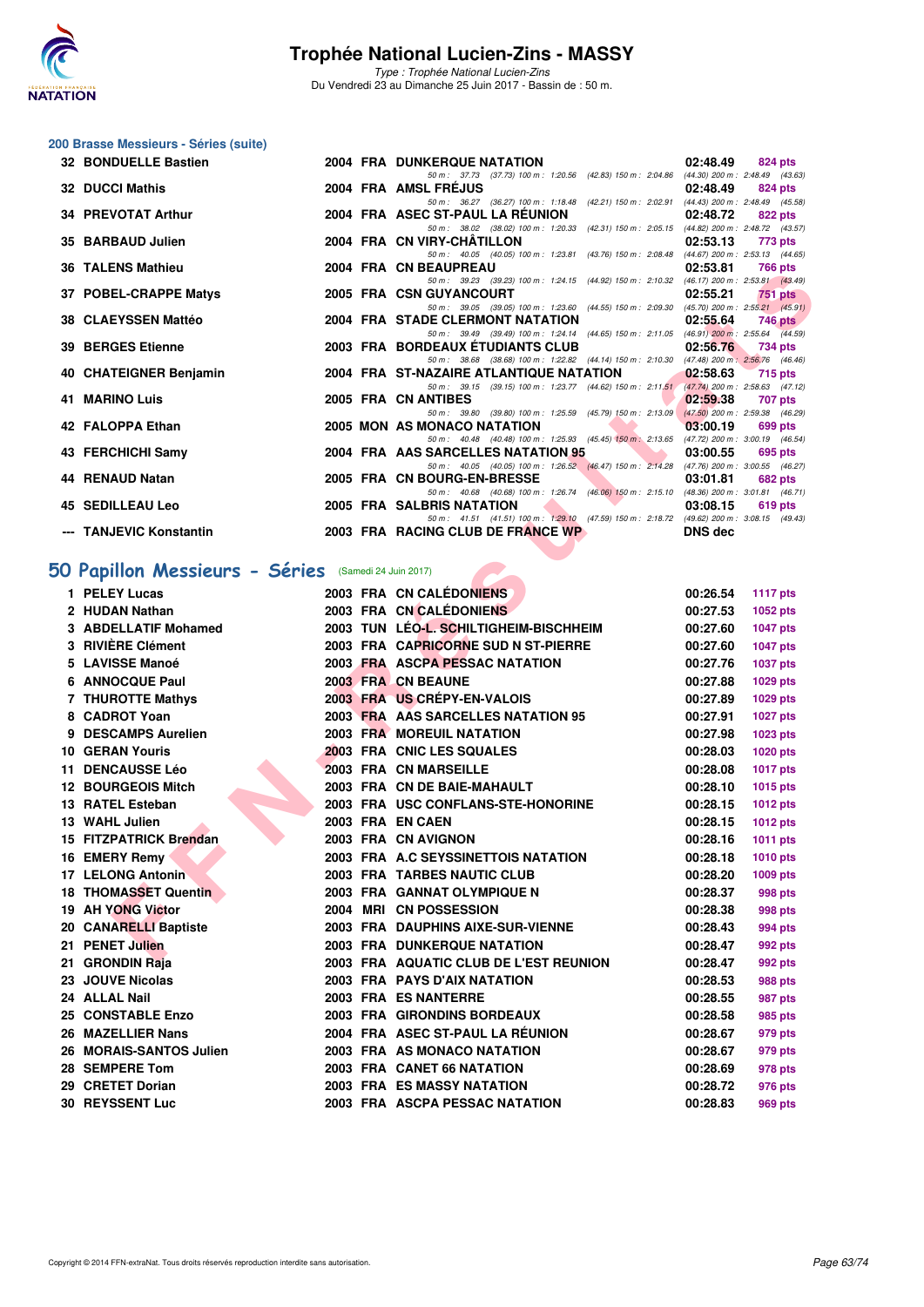

Type : Trophée National Lucien-Zins Du Vendredi 23 au Dimanche 25 Juin 2017 - Bassin de : 50 m.

#### **50 Papillon Messieurs - Séries (suite)**

|    | 31 OBERTAN Maxime                          |
|----|--------------------------------------------|
|    | 32 PILLER Mathis                           |
|    |                                            |
|    | 33 BIKAI COMBE Lorenzo<br>34 AMELOT Nathan |
|    | 34 HERNANDEZ Jonathan                      |
|    | 36 PAYRARD Ulysse                          |
|    | 36 BOUGHATTAS Fadi                         |
|    | <b>38 COMPAN Francois</b>                  |
|    | 39 LERNO Tom                               |
|    | 40 FERRE Ryan                              |
|    | 41 PAGANELLI Tom                           |
|    | 42 CIFTCI Hasan                            |
|    | 43 VAN WESTERING Kai                       |
|    | 44 ZEINATY Thomas                          |
|    | 44 ANDRY Lucas                             |
|    | <b>46 VERGER Maxime</b>                    |
|    | 47 BREIJO Enzo                             |
|    | <b>48 ROUGIER Tom</b>                      |
|    |                                            |
|    | 48 TEULE Enzo                              |
|    | <b>48 BARADAT Mats</b>                     |
|    | 51 STROZYK Evan                            |
|    | 52 BESSON Antoine                          |
|    | 53 GAYAUD Arthur-Tèo                       |
|    | 54 AIRAUD Yohan                            |
|    | 55 LOMBARDO Maxime                         |
|    | 56 RAJOELY Hadrien                         |
|    | 57 VILDEUIL Axel                           |
|    | 58 DEDIEU Brandon                          |
|    | 59 PARIS Idris                             |
|    | 60 GROS-HENGSTENBERG Esteba                |
|    | 61 COULIBALY Souleymane                    |
|    | 61 PAGNIER Jérémy                          |
|    | 63 MELIN Tobias                            |
|    | 64 LESERT Vincent                          |
|    | 65 LUQUET Maxime                           |
|    | 66 DJAMA Axel                              |
|    | 66 DARRAS Kyllian                          |
|    | 68 KYAL Wahib                              |
|    | <b>68 COTTEN Eloan</b>                     |
|    | 70 VIGNETTES Lucas                         |
| 71 | <b>COURBEZ Remi</b>                        |
| 71 | <b>AZAM Alexis</b>                         |
|    | 73 NUNEZ GREEN Dilan                       |
|    | 74 LOMON Ludovic                           |
|    | 75 FANTAUZZI Nicolas                       |
|    | <b>76 OBJOIS Elias</b>                     |
|    | 76 LOMON Florian                           |
| 78 | <b>CHALENDAR Léo</b>                       |
| 79 | <b>DEMEYRE Louka</b>                       |
|    | <b>80 HANCARD Loris</b>                    |
|    | 81 GALZIN Oscar                            |
|    | 82 CHATEIGNER Benjamin                     |
|    | 83 PATAY Jules                             |
|    |                                            |

**84 DUCHEMANN Noah 2004 FRA LYON NATATION METROPOLE 00:30.84 849 pts**

| Papillon Messieurs - Séries (suite) |  |                                         |          |                |
|-------------------------------------|--|-----------------------------------------|----------|----------------|
| 31 OBERTAN Maxime                   |  | 2003 FRA RED STAR CLUB CHAMPIGNY        | 00:28.90 | <b>965 pts</b> |
| 32 PILLER Mathis                    |  | 2003 FRA CA L'HAY-LES-ROSES             | 00:28.98 | 960 pts        |
| 33 BIKAI COMBE Lorenzo              |  | 2004 FRA RACING CLUB DE FRANCE WP       | 00:28.99 | 960 pts        |
| 34 AMELOT Nathan                    |  | 2003 FRA ST-GEORGES ARGENTEUIL          | 00:29.02 | 958 pts        |
| 34 HERNANDEZ Jonathan               |  | 2003 FRA RACING CLUB DE FRANCE WP       | 00:29.02 | 958 pts        |
| <b>36 PAYRARD Ulysse</b>            |  | 2005 FRA STADE FRANÇAIS O COURBEVOIE    | 00:29.03 | 957 pts        |
| 36 BOUGHATTAS Fadi                  |  | 2003 FRA AAS SARCELLES NATATION 95      | 00:29.03 | 957 pts        |
| 38 COMPAN Francois                  |  | 2003 FRA SO MILLAU N                    | 00:29.06 | 955 pts        |
| 39 LERNO Tom                        |  | <b>2003 FRA LES DAUPHINS DU MOULE</b>   | 00:29.12 | 952 pts        |
| 40 FERRE Ryan                       |  | 2003 FRA DAUPHINS D'ANNECY              | 00:29.16 | 949 pts        |
| <b>41 PAGANELLI Tom</b>             |  | 2003 FRA USB LONGWY NATATION            | 00:29.29 | 941 pts        |
| 42 CIFTCI Hasan                     |  | 2003 FRA A.S MONTBELIARD NATATION       | 00:29.31 | 940 pts        |
| 43   VAN WESTERING Kai              |  | 2003 FRA BIARRITZ OLYMPIQUE             | 00:29.34 | 938 pts        |
| 44 ZEINATY Thomas                   |  | 2003 FRA STADE FRANÇAIS O COURBEVOIE    | 00:29.36 | 937 pts        |
| 44 ANDRY Lucas                      |  | 2003 FRA SN SEDAN                       | 00:29.36 | 937 pts        |
| 46 VERGER Maxime                    |  | 2003 FRA C PAUL-BERT RENNES             | 00:29.37 | 936 pts        |
| 47 BREIJO Enzo                      |  | 2003 FRA CANET 66 NATATION              | 00:29.39 | 935 pts        |
| 48 ROUGIER Tom                      |  | 2003 FRA GRAND RODEZ NATATION           | 00:29.46 | 931 pts        |
| 48 TEULE Enzo                       |  | 2004 FRA CNO ST-GERMAIN-EN-LAYE         | 00:29.46 | 931 pts        |
| <b>48 BARADAT Mats</b>              |  | 2003 FRA AC HYÈRES                      | 00:29.46 |                |
| 51 STROZYK Evan                     |  | 2004 FRA AQUA CLUB PONTAULT-ROISSY      | 00:29.47 | 931 pts        |
|                                     |  | 2003 FRA CN ANDRESY                     |          | 930 pts        |
| 52 BESSON Antoine                   |  | 2003 FRA CN GUÉRET                      | 00:29.48 | 930 pts        |
| 53 GAYAUD Arthur-Tèo                |  |                                         | 00:29.52 | 927 pts        |
| 54 AIRAUD Yohan                     |  | 2004 FRA STADE ST-LAURENT-DU-VAR NAT    | 00:29.57 | 924 pts        |
| 55 LOMBARDO Maxime                  |  | <b>2003 FRA NATATION HOCHFELDEN</b>     | 00:29.63 | 921 pts        |
| 56 RAJOELY Hadrien                  |  | <b>2004 FRA COULOMMIERS NATATION</b>    | 00:29.66 | 919 pts        |
| 57 VILDEUIL Axel                    |  | 2003 FRA AS EMERAINVILLE                | 00:29.69 | 917 pts        |
| 58 DEDIEU Brandon                   |  | 2003 FRA CN CALÉDONIENS                 | 00:29.73 | 915 pts        |
| 59 PARIS Idris                      |  | 2003 FRA COULIS NATATION                | 00:29.77 | 912 pts        |
| 60 GROS-HENGSTENBERG Esteban        |  | 2003 FRA USC CONFLANS-STE-HONORINE      | 00:29.86 | 907 pts        |
| 61 COULIBALY Souleymane             |  | 2004 FRA AC VILLEPINTE                  | 00:29.91 | 904 pts        |
| 61 PAGNIER Jérémy                   |  | 2004 FRA CN LA CIOTAT                   | 00:29.91 | 904 pts        |
| 63 MELIN Tobias                     |  | 2003 FRA CLUB NAUTIQUE DE L'ARPAJONNAIS | 00:29.97 | 900 pts        |
| 64 LESERT Vincent                   |  | 2003 FRA STADE BÉTHUNE PÉLICAN CLUB     | 00:30.00 | 898 pts        |
| 65 LUQUET Maxime                    |  | 2004 FRA OLYMPIQUE LA GARENNE-COLOMBES  | 00:30.05 | 895 pts        |
| 66 DJAMA Axel                       |  | 2003 FRA CN ASNIERES                    | 00:30.06 | 895 pts        |
| 66 DARRAS Kyllian                   |  | 2003 FRA AMIENS METROPOLE NAT.          | 00:30.06 | 895 pts        |
| 68 KYAL Wahib                       |  | 2003 FRA GIRONDINS BORDEAUX             | 00:30.07 | 894 pts        |
| 68 COTTEN Eloan                     |  | 2003 FRA ST-NAZAIRE ATLANTIQUE NATATION | 00:30.07 | 894 pts        |
| 70 VIGNETTES Lucas                  |  | 2003 FRA U.S CRETEIL NATATION           | 00:30.09 | 893 pts        |
| 71 COURBEZ Remi                     |  | 2004 FRA BEAUCAIRE TARASCON AC          | 00:30.11 | 892 pts        |
| 71 AZAM Alexis                      |  | 2004 FRA PAYS D'AIX NATATION            | 00:30.11 | 892 pts        |
| 73 NUNEZ GREEN Dilan                |  | 2005 FRA MEGAQUARIUS CLUB GUYANE        | 00:30.17 | 888 pts        |
| <b>74 LOMON Ludovic</b>             |  | 2004 FRA CN DE BAIE-MAHAULT             | 00:30.30 | 881 pts        |
| 75 FANTAUZZI Nicolas                |  | 2003 FRA AC DECINES                     | 00:30.32 | 879 pts        |
| 76 OBJOIS Elias                     |  | 2004 FRA FC LAON                        | 00:30.34 | 878 pts        |
| 76 LOMON Florian                    |  | 2004 FRA CN DE BAIE-MAHAULT             | 00:30.34 | 878 pts        |
| 78 CHALENDAR Léo                    |  | 2003 FRA AC BOULOGNE-BILLANCOURT        | 00:30.43 | 873 pts        |
| 79 DEMEYRE Louka                    |  | 2003 FRA ALLIANCE NATATION BESANCON     | 00:30.68 | 858 pts        |
| 80 HANCARD Loris                    |  | 2004 FRA STELLA SPORTS ST-MAUR          | 00:30.72 | 856 pts        |
| 81 GALZIN Oscar                     |  | 2004 FRA SO MILLAU N                    | 00:30.75 | 854 pts        |
| 82 CHATEIGNER Benjamin              |  | 2004 FRA ST-NAZAIRE ATLANTIQUE NATATION | 00:30.76 | 854 pts        |
| 83 PATAY Jules                      |  | 2003 FRA TRITON CLUB BELLEVILLE         | 00:30.77 | 853 pts        |
|                                     |  |                                         |          |                |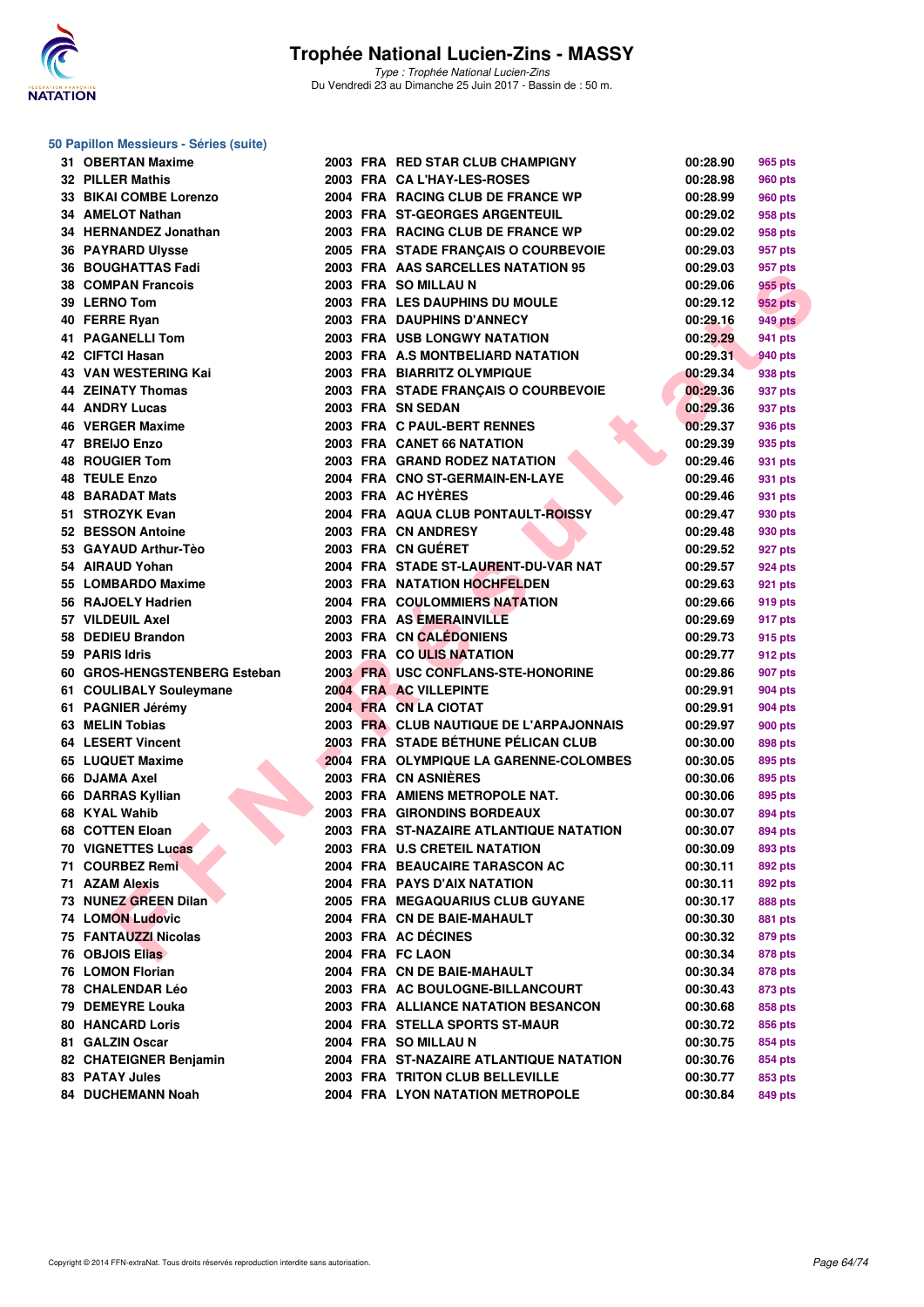

Type : Trophée National Lucien-Zins Du Vendredi 23 au Dimanche 25 Juin 2017 - Bassin de : 50 m.

#### **50 Papillon Messieurs - Séries (suite)**

| <b>84 LEPINAY Come</b>                                 |  | 2003 FRA RACING CLUB DE FRANCE WP      |             | 00:30.84       | 849 pts                                         |
|--------------------------------------------------------|--|----------------------------------------|-------------|----------------|-------------------------------------------------|
| 86 HERNANDEZ Dorian                                    |  | 2003 FRA CN BRUNOY-ESSONNE             |             | 00:30.96       | 842 pts                                         |
| 86 MULONGO Stephen                                     |  | 2004 FRA CN DE BAIE-MAHAULT            |             | 00:30.96       | 842 pts                                         |
| <b>88 LEFEVRE Pierre</b>                               |  | 2003 FRA P.V GRANDVILLIERS NATATION    |             | 00:30.97       | 841 pts                                         |
| <b>89 BOURRICAUD Antoine</b>                           |  | 2004 FRA CAHORS NATATION               |             | 00:31.02       | 839 pts                                         |
| 90 DERANGERE Néo                                       |  | 2005 FRA ALLIANCE DIJON NATATION       |             | 00:31.06       | 836 pts                                         |
| 91 DUTILLIEUX Jaz                                      |  | 2004 FRA ASPTT TOULOUSE                |             | 00:31.16       | 831 pts                                         |
| 92 GABALI Cedric                                       |  | 2004 FRA ES VITRY                      |             | 00:31.19       | <b>829 pts</b>                                  |
| 93 EL MANSAR Mehdi                                     |  | 2004 MAR CN ANTIBES                    |             | 00:31.27       | <b>824 pts</b>                                  |
| 94 RAJOELISOLO Mihatia                                 |  | 2005 FRA EMS BRON                      |             | 00:31.33       | <b>821 pts</b>                                  |
| 95 LECOINTRE LAFOUREST Louis-Marie                     |  | 2004 FRA SO MILLAU N                   |             | 00:31.39       | 817 pts                                         |
| 96 ARKHANGELSKY Michel                                 |  | 2005 RUS OLYMPIC NICE NATATION         |             | 00:31.44       | <b>815 pts</b>                                  |
| 97 BERNARD-PLANESSE Eliott                             |  | 2005 FRA EN TOURS                      |             | 00:31.55       | <b>808 pts</b>                                  |
| 98 DEBACKER Evan                                       |  | 2004 FRA AS VILLENEUVE-LÈS-AVIGNON     |             | 00:31.59       | 806 pts                                         |
| 99 BEAUREGARD Florian                                  |  | 2004 FRA CN DE BAIE-MAHAULT            |             | 00:31.66       | <b>802 pts</b>                                  |
| 100 POUILLART Corentin                                 |  | 2005 FRA LYON NATATION METROPOLE       |             | 00:31.67       | 802 pts                                         |
| 101 LEAL Timotéo                                       |  | <b>2004 FRA AVENIR MURET NATATION</b>  |             | 00:31.72       | 799 pts                                         |
| 102 GARION Nathan                                      |  | 2004 FRA RACING CLUB DE FRANCE WP      |             | 00:31.73       | 798 pts                                         |
| 103 ZAFINANDRO Alex-Mahefa                             |  | 2005 FRA CERCLE NAGEURS ST-JOSEPH      |             | 00:31.75       | <b>797 pts</b>                                  |
| 104 CALOONE Armand                                     |  | 2004 FRA CNO ST-GERMAIN-EN-LAYE        |             | 00:31.83       | 793 pts                                         |
| 105 ANDRIEU Gabriel                                    |  | <b>2004 FRA DUNKERQUE NATATION</b>     |             | 00:32.06       | <b>780 pts</b>                                  |
| 106 AGUESSE Tom                                        |  | 2005 FRA TOULON VAR NATATION           |             | 00:32.12       | 776 pts                                         |
| 107 KIM Issei                                          |  | 2005 JPN AS MONACO NATATION            |             | 00:32.22       | 771 pts                                         |
| 108 BARBAUD Julien                                     |  | 2004 FRA CN VIRY-CHÂTILLON             |             | 00:32.26       | <b>769 pts</b>                                  |
| 109 BERNABE Clarence                                   |  | 2005 FRA CANET 66 NATATION             |             | 00:32.44       | 759 pts                                         |
| 110 SAARBACH Alban                                     |  | 2004 FRA CN SARREGUEMINES              |             | 00:32.52       | <b>754 pts</b>                                  |
| 111 ANOYVEGA LANCON Esteban                            |  | 2005 FRA STADE DE VANVES               |             | 00:32.57       | <b>752 pts</b>                                  |
| 112 FOUBERT Etienne                                    |  | 2004 FRA SN VERSAILLES                 |             | 00:32.59       | <b>751 pts</b>                                  |
| 113 BAUDARD-GUILLOT Malo                               |  | 2005 FRA CN ASNIERES                   |             | 00:32.70       | 745 pts                                         |
| 114 PAYET Romain-Martin                                |  | 2005 FRA AQUATIC CLUB DE L'EST REUNION |             | 00:32.89       | 734 pts                                         |
| 115 BRICOUT Pacome                                     |  | 2005 FRA CN ANTIBES                    |             | 00:33.01       | <b>728 pts</b>                                  |
| 116 ROUBY Jimmy                                        |  | 2005 FRA MONTCEAU ON                   |             | 00:33.20       | <b>718 pts</b>                                  |
| 117 SALIGA Brice                                       |  | 2005 FRA SAINT-RAPHAEL NATATION        |             | 00:33.34       | <b>710 pts</b>                                  |
| <b>118 LARGERON Pierre</b>                             |  | 2005 FRA CA PÉZENAS                    |             | 00:33.39       | <b>708 pts</b>                                  |
| 119 MATTEI Enzo                                        |  | 2005 FRA OLYMPIQUE NOUMÉA              |             | 00:34.35       | 658 pts                                         |
| 120 HUG-DREYFUS Neal                                   |  | 2005 FRA MULHOUSE ON                   |             | 00:34.45       | 653 pts                                         |
| <b>121 DUCCI Mathis</b>                                |  | 2004 FRA AMSL FRÉJUS                   |             | 00:34.70       | <b>640 pts</b>                                  |
| --- GUILLAUME Maxence                                  |  | <b>2003 FRA DUNKERQUE NATATION</b>     |             | <b>DNS dec</b> |                                                 |
|                                                        |  |                                        |             |                |                                                 |
| 00 Papillon Messieurs - Séries (Vendredi 23 Juin 2017) |  |                                        |             |                |                                                 |
| 1 PELEY Lucas                                          |  | 2003 FRA CN CALÉDONIENS                |             | 01:00.43       | 1084 pts                                        |
| 2 ANNOCQUE Paul                                        |  | 2003 FRA CN BEAUNE                     | 50 m: 28.16 | 01:00.63       | $(28.16)$ 100 m : 1:00.43 $(32.27)$<br>1079 pts |
|                                                        |  |                                        | 50 m: 28.88 |                | $(28.88)$ 100 m : 1:00.63 $(31.75)$             |
| 3 BOURGEOIS Mitch                                      |  | 2003 FRA CN DE BAIE-MAHAULT            |             | 01:00.96       | 1069 pts                                        |
| 4 RIVIÈRE Clément                                      |  | 2003 FRA CAPRICORNE SUD N ST-PIERRE    | 50 m: 29.10 | 01:01.30       | $(29.10)$ 100 m : 1:00.96 $(31.86)$<br>1060 pts |
|                                                        |  |                                        |             |                |                                                 |

# **[100 Papillon Messieurs - Séries](http://www.ffnatation.fr/webffn/resultats.php?idact=nat&go=epr&idcpt=47287&idepr=82)** (Vendredi 23 Juin 2017)

| 1 PELEY Lucas            | 2003 FRA CN CALÉDONIENS                |              | 01:00.43<br>1084 pts                                   |
|--------------------------|----------------------------------------|--------------|--------------------------------------------------------|
|                          |                                        | 50 m: 28.16  | (28.16) 100 m : 1:00.43 (32.27)                        |
| 2 ANNOCQUE Paul          | 2003 FRA CN BEAUNE                     |              | 01:00.63<br>1079 pts                                   |
|                          |                                        | 50 m: 28.88  | (28.88) 100 m: 1:00.63 (31.75)                         |
| 3 BOURGEOIS Mitch        | 2003 FRA CN DE BAIE-MAHAULT            |              | 01:00.96<br>1069 pts                                   |
|                          |                                        | 50 m: 29.10  | (29.10) 100 m: 1:00.96 (31.86)                         |
| 4 RIVIÈRE Clément        | 2003 FRA CAPRICORNE SUD N ST-PIERRE    |              | 01:01.30<br><b>1060 pts</b>                            |
| 5 DESCAMPS Aurelien      | <b>2003 FRA MOREUIL NATATION</b>       | 50 m: 27.67  | $(27.67)$ 100 m : 1:01.30 $(33.63)$                    |
|                          |                                        | 50 m : 29.05 | 01:01.83<br>1045 pts<br>(29.05) 100 m: 1:01.83 (32.78) |
| 6 HUDAN Nathan           | 2003 FRA CN CALÉDONIENS                |              | $01:01.86$ 1044 pts                                    |
|                          |                                        | 50 m : 28.26 | $(28.26)$ 100 m : 1:01.86 $(33.60)$                    |
| <b>7 VIGUIER Antoine</b> | 2003 FRA CN CÉVENNES ALÈS              |              | 01:02.05<br>1039 pts                                   |
|                          |                                        | 50 m: 28.91  | $(28.91)$ 100 m : 1:02.05 $(33.14)$                    |
| 8 NEHDI Ayoub            | 2003 TUN LÉO-L. SCHILTIGHEIM-BISCHHEIM |              | 01:02.39<br>1030 pts                                   |
|                          |                                        | 50 m: 29.42  | (29.42) 100 m : 1:02.39 (32.97)                        |
| 9 EMERY Remy             | 2003 FRA A.C SEYSSINETTOIS NATATION    |              | 01:02.52<br>1026 pts                                   |
|                          |                                        | 50 m : 29.15 | (29.15) 100 m : 1:02.52 (33.37)                        |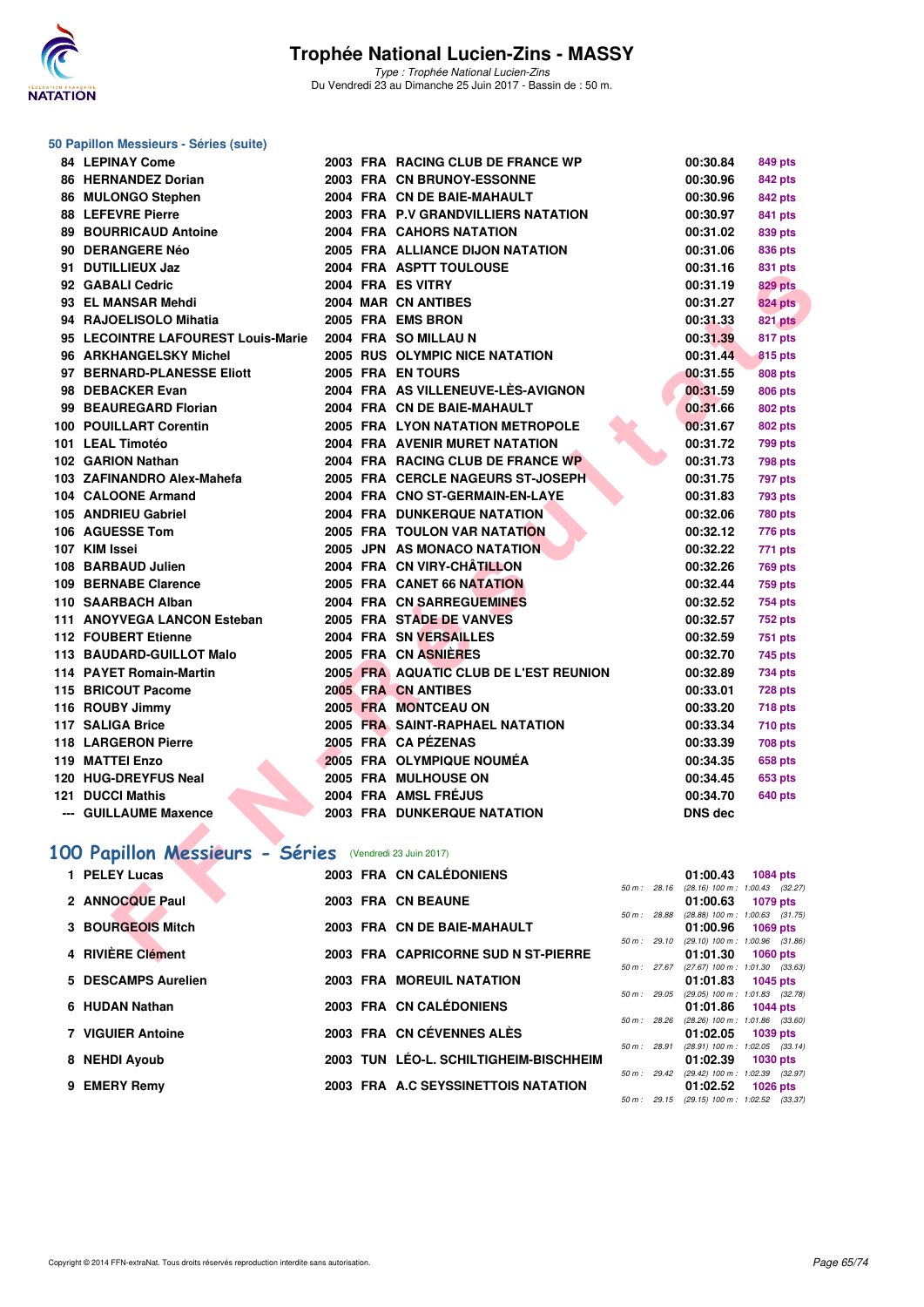

Type : Trophée National Lucien-Zins Du Vendredi 23 au Dimanche 25 Juin 2017 - Bassin de : 50 m.

#### **100 Papillon Messieurs - Séries (suite)**

| 10 WAHL Julien            |  | 2003 FRA EN CAEN                       |              |              | 01:03.07 | 1011 pts                                              |
|---------------------------|--|----------------------------------------|--------------|--------------|----------|-------------------------------------------------------|
| 11 LAVISSE Manoé          |  | 2003 FRA ASCPA PESSAC NATATION         | 50 m : 28.84 |              | 01:03.10 | (28.84) 100 m: 1:03.07 (34.23)<br><b>1010 pts</b>     |
| 12 ALLAL Nail             |  | 2003 FRA ES NANTERRE                   | 50 m : 29.27 |              | 01:03.20 | (29.27) 100 m: 1:03.10 (33.83)<br><b>1007 pts</b>     |
| 13 CANARELLI Baptiste     |  | 2003 FRA DAUPHINS AIXE-SUR-VIENNE      | 50 m : 28.65 |              | 01:03.29 | (28.65) 100 m : 1:03.20 (34.55)<br>1005 pts           |
| 14 AH YONG Victor         |  | 2004 MRI CN POSSESSION                 | 50 m : 29.93 |              | 01:03.33 | (29.93) 100 m: 1:03.29 (33.36)<br><b>1004 pts</b>     |
| 14 LOUIS Matheo           |  | 2003 FRA CHARTRES METROPOLE NAT        |              | 50 m : 29.32 | 01:03.33 | $(29.32)$ 100 m : 1:03.33 $(34.01)$<br>$1004$ pts     |
| <b>16 LELONG Antonin</b>  |  | 2003 FRA TARBES NAUTIC CLUB            |              | 50 m : 30.13 | 01:03.54 | $(30.13)$ 100 m : 1:03.33 $(33.20)$<br>998 pts        |
| 17 CADROT Yoan            |  | 2003 FRA AAS SARCELLES NATATION 95     |              | 50 m: 30.27  | 01:03.58 | $(30.27)$ 100 m : 1:03.54 $(33.27)$<br>997 pts        |
| <b>18 JOUVE Nicolas</b>   |  | 2003 FRA PAYS D'AIX NATATION           | 50 m: 29.20  |              | 01:03.67 | (29.20) 100 m: 1:03.58 (34.38)<br>995 pts             |
| 19 HERNANDEZ Jonathan     |  | 2003 FRA RACING CLUB DE FRANCE WP      |              | 50 m: 30.51  | 01:03.70 | $(30.51)$ 100 m : 1:03.67 $(33.16)$<br>994 pts        |
| 20 CRETET Dorian          |  | <b>2003 FRA ES MASSY NATATION</b>      |              | 50 m: 29.40  | 01:03.71 | $(29.40)$ 100 m : 1:03.70 $(34.30)$<br>993 pts        |
| 21 PENET Julien           |  | <b>2003 FRA DUNKERQUE NATATION</b>     | 50 m: 28.87  |              | 01:03.78 | (28.87) 100 m: 1:03.71 (34.84)<br>992 pts             |
| 21 ABDELLATIF Mohamed     |  | 2003 TUN LEO-L. SCHILTIGHEIM-BISCHHEIM | 50 m: 29.46  |              | 01:03.78 | (29.46) 100 m: 1:03.78 (34.32)                        |
|                           |  | 2003 FRA ASCPA PESSAC NATATION         | 50 m: 29.32  |              |          | 992 pts<br>(29.32) 100 m: 1:03.78 (34.46)             |
| 23 REYSSENT Luc           |  |                                        | 50 m : 29.69 |              | 01:03.94 | 987 pts<br>(29.69) 100 m: 1:03.94 (34.25)             |
| 24 AMELOT Nathan          |  | 2003 FRA ST-GEORGES ARGENTEUIL         | 50 m : 30.35 |              | 01:03.95 | 987 pts<br>$(30.35)$ 100 m : 1:03.95 $(33.60)$        |
| 25 THUROTTE Mathys        |  | 2003 FRA US CRÉPY-EN-VALOIS            |              | 50 m : 30.15 | 01:03.99 | 986 pts<br>$(30.15)$ 100 m : 1:03.99 $(33.84)$        |
| 26 THOMASSET Quentin      |  | <b>2003 FRA GANNAT OLYMPIQUE N</b>     |              | 50 m : 29.59 | 01:04.24 | 979 pts<br>(29.59) 100 m: 1:04.24 (34.65)             |
| 27 CIFTCI Hasan           |  | 2003 FRA A.S MONTBELIARD NATATION      | 50 m : 29.58 |              | 01:04.46 | 973 pts<br>(29.58) 100 m: 1:04.46 (34.88)             |
| 28 FERRE Ryan             |  | 2003 FRA DAUPHINS D'ANNECY             | 50 m : 29.69 |              | 01:04.50 | 972 pts<br>$(29.69)$ 100 m : 1:04.50 $(34.81)$        |
| 29 GERAN Youris           |  | 2003 FRA CNIC LES SQUALES              | 50 m : 29.74 |              | 01:04.53 | 971 pts<br>(29.74) 100 m: 1:04.53 (34.79)             |
| 30 RATEL Esteban          |  | 2003 FRA USC CONFLANS-STE-HONORINE     | 50 m : 28.95 |              | 01:04.54 | 971 pts<br>(28.95) 100 m : 1:04.54 (35.59)            |
| 31 SEMPERE Tom            |  | 2003 FRA CANET 66 NATATION             |              | 50 m : 28.85 | 01:04.56 | 971 pts<br>$(28.85)$ 100 m : 1:04.56 $(35.71)$        |
| 32 LABIDI Mohamed         |  | 2003 TUN LEO-L. SCHILTIGHEIM-BISCHHEIM |              | 50 m : 30.92 | 01:04.68 | 967 pts<br>$(30.92)$ 100 m : 1:04.68 $(33.76)$        |
| 33 TEULE Enzo             |  | 2004 FRA CNO ST-GERMAIN-EN-LAYE        |              |              | 01:04.93 | 961 pts<br>50 m: 30.77 (30.77) 100 m: 1:04.93 (34.16) |
| 34 LERNO Tom              |  | <b>2003 FRA LES DAUPHINS DU MOULE</b>  | 50 m : 29.68 |              | 01:05.06 | 957 pts<br>$(29.68)$ 100 m : 1:05.06 $(35.38)$        |
| 35 OBERTAN Maxime         |  | 2003 FRA RED STAR CLUB CHAMPIGNY       |              |              | 01:05.14 | 955 pts                                               |
| <b>36 BARADAT Mats</b>    |  | 2003 FRA AC HYÈRES                     | 50 m : 29.32 |              | 01:05.15 | (29.32) 100 m: 1:05.14 (35.82)<br>955 pts             |
| 37 MAZELLIER Nans         |  | 2004 FRA ASEC ST-PAUL LA RÉUNION       |              | 50 m : 29.94 | 01:05.21 | (29.94) 100 m: 1:05.15 (35.21)<br>953 pts             |
| 38 VERGER Maxime          |  | 2003 FRA C PAUL-BERT RENNES            |              | 50 m : 30.34 | 01:05.83 | (30.34) 100 m: 1:05.21 (34.87)<br>937 pts             |
| 39 MORAIS-SANTOS Julien   |  | 2003 FRA AS MONACO NATATION            |              | 50 m : 30.41 | 01:05.84 | $(30.41)$ 100 m : 1:05.83 $(35.42)$<br>937 pts        |
| 40 ANDRY Lucas            |  | 2003 FRA SN SEDAN                      |              | 50 m : 29.82 | 01:06.19 | (29.82) 100 m : 1:05.84 (36.02)<br>927 pts            |
| 41 KLEIN Alexi            |  | 2003 FRA C PAUL-BERT RENNES            |              | 50 m : 30.77 | 01:06.25 | (30.77) 100 m : 1:06.19 (35.42)<br>926 pts            |
| 42 GAYAUD Arthur-Tèo      |  | 2003 FRA CN GUERET                     | 50 m : 30.79 |              | 01:06.36 | $(30.79)$ 100 m : 1:06.25 $(35.46)$<br>923 pts        |
| <b>43 VIGNETTES Lucas</b> |  | 2003 FRA U.S CRETEIL NATATION          |              | 50 m : 29.61 | 01:06.38 | (29.61) 100 m: 1:06.36 (36.75)<br>922 pts             |
| 44 LEPINAY Come           |  | 2003 FRA RACING CLUB DE FRANCE WP      |              | 50 m : 30.65 | 01:06.42 | $(30.65)$ 100 m : 1:06.38 $(35.73)$<br>921 pts        |
| 45 AIRAUD Yohan           |  | 2004 FRA STADE ST-LAURENT-DU-VAR NAT   |              | 50 m : 30.41 | 01:06.55 | $(30.41)$ 100 m : 1:06.42 $(36.01)$<br>918 pts        |
|                           |  |                                        |              |              |          |                                                       |

|          |       | 01:03.07                      | 1011 pts                              |
|----------|-------|-------------------------------|---------------------------------------|
| 50 m :   | 28.84 | $(28.84) 100 m$ :             | 1:03.07<br>(34.23)                    |
|          |       | 01:03.10                      | <b>1010 pts</b>                       |
| $50 m$ : | 29.27 | (29.27) 100 m :<br>01:03.20   | 1:03.10<br>(33.83)<br>1007 pts        |
| $50 m$ : | 28.65 | (28.65) 100 m :               | 1:03.20<br>(34.55)                    |
|          |       | 01:03.29                      | 1005 pts                              |
| $50 m$ : | 29.93 | (29.93) 100 m :               | 1:03.29<br>(33.36)                    |
|          |       | 01:03.33                      | 1004 pts                              |
| 50 m :   | 29.32 | (29.32) 100 m :               | 1:03.33<br>(34.01)                    |
| $50 m$ : | 30.13 | 01:03.33<br>$(30.13) 100 m$ : | <b>1004 pts</b><br>1:03.33<br>(33.20) |
|          |       | 01:03.54                      | <b>998 pts</b>                        |
| $50 m$ : | 30.27 | $(30.27)$ 100 m :             | 1:03.54<br>(33.27)                    |
|          |       | 01:03.58                      | 997 pts                               |
| $50 m$ : | 29.20 | $(29.20)$ 100 m :             | 1:03.58<br>(34.38)                    |
| $50 m$ : | 30.51 | 01:03.67                      | 995 pts                               |
|          |       | $(30.51)$ 100 m :<br>01:03.70 | 1:03.67<br>(33.16)<br>994 pts         |
| $50 m$ : | 29.40 | $(29.40)$ 100 m :             | 1:03.70<br>(34.30)                    |
|          |       | 01:03.71                      | 993 pts                               |
| $50 m$ : | 28.87 | (28.87) 100 m :               | 1:03.71<br>(34.84)                    |
|          |       | 01:03.78                      | 992 pts                               |
| $50 m$ : | 29.46 | $(29.46) 100 m$ :             | 1:03.78<br>(34.32)                    |
| $50 m$ : | 29.32 | 01:03.78<br>(29.32) 100 m :   | 992 pts<br>1:03.78<br>(34.46)         |
|          |       | 01:03.94                      | 987 pts                               |
| $50 m$ : | 29.69 | (29.69) 100 m :               | 1:03.94<br>(34.25)                    |
|          |       | 01:03.95                      | 987 pts                               |
| $50 m$ : | 30.35 | $(30.35)$ 100 m :             | 1:03.95<br>(33.60)                    |
|          | 30.15 | 01:03.99                      | 986 pts                               |
| $50 m$ : |       | $(30.15) 100 m$ :<br>01:04.24 | 1:03.99<br>(33.84)<br>979 pts         |
| $50 m$ : | 29.59 | (29.59) 100 m :               | 1:04.24<br>(34.65)                    |
|          |       | 01:04.46                      | 973 pts                               |
| $50 m$ : | 29.58 | $(29.58) 100 m$ :             | 1:04.46<br>(34.88)                    |
|          |       | 01:04.50                      | 972 pts                               |
| $50 m$ : | 29.69 | (29.69) 100 m :               | 1:04.50<br>(34.81)                    |
| $50 m$ : | 29.74 | 01:04.53<br>(29.74) 100 m :   | 971 pts<br>1:04.53<br>(34.79)         |
|          |       | 01:04.54                      | 971<br>pts                            |
| $50 m$ : | 28.95 | (28.95) 100 m :               | 1:04.54<br>(35.59)                    |
|          |       | 01:04.56                      | 971<br>pts                            |
| $50 m$ : | 28.85 | (28.85) 100 m :               | 1:04.56<br>(35.71)                    |
| $50 m$ : | 30.92 | 01:04.68<br>$(30.92)$ 100 m : | 967 pts<br>1:04.68<br>(33.76)         |
|          |       | 01:04.93                      | <b>961 pts</b>                        |
| $50 m$ : | 30.77 | $(30.77)$ 100 m :             | 1:04.93<br>(34.16)                    |
|          |       | 01:05.06                      | 957 pts                               |
| $50 m$ : | 29.68 | $(29.68) 100 m$ :             | 1:05.06<br>(35.38)                    |
| $50 m$ : | 29.32 | 01:05.14<br>(29.32) 100 m :   | 955 pts<br>1:05.14<br>(35.82)         |
|          |       | 01:05.15                      | 955 pts                               |
| $50 m$ : | 29.94 | (29.94) 100 m :               | 1:05.15<br>(35.21)                    |
|          |       | 01:05.21                      | 953 pts                               |
| $50 m$ : | 30.34 | $(30.34) 100 m$ :             | 1:05.21<br>(34.87)                    |
| $50 m$ : | 30.41 | 01:05.83<br>$(30.41)$ 100 m : | 937 pts<br>1:05.83<br>(35.42)         |
|          |       | 01:05.84                      | 937 pts                               |
| $50 m$ : | 29.82 | (29.82) 100 m :               | 1:05.84<br>(36.02)                    |
|          |       | 01:06.19                      | 927 pts                               |
| $50 m$ : | 30.77 | (30.77) 100 m :               | 1:06.19<br>(35.42)                    |
| $50 m$ : | 30.79 | 01:06.25<br>$(30.79)$ 100 m : | 926 pts                               |
|          |       | 01:06.36                      | 1:06.25<br>(35.46)<br>923 pts         |
| $50 m$ : | 29.61 | (29.61) 100 m :               | 1:06.36<br>(36.75)                    |
|          |       | 01:06.38                      | 922 pts                               |
| $50 m$ : | 30.65 | $(30.65)$ 100 m :             | 1:06.38<br>(35.73)                    |
|          |       | 01:06.42                      | 921 pts                               |
| $50 m$ : | 30.41 | (30.41) 100 m :<br>01:06.55   | 1:06.42<br>(36.01)<br>918 pts         |
| 50 m :   | 29.71 | $(29.71)$ 100 m :             | 1:06.55 (36.84)                       |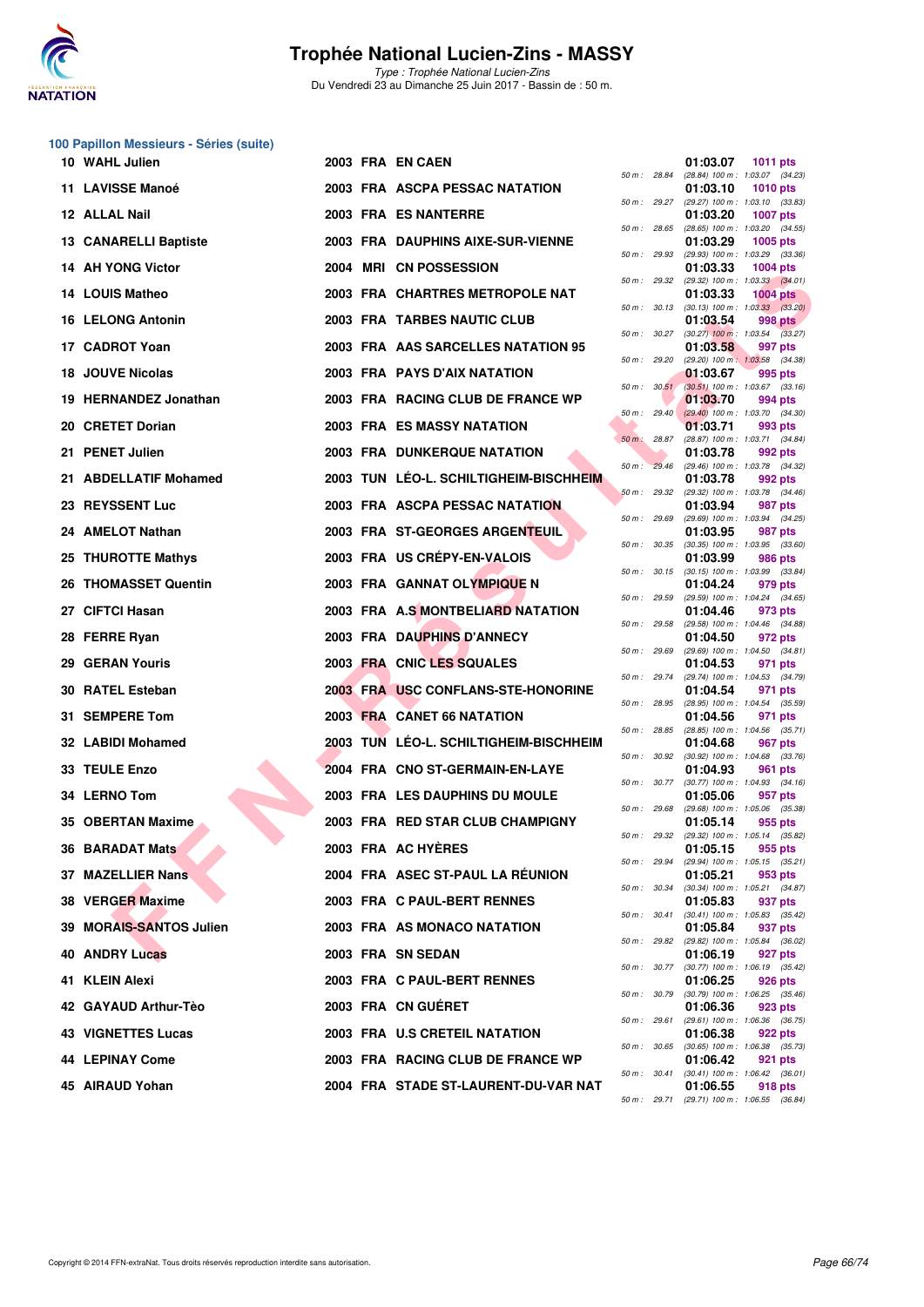

|     | 100 Papillon Messieurs - Séries (suite) |  |                                         |              |                                                          |         |
|-----|-----------------------------------------|--|-----------------------------------------|--------------|----------------------------------------------------------|---------|
|     | 46 PAGNIER Jérémy                       |  | 2004 FRA CN LA CIOTAT                   |              | 01:06.64<br>50 m: 31.18 (31.18) 100 m: 1:06.64 (35.46)   | 916 pts |
|     | 46 KYAL Wahib                           |  | 2003 FRA GIRONDINS BORDEAUX             | 50 m: 30.03  | 01:06.64<br>$(30.03)$ 100 m : 1:06.64 $(36.61)$          | 916 pts |
| 48  | <b>ROUGIER Tom</b>                      |  | 2003 FRA GRAND RODEZ NATATION           | 50 m: 30.41  | 01:06.76                                                 | 912 pts |
|     | 49 COTTEN Eloan                         |  | 2003 FRA ST-NAZAIRE ATLANTIQUE NATATION |              | $(30.41)$ 100 m : 1:06.76 $(36.35)$<br>01:06.78          | 912 pts |
|     | 50 CONSTABLE Enzo                       |  | 2003 FRA GIRONDINS BORDEAUX             | 50 m : 30.94 | (30.94) 100 m: 1:06.78 (35.84)<br>01:06.79               | 912 pts |
|     | 51 PAYRARD Ulysse                       |  | 2005 FRA STADE FRANÇAIS O COURBEVOIE    | 50 m: 30.32  | $(30.32)$ 100 m : 1:06.79 $(36.47)$<br>01:06.90          | 909 pts |
|     | 52 COMPAN Francois                      |  | 2003 FRA SO MILLAU N                    | 50 m : 30.45 | $(30.45)$ 100 m : 1:06.90 $(36.45)$<br>01:06.91          | 909 pts |
|     | 53 MINEUR Lucas                         |  | 2003 FRA REIMS CHAMPAGNE NATATION       | 50 m : 31.03 | $(31.03)$ 100 m : 1:06.91 $(35.88)$<br>01:06.95          | 908 pts |
|     | 54 GALZIN Oscar                         |  | 2004 FRA SO MILLAU N                    | 50 m: 30.76  | $(30.76)$ 100 m : 1:06.95 $(36.19)$<br>01:07.29          | 899 pts |
| 55  | <b>MELIN Tobias</b>                     |  | 2003 FRA CLUB NAUTIQUE DE L'ARPAJONNAIS | 50 m: 30.77  | (30.77) 100 m : 1:07.29 (36.52)<br>01:07.49              | 894 pts |
|     | 56 DJAMA Axel                           |  | 2003 FRA CN ASNIERES                    | 50 m : 30.59 | $(30.59)$ 100 m : 1:07.49 $(36.90)$<br>01:07.53          | 893 pts |
| 57  | <b>CLUSMAN Simon</b>                    |  | 2004 FRA US ST-ANDRE                    | 50 m: 29.73  | (29.73) 100 m: 1:07.53 (37.80)<br>01:07.55               | 892 pts |
|     | 58 RAJOELY Hadrien                      |  | 2004 FRA COULOMMIERS NATATION           | 50 m : 32.30 | (32.30) 100 m: 1:07.55 (35.25)<br>01:07.61               | 891 pts |
| 59. | <b>ZEINATY Thomas</b>                   |  | 2003 FRA STADE FRANÇAIS O COURBEVOIE    | 50 m: 31.88  | $(31.88)$ 100 m : 1:07.61 $(35.73)$<br>01:07.81          | 885 pts |
|     | 60 RAJOELISOLO Mihatia                  |  | 2005 FRA EMS BRON                       | 50 m : 30.64 | $(30.64)$ 100 m : 1:07.81 $(37.17)$<br>01:07.83          | 885 pts |
|     | 61 COURBEZ Remi                         |  | 2004 FRA BEAUCAIRE TARASCON AC          | 50 m: 31.45  | $(31.45)$ 100 m : 1:07.83 $(36.38)$<br>01:08.01          | 880 pts |
|     | 62 GRONDIN Raja                         |  | 2003 FRA AQUATIC CLUB DE L'EST REUNION  | 50 m : 30.41 | $(30.41)$ 100 m : 1:08.01 $(37.60)$<br>01:08.15          | 877 pts |
|     | 63 AZAM Alexis                          |  | 2004 FRA PAYS D'AIX NATATION            | 50 m: 29.22  | (29.22) 100 m : 1:08.15 (38.93)<br>01:08.29              | 873 pts |
|     | 64 CALOONE Armand                       |  | 2004 FRA CNO ST-GERMAIN-EN-LAYE         | 50 m : 30.92 | (30.92) 100 m: 1:08.29 (37.37)<br>01:08.69               | 863 pts |
|     | 65 MULONGO Stephen                      |  | 2004 FRA CN DE BAIE-MAHAULT             |              | 50 m: 32.17 (32.17) 100 m: 1:08.69 (36.52)<br>01:08.80   | 860 pts |
|     | 66 PARIS Idris                          |  | 2003 FRA COULIS NATATION                | 50 m : 31.44 | $(31.44)$ 100 m : 1:08.80 $(37.36)$<br>01:09.18          | 851 pts |
|     | 67 NUNEZ GREEN Dilan                    |  | 2005 FRA MEGAQUARIUS CLUB GUYANE        | 50 m : 30.32 | $(30.32)$ 100 m : 1:09.18 $(38.86)$<br>01:09.38          |         |
|     | 68 FENDARD Maxime                       |  | 2004 FRA CN POSSESSION                  | 50 m : 33.15 | (33.15) 100 m: 1:09.38 (36.23)                           | 846 pts |
|     |                                         |  |                                         | 50 m : 31.86 | 01:09.42<br>$(31.86)$ 100 m : 1:09.42 $(37.56)$          | 845 pts |
| 69  | <b>BIKAI COMBE Lorenzo</b>              |  | 2004 FRA RACING CLUB DE FRANCE WP       |              | 01:09.58<br>50 m: 31.42 (31.42) 100 m: 1:09.58 (38.16)   | 841 pts |
|     | 70 EMERY Sacha                          |  | <b>2004 FRA DUNKERQUE NATATION</b>      | 50 m : 31.85 | 01:09.81<br>$(31.85)$ 100 m : 1:09.81 $(37.96)$          | 835 pts |
|     | 71 DUTILLIEUX Jaz                       |  | 2004 FRA ASPTT TOULOUSE                 |              | 01:10.02<br>50 m : 31.85 (31.85) 100 m : 1:10.02 (38.17) | 830 pts |
|     | 72 FERCHICHI Samy                       |  | 2004 FRA AAS SARCELLES NATATION 95      |              | 01:10.18<br>50 m: 33.22 (33.22) 100 m: 1:10.18 (36.96)   | 826 pts |
|     | 73 DEMEYRE Louka                        |  | 2003 FRA ALLIANCE NATATION BESANCON     | 50 m : 31.79 | 01:10.54<br>$(31.79)$ 100 m : 1:10.54 $(38.75)$          | 817 pts |
|     | 74 ZAFINANDRO Alex-Mahefa               |  | 2005 FRA CERCLE NAGEURS ST-JOSEPH       | 50 m: 32.19  | 01:10.66<br>(32.19) 100 m: 1:10.66 (38.47)               | 814 pts |
|     | <b>75 BESSON Antoine</b>                |  | 2003 FRA CN ANDRESY                     | 50 m : 30.93 | 01:10.67<br>(30.93) 100 m: 1:10.67 (39.74)               | 814 pts |
|     | 76 ANDRIEU Gabriel                      |  | <b>2004 FRA DUNKERQUE NATATION</b>      | 50 m : 32.30 | 01:10.69<br>$(32.30)$ 100 m : 1:10.69 $(38.39)$          | 813 pts |
|     | 77 GABALI Cedric                        |  | 2004 FRA ES VITRY                       | 50 m : 32.81 | 01:10.88<br>(32.81) 100 m: 1:10.88 (38.07)               | 809 pts |
|     | <b>78 JAOUADI Ahmed</b>                 |  | 2005 TUN CLUB DES NAGEURS DE PARIS      | 50 m : 33.30 | 01:11.05<br>$(33.30)$ 100 m : 1:11.05 $(37.75)$          | 804 pts |
|     | 79 GILBERT Florian                      |  | 2004 FRA ALLIANCE NATATION BESANCON     |              | 01:11.23                                                 | 800 pts |
|     | 80 DEBACKER Evan                        |  | 2004 FRA AS VILLENEUVE-LES-AVIGNON      | 50 m : 32.16 | (32.16) 100 m: 1:11.23 (39.07)<br>01:11.64               | 790 pts |
|     | 81 PEREIRA Mathis                       |  | 2004 FRA CSN GUYANCOURT                 | 50 m : 32.87 | (32.87) 100 m: 1:11.64 (38.77)<br>01:11.83               | 786 pts |
|     |                                         |  |                                         |              | 50 m: 31.34 (31.34) 100 m: 1:11.83 (40.49)               |         |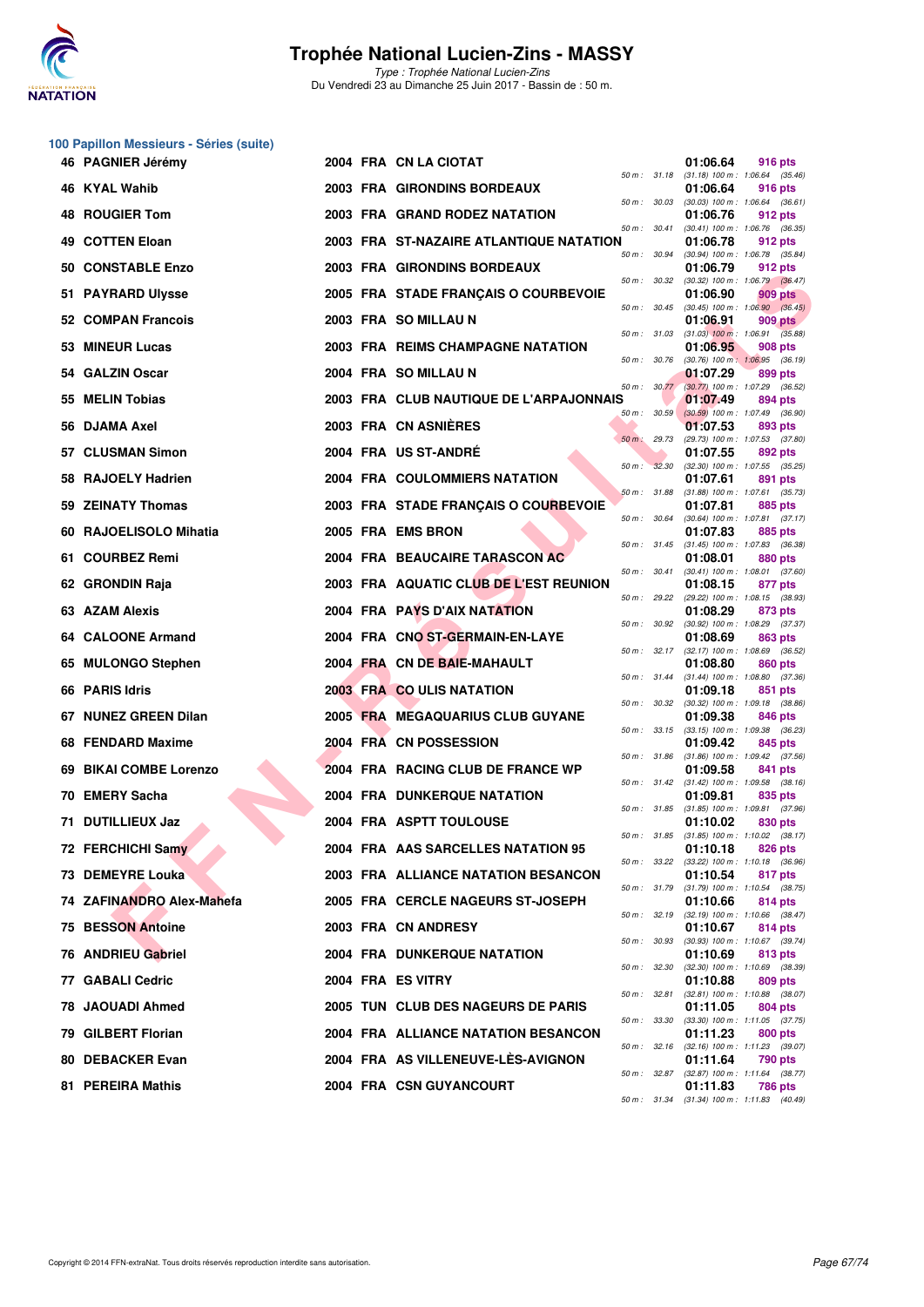

Type : Trophée National Lucien-Zins Du Vendredi 23 au Dimanche 25 Juin 2017 - Bassin de : 50 m.

# **100 Papillon Messieurs - Séries (suite)**

| 82 DERANGERE Néo                |  | 2005 FRA ALLIANCE DIJON NATATION                                                                                                   |              |       | 01:11.90                                               | 784 pts         |  |
|---------------------------------|--|------------------------------------------------------------------------------------------------------------------------------------|--------------|-------|--------------------------------------------------------|-----------------|--|
|                                 |  | 2004 FRA CA PÉZENAS                                                                                                                |              |       | 50 m: 33.00 (33.00) 100 m: 1:11.90 (38.90)             |                 |  |
| 83 GENDASZYK Sacha              |  |                                                                                                                                    | 50 m: 32.62  |       | 01:11.96<br>$(32.62)$ 100 m : 1:11.96 $(39.34)$        | <b>782 pts</b>  |  |
| 84 BEAUREGARD Florian           |  | 2004 FRA CN DE BAIE-MAHAULT                                                                                                        |              |       | 01:12.60                                               | <b>767 pts</b>  |  |
| 85 ROLLET Arthur                |  | <b>2003 FRA DUNKERQUE NATATION</b>                                                                                                 |              |       | 50 m: 32.59 (32.59) 100 m: 1:12.60 (40.01)<br>01:12.75 | 763 pts         |  |
|                                 |  |                                                                                                                                    | 50 m : 33.79 |       | $(33.79)$ 100 m : 1:12.75 $(38.96)$                    |                 |  |
| 86 DUCHEMANN Noah               |  | 2004 FRA LYON NATATION METROPOLE                                                                                                   | 50 m : 32.79 |       | 01:12.83<br>$(32.79)$ 100 m : 1:12.83 $(40.04)$        | 762 pts         |  |
| 87 CLAEYSSEN Mattéo             |  | 2004 FRA STADE CLERMONT NATATION                                                                                                   |              |       | 01:12.91                                               | <b>760 pts</b>  |  |
| 88 LEAL Timotéo                 |  | 2004 FRA AVENIR MURET NATATION                                                                                                     | 50 m : 33.24 |       | $(33.24)$ 100 m : 1:12.91 $(39.67)$<br>01:12.96        | <b>759 pts</b>  |  |
| <b>89 ARKHANGELSKY Michel</b>   |  | 2005 RUS OLYMPIC NICE NATATION                                                                                                     | 50 m: 33.03  |       | $(33.03)$ 100 m : 1:12.96 $(39.93)$<br>01:13.11        | 755 pts         |  |
|                                 |  |                                                                                                                                    | 50 m : 31.98 |       | $(31.98)$ 100 m : 1:13.11 $(41.13)$                    |                 |  |
| 90 BAUDARD-GUILLOT Malo         |  | 2005 FRA CN ASNIERES                                                                                                               | 50 m: 33.62  |       | 01:13.14<br>(33.62) 100 m: 1:13.14 (39.52)             | 754 pts         |  |
| 91 TARDY Lenny                  |  | 2005 FRA CN NIORT                                                                                                                  |              |       | 01:13.95                                               | 735 pts         |  |
| 92 EL MANSAR Mehdi              |  | 2004 MAR CN ANTIBES                                                                                                                | 50 m: 34.66  |       | $(34.66)$ 100 m : 1:13.95 $(39.29)$                    |                 |  |
|                                 |  |                                                                                                                                    | 50 m: 32.58  |       | 01:14.49<br>(32.58) 100 m: 1:14.49 (41.91)             | <b>723 pts</b>  |  |
| 93 CARRASCO Nolan               |  | 2005 FRA CN CALÉDONIENS                                                                                                            |              |       | 01:14.72                                               | 717 pts         |  |
| 94 LOSAY-MARTIN Benjamin        |  | 2005 FRA ASN BONNEVAL                                                                                                              | $50 m$ :     | 33.68 | $(33.68)$ 100 m : 1:14.72 $(41.04)$<br>01:15.12        | <b>708 pts</b>  |  |
|                                 |  |                                                                                                                                    | 50 m : 34.20 |       | (34.20) 100 m: 1:15.12 (40.92)                         |                 |  |
| 95 BERNABE Clarence             |  | 2005 FRA CANET 66 NATATION                                                                                                         | 50 m: 33.97  |       | 01:15.14<br>(33.97) 100 m: 1:15.14 (41.17)             | 708 pts         |  |
| 96 GARBAA Hamza                 |  | <b>2005 FRA STADE ST-VALERY NATATION</b>                                                                                           |              |       | 01:15.16                                               | <b>707 pts</b>  |  |
| 97 CHATEIGNER Benjamin          |  | 2004 FRA ST-NAZAIRE ATLANTIQUE NATATION                                                                                            | 50 m : 34.11 |       | $(34.11)$ 100 m : 1:15.16 $(41.05)$<br>01:15.24        | 705 pts         |  |
|                                 |  |                                                                                                                                    | 50 m: 31.97  |       | (31.97) 100 m: 1:15.24 (43.27)                         |                 |  |
| 98 DUTHU Jules                  |  | 2004 FRA ALLIANCE DIJON NATATION                                                                                                   |              |       | 01:15.46                                               | 700 pts         |  |
| 99 PAYET Romain-Martin          |  | 2005 FRA AQUATIC CLUB DE L'EST REUNION                                                                                             |              |       | 50 m: 34.57 (34.57) 100 m: 1:15.46 (40.89)<br>01:15.77 | 693 pts         |  |
| 100 POUILLART Corentin          |  | 2005 FRA LYON NATATION METROPOLE                                                                                                   |              |       | 50 m: 33.11 (33.11) 100 m: 1:15.77 (42.66)             |                 |  |
|                                 |  |                                                                                                                                    |              |       | 01:16.23<br>50 m: 34.61 (34.61) 100 m: 1:16.23 (41.62) | 683 pts         |  |
| 101 HUG-DREYFUS Neal            |  | 2005 FRA MULHOUSE ON                                                                                                               |              |       | 01:16.38                                               | 680 pts         |  |
| 102 SAVIGNAC Baptiste           |  | 2005 FRA CN CALEDONIENS                                                                                                            |              |       | 50 m: 34.62 (34.62) 100 m: 1:16.38 (41.76)<br>01:16.92 | 668 pts         |  |
|                                 |  |                                                                                                                                    |              |       | 50 m: 35.11 (35.11) 100 m: 1:16.92 (41.81)             |                 |  |
| 200 Papillon Messieurs - Séries |  | (Dimanche 25 Juin 2017)                                                                                                            |              |       |                                                        |                 |  |
| 1 ANNOCQUE Paul                 |  | <b>2003 FRA CN BEAUNE</b>                                                                                                          |              |       | 02:13.08                                               | <b>1068 pts</b> |  |
| 2 BOURGEOIS Mitch               |  | 50 m: 28.95 (28.95) 100 m: 1:02.90 (33.95) 150 m: 1:37.50<br>2003 FRA CN DE BAIE-MAHAULT                                           |              |       | $(34.60)$ 200 m : 2:13.08 $(35.58)$<br>02:19.27        | 982 pts         |  |
|                                 |  | 50 m: 31.05 (31.05) 100 m: 1:05.60 (34.55) 150 m: 1:41.76                                                                          |              |       | $(36.16)$ 200 m : 2:19.27 $(37.51)$                    |                 |  |
| 3 ALLAL Nail                    |  | 2003 FRA ES NANTERRE                                                                                                               |              |       | 02:20.04                                               | 972 pts         |  |
| 4 LOUIS Matheo                  |  | 50 m: 30.58 (30.58) 100 m: 1:05.43 (34.85) 150 m: 1:42.34<br>2003 FRA CHARTRES METROPOLE NAT                                       |              |       | $(36.91)$ 200 m : 2:20.04 $(37.70)$<br>02:21.62        | 951 pts         |  |
|                                 |  | 50 m: 30.97 (30.97) 100 m: 1:07.70 (36.73) 150 m: 1:44.51 (36.81) 200 m: 2:21.62 (37.11)                                           |              |       |                                                        |                 |  |
| 5 FERRE Ryan                    |  | 2003 FRA DAUPHINS D'ANNECY<br>50 m: 30.62 (30.62) 100 m: 1:06.05 (35.43) 150 m: 1:43.05 (37.00) 200 m: 2:21.72 (38.67)             |              |       | 02:21.72                                               | 949 pts         |  |
| 6 LABIDI Mohamed                |  | 2003 TUN LEO-L. SCHILTIGHEIM-BISCHHEIM                                                                                             |              |       | 02:21.74                                               | 949 pts         |  |
| <b>7 PELEY Lucas</b>            |  | 50 m: 31.34 (31.34) 100 m: 1:07.88 (36.54) 150 m: 1:44.64 (36.76) 200 m: 2:21.74 (37.10)<br>2003 FRA CN CALÉDONIENS                |              |       | 02:22.05                                               | 945 pts         |  |
|                                 |  | 50 m: 30.65 (30.65) 100 m: 1:06.21 (35.56) 150 m: 1:42.90 (36.69) 200 m: 2:22.05 (39.15)                                           |              |       |                                                        |                 |  |
| 8 NEHDI Ayoub                   |  | 2003 TUN LEO-L. SCHILTIGHEIM-BISCHHEIM<br>50 m: 32.57 (32.57) 100 m: 1:09.29 (36.72) 150 m: 1:45.92 (36.63) 200 m: 2:23.14 (37.22) |              |       | 02:23.14                                               | 931 pts         |  |
| O DECOAMBO AUGUST               |  | 0000 FBA MOBELIU MATATIONI                                                                                                         |              |       | 00.00.80                                               | $000 - 1$       |  |

# **[200 Papillon Messieurs - Séries](http://www.ffnatation.fr/webffn/resultats.php?idact=nat&go=epr&idcpt=47287&idepr=83)** (Dimanche 25 Juin 2017)

| 1 ANNOCQUE Paul             |  | <b>2003 FRA CN BEAUNE</b>                                                                                                      | 02:13.08 1068 pts |                |  |
|-----------------------------|--|--------------------------------------------------------------------------------------------------------------------------------|-------------------|----------------|--|
|                             |  | 50 m: 28.95 (28.95) 100 m: 1:02.90 (33.95) 150 m: 1:37.50 (34.60) 200 m: 2:13.08 (35.58)                                       |                   |                |  |
| 2 BOURGEOIS Mitch           |  | 2003 FRA CN DE BAIE-MAHAULT                                                                                                    | 02:19.27          | 982 pts        |  |
|                             |  | 50 m: 31.05 (31.05) 100 m: 1:05.60 (34.55) 150 m: 1:41.76 (36.16) 200 m: 2:19.27 (37.51)                                       |                   |                |  |
| 3 ALLAL Nail                |  | 2003 FRA ES NANTERRE                                                                                                           | 02:20.04          | 972 pts        |  |
|                             |  | 50 m: 30.58 (30.58) 100 m: 1:05.43 (34.85) 150 m: 1:42.34 (36.91) 200 m: 2:20.04 (37.70)                                       |                   |                |  |
| 4 LOUIS Matheo              |  | 2003 FRA CHARTRES METROPOLE NAT                                                                                                | 02:21.62          | 951 pts        |  |
|                             |  | 50 m: 30.97 (30.97) 100 m: 1:07.70 (36.73) 150 m: 1:44.51 (36.81) 200 m: 2:21.62 (37.11)                                       |                   |                |  |
| 5 FERRE Ryan                |  | <b>2003 FRA DAUPHINS D'ANNECY</b>                                                                                              | 02:21.72          | 949 pts        |  |
|                             |  | 50 m: 30.62 (30.62) 100 m: 1:06.05 (35.43) 150 m: 1:43.05 (37.00) 200 m: 2:21.72 (38.67)                                       |                   |                |  |
| 6 LABIDI Mohamed            |  | 2003 TUN LEO-L.SCHILTIGHEIM-BISCHHEIM                                                                                          | 02:21.74          | 949 pts        |  |
| <b>7 PELEY Lucas</b>        |  | 50 m: 31.34 (31.34) 100 m: 1:07.88 (36.54) 150 m: 1:44.64 (36.76) 200 m: 2:21.74 (37.10)<br>2003 FRA CN CALEDONIENS            | 02:22.05          |                |  |
|                             |  | 50 m: 30.65 (30.65) 100 m: 1:06.21 (35.56) 150 m: 1:42.90 (36.69) 200 m: 2:22.05 (39.15)                                       |                   | 945 pts        |  |
| 8 NEHDI Ayoub               |  | 2003 TUN LEO-L. SCHILTIGHEIM-BISCHHEIM                                                                                         | 02:23.14          | 931 pts        |  |
|                             |  |                                                                                                                                |                   |                |  |
|                             |  |                                                                                                                                |                   |                |  |
|                             |  | 50 m: 32.57 (32.57) 100 m: 1:09.29 (36.72) 150 m: 1:45.92 (36.63) 200 m: 2:23.14 (37.22)                                       |                   |                |  |
| 9 DESCAMPS Aurelien         |  | <b>2003 FRA MOREUIL NATATION</b>                                                                                               | 02:23.48          | <b>926 pts</b> |  |
|                             |  | 50 m: 31.38 (31.38) 100 m: 1:06.66 (35.28) 150 m: 1:45.13 (38.47) 200 m: 2:23.48 (38.35)                                       |                   |                |  |
| 10 PENET Julien             |  | <b>2003 FRA DUNKERQUE NATATION</b>                                                                                             | 02:23.65          | 924 pts        |  |
|                             |  | 50 m: 30.63 (30.63) 100 m: 1:05.59 (34.96) 150 m: 1:43.34 (37.75) 200 m: 2:23.65 (40.31)                                       |                   |                |  |
| <b>11 LECOURTIER Mathys</b> |  | <b>2003 FRA MARTIGUES NATATION</b><br>50 m: 30.65 (30.65) 100 m: 1.07.24 (36.59) 150 m: 1.46.01 (38.77) 200 m: 2:24.38 (38.37) | 02:24.38          | 914 pts        |  |
| 12 BARADAT Mats             |  | 2003 FRA AC HYERES                                                                                                             | 02:24.68          | 910 pts        |  |
|                             |  | 50 m: 32.58 (32.58) 100 m: 1:09.10 (36.52) 150 m: 1:48.21 (39.11) 200 m: 2:24.68 (36.47)                                       |                   |                |  |
| 13 TEULE Enzo               |  | 2004 FRA CNO ST-GERMAIN-EN-LAYE                                                                                                | 02:24.93          | 907 pts        |  |
|                             |  | 50 m: 32.01 (32.01) 100 m: 1:08.46 (36.45) 150 m: 1:46.46 (38.00) 200 m: 2:24.93 (38.47)                                       |                   |                |  |
| <b>14 PAGANELLI Tom</b>     |  | <b>2003 FRA USB LONGWY NATATION</b>                                                                                            | 02:26.33          | 889 pts        |  |
|                             |  | 50 m: 31.99 (31.99) 100 m: 1.08.84 (36.85) 150 m: 1.47.32 (38.48) 200 m: 2:26.33 (39.01)                                       |                   |                |  |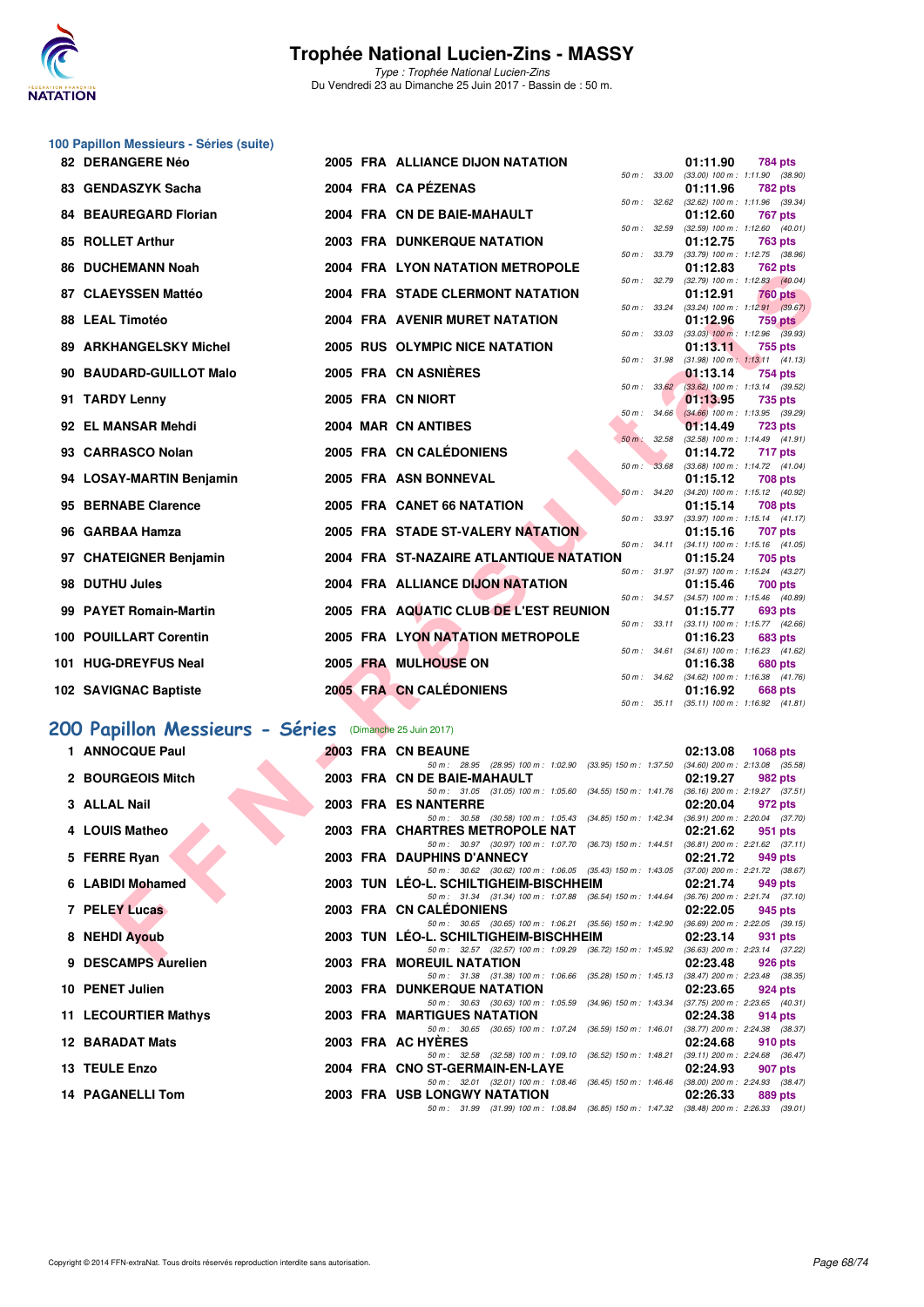

Type : Trophée National Lucien-Zins Du Vendredi 23 au Dimanche 25 Juin 2017 - Bassin de : 50 m.

| 200 Papillon Messieurs - Séries (suite) |  |  |  |  |  |  |
|-----------------------------------------|--|--|--|--|--|--|
|-----------------------------------------|--|--|--|--|--|--|

| <b>15 THOMASSET Quentin</b>                            |  | 2003 FRA GANNAT OLYMPIQUE N                                                                                                     | 02:26.79<br>883 pts                          |
|--------------------------------------------------------|--|---------------------------------------------------------------------------------------------------------------------------------|----------------------------------------------|
| 16 AH YONG Victor                                      |  | 50 m: 30.98 (30.98) 100 m: 1:07.96 (36.98) 150 m: 1:45.97 (38.01) 200 m: 2:26.79 (40.82)<br>2004 MRI CN POSSESSION              | 02:27.45<br>875 pts                          |
| 17 RIVIÈRE Clément                                     |  | 50 m: 30.25 (30.25) 100 m: 1:07.46 (37.21) 150 m: 1:47.58 (40.12) 200 m: 2:27.45 (39.87)<br>2003 FRA CAPRICORNE SUD N ST-PIERRE | 02:27.82<br>870 pts                          |
| <b>18 SEMPERE Tom</b>                                  |  | 50 m: 32.72 (32.72) 100 m: 1:12.63 (39.91) 150 m: 1:51.77 (39.14) 200 m: 2:27.82 (36.05)<br>2003 FRA CANET 66 NATATION          | 02:27.85<br>869 pts                          |
|                                                        |  | 50 m: 31.64 (31.64) 100 m: 1:09.46 (37.82) 150 m: 1:48.30 (38.84) 200 m: 2:27.85 (39.55)                                        |                                              |
| 19 HERNANDEZ Jonathan                                  |  | 2003 FRA RACING CLUB DE FRANCE WP                                                                                               | 02:28.59<br>860 pts                          |
| 20 HENRY Theo                                          |  | 50 m: 31.16 (31.16) 100 m: 1:07.41 (36.25) 150 m: 1:46.31 (38.90) 200 m: 2:28.59 (42.28)<br>2003 FRA AS PORCHEVILLE             | 02:28.63<br>859 pts                          |
|                                                        |  | 50 m: 32.01 (32.01) 100 m: 1:09.26 (37.25) 150 m: 1:49.09                                                                       | $(39.83)$ 200 m : 2:28.63 $(39.54)$          |
| 21 RAJOELISOLO Mihatia                                 |  | 2005 FRA EMS BRON<br>50 m: 32.36 (32.36) 100 m: 1.10.74 (38.38) 150 m: 1.50.69 (39.95) 200 m: 2.30.15 (39.46)                   | 02:30.15<br>840 pts                          |
| 22 LOMON Florian                                       |  | 2004 FRA CN DE BAIE-MAHAULT                                                                                                     | 02:31.35<br>825 pts                          |
| 23 MINEUR Lucas                                        |  | 50 m: 31.42 (31.42) 100 m: 1:09.76 (38.34) 150 m: 1:49.93 (40.17) 200 m: 2:31.35 (41.42)<br>2003 FRA REIMS CHAMPAGNE NATATION   | 02:32.55<br>810 pts                          |
| 24 PATAY Jules                                         |  | 50 m: 32.11 (32.11) 100 m: 1:10.12 (38.01) 150 m: 1:51.76 (41.64) 200 m: 2:32.55 (40.79)<br>2003 FRA TRITON CLUB BELLEVILLE     | 02:33.04                                     |
|                                                        |  | 50 m: 33.30 (33.30) 100 m: 1:12.49 (39.19) 150 m: 1:53.50                                                                       | 804 pts<br>$(41.01)$ 200 m : 2:33.04 (39.54) |
| 25 RAJOELY Hadrien                                     |  | 2004 FRA COULOMMIERS NATATION                                                                                                   | 02:33.89<br>794 pts                          |
| 26 ANDRIEU Gabriel                                     |  | 50 m: 33.21 (33.21) 100 m: 1:11.48 (38.27) 150 m: 1:51.53 (40.05) 200 m: 2:33.89 (42.36)<br><b>2004 FRA DUNKERQUE NATATION</b>  | 02:36.94<br><b>757 pts</b>                   |
|                                                        |  | 50 m: 33.54 (33.54) 100 m: 1:12.69 (39.15) 150 m: 1:53.27 (40.58) 200 m: 2:36.94 (43.67)                                        |                                              |
| 27 PAGNIER Jérémy                                      |  | 2004 FRA CN LA CIOTAT                                                                                                           | 02:38.90<br>734 pts                          |
| 28 DERANGERE Néo                                       |  | 50 m: 35.21 (35.21) 100 m: 1:15.95 (40.74) 150 m: 2:01.47 (45.52) 200 m: 2:38.90 (37.43)<br>2005 FRA ALLIANCE DIJON NATATION    | 02:40.07<br><b>720 pts</b>                   |
|                                                        |  | 50 m: 33.50 (33.50) 100 m: 1:13.75 (40.25) 150 m: 1:57.48 (43.73) 200 m: 2:40.07 (42.59)                                        |                                              |
| 29 DUTHU Jules                                         |  | 2004 FRA ALLIANCE DIJON NATATION<br>50 m: 34.81 (34.81) 100 m: 1:17.06 (42.25) 150 m: 2:00.34 (43.28) 200 m: 2:40.53 (40.19)    | 02:40.53<br><b>715 pts</b>                   |
| 30 FENDARD Maxime                                      |  | 2004 FRA CN POSSESSION                                                                                                          | 02:40.96<br><b>710 pts</b>                   |
| 31 CALOONE Armand                                      |  | 50 m: 33.72 (33.72) 100 m: 1:14.96 (41.24) 150 m: 1:58.50 (43.54) 200 m: 2:40.96 (42.46)<br>2004 FRA CNO ST-GERMAIN-EN-LAYE     |                                              |
|                                                        |  | 50 m: 34.08 (34.08) 100 m: 1:14.06 (39.98) 150 m: 1:58.89 (44.83) 200 m: 2:43.56 (44.67)                                        | 02:43.56<br><b>680 pts</b>                   |
| 32 DEBACKER Evan                                       |  | 2004 FRA AS VILLENEUVE-LES-AVIGNON                                                                                              | 02:43.99<br>676 pts                          |
| 33 BERNABE Clarence                                    |  | 50 m: 35.49 (35.49) 100 m: 1:18.54 (43.05) 150 m: 2:03.28 (44.74) 200 m: 2:43.99 (40.71)<br>2005 FRA CANET 66 NATATION          | 02:46.00<br>653 pts                          |
|                                                        |  | 50 m: 34.58 (34.58) 100 m: 1.15.08 (40.50) 150 m: 1.59.45 (44.37) 200 m: 2.46.00 (46.55)                                        |                                              |
| 34 FERCHICHI Samy                                      |  | 2004 FRA AAS SARCELLES NATATION 95<br>50 m: 35.65 (35.65) 100 m: 1:17.71 (42.06) 150 m: 2:02.92 (45.21) 200 m: 2:46.69 (43.77)  | 02:46.69<br>645 pts                          |
| 35 TARDY Lenny                                         |  | 2005 FRA CN NIORT                                                                                                               | 02:51.01<br>599 pts                          |
| <b>36 SALIGA Brice</b>                                 |  | 50 m: 36.05 (36.05) 100 m: 1:19.80 (43.75) 150 m: 2:05.55 (45.75) 200 m: 2:51.01 (45.46)                                        |                                              |
|                                                        |  | 2005 FRA SAINT-RAPHAEL NATATION<br>50 m: 35.62 (35.62) 100 m: 1:19.13 (43.51) 150 m: 2:05.68 (46.55) 200 m: 2:52.16 (46.48)     | 587 pts<br>02:52.16                          |
| 37 LOSAY-MARTIN Benjamin                               |  | 2005 FRA ASN BONNEVAL                                                                                                           | 02:59.74<br>510 pts                          |
| --- EMERY Sacha                                        |  | 50 m: 36.29 (36.29) 100 m: 1:18.50 (42.21) 150 m: 2:08.94 (50.44) 200 m: 2:59.74 (50.80)<br><b>2004 FRA DUNKERQUE NATATION</b>  | <b>DNS</b> dec                               |
|                                                        |  |                                                                                                                                 |                                              |
| 200 4 Nages Messieurs - Séries (Dimanche 25 Juin 2017) |  |                                                                                                                                 |                                              |
| 1 FITZPATRICK Brendan                                  |  | 2003 FRA CN AVIGNON                                                                                                             | 02:15.54<br>1054 pts                         |
|                                                        |  | 50 m: 28.72 (28.72) 100 m: 1:04.88 (36.16) 150 m: 1:42.41 (37.53) 200 m: 2:15.54 (33.13)                                        |                                              |
| 2 RENE CORAIL Yann                                     |  | 2003 FRA CSN GUYANCOURT                                                                                                         | 02:16.75<br><b>1036 pts</b>                  |
| 3 HUDAN Nathan                                         |  | 50 m: 28.50 (28.50) 100 m: 1:04.36 (35.86) 150 m: 1:43.64 (39.28) 200 m: 2:16.75 (33.11)<br>2003 FRA CN CALEDONIENS             | 02:20.05<br>990 pts                          |
|                                                        |  | 50 m: 28.54 (28.54) 100 m: 1:05.49 (36.95) 150 m: 1:47.05 (41.56) 200 m: 2:20.05 (33.00)                                        |                                              |
| 4 CRETET Dorian                                        |  | 2003 FRA ES MASSY NATATION<br>50 m: 29.53 (29.53) 100 m: 1:07.28 (37.75) 150 m: 1:50.40 (43.12) 200 m: 2:20.71 (30.31)          | 02:20.71<br>981 pts                          |
| 5 ELMALEH Sasha                                        |  | 2003 FRA MONTPELLIER METROPOLE NATATION                                                                                         | 02:21.44<br>970 pts                          |
| $C$ CALETEC 12.200                                     |  | 50 m: 30.77 (30.77) 100 m: 1:07.41 (36.64) 150 m: 1:48.25 (40.84) 200 m: 2:21.44 (33.19)<br>0000 FBA HC OOL OMIFRO NATATION     | 00.0101<br>$0.00 - 1.$                       |

# [200 4 Nages Messieurs - Séries](http://www.ffnatation.fr/webffn/resultats.php?idact=nat&go=epr&idcpt=47287&idepr=91) (Dimanche 25 Juin 2017)

| 1 FITZPATRICK Brendan |  | 2003 FRA CN AVIGNON                                                                      | 02:15.54 | 1054 pts        |  |
|-----------------------|--|------------------------------------------------------------------------------------------|----------|-----------------|--|
|                       |  | 50 m: 28.72 (28.72) 100 m: 1:04.88 (36.16) 150 m: 1:42.41 (37.53) 200 m: 2:15.54 (33.13) |          |                 |  |
| 2 RENE CORAIL Yann    |  | 2003 FRA CSN GUYANCOURT                                                                  | 02:16.75 | <b>1036 pts</b> |  |
|                       |  | 50 m: 28.50 (28.50) 100 m: 1:04.36 (35.86) 150 m: 1:43.64 (39.28) 200 m: 2:16.75 (33.11) |          |                 |  |
| 3 HUDAN Nathan        |  | 2003 FRA CN CALEDONIENS                                                                  | 02:20.05 | 990 pts         |  |
|                       |  | 50 m: 28.54 (28.54) 100 m: 1:05.49 (36.95) 150 m: 1:47.05 (41.56) 200 m: 2:20.05 (33.00) |          |                 |  |
| 4 CRETET Dorian       |  | 2003 FRA ES MASSY NATATION                                                               | 02:20.71 | 981 pts         |  |
|                       |  | 50 m: 29.53 (29.53) 100 m: 1:07.28 (37.75) 150 m: 1:50.40 (43.12) 200 m: 2:20.71 (30.31) |          |                 |  |
| 5 ELMALEH Sasha       |  | 2003 FRA MONTPELLIER METROPOLE NATATION 02:21.44                                         |          | 970 pts         |  |
|                       |  | 50 m: 30.77 (30.77) 100 m: 1:07.41 (36.64) 150 m: 1:48.25 (40.84) 200 m: 2:21.44 (33.19) |          |                 |  |
| 6 SALETES Jacques     |  | 2003 FRA US COLOMIERS NATATION 62:21.64                                                  |          | 968 pts         |  |
|                       |  | 50 m: 30.82 (30.82) 100 m: 1:06.91 (36.09) 150 m: 1:49.28 (42.37) 200 m: 2:21.64 (32.36) |          |                 |  |
| 7 CHALENDAR Léo       |  | 2003 FRA AC BOULOGNE-BILLANCOURT                                                         | 02:21.68 | 967 pts         |  |
|                       |  | 50 m: 31.29 (31.29) 100 m: 1:08.74 (37.45) 150 m: 1:48.54 (39.80) 200 m: 2:21.68 (33.14) |          |                 |  |
| 8 PILLER Mathis       |  | 2003 FRA CAL'HAY-LES-ROSES                                                               | 02:21.80 | 965 pts         |  |
|                       |  | 50 m: 29.79 (29.79) 100 m: 1:06.99 (37.20) 150 m: 1:47.47 (40.48) 200 m: 2:21.80 (34.33) |          |                 |  |
| 8 LOUIS Matheo        |  |                                                                                          |          | 965 pts         |  |
|                       |  | 50 m: 30.87 (30.87) 100 m: 1:08.32 (37.45) 150 m: 1:49.83 (41.51) 200 m: 2:21.80 (31.97) |          |                 |  |
| 10 HAMADI Adem        |  | 2003 FRA CN CANNES                                                                       | 02:21.82 | 965 pts         |  |
|                       |  | 50 m: 30.30 (30.30) 100 m: 1:07.39 (37.09) 150 m: 1:49.14 (41.75) 200 m: 2:21.82 (32.68) |          |                 |  |
| 11 ANNOCQUE Paul      |  | 2003 FRA CN BEAUNE                                                                       | 02:21.91 | 964 pts         |  |
|                       |  | 50 m: 28.95 (28.95) 100 m: 1:05.05 (36.10) 150 m: 1:49.36 (44.31) 200 m: 2:21.91 (32.55) |          |                 |  |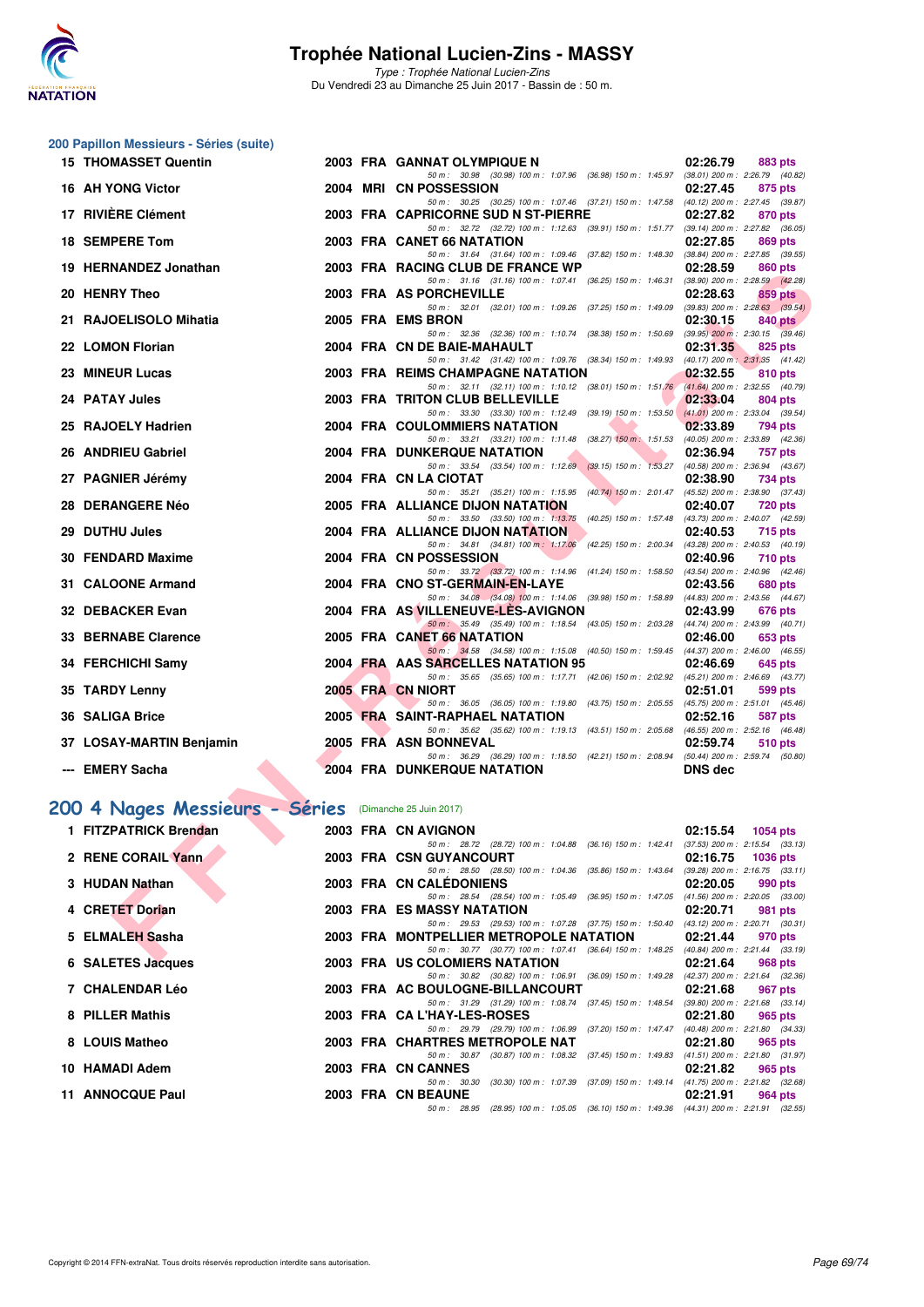

| 200 4 Nages Messieurs - Séries (suite)<br><b>12 NOBER Clement</b> |  | 2003 FRA SAINT-RAPHAEL NATATION                                                                                                                                                                                        | 02:22.05 | 962 pts                                        |
|-------------------------------------------------------------------|--|------------------------------------------------------------------------------------------------------------------------------------------------------------------------------------------------------------------------|----------|------------------------------------------------|
| 13 GORLIER Enzo                                                   |  | 50 m: 31.14 (31.14) 100 m: 1:07.59 (36.45) 150 m: 1:49.97 (42.38) 200 m: 2:22.05 (32.08)<br>2003 FRA AC VILLEPINTE                                                                                                     | 02:22.08 | 962 pts                                        |
| 14 LE PAPE Thomas                                                 |  | 50 m: 30.27 (30.27) 100 m: 1:07.35 (37.08) 150 m: 1:48.16 (40.81) 200 m: 2:22.08 (33.92)<br>2003 FRA CNM DIEPPE                                                                                                        | 02:22.31 | 958 pts                                        |
| <b>15 BOURGEOIS Mitch</b>                                         |  | 50 m: 31.26 (31.26) 100 m: 1:08.42 (37.16) 150 m: 1:49.43<br>2003 FRA CN DE BAIE-MAHAULT                                                                                                                               | 02:22.66 | $(41.01)$ 200 m : 2:22.31 $(32.88)$<br>954 pts |
| 16 LETERME Jérémy                                                 |  | 50 m: 30.36 (30.36) 100 m: 1:07.90 (37.54) 150 m: 1:51.76<br>2003 FRA AC DECINES                                                                                                                                       | 02:22.70 | (43.86) 200 m : 2:22.66 (30.90)<br>953 pts     |
| 17 LAVISSE Manoé                                                  |  | 50 m: 30.38 (30.38) 100 m: 1:06.80 (36.42) 150 m: 1:49.90 (43.10) 200 m: 2:22.70 (32.80)<br>2003 FRA ASCPA PESSAC NATATION<br>50 m: 29.86 (29.86) 100 m: 1:06.57 (36.71) 150 m: 1:49.91 (43.34) 200 m: 2:22.96 (33.05) | 02:22.96 | 950 pts                                        |
| <b>18 LESERT Vincent</b>                                          |  | 2003 FRA STADE BETHUNE PELICAN CLUB<br>50 m: 30.71 (30.71) 100 m: 1:09.45 (38.74) 150 m: 1:50.06 (40.61) 200 m: 2:23.25 (33.19)                                                                                        | 02:23.25 | <b>946 pts</b>                                 |
| 19 KLEIN Alexi                                                    |  | 2003 FRA C PAUL-BERT RENNES<br>50 m: 30.24 (30.24) 100 m: 1:07.91 (37.67) 150 m: 1:52.63 (44.72) 200 m: 2:23.38 (30.75)                                                                                                | 02:23.38 | 944 pts                                        |
| 20 BOUGHATTAS Fadi                                                |  | 2003 FRA AAS SARCELLES NATATION 95                                                                                                                                                                                     | 02:23.52 | 942 pts                                        |
| 21 LOMBARDO Maxime                                                |  | 50 m: 30.31 (30.31) 100 m: 1:07.25 (36.94) 150 m: 1:51.65 (44.40) 200 m: 2:23.52 (31.87)<br><b>2003 FRA NATATION HOCHFELDEN</b><br>50 m: 30.94 (30.94) 100 m: 1:09.09 (38.15) 150 m: 1:50.96                           | 02:24.05 | 935 pts<br>$(41.87)$ 200 m : 2:24.05 $(33.09)$ |
| 22 DESCAMPS Aurelien                                              |  | 2003 FRA MOREUIL NATATION                                                                                                                                                                                              | 02:24.17 | 933 pts                                        |
| 23 SMIRI Mohamed                                                  |  | 50 m: 29.58 (29.58) 100 m: 1:08.62 (39.04) 150 m: 1:51.15 (42.53) 200 m: 2:24.17 (33.02)<br><b>2003 TUN SCUF PARIS</b>                                                                                                 | 02:24.18 | 933 pts                                        |
| 24 THOMASSET Quentin                                              |  | 50 m: 30.76 (30.76) 100 m: 1:09.03 (38.27) 150 m: 1:50.77 (41.74) 200 m: 2:24.18 (33.41)<br>2003 FRA GANNAT OLYMPIQUE N                                                                                                | 02:24.26 | 932 pts                                        |
| 25 FERRE Ryan                                                     |  | 50 m: 30.12 (30.12) 100 m: 1:06.90 (36.78) 150 m: 1:50.67 (43.77) 200 m: 2:24.26 (33.59)<br>2003 FRA DAUPHINS D'ANNECY                                                                                                 | 02:24.48 | 929 pts                                        |
| 26 FREROT Thomas                                                  |  | 50 m: 29.73 (29.73) 100 m: 1:05.69 (35.96) 150 m: 1:50.25 (44.56) 200 m: 2:24.48 (34.23)<br>2003 FRA ALLIANCE DIJON NATATION                                                                                           | 02:24.66 | 926 pts                                        |
| 27 PAGANELLI Tom                                                  |  | 50 m : 32.09 (32.09) 100 m : 1:10.78<br>(38.69) 150 m : 1:50.88 (40.10) 200 m : 2:24.66 (33.78)<br><b>2003 FRA USB LONGWY NATATION</b>                                                                                 | 02:24.67 | 926 pts                                        |
| 28 KRPINA Ante-Nikola                                             |  | 50 m: 30.77 (30.77) 100 m: 1:08.34 (37.57) 150 m: 1:51.81 (43.47) 200 m: 2:24.67 (32.86)<br>2003 FRA AAS SARCELLES NATATION 95                                                                                         | 02:25.32 | 918 pts                                        |
| 29 CANARELLI Baptiste                                             |  | 50 m: 31.55 (31.55) 100 m: 1:09.96 (38.41) 150 m: 1:51.88 (41.92) 200 m: 2:25.32 (33.44)<br>2003 FRA DAUPHINS AIXE-SUR-VIENNE                                                                                          | 02:25.44 | 916 pts                                        |
| 30 JOUVE Nicolas                                                  |  | 50 m: 30.67 (30.67) 100 m: 1:09.05 (38.38) 150 m: 1:53.52 (44.47) 200 m: 2:25.44 (31.92)<br>2003 FRA PAYS D'AIX NATATION                                                                                               | 02:25.45 | 916 pts                                        |
| 31 COMPAN Francois                                                |  | 50 m: 30.36 (30.36) 100 m: 1:06.78 (36.42) 150 m: 1:50.95 (44.17) 200 m: 2:25.45 (34.50)<br>2003 FRA SO MILLAU N                                                                                                       | 02:25.54 | 915 pts                                        |
| 32 KUBICA Clément                                                 |  | 50 m : 30.42 (30.42) 100 m : 1:08.34 (37.92) 150 m : 1:50.20<br>2003 FRA DAUPHINS TOULOUSE OEC                                                                                                                         | 02:25.56 | $(41.86)$ 200 m : 2:25.54 $(35.34)$<br>914 pts |
| 33 PIERRON Gauthier                                               |  | 50 m: 32.10 (32.10) 100 m: 1:09.31 (37.21) 150 m: 1:52.53 (43.22) 200 m: 2:25.56 (33.03)<br>2004 FRA TCN CHAMPIGNEULLES                                                                                                | 02:25.84 | 911 pts                                        |
| 34 TEULE Enzo                                                     |  | 50 m: 30.98 (30.98) 100 m: 1:09.73 (38.75) 150 m: 1:52.57 (42.84) 200 m: 2:25.84 (33.27)<br>2004 FRA CNO ST-GERMAIN-EN-LAYE                                                                                            | 02:25.87 | 910 pts                                        |
| 35 MELIN Tobias                                                   |  | 50 m: 31.10 (31.10) 100 m: 1:08.92 (37.82) 150 m: 1:51.71 (42.79) 200 m: 2:25.87 (34.16)<br>2003 FRA CLUB NAUTIQUE DE L'ARPAJONNAIS                                                                                    | 02:26.14 | 907 pts                                        |
|                                                                   |  | 50 m: 31.00 (31.00) 100 m: 1:10.39 (39.39) 150 m: 1:51.75 (41.36) 200 m: 2:26.14 (34.39)                                                                                                                               |          |                                                |
| 36 PENET Julien                                                   |  | <b>2003 FRA DUNKERQUE NATATION</b><br>50 m: 29.18 (29.18) 100 m: 1:08.59 (39.41) 150 m: 1:53.94 (45.35) 200 m: 2:26.15 (32.21)                                                                                         | 02:26.15 | 906 pts                                        |
| 37 LUQUET Maxime                                                  |  | 2004 FRA OLYMPIQUE LA GARENNE-COLOMBES<br>50 m: 31.78 (31.78) 100 m: 1:10.01 (38.23) 150 m: 1:51.75 (41.74) 200 m: 2:26.37 (34.62)                                                                                     | 02:26.37 | 904 pts                                        |
| <b>38 MINEUR Lucas</b>                                            |  | 2003 FRA REIMS CHAMPAGNE NATATION<br>50 m : 30.90 (30.90) 100 m : 1:08.86 (37.96) 150 m : 1:53.79 (44.93) 200 m : 2:26.43 (32.64)                                                                                      | 02:26.43 | 903 pts                                        |
| 39 DEDIEU Brandon                                                 |  | 2003 FRA CN CALEDONIENS<br>50 m: 31.21 (31.21) 100 m: 1:10.88 (39.67) 150 m: 1:54.04 (43.16) 200 m: 2:26.55 (32.51)                                                                                                    | 02:26.55 | 901 pts                                        |
| 40 HENRY Theo                                                     |  | 2003 FRA AS PORCHEVILLE                                                                                                                                                                                                | 02:26.60 | 900 pts                                        |
| 41 MAZELLIER Nans                                                 |  | 50 m: 31.44 (31.44) 100 m: 1:11.15 (39.71) 150 m: 1:56.46<br>2004 FRA ASEC ST-PAUL LA REUNION                                                                                                                          | 02:26.73 | (45.31) 200 m : 2:26.60 (30.14)<br>899 pts     |
| 42 DEMEYRE Louka                                                  |  | 50 m: 29.69 (29.69) 100 m: 1:08.74 (39.05) 150 m: 1:52.47 (43.73) 200 m: 2:26.73 (34.26)<br>2003 FRA ALLIANCE NATATION BESANCON                                                                                        | 02:27.10 | 894 pts                                        |
| 43 LOMON Ludovic                                                  |  | 50 m: 31.41 (31.41) 100 m: 1:08.72 (37.31) 150 m: 1:53.97 (45.25) 200 m: 2:27.10 (33.13)<br>2004 FRA CN DE BAIE-MAHAULT                                                                                                | 02:27.21 | 892 pts                                        |
| 44 AGIUS Robin                                                    |  | 50 m: 30.99 (30.99) 100 m: 1:09.61 (38.62) 150 m: 1:52.19 (42.58) 200 m: 2:27.21 (35.02)<br>2003 FRA CN FONTAINEBLEAU-AVON                                                                                             | 02:27.49 | 889 pts                                        |
| 45 GROS-HENGSTENBERG Esteban                                      |  | 50 m : 31.76 (31.76) 100 m : 1:11.09 (39.33) 150 m : 1:53.67 (42.58) 200 m : 2:27.49 (33.82)<br>2003 FRA USC CONFLANS-STE-HONORINE                                                                                     | 02:27.69 | 886 pts                                        |
| 46 MORAIS-SANTOS Julien                                           |  | 50 m: 32.11 (32.11) 100 m: 1:11.94 (39.83) 150 m: 1:53.71 (41.77) 200 m: 2:27.69 (33.98)<br>2003 FRA AS MONACO NATATION                                                                                                | 02:28.02 | 882 pts                                        |
| 47 LABIDI Mohamed                                                 |  | 50 m: 30.06 (30.06) 100 m: 1:08.57 (38.51) 150 m: 1:53.56 (44.99) 200 m: 2:28.02 (34.46)<br>2003 TUN LEO-L. SCHILTIGHEIM-BISCHHEIM                                                                                     | 02:28.10 | 881 pts                                        |
|                                                                   |  | 50 m: 30.31 (30.31) 100 m: 1:09.51 (39.20) 150 m: 1:55.60 (46.09) 200 m: 2:28.10 (32.50)                                                                                                                               |          |                                                |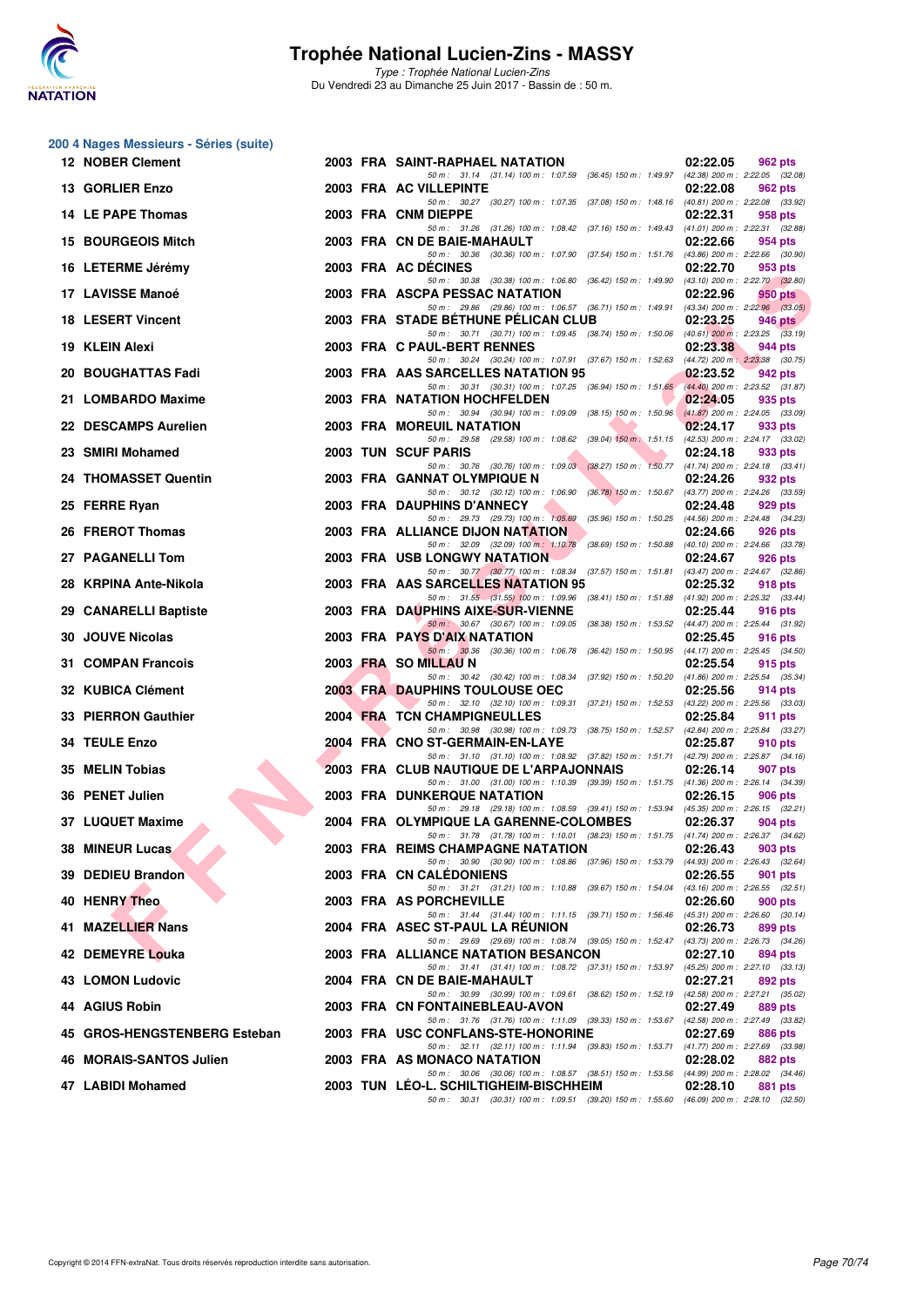

Type : Trophée National Lucien-Zins Du Vendredi 23 au Dimanche 25 Juin 2017 - Bassin de : 50 m.

### **200 4 Nages Messieurs - Séries (suite)**

| <b>48 BAILLY Paulemile</b>                |  | 2003 FRA EN CAEN                                                                                                                   | 02:28.23<br>879 pts                                        |
|-------------------------------------------|--|------------------------------------------------------------------------------------------------------------------------------------|------------------------------------------------------------|
| 48 GAYAUD Arthur-Tèo                      |  | 50 m: 31.64 (31.64) 100 m: 1:12.12 (40.48) 150 m: 1:53.10 (40.98) 200 m: 2:28.23 (35.13)<br>2003 FRA CN GUERET                     | 02:28.23<br>879 pts                                        |
| 50 VERGER Maxime                          |  | 50 m: 30.53 (30.53) 100 m: 1:09.17 (38.64) 150 m: 1:54.17 (45.00) 200 m: 2:28.23 (34.06)<br>2003 FRA C PAUL-BERT RENNES            | 02:28.55<br>875 pts                                        |
| 51 PEREIRA Mathis                         |  | 50 m: 30.45 (30.45) 100 m: 1:10.26 (39.81) 150 m: 1:52.38<br>2004 FRA CSN GUYANCOURT                                               | (42.12) 200 m : 2:28.55 (36.17)<br>02:28.57<br>874 pts     |
| 52 PATAY Jules                            |  | 50 m: 32.09 (32.09) 100 m: 1:10.87 (38.78) 150 m: 1:53.67 (42.80) 200 m: 2:28.57 (34.90)<br>2003 FRA TRITON CLUB BELLEVILLE        | 02:29.18<br>866 pts                                        |
| 52 DABIN John-William                     |  | 50 m: 31.85 (31.85) 100 m: 1:11.80 (39.95) 150 m: 1:55.11 (43.31) 200 m: 2:29.18 (34.07)<br>2004 FRA CN CALEDONIENS                | 02:29.18<br><b>866 pts</b>                                 |
| 54 ANDRY Lucas                            |  | 50 m: 32.53 (32.53) 100 m: 1:10.83 (38.30) 150 m: 1:55.34 (44.51) 200 m: 2:29.18 (33.84)<br>2003 FRA SN SEDAN                      | 02:29.55<br>862 pts                                        |
| 55 VIGNETTES Lucas                        |  | 50 m: 30.85 (30.85) 100 m: 1:09.29 (38.44) 150 m: 1:54.57 (45.28) 200 m: 2:29.55 (34.98)<br>2003 FRA U.S CRETEIL NATATION          | 02:29.58<br>861 pts                                        |
| 56 ZEINATY Thomas                         |  | 50 m: 30.80 (30.80) 100 m: 1:07.86 (37.06) 150 m: 1:54.16 (46.30) 200 m: 2:29.58 (35.42)<br>2003 FRA STADE FRANÇAIS O COURBEVOIE   | 02:29.73<br>859 pts                                        |
| 57 ABDELLATIF Mohamed                     |  | 50 m: 30.72 (30.72) 100 m: 1:11.52 (40.80) 150 m: 1:53.74 (42.22) 200 m: 2:29.73 (35.99)<br>2003 TUN LEO-L. SCHILTIGHEIM-BISCHHEIM | 02:29.77<br>859 pts                                        |
| 58 COURBEZ Remi                           |  | 50 m: 29.05 (29.05) 100 m: 1:07.83 (38.78) 150 m: 1:55.62 (47.79) 200 m: 2:29.77 (34.15)<br>2004 FRA BEAUCAIRE TARASCON AC         | 02:29.83<br>858 pts                                        |
| 59 AQUILINA Alexandre                     |  | 50 m: 32.54 (32.54) 100 m: 1:10.33 (37.79) 150 m: 1:57.14 (46.81) 200 m: 2:29.83 (32.69)<br>2003 FRA DAUPHINS LES PENNES-MIRABEAU  | 02:29.88<br>857 pts                                        |
| 60 HERNANDEZ Dorian                       |  | 50 m: 33.26 (33.26) 100 m: 1:12.74 (39.48) 150 m: 1:55.71 (42.97) 200 m: 2:29.88 (34.17)<br>2003 FRA CN BRUNOY-ESSONNE             | 02:30.53<br>849 pts                                        |
| 61 CELESTE Mathéo                         |  | 50 m: 31.96 (31.96) 100 m: 1:13.65 (41.69) 150 m: 1:56.32 (42.67) 200 m: 2:30.53 (34.21)<br>2004 FRA BLANC-MESNIL S.N              | 02:30.71<br>847 pts                                        |
| <b>62 BERNARD-PLANESSE Eliott</b>         |  | 50 m: 32.98 (32.98) 100 m: 1:09.69 (36.71) 150 m: 1:56.48<br>2005 FRA EN TOURS                                                     | (46.79) 200 m : 2:30.71 (34.23)<br>02:30.93<br>844 pts     |
| 63 EL MANSAR Mehdi                        |  | 50 m : 32.01<br>$(32.01)$ 100 m : 1:12.13 $(40.12)$ 150 m : 1:55.04<br>2004 MAR CN ANTIBES                                         | $(42.91)$ 200 m : 2:30.93 $(35.89)$<br>02:31.23<br>840 pts |
| 64 SAARBACH Alban                         |  | 50 m: 32.64 (32.64) 100 m: 1:12.77 (40.13) 150 m: 1:56.62 (43.85) 200 m: 2:31.23 (34.61)<br>2004 FRA CN SARREGUEMINES              | 02:31.45<br>837 pts                                        |
| 65 LEFEVRE Pierre                         |  | 50 m: 32.82 (32.82) 100 m: 1:12.34 (39.52) 150 m: 1:59.15 (46.81) 200 m: 2:31.45 (32.30)<br>2003 FRA P.V GRANDVILLIERS NATATION    | 02:31.53<br>836 pts                                        |
| 66 BERGES Etienne                         |  | 50 m: 32.19 (32.19) 100 m: 1:13.03 (40.84) 150 m: 1:55.96 (42.93) 200 m: 2:31.53 (35.57)<br>2003 FRA BORDEAUX ETUDIANTS CLUB       |                                                            |
|                                           |  | 50 m: 32.23 (32.23) 100 m: 1:12.75 (40.52) 150 m: 1:57.09 (44.34) 200 m: 2:31.70 (34.61)                                           | 02:31.70<br>834 pts                                        |
| 67 SANTA Teiki                            |  | 2004 FRA CN CALEDONIENS<br>50 m: 32.20 (32.20) 100 m: 1:12.06 (39.86) 150 m: 1:56.93                                               | 02:31.87<br>832 pts<br>(44.87) 200 m : 2:31.87 (34.94)     |
| 68 FANTAUZZI Nicolas                      |  | 2003 FRA AC DECINES<br>50 m: 32.29 (32.29) 100 m: 1:13.29 (41.00) 150 m: 1:55.67                                                   | 02:31.90<br>831 pts<br>(42.38) 200 m : 2:31.90 (36.23)     |
| 69 BARBAUD Julien                         |  | 2004 FRA CN VIRY-CHATILLON<br>50 m: 32.82 (32.82) 100 m: 1:12.95 (40.13) 150 m: 1:56.98 (44.03) 200 m: 2:31.91 (34.93)             | 02:31.91<br>831 pts                                        |
| <b>70 LECOINTRE LAFOUREST Louis-Marie</b> |  | 2004 FRA SO MILLAU N<br>50 m: 32.90 (32.90) 100 m: 1:14.77 (41.87) 150 m: 1:57.32 (42.55) 200 m: 2:32.06 (34.74)                   | 02:32.06<br>829 pts                                        |
| 71 GENDASZYK Sacha                        |  | 2004 FRA CA PEZENAS<br>50 m: 32.40 (32.40) 100 m: 1:11.09 (38.69) 150 m: 1:56.93 (45.84) 200 m: 2:32.15 (35.22)                    | 02:32.15<br>828 pts                                        |
| 72 PHILIPPE Samuel                        |  | 2004 FRA CN POSSESSION<br>50 m: 32.12 (32.12) 100 m: 1:12.51 (40.39) 150 m: 1:57.97 (45.46) 200 m: 2:32.24 (34.27)                 | 02:32.24<br>827 pts                                        |
| 73 NUNEZ GREEN Dilan                      |  | 2005 FRA MEGAQUARIUS CLUB GUYANE<br>50 m: 31.39 (31.39) 100 m: 1:12.94 (41.55) 150 m: 1:56.98 (44.04) 200 m: 2:32.29 (35.31)       | 02:32.29<br>826 pts                                        |
| 74 KYAL Wahib                             |  | 2003 FRA GIRONDINS BORDEAUX<br>50 m: 30.00 (30.00) 100 m: 1:07.81 (37.81) 150 m: 1:56.96                                           | 02:32.51<br>824 pts<br>(49.15) 200 m : 2:32.51 (35.55)     |
| 75 PREVOTAT Arthur                        |  | 2004 FRA  ASEC ST-PAUL LA REUNION<br>50 m: 33.09 (33.09) 100 m: 1:12.02 (38.93) 150 m: 1:56.84                                     | 02:33.27<br>814 pts<br>(44.82) 200 m : 2:33.27 (36.43)     |
| 76 MULONGO Stephen                        |  | 2004 FRA CN DE BAIE-MAHAULT<br>50 m : 31.77 (31.77) 100 m : 1:14.21 (42.44) 150 m : 1:59.67                                        | 02:33.52<br>811 pts<br>(45.46) 200 m : 2:33.52 (33.85)     |
| 77 POBEL-CRAPPE Matys                     |  | <b>2005 FRA CSN GUYANCOURT</b><br>50 m: 33.19 (33.19) 100 m: 1:13.11 (39.92) 150 m: 1:58.71                                        | 02:33.78<br>807 pts<br>(45.60) 200 m : 2:33.78 (35.07)     |
| <b>78 BONDUELLE Bastien</b>               |  | <b>2004 FRA DUNKERQUE NATATION</b><br>50 m: 32.96 (32.96) 100 m: 1:13.83<br>(40.87) 150 m : 1:57.87                                | 02:34.30<br>801 pts<br>$(44.04)$ 200 m : 2:34.30 $(36.43)$ |
| 79 DUTILLIEUX Jaz                         |  | 2004 FRA ASPTT TOULOUSE<br>50 m: 32.20 (32.20) 100 m: 1:13.25<br>$(41.05)$ 150 m : 1:59.12                                         | 02:34.49<br>799 pts<br>(45.87) 200 m : 2:34.49 (35.37)     |
| <b>80 NOTEBAERT Romain</b>                |  | 2004 FRA SN LENS<br>50 m : 33.97<br>$(33.97)$ 100 m : 1:15.04<br>$(41.07)$ 150 m : 2:01.75                                         | 02:35.65<br>784 pts                                        |
| 81 DUCCI Mathis                           |  | 2004 FRA AMSL FREJUS                                                                                                               | $(46.71)$ 200 m : 2:35.65 $(33.90)$<br>02:36.06<br>779 pts |
| 82 OUARDI Liam                            |  | 50 m: 34.99 (34.99) 100 m: 1:14.89<br>$(39.90)$ 150 m : 1:57.97<br>2004 FRA C.S MONTERELAIS NATATION                               | (43.08) 200 m : 2:36.06 (38.09)<br>02:37.27<br>764 pts     |
| 83 AZAM Alexis                            |  | 50 m : 34.39 (34.39) 100 m : 1:13.05 (38.66) 150 m : 2:02.59<br>2004 FRA PAYS D'AIX NATATION                                       | (49.54) 200 m : 2:37.27 (34.68)<br>02:37.59<br>760 pts     |
|                                           |  | 50 m: 32.82 (32.82) 100 m: 1:15.63 (42.81) 150 m: 2:01.59 (45.96) 200 m: 2:37.59 (36.00)                                           |                                                            |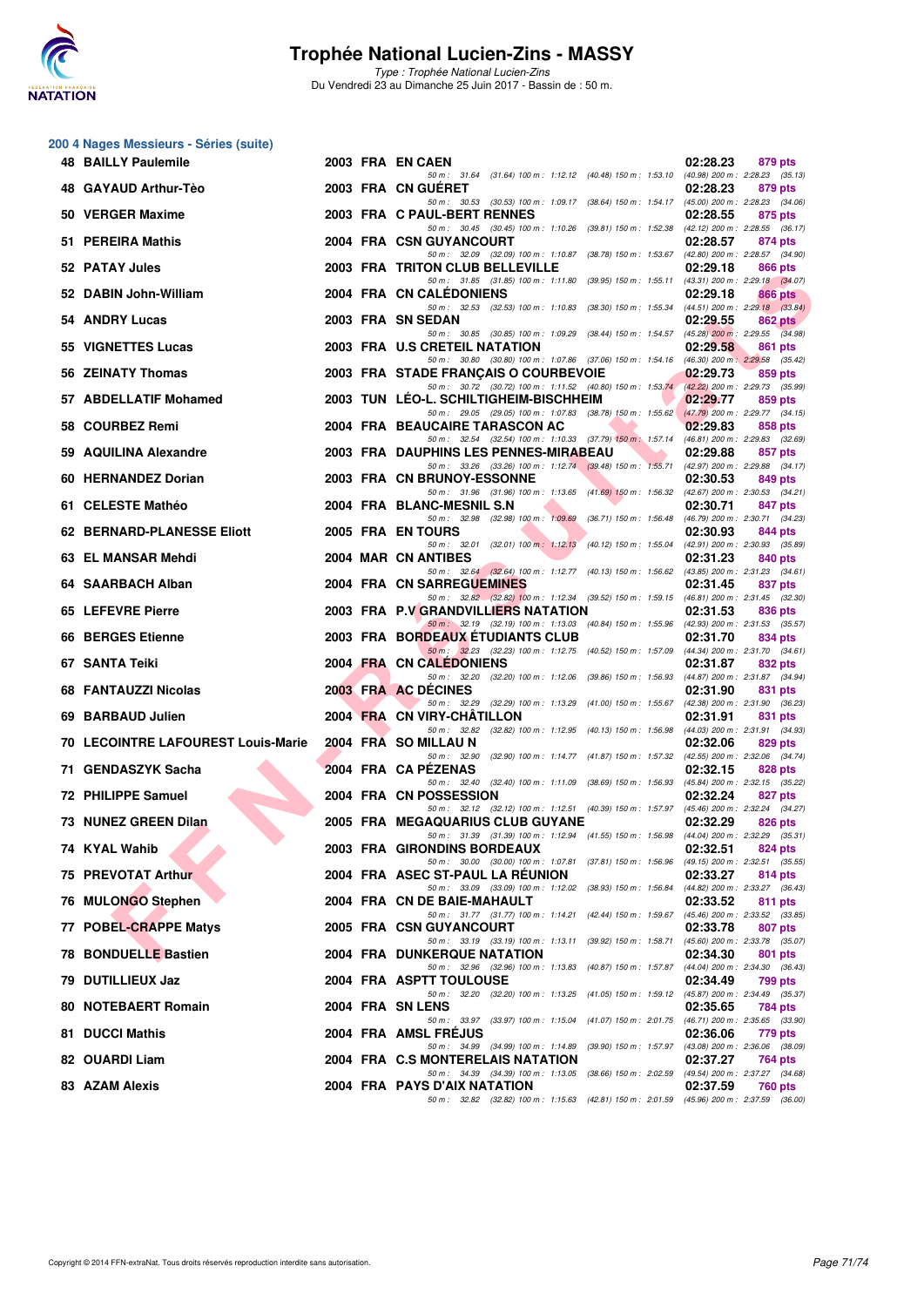

Type : Trophée National Lucien-Zins Du Vendredi 23 au Dimanche 25 Juin 2017 - Bassin de : 50 m.

# **200 4 Nages Messieurs - Séries (suite)**

| <b>84 CALOONE Armand</b>    |  | 2004 FRA CNO ST-GERMAIN-EN-LAYE                                                                                        | 02:37.95       | 756 pts        |
|-----------------------------|--|------------------------------------------------------------------------------------------------------------------------|----------------|----------------|
|                             |  | 50 m: 32.87 (32.87) 100 m: 1:12.85 (39.98) 150 m: 2:02.25 (49.40) 200 m: 2:37.95 (35.70)                               |                |                |
| 85 JAOUADI Ahmed            |  | 2005 TUN CLUB DES NAGEURS DE PARIS                                                                                     | 02:38.36       | 751 pts        |
|                             |  | 50 m: 34.43 (34.43) 100 m: 1:15.91 (41.48) 150 m: 2:05.18 (49.27) 200 m: 2:38.36 (33.18)                               |                |                |
| <b>86 SAVIGNAC Baptiste</b> |  | 2005 FRA CN CALEDONIENS<br>50 m: 34.12 (34.12) 100 m: 1:15.07 (40.95) 150 m: 2:03.67 (48.60) 200 m: 2:38.86 (35.19)    | 02:38.86       | 745 pts        |
| 87 DUTHU Jules              |  | 2004 FRA ALLIANCE DIJON NATATION                                                                                       | 02:39.12       | 742 pts        |
|                             |  | 50 m: 33.67 (33.67) 100 m: 1:15.34 (41.67) 150 m: 2:04.76 (49.42) 200 m: 2:39.12 (34.36)                               |                |                |
| 88 KIM Issei                |  | 2005 JPN AS MONACO NATATION                                                                                            | 02:39.94       | <b>732 pts</b> |
|                             |  | 50 m: 32.80 (32.80) 100 m: 1:14.22 (41.42) 150 m: 2:02.58 (48.36) 200 m: 2:39.94 (37.36)                               |                |                |
| 89 FICHER Merlin            |  | 2005 FRA CN VOUZIERS                                                                                                   | 02:39.95       | 732 pts        |
|                             |  | 50 m: 35.69 (35.69) 100 m: 1:16.82 (41.13) 150 m: 2:05.89 (49.07) 200 m: 2:39.95 (34.06)                               |                |                |
| 90 SALIGA Brice             |  | 2005 FRA SAINT-RAPHAEL NATATION                                                                                        | 02:40.13       | 730 pts        |
| 91 BERNABE Clarence         |  | 50 m: 34.52 (34.52) 100 m: 1:17.11 (42.59) 150 m: 2:04.28 (47.17) 200 m: 2:40.13 (35.85)<br>2005 FRA CANET 66 NATATION | 02:40.19       | 729 pts        |
|                             |  | 50 m: 34.74 (34.74) 100 m: 1:16.13 (41.39) 150 m: 2:05.42 (49.29) 200 m: 2:40.19 (34.77)                               |                |                |
| 92 CARRASCO Nolan           |  | 2005 FRA CN CALÉDONIENS                                                                                                | 02:41.76       | <b>710 pts</b> |
|                             |  | 50 m: 34.99 (34.99) 100 m: 1:16.47 (41.48) 150 m: 2:07.50 (51.03) 200 m: 2:41.76 (34.26)                               |                |                |
| 93 MARINO Luis              |  | 2005 FRA CN ANTIBES                                                                                                    | 02:42.36       | <b>703 pts</b> |
|                             |  | 50 m: 36.75 (36.75) 100 m: 1:21.04 (44.29) 150 m: 2:07.35 (46.31) 200 m: 2:42.36 (35.01)                               |                |                |
| 94 TARDY Lenny              |  | 2005 FRA CN NIORT                                                                                                      | 02:42.72       | 699 pts        |
|                             |  | 50 m: 35.86 (35.86) 100 m: 1:17.40 (41.54) 150 m: 2:06.36 (48.96) 200 m: 2:42.72 (36.36)                               |                |                |
| 95 CHANUDET Sébald          |  | 2005 FRA CN CALEDONIENS<br>50 m: 36.25 (36.25) 100 m: 1:16.98 (40.73) 150 m: 2:07.30 (50.32) 200 m: 2:44.24 (36.94)    | 02:44.24       | 681 pts        |
| 96 LOSAY-MARTIN Benjamin    |  | 2005 FRA ASN BONNEVAL                                                                                                  | 02:46.09       | 660 pts        |
|                             |  | 50 m: 34.46 (34.46) 100 m: 1:16.13 (41.67) 150 m: 2:07.36 (51.23) 200 m: 2:46.09 (38.73)                               |                |                |
| --- PAGNIER Jérémy          |  | 2004 FRA CN LA CIOTAT                                                                                                  | <b>DSQ Ni</b>  |                |
| --- GRONDIN Raja            |  | 2003 FRA AQUATIC CLUB DE L'EST REUNION                                                                                 | <b>DNS</b> dec |                |
|                             |  | 2003 FRA A.C SEYSSINETTOIS NATATION                                                                                    | <b>DNS</b> dec |                |
| --- EMERY Remy              |  |                                                                                                                        |                |                |
| --- CONSTABLE Enzo          |  | 2003 FRA GIRONDINS BORDEAUX                                                                                            | <b>DNS Nd</b>  |                |
|                             |  |                                                                                                                        |                |                |

# **[400 4 Nages Messieurs - Séries](http://www.ffnatation.fr/webffn/resultats.php?idact=nat&go=epr&idcpt=47287&idepr=92)** (Vendredi 23 Juin 2017)

| 00 NINI 155 <del>c</del> i                            |                               | ZUUJ JEN AJ MUNACU NATATIUN                                                                                                                                                                                                    | U4.JJ.J4<br><b>1 טב</b> µוס    |
|-------------------------------------------------------|-------------------------------|--------------------------------------------------------------------------------------------------------------------------------------------------------------------------------------------------------------------------------|--------------------------------|
| 89 FICHER Merlin                                      |                               | 50 m: 32.80 (32.80) 100 m: 1:14.22 (41.42) 150 m: 2:02.58 (48.36) 200 m: 2:39.94 (37.36)<br>2005 FRA CN VOUZIERS                                                                                                               | 02:39.95<br><b>732 pts</b>     |
| 90 SALIGA Brice                                       |                               | 50 m: 35.69 (35.69) 100 m: 1:16.82 (41.13) 150 m: 2:05.89 (49.07) 200 m: 2:39.95 (34.06)<br>2005 FRA SAINT-RAPHAEL NATATION                                                                                                    | 02:40.13<br>730 pts            |
|                                                       |                               | 50 m: 34.52 (34.52) 100 m: 1:17.11 (42.59) 150 m: 2:04.28 (47.17) 200 m: 2:40.13 (35.85)                                                                                                                                       |                                |
| 91 BERNABE Clarence                                   |                               | 2005 FRA CANET 66 NATATION                                                                                                                                                                                                     | 02:40.19<br><b>729 pts</b>     |
| 92 CARRASCO Nolan                                     |                               | 50 m: 34.74 (34.74) 100 m: 1:16.13 (41.39) 150 m: 2:05.42 (49.29) 200 m: 2:40.19 (34.77)<br>2005 FRA CN CALEDONIENS                                                                                                            | 02:41.76<br><b>710 pts</b>     |
|                                                       |                               | 50 m: 34.99 (34.99) 100 m: 1:16.47 (41.48) 150 m: 2:07.50 (51.03) 200 m: 2:41.76 (34.26)                                                                                                                                       |                                |
| 93 MARINO Luis                                        |                               | 2005 FRA CN ANTIBES<br>50 m: 36.75 (36.75) 100 m: 1:21.04 (44.29) 150 m: 2:07.35 (46.31) 200 m: 2:42.36 (35.01)                                                                                                                | 02:42.36<br>703 pts            |
| 94 TARDY Lenny                                        | 2005 FRA CN NIORT             |                                                                                                                                                                                                                                | 02:42.72<br>699 pts            |
| 95 CHANUDET Sébald                                    |                               | 50 m: 35.86 (35.86) 100 m: 1:17.40 (41.54) 150 m: 2:06.36 (48.96) 200 m: 2:42.72 (36.36)<br>2005 FRA CN CALEDONIENS                                                                                                            | 02:44.24<br>681 pts            |
|                                                       |                               | 50 m: 36.25 (36.25) 100 m: 1:16.98 (40.73) 150 m: 2:07.30 (50.32) 200 m: 2:44.24 (36.94)                                                                                                                                       |                                |
| 96 LOSAY-MARTIN Benjamin                              | 2005 FRA ASN BONNEVAL         | 50 m: 34.46 (34.46) 100 m: 1:16.13 (41.67) 150 m: 2:07.36 (51.23) 200 m: 2:46.09 (38.73)                                                                                                                                       | 02:46.09<br>660 pts            |
| ---   PAGNIER Jérémy                                  |                               | 2004 FRA CN LA CIOTAT                                                                                                                                                                                                          | <b>DSQ Ni</b>                  |
|                                                       |                               |                                                                                                                                                                                                                                | <b>DNS</b> dec                 |
|                                                       |                               |                                                                                                                                                                                                                                | <b>DNS</b> dec                 |
|                                                       |                               |                                                                                                                                                                                                                                | <b>DNS Nd</b>                  |
|                                                       |                               |                                                                                                                                                                                                                                |                                |
| 00 4 Nages Messieurs - Séries (Vendredi 23 Juin 2017) |                               |                                                                                                                                                                                                                                |                                |
| 1 ANNOCQUE Paul                                       |                               | 2003 FRA CN BEAUNE                                                                                                                                                                                                             | 04:52.51<br><b>1009 pts</b>    |
| 2 RENE CORAIL Yann                                    |                               | 50 m: 29.21 (29.21) 100 m: 1:02.68 (33.47) 150 m: 1:40.58 (37.90) 200 m: 2:17.50 (36.92) 250 m: 3:01.17 (43.67) 300 m: 3:45.19 (44.02) 350 m: 4:20.15 (34.96) 400 m: 4:52.51 (32.36)<br>2003 FRA CSN GUYANCOURT                | 04:52.63<br><b>1008 pts</b>    |
|                                                       |                               | 50 m: 30.02 (30.02) 100 m: 1:06.18 (36.16) 150 m: 1:43.63 (37.45) 200 m: 2:19.01 (35.38) 250 m: 3:01.09 (42.08) 300 m: 3:44.12 (43.03) 350 m: 4:18.86 (34.74) 400 m: 4:52.63                                                   | (33.77)                        |
| 3 BOURGEOIS Mitch                                     |                               | 2003 FRA CN DE BAIE-MAHAULT                                                                                                                                                                                                    | 04:58.59<br>967 pts            |
| 4 NOBER Clement                                       |                               | 50 m: 29.56 (29.56) 100 m: 1:03.06 (33.50) 150 m: 1:42.87 (39.81) 200 m: 2:20.16 (37.29) 250 m: 3:05.09 (44.93) 300 m: 3:50.60 (45.51) 350 m: 4:25.26 (34.66) 400 m: 4:58.59<br>2003 FRA SAINT-RAPHAEL NATATION                | (33.33)<br>05:00.28<br>955 pts |
|                                                       |                               | 50 m: 31.22 (31.22) 100 m: 1:08.69 (37.47) 150 m: 1:47.31 (38.62) 200 m: 2:24.96 (37.65) 250 m: 3:07.57 (42.61) 300 m: 3:51.67 (44.10) 350 m: 4:26.77 (35.10) 400 m: 5:00.28                                                   | (33.51)                        |
| 5 NEHDI Ayoub                                         |                               | 2003 TUN LEO-L. SCHILTIGHEIM-BISCHHEIM<br>50 m : 32.20 (32.20) 100 m : 1:08.39 (36.19) 150 m : 1:47.48 (39.09) 200 m : 2:24.76 (37.28) 250 m : 3:09.12 (44.36) 300 m : 3:54.80 (45.68) 350 m : 4:28.96 (34.16) 400 m : 5:01.98 | 05:01.98<br>944 pts<br>(33.02) |
| 6 GORLIER Enzo                                        |                               | 2003 FRA AC VILLEPINTE                                                                                                                                                                                                         | 05:03.19<br>935 pts            |
| 7 FITZPATRICK Brendan                                 | <b>The Contract of Street</b> | 50 m : 30.51 (30.51) 100 m : 1:07.95 (37.44) 150 m : 1:47.51 (39.56) 200 m : 2:27.29 (39.78) 250 m : 3:09.62 (42.33) 300 m : 3:53.45 (43.83) 350 m : 4:29.28 (35.83) 400 m : 5:03.19 (33.91)<br>2003 FRA CN AVIGNON            | 05:03.38<br>934 pts            |
|                                                       |                               | 50 m: 30.59 (30.59) 100 m: 1:09.14 (38.55) 150 m: 1:49.33 (40.19) 200 m: 2:28.29 (38.96) 250 m: 3:09.06 (40.77) 300 m: 3:51.61 (42.55) 350 m: 4:28.94 (37.33) 400 m: 5:03.38                                                   | (34.44)                        |
| 8 LOUIS Matheo                                        | <b>CONTRACTOR</b>             | 2003 FRA CHARTRES METROPOLE NAT<br>50 m: 30.39 (30.39) 100 m: 1:06.22 (35.83) 150 m: 1:46.52 (40.30) 200 m: 2:25.98 (39.46) 250 m: 3:10.53 (44.55) 300 m: 3:54.79 (44.26) 350 m: 4:30.10 (35.31) 400 m: 5:03.86 (33.76)        | 05:03.86<br>931 pts            |
| 9 KLEIN Alexi                                         | <b>The Contract of Street</b> | 2003 FRA C PAUL-BERT RENNES                                                                                                                                                                                                    | 05:03.92<br>931 pts            |
|                                                       |                               | 50 m: 30.56 (30.56) 100 m: 1:07.41 (36.85) 150 m: 1:47.84 (40.43) 200 m: 2:26.97 (39.13) 250 m: 3:10.85 (43.88) 300 m: 3:54.58 (43.73) 350 m: 4:29.55 (34.97) 400 m: 5:03.92                                                   | (34.37)                        |
| 10 LE PAPE Thomas                                     |                               | 2003 FRA CNM DIEPPE<br>50 m: 31.76 (31.76) 100 m: 1.09.35 (37.59) 150 m: 1:49.08 (39.73) 200 m: 2:28.06 (38.98) 250 m: 3:11.73 (43.67) 300 m: 3:55.00 (43.27) 350 m: 4:31.30 (36.30) 400 m: 5:04.82 (33.52)                    | 05:04.82<br>925 pts            |
| 11 TEULE Enzo                                         |                               | 2004 FRA CNO ST-GERMAIN-EN-LAYE                                                                                                                                                                                                | 05:05.90<br>917 pts            |
| 12 PILLER Mathis                                      |                               | 50 m: 30.67 (30.67) 100 m: 1:07:00 (36.33) 150 m: 1:45.84 (38.84) 200 m: 2:24.12 (38.28) 250 m: 3:09.01 (44.89) 300 m: 3:54.65 (45.64) 350 m: 4:31.20 (36.55) 400 m: 5:05.90<br>2003 FRA CA L'HAY-LES-ROSES                    | (34.70)<br>05:06.81<br>911 pts |
|                                                       |                               | 50 m: 31.64 (31.64) 100 m: 1:09.43 (37.79) 150 m: 1:49.58 (40.15) 200 m: 2:28.95 (39.37) 250 m: 3:10.72 (41.77) 300 m: 3:52.89 (42.17) 350 m: 4:30.19 (37.30) 400 m: 5:06.81 (36.62)                                           |                                |
| <b>13 LESERT Vincent</b>                              |                               | 2003 FRA STADE BÉTHUNE PÉLICAN CLUB<br>50 m: 32.07 (32.07) 100 m: 1:10.07 (38.00) 150 m: 1:50.34 (40.27) 200 m: 2:31.01 (40.67) 250 m: 3:13.25 (42.24) 300 m: 3:56.70 (43.45) 350 m: 4:32.59 (35.89) 400 m: 5:07.90 (35.31)    | 05:07.90<br>904 pts            |
|                                                       |                               | 14 LECOURTIER Mathys 2003 FRA MARTIGUES NATATION                                                                                                                                                                               | 05:08.88<br>897 pts            |
| <b>15 PAGANELLI Tom</b>                               |                               | 50 m: 30.77 (30.77) 100 m: 1:07.10 (36.33) 150 m: 1:46.56 (39.46) 200 m: 2:24.97 (38.41) 250 m: 3:10.27 (45.30) 300 m: 3:56.16 (45.89) 350 m: 4:33.60 (37.44) 400 m: 5:08.88 (35.28)<br>2003 FRA USB LONGWY NATATION           | 05:09.44<br>894 pts            |
|                                                       |                               | 50 m: 31.52 (31.52) 100 m: 1:07.75 (36.23) 150 m: 1:48.41 (40.66) 200 m: 2:27.91 (39.50) 250 m: 3:13.09 (45.18) 300 m: 3:58.32 (45.23) 350 m: 4:34.51 (36.19) 400 m: 5:09.44 (34.93)                                           |                                |
| 16 AGIUS Robin                                        |                               | 2003 FRA CN FONTAINEBLEAU-AVON                                                                                                                                                                                                 | 05:09.73<br><b>892 pts</b>     |
| 16 ELMALEH Sasha                                      |                               | 50 m: 32.50 (32.50) 100 m: 1:10.32 (37.82) 150 m: 1:51.26 (40.94) 200 m: 2:31.47 (40.21) 250 m: 3:15.91 (44.44) 300 m: 3:59.94 (44.03) 350 m: 4:36.64 (36.70) 400 m: 5:09.73<br>2003 FRA MONTPELLIER METROPOLE NATATION        | (33.09)<br>05:09.73<br>892 pts |
|                                                       |                               | 50 m: 32.08 (32.08) 100 m: 1:12.59 (40.51) 150 m: 1:51.76 (39.17) 200 m: 2:29.93 (38.17) 250 m: 3:13.34 (43.41) 300 m: 3:57.71 (44.37) 350 m: 4:34.74 (37.03) 400 m: 5:09.73 (34.99)                                           |                                |
| 18 FREROT Thomas                                      |                               | 2003 FRA ALLIANCE DIJON NATATION<br>50 m: 33.14 (33.14) 100 m: 1:12.93 (39.79) 150 m: 1:54.53 (41.60) 200 m: 2:34.21 (39.68) 250 m: 3:16.12 (41.91) 300 m: 3:58.55 (42.43) 350 m: 4:35.73 (37.18) 400 m: 5:10.00 (34.27)       | 05:10.00<br>890 pts            |
| 19 PIERRON Gauthier                                   |                               | 2004 FRA TCN CHAMPIGNEULLES                                                                                                                                                                                                    | 05:10.48<br>887 pts            |
|                                                       |                               | 50 m: 32.12 (32.12) 100 m: 1:10.31 (38.19) 150 m: 1:52.42 (42.11) 200 m: 2:32.34 (39.92) 250 m: 3:17.31 (44.97) 300 m: 4:02.22 (44.91) 350 m: 4:37.91 (35.69) 400 m: 5:10.48 (32.57)                                           |                                |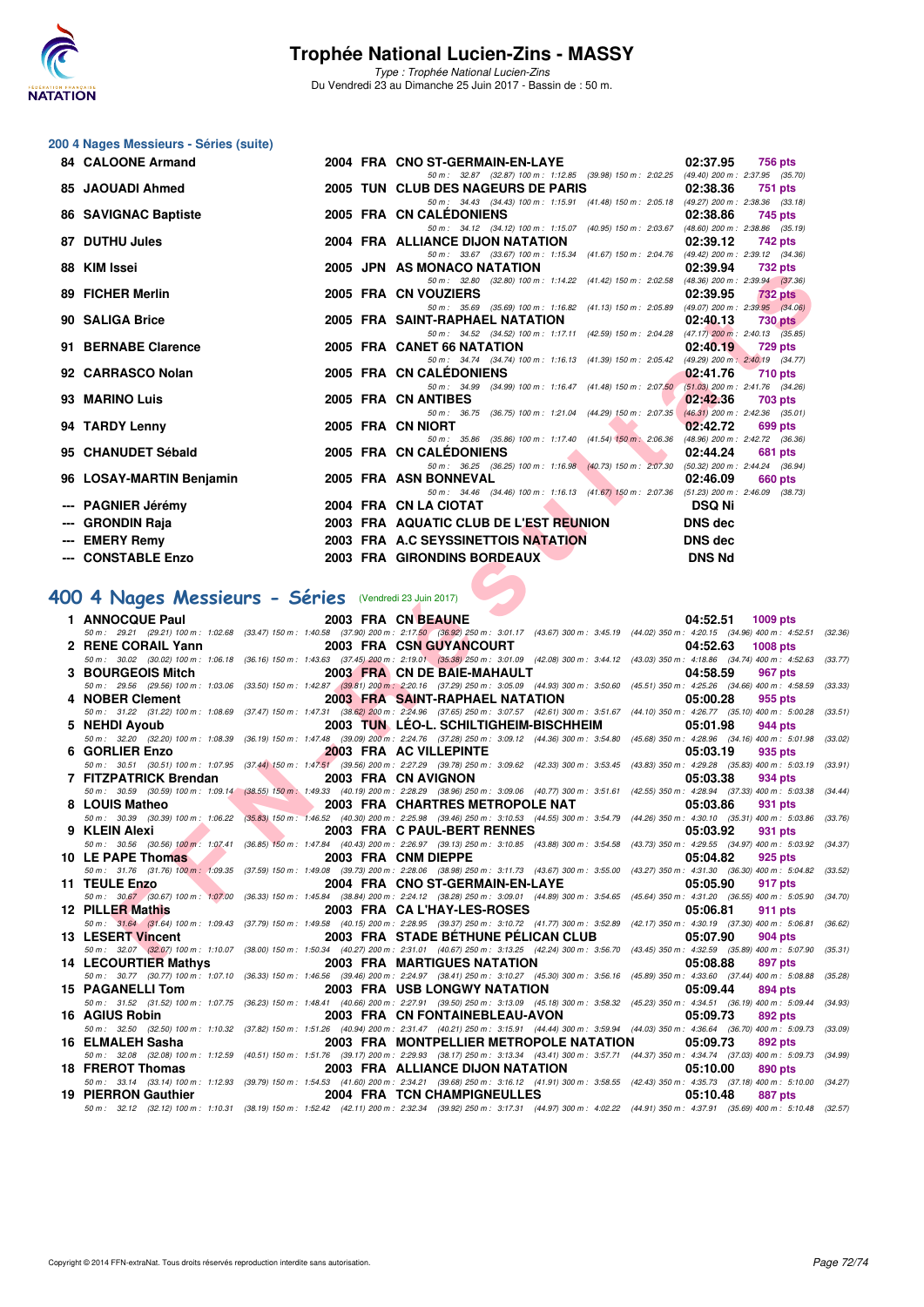

## **Trophée National Lucien-Zins - MASSY**

Type : Trophée National Lucien-Zins Du Vendredi 23 au Dimanche 25 Juin 2017 - Bassin de : 50 m.

### **400 4 Nages Messieurs - Séries (suite)**

| 20 HENRY Theo                                                                                                                                                                                                          |  | 2003 FRA AS PORCHEVILLE                |  | 05:11.10 | 883 pts        |         |
|------------------------------------------------------------------------------------------------------------------------------------------------------------------------------------------------------------------------|--|----------------------------------------|--|----------|----------------|---------|
| 50 m: 31.48 (31.48) 100 m: 1:08.45 (36.97) 150 m: 1:51.56 (43.11) 200 m: 2:32.23 (40.67) 250 m: 3:18.71 (46.48) 300 m: 4:04.83 (46.12) 350 m: 4:38.56 (33.73) 400 m: 5:11.10 (32.54)<br>21 LETERME Jérémy              |  | 2003 FRA AC DECINES                    |  | 05:11.12 | 883 pts        |         |
| 50 m: 31.32 (31.32) 100 m: 1:07.80 (36.48) 150 m: 1:47.15 (39.35) 200 m: 2:26.78 (39.63) 250 m: 3:13.29 (46.51) 300 m: 4:00.42 (47.13) 350 m: 4:36.26 (35.84) 400 m: 5:11.12 (34.86)<br>22 LERNO Tom                   |  | 2003 FRA LES DAUPHINS DU MOULE         |  | 05:11.16 | <b>882 pts</b> |         |
| 50 m: 31.08 (31.08) 100 m: 1:07.10 (36.02) 150 m: 1:46.19 (39.09) 200 m: 2:24.23 (38.04) 250 m: 3:11.68 (47.45) 300 m: 4:01.27 (49.59) 350 m: 4:36.85 (35.58) 400 m: 5:11.16 (34.31)<br>23 LABIDI Mohamed              |  | 2003 TUN LEO-L. SCHILTIGHEIM-BISCHHEIM |  | 05:11.81 | 878 pts        |         |
| 50 m: 31.98 (31.98) 100 m: 1:08.56 (36.58) 150 m: 1:50.15 (41.59) 200 m: 2:30.91 (40.76) 250 m: 3:17.45 (46.54) 300 m: 4:04.76 (47.31) 350 m: 4:38.53 (33.77) 400 m: 5:11.81 (33.28)<br>24 LOMON Florian               |  | 2004 FRA CN DE BAIE-MAHAULT            |  | 05:12.44 | 874 pts        |         |
| 50 m: 31.48 (31.48) 100 m: 1:09.12 (37.64) 150 m: 1:49.41 (40.29) 200 m: 2:29.46 (40.05) 250 m: 3:13.42 (43.96) 300 m: 3:58.40 (44.98) 350 m: 4:35.11 (36.71) 400 m: 5:12.44 (37.33)<br>25 LOMON Ludovic               |  | 2004 FRA CN DE BAIE-MAHAULT            |  | 05:13.08 | 870 pts        |         |
| 50 m: 32.74 (32.74) 100 m: 1:12.42 (39.68) 150 m: 1:53.49 (41.07) 200 m: 2:33.61 (40.12) 250 m: 3:15.90 (42.29) 300 m: 4:00.38 (44.48) 350 m: 4:37.29 (36.91) 400 m: 5:13.08<br>26 COMPAN Francois                     |  | 2003 FRA SO MILLAU N                   |  | 05:13.10 | <b>870 pts</b> | (35.79) |
| 50 m: 32.23 (32.23) 100 m: 1:10.05 (37.82) 150 m: 1:50.92 (40.87) 200 m: 2:30.73 (39.81) 250 m: 3:13.54 (42.81) 300 m: 3:57.49 (43.95) 350 m: 4:35.82 (38.33) 400 m: 5:13.10 (37.28)<br>27 REGISTE Owen                |  | 2003 FRA ST-DENIS REUNION              |  | 05:13.22 | 869 pts        |         |
| 50 m: 32.04 (32.04) 100 m: 1:08.88 (36.84) 150 m: 1:48.55 (39.67) 200 m: 2:27.43 (38.88) 250 m: 3:14.73 (47.30) 300 m: 4:02.14 (47.41) 350 m: 4:38.02 (35.88) 400 m: 5:13.22<br>28 SMIRI Mohamed                       |  | <b>2003 TUN SCUF PARIS</b>             |  | 05:13.31 | <b>868 pts</b> | (35.20) |
| 50 m : 32.28 (32.28) 100 m : 1:09.81 (37.53) 150 m : 1:52.15 (42.34) 200 m : 2:33.08 (40.93) 250 m : 317.01 (43.93) 300 m : 4:02.30 (45.29) 350 m : 4:38.88 (36.58) 400 m : 5:13.31 (34.43)<br>29 ANDRY Lucas          |  | 2003 FRA SN SEDAN                      |  | 05:14.33 | 862 pts        |         |
| 50 m : 31.60 (31.60) 100 m : 1:09.34 (37.74) 150 m : 1:50.93 (41.59) 200 m : 2:31.41 (40.48) 250 m : 3:16.83 (45.42) 300 m : 4:03.96 (47.13) 350 m : 4:40.98 (37.02) 400 m : 5:14.33 (33.35)<br>30 KRPINA Ante-Nikola  |  | 2003 FRA AAS SARCELLES NATATION 95     |  | 05:14.66 | 860 pts        |         |
| 50 m: 32.46 (32.46) 100 m: 1:12.45 (39.99) 150 m: 1:55.11 (42.66) 200 m: 2:34.73 (39.62) 250 m: 3:18.78 (44.05) 300 m: 4:01.93 (43.15) 350 m: 4:39.30 (37.37) 400 m: 5:14.66 (35.36)<br>31 GUILLAUME Maxence           |  | <b>2003 FRA DUNKERQUE NATATION</b>     |  | 05:14.68 | 859 pts        |         |
| 50 m: 31.92 (31.92) 100 m: 1:10.42 (38.50) 150 m: 1:53.55 (43.13) 200 m: 2:33.82 (40.27) 250 m: 3:16.54 (42.72) 300 m: 4:00.30 (43.76) 350 m: 4:38.92 (38.62) 400 m: 5:14.68 (35.76)<br>32 HAMADI Adem                 |  | 2003 FRA CN CANNES                     |  | 05:16.60 | 847 pts        |         |
| 50 m: 31.84 (31.84) 100 m: 1:09.88 (38.04) 150 m: 1:51.27 (41.39) 200 m: 2:31.65 (40.38) 250 m: 3:16.56 (44.91) 300 m: 4:02.27 (45.71) 350 m: 4:41.04 (38.77) 400 m: 5:16.60 (35.56)<br>33 LUQUET Maxime               |  | 2004 FRA OLYMPIQUE LA GARENNE-COLOMBES |  |          | 837 pts        |         |
| 50 m: 33.28 (33.28) 100 m: 1:11.32 (38.04) 150 m: 1:54.58 (43.26) 200 m: 2:35.74 (41.16) 250 m: 3:19.22 (43.48) 300 m: 4:03.60 (44.38) 350 m: 4:41.53 (37.93) 400 m: 5:18.20 (36.67)<br>34 SAARBACH Alban              |  |                                        |  | 05:18.20 |                |         |
| 50 m: 32.50 (32.50) 100 m: 1:10.55 (38.05) 150 m: 1:54.42 (43.87) 200 m: 2:32.90 (38.48) 250 m: 3:23.36 (50.46) 300 m: 4:09.68 (46.32) 350 m: 4:46.59 (36.91) 400 m: 5:19.12 (32.53)                                   |  | 2004 FRA CN SARREGUEMINES              |  | 05:19.12 | 831 pts        |         |
| 35 DABIN John-William<br>50 m: 32.77 (32.77) 100 m: 1:13.08 (40.31) 150 m: 1:54.55 (41.47) 200 m: 2:34.75 (40.20) 250 m: 3:20.80 (46.05) 300 m: 4:08.04 (47.24) 350 m: 4:44.78 (36.74) 400 m: 5:19.37 (34.59)          |  | 2004 FRA CN CALEDONIENS                |  | 05:19.37 | 829 pts        |         |
| <b>36 PATAY Jules</b><br>50 m: 31.63 (31.63) 100 m: 1:09.55 (37.92) 150 m: 1:51.64 (42.09) 200 m: 2:31.78 (40.14) 250 m: 3:18.88 (47.10) 300 m: 4:06.48 (47.60) 350 m: 4:44.01 (37.53) 400 m: 5:19.60 (35.59)          |  | 2003 FRA TRITON CLUB BELLEVILLE        |  | 05:19.60 | 828 pts        |         |
| 37 BARBAUD Julien<br>50 m: 33.90 (33.90) 100 m: 1:13.53 (39.63) 150 m: 1:55.24 (41.71) 200 m: 2:36.48 (41.24) 250 m: 3:20.34 (43.86) 300 m: 4:06.83 (46.49) 350 m: 4:44.45 (37.62) 400 m: 5:19.92 (35.47)              |  | 2004 FRA CN VIRY-CHATILLON             |  | 05:19.92 | 826 pts        |         |
| 38 CALOONE Armand<br>50 m: 32.86 (32.86) 100 m: 1:10.87 (38.01) 150 m: 1:51.51 (40.64) 200 m: 2:31.78 (40.27) 250 m: 3:19.73 (47.95) 300 m: 4:08.32 (48.59) 350 m: 4:45.54 (37.22) 400 m: 5:20.55 (35.01)              |  | 2004 FRA CNO ST-GERMAIN-EN-LAYE        |  | 05:20.55 | 822 pts        |         |
| 39 POBEL-CRAPPE Matys<br>50 m: 32.78 (32.78) 100 m: 1:12.72 (39.94) 150 m: 1:55.10 (42.38) 200 m: 2:35.01 (39.91) 250 m: 3:21.76 (46.75) 300 m: 4:08.17 (46.41) 350 m: 4:45.77 (37.60) 400 m: 5:21.18                  |  | <b>2005 FRA CSN GUYANCOURT</b>         |  | 05:21.18 | 818 pts        | (35.41) |
| 40 LOMBARDO Maxime<br>50 m: 33.49 (33.49) 100 m: 1:14.40 (40.91) 150 m: 1:58.15 (43.75) 200 m: 2:38.60 (40.45) 250 m: 3:23.77 (45.17) 300 m: 4:11.64 (47.87) 350 m: 4:49.00 (37.36) 400 m: 5:22.28                     |  | <b>2003 FRA NATATION HOCHFELDEN</b>    |  | 05:22.28 | 811 pts        | (33.28) |
| 41 VIDAL Etienne<br>50 m: 30.97 (30.97) 100 m: 1:07.69 (36.72) 150 m: 1:50.07 (42.38) 200 m: 2:31.28 (41.21) 250 m: 3:18.88 (47.60) 300 m: 4:07.47 (48.59) 350 m: 4:45.80 (38.33) 400 m: 5:22.94 (37.14)               |  | 2003 FRA SO MILLAU N                   |  | 05:22.94 | 807 pts        |         |
| 42 LECOINTRE LAFOUREST Louis-Marie 2004 FRA SO MILLAU N                                                                                                                                                                |  |                                        |  | 05:23.53 | 803 pts        |         |
| 50 m: 33.60 (33.60) 100 m: 1:16.51 (42.91) 150 m: 2:00.00 (43.49) 200 m: 2:42.46 (42.46) 250 m: 3:24.45 (41.99) 300 m: 4:09.25 (44.80) 350 m: 4:47.76 (38.51) 400 m: 5:23.53 (35.77)<br>43 PHILIPPE Samuel             |  | 2004 FRA CN POSSESSION                 |  | 05:29.34 | 767 pts        |         |
| 50 m: 33.43 (33.43) 100 m: 1:14.52 (41.09) 150 m: 1:57.25 (42.73) 200 m: 2:39.25 (42.00) 250 m: 3:26.58 (47.33) 300 m: 4:16.69 (50.11) 350 m: 4:53.95 (37.26) 400 m: 5:29.34 (35.39)<br>44 BERGES Etienne              |  | 2003 FRA BORDEAUX ETUDIANTS CLUB       |  | 05:30.40 | 761 pts        |         |
| 50 m : 34.00 (34.00) 100 m : 1:13.07 (39.07) 150 m : 1:55.86 (42.79) 200 m : 2:37.12 (41.26) 250 m : 3:25.51 (48.39) 300 m : 4:14.54 (49.03) 350 m : 4:53.47 (38.93) 400 m : 5:30.40 (36.93)<br><b>45 DUCCI Mathis</b> |  | 2004 FRA AMSL FREJUS                   |  | 05:30.43 | 760 pts        |         |
| 50 m : 34.66 (34.66) 100 m : 1:19.06 (44.40) 150 m : 2:01.79 (42.73) 200 m : 2:43.23 (41.44) 250 m : 3:27.41 (44.18) 300 m : 4:14.28 (46.87) 350 m : 4:53.60 (39.32) 400 m : 5:30.43 (36.83)                           |  |                                        |  |          |                |         |
| 46 SANTA Teiki<br>50 m: 33.68 (33.68) 100 m: 1:14.97 (41.29) 150 m: 1:58.06 (43.09) 200 m: 2:39.44 (41.38) 250 m: 3:27.48 (48.04) 300 m: 4:15.07 (47.59) 350 m: 4:52.51 (37.44) 400 m: 5:30.72 (38.21)                 |  | 2004 FRA CN CALEDONIENS                |  | 05:30.72 | <b>759 pts</b> |         |
| 47 BONDUELLE Bastien<br>50 m: 33.01 (33.01) 100 m: 1:13.35 (40.34) 150 m: 1:57.05 (43.70) 200 m: 2:41.25 (44.20) 250 m: 3:27.38 (46.13) 300 m: 4:14.75 (47.37) 350 m: 4:54.22 (39.47) 400 m: 5:30.76 (36.54)           |  | <b>2004 FRA DUNKERQUE NATATION</b>     |  | 05:30.76 | <b>758 pts</b> |         |
| 48 DUTHU Jules                                                                                                                                                                                                         |  | 2004 FRA ALLIANCE DIJON NATATION       |  | 05:31.31 | 755 pts        |         |
| 50 m: 34.47 (34.47) 100 m: 1:15.88 (41.41) 150 m: 1:58.79 (42.91) 200 m: 2:40.66 (41.87) 250 m: 3:29.48 (48.82) 300 m: 4:19.27 (49.79) 350 m: 4:56.46 (37.19) 400 m: 5:31.31 (34.85)<br>49 RAJOELISOLO Mihatia         |  | 2005 FRA EMS BRON                      |  | 05:31.51 | 754 pts        |         |
| 50 m: 32.37 (32.37) 100 m: 1:10.32 (37.95) 150 m: 1:56.81 (46.49) 200 m: 2:41.79 (44.98) 250 m: 3:29.47 (47.68) 300 m: 4:18.32 (48.85) 350 m: 4:56.00 (37.68) 400 m: 5:31.51 (35.51)<br>50 EL MANSAR Mehdi             |  | 2004 MAR CN ANTIBES                    |  | 05:33.50 | 742 pts        |         |
| 50 m: 33.92 (33.92) 100 m: 1:16.14 (42.22) 150 m: 1:59.45 (43.31) 200 m: 2:39.51 (40.06) 250 m: 3:28.10 (48.59) 300 m: 4:15.07 (46.97) 350 m: 4:55.62 (40.55) 400 m: 5:33.50<br>51 VOZINSKI Joris                      |  | 2004 FRA MONTCEAU ON                   |  | 05:37.31 | <b>719 pts</b> | (37.88) |
| 50 m: 35.31 (35.31) 100 m: 1:18.70 (43.39) 150 m: 2:02.61 (43.91) 200 m: 2:45.40 (42.79) 250 m: 3:34.33 (48.93) 300 m: 4:24.37 (50.04) 350 m: 5:01.60 (37.23) 400 m: 5:37.31<br>52 DERANGERE Néo                       |  | 2005 FRA ALLIANCE DIJON NATATION       |  | 05:37.81 | <b>716 pts</b> | (35.71) |
| 50 m : 33.89 (33.89) 100 m : 1:14.67 (40.78) 150 m : 1:58.08 (43.41) 200 m : 2:41.30 (43.22) 250 m : 3:32.24 (50.94) 300 m : 4:24.12 (51.88) 350 m : 5:01.77 (37.65) 400 m : 5:37.81 (36.04)<br>53 NOTEBAERT Romain    |  | 2004 FRA SN LENS                       |  | 05:38.12 | 714 pts        |         |
| 50 m: 35.30 (35.30) 100 m: 1:19.64 (44.34) 150 m: 2:04.31 (44.67) 200 m: 2:46.24 (41.93) 250 m: 3:33.85 (47.61) 300 m: 4:24.67 (50.82) 350 m: 5:01.71 (37.04) 400 m: 5:38.12 (36.41)<br>54 SALIGA Brice                |  | 2005 FRA SAINT-RAPHAEL NATATION        |  | 05:44.47 | 677 pts        |         |
| 50 m : 34.92 (34.92) 100 m : 1:17.88 (42.96) 150 m : 2:02.30 (44.42) 200 m : 2:45.52 (43.22) 250 m : 3:35.65 (50.13) 300 m : 4:25.58 (49.93) 350 m : 5:05.78 (40.20) 400 m : 5:44.47 (38.69)                           |  |                                        |  |          |                |         |
| 55 TALENS Mathieu                                                                                                                                                                                                      |  | 2004 FRA CN BEAUPREAU                  |  | 05:48.83 | 652 pts        |         |